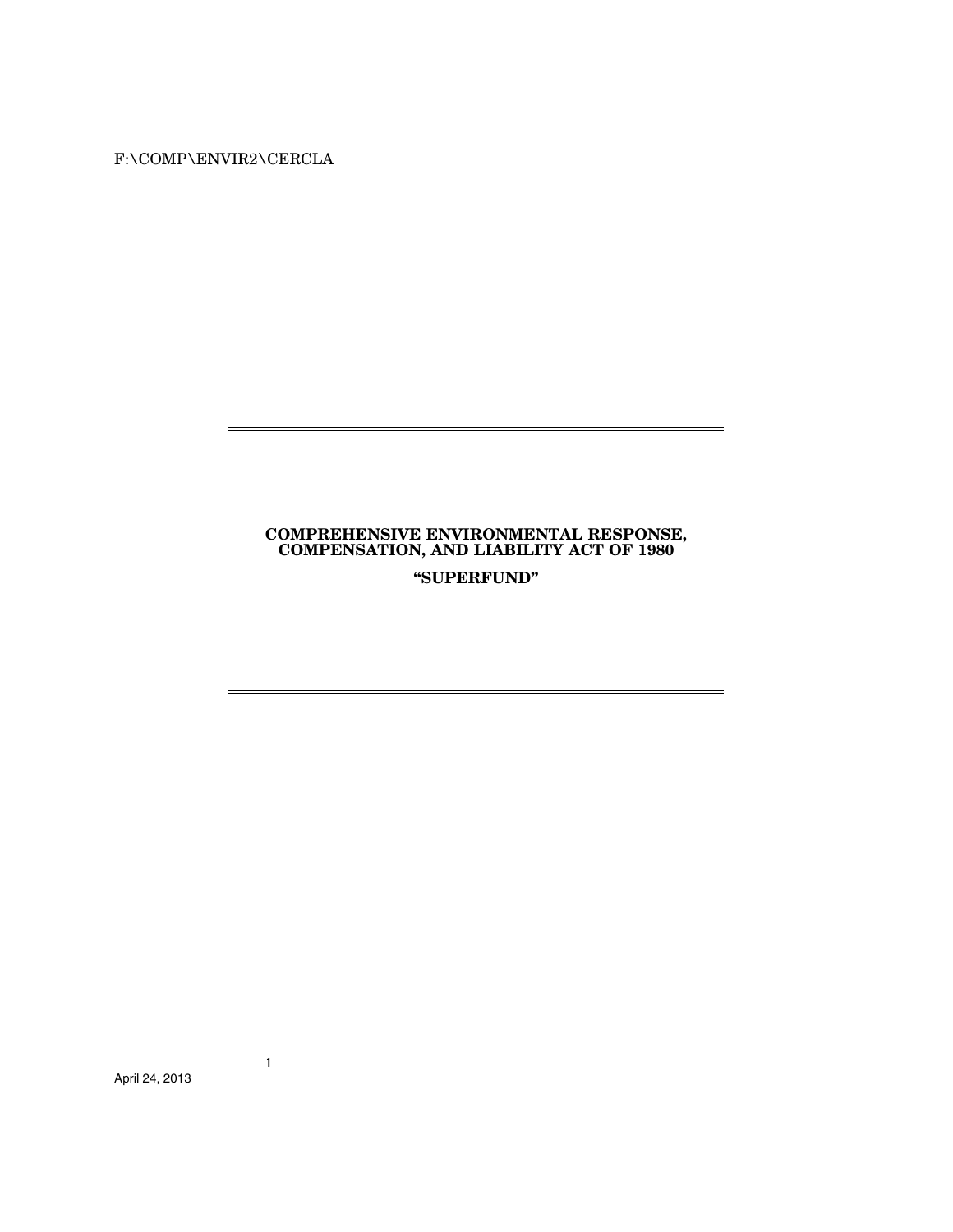F:\COMP\ENVIR2\CERCLA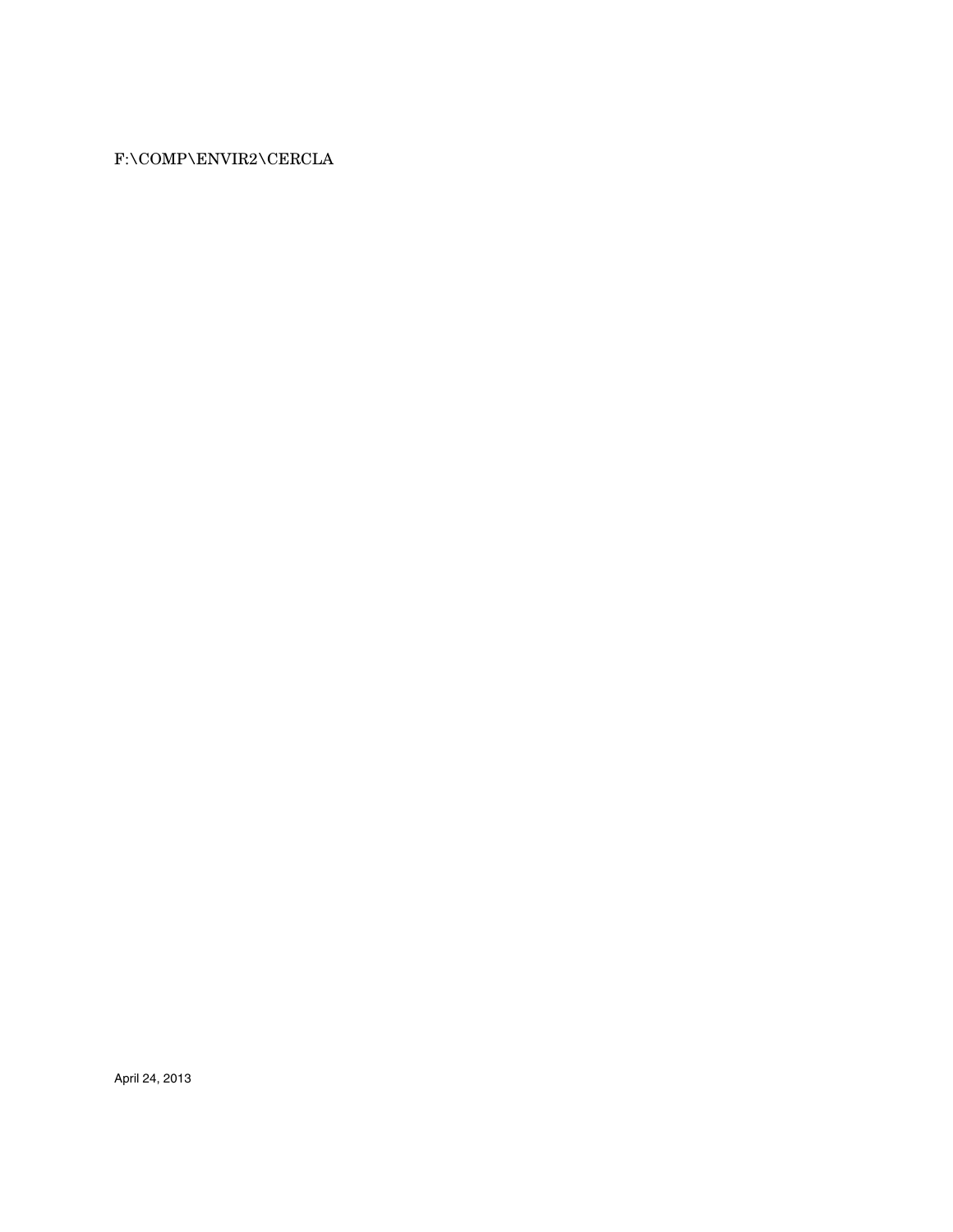## TABLE OF CONTENTS FOR COMPREHENSIVE ENVIRON-MENTAL RESPONSE, COMPENSATION, AND LIABILITY ACT OF 1980 (SUPERFUND) 1

#### TITLE I—HAZARDOUS SUBSTANCES RELEASES, LIABILITY, **COMPENSATION**

- Sec. 101. Definitions.
- Sec. 102. Reportable quantities and additional designations.
- Sec. 103. Notices, penalties.
- Sec. 104. Response authorities.
- Sec. 105. National contingency plan.
- Sec. 106. Abatement action.
- Sec. 107. Liability.
- Sec. 108. Financial responsibility.
- Sec. 109. Civil penalties and awards.
- Sec. 110. Employee protection.
- Sec. 111. Uses of fund.
- Sec. 112. Claims procedure.
- Sec. 113. Litigation, jurisdiction and venue.
- Sec. 114. Relationship to other law.
- Sec. 115. Authority to delegate, issue regulations.
- Sec. 116. Schedules.
- Sec. 117. Public participation.
- Sec. 118. High priority for drinking water supplies.
- Sec. 119. Response action contractors.
- Sec. 120. Federal facilities.
- Sec. 121. Cleanup standards.
- Sec. 122. Settlements.
- Sec. 123. Reimbursement to local governments.
- Sec. 124. Methane recovery.
- Sec. 125. Section  $3001(b)(3)(A)(i)$  waste.
- Sec. 126. Indian tribes.
- Sec. 127. Recycling transactions.
- Sec. 128. State response programs.

#### TITLE II—HAZARDOUS SUBSTANCE RESPONSE REVENUE ACT OF 1980

Sec. 201. Short title; amendment of 1954 Code.

#### Subtitle A—Imposition of Taxes on Petroleum and Certain Chemicals

\* \* \* \* \* \* \* \*

#### Subtitle B-[Repealed]

### Subtitle C—[Repealed]

#### TITLE III—MISCELLANEOUS PROVISIONS

- Sec. 301. Reports and studies.
- Sec. 302. Effective dates, savings provision.
- Sec. 303. Expiration, sunset provision.

<sup>&</sup>lt;sup>1</sup>This table of contents is not part of the Comprehensive Environmental Response, Compensation, and Liability Act of 1980 but is set forth for the convenience of the users of this publication.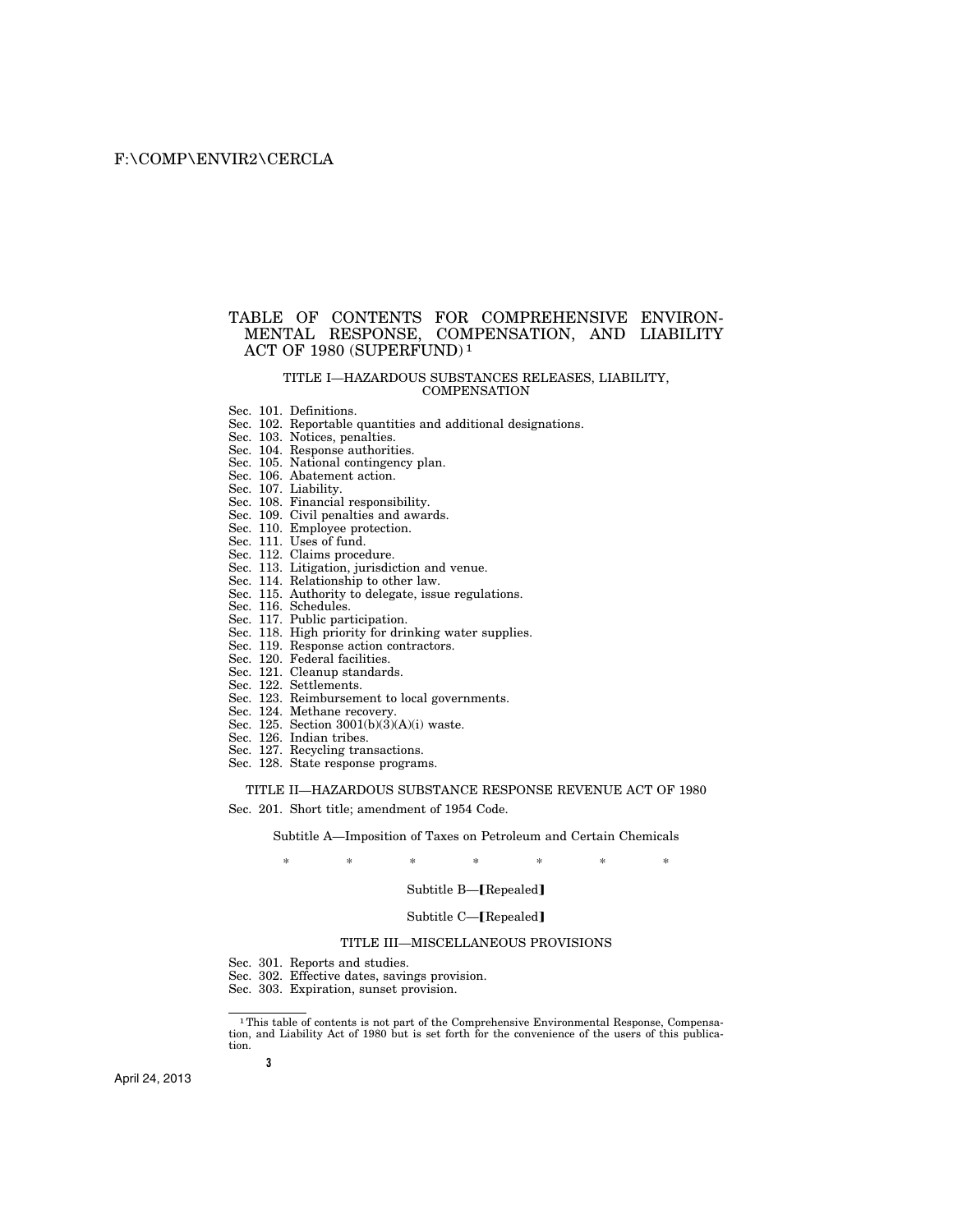# F:\COMP\ENVIR2\CERCLA

## **SUPERFUND 4**

- Sec. 304. Conforming amendments.
- Sec. 305. Legislative veto. Sec. 306. Transportation.
- Sec. 307. Assistant administrator for solid waste.
- Sec. 308. Separability.
- Sec. 309. Actions under State law for damages from exposure to hazardous substances.
- Sec. 310. Citizens suits.
- Sec. 311. Research, development, and demonstration.
- Sec. 312. Love Canal property acquisition.

## TITLE IV—POLLUTION INSURANCE

- Sec. 401. Definitions.
- Sec. 402. State laws; scope of title.
- Sec. 403. Risk retention groups.
- Sec. 404. Purchasing groups.
- Sec. 405. Applicability of securities laws.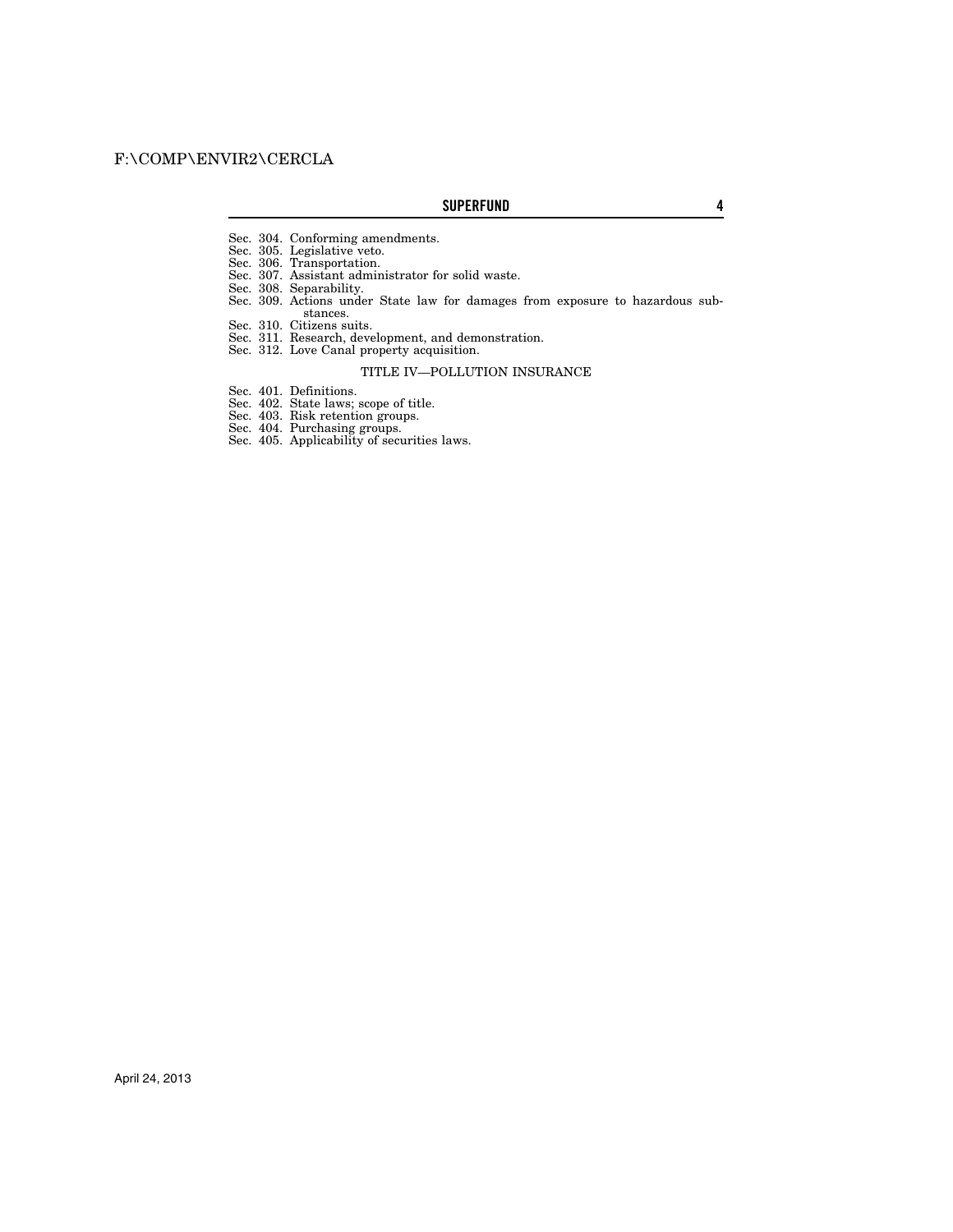## **COMPREHENSIVE ENVIRONMENTAL RESPONSE, COM-PENSATION, AND LIABILITY ACT OF 1980 (SUPER-FUND) 1**

[As Amended Through P.L. 109–591, Enacted August 10, 2005]

AN ACT To provide for liability, compensation, cleanup, and emergency response for hazardous substances released into the environment and the cleanup of inactive hazardous waste disposal sites.

*Be it enacted by the Senate and House of Representatives of the United States of America in Congress assembled,* That this Act may be cited as the ''Comprehensive Environmental Response, Compensation, and Liability Act of 1980''.

## TITLE I—HAZARDOUS SUBSTANCES RELEASES, LIABILITY, COMPENSATION

## DEFINITIONS

SEC. 101. For purpose of this title—

(1) The term ''act of God'' means an unanticipated grave natural disaster or other natural phenomenon of an exceptional, inevitable, and irresistible character, the effects of which could not have been prevented or avoided by the exercise of due care or foresight.

(2) The term ''Administrator'' means the Administrator of the United States Environmental Protection Agency.

(3) The term ''barrel'' means forty-two United States gallons at sixty degrees Fahrenheit.

 $(4)$  The term "claim" means a demand in writing for a sum certain.

(5) The term "claimant" means any person who presents a claim for compensation under this Act.

(6) The term ''damages'' means damages for injury or loss of natural resources as set forth in section 107(a) or 111(b) of this Act.

(7) The term ''drinking water supply'' means any raw or finished water source that is or may be used by a public water system (as defined in the Safe Drinking Water Act) or as drinking water by one or more individuals.

 $(8)$  The term "environment" means  $(A)$  the navigable waters, the waters of the contiguous zone, and the ocean waters of which the natural resources are under the exclusive management authority of the United States under the Fishery Conservation and Management Act of 1976, and (B) any other surface water, ground water, drinking water supply, land sur-

April 24, 2013

**5** 

<sup>1</sup>The Comprehensive Environmental Response, Compensation, and Liability Act of 1980 (42 U.S.C. 9601–9675), commonly known as ''Superfund,'' consists of Public Law 96–510 (Dec. 11, 1980) and the amendments made by subsequent enactments.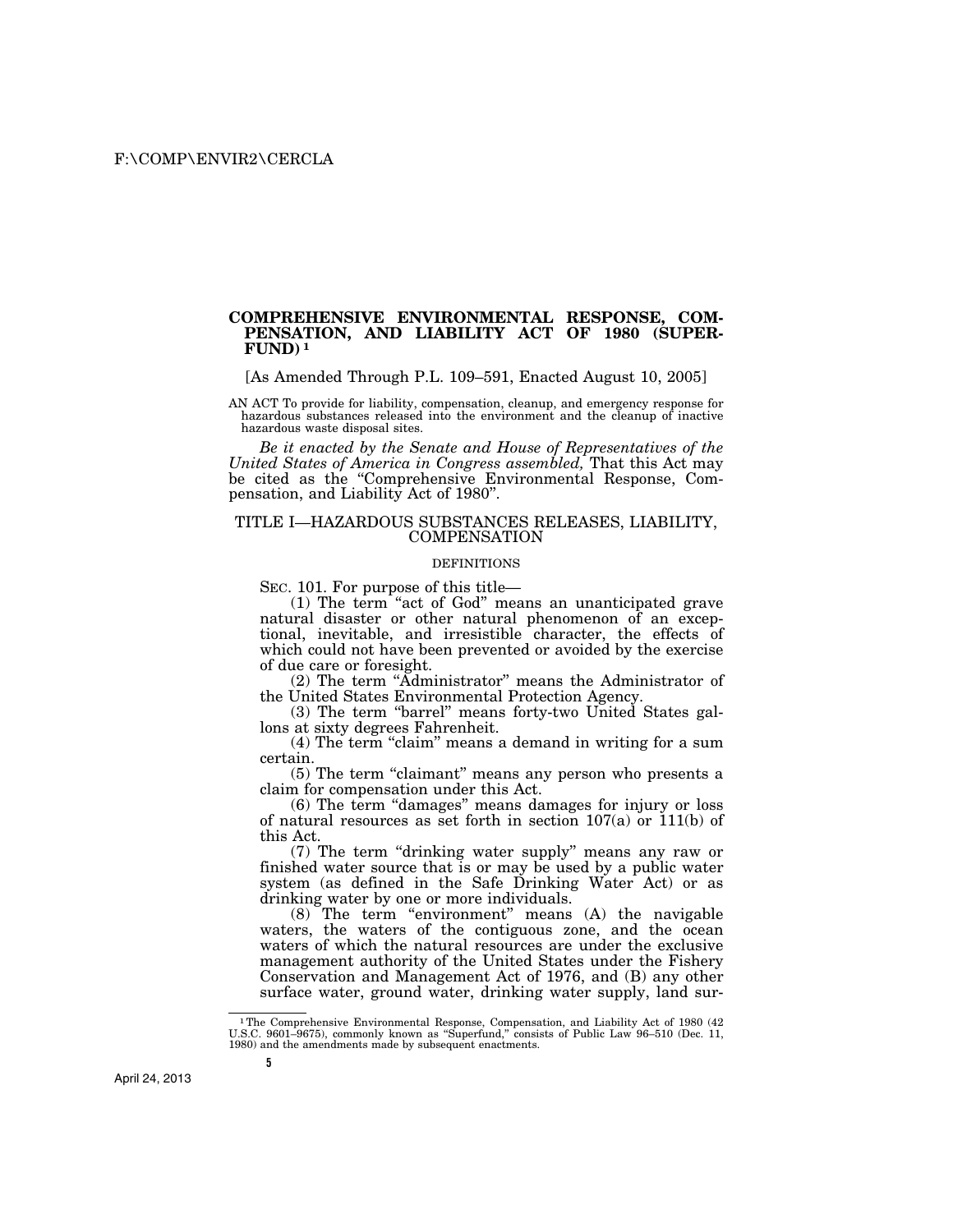face or subsurface strata, or ambient air within the United States or under the jurisdiction of the United States.

(9) The term ''facility'' means (A) any building, structure, installation, equipment, pipe or pipeline (including any pipe into a sewer or publicly owned treatment works), well, pit, pond, lagoon, impoundment, ditch, landfill, storage container, motor vehicle, rolling stock, or aircraft, or (B) any site or area where a hazardous substance has been deposited, stored, disposed of, or placed, or otherwise come to be located; but does not include any consumer product in consumer use or any vessel.

 $(10)$  The term "federally permitted release" means  $(A)$  discharges in compliance with a permit under section 402 of the Federal Water Pollution Control Act, (B) discharges resulting from circumstances identified and reviewed and made part of the public record with respect to a permit issued or modified under section 402 of the Federal Water Pollution Control Act and subject to a condition of such permit, (C) continuous or anticipated intermittent discharges from a point source, identified in a permit or permit application under section 402 of the Federal Water Pollution Control Act, which are caused by events occurring within the scope of relevant operating or treatment systems, (D) discharges in compliance with a legally enforceable permit under section 404 of the Federal Water Pollution Control Act, (E) releases in compliance with a legally enforceable final permit issued pursuant to section 3005 (a) through (d) of the Solid Waste Disposal Act from a hazardous waste treatment, storage, or disposal facility when such permit specifically identifies the hazardous substances and makes such substances subject to a standard of practice, control procedure or bioassay limitation or condition, or other control on the hazardous substances in such releases, (F) any release in compliance with a legally enforceable permit issued under section 102 of <sup>1</sup> section  $10\overline{3}$  of the Marine Protection, Research, and Sanctuaries Act of 1972, (G) any injection of fluids authorized under Federal underground injection control programs or State programs submitted for Federal approval (and not disapproved by the Administrator of the Environmental Protection Agency) pursuant to part C of the Safe Drinking Water Act, (H) any emission into the air subject to a permit or control regulation under section 111, section 112, title I part C, title I part D, or State implementation plans submitted in accordance with section 110 of the Clean Air Act (and not disapproved by the Administrator of the Environmental Protection Agency), including any schedule or waiver granted, promulgated, or approved under these sections, (I) any injection of fluids or other materials authorized under applicable State law (i) for the purpose of stimulating or treating wells for the production of crude oil, natural gas, or water, (ii) for the purpose of secondary, tertiary, or other enhanced recovery of crude oil or natural gas, or (iii) which are brought to the surface in conjunction with the production of crude oil or natural gas and which are reinjected,

<sup>&</sup>lt;sup>1</sup>So in law. Probably should be "or".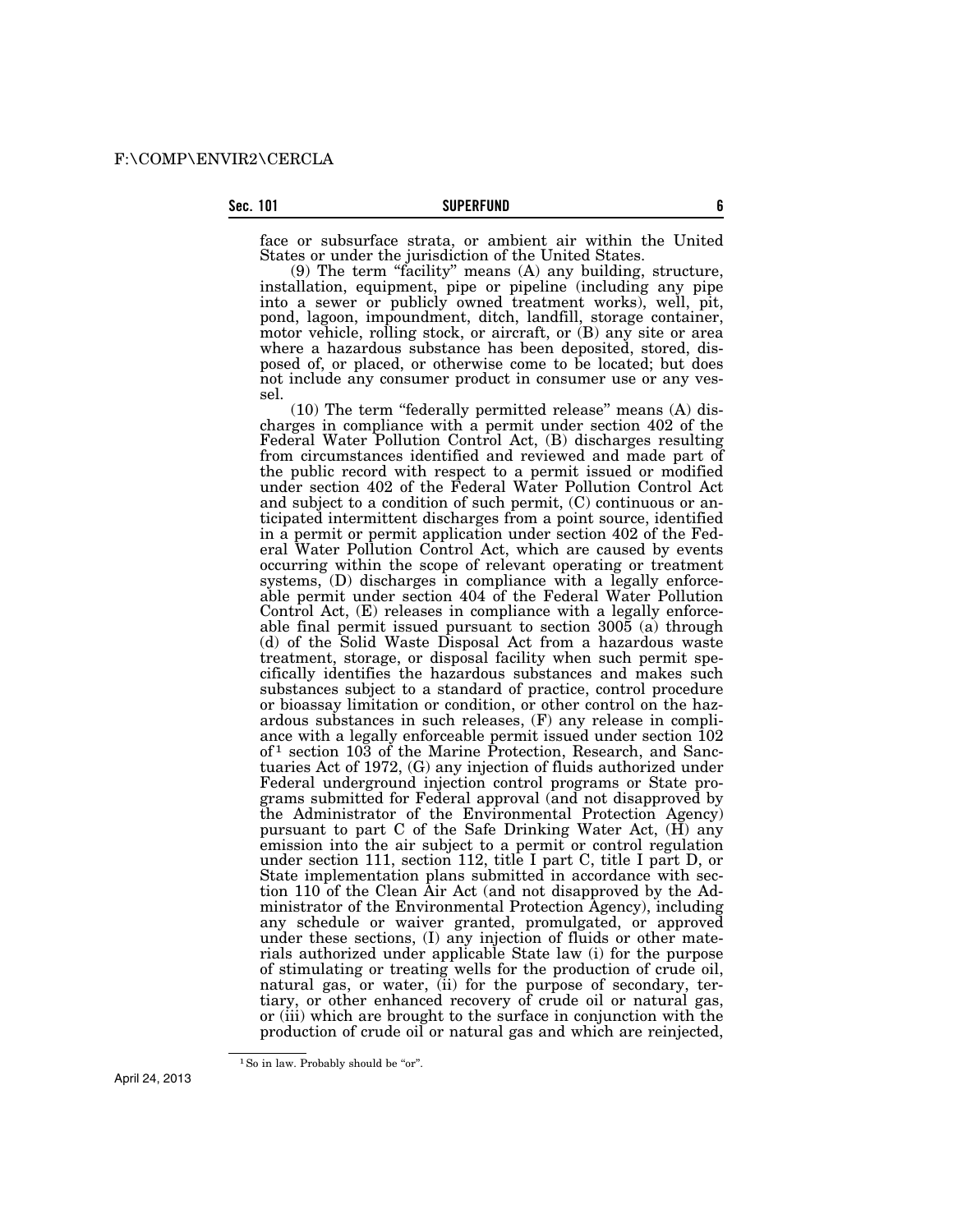(J) the introduction of any pollutant into a publicly owned treatment works when such pollutant is specified in and in compliance with applicable pretreatment standards of section 307 (b) or (c) of the Clean Water Act and enforceable requirements in a pretreatment program submitted by a State or municipality for Federal approval under section 402 of such Act, and  $(K)$  any release of source, special nuclear, or byproduct material, as those terms are defined in the Atomic Energy Act of 1954, in compliance with a legally enforceable license, permit, regulation, or order issued pursuant to the Atomic Energy Act of 1954.

(11) The term "Fund" or "Trust Fund" means the Hazardous Substance Response Fund established by section 221 1 of this Act or, in the case of a hazardous waste disposal facility for which liability has been transferred under section 107(k) of this Act, the Post-closure Liability Fund established by section  $232<sup>1</sup>$  of this Act.

(12) The term ''ground water'' means water in a saturated zone or stratum beneath the surface of land or water.

(13) The term "guarantor" means any person, other than the owner or operator, who provides evidence of financial responsibility for an owner or operator under this Act.

(14) The term ''hazardous substance'' means (A) any substance designated pursuant to section  $311(b)(2)(A)$  of the Federal Water Pollution Control Act, (B) any element, compound, mixture, solution, or substance designated pursuant to section 102 of this Act, (C) any hazardous waste having the characteristics identified under or listed pursuant to section 3001 of the Solid Waste Disposal Act (but not including any waste the regulation of which under the Solid Waste Disposal Act has been suspended by Act of Congress), (D) any toxic pollutant listed under section 307(a) of the Federal Water Pollution Control Act, (E) any hazardous air pollutant listed under section 112 of the Clean Air Act, and (F) any imminently hazardous chemical substance or mixture with respect to which the Administrator has taken action pursuant to section 7 of the Toxic Substances Control Act. The term does not include petroleum, including crude oil or any fraction thereof which is not otherwise specifically listed or designated as a hazardous substance under subparagraphs (A) through (F) of this paragraph, and the term does not include natural gas, natural gas liquids, liquefied natural gas, or synthetic gas usable for fuel (or mixtures of natural gas and such synthetic gas).

(15) The term ''navigable waters'' or ''navigable waters of the United States'' means the waters of the United States, including the territorial seas.

 $(16)$  The term "natural resources" means land, fish, wildlife, biota, air, water, ground water, drinking water supplies, and other such resources belonging to, managed by, held in trust by, appertaining to, or otherwise controlled by the United States (including the resources of the fishery conservation zone

<sup>&</sup>lt;sup>1</sup> Sections 221 and 232 were repealed by sections  $517(c)(1)$  and  $514(b)$ , repsectively, of Public Law 99–499.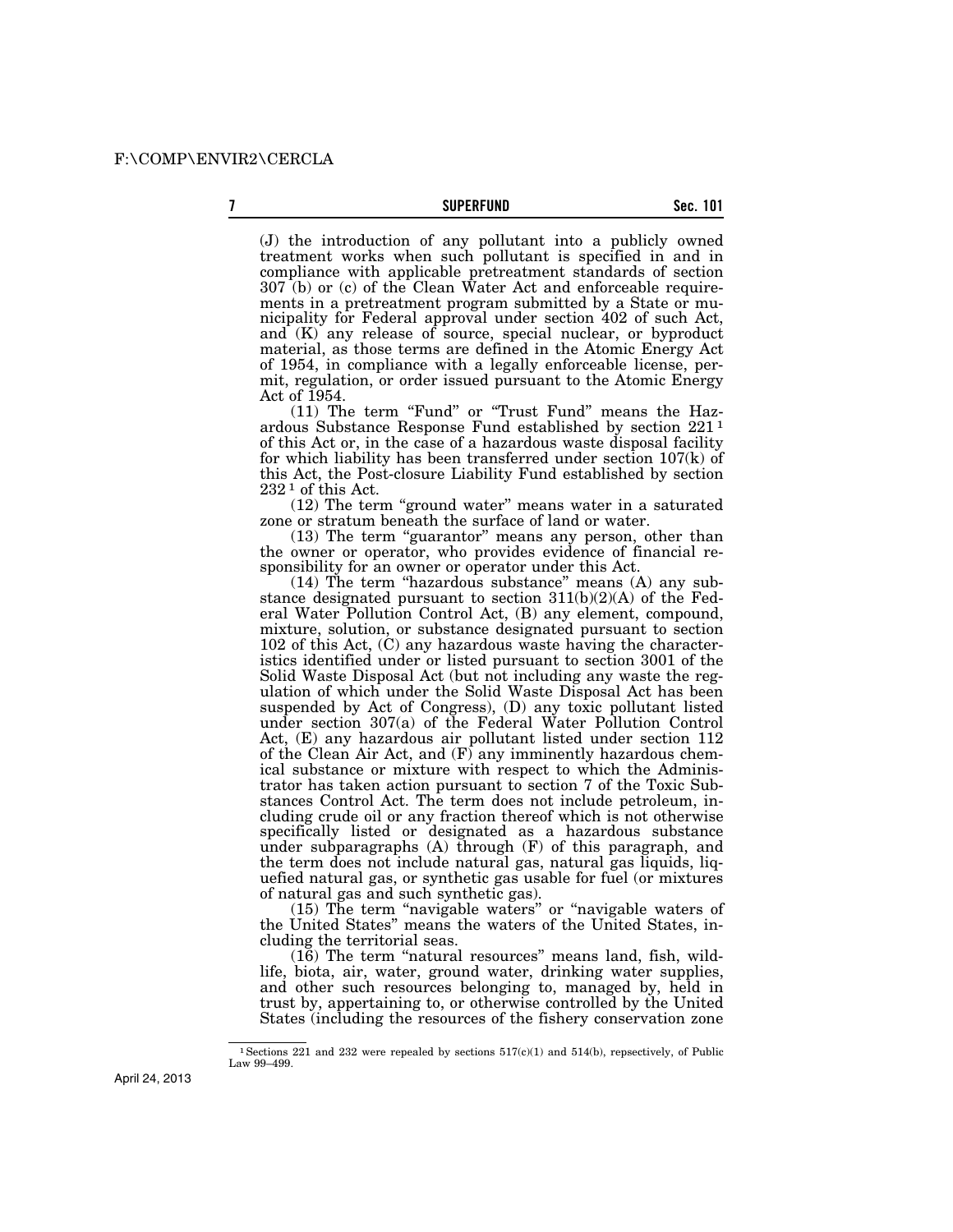established by the Fishery Conservation and Management Act of 1976), any State, local government, or any foreign government, any Indian tribe, or, if such resources are subject to a trust restriction or alienation, any member of an Indian tribe.

(17) The term ''offshore facility'' means any facility of any kind located in, on, or under, any of the navigable waters of the United States, and any facility of any kind which is subject to the jurisdiction of the United States and is located in, on, or under any other waters, other than a vessel or a public vessel.

(18) The term ''onshore facility'' means any facility (including, but not limited to, motor vehicles and rolling stock) of any kind located in, on, or under, any land or nonnavigable waters within the United States.

(19) The term ''otherwise subject to the jurisdiction of the United States'' means subject to the jurisdiction of the United States by virtue of United States citizenship, United States vessel documentation or numbering, or as provided by international agreement to which the United States is a party.

 $(20)(\overrightarrow{A})$  The term "owner or operator" means (i) in the case of a vessel, any person owning, operating, or chartering by demise, such vessel, (ii) in the case of an onshore facility or an offshore facility, any person owning or operating such facility, and (iii) in the case of any facility, title or control of which was conveyed due to bankruptcy, foreclosure, tax delinquency, abandonment, or similar means to a unit of State or local government, any person who owned, operated, or otherwise controlled activities at such facility immediately beforehand. Such term does not include a person, who, without participating in the management of a vessel or facility, holds indicia of ownership primarily to protect his security interest in the vessel or facility.

(B) In the case of a hazardous substance which has been accepted for transportation by a common or contract carrier and except as provided in section  $107(a)$  (3) or (4) of this Act, (i) the term "owner or operator" shall mean such common carrier or other bona fide for hire carrier acting as an independent contractor during such transportation, (ii) the shipper of such hazardous substance shall not be considered to have caused or contributed to any release during such transportation which resulted solely from circumstances or conditions beyond his control.

(C) In the case of a hazardous substance which has been delivered by a common or contract carrier to a disposal or treatment facility and except as provided in section  $107(a)$  (3) or (4) (i) the term ''owner or operator'' shall not include such common or contract carrier, and (ii) such common or contract carrier shall not be considered to have caused or contributed to any release at such disposal or treatment facility resulting from circumstances or conditions beyond its control.

(D) The term ''owner or operator'' does not include a unit of State or local government which acquired ownership or con-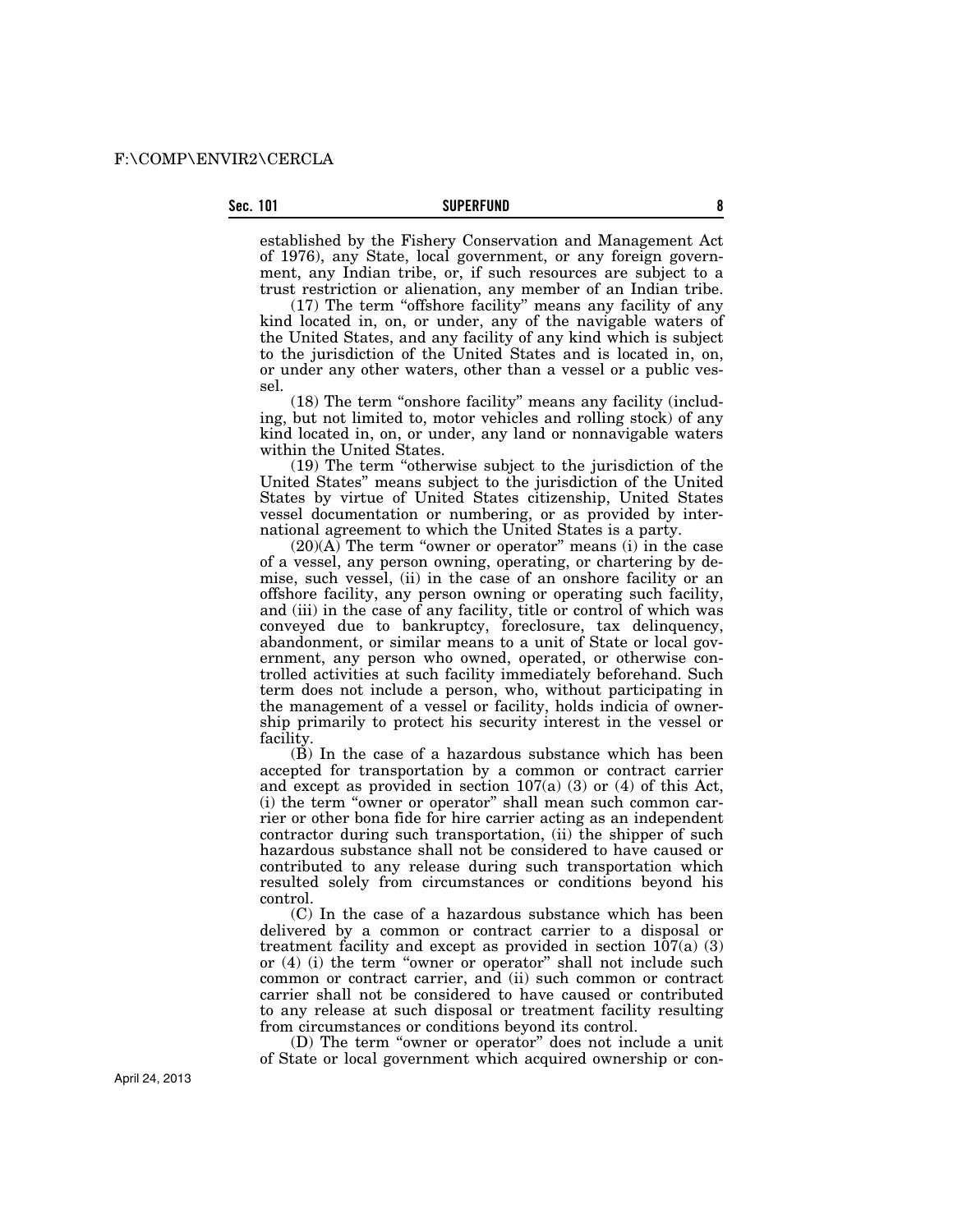### **9** SUPERFUND SEC. 101

trol involuntarily 1 through seizure or otherwise in connection with law enforcement activity through bankruptcy, tax delinquency, abandonment, or other circumstances in which the government involuntarily acquires title by virtue of its function as sovereign. The exclusion provided under this paragraph shall not apply to any State or local government which has caused or contributed to the release or threatened release of a hazardous substance from the facility, and such a State or local government shall be subject to the provisions of this Act in the same manner and to the same extent, both procedurally and substantively, as any nongovernmental entity, including liability under section 107.

 $(E)^1$  EXCLUSION OF LENDERS NOT PARTICIPANTS IN MANAGEMENT.

(i) INDICIA OF OWNERSHIP TO PROTECT SECURITY.—<br>The term "owner or operator" does not include a person that is a lender that, without participating in the management of a vessel or facility, holds indicia of ownership primarily to protect the security interest of the person in the vessel or facility.

(ii) FORECLOSURE.—The term ''owner or operator'' does not include a person that is a lender that did not participate in management of a vessel or facility prior to foreclosure, notwithstanding that the person—

(I) forecloses on the vessel or facility; and

(II) after foreclosure, sells, re-leases (in the case of a lease finance transaction), or liquidates the vessel or facility, maintains business activities, winds up operations, undertakes a response action under section 107(d)(1) or under the direction of an on-scene coordinator appointed under the National Contingency Plan, with respect to the vessel or facility, or takes any other measure to preserve, protect, or prepare the vessel or facility prior to sale or disposition,

if the person seeks to sell, re-lease (in the case of a lease finance transaction), or otherwise divest the person of the vessel or facility at the earliest practicable, commercially reasonable time, on commercially reasonable terms, taking into account market conditions and legal and regulatory requirements.

(F) PARTICIPATION IN MANAGEMENT.—For purposes of subparagraph (E)—

(i) the term ''participate in management''—

(I) means actually participating in the management or operational affairs of a vessel or facility; and

(II) does not include merely having the capacity to influence, or the unexercised right to control, vessel or facility operations;

<sup>&</sup>lt;sup>1</sup>Section 427 of Public Law 106–74 (113 Stat. 1095) added the phrase "through seizure or otherwise in connection with law enforcement activity" before "involuntary" the first place it appears. It was inserted after "invo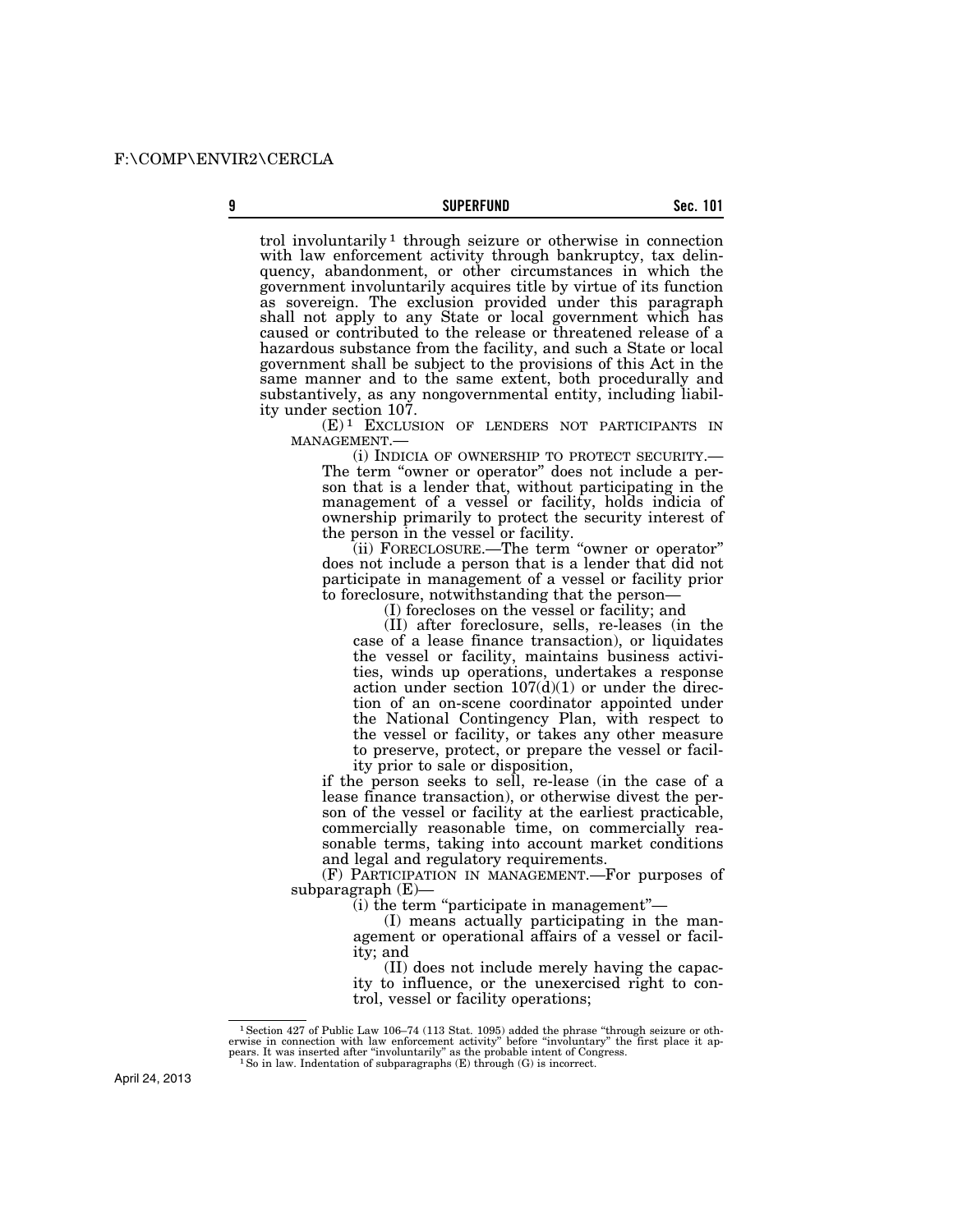### Sec. 101 **SUPERFUND** 500 **SUPERFUND**

(ii) a person that is a lender and that holds indicia of ownership primarily to protect a security interest in a vessel or facility shall be considered to participate in management only if, while the borrower is still in possession of the vessel or facility encumbered by the security interest, the person—

(I) exercises decisionmaking control over the environmental compliance related to the vessel or facility, such that the person has undertaken responsibility for the hazardous substance handling or disposal practices related to the vessel or facility; or

(II) exercises control at a level comparable to that of a manager of the vessel or facility, such that the person has assumed or manifested responsibility—

(aa) for the overall management of the vessel or facility encompassing day-to-day decisionmaking with respect to environmental compliance; or

(bb) over all or substantially all of the operational functions (as distinguished from financial or administrative functions) of the vessel or facility other than the function of environmental compliance;

(iii) the term "participate in management" does not include performing an act or failing to act prior to the time at which a security interest is created in a vessel or facility; and

(iv) the term ''participate in management'' does not include—

(I) holding a security interest or abandoning or releasing a security interest;

(II) including in the terms of an extension of credit, or in a contract or security agreement relating to the extension, a covenant, warranty, or other term or condition that relates to environmental compliance;

(III) monitoring or enforcing the terms and conditions of the extension of credit or security interest;

(IV) monitoring or undertaking 1 or more inspections of the vessel or facility;

(V) requiring a response action or other lawful means of addressing the release or threatened release of a hazardous substance in connection with the vessel or facility prior to, during, or on the expiration of the term of the extension of credit;

(VI) providing financial or other advice or counseling in an effort to mitigate, prevent, or cure default or diminution in the value of the vessel or facility;

(VII) restructuring, renegotiating, or otherwise agreeing to alter the terms and conditions of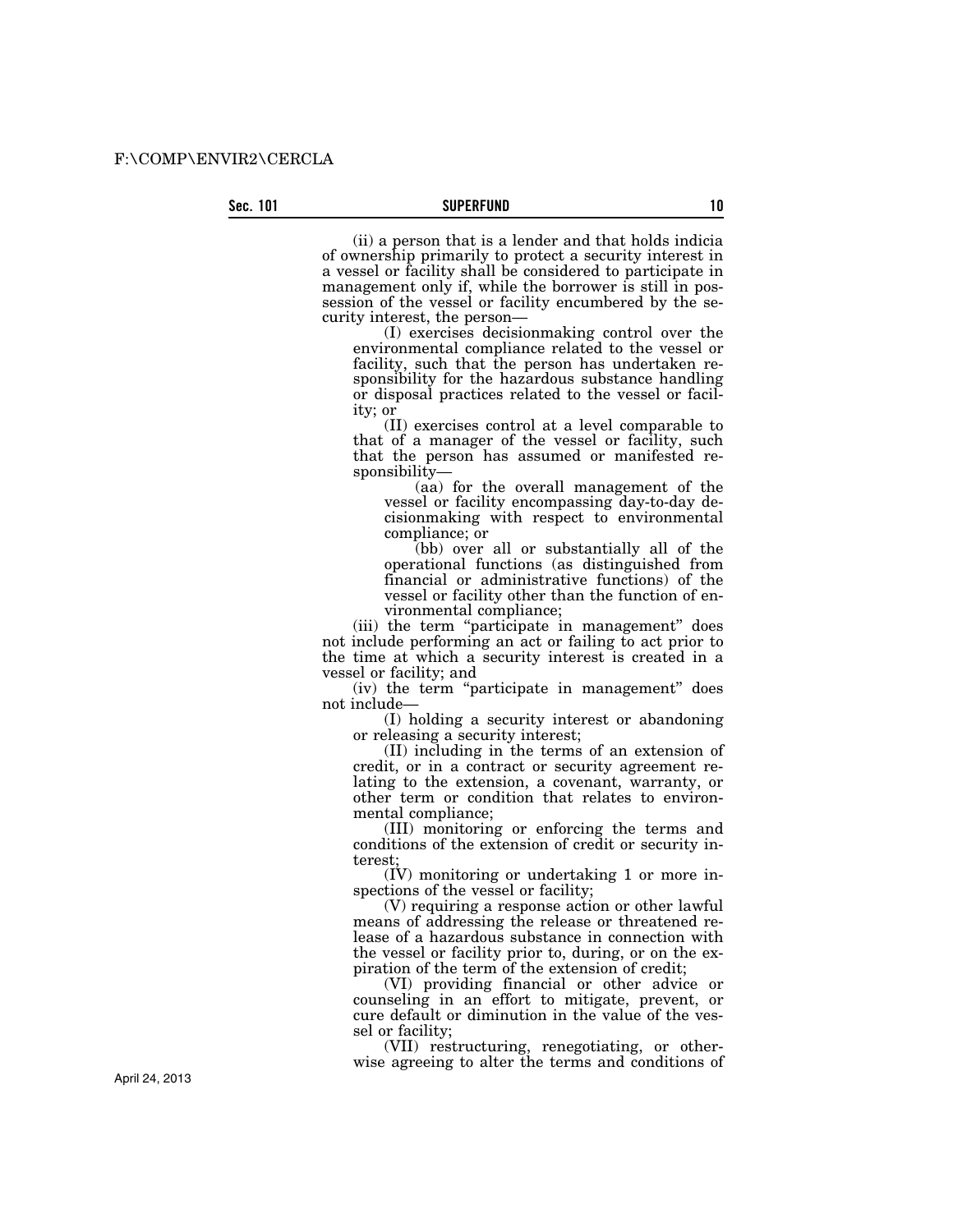the extension of credit or security interest, exercising forbearance;

(VIII) exercising other remedies that may be available under applicable law for the breach of a term or condition of the extension of credit or security agreement; or

(IX) conducting a response action under section 107(d) or under the direction of an on-scene coordinator appointed under the National Contingency Plan,

if the actions do not rise to the level of participating in management (within the meaning of clauses (i) and (ii)).

(G) OTHER TERMS.—As used in this Act:

(i) EXTENSION OF CREDIT.—The term ''extension of credit'' includes a lease finance transaction—

(I) in which the lessor does not initially select the leased vessel or facility and does not during the lease term control the daily operations or maintenance of the vessel or facility; or

(II) that conforms with regulations issued by the appropriate Federal banking agency or the appropriate State bank supervisor (as those terms are defined in section 3 of the Federal Deposit Insurance Act  $(12 \text{ U.S.C. } 1813)^1$  or with regulations issued by the National Credit Union Administration Board, as appropriate.

(ii) FINANCIAL OR ADMINISTRATIVE FUNCTION.—The term ''financial or administrative function'' includes a function such as that of a credit manager, accounts payable officer, accounts receivable officer, personnel manager, comptroller, or chief financial officer, or a similar function.

(iii) FORECLOSURE; FORECLOSE.—The terms ''foreclosure'' and ''foreclose'' mean, respectively, acquiring, and to acquire, a vessel or facility through—

(I)(aa) purchase at sale under a judgment or decree, power of sale, or nonjudicial foreclosure sale;

(bb) a deed in lieu of foreclosure, or similar conveyance from a trustee; or

(cc) repossession,

if the vessel or facility was security for an extension of credit previously contracted;

(II) conveyance pursuant to an extension of credit previously contracted, including the termination of a lease agreement; or

(III) any other formal or informal manner by which the person acquires, for subsequent disposition, title to or possession of a vessel or facility in order to protect the security interest of the person. (iv) LENDER.—The term ''lender'' means—

<sup>&</sup>lt;sup>1</sup>So in law. Probably should read "1813))".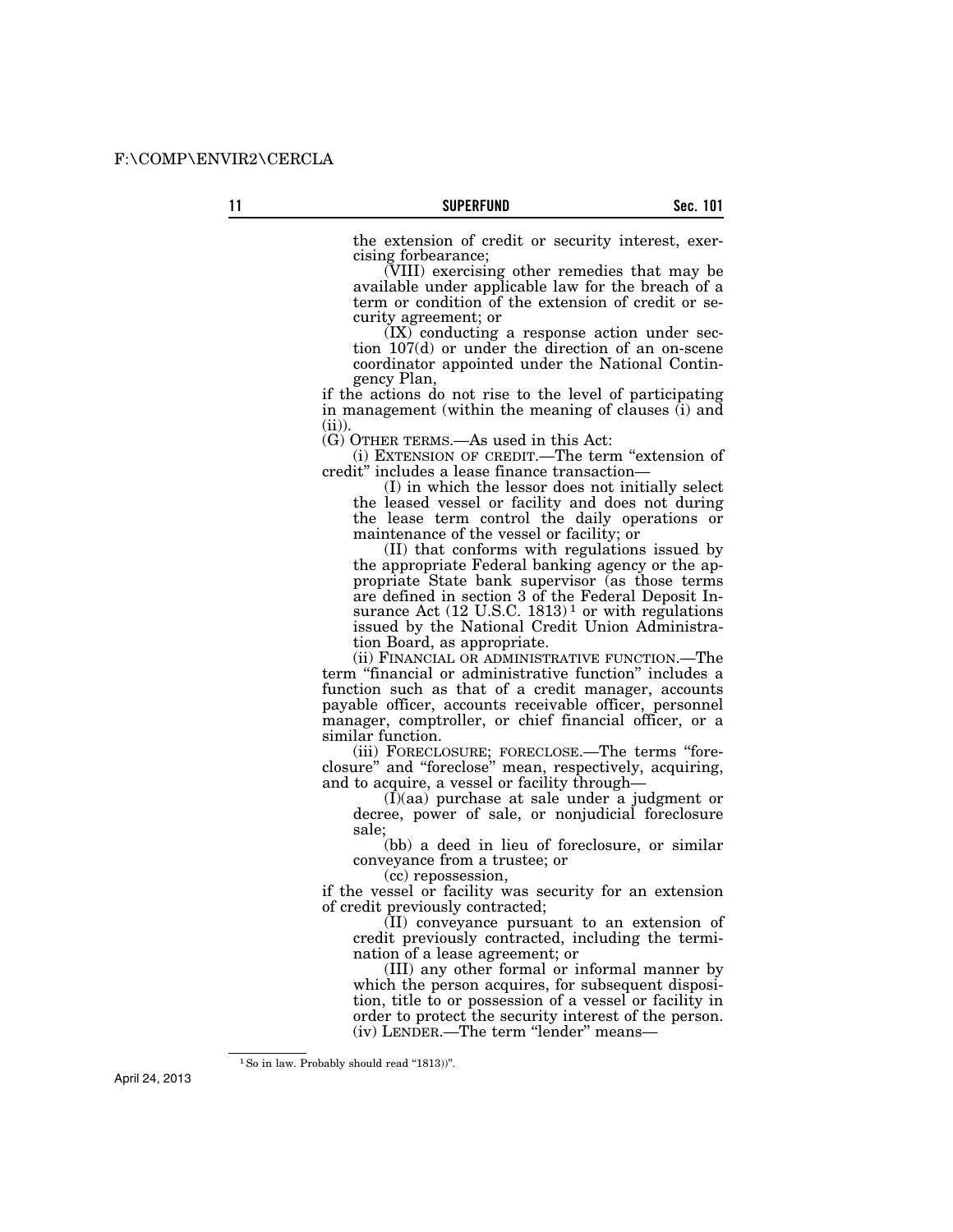(I) an insured depository institution (as defined in section 3 of the Federal Deposit Insurance Act (12 U.S.C. 1813));

II) an insured credit union (as defined in section 101 of the Federal Credit Union Act (12 U.S.C. 1752));

(III) a bank or association chartered under the Farm Credit Act of 1971 (12 U.S.C. 2001 et seq.);

(IV) a leasing or trust company that is an affiliate of an insured depository institution;

(V) any person (including a successor or assignee of any such person) that makes a bona fide extension of credit to or takes or acquires a security interest from a nonaffiliated person;

(VI) the Federal National Mortgage Association, the Federal Home Loan Mortgage Corporation, the Federal Agricultural Mortgage Corporation, or any other entity that in a bona fide manner buys or sells loans or interests in loans;

(VII) a person that insures or guarantees against a default in the repayment of an extension of credit, or acts as a surety with respect to an extension of credit, to a nonaffiliated person; and

(VIII) a person that provides title insurance and that acquires a vessel or facility as a result of assignment or conveyance in the course of underwriting claims and claims settlement.

(v) OPERATIONAL FUNCTION.—The term ''operational function'' includes a function such as that of a facility or plant manager, operations manager, chief operating officer, or chief executive officer.

(vi) SECURITY INTEREST.—The term ''security interest'' includes a right under a mortgage, deed of trust, assignment, judgment lien, pledge, security agreement, factoring agreement, or lease and any other right accruing to a person to secure the repayment of money, the performance of a duty, or any other obligation by a nonaffiliated person.

(21) The term "person" means an individual, firm, corporation, association, partnership, consortium, joint venture, commercial entity, United States Government, State, municipality, commission, political subdivision of a State, or any interstate body.

(22) The term ''release'' means any spilling, leaking, pumping, pouring, emitting, emptying, discharging, injecting, escaping, leaching, dumping, or disposing into the environment (including the abandonment or discarding of barrels, containers, and other closed receptacles containing any hazardous substance or pollutant or contaminant), but excludes (A) any release which results in exposure to persons solely within a workplace, with respect to a claim which such persons may assert against the employer of such persons, (B) emissions from the engine exhaust of a motor vehicle, rolling stock, aircraft,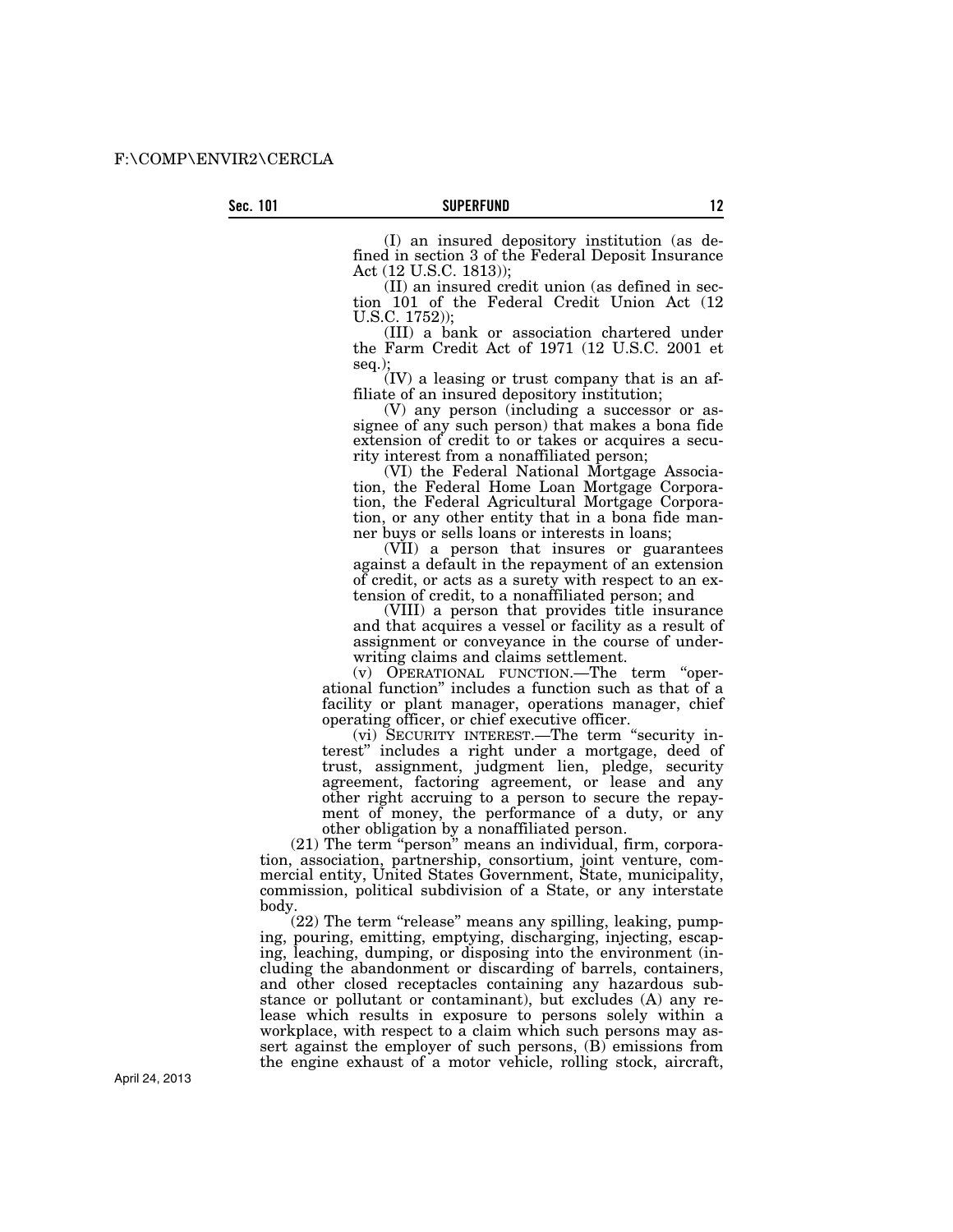vessel, or pipeline pumping station engine, (C) release of source, byproduct, or special nuclear material from a nuclear incident, as those terms are defined in the Atomic Energy Act of 1954, if such release is subject to requirements with respect to financial protection established by the Nuclear Regulatory Commission under section 170 of such Act, or, for the purposes of section 104 of this title or any other response action, any release of source byproduct, or special nuclear material from any processing site designated under section  $102(a)(1)$  or  $302(a)$  of the Uranium Mill Tailings Radiation Control Act of 1978, and (D) the normal application of fertilizer.

(23) The terms 1 ''remove'' or ''removal'' means the cleanup or removal of released hazardous substances from the environment, such actions as may be necessary taken in the event of the threat of release of hazardous substances into the environment, such actions as may be necessary to monitor, assess, and evaluate the release or threat of release of hazardous substances, the disposal of removed material, or the taking of such other actions as may be necessary to prevent, minimize, or mitigate damage to the public health or welfare or to the environment, which may otherwise result from a release or threat of release. The term includes, in addition, without being limited to, security fencing or other measures to limit access, provision of alternative water supplies, temporary evacuation and housing of threatened individuals not otherwise provided for, action taken under section 104(b) of this Act, and any emergency assistance which may be provided under the Disaster Relief and Emergency Assistance Act.<sup>2</sup>

(24) The terms<sup>1</sup> "remedy" or "remedial action" means those actions consistent with permanent remedy taken instead of or in addition to removal actions in the event of a release or threatened release of a hazardous substance into the environment, to prevent or minimize the release of hazardous substances so that they do not migrate to cause substantial danger to present or future public health or welfare or the environment. The term includes, but is not limited to, such actions at the location of the release as storage, confinement, perimeter protection using dikes, trenches, or ditches, clay cover, neutralization, cleanup of released hazardous substances and associated contaminated materials, recycling or reuse, diversion, destruction, segregation of reactive wastes, dredging or excavations, repair or replacement of leaking containers, collection of leachate and runoff, onsite treatment or incineration, provision of alternative water supplies, and any monitoring reasonably required to assure that such actions protect the public health and welfare and the environment. The term includes the costs of permanent relocation of residents and businesses and community facilities where the President determines that, alone or in combination with other measures, such relocation is more cost-effective than and environmentally preferable to

<sup>&</sup>lt;sup>1</sup>So in law. Probably should be "term".

<sup>2</sup>So in law. Probably should refer to the ''Robert T. Stafford Disaster Relief and Emergency Assistance Act'', pursuant to the amendment to the short title of such Act made by section 102 of Public Law 100–707.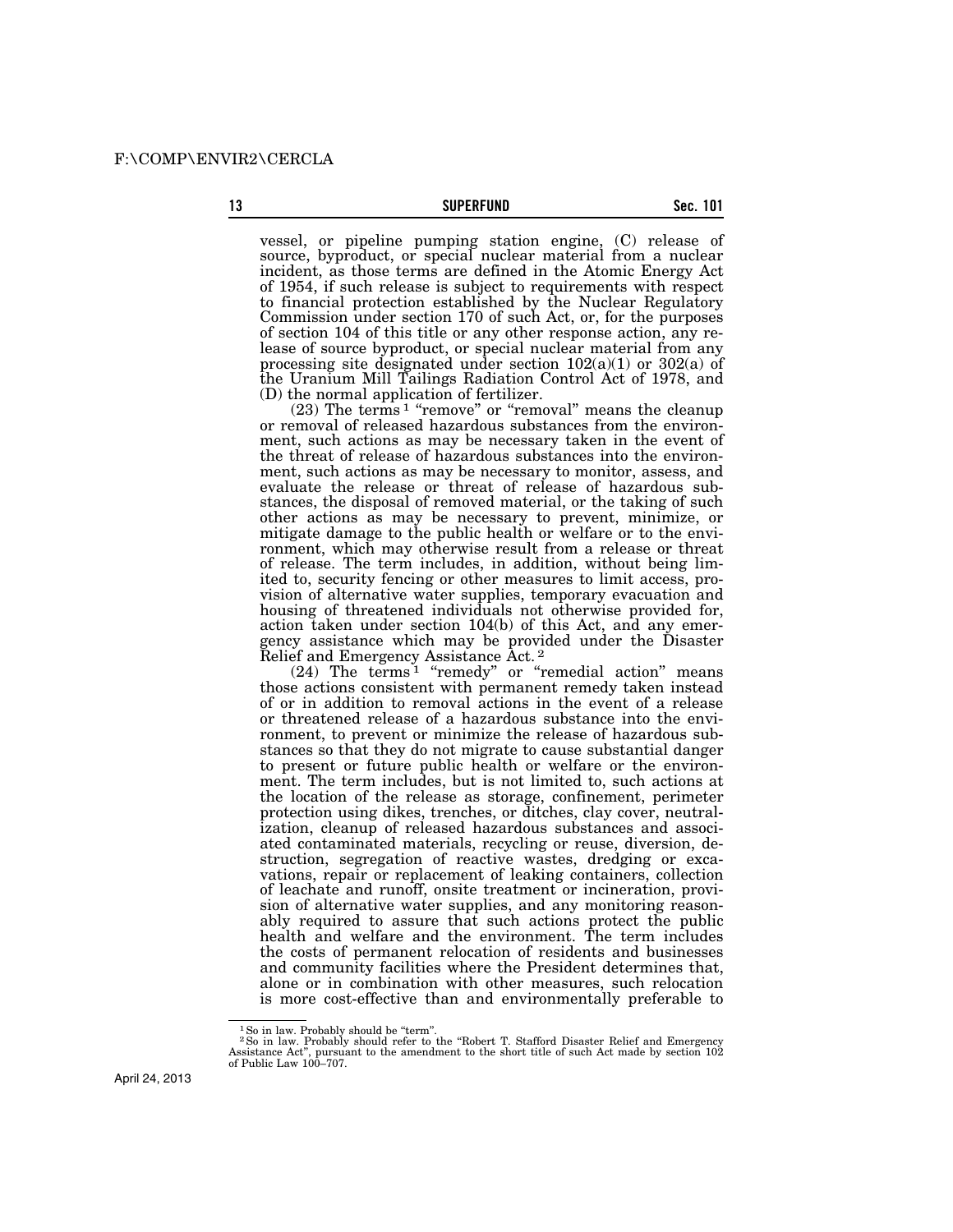the transportation, storage, treatment, destruction, or secure disposition offsite of hazardous substances, or may otherwise be necessary to protect the public health or welfare; the term includes offsite transport and offsite storage, treatment, destruction, or secure disposition of hazardous substances and associated contaminated materials.

(25) The terms <sup>1</sup> "respond" or "response" means remove, removal, remedy, and remedial action;,<sup>2</sup> all such terms (including the terms "removal" and "remedial action") include enforcement activities related thereto.

 $(26)$  The terms<sup>1</sup> "transport" or "transportation" means the movement of a hazardous substance by any mode, including a hazardous liquid pipeline facility (as defined in section 60101(a) of title 49, United States Code), and in the case of a hazardous substance which has been accepted for transportation by a common or contract carrier, the term ''transport'' or ''transportation'' shall include any stoppage in transit which is temporary, incidental to the transportation movement, and at the ordinary operating convenience of a common or contract carrier, and any such stoppage shall be considered as a continuity of movement and not as the storage of a hazardous substance.

(27) The terms ''United States'' and ''State'' include the several States of the United States, the District of Columbia, the Commonwealth of Puerto Rico, Guam, American Samoa, the United States Virgin Islands, the Commonwealth of the Northern Marianas, and any other territory or possession over which the United States has jurisdiction.

(28) The term ''vessel'' means every description of watercraft or other artificial contrivance used, or capable of being used, as a means of transportation on water.

(29) The terms ''disposal'', ''hazardous waste'', and ''treatment'' shall have the meaning provided in section 1004 of the Solid Waste Disposal Act.

(30) The terms ''territorial sea'' and ''contiguous zone'' shall have the meaning provided in section 502 of the Federal Water Pollution Control Act.

(31) The term "national contingency plan" means the national contingency plan published under section 311(c) of the Federal Water Pollution Control Act or revised pursuant to section 105 of this Act.

 $(32)$  The terms <sup>1</sup> "liable" or "liability" under this title shall be construed to be the standard of liability which obtains under section 311 of the Federal Water Pollution Control Act.

(33) The term ''pollutant or contaminant'' shall include, but not be limited to, any element, substance, compound, or mixture, including disease-causing agents, which after release into the environment and upon exposure, ingestion, inhalation, or assimilation into any organism, either directly from the environment or indirectly by ingestion through food chains, will or may reasonably be anticipated to cause death, disease, behav-

<sup>&</sup>lt;sup>1</sup>So in law. Probably should be "term".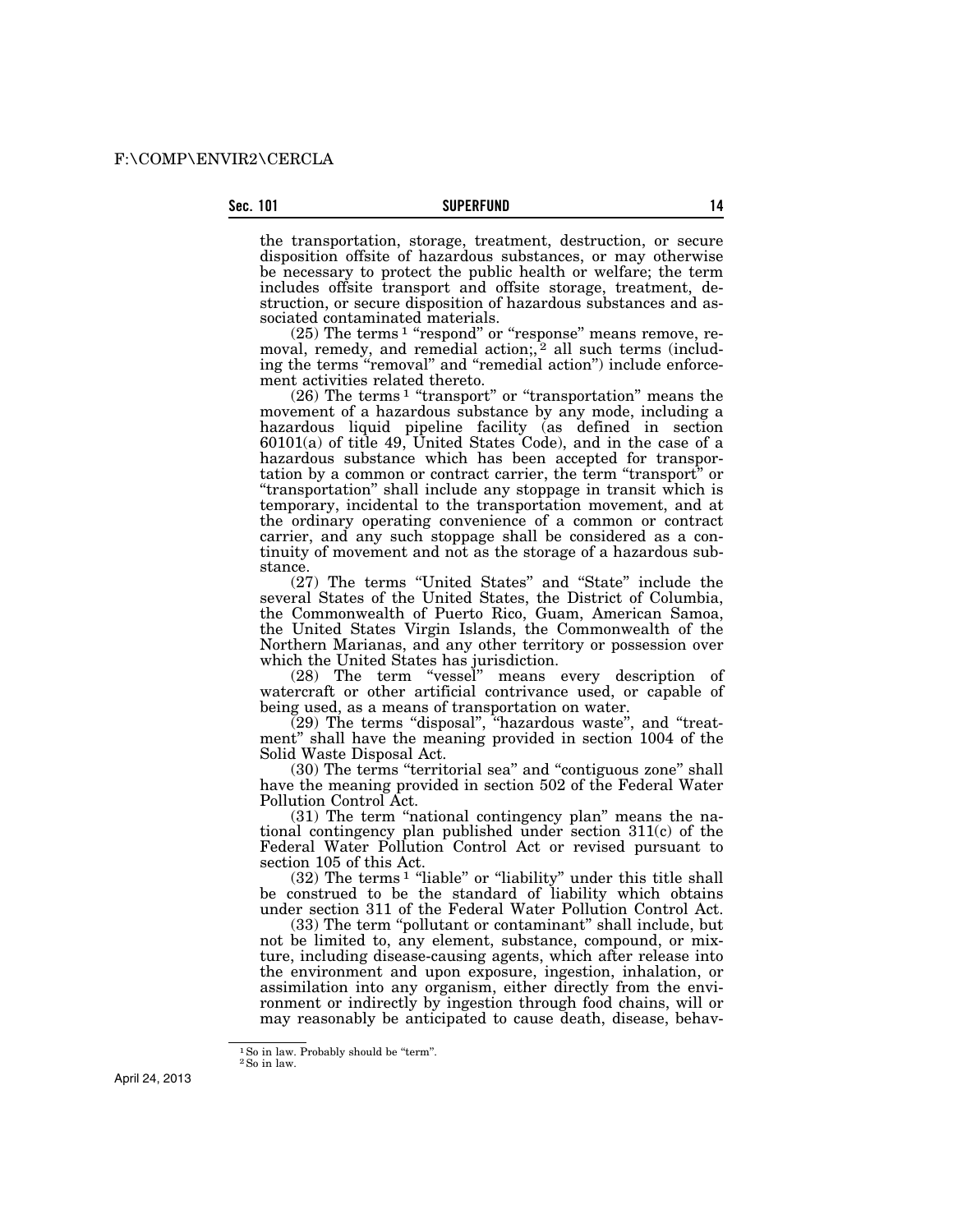ioral abnormalities, cancer, genetic mutation, physiological malfunctions (including malfunctions in reproduction) or physical deformations, in such organisms or their offspring; except that the term "pollutant or contaminant" shall not include petroleum, including crude oil or any fraction thereof which is not otherwise specifically listed or designated as a hazardous substance under subparagraphs (A) through (F) of paragraph (14) and shall not include natural gas, liquefied natural gas, or synthetic gas of pipeline quality (or mixtures of natural gas and such synthetic gas).

(34) The term ''alternative water supplies'' includes, but is not limited to, drinking water and household water supplies.

 $(35)(A)$  The term "contractual relationship", for the purpose of section 107(b)(3) includes, but is not limited to, land contracts, deeds, easements, leases, or other instruments transferring title or possession, unless the real property on which the facility concerned is located was acquired by the defendant after the disposal or placement of the hazardous substance on, in, or at the facility, and one or more of the circumstances described in clause (i), (ii), or (iii) is also established by the defendant by a preponderance of the evidence:

(i) At the time the defendant acquired the facility the defendant did not know and had no reason to know that any hazardous substance which is the subject of the release or threatened release was disposed of on, in, or at the facility.

(ii) The defendant is a government entity which acquired the facility by escheat, or through any other involuntary transfer or acquisition, or through the exercise of eminent domain authority by purchase or condemnation.

(iii) The defendant acquired the facility by inheritance or bequest.

In addition to establishing the foregoing, the defendant must establish that the defendant has satisfied the requirements of section  $107(b)(3)$  (a) and (b), provides full cooperation, assistance, and facility access to the persons that are authorized to conduct response actions at the facility (including the cooperation and access necessary for the installation, integrity, operation, and maintenance of any complete or partial response action at the facility), is in compliance with any land use restrictions established or relied on in connection with the response action at a facility, and does not impede the effectiveness or integrity of any institutional control employed at the facility in connection with a response action.

(B) REASON TO KNOW.—

(i) ALL APPROPRIATE INQUIRIES.—To establish that the defendant had no reason to know of the matter described in subparagraph  $(A)(i)$ , the defendant must demonstrate to a court that-

(I) on or before the date on which the defendant acquired the facility, the defendant carried out all appropriate inquiries, as provided in clauses (ii) and (iv), into the previous ownership and uses of the facility in accordance with generally accept-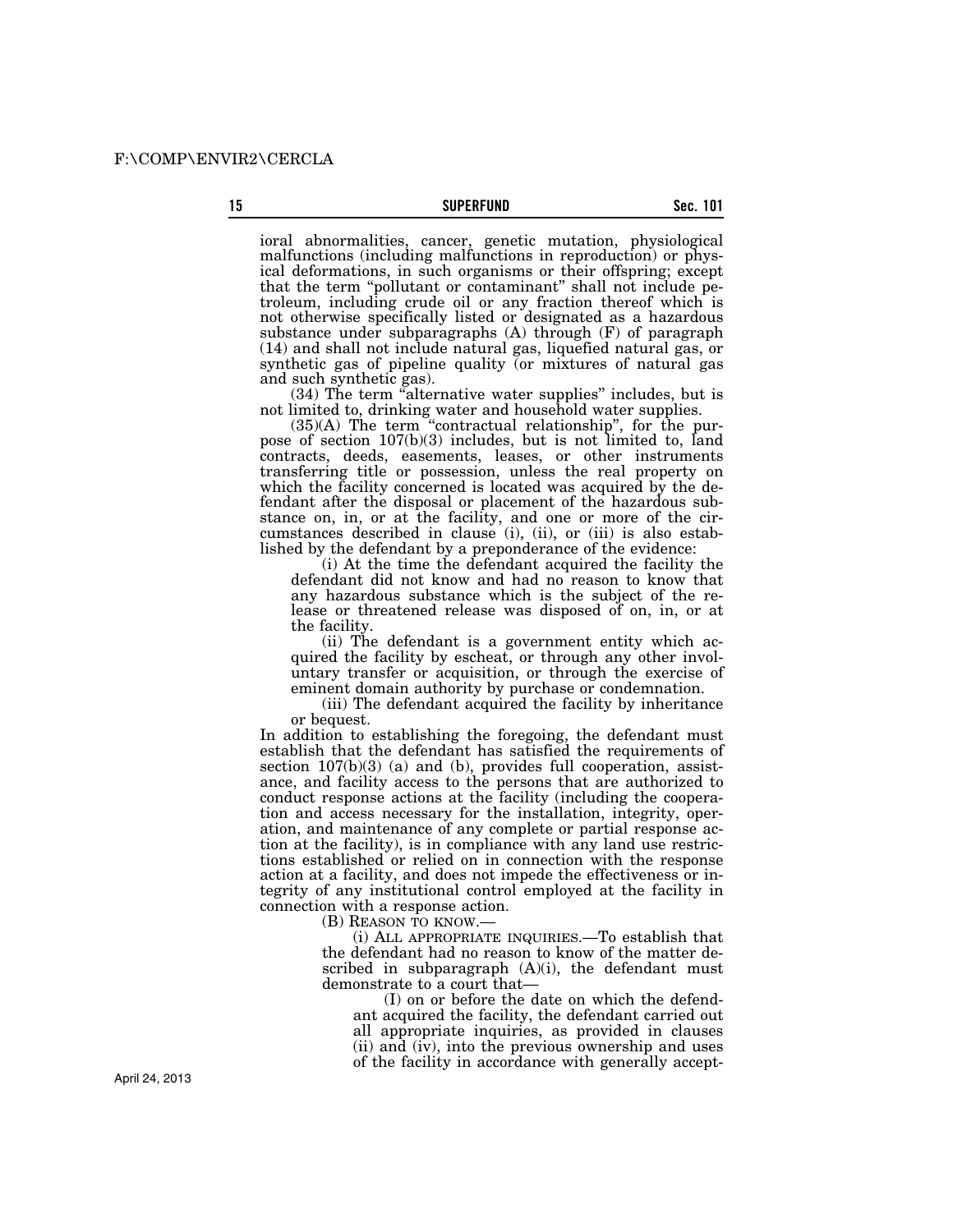ed good commercial and customary standards and practices; and

(II) the defendant took reasonable steps to— (aa) stop any continuing release;

(bb) prevent any threatened future release; and

(cc) prevent or limit any human, environmental, or natural resource exposure to any previously released hazardous substance.

(ii) STANDARDS AND PRACTICES.—Not later than 2 years after the date of the enactment of the Brownfields Revitalization and Environmental Restoration Act of 2001, the Administrator shall by regulation establish standards and practices for the purpose of satisfying the requirement to carry out all appropriate inquiries under clause (i).

(iii) CRITERIA.—In promulgating regulations that establish the standards and practices referred to in clause (ii), the Administrator shall include each of the following:

(I) The results of an inquiry by an environmental professional.

(II) Interviews with past and present owners, operators, and occupants of the facility for the purpose of gathering information regarding the potential for contamination at the facility.

(III) Reviews of historical sources, such as chain of title documents, aerial photographs, building department records, and land use records, to determine previous uses and occupancies of the real property since the property was first developed.

(IV) Searches for recorded environmental cleanup liens against the facility that are filed under Federal, State, or local law.

(V) Reviews of Federal, State, and local government records, waste disposal records, underground storage tank records, and hazardous waste handling, generation, treatment, disposal, and spill records, concerning contamination at or near the facility.

(VI) Visual inspections of the facility and of adjoining properties.

(VII) Specialized knowledge or experience on the part of the defendant.

(VIII) The relationship of the purchase price to the value of the property, if the property was not contaminated.

(IX) Commonly known or reasonably ascertainable information about the property.

(X) The degree of obviousness of the presence or likely presence of contamination at the property, and the ability to detect the contamination by appropriate investigation.

April 24, 2013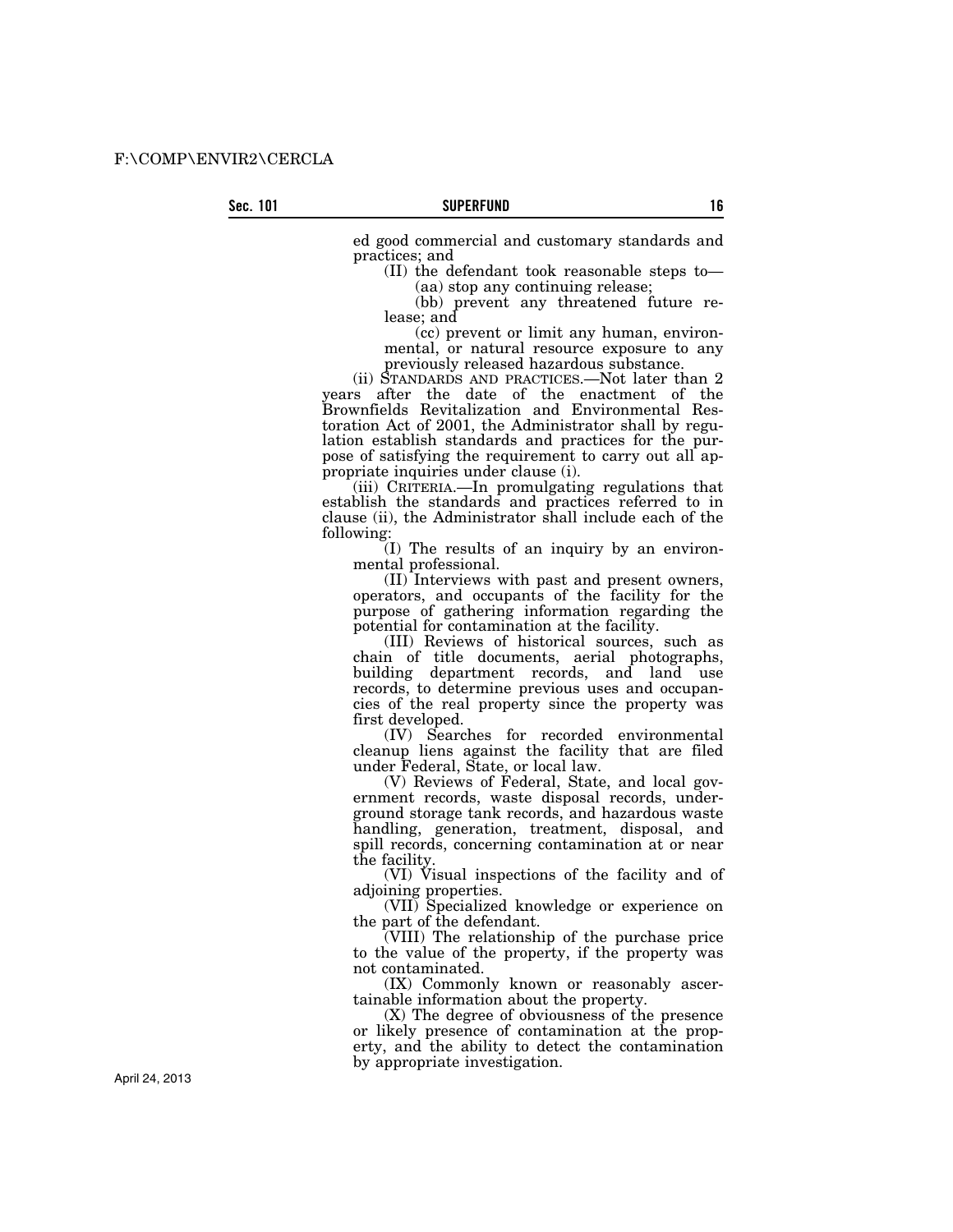(iv) INTERIM STANDARDS AND PRACTICES.— (I) PROPERTY PURCHASED BEFORE MAY 31, 1997.—With respect to property purchased before May 31, 1997, in making a determination with respect to a defendant described in clause (i), a court shall take into account—

(aa) any specialized knowledge or experience on the part of the defendant;

(bb) the relationship of the purchase price to the value of the property, if the property was not contaminated;

(cc) commonly known or reasonably ascertainable information about the property;

(dd) the obviousness of the presence or likely presence of contamination at the property; and

(ee) the ability of the defendant to detect the contamination by appropriate inspection.

(II) PROPERTY PURCHASED ON OR AFTER MAY 31, 1997.—With respect to property purchased on or after May 31, 1997, and until the Administrator promulgates the regulations described in clause (ii), the procedures of the American Society for Testing and Materials, including the document known as ''Standard E1527–97'', entitled ''Standard Practice for Environmental Site Assessment: Phase 1 Environmental Site Assessment Process'', shall satisfy the requirements in clause (i).

(v) SITE INSPECTION AND TITLE SEARCH.—In the case of property for residential use or other similar use purchased by a nongovernmental or noncommercial entity, a facility inspection and title search that reveal no basis for further investigation shall be considered to satisfy the requirements of this subparagraph.

(C) Nothing in this paragraph or in section 107(b)(3) shall diminish the liability of any previous owner or operator of such facility who would otherwise be liable under this Act. Notwithstanding this paragraph, if the defendant obtained actual knowledge of the release or threatened release of a hazardous substance at such facility when the defendant owned the real property and then subsequently transferred ownership of the property to another person without disclosing such knowledge, such defendant shall be treated as liable under section  $107(a)(1)$  and no defense under section  $107(b)(3)$  shall be available to such defendant.

(D) Nothing in this paragraph shall affect the liability under this Act of a defendant who, by any act or omission, caused or contributed to the release or threatened release of a hazardous substance which is the subject of the action relating to the facility.

(36) The term ''Indian tribe'' means any Indian tribe, band, nation, or other organized group or community, including any Alaska Native village but not including any Alaska Native re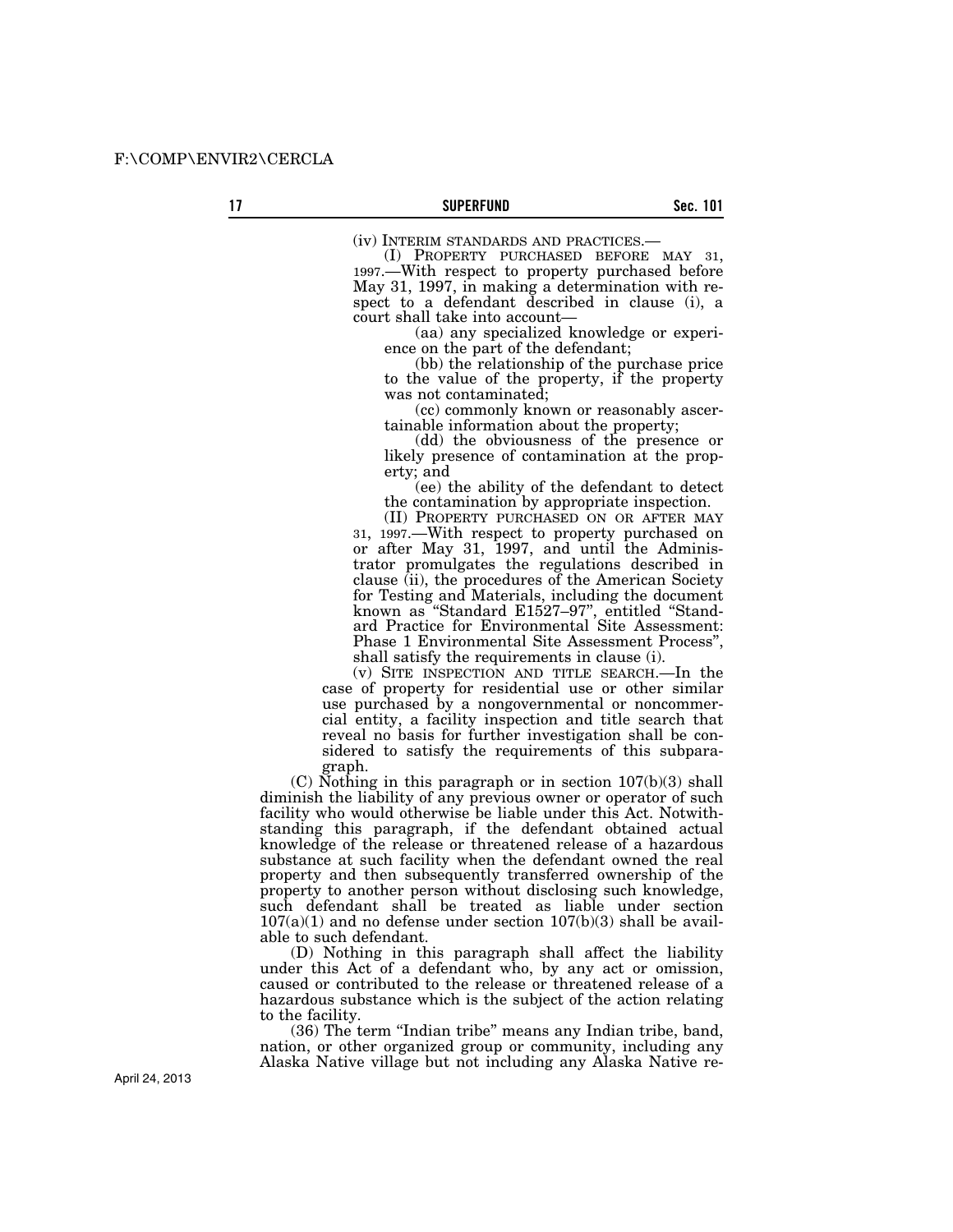gional or village corporation, which is recognized as eligible for the special programs and services provided by the United States to Indians because of their status as Indians.

 $(37)(A)$  The term "service station dealer" means any person—

(i) who owns or operates a motor vehicle service station, filling station, garage, or similar retail establishment engaged in the business of selling, repairing, or servicing motor vehicles, where a significant percentage of the gross revenue of the establishment is derived from the fueling, repairing, or servicing of motor vehicles, and

(ii) who accepts for collection, accumulation, and delivery to an oil recycling facility, recycled oil that (I) has been removed from the engine of a light duty motor vehicle or household appliances by the owner of such vehicle or appliances, and (II) is presented, by such owner, to such person for collection, accumulation, and delivery to an oil recycling facility.

 $(B)$  For purposes of section 114 $(c)$ , the term "service station" dealer'' shall, notwithstanding the provisions of subparagraph (A), include any government agency that establishes a facility solely for the purpose of accepting recycled oil that satisfies the criteria set forth in subclauses (I) and (II) of subparagraph (A)(ii), and, with respect to recycled oil that satisfies the criteria set forth in subclauses (I) and (II), owners or operators of refuse collection services who are compelled by State law to collect, accumulate, and deliver such oil to an oil recycling facility.

(C) The President shall promulgate regulations regarding the determination of what constitutes a significant percentage of the gross revenues of an establishment for purposes of this paragraph.

 $(38)$  The term "incineration vessel" means any vessel which carries hazardous substances for the purpose of incineration of such substances, so long as such substances or residues of such substances are on board.

(39) BROWNFIELD SITE.—

(A) IN GENERAL.—The term ''brownfield site'' means real property, the expansion, redevelopment, or reuse of which may be complicated by the presence or potential presence of a hazardous substance, pollutant, or contaminant.

(B) EXCLUSIONS.—The term ''brownfield site'' does not include—

(i) a facility that is the subject of a planned or ongoing removal action under this title;

(ii) a facility that is listed on the National Priorities List or is proposed for listing;

(iii) a facility that is the subject of a unilateral administrative order, a court order, an administrative order on consent or judicial consent decree that has been issued to or entered into by the parties under this Act;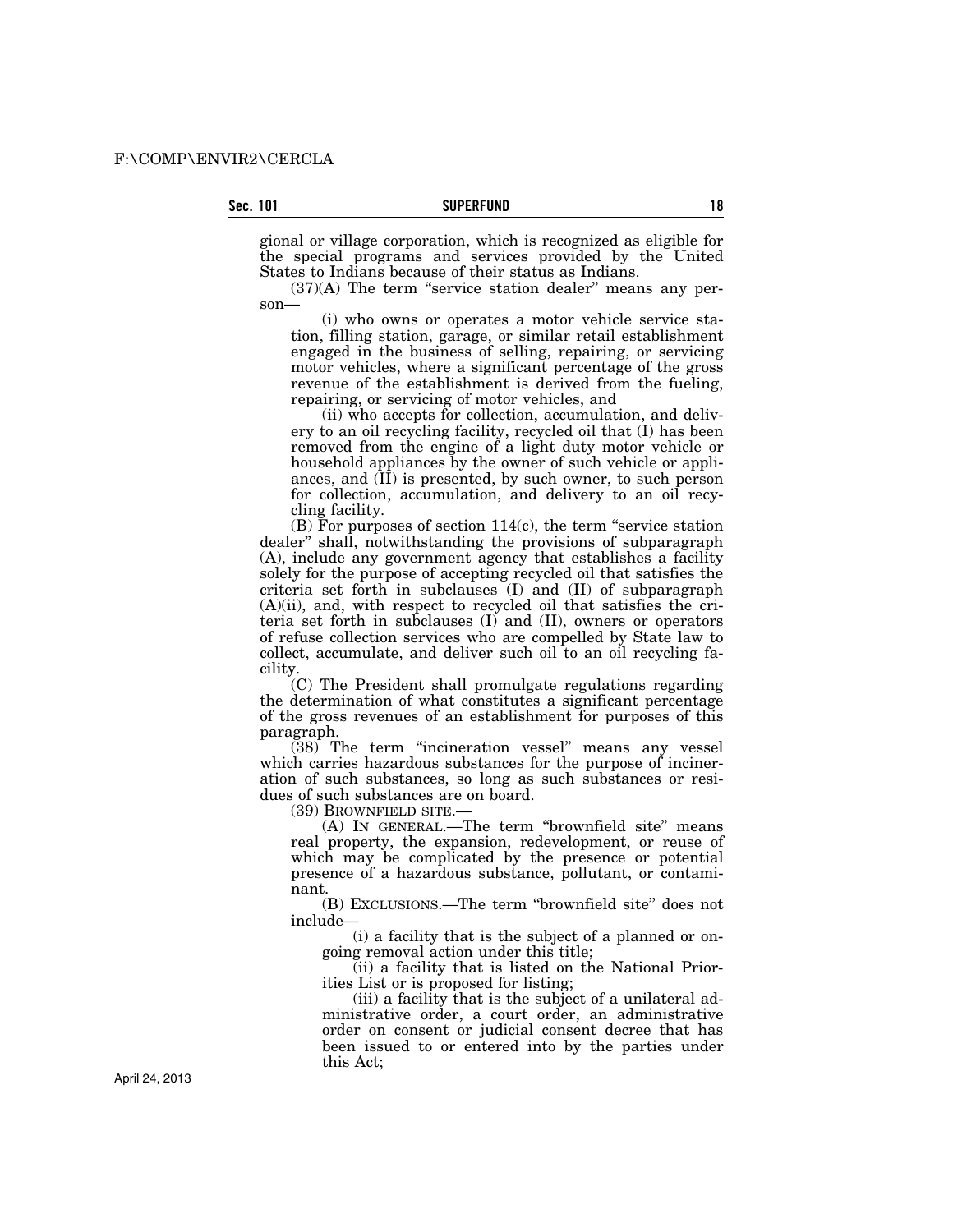(iv) a facility that is the subject of a unilateral administrative order, a court order, an administrative order on consent or judicial consent decree that has been issued to or entered into by the parties, or a facility to which a permit has been issued by the United States or an authorized State under the Solid Waste Disposal Act (42 U.S.C. 6901 et seq.), the Federal Water Pollution Control Act (33 U.S.C. 1321), the Toxic Substances Control Act (15 U.S.C. 2601 et seq.), or the Safe Drinking Water Act (42 U.S.C. 300f et seq.);

(v) a facility that—

(I) is subject to corrective action under section 3004(u) or 3008(h) of the Solid Waste Disposal Act (42 U.S.C. 6924(u), 6928(h)); and

(II) to which a corrective action permit or order has been issued or modified to require the implementation of corrective measures;

(vi) a land disposal unit with respect to which—

(I) a closure notification under subtitle C of the Solid Waste Disposal Act (42 U.S.C. 6921 et seq.) has been submitted; and

(II) closure requirements have been specified in a closure plan or permit;

(vii) a facility that is subject to the jurisdiction, custody, or control of a department, agency, or instrumentality of the United States, except for land held in trust by the United States for an Indian tribe;

(viii) a portion of a facility—

(I) at which there has been a release of polychlorinated biphenyls; and

(II) that is subject to remediation under the Toxic Substances Control Act (15 U.S.C. 2601 et seq.); or

 $(ix)$  a portion of a facility, for which portion, assistance for response activity has been obtained under subtitle I of the Solid Waste Disposal Act (42 U.S.C. 6991 et seq.) from the Leaking Underground Storage Tank Trust Fund established under section 9508 of the Internal Revenue Code of 1986.

(C) SITE-BY-SITE DETERMINATIONS.—Notwithstanding subparagraph (B) and on a site-by-site basis, the President may authorize financial assistance under section 104(k) to an eligible entity at a site included in clause (i), (iv), (v), (vi), (viii), or (ix) of subparagraph (B) if the President finds that financial assistance will protect human health and the environment, and either promote economic development or enable the creation of, preservation of, or addition to parks, greenways, undeveloped property, other recreational property, or other property used for nonprofit purposes.

(D) ADDITIONAL AREAS.—For the purposes of section  $104(k)$ , the term "brownfield site" includes a site that—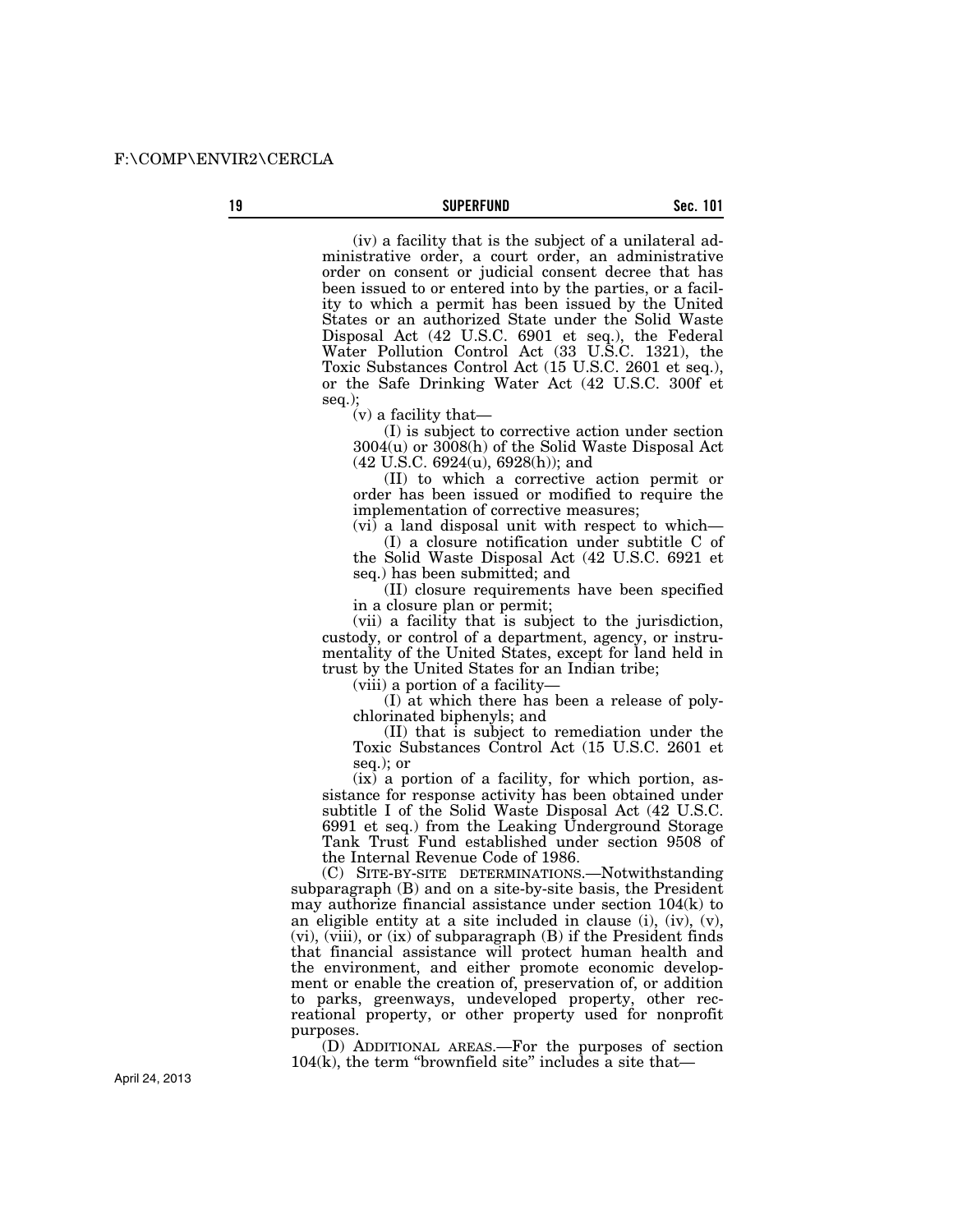(i) meets the definition of ''brownfield site'' under subparagraphs (A) through (C); and

 $(ii)(\tilde{I})$  is contaminated by a controlled substance (as defined in section 102 of the Controlled Substances Act (21 U.S.C. 802));

(II)(aa) is contaminated by petroleum or a petroleum product excluded from the definition of ''hazardous substance'' under section 101; and

(bb) is a site determined by the Administrator or the State, as appropriate, to be—

(AA) of relatively low risk, as compared with other petroleum-only sites in the State; and

(BB) a site for which there is no viable responsible party and which will be assessed, investigated, or cleaned up by a person that is not potentially liable for cleaning up the site; and

(cc) is not subject to any order issued under section 9003(h) of the Solid Waste Disposal Act (42 U.S.C. 6991b(h)); or

(III) is mine-scarred land.

(40) BONA FIDE PROSPECTIVE PURCHASER.—The term ''bona fide prospective purchaser'' means a person (or a tenant of a person) that acquires ownership of a facility after the date of the enactment of this paragraph and that establishes each of the following by a preponderance of the evidence:

(A) DISPOSAL PRIOR TO ACQUISITION.—All disposal of hazardous substances at the facility occurred before the person acquired the facility.

(B) INQUIRIES.—

(i) IN GENERAL.—The person made all appropriate inquiries into the previous ownership and uses of the facility in accordance with generally accepted good commercial and customary standards and practices in accordance with clauses (ii) and (iii).

(ii) STANDARDS AND PRACTICES.—The standards and practices referred to in clauses (ii) and (iv) of paragraph (35)(B) shall be considered to satisfy the requirements of this subparagraph.

(iii) RESIDENTIAL USE.—In the case of property in residential or other similar use at the time of purchase by a nongovernmental or noncommercial entity, a facility inspection and title search that reveal no basis for further investigation shall be considered to satisfy the requirements of this subparagraph.

(C) NOTICES.—The person provides all legally required notices with respect to the discovery or release of any hazardous substances at the facility.

(D) CARE.—The person exercises appropriate care with respect to hazardous substances found at the facility by taking reasonable steps to—

(i) stop any continuing release;

(ii) prevent any threatened future release; and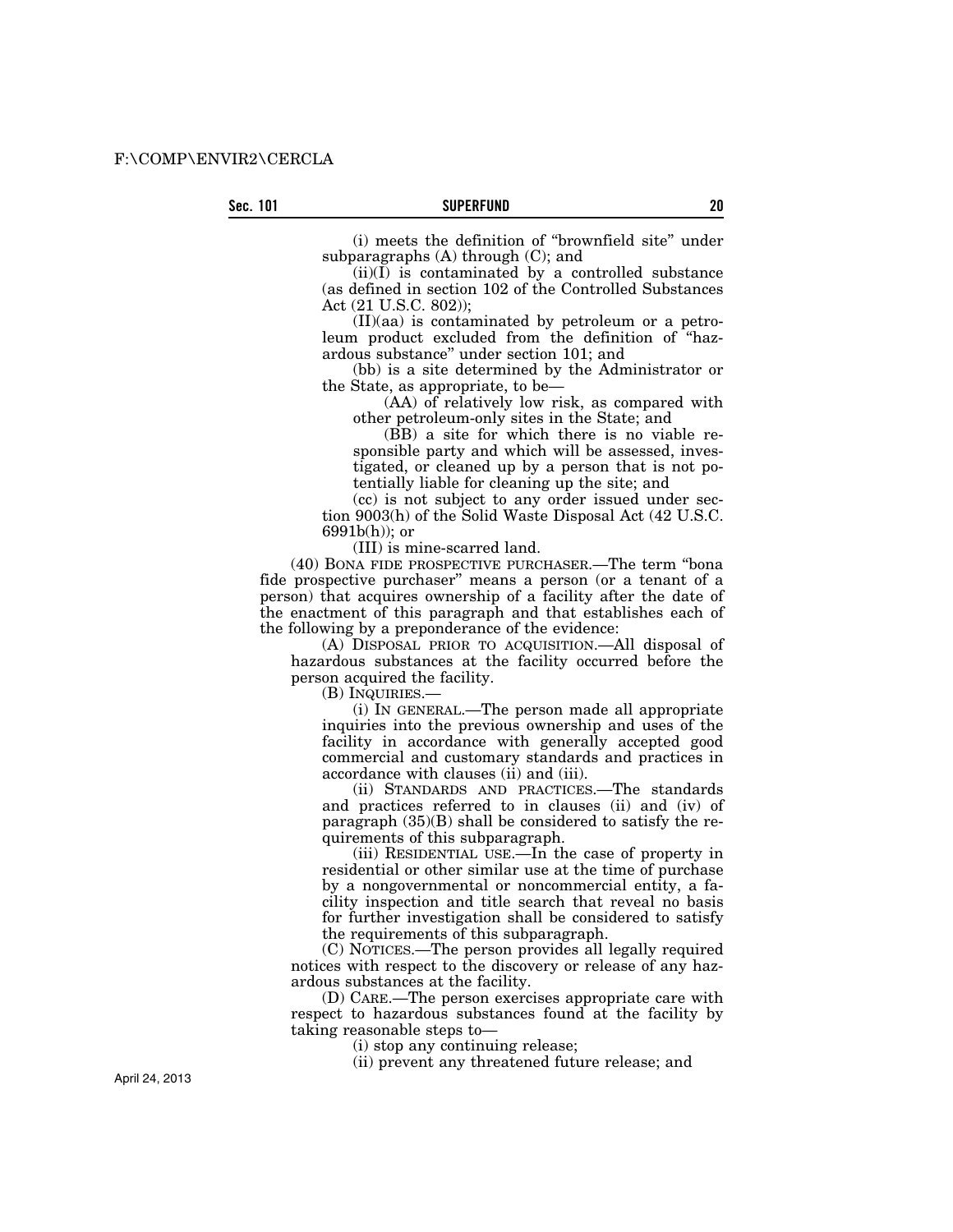(iii) prevent or limit human, environmental, or natural resource exposure to any previously released hazardous substance.

(E) COOPERATION, ASSISTANCE, AND ACCESS.—The person provides full cooperation, assistance, and access to persons that are authorized to conduct response actions or natural resource restoration at a vessel or facility (including the cooperation and access necessary for the installation, integrity, operation, and maintenance of any complete or partial response actions or natural resource restoration at the vessel or facility).

(F) INSTITUTIONAL CONTROL.—The person—

(i) is in compliance with any land use restrictions established or relied on in connection with the response action at a vessel or facility; and

(ii) does not impede the effectiveness or integrity of any institutional control employed at the vessel or facility in connection with a response action.

(G) REQUESTS; SUBPOENAS.—The person complies with any request for information or administrative subpoena issued by the President under this Act.

(H) NO AFFILIATION.—The person is not—

(i) potentially liable, or affiliated with any other person that is potentially liable, for response costs at a facility through—

(I) any direct or indirect familial relationship; or

(II) any contractual, corporate, or financial relationship (other than a contractual, corporate, or financial relationship that is created by the instruments by which title to the facility is conveyed or financed or by a contract for the sale of goods or services); or

(ii) the result of a reorganization of a business entity that was potentially liable.

(41) ELIGIBLE RESPONSE SITE.—

(A) IN GENERAL.—The term ''eligible response site'' means a site that meets the definition of a brownfield site in subparagraphs (A) and (B) of paragraph (39), as modified by subparagraphs (B) and (C) of this paragraph.

(B) INCLUSIONS.—The term ''eligible response site'' includes

(i) notwithstanding paragraph  $(39)(B)(ix)$ , a portion of a facility, for which portion assistance for response activity has been obtained under subtitle I of the Solid Waste Disposal Act (42 U.S.C. 6991 et seq.) from the Leaking Underground Storage Tank Trust Fund established under section 9508 of the Internal Revenue Code of 1986; or

(ii) a site for which, notwithstanding the exclusions provided in subparagraph (C) or paragraph (39)(B), the President determines, on a site-by-site basis and after consultation with the State, that limitations on enforcement under section 128 at sites spec-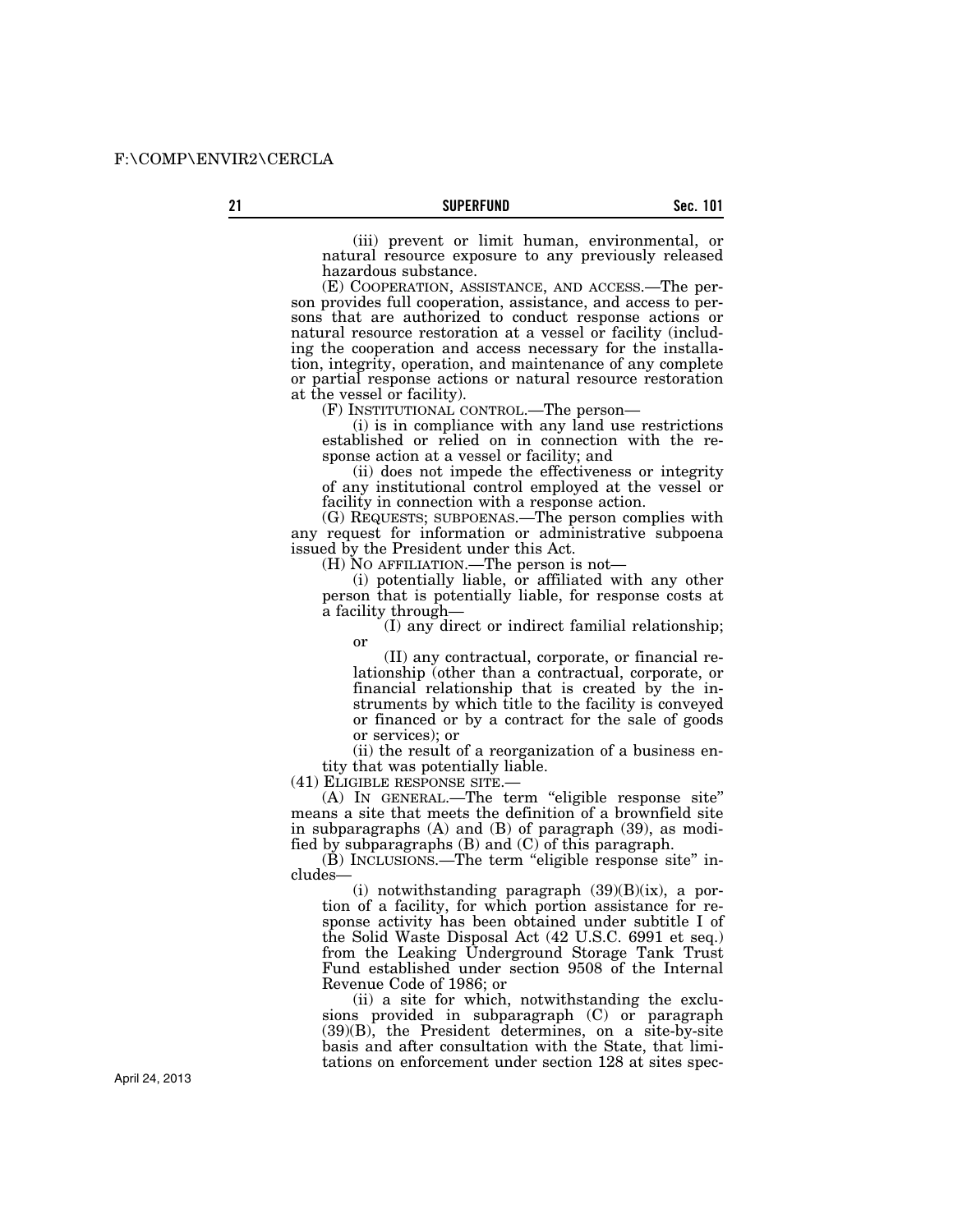ified in clause (iv), (v), (vi) or (viii) of paragraph (39)(B) would be appropriate and will—

(I) protect human health and the environment; and

(II) promote economic development or facilitate the creation of, preservation of, or addition to a park, a greenway, undeveloped property, recreational property, or other property used for nonprofit purposes.

(C) EXCLUSIONS.—The term ''eligible response site'' does not include—

(i) a facility for which the President—

(I) conducts or has conducted a preliminary assessment or site inspection; and

(II) after consultation with the State, determines or has determined that the site obtains a preliminary score sufficient for possible listing on the National Priorities List, or that the site otherwise qualifies for listing on the National Priorities List; unless the President has made a determination that no further Federal action will be taken; or

(ii) facilities that the President determines warrant particular consideration as identified by regulation, such as sites posing a threat to a sole-source drinking water aquifer or a sensitive ecosystem.

[42 U.S.C. 9601]

### REPORTABLE QUANTITIES AND ADDITIONAL DESIGNATIONS

SEC. 102. (a) The Administrator shall promulgate and revise as may be appropriate, regulations designating as hazardous substances, in addition to those referred to in section 101(14) of this title, such elements, compounds, mixtures, solutions, and substances which, when released into the environment may present substantial danger to the public health or welfare or the environment, and shall promulgate regulations establishing that quantity of any hazardous substance the release of which shall be reported pursuant to section 103 of this title. The Administrator may determine that one single quantity shall be the reportable quantity for any hazardous substance, regardless of the medium into which the hazardous substance is released.

For all hazardous substances for which proposed regulations establishing reportable quantities were published in the Federal Register under this subsection on or before March 1, 1986, the Administrator shall promulgate under this subsection final regulations establishing reportable quantities not later than December 31, 1986. For all hazardous substances for which proposed regulations establishing reportable quantities were not published in the Federal Register under this subsection on or before March 1, 1986, the Administrator shall publish under this subsection proposed regulations establishing reportable quantities not later than December 31, 1986, and promulgate final regulations under this subsection establishing reportable quantities not later than April 30, 1988.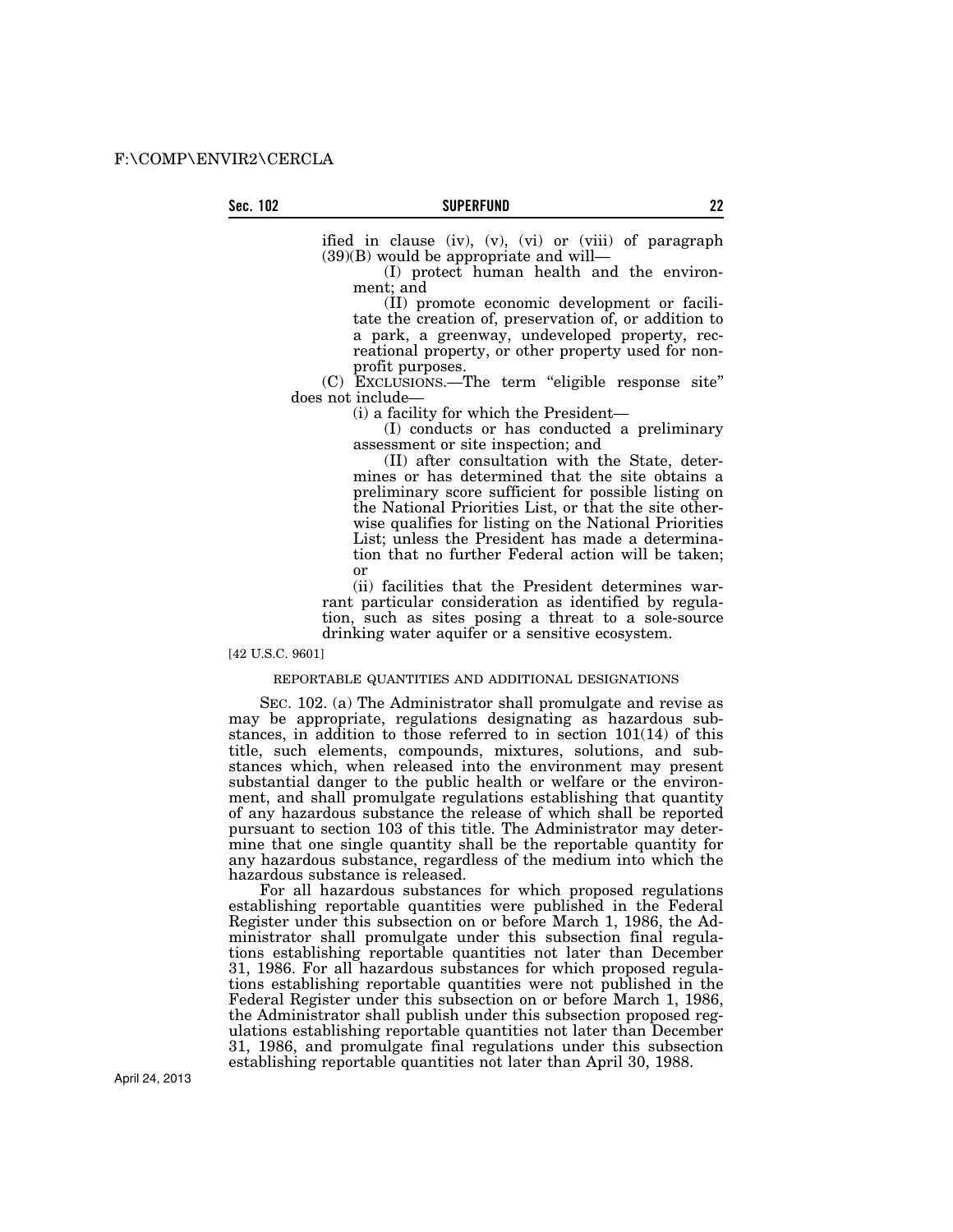(b) Unless and until superseded by regulations establishing a reportable quantity under subsection (a) of this section for any hazardous substance as defined in section 101(14) of this title, (1) a quantity of one pound, or (2) for those hazardous substances for which reportable quantities have been established pursuant to section 311(b)(4) of the Federal Water Pollution Control Act, such reportable quantity, shall be deemed that quantity, the release of which requires notification pursuant to section 103 (a) or (b) of this title.

[42 U.S.C. 9602]

#### NOTICES, PENALTIES

SEC. 103. (a) Any person in charge of a vessel or an offshore or an onshore facility shall, as soon as he has knowledge of any release (other than a federally permitted release) of a hazardous substance from such vessel or facility in quantities equal to or greater than those determined pursuant to section 102 of this title, immediately notify the National Response Center established under the Clean Water Act of such release. The National Response Center shall convey the notification expeditiously to all appropriate Government agencies, including the Governor of any affected State.

(b) Any person—

(1) in charge of a vessel from which a hazardous substance is released, other than a federally permitted release, into or upon the navigable waters of the United States, adjoining shorelines, or into or upon the waters of the contiguous zone, or

(2) in charge of a vessel from which a hazardous substance is released, other than a federally permitted release, which may affect natural resources belonging to, appertaining to, or under the exclusive management authority of the United States (including resources under the Fishery Conservation and Management Act of 1976), and who is otherwise subject to the jurisdiction of the United States at the time of the release, or

(3) in charge of a facility from which a hazardous substance is released, other than a federally permitted release, in a quantity equal to or greater than that determined pursuant to section 102 of this title who fails to notify immediately the appropriate agency of the United States Government as soon as he has knowledge of such release or who submits in such a notification any information which he knows to be false or misleading shall, upon conviction, be fined in accordance with the applicable provisions of title 18 of the United States Code or imprisoned for not more than 3 years (or not more than 5 years in the case of a second or subsequent conviction), or both. Notification received pursuant to this subsection or information obtained by the exploitation of such notification shall not be used against any such person in any criminal case, except a prosecution for perjury or for giving a false statement.

(c) Within one hundred and eighty days after the enactment of this Act, any person who owns or operates or who at the time of disposal owned or operated, or who accepted hazardous substances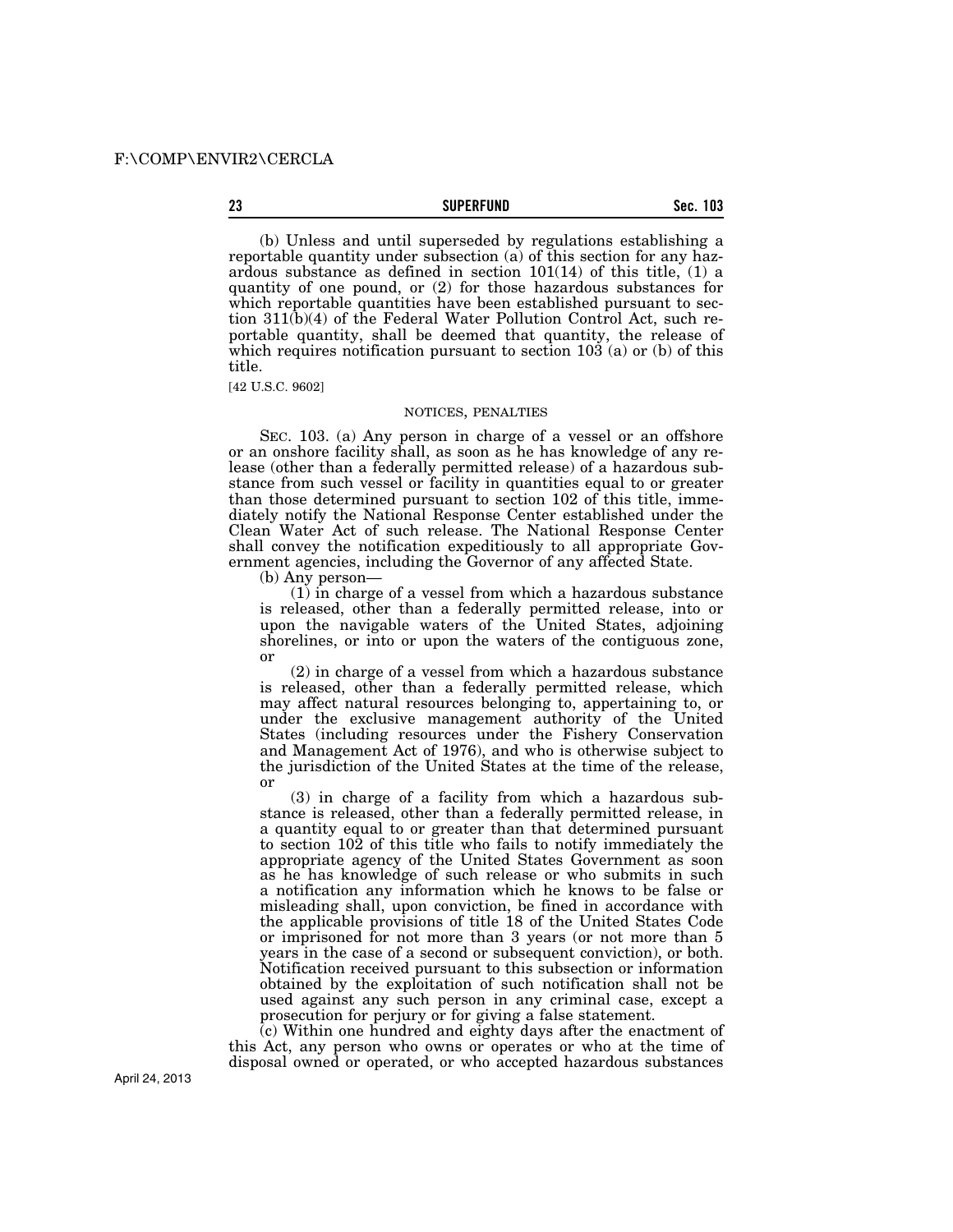for transport and selected, a facility at which hazardous substances (as defined in section  $101(14)(C)$  of this title) are or have been stored, treated, or disposed of shall, unless such facility has a permit issued under, or has been accorded interim status under, subtitle C of the Solid Waste Disposal Act, notify the Administrator of the Environmental Protection Agency of the existence of such facility, specifying the amount and type of any hazardous substance to be found there, and any known, suspected, or likely releases of such substances from such facility. The Administrator may prescribe in greater detail the manner and form of the notice and the information included. The Administrator shall notify the affected State agency, or any department designated by the Governor to receive such notice, of the existence of such facility. Any person who knowingly fails to notify the Administrator of the existence of any such facility shall, upon conviction, be fined not more than \$10,000, or imprisoned for not more than one year, or both. In addition, any such person who knowingly fails to provide the notice required by this subsection shall not be entitled to any limitation of liability or to any defenses to liability set out in section 107 of this Act: *Provided, however,* That notification under this subsection is not required for any facility which would be reportable hereunder solely as a result of any stoppage in transit which is temporary, incidental to the transportation movement, or at the ordinary operating convenience of a common or contract carrier, and such stoppage shall be considered as a continuity of movement and not as the storage of a hazardous substance. Notification received pursuant to this subsection or information obtained by the exploitation of such notification shall not be used against any such person in any criminal case, except a prosecution for perjury or for giving a false statement.

(d)(1) The Administrator of the Environmental Protection Agency is authorized to promulgate rules and regulations specifying, with respect to—

(A) the location, title, or condition of a facility, and

(B) the identity, characteristics, quantity, origin, or condition (including containerization and previous treatment) of any hazardous substances contained or deposited in a facility;

the records which shall be retained by any person required to provide the notification of a facility set out in subsection  $(c)$  of this section. Such specification shall be in accordance with the provisions of this subsection.

(2) Beginning with the date of enactment of this Act, for fifty years thereafter or for fifty years after the date of establishment of a record (whichever is later), or at any such earlier time as a waiver if obtained under paragraph (3) of this subsection, it shall be unlawful for any such person knowingly to destroy, mutilate, erase, dispose of, conceal, or otherwise render unavailable or unreadable or falsify any records identified in paragraph (1) of this subsection. Any person who violates this paragraph shall, upon conviction, be fined in accordance with the applicable provisions of title 18 of the United States Code or imprisoned for not more than 3 years (or not more than 5 years in the case of a second or subsequent conviction), or both.

April 24, 2013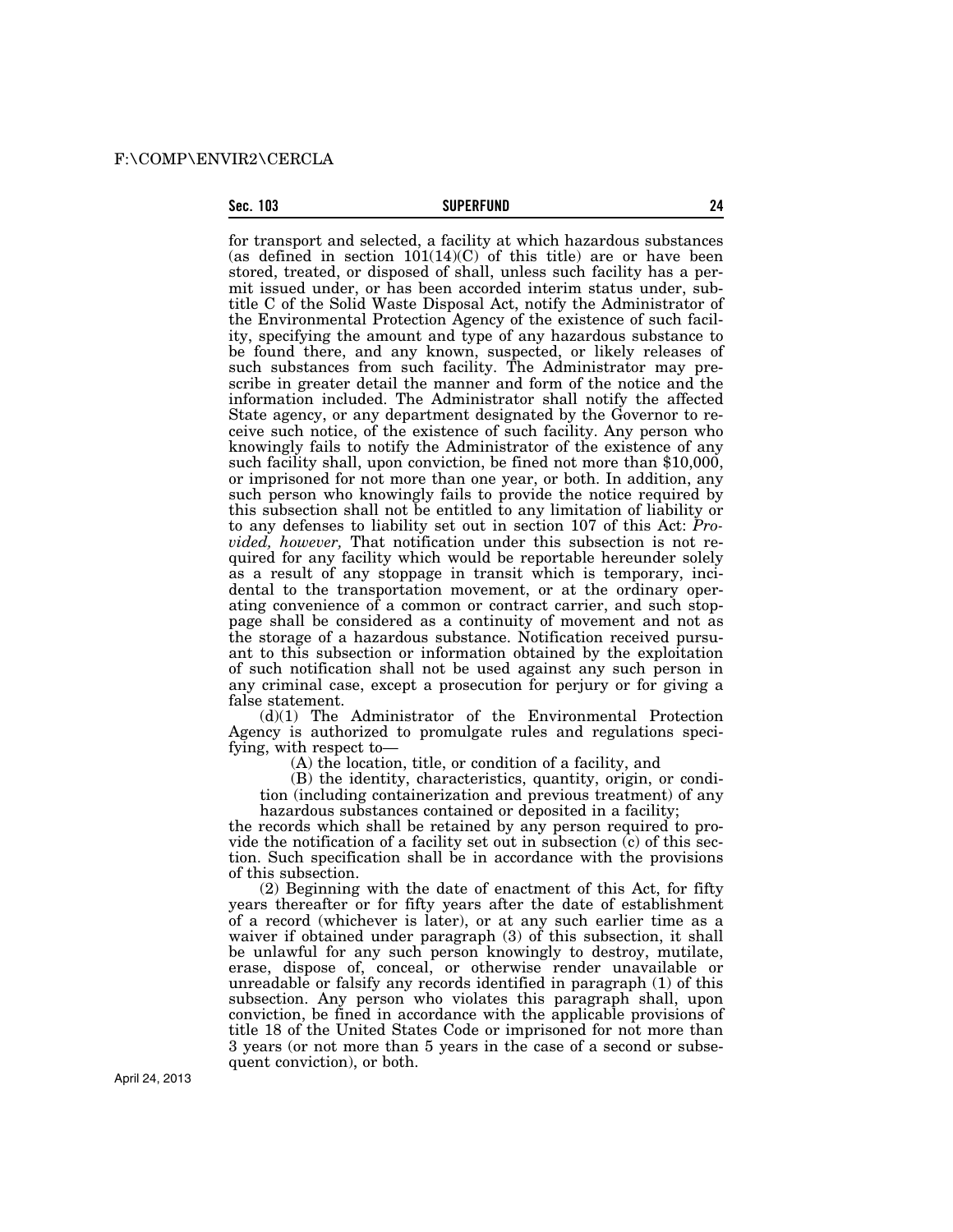(3) At any time prior to the date which occurs fifty years after the date of enactment of this Act, any person identified under paragraph (1) of this subsection may apply to the Administrator of the Environmental Protection Agency for a waiver of the provisions of the first sentence of paragraph (2) of this subsection. The Administrator is authorized to grant such waiver if, in his discretion, such waiver would not unreasonably interfere with the attainment of the purposes and provisions of this Act. The Administrator shall promulgate rules and regulations regarding such a waiver so as to inform parties of the proper application procedure and conditions for approval of such a waiver.

 $\overline{(4)}$  Notwithstanding the provisions of this subsection, the Administrator of the Environmental Protection Agency may in his discretion require any such person to retain any record identified pursuant to paragraph (1) of this subsection for such a time period in excess of the period specified in paragraph (2) of this subsection as the Administrator determines to be necessary to protect the public health or welfare.

(e) This section shall not apply to the application of a pesticide product registered under the Federal Insecticide, Fungicide, and Rodenticide Act or to the handling and storage of such a pesticide product by an agricultural producer.

(f) No notification shall be required under subsection (a) or (b) of this section for any release of a hazardous substance—

(1) which is required to be reported (or specifically exempted from a requirement for reporting) under subtitle C of the Solid Waste Disposal Act or regulations thereunder and which has been reported to the National Response Center, or

(2) which is a continuous release, stable in quantity and rate, and is—

(A) from a facility for which notification has been given under subsection (c) of this section, or

(B) a release of which notification has been given under subsections (a) and (b) of this section for a period sufficient to establish the continuity, quantity, and regularity of such release:

*Provided,* That notification in accordance with subsections (a) and (b) of this paragraph shall be given for releases subject to this paragraph annually, or at such time as there is any statistically significant increase in the quantity of any hazardous substance or constituent thereof released, above that previously reported or occurring.

[42 U.S.C. 9603]

#### RESPONSE AUTHORITIES

SEC. 104.  $(a)(1)$  Whenever  $(A)$  any hazardous substance is released or there is a substantial threat of such a release into the environment, or (B) there is a release or substantial threat of release into the environment of any pollutant or contaminant which may present an imminent and substantial danger to the public health or welfare, the President is authorized to act, consistent with the national contingency plan, to remove or arrange for the removal of, and provide for remedial action relating to such hazardous sub-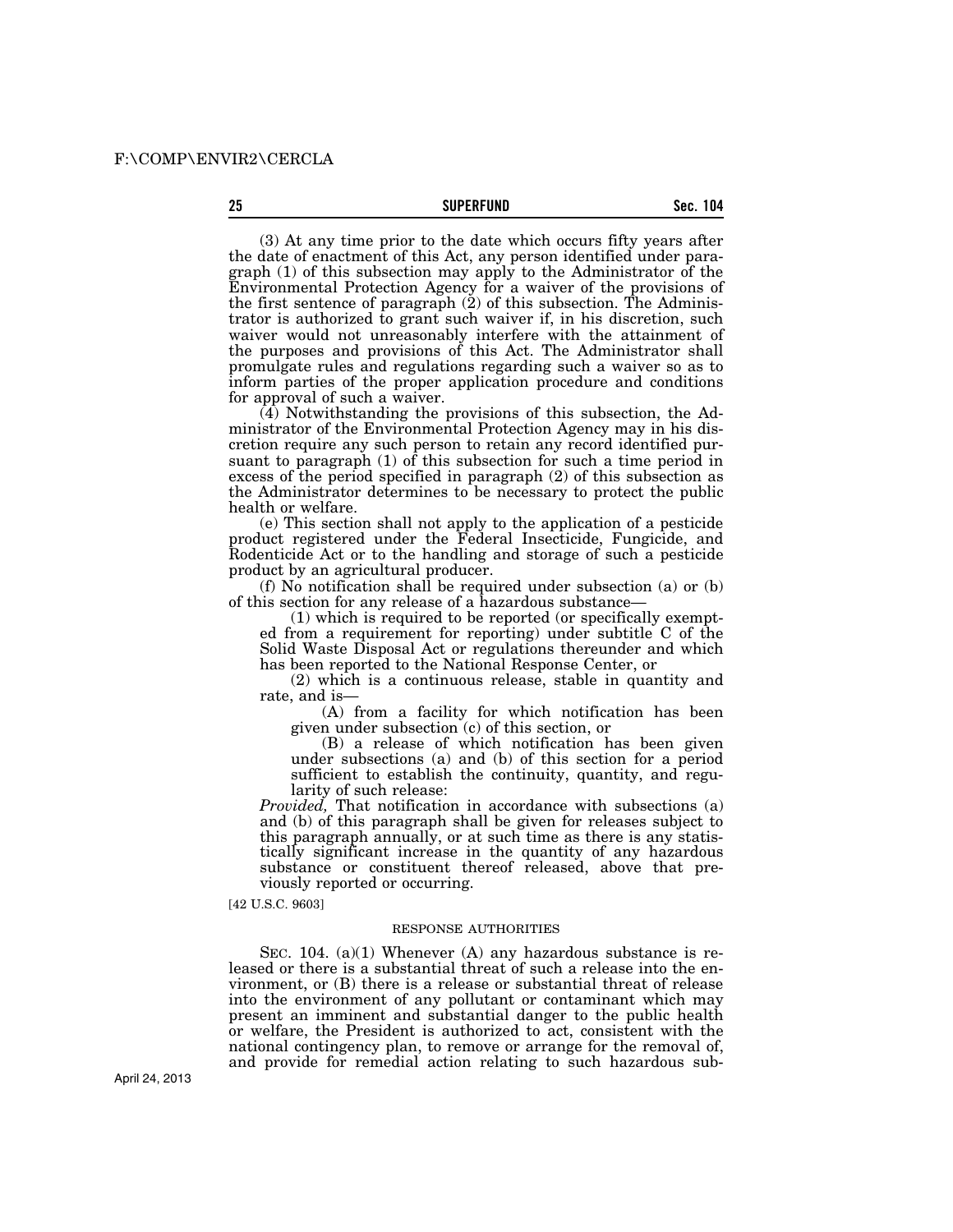stance, pollutant, or contaminant at any time (including its removal from any contaminated natural resource), or take any other response measure consistent with the national contingency plan which the President deems necessary to protect the public health or welfare or the environment. When the President determines that such action will be done properly and promptly by the owner or operator of the facility or vessel or by any other responsible party, the President may allow such person to carry out the action, conduct the remedial investigation, or conduct the feasibility study in accordance with section 122. No remedial investigation or feasibility study (RI/FS) shall be authorized except on a determination by the President that the party is qualified to conduct the RI/FS and only if the President contracts with or arranges for a qualified person to assist the President in overseeing and reviewing the conduct of such RI/FS and if the responsible party agrees to reimburse the Fund for any cost incurred by the President under, or in connection with, the oversight contract or arrangement. In no event shall a potentially responsible party be subject to a lesser standard of liability, receive preferential treatment, or in any other way, whether direct or indirect, benefit from any such arrangements as a response action contractor, or as a person hired or retained by such a response action contractor, with respect to the release or facility in question. The President shall give primary attention to those releases which the President deems may present a public health threat.

(2) REMOVAL ACTION.—Any removal action undertaken by the President under this subsection (or by any other person referred to in section 122) should, to the extent the President deems practicable, contribute to the efficient performance of any long term remedial action with respect to the release or threatened release concerned.

(3) LIMITATIONS ON RESPONSE.—The President shall not provide for a removal or remedial action under this section in response to a release or threat of release—

(A) of a naturally occurring substance in its unaltered form, or altered solely through naturally occurring processes or phenomena, from a location where it is naturally found;

(B) from products which are part of the structure of, and result in exposure within, residential buildings or business or community structures; or

(C) into public or private drinking water supplies due to deterioration of the system through ordinary use.

(4) EXCEPTION TO LIMITATIONS.—Notwithstanding paragraph (3) of this subsection, to the extent authorized by this section, the President may respond to any release or threat of release if in the President's discretion, it constitutes a public health or environmental emergency and no other person with the authority and capability to respond to the emergency will do so in a timely manner.

(b)(1) INFORMATION; STUDIES AND INVESTIGATIONS.—Whenever the President is authorized to act pursuant to subsection (a) of this section, or whenever the President has reason to believe that a release has occurred or is about to occur, or that illness, disease, or complaints thereof may be attributable to exposure to a hazardous substance, pollutant, or contaminant and that a release may have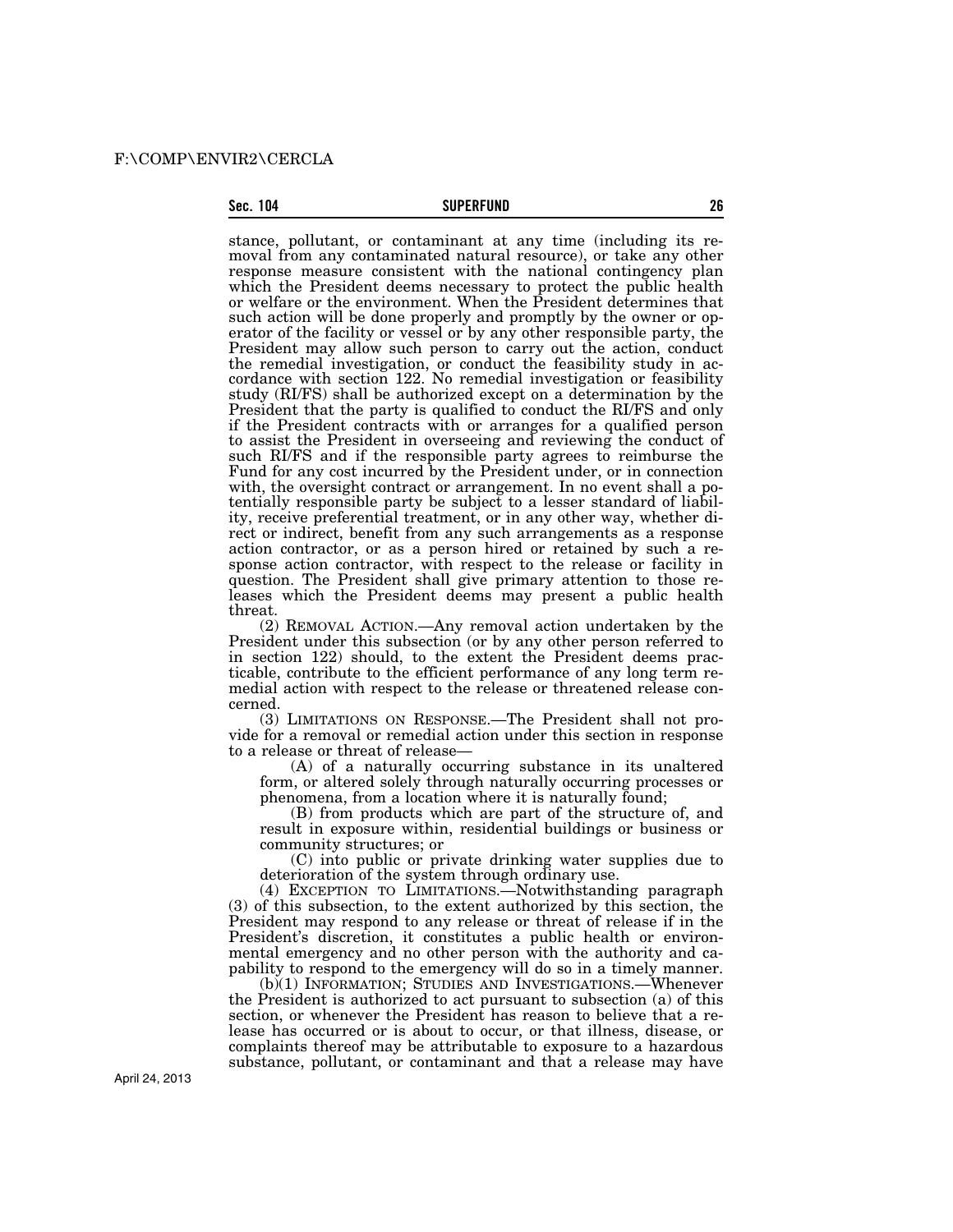occurred or be occurring, he may undertake such investigations, monitoring, surveys, testing, and other information gathering as he may deem necessary or appropriate to identify the existence and extent of the release or threat thereof, the source and nature of the hazardous substances, pollutants or contaminants involved, and the extent of danger to the public health or welfare or to the environment. In addition, the President may undertake such planning, legal, fiscal, economic, engineering, architectural, and other studies or investigations as he may deem necessary or appropriate to plan and direct response actions, to recover the costs thereof, and to enforce the provisions of this Act.

(2) COORDINATION OF INVESTIGATIONS.—The President shall promptly notify the appropriate Federal and State natural resource trustees of potential damages to natural resources resulting from releases under investigation pursuant to this section and shall seek to coordinate the assessments, investigations, and planning under this section with such Federal and State trustees.

 $(c)(1)$  Unless  $(A)$  the President finds that  $(i)$  continued response actions are immediately required to prevent, limit, or mitigate an emergency, (ii) there is an immediate risk to public health or welfare or the environment, and (iii) such assistance will not otherwise be provided on a timely basis, or (B) the President has determined the appropriate remedial actions pursuant to paragraph (2) of this subsection and the State or States in which the source of the release is located have complied with the requirements of paragraph (3) of this subsection, or (C) continued response action is otherwise appropriate and consistent with the remedial action to be taken 1 obligations from the Fund, other than those authorized by subsection (b) of this section, shall not continue after \$2,000,000 has been obligated for response actions or 12 months has elapsed from the date of initial response to a release or threatened release of hazardous substances.

(2) The President shall consult with the affected State or States before determining any appropriate remedial action to be taken pursuant to the authority granted under subsection (a) of this section.

(3) The President shall not provide any remedial actions pursuant to this section unless the State in which the release occurs first enters into a contract or cooperative agreement with the President providing assurances deemed adequate by the President that (A) the State will assure all future maintenance of the removal and remedial actions provided for the expected life of such actions as determined by the President; (B) the State will assure the availability of a hazardous waste disposal facility acceptable to the President and in compliance with the requirements of subtitle C of the Solid Waste Disposal Act for any necessary offsite storage, destruction, treatment, or secure disposition of the hazardous substances; and (C) the State will pay or assure payment of (i) 10 per centum of the costs of the remedial action, including all future maintenance, or (ii) 50 percent (or such greater amount as the President may determine appropriate, taking into account the degree of responsibility of the State or political subdivision for the release) of any

<sup>1</sup>So in law. Probably should be followed by a comma.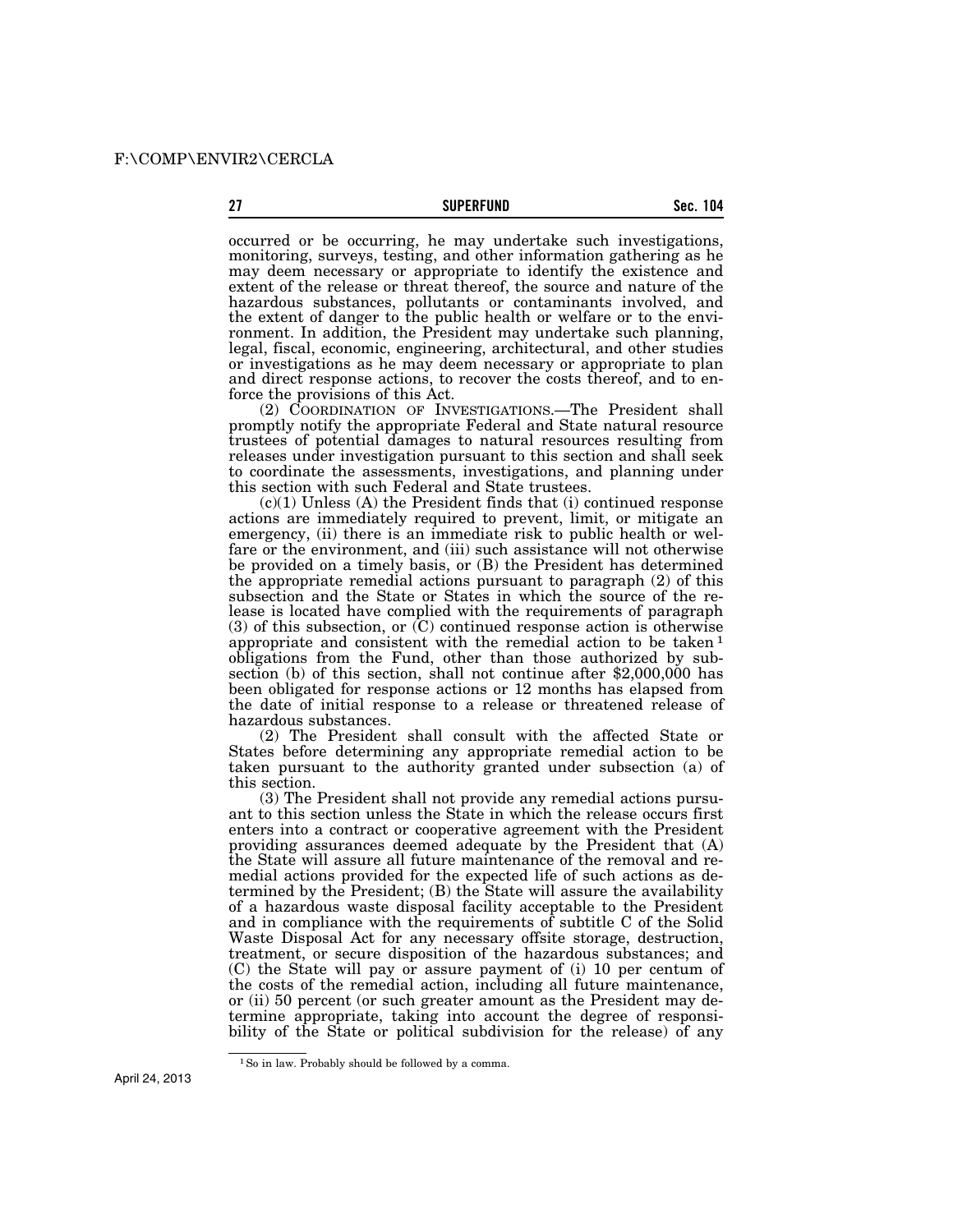## Sec. 104 28

sums expended in response to a release at a facility, that was operated by the State or a political subdivision thereof, either directly or through a contractual relationship or otherwise, at the time of any disposal of hazardous substances therein. For the purpose of clause (ii) of this subparagraph, the term ''facility'' does not include navigable waters or the beds underlying those waters. The President shall grant the State a credit against the share of the costs for which it is responsible under this paragraph for any documented direct out-of-pocket non-Federal funds expended or obligated by the State or a political subdivision thereof after January 1, 1978, and before the date of enactment of this Act for cost-eligible response actions and claims for damages compensable under section 111 of this title relating to the specific release in question: *Provided, however,* That in no event shall the amount of the credit granted exceed the total response costs relating to the release. In the case of remedial action to be taken on land or water held by an Indian tribe, held by the United States in trust for Indians, held by a member of an Indian tribe (if such land or water is subject to a trust restriction on alienation), or otherwise within the borders of an Indian reservation, the requirements of this paragraph for assurances regarding future maintenance and cost-sharing shall not apply, and the President shall provide the assurance required by this paragraph regarding the availability of a hazardous waste disposal facility.

(4) SELECTION OF REMEDIAL ACTION.—The President shall select remedial actions to carry out this section in accordance with section 121 of this Act (relating to cleanup standards).<br>(5) STATE CREDITS.—

(A) GRANTING OF CREDIT.—The President shall grant a State a credit against the share of the costs, for which it is responsible under paragraph (3) with respect to a facility listed on the National Priorities List under the National Contingency Plan, for amounts expended by a State for remedial action at such facility pursuant to a contract or cooperative agreement with the President. The credit under this paragraph shall be limited to those State expenses which the President determines to be reasonable, documented, direct out-of-pocket expenditures of non-Federal funds.

(B) EXPENSES BEFORE LISTING OR AGREEMENT.—The credit under this paragraph shall include expenses for remedial action at a facility incurred before the listing of the facility on the National Priorities List or before a contract or cooperative agreement is entered into under subsection (d) for the facility if—

(i) after such expenses are incurred the facility is listed on such list and a contract or cooperative agreement is entered into for the facility, and

(ii) the President determines that such expenses would have been credited to the State under subparagraph (A) had the expenditures been made after listing of the facility on such list and after the date on which such contract or cooperative agreement is entered into.

(C) RESPONSE ACTIONS BETWEEN 1978 AND 1980.—The credit under this paragraph shall include funds expended or obligated

April 24, 2013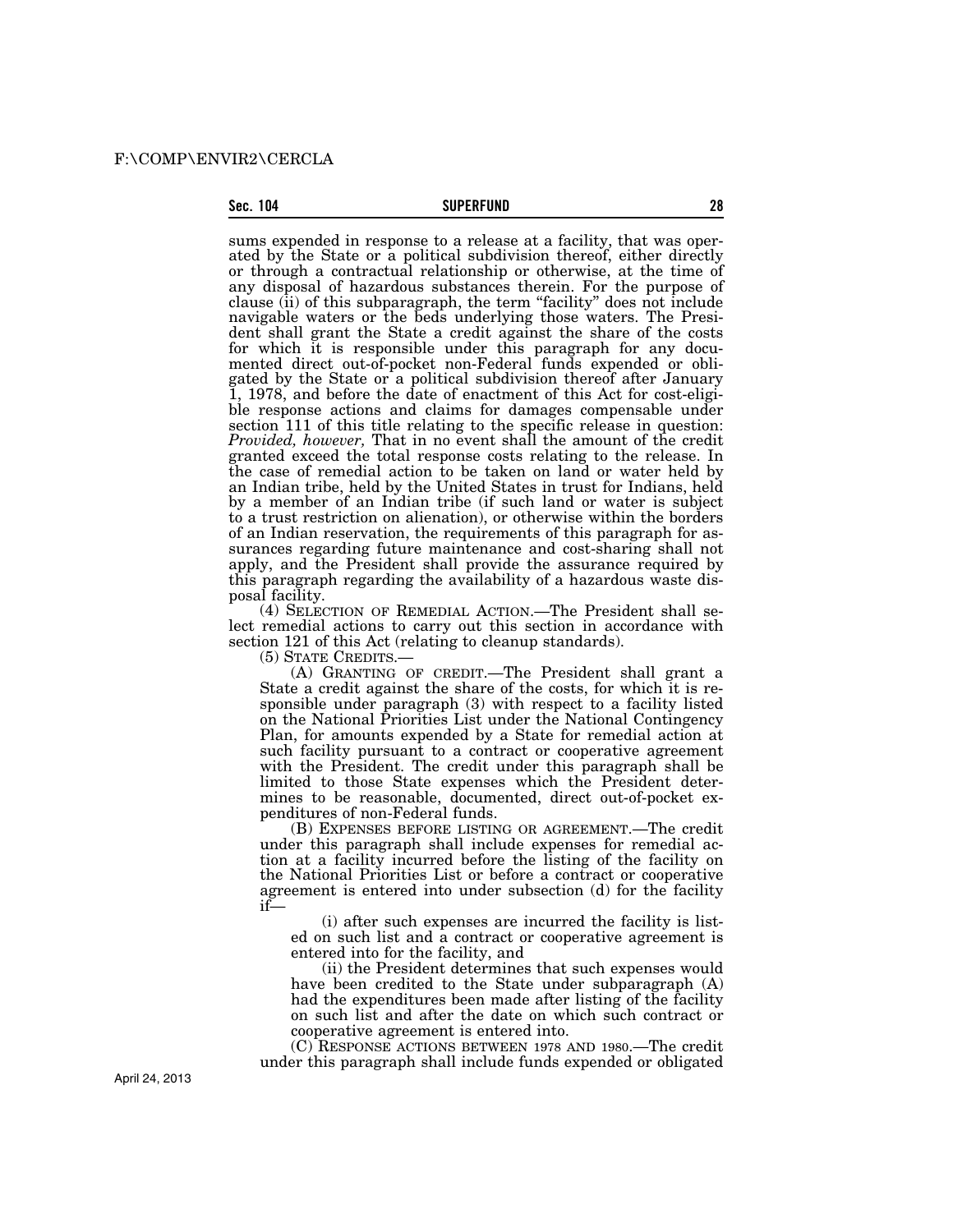by the State or a political subdivision thereof after January 1, 1978, and before December 11, 1980, for cost-eligible response actions and claims for damages compensable under section 111.

(D) STATE EXPENSES AFTER DECEMBER 11, 1980, IN EXCESS OF 10 PERCENT OF COSTS.—The credit under this paragraph shall include 90 percent of State expenses incurred at a facility owned, but not operated, by such State or by a political subdivision thereof. Such credit applies only to expenses incurred pursuant to a contract or cooperative agreement under subsection (d) and only to expenses incurred after December 11, 1980, but before the date of the enactment of this paragraph.

(E) ITEM-BY-ITEM APPROVAL.—In the case of expenditures made after the date of the enactment of this paragraph, the President may require prior approval of each item of expenditure as a condition of granting a credit under this paragraph.

(F) USE OF CREDITS.—Credits granted under this paragraph for funds expended with respect to a facility may be used by the State to reduce all or part of the share of costs otherwise required to be paid by the State under paragraph (3) in connection with remedial actions at such facility. If the amount of funds for which credit is allowed under this paragraph exceeds such share of costs for such facility, the State may use the amount of such excess to reduce all or part of the share of such costs at other facilities in that State. A credit shall not entitle the State to any direct payment.

(6) OPERATION AND MAINTENANCE.—For the purposes of paragraph (3) of this subsection, in the case of ground or surface water contamination, completed remedial action includes the completion of treatment or other measures, whether taken onsite or offsite, necessary to restore ground and surface water quality to a level that assures protection of human health and the environment. With respect to such measures, the operation of such measures for a period of up to 10 years after the construction or installation and commencement of operation shall be considered remedial action. Activities required to maintain the effectiveness of such measures following such period or the completion of remedial action, whichever is earlier, shall be considered operation or maintenance.

(7) LIMITATION ON SOURCE OF FUNDS FOR O&M.—During any period after the availability of funds received by the Hazardous Substance Superfund established under subchapter A of chapter 98 of the Internal Revenue Code of 1954 from tax revenues or appropriations from general revenues, the Federal share of the payment of the cost of operation or maintenance pursuant to paragraph  $(3)(C)(i)$  or paragraph  $(6)$  of this subsection (relating to operation and maintenance) shall be from funds received by the Hazardous Substance Superfund from amounts recovered on behalf of such fund under this Act.

(8) RECONTRACTING.—The President is authorized to undertake or continue whatever interim remedial actions the President determines to be appropriate to reduce risks to public health or the environment where the performance of a complete remedial action requires recontracting because of the discovery of sources, types, or quantities of hazardous substances not known at the time of entry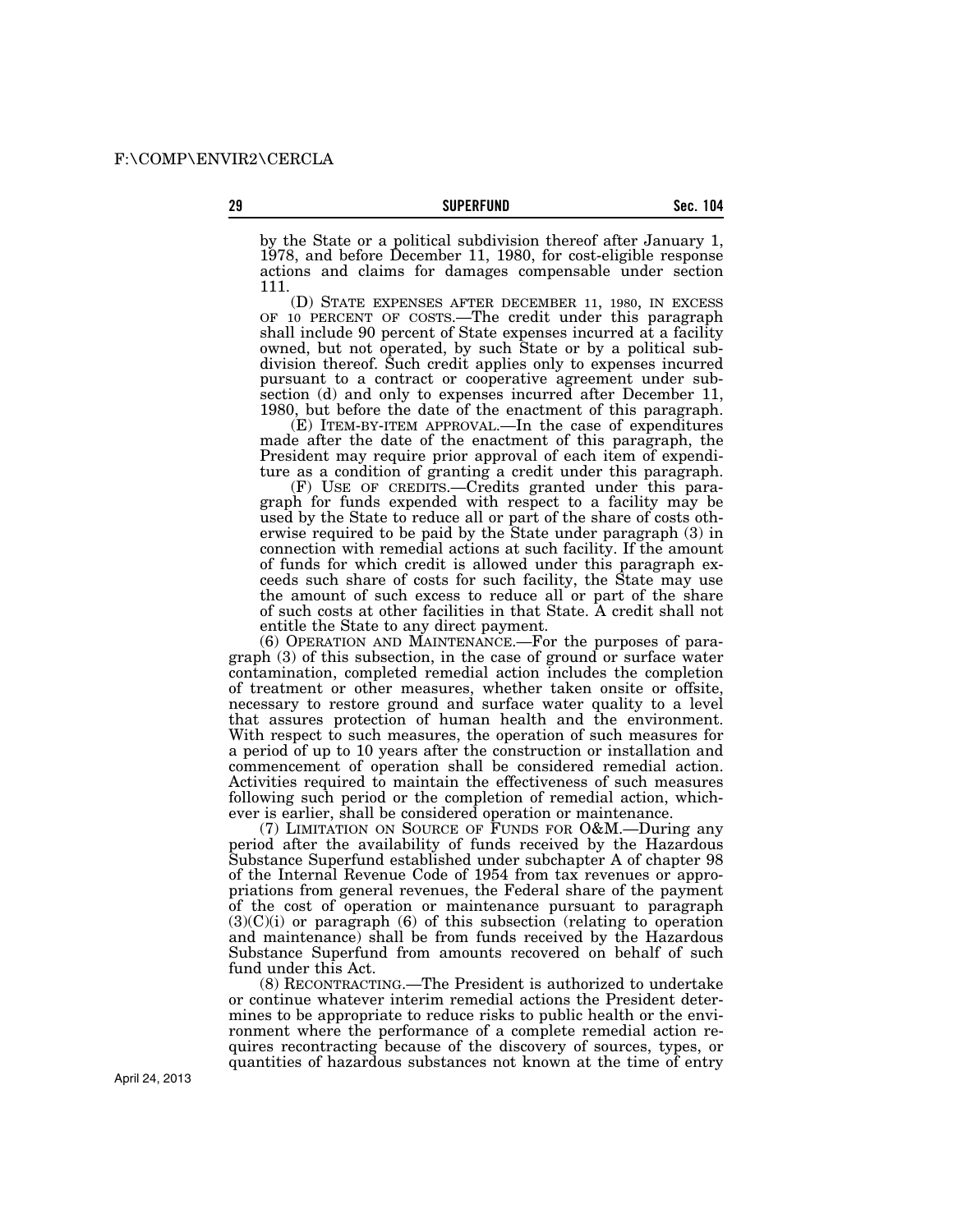into the original contract. The total cost of interim actions undertaken at a facility pursuant to this paragraph shall not exceed \$2,000,000.

(9) SITING.—Effective 3 years after the enactment of the Superfund Amendments and Reauthorization Act of 1986, the President shall not provide any remedial actions pursuant to this section unless the State in which the release occurs first enters into a contract or cooperative agreement with the President providing assurances deemed adequate by the President that the State will assure the availability of hazardous waste treatment or disposal facilities which—

(A) have adequate capacity for the destruction, treatment, or secure disposition of all hazardous wastes that are reasonably expected to be generated within the State during the 20 year period following the date of such contract or cooperative agreement and to be disposed of, treated, or destroyed,

(B) are within the State or outside the State in accordance with an interstate agreement or regional agreement or authority,

(C) are acceptable to the President, and

(D) are in compliance with the requirements of subtitle C of the Solid Waste Disposal Act.

 $(d)(1)$  COOPERATIVE AGREEMENTS.

(A) STATE APPLICATIONS.—A State or political subdivision thereof or Indian tribe may apply to the President to carry out actions authorized in this section. If the President determines that the State or political subdivision or Indian tribe has the capability to carry out any or all of such actions in accordance with the criteria and priorities established pursuant to section 105(a)(8) and to carry out related enforcement actions, the President may enter into a contract or cooperative agreement with the State or political subdivision or Indian tribe to carry out such actions. The President shall make a determination regarding such an application within 90 days after the President receives the application.

(B) TERMS AND CONDITIONS.—A contract or cooperative agreement under this paragraph shall be subject to such terms and conditions as the President may prescribe. The contract or cooperative agreement may cover a specific facility or specific facilities.

(C) REIMBURSEMENTS.—Any State which expended funds during the period beginning September 30, 1985, and ending on the date of the enactment of this subparagraph for response actions at any site included on the National Priorities List and subject to a cooperative agreement under this Act shall be reimbursed for the share of costs of such actions for which the Federal Government is responsible under this Act.

(2) If the President enters into a cost-sharing agreement pursuant to subsection (c) of this section or a contract or cooperative agreement pursuant to this subsection, and the State or political subdivision thereof fails to comply with any requirements of the contract, the President may, after providing sixty days notice, seek in the appropriate Federal district court to enforce the contract or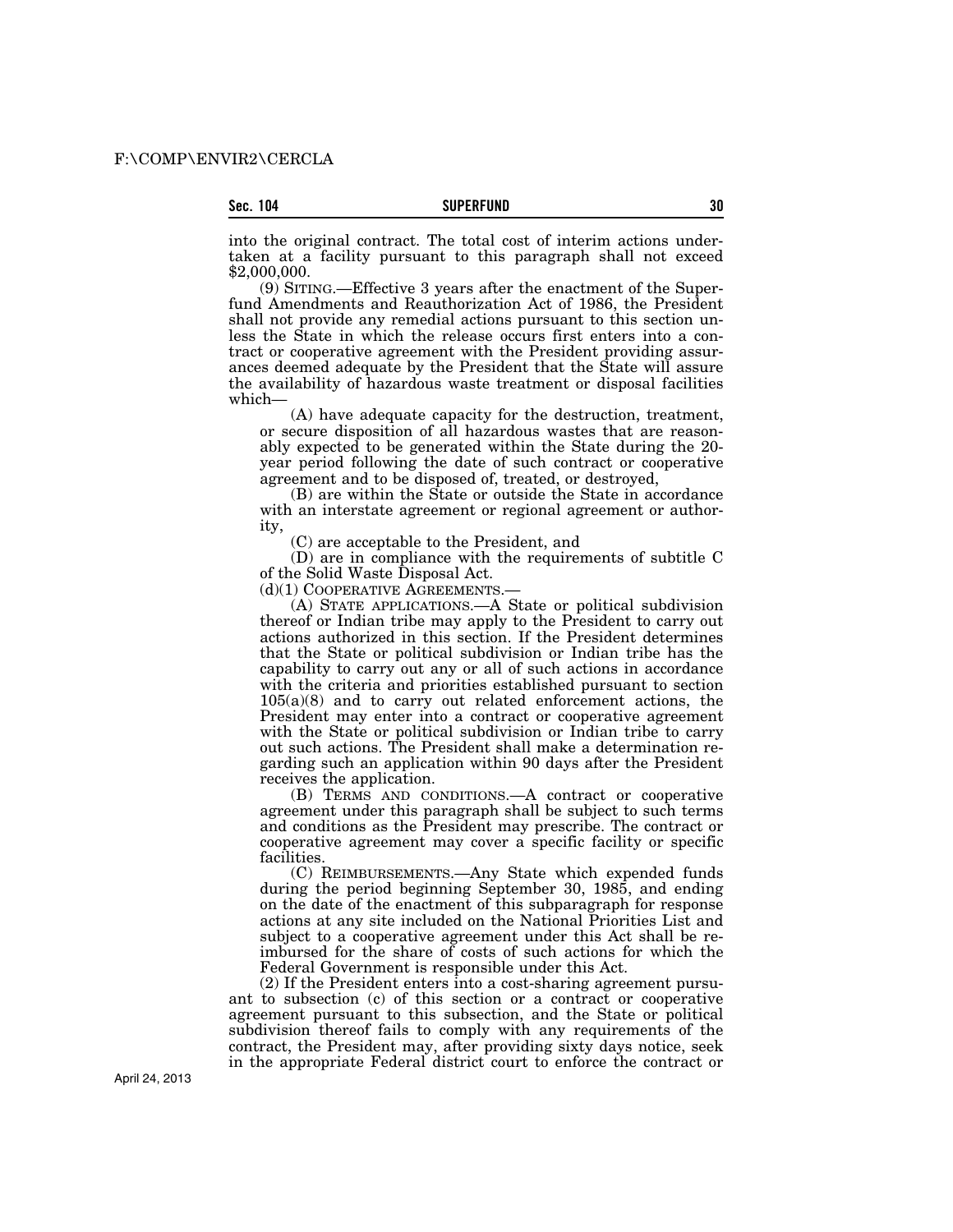#### **31** SUPERFUND SEC. 104

to recover any funds advanced or any costs incurred because of the breach of the contract by the State or political subdivision.

(3) Where a State or a political subdivision thereof is acting in behalf of the President, the President is authorized to provide technical and legal assistance in the administration and enforcement of any contract or subcontract in connection with response actions assisted under this title, and to intervene in any civil action involving the enforcement of such contract or subcontract.

(4) Where two or more noncontiguous facilities are reasonably related on the basis of geography, or on the basis of the threat, or potential threat to the public health or welfare or the environment, the President may, in his discretion, treat these related facilities as one for purposes of this section.

(e) INFORMATION GATHERING AND ACCESS.—

(1) ACTION AUTHORIZED.—Any officer, employee, or representative of the President, duly designated by the President, is authorized to take action under paragraph  $(2)$ ,  $(3)$ , or  $(4)$  (or any combination thereof) at a vessel, facility, establishment, place, property, or location or, in the case of paragraph (3) or (4), at any vessel, facility, establishment, place, property, or location which is adjacent to the vessel, facility, establishment, place, property, or location referred to in such paragraph (3) or (4). Any duly designated officer, employee, or representative of a State or political subdivision under a contract or cooperative agreement under subsection  $(d)(1)$  is also authorized to take such action. The authority of paragraphs (3) and (4) may be exercised only if there is a reasonable basis to believe there may be a release or threat of release of a hazardous substance or pollutant or contaminant. The authority of this subsection may be exercised only for the purposes of determining the need for response, or choosing or taking any response action under this title, or otherwise enforcing the provisions of this title.

(2) ACCESS TO INFORMATION.—Any officer, employee, or representative described in paragraph (1) may require any person who has or may have information relevant to any of the following to furnish, upon reasonable notice, information or documents relating to such matter:

(A) The identification, nature, and quantity of materials which have been or are generated, treated, stored, or disposed of at a vessel or facility or transported to a vessel or facility.

(B) The nature or extent of a release or threatened release of a hazardous substance or pollutant or contaminant at or from a vessel or facility.

(C) Information relating to the ability of a person to pay for or to perform a cleanup.

In addition, upon reasonable notice, such person either (i) shall grant any such officer, employee, or representative access at all reasonable times to any vessel, facility, establishment, place, property, or location to inspect and copy all documents or records relating to such matters or (ii) shall copy and furnish to the officer, employee, or representative all such documents or records, at the option and expense of such person.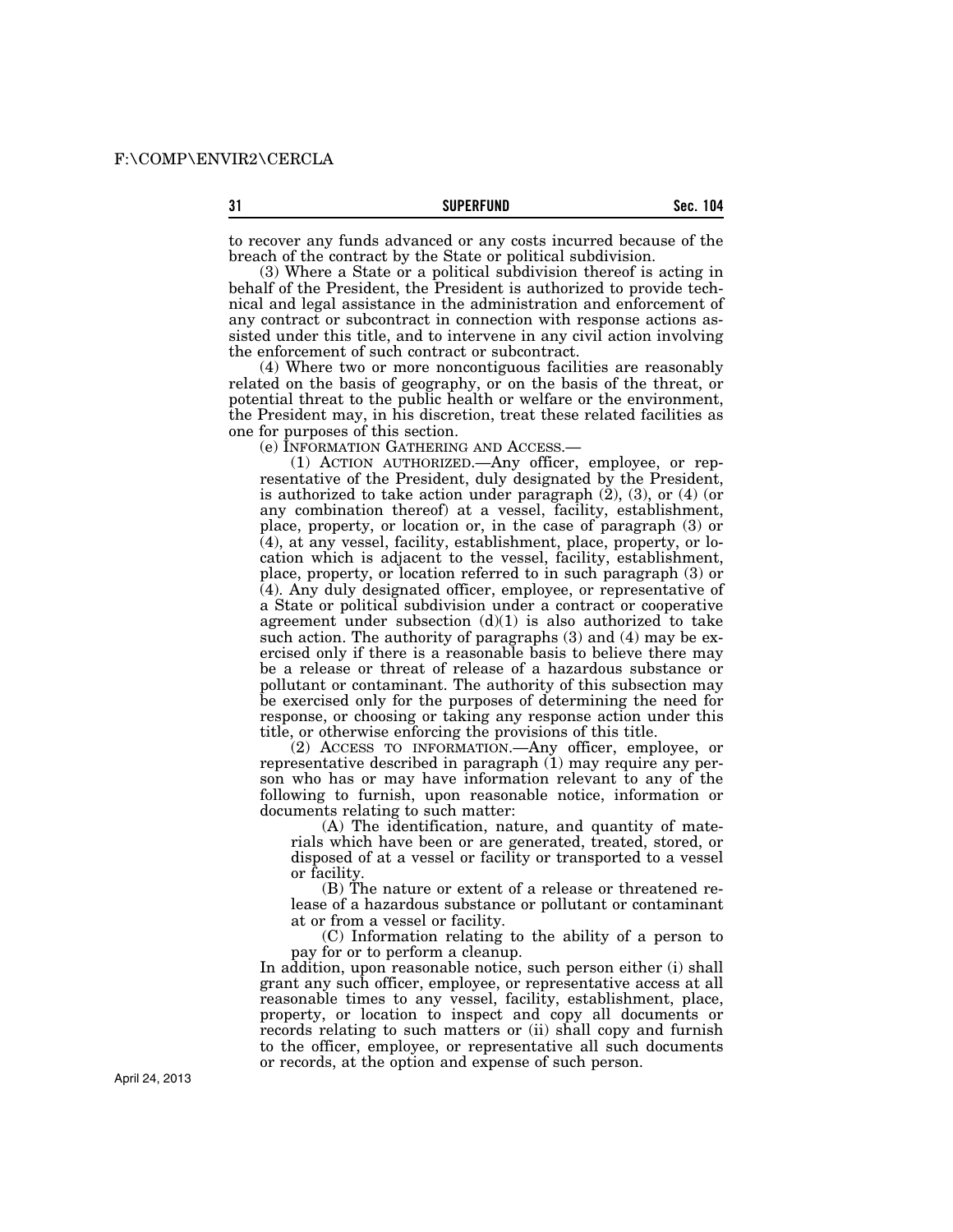(3) ENTRY.—Any officer, employee, or representative described in paragraph (1) is authorized to enter at reasonable times any of the following:

(A) Any vessel, facility, establishment, or other place or property where any hazardous substance or pollutant or contaminant may be or has been generated, stored, treated, disposed of, or transported from.

(B) Any vessel, facility, establishment, or other place or property from which or to which a hazardous substance or pollutant or contaminant has been or may have been released.

(C) Any vessel, facility, establishment, or other place or property where such release is or may be threatened.

(D) Any vessel, facility, establishment, or other place or property where entry is needed to determine the need for response or the appropriate response or to effectuate a response action under this title.<br>(4) INSPECTION AND SAMPLES.—

(A) AUTHORITY.—Any officer, employee or representative described in paragraph (1) is authorized to inspect and obtain samples from any vessel, facility, establishment, or other place or property referred to in paragraph (3) or from any location of any suspected hazardous substance or pollutant or contaminant. Any such officer, employee, or representative is authorized to inspect and obtain samples of any containers or labeling for suspected hazardous substances or pollutants or contaminants. Each such inspection shall be completed with reasonable promptness.

(B) SAMPLES.—If the officer, employee, or representative obtains any samples, before leaving the premises he shall give to the owner, operator, tenant, or other person in charge of the place from which the samples were obtained a receipt describing the sample obtained and, if requested, a portion of each such sample. A copy of the results of any analysis made of such samples shall be furnished promptly to the owner, operator, tenant, or other person in charge, if such person can be located.

(5) COMPLIANCE ORDERS.—

(A) ISSUANCE.—If consent is not granted regarding any request made by an officer, employee, or representative under paragraph (2), (3), or (4), the President may issue an order directing compliance with the request. The order may be issued after such notice and opportunity for consultation as is reasonably appropriate under the circumstances.

(B) COMPLIANCE.—The President may ask the Attorney General to commence a civil action to compel compliance with a request or order referred to in subparagraph (A). Where there is a reasonable basis to believe there may be a release or threat of a release of a hazardous substance or pollutant or contaminant, the court shall take the following actions:

(i) In the case of interference with entry or inspection, the court shall enjoin such interference or direct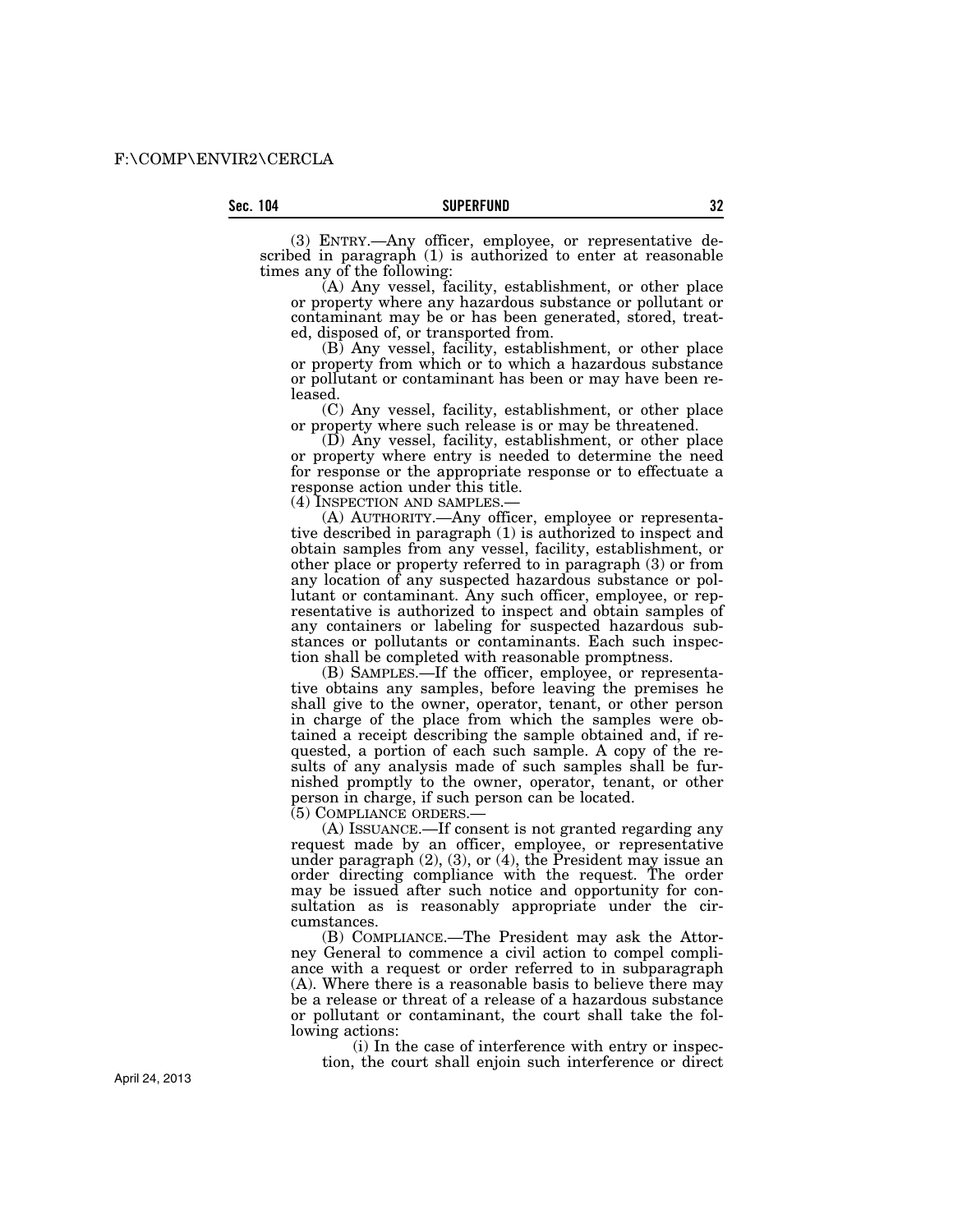compliance with orders to prohibit interference with entry or inspection unless under the circumstances of the case the demand for entry or inspection is arbitrary and capricious, an abuse of discretion, or otherwise not in accordance with law.

(ii) In the case of information or document requests or orders, the court shall enjoin interference with such information or document requests or orders or direct compliance with the requests or orders to provide such information or documents unless under the circumstances of the case the demand for information or documents is arbitrary and capricious, an abuse of discretion, or otherwise not in accordance with law.

The court may assess a civil penalty not to exceed \$25,000 for each day of noncompliance against any person who unreasonably fails to comply with the provisions of paragraph  $(2)$ ,  $(3)$ , or  $(4)$  or an order issued pursuant to subparagraph (A) of this paragraph.

(6) OTHER AUTHORITY.—Nothing in this subsection shall preclude the President from securing access or obtaining information in any other lawful manner.

(7) CONFIDENTIALITY OF INFORMATION.—(A) Any records, reports, or information obtained from any person under this section (including records, reports, or information obtained by representatives of the President) shall be available to the public, except that upon a showing satisfactory to the President (or the State, as the case may be) by any person that records, reports, or information, or particular part thereof (other than health or safety effects data), to which the President (or the State, as the case may be) or any officer, employee, or representative has access under this section if made public would divulge information entitled to protection under section 1905 of title 18 of the United States Code, such information or particular portion thereof shall be considered confidential in accordance with the purposes of that section, except that such record, report, document or information may be disclosed to other officers, employees, or authorized representatives of the United States concerned with carrying out this Act, or when relevant in any proceeding under this Act.

(B) Any person not subject to the provisions of section 1905 of title 18 of the United States Code who knowingly and willfully divulges or discloses any information entitled to protection under this subsection shall, upon conviction, be subject to a fine of not more than \$5,000 or to imprisonment not to exceed one year, or both.

(C) In submitting data under this Act, a person required to provide such data may (i) designate the data which such person believes is entitled to protection under this subsection and (ii) submit such designated data separately from other data submitted under this Act. A designation under this paragraph shall be made in writing and in such manner as the President may prescribe by regulation.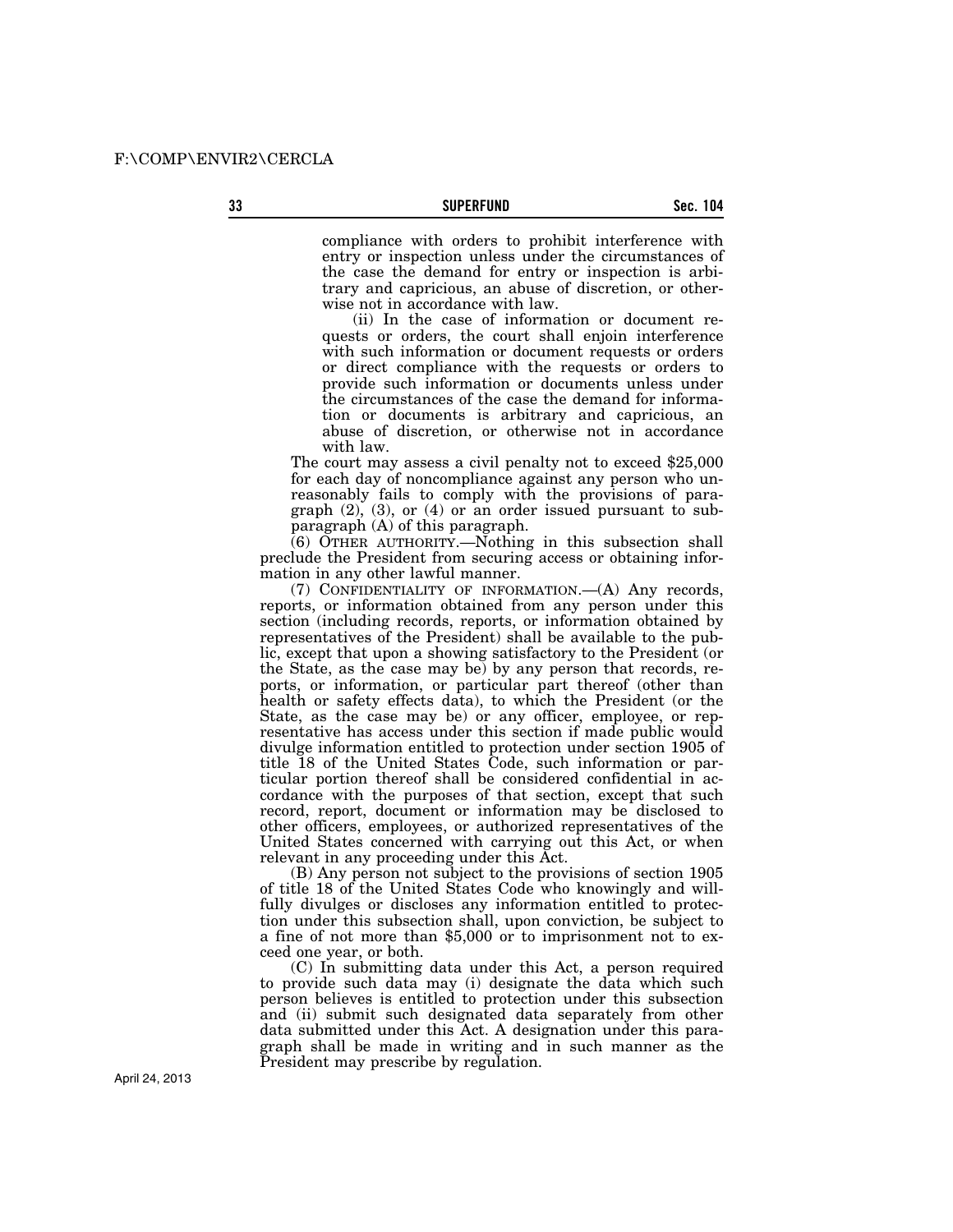(D) Notwithstanding any limitation contained in this section or any other provision of law, all information reported to or otherwise obtained by the President (or any representative of the President) under this Act shall be made available, upon written request of any duly authorized committee of the Congress, to such committee.

(E) No person required to provide information under this Act may claim that the information is entitled to protection under this paragraph unless such person shows each of the following:

(i) Such person has not disclosed the information to any other person, other than a member of a local emergency planning committee established under title III of the Amendments and Reauthorization Act of 1986<sup>1</sup>, an officer or employee of the United States or a State or local government, an employee of such person, or a person who is bound by a confidentiality agreement, and such person has taken reasonable measures to protect the confidentiality of such information and intends to continue to take such measures.

(ii) The information is not required to be disclosed, or otherwise made available, to the public under any other Federal or State law.

(iii) Disclosure of the information is likely to cause substantial harm to the competitive position of such person.

(iv) The specific chemical identity, if sought to be protected, is not readily discoverable through reverse engineering.

(F) The following information with respect to any hazardous substance at the facility or vessel shall not be entitled to protection under this paragraph:

(i) The trade name, common name, or generic class or category of the hazardous substance.

(ii) The physical properties of the substance, including its boiling point, melting point, flash point, specific gravity, vapor density, solubility in water, and vapor pressure at 20 degrees celsius.

(iii) The hazards to health and the environment posed by the substance, including physical hazards (such as explosion) and potential acute and chronic health hazards.

(iv) The potential routes of human exposure to the substance at the facility, establishment, place, or property being investigated, entered, or inspected under this subsection.

(v) The location of disposal of any waste stream.

(vi) Any monitoring data or analysis of monitoring data pertaining to disposal activities.

(vii) Any hydrogeologic or geologic data.

(viii) Any groundwater monitoring data.

<sup>1</sup>So in law. Probably means title III of the Superfund Amendments and Reauthorization Act of 1986 (P.L. 99–499; 100 Stat. 1728).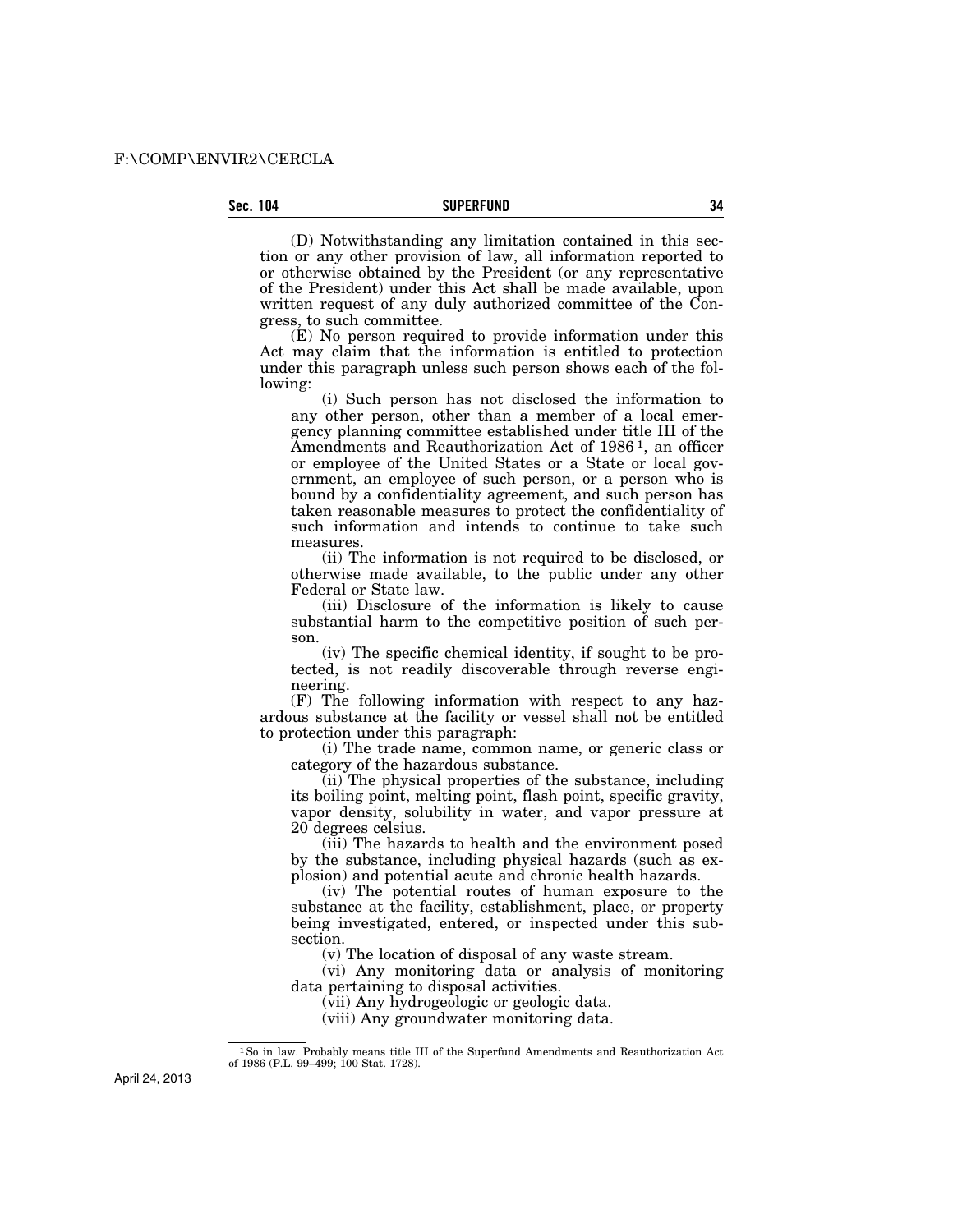(f) In awarding contracts to any person engaged in response actions, the President or the State, in any case where it is awarding contracts pursuant to a contract entered into under subsection (d) of this section, shall require compliance with Federal health and safety standards established under section 301(f) of this Act by contractors and subcontractors as a condition of such contracts.

 $(g)(1)$  All laborers and mechanics employed by contractors or subcontractors in the performance of construction, repair, or alteration work funded in whole or in part under this section shall be paid wages at rates not less than those prevailing on projects of a character similar in the locality as determined by the Secretary of Labor in accordance with the Davis-Bacon Act. The President shall not approve any such funding without first obtaining adequate assurance that required labor standards will be maintained upon the construction work.

(2) The Secretary of Labor shall have, with respect to the labor standards specified in paragraph (1), the authority and functions set forth in Reorganization Plan Numbered 14 of 1950 (15 F.R. 3176; 64 Stat. 1267) and section 276c of title 40 of the United States Code.

(h) Notwithstanding any other provision of law, subject to the provisions of section 111 of this Act, the President may authorize the use of such emergency procurement powers as he deems necessary to effect the purpose of this Act. Upon determination that such procedures are necessary, the President shall promulgate regulations prescribing the circumstances under which such authority shall be used and the procedures governing the use of such authority.

(i)(1) There is hereby established within the Public Health Service an agency, to be known as the Agency for Toxic Substances and Disease Registry, which shall report directly to the Surgeon General of the United States. The Administrator of said Agency shall, with the cooperation of the Administrator of the Environmental Protection Agency, the Commissioner of the Food and Drug Administration, the Directors of the National Institute of Medicine, National Institute of Environmental Health Sciences, National Institute of Occupational Safety and Health, Centers for Disease Control and Prevention, the Administrator of the Occupational Safety and Health Administration, the Administrator of the Social Security Administration, the Secretary of Transportation, and appropriate State and local health officials, effectuate and implement the health related authorities of this Act. In addition, said Administrator shall—

(A) in cooperation with the States, establish and maintain a national registry of serious diseases and illnesses and a national registry of persons exposed to toxic substances;

(B) establish and maintain inventory of literature, research, and studies on the health effects of toxic substances;

(C) in cooperation with the States, and other agencies of the Federal Government, establish and maintain a complete listing of areas closed to the public or otherwise restricted in use because of toxic substance contamination;

(D) in cases of public health emergencies caused or believed to be caused by exposure to toxic substances, provide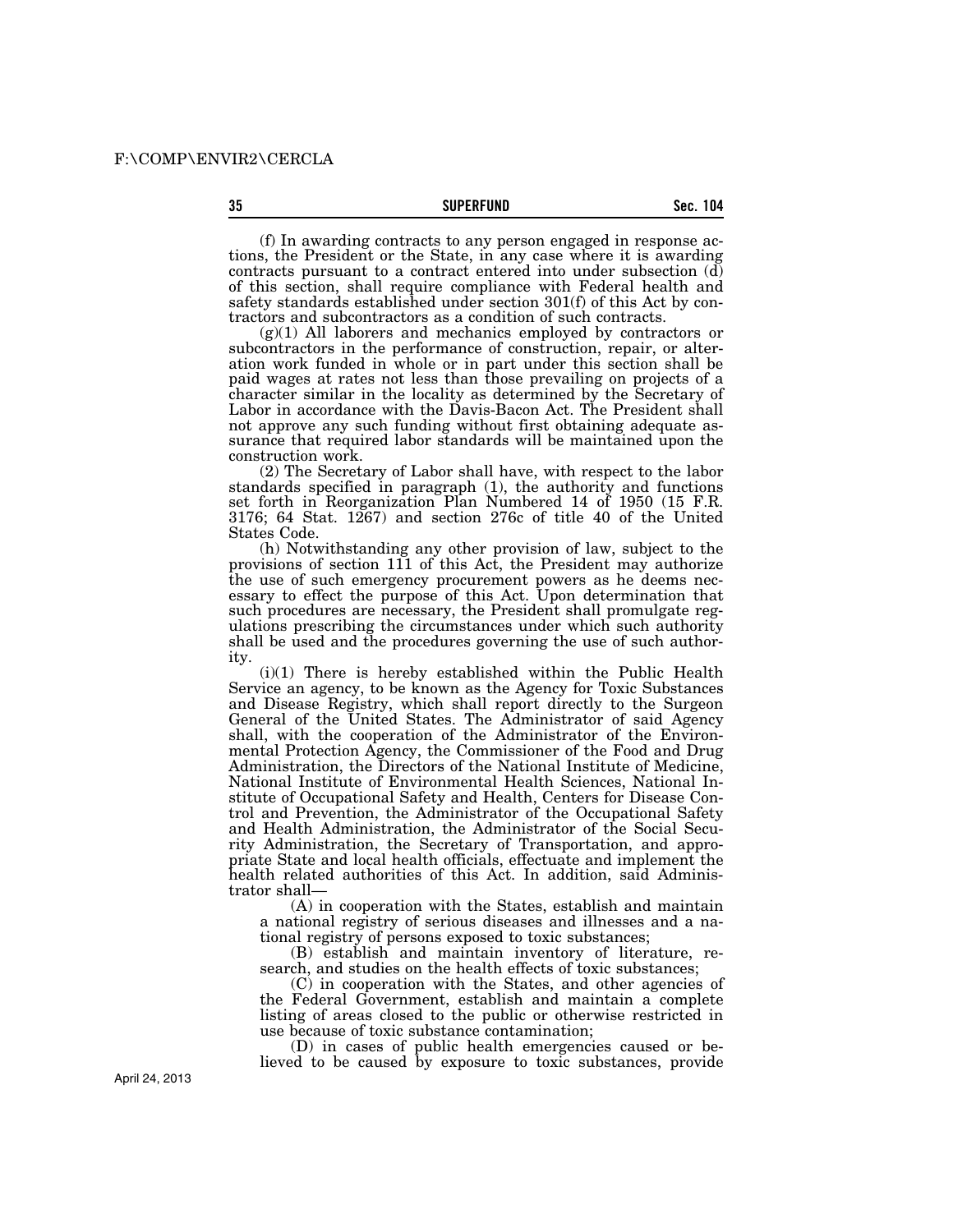medical care and testing to exposed individuals, including but not limited to tissue sampling, chromosomal testing where appropriate, epidemiological studies, or any other assistance appropriate under the circumstances; and

(E) either independently or as part of other health status survey, conduct periodic survey and screening programs to determine relationships between exposure to toxic substances and illness. In cases of public health emergencies, exposed persons shall be eligible for admission to hospitals and other facilities and services operated or provided by the Public Health Service.

(2)(A) Within 6 months after the enactment of the Superfund Amendments and Reauthorization Act of 1986, the Administrator of the Agency for Toxic Substances and Disease Registry (ATSDR) and the Administrator of the Environmental Protection Agency (''EPA'') shall prepare a list, in order of priority, of at least 100 hazardous substances which are most commonly found at facilities on the National Priorities List and which, in their sole discretion, they determine are posing the most significant potential threat to human health due to their known or suspected toxicity to humans and the potential for human exposure to such substances at facilities on the National Priorities List or at facilities to which a response to a release or a threatened release under this section is under consideration.

(B) Within 24 months after the enactment of the Superfund Amendments and Reauthorization Act of 1986, the Administrator of ATSDR and the Administrator of EPA shall revise the list prepared under subparagraph (A). Such revision shall include, in order of priority, the addition of 100 or more such hazardous substances. In each of the 3 consecutive 12-month periods that follow, the Administrator of ATSDR and the Administrator of EPA shall revise, in the same manner as provided in the 2 preceding sentences, such list to include not fewer than 25 additional hazardous substances per revision. The Administrator of ATSDR and the Administrator of EPA shall not less often than once every year thereafter revise such list to include additional hazardous substances in accordance with the criteria in subparagraph  $(A)$ .

(3) Based on all available information, including information maintained under paragraph (1)(B) and data developed and collected on the health effects of hazardous substances under this paragraph, the Administrator of ATSDR shall prepare toxicological profiles of each of the substances listed pursuant to paragraph (2). The toxicological profiles shall be prepared in accordance with guidelines developed by the Administrator of ATSDR and the Administrator of EPA. Such profiles shall include, but not be limited to each of the following:

(A) An examination, summary, and interpretation of available toxicological information and epidemiologic evaluations on a hazardous substance in order to ascertain the levels of significant human exposure for the substance and the associated acute, subacute, and chronic health effects.

(B) A determination of whether adequate information on the health effects of each substance is available or in the process of development to determine levels of exposure which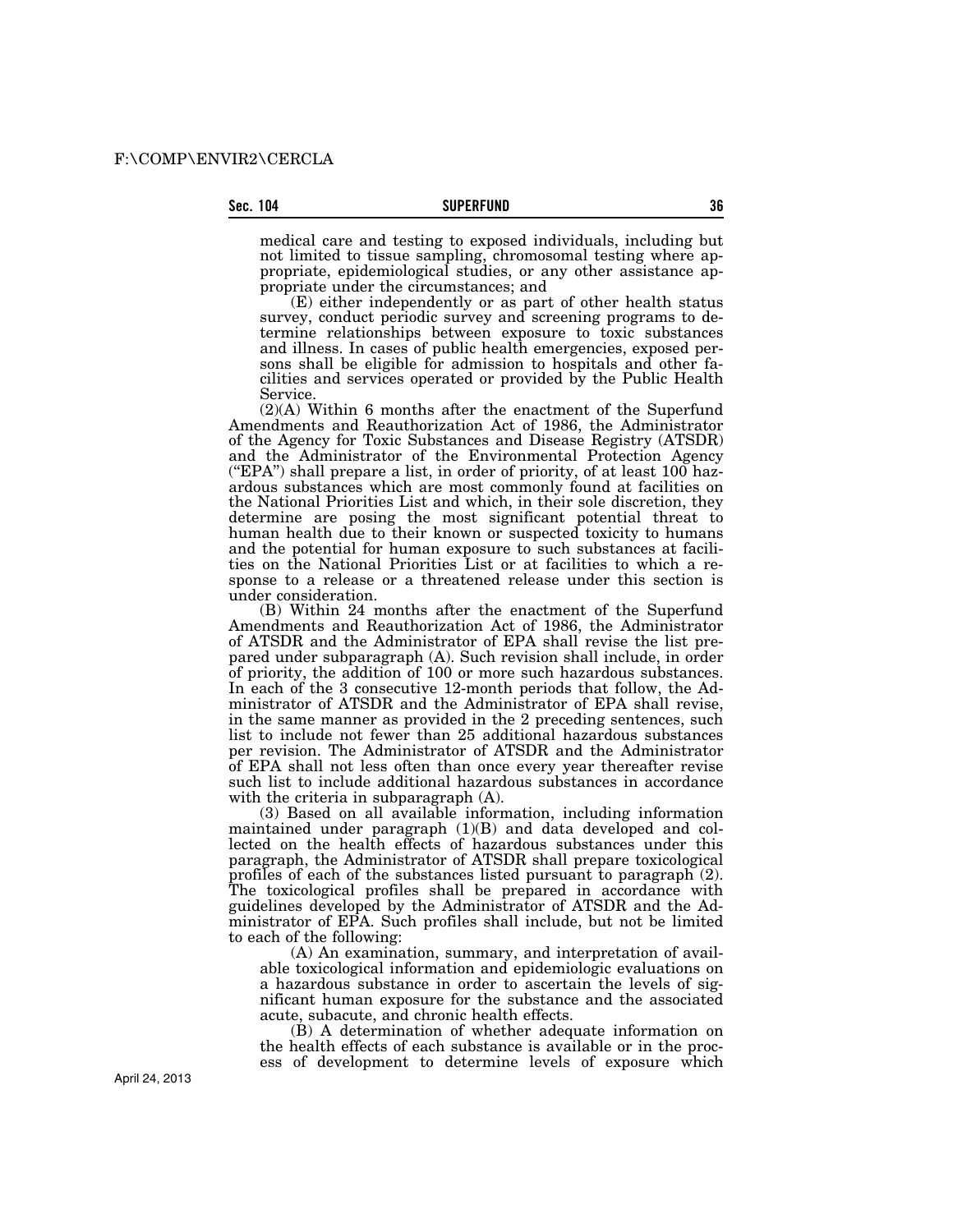present a significant risk to human health of acute, subacute, and chronic health effects.

(C) Where appropriate, an identification of toxicological testing needed to identify the types or levels of exposure that may present significant risk of adverse health effects in humans.

Any toxicological profile or revision thereof shall reflect the Administrator of ATSDR's assessment of all relevant toxicological testing which has been peer reviewed. The profiles required to be prepared under this paragraph for those hazardous substances listed under subparagraph (A) of paragraph (2) shall be completed, at a rate of no fewer than 25 per year, within 4 years after the enactment of the Superfund Amendments and Reauthorization Act of 1986. A profile required on a substance listed pursuant to subparagraph (B) of paragraph (2) shall be completed within 3 years after addition to the list. The profiles prepared under this paragraph shall be of those substances highest on the list of priorities under paragraph (2) for which profiles have not previously been prepared. Profiles required under this paragraph shall be revised and republished as necessary, but no less often than once every 3 years. Such profiles shall be provided to the States and made available to other interested parties.

(4) The Administrator of the ATSDR shall provide consultations upon request on health issues relating to exposure to hazardous or toxic substances, on the basis of available information, to the Administrator of EPA, State officials, and local officials. Such consultations to individuals may be provided by States under cooperative agreements established under this Act.

(5)(A) For each hazardous substance listed pursuant to paragraph (2), the Administrator of ATSDR (in consultation with the Administrator of EPA and other agencies and programs of the Public Health Service) shall assess whether adequate information on the health effects of such substance is available. For any such substance for which adequate information is not available (or under development), the Administrator of ATSDR, in cooperation with the Director of the National Toxicology Program, shall assure the initiation of a program of research designed to determine the health effects (and techniques for development of methods to determine such health effects) of such substance. Where feasible, such program shall seek to develop methods to determine the health effects of such substance in combination with other substances with which it is commonly found. Before assuring the initiation of such program, the Administrator of ATSDR shall consider recommendations of the Interagency Testing Committee established under section 4(e) of the Toxic Substances Control Act on the types of research that should be done. Such program shall include, to the extent necessary to supplement existing information, but shall not be limited to—

(i) laboratory and other studies to determine short, intermediate, and long-term health effects;

(ii) laboratory and other studies to determine organ-specific, site-specific, and system-specific acute and chronic toxicity;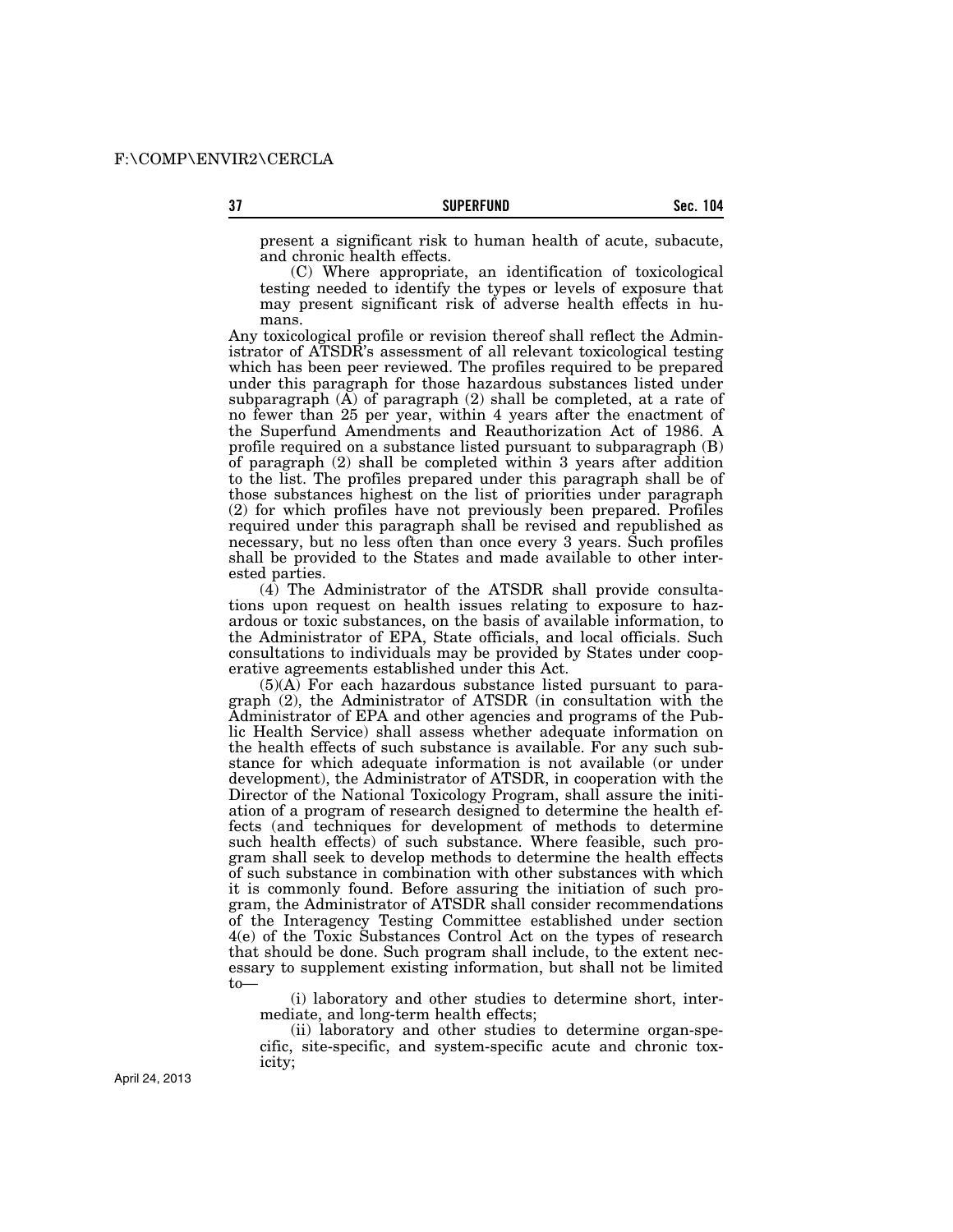(iii) laboratory and other studies to determine the manner in which such substances are metabolized or to otherwise develop an understanding of the biokinetics of such substances; and

(iv) where there is a possibility of obtaining human data, the collection of such information.

(B) In assessing the need to perform laboratory and other studies, as required by subparagraph (A), the Administrator of ATSDR shall consider—

(i) the availability and quality of existing test data concerning the substance on the suspected health effect in question;

(ii) the extent to which testing already in progress will, in a timely fashion, provide data that will be adequate to support the preparation of toxicological profiles as required by paragraph  $(3)$ ; and

(iii) such other scientific and technical factors as the Administrator of ATSDR may determine are necessary for the effective implementation of this subsection.

(C) In the development and implementation of any research program under this paragraph, the Administrator of ATSDR and the Administrator of EPA shall coordinate such research program implemented under this paragraph with the National Toxicology Program and with programs of toxicological testing established under the Toxic Substances Control Act and the Federal Insecticide, Fungicide and Rodenticide Act. The purpose of such coordination shall be to avoid duplication of effort and to assure that the hazardous substances listed pursuant to this subsection are tested thoroughly at the earliest practicable date. Where appropriate, consistent with such purpose, a research program under this paragraph may be carried out using such programs of toxicological testing.

(D) It is the sense of the Congress that the costs of research programs under this paragraph be borne by the manufacturers and processors of the hazardous substance in question, as required in programs of toxicological testing under the Toxic Substances Control Act. Within 1 year after the enactment of the Superfund Amendments and Reauthorization Act of 1986, the Administrator of EPA shall promulgate regulations which provide, where appropriate, for payment of such costs by manufacturers and processors under the Toxic Substances Control Act, and registrants under the Federal Insecticide, Fungicide, and Rodenticide Act, and recovery of such costs from responsible parties under this Act.

(6)(A) The Administrator of ATSDR shall perform a health assessment for each facility on the National Priorities List established under section 105. Such health assessment shall be completed not later than December 10, 1988, for each facility proposed for inclusion on such list prior to the date of the enactment of the Superfund Amendments and Reauthorization Act of 1986 or not later than one year after the date of proposal for inclusion on such list for each facility proposed for inclusion on such list after such date of enactment.

(B) The Administrator of ATSDR may perform health assessments for releases or facilities where individual persons or licensed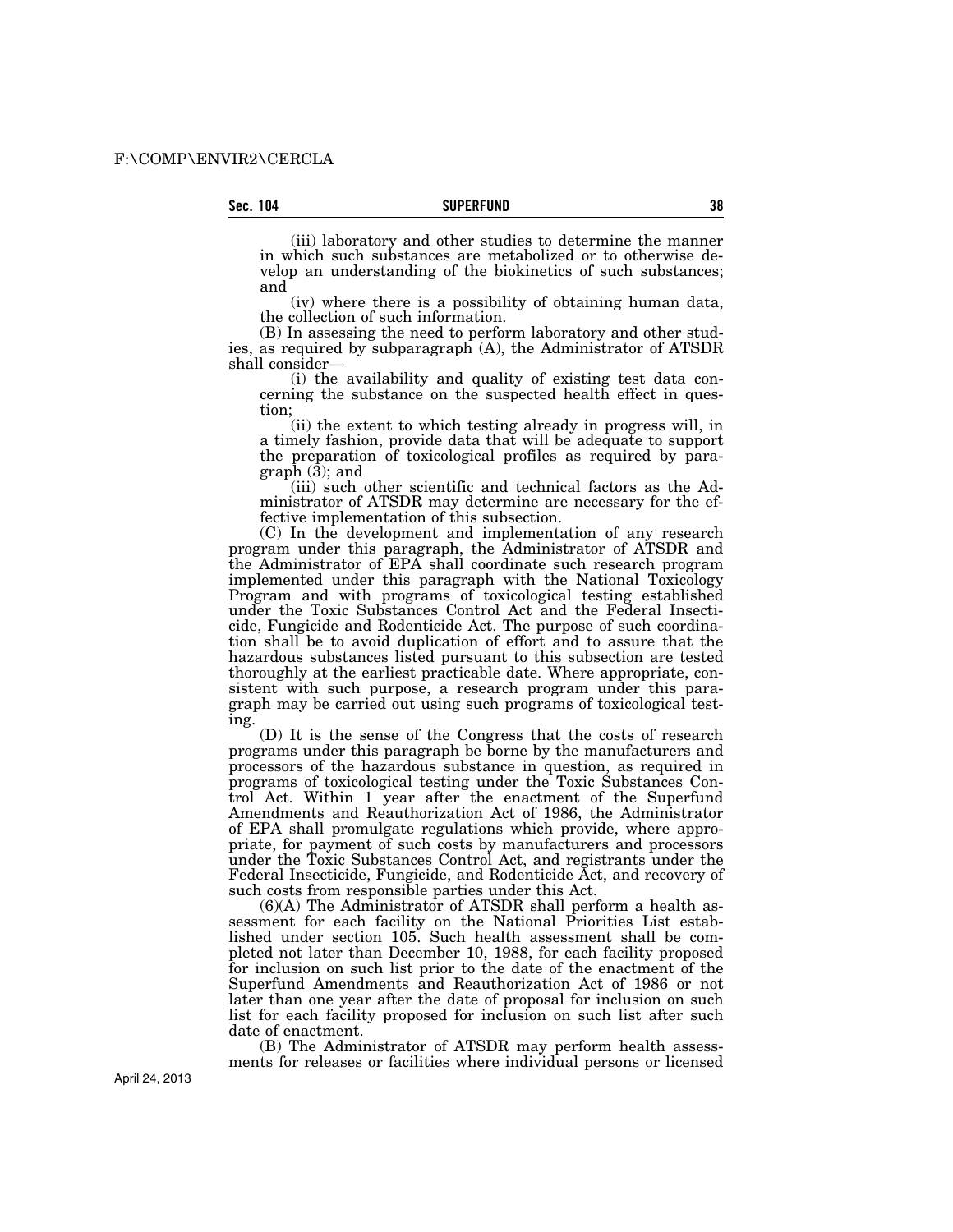physicians provide information that individuals have been exposed to a hazardous substance, for which the probable source of such exposure is a release. In addition to other methods (formal or informal) of providing such information, such individual persons or licensed physicians may submit a petition to the Administrator of ATSDR providing such information and requesting a health assessment. If such a petition is submitted and the Administrator of ATSDR does not initiate a health assessment, the Administrator of ATSDR shall provide a written explanation of why a health assessment is not appropriate.

(C) In determining the priority in which to conduct health assessments under this subsection, the Administrator of ATSDR, in consultation with the Administrator of EPA, shall give priority to those facilities at which there is documented evidence of the release of hazardous substances, at which the potential risk to human health appears highest, and for which in the judgment of the Administrator of ATSDR existing health assessment data are inadequate to assess the potential risk to human health as provided in subparagraph (F). In determining the priorities for conducting health assessments under this subsection, the Administrator of ATSDR shall consider the National Priorities List schedules and the needs of the Environmental Protection Agency and other Federal agencies pursuant to schedules for remedial investigation and feasibility studies.

(D) Where a health assessment is done at a site on the National Priorities List, the Administrator of ATSDR shall complete such assessment promptly and, to the maximum extent practicable, before the completion of the remedial investigation and feasibility study at the facility concerned.

(E) Any State or political subdivision carrying out a health assessment for a facility shall report the results of the assessment to the Administrator of ATSDR and the Administrator of EPA and shall include recommendations with respect to further activities which need to be carried out under this section. The Administrator of ATSDR shall state such recommendation in any report on the results of any assessment carried out directly by the Administrator of ATSDR for such facility and shall issue periodic reports which include the results of all the assessments carried out under this subsection.

(F) For the purposes of this subsection and section  $111(c)(4)$ , the term ''health assessments'' shall include preliminary assessments of the potential risk to human health posed by individual sites and facilities, based on such factors as the nature and extent of contamination, the existence of potential pathways of human exposure (including ground or surface water contamination, air emissions, and food chain contamination), the size and potential susceptibility of the community within the likely pathways of exposure, the comparison of expected human exposure levels to the shortterm and long-term health effects associated with identified hazardous substances and any available recommended exposure or tolerance limits for such hazardous substances, and the comparison of existing morbidity and mortality data on diseases that may be associated with the observed levels of exposure. The Administrator of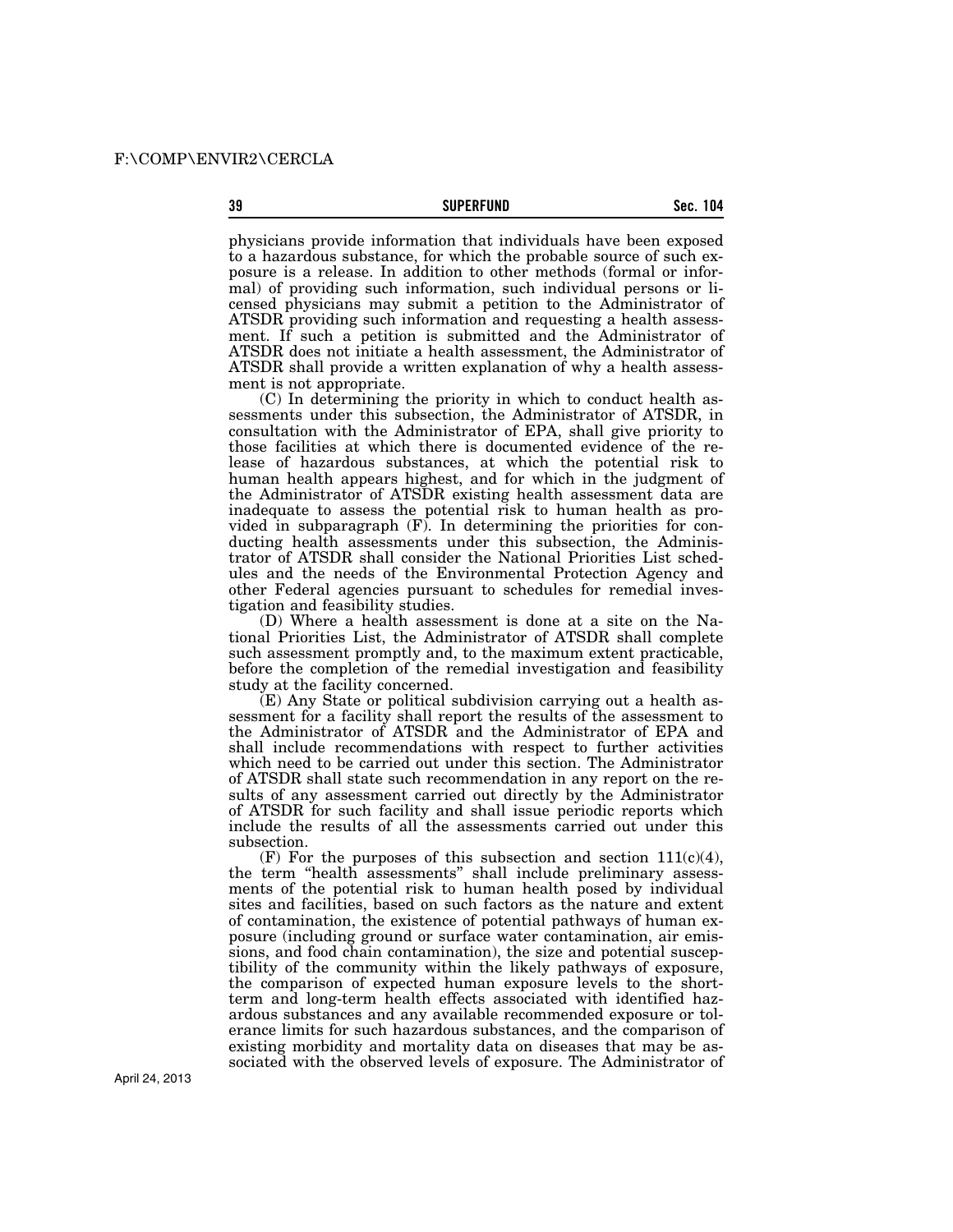ATSDR shall use appropriate data, risk assessments, risk evaluations and studies available from the Administrator of EPA.

(G) The purpose of health assessments under this subsection shall be to assist in determining whether actions under paragraph (11) of this subsection should be taken to reduce human exposure to hazardous substances from a facility and whether additional information on human exposure and associated health risks is needed and should be acquired by conducting epidemiological studies under paragraph (7), establishing a registry under paragraph (8), establishing a health surveillance program under paragraph (9), or through other means. In using the results of health assessments for determining additional actions to be taken under this section, the Administrator of ATSDR may consider additional information on the risks to the potentially affected population from all sources of such hazardous substances including known point or nonpoint sources other than those from the facility in question.

(H) At the completion of each health assessment, the Administrator of ATSDR shall provide the Administrator of EPA and each affected State with the results of such assessment, together with any recommendations for further actions under this subsection or otherwise under this Act. In addition, if the health assessment indicates that the release or threatened release concerned may pose a serious threat to human health or the environment, the Administrator of ATSDR shall so notify the Administrator of EPA who shall promptly evaluate such release or threatened release in accordance with the hazard ranking system referred to in section  $105(a)(8)(A)$  to determine whether the site shall be placed on the National Priorities List or, if the site is already on the list, the Administrator of ATSDR may recommend to the Administrator of EPA that the site be accorded a higher priority.

(7)(A) Whenever in the judgment of the Administrator of ATSDR it is appropriate on the basis of the results of a health assessment, the Administrator of ATSDR shall conduct a pilot study of health effects for selected groups of exposed individuals in order to determine the desirability of conducting full scale epidemiological or other health studies of the entire exposed population.

(B) Whenever in the judgment of the Administrator of ATSDR it is appropriate on the basis of the results of such pilot study or other study or health assessment, the Administrator of ATSDR shall conduct such full scale epidemiological or other health studies as may be necessary to determine the health effects on the population exposed to hazardous substances from a release or threatened release. If a significant excess of disease in a population is identified, the letter of transmittal of such study shall include an assessment of other risk factors, other than a release, that may, in the judgment of the peer review group, be associated with such disease, if such risk factors were not taken into account in the design or conduct of the study.

(8) In any case in which the results of a health assessment indicate a potential significant risk to human health, the Administrator of ATSDR shall consider whether the establishment of a registry of exposed persons would contribute to accomplishing the purposes of this subsection, taking into account circumstances bearing on the usefulness of such a registry, including the seriousness or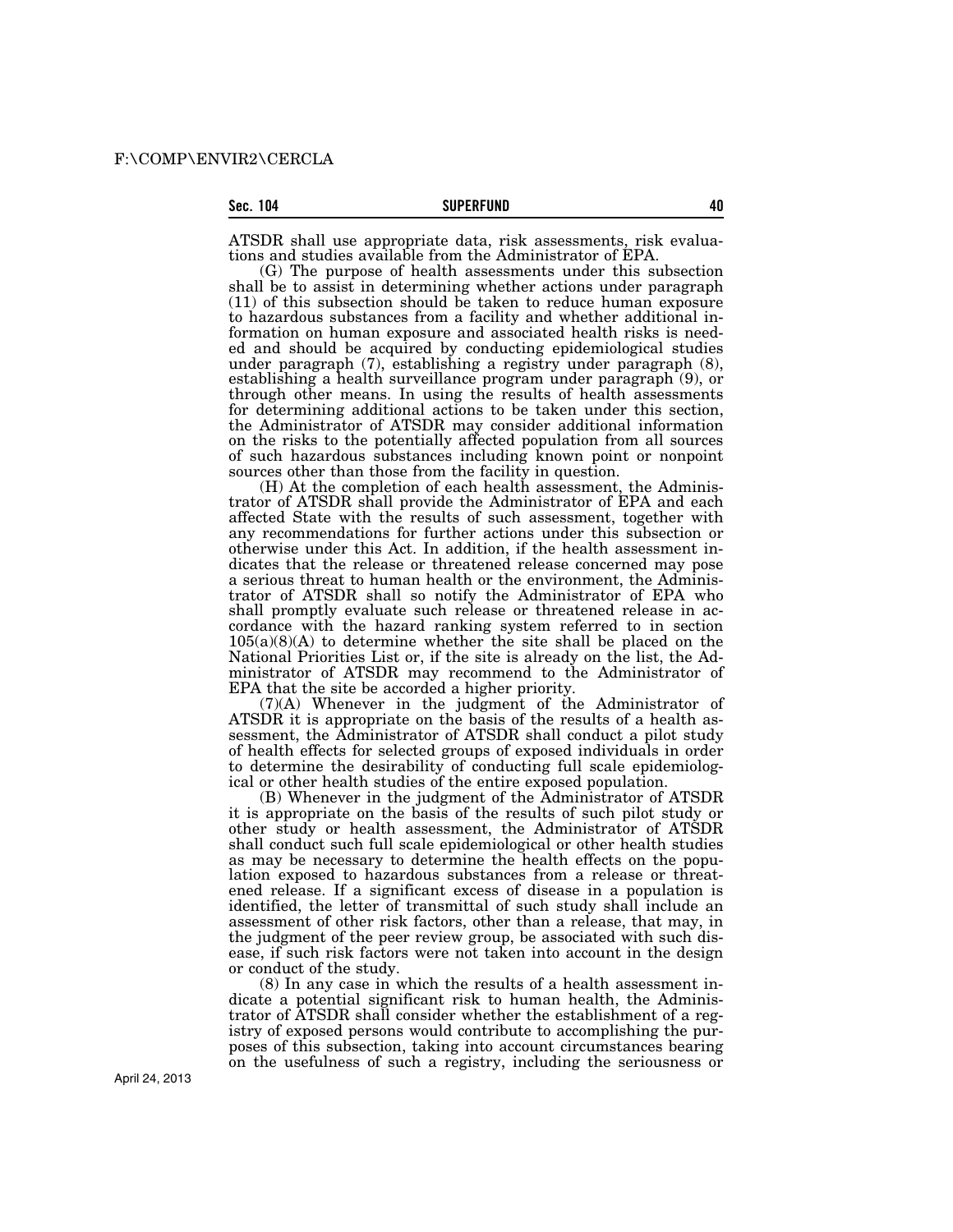## **41 Sec. 104 SUPERFUND**

unique character of identified diseases or the likelihood of population migration from the affected area.

(9) Where the Administrator of ATSDR has determined that there is a significant increased risk of adverse health effects in humans from exposure to hazardous substances based on the results of a health assessment conducted under paragraph (6), an epidemiologic study conducted under paragraph (7), or an exposure registry that has been established under paragraph (8), and the Administrator of ATSDR has determined that such exposure is the result of a release from a facility, the Administrator of ATSDR shall initiate a health surveillance program for such population. This program shall include but not be limited to—

(A) periodic medical testing where appropriate of population subgroups to screen for diseases for which the population or subgroup is at significant increased risk; and

(B) a mechanism to refer for treatment those individuals within such population who are screened positive for such diseases.

(10) Two years after the date of the enactment of the Superfund Amendments and Reauthorization Act of 1986, and every 2 years thereafter, the Administrator of ATSDR shall prepare and submit to the Administrator of EPA and to the Congress a report on the results of the activities of ATSDR regarding—

(A) health assessments and pilot health effects studies conducted;

(B) epidemiologic studies conducted;

(C) hazardous substances which have been listed under paragraph (2), toxicological profiles which have been developed, and toxicologic testing which has been conducted or which is being conducted under this subsection;

 $(D)$  registries established under paragraph  $(8)$ ; and

(E) an overall assessment, based on the results of activities conducted by the Administrator of ATSDR of the linkage between human exposure to individual or combinations of hazardous substances due to releases from facilities covered by this Act or the Solid Waste Disposal Act and any increased incidence or prevalence of adverse health effects in humans.

(11) If a health assessment or other study carried out under this subsection contains a finding that the exposure concerned presents a significant risk to human health, the President shall take such steps as may be necessary to reduce such exposure and eliminate or substantially mitigate the significant risk to human health. Such steps may include the use of any authority under this Act, including, but not limited to—

(A) provision of alternative water supplies, and

(B) permanent or temporary relocation of individuals. In any case in which information is insufficient, in the judgment of the Administrator of ATSDR or the President to determine a significant human exposure level with respect to a hazardous substance, the President may take such steps as may be necessary to reduce the exposure of any person to such hazardous substance to such level as the President deems necessary to protect human health.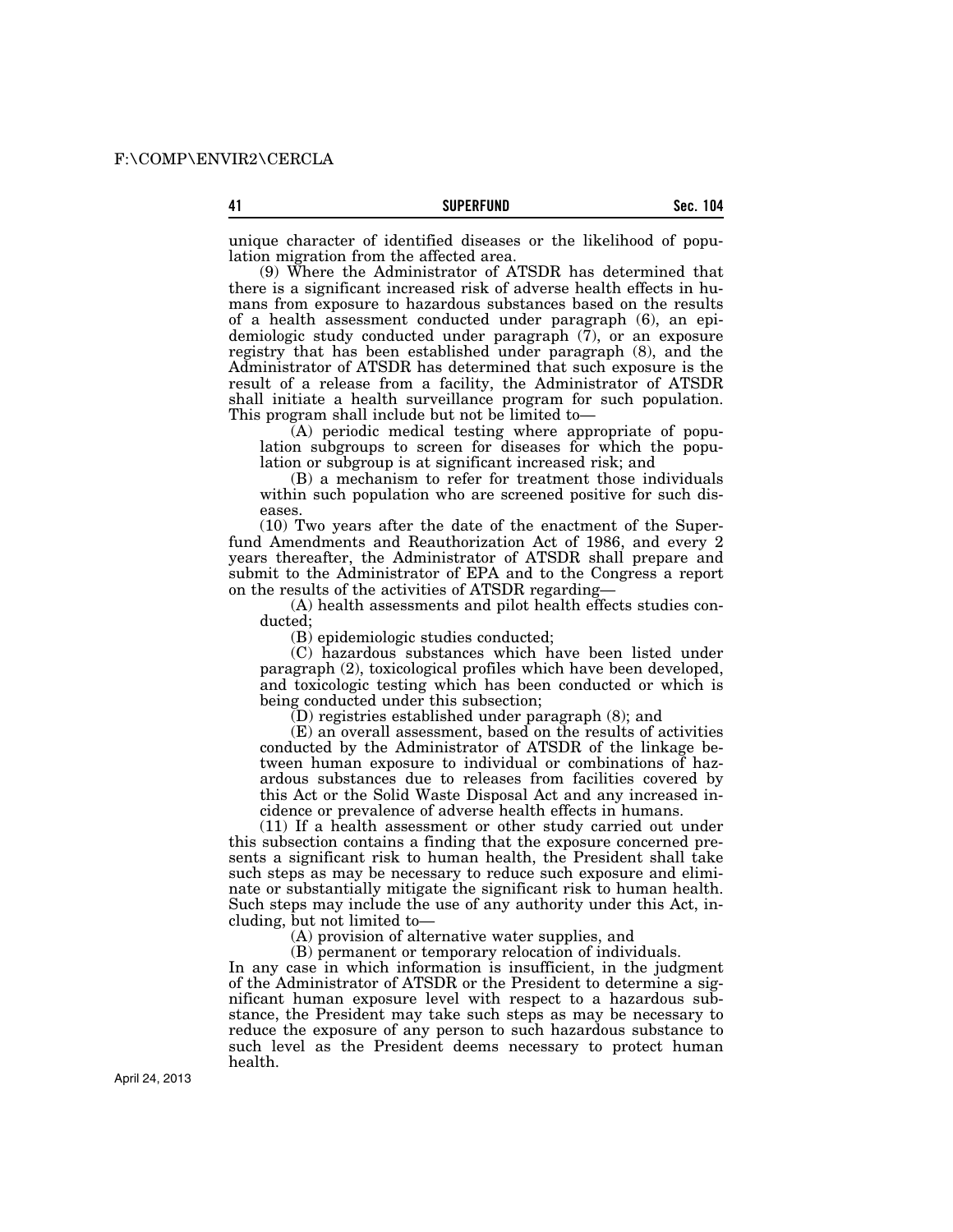## Sec. 104 **SUPERFUND** 42

(12) In any case which is the subject of a petition, a health assessment or study, or a research program under this subsection, nothing in this subsection shall be construed to delay or otherwise affect or impair the authority of the President, the Administrator of ATSDR or the Administrator of EPA to exercise any authority vested in the President, the Administrator of ATSDR or the Administrator of EPA under any other provision of law (including, but not limited to, the imminent hazard authority of section 7003 of the Solid Waste Disposal Act) or the response and abatement authorities of this Act.

(13) All studies and results of research conducted under this subsection (other than health assessments) shall be reported or adopted only after appropriate peer review. Such peer review shall be completed, to the maximum extent practicable, within a period of 60 days. In the case of research conducted under the National Toxicology Program, such peer review may be conducted by the Board of Scientific Counselors. In the case of other research, such peer review shall be conducted by panels consisting of no less than three nor more than seven members, who shall be disinterested scientific experts selected for such purpose by the Administrator of ATSDR or the Administrator of EPA, as appropriate, on the basis of their reputation for scientific objectivity and the lack of institutional ties with any person involved in the conduct of the study or research under review. Support services for such panels shall be provided by the Agency for Toxic Substances and Disease Registry, or by the Environmental Protection Agency, as appropriate.

(14) In the implementation of this subsection and other healthrelated authorities of this Act, the Administrator of ATSDR shall assemble, develop as necessary, and distribute to the States, and upon request to medical colleges, physicians, and other health professionals, appropriate educational materials (including short courses) on the medical surveillance, screening, and methods of diagnosis and treatment of injury or disease related to exposure to hazardous substances (giving priority to those listed in paragraph (2)), through such means as the Administrator of ATSDR deems appropriate.

(15) The activities of the Administrator of ATSDR described in this subsection and section  $111(c)(4)$  shall be carried out by the Administrator of ATSDR, either directly or through cooperative agreements with States (or political subdivisions thereof) which the Administrator of ATSDR determines are capable of carrying out such activities. Such activities shall include provision of consultations on health information, the conduct of health assessments, including those required under section 3019(b) of the Solid Waste Disposal Act, health studies, registries, and health surveillance.

(16) The President shall provide adequate personnel for ATSDR, which shall not be fewer than 100 employees. For purposes of determining the number of employees under this subsection, an employee employed by ATSDR on a part-time career employment basis shall be counted as a fraction which is determined by dividing 40 hours into the average number of hours of such employee's regularly scheduled workweek.

(17) In accordance with section 120 (relating to Federal facilities), the Administrator of ATSDR shall have the same authorities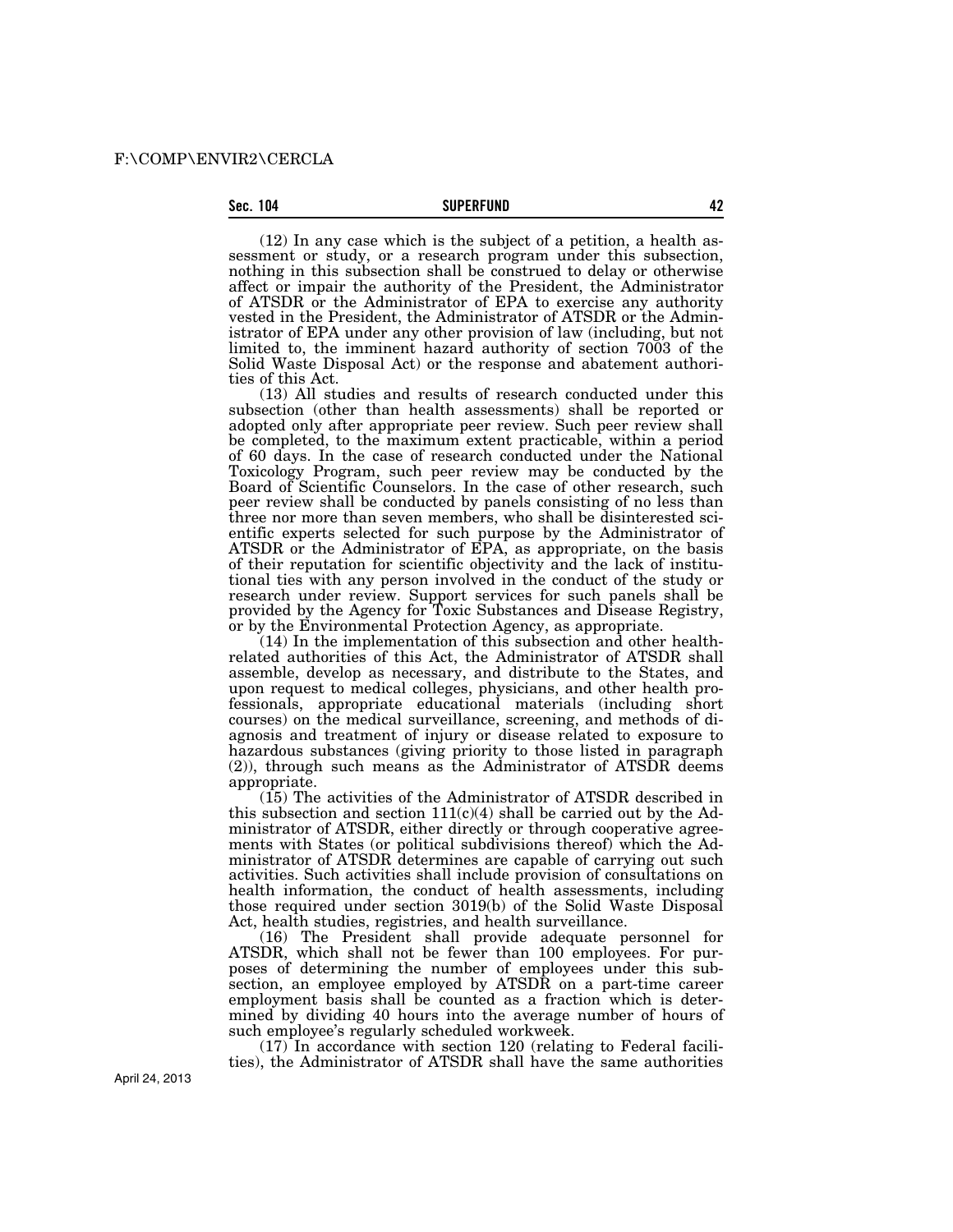## **43 Sec. 104 SUPERFUND**

under this section with respect to facilities owned or operated by a department, agency, or instrumentality of the United States as the Administrator of ATSDR has with respect to any nongovernmental entity.

(18) If the Administrator of ATSDR determines that it is appropriate for purposes of this section to treat a pollutant or contaminant as a hazardous substance, such pollutant or contaminant shall be treated as a hazardous substance for such purpose.

(j) ACQUISITION OF PROPERTY.—

(1) AUTHORITY.—The President is authorized to acquire, by purchase, lease, condemnation, donation, or otherwise, any real property or any interest in real property that the President in his discretion determines is needed to conduct a remedial action under this Act. There shall be no cause of action to compel the President to acquire any interest in real property under this Act.

(2) STATE ASSURANCE.—The President may use the authority of paragraph (1) for a remedial action only if, before an interest in real estate is acquired under this subsection, the State in which the interest to be acquired is located assures the President, through a contract or cooperative agreement or otherwise, that the State will accept transfer of the interest following completion of the remedial action.

(3) EXEMPTION.—No Federal, State, or local government agency shall be liable under this Act solely as a result of acquiring an interest in real estate under this subsection.

(k) BROWNFIELDS REVITALIZATION FUNDING.—

(1) DEFINITION OF ELIGIBLE ENTITY.—In this subsection, the term "eligible entity" means-

(A) a general purpose unit of local government;

(B) a land clearance authority or other quasi-governmental entity that operates under the supervision and control of or as an agent of a general purpose unit of local government;

(C) a government entity created by a State legislature; (D) a regional council or group of general purpose units of local government;

(E) a redevelopment agency that is chartered or otherwise sanctioned by a State;

(F) a State;

(G) an Indian Tribe other than in Alaska; or

(H) an Alaska Native Regional Corporation and an Alaska Native Village Corporation as those terms are defined in the Alaska Native Claims Settlement Act (43 U.S.C. 1601 and following) and the Metlakatla Indian community.

(2) BROWNFIELD SITE CHARACTERIZATION AND ASSESSMENT GRANT PROGRAM.—

(A) ESTABLISHMENT OF PROGRAM.—The Administrator shall establish a program to—

(i) provide grants to inventory, characterize, assess, and conduct planning related to brownfield sites under subparagraph (B); and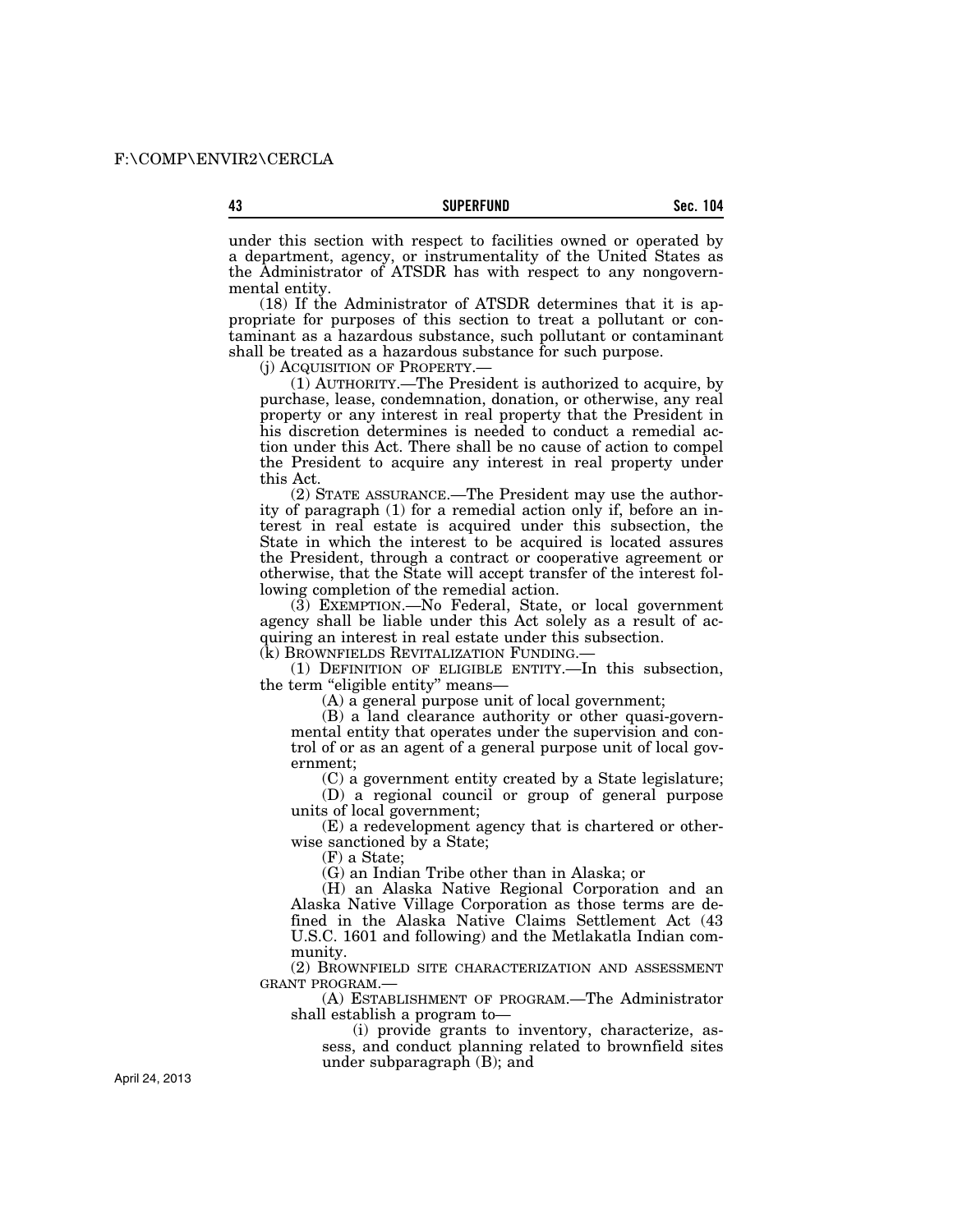(ii) perform targeted site assessments at brownfield sites.

(B) ASSISTANCE FOR SITE CHARACTERIZATION AND AS-SESSMENT.—

(i) IN GENERAL.—On approval of an application made by an eligible entity, the Administrator may make a grant to the eligible entity to be used for programs to inventory, characterize, assess, and conduct planning related to one or more brownfield sites.

(ii) SITE CHARACTERIZATION AND ASSESSMENT.—A site characterization and assessment carried out with the use of a grant under clause (i) shall be performed in accordance with section 101(35)(B).

(3) GRANTS AND LOANS FOR BROWNFIELD REMEDIATION.—

(A) GRANTS PROVIDED BY THE PRESIDENT.—Subject to paragraphs (4) and (5), the President shall establish a program to provide grants to—

(i) eligible entities, to be used for capitalization of revolving loan funds; and

(ii) eligible entities or nonprofit organizations, where warranted, as determined by the President based on considerations under subparagraph (C), to be used directly for remediation of one or more brownfield sites owned by the entity or organization that receives the grant and in amounts not to exceed \$200,000 for each site to be remediated.

(B) LOANS AND GRANTS PROVIDED BY ELIGIBLE ENTI-TIES.—An eligible entity that receives a grant under subparagraph  $(A)(i)$  shall use the grant funds to provide assistance for the remediation of brownfield sites in the form  $of$ 

(i) one or more loans to an eligible entity, a site owner, a site developer, or another person; or

(ii) one or more grants to an eligible entity or other nonprofit organization, where warranted, as determined by the eligible entity that is providing the assistance, based on considerations under subparagraph (C), to remediate sites owned by the eligible entity or nonprofit organization that receives the grant.

(C) CONSIDERATIONS.—In determining whether a grant under subparagraph  $(A)(ii)$  or  $(B)(ii)$  is warranted, the President or the eligible entity, as the case may be, shall take into consideration—

(i) the extent to which a grant will facilitate the creation of, preservation of, or addition to a park, a greenway, undeveloped property, recreational property, or other property used for nonprofit purposes;

(ii) the extent to which a grant will meet the needs of a community that has an inability to draw on other sources of funding for environmental remediation and subsequent redevelopment of the area in which a brownfield site is located because of the small population or low income of the community;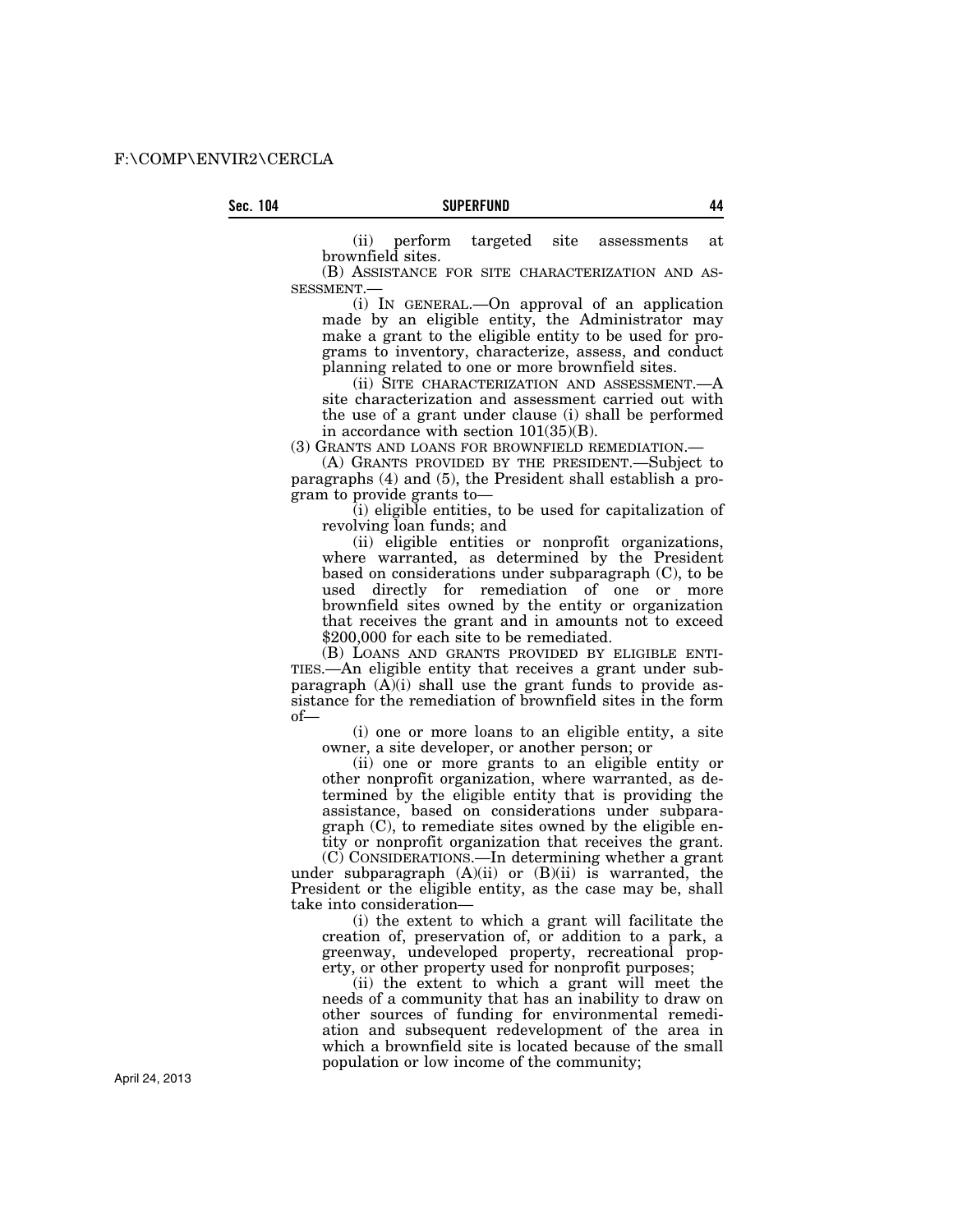(iii) the extent to which a grant will facilitate the use or reuse of existing infrastructure;

(iv) the benefit of promoting the long-term availability of funds from a revolving loan fund for brownfield remediation; and

(v) such other similar factors as the Administrator considers appropriate to consider for the purposes of this subsection.

(D) TRANSITION.—Revolving loan funds that have been established before the date of the enactment of this subsection may be used in accordance with this paragraph.

(4) GENERAL PROVISIONS.—

(A) MAXIMUM GRANT AMOUNT.—

(i) BROWNFIELD SITE CHARACTERIZATION AND AS-SESSMENT.—

(I) IN GENERAL.—A grant under paragraph (2) may be awarded to an eligible entity on a community-wide or site-by-site basis, and shall not exceed, for any individual brownfield site covered by the grant, \$200,000.

(II) WAIVER.—The Administrator may waive the \$200,000 limitation under subclause (I) to permit the brownfield site to receive a grant of not to exceed \$350,000, based on the anticipated level of contamination, size, or status of ownership of the site.

(ii) BROWNFIELD REMEDIATION.—A grant under paragraph  $(3)(A)(i)$  may be awarded to an eligible entity on a community-wide or site-by-site basis, not to exceed \$1,000,000 per eligible entity. The Administrator may make an additional grant to an eligible entity described in the previous sentence for any year after the year for which the initial grant is made, taking into consideration—

(I) the number of sites and number of communities that are addressed by the revolving loan fund;

(II) the demand for funding by eligible entities that have not previously received a grant under this subsection;

(III) the demonstrated ability of the eligible entity to use the revolving loan fund to enhance remediation and provide funds on a continuing basis; and

(IV) such other similar factors as the Administrator considers appropriate to carry out this subsection.

(B) PROHIBITION.—

(i) IN GENERAL.—No part of a grant or loan under this subsection may be used for the payment of—

(I) a penalty or fine;

(II) a Federal cost-share requirement;

(III) an administrative cost;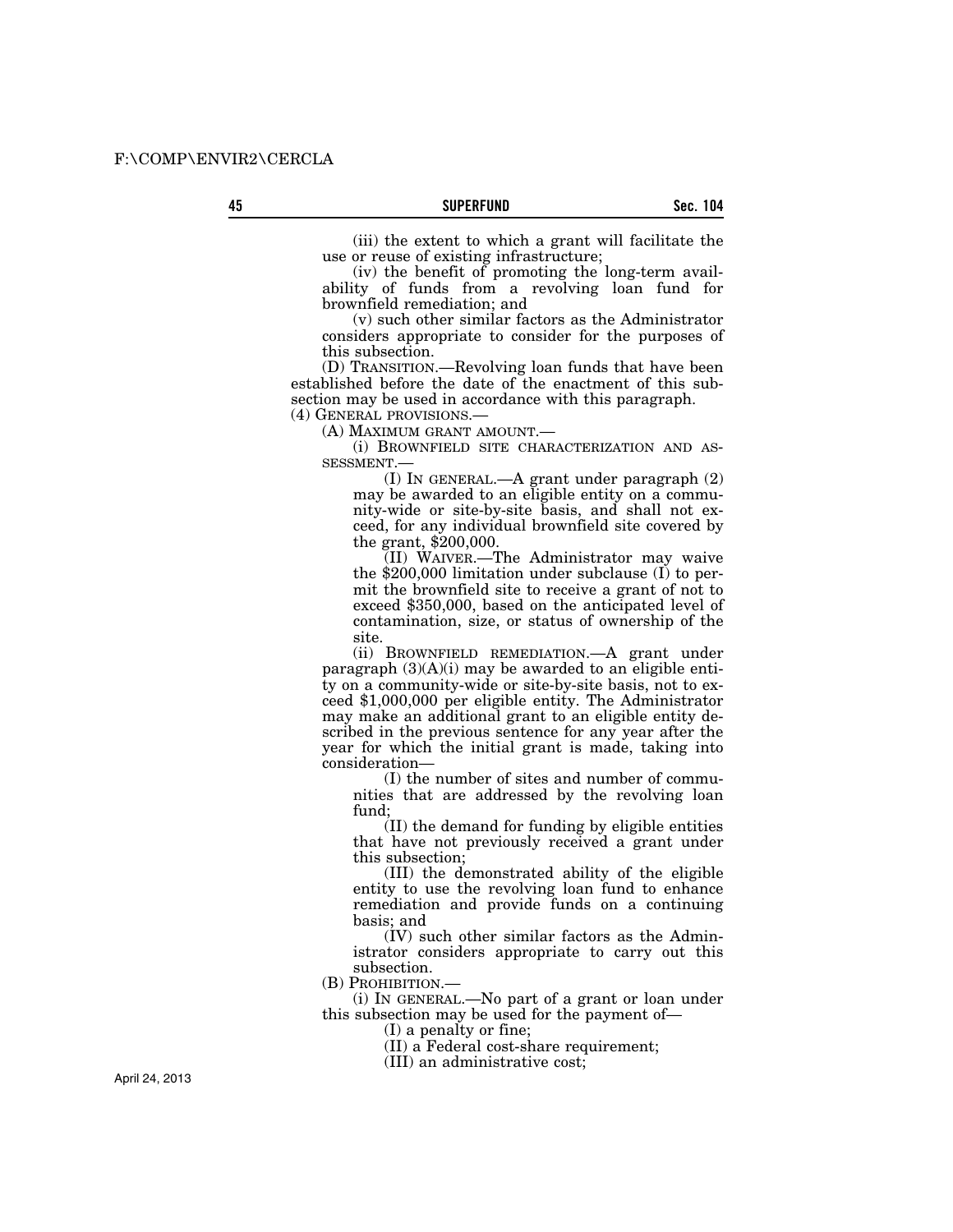(IV) a response cost at a brownfield site for which the recipient of the grant or loan is potentially liable under section 107; or

(V) a cost of compliance with any Federal law (including a Federal law specified in section  $101(39)(\breve{B})$ , excluding the cost of compliance with laws applicable to the cleanup.

(ii) EXCLUSIONS.—For the purposes of clause (i)(III), the term ''administrative cost'' does not include the cost of—

(I) investigation and identification of the extent of contamination;

(II) design and performance of a response action; or

(III) monitoring of a natural resource.

(iii) EXCEPTION.—Notwithstanding clause  $(i)(IV)$ , the Administrator may use up to 25 percent of the funds made available to carry out this subsection to make a grant or loan under this subsection to eligible entities that satisfy all of the elements set forth in section 101(40) to qualify as a bona fide prospective purchaser, except that the date of acquisition of the property was on or before January 11, 2002.

(C) ASSISTANCE FOR DEVELOPMENT OF LOCAL GOVERN- MENT SITE REMEDIATION PROGRAMS.—A local government that receives a grant under this subsection may use not to exceed 10 percent of the grant funds to develop and implement a brownfields program that may include—

(i) monitoring the health of populations exposed to one or more hazardous substances from a brownfield site; and

(ii) monitoring and enforcement of any institutional control used to prevent human exposure to any hazardous substance from a brownfield site.

(D) INSURANCE.—A recipient of a grant or loan awarded under paragraph (2) or (3) that performs a characterization, assessment, or remediation of a brownfield site may use a portion of the grant or loan to purchase insurance for the characterization, assessment, or remediation of that site.

(5) GRANT APPLICATIONS.—

(A) SUBMISSION.—

(i) IN GENERAL.—

(I) APPLICATION.—An eligible entity may submit to the Administrator, through a regional office of the Environmental Protection Agency and in such form as the Administrator may require, an application for a grant under this subsection for one or more brownfield sites (including information on the criteria used by the Administrator to rank applications under subparagraph (C), to the extent that the information is available).

(II) NCP REQUIREMENTS.—The Administrator may include in any requirement for submission of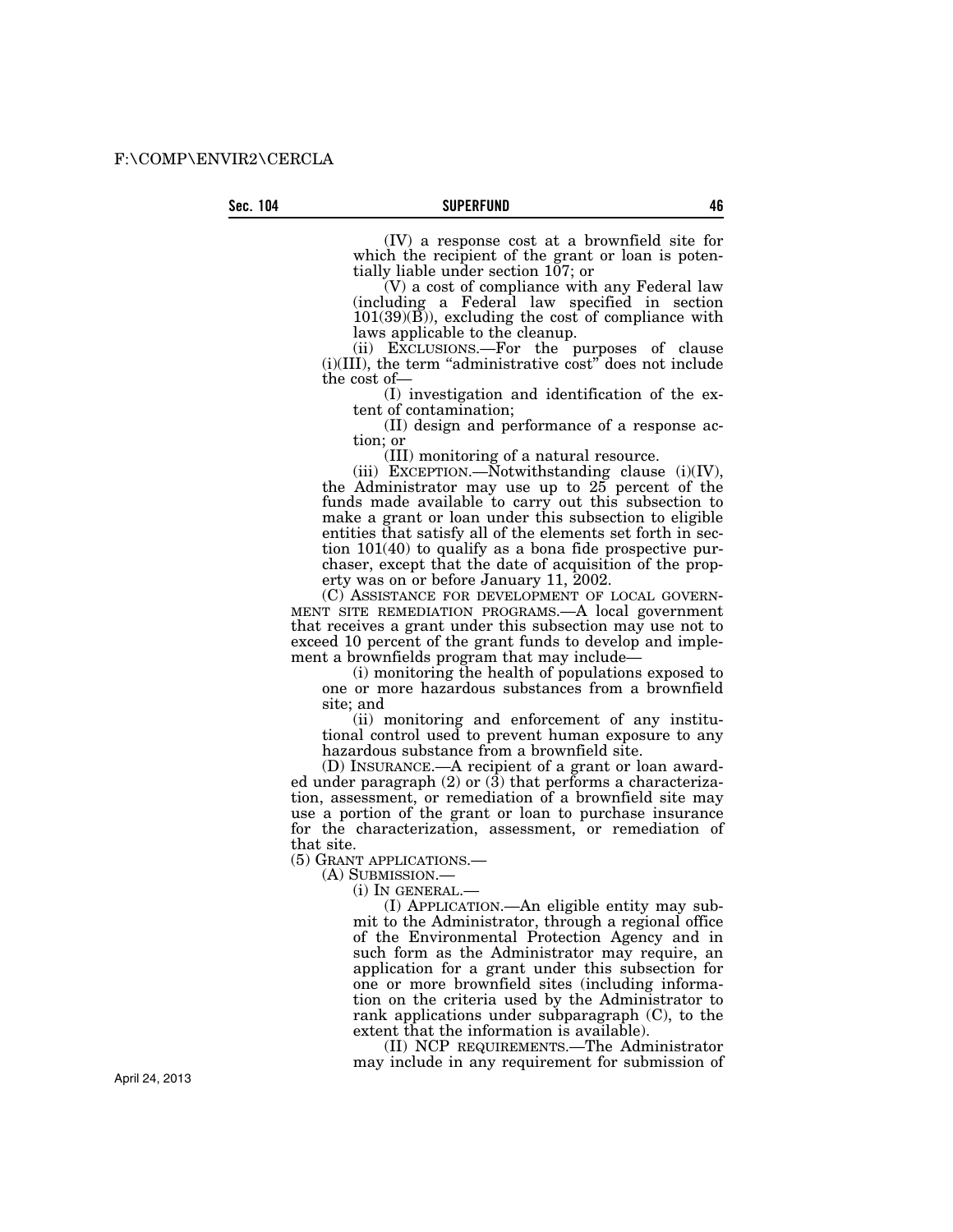an application under subclause (I) a requirement of the National Contingency Plan only to the extent that the requirement is relevant and appropriate to the program under this subsection.

(ii) COORDINATION.—The Administrator shall coordinate with other Federal agencies to assist in making eligible entities aware of other available Federal resources.

(iii) GUIDANCE.—The Administrator shall publish guidance to assist eligible entities in applying for grants under this subsection.

(B) APPROVAL.—The Administrator shall—

(i) at least annually, complete a review of applications for grants that are received from eligible entities under this subsection; and

(ii) award grants under this subsection to eligible entities that the Administrator determines have the highest rankings under the ranking criteria established under subparagraph (C).

(C) RANKING CRITERIA.—The Administrator shall establish a system for ranking grant applications received under this paragraph that includes the following criteria:

(i) The extent to which a grant will stimulate the availability of other funds for environmental assessment or remediation, and subsequent reuse, of an area in which one or more brownfield sites are located.

(ii) The potential of the proposed project or the development plan for an area in which one or more brownfield sites are located to stimulate economic development of the area on completion of the cleanup.

(iii) The extent to which a grant would address or facilitate the identification and reduction of threats to human health and the environment, including threats in areas in which there is a greater-than-normal incidence of diseases or conditions (including cancer, asthma, or birth defects) that may be associated with exposure to hazardous substances, pollutants, or contaminants.

(iv) The extent to which a grant would facilitate the use or reuse of existing infrastructure.

(v) The extent to which a grant would facilitate the creation of, preservation of, or addition to a park, a greenway, undeveloped property, recreational property, or other property used for nonprofit purposes.

(vi) The extent to which a grant would meet the needs of a community that has an inability to draw on other sources of funding for environmental remediation and subsequent redevelopment of the area in which a brownfield site is located because of the small population or low income of the community.

(vii) The extent to which the applicant is eligible for funding from other sources.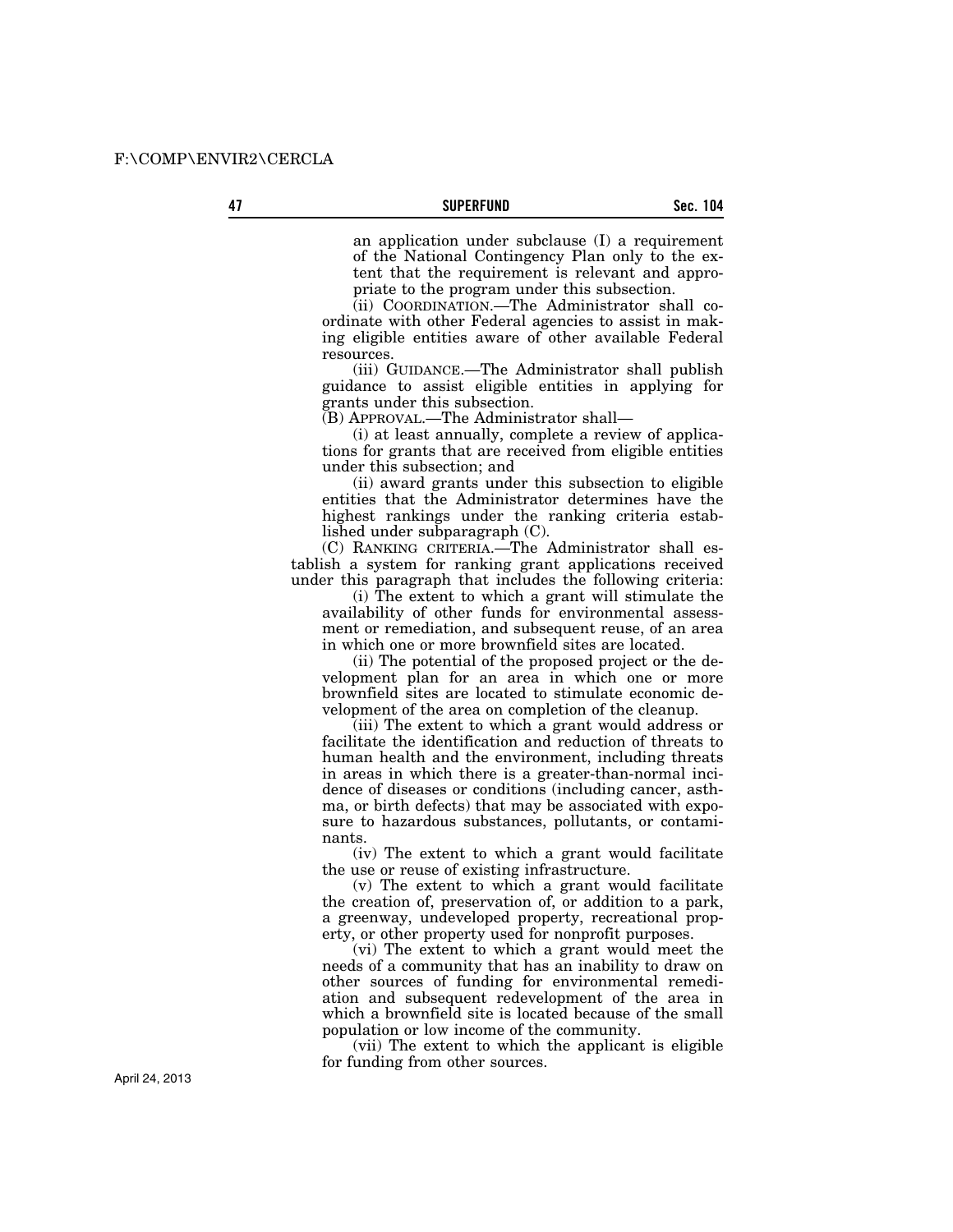(viii) The extent to which a grant will further the fair distribution of funding between urban and nonurban areas.

(ix) The extent to which the grant provides for involvement of the local community in the process of making decisions relating to cleanup and future use of a brownfield site.

(x) The extent to which a grant would address or facilitate the identification and reduction of threats to the health or welfare of children, pregnant women, minority or low-income communities, or other sensitive populations.

(6) IMPLEMENTATION OF BROWNFIELDS PROGRAMS.—

(A) ESTABLISHMENT OF PROGRAM.—The Administrator may provide, or fund eligible entities or nonprofit organizations to provide, training, research, and technical assistance to individuals and organizations, as appropriate, to facilitate the inventory of brownfield sites, site assessments, remediation of brownfield sites, community involvement, or site preparation.

(B) FUNDING RESTRICTIONS.—The total Federal funds to be expended by the Administrator under this paragraph shall not exceed 15 percent of the total amount appropriated to carry out this subsection in any fiscal year.  $(7)$  AUDITS.

(A) IN GENERAL.—The Inspector General of the Environmental Protection Agency shall conduct such reviews or audits of grants and loans under this subsection as the Inspector General considers necessary to carry out this subsection.

(B) PROCEDURE.—An audit under this subparagraph shall be conducted in accordance with the auditing procedures of the General Accounting Office, including chapter 75 of title 31, United States Code.

(C) VIOLATIONS.—If the Administrator determines that a person that receives a grant or loan under this subsection has violated or is in violation of a condition of the grant, loan, or applicable Federal law, the Administrator may—

(i) terminate the grant or loan;

(ii) require the person to repay any funds received; and

(iii) seek any other legal remedies available to the Administrator.

(D) REPORT TO CONGRESS.—Not later than 3 years after the date of the enactment of this subsection, the Inspector General of the Environmental Protection Agency shall submit to Congress a report that provides a description of the management of the program (including a description of the allocation of funds under this subsection).

(8) LEVERAGING.—An eligible entity that receives a grant under this subsection may use the grant funds for a portion of a project at a brownfield site for which funding is received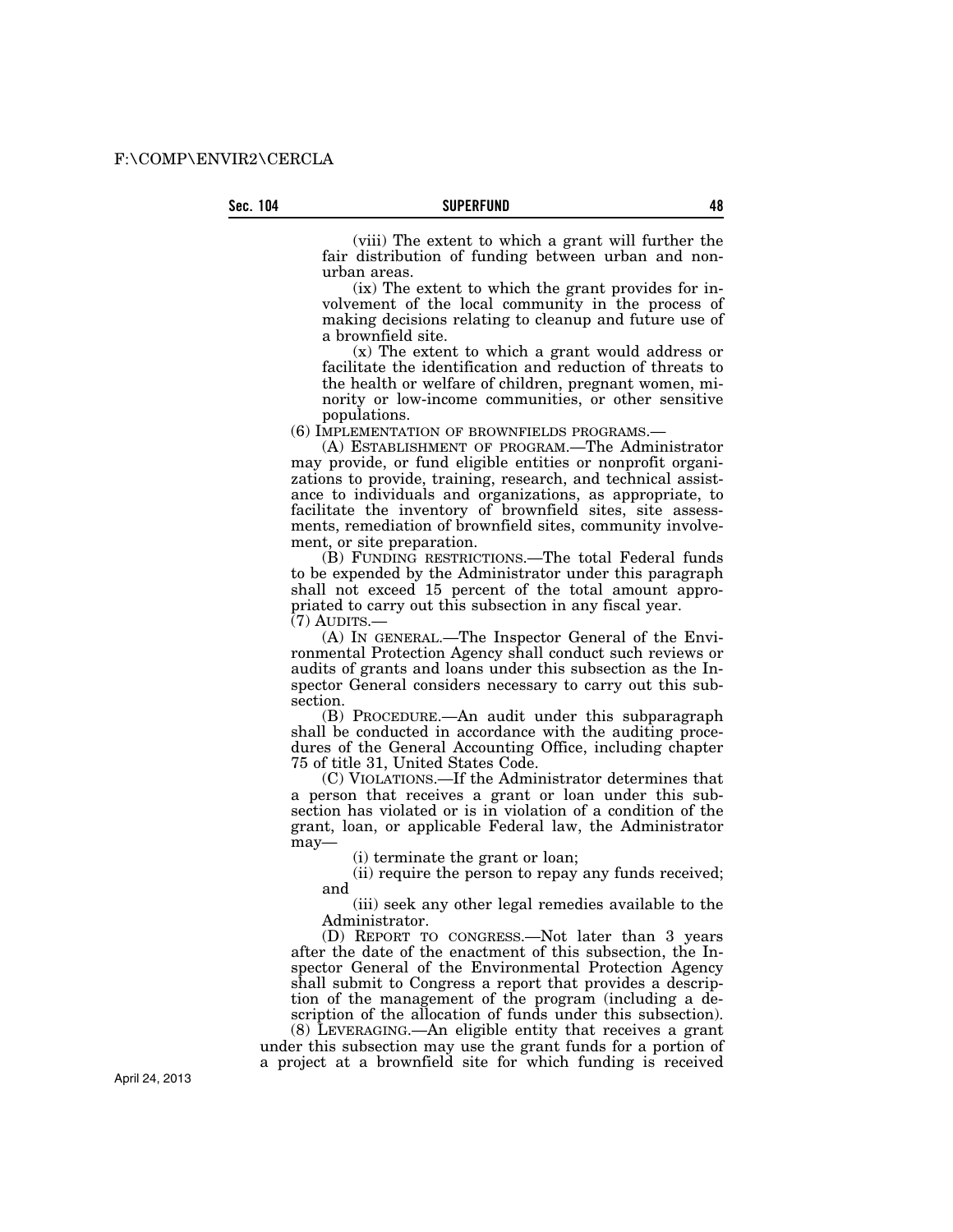from other sources if the grant funds are used only for the purposes described in paragraph (2) or (3).

(9) AGREEMENTS.—Each grant or loan made under this subsection shall—

(A) include a requirement of the National Contingency Plan only to the extent that the requirement is relevant and appropriate to the program under this subsection, as determined by the Administrator; and

(B) be subject to an agreement that—

(i) requires the recipient to—

(I) comply with all applicable Federal and State laws; and

(II) ensure that the cleanup protects human health and the environment;

(ii) requires that the recipient use the grant or loan exclusively for purposes specified in paragraph (2) or (3), as applicable;

(iii) in the case of an application by an eligible entity under paragraph  $(3)(A)$ , requires the eligible entity to pay a matching share (which may be in the form of a contribution of labor, material, or services) of at least 20 percent, from non-Federal sources of funding, unless the Administrator determines that the matching share would place an undue hardship on the eligible entity; and

(iv) contains such other terms and conditions as the Administrator determines to be necessary to carry out this subsection.

(10) FACILITY OTHER THAN BROWNFIELD SITE.—The fact that a facility may not be a brownfield site within the meaning of section  $101(39)$  $(A)$  has no effect on the eligibility of the facility for assistance under any other provision of Federal law.

(11) EFFECT ON FEDERAL LAWS.—Nothing in this subsection affects any liability or response authority under any Federal law, including—

(A) this Act (including the last sentence of section 101(14));

(B) the Solid Waste Disposal Act (42 U.S.C. 6901 et seq.);

(C) the Federal Water Pollution Control Act (33 U.S.C. 1251 et seq.);

(D) the Toxic Substances Control Act (15 U.S.C. 2601 et seq.); and

(E) the Safe Drinking Water Act (42 U.S.C. 300f et seq.).

 $(12)$  FUNDING.

(A) AUTHORIZATION OF APPROPRIATIONS.—There is authorized to be appropriated to carry out this subsection  $$200,000,000$  for each of fiscal years  $2002$  through 2006.

(B) USE OF CERTAIN FUNDS.—Of the amount made available under subparagraph (A), \$50,000,000, or, if the amount made available is less than \$200,000,000, 25 percent of the amount made available, shall be used for site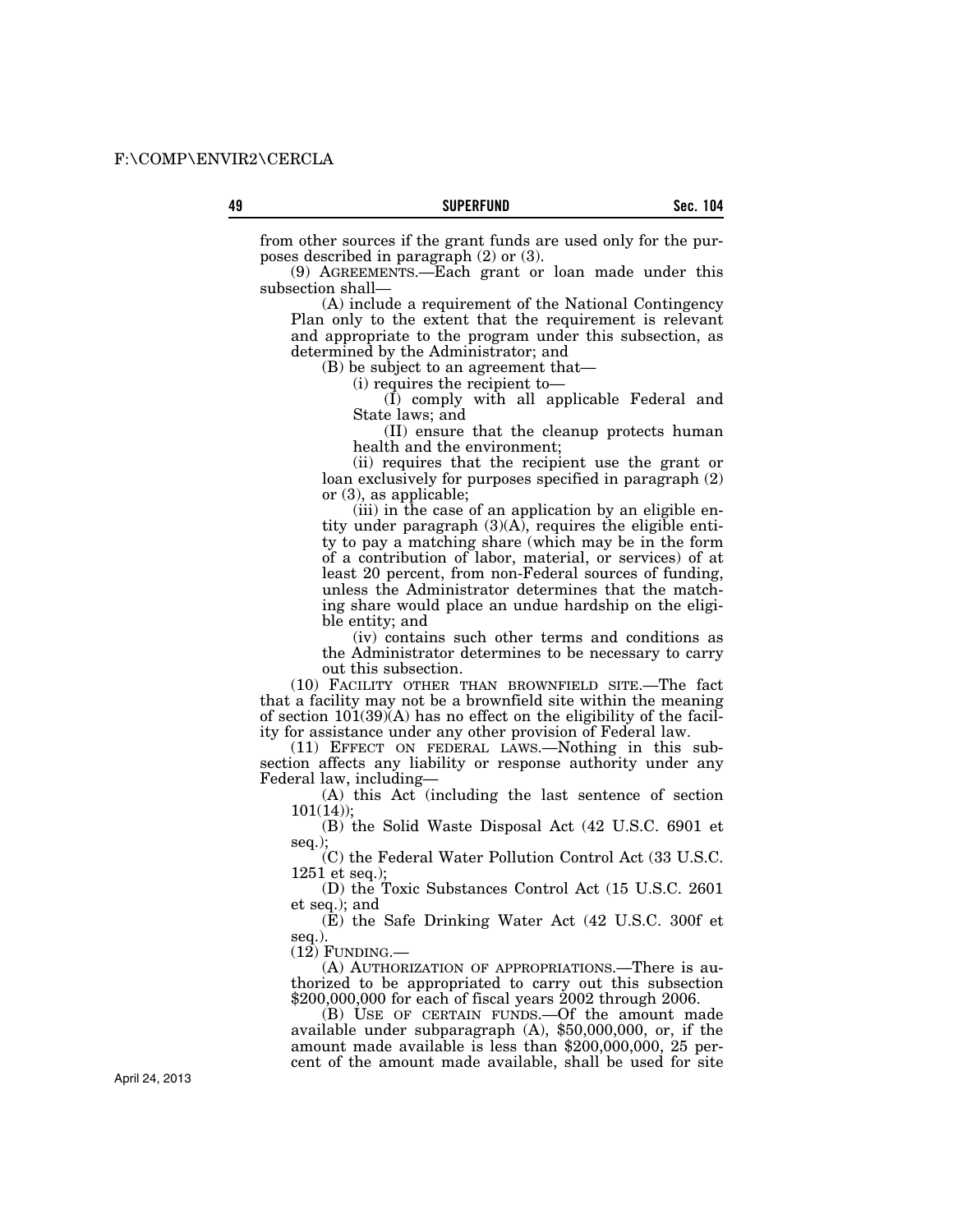characterization, assessment, and remediation of facilities described in section  $101(39)(D)(ii)(II)$ .

[42 U.S.C. 9604]

### NATIONAL CONTINGENCY PLAN

SEC. 105. (a) REVISION AND REPUBLICATION.—Within one hundred and eighty days after the enactment of this Act, the President shall, after notice and opportunity for public comments, revise and republish the national contingency plan for the removal of oil and hazardous substances, originally prepared and published pursuant to section 311 of the Federal Water Pollution Control Act, to reflect and effectuate the responsibilities and powers created by this Act, in addition to those matters specified in section  $311(c)(2)$ . Such revision shall include a section of the plan to be known as the national hazardous substance response plan which shall establish procedures and standards for responding to releases of hazardous substances, pollutants, and contaminants, which shall include at a minimum:

(1) methods for discovering and investigating facilities at which hazardous substances have been disposed of or otherwise come to be located;

(2) methods for evaluating, including analyses of relative cost, and remedying any releases or threats of releases from facilities which pose substantial danger to the public health or the environment;

(3) methods and criteria for determining the appropriate extent of removal, remedy, and other measures authorized by this Act;

(4) appropriate roles and responsibilities for the Federal, State, and local governments and for interstate and nongovernmental entities in effectuating the plan;

(5) provision for identification, procurement, maintenance, and storage of response equipment and supplies;

(6) a method for and assignment of responsibility for reporting the existence of such facilities which may be located on federally owned or controlled properties and any releases of hazardous substances from such facilities;

(7) means of assuring that remedial action measures are cost-effective over the period of potential exposure to the hazardous substances or contaminated materials;

(8)(A) criteria for determining priorities among releases or threatened releases throughout the United States for the purpose of taking remedial action and, to the extent practicable taking into account the potential urgency of such action, for the purpose of taking removal action. Criteria and priorities under this paragraph shall be based upon relative risk or danger to public health or welfare or the environment, in the judgment of the President, taking into account to the extent possible the population at risk, the hazard potential of the hazardous substances at such facilities, the potential for contamination of drinking water supplies, the potential for direct

<sup>1</sup>Probably should refer to section  $311(d)(2)$ , pursuant to general amendments made to such section by section 4201(a) of Public Law 101–380.

April 24, 2013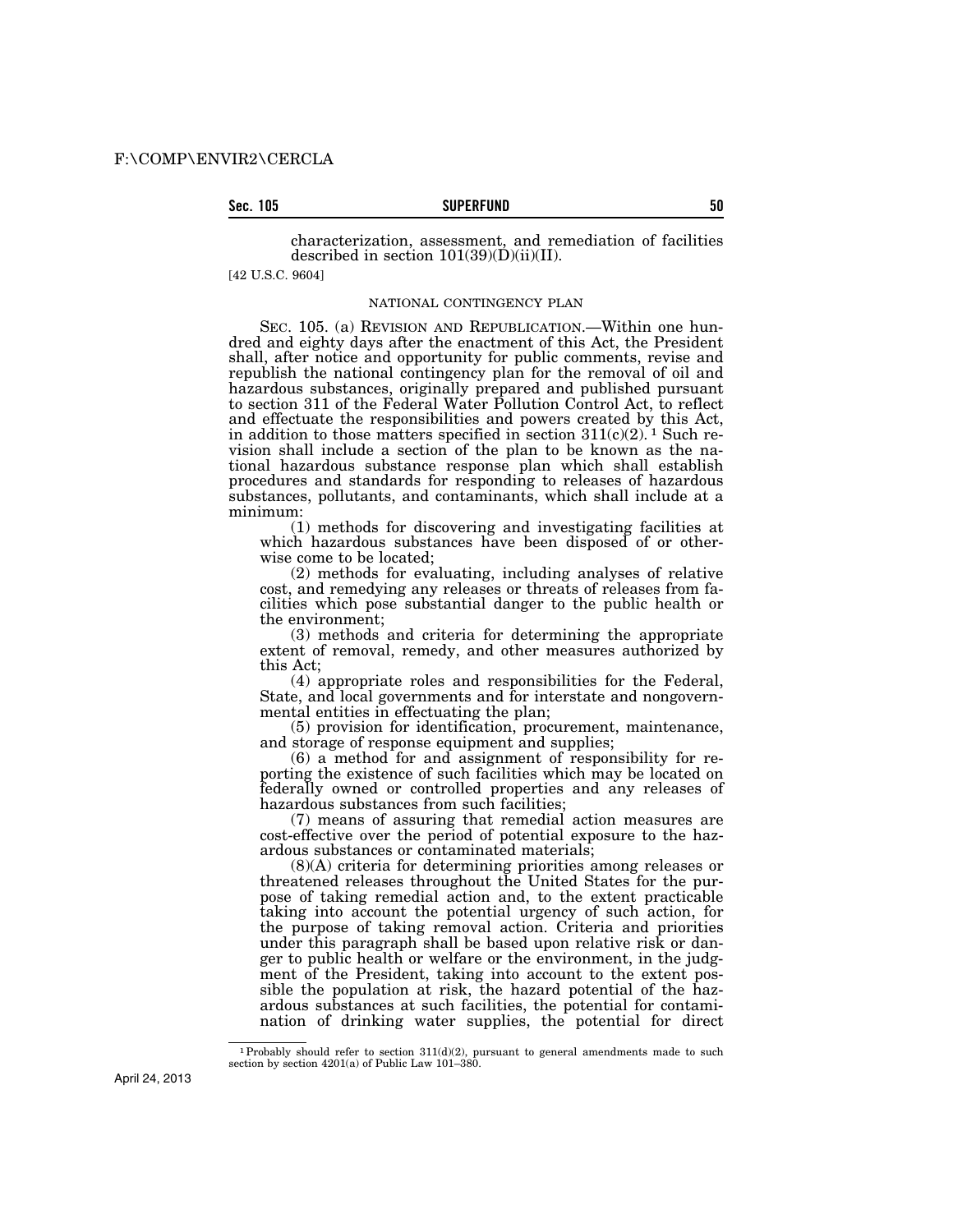human contact, the potential for destruction of sensitive ecosystems, the damage to natural resources which may affect the human food chain and which is associated with any release or threatened release, the contamination or potential contamination of the ambient air which is associated with the release or threatened release, State preparedness to assume State costs and responsibilities, and other appropriate factors;

(B) based upon the criteria set forth in subparagraph (A) of this paragraph, the President shall list as part of the plan national priorities among the known releases or threatened releases throughout the United States and shall revise the list no less often than annually. Within one year after the date of enactment of this Act, and annually thereafter, each State shall establish and submit for consideration by the President priorities for remedial action among known releases and potential releases in that State based upon the criteria set forth in subparagraph (A) of this paragraph. In assembling or revising the national list, the President shall consider any priorities established by the States. To the extent practicable, the highest priority facilities shall be designated individually and shall be referred to as the ''top priority among known response targets'', and, to the extent practicable, shall include among the one hundred highest priority facilities one such facility from each State which shall be the facility designated by the State as presenting the greatest danger to public health or welfare or the environment among the known facilities in such State. A State shall be allowed to designate its highest priority facility only once. Other priority facilities or incidents may be listed singly or grouped for response priority purposes;

(9) specified roles for private organizations and entities in preparation for response and in responding to releases of hazardous substances, including identification of appropriate qualifications and capacity therefor and including consideration of minority firms in accordance with subsection (f); and

(10) standards and testing procedures by which alternative or innovative treatment technologies can be determined to be appropriate for utilization in response actions authorized by this Act.

The plan shall specify procedures, techniques, materials, equipment, and methods to be employed in identifying, removing, or remedying releases of hazardous substances comparable to those required under section  $311(c)(2)^1$  (F) and (G) and (j)(1) of the Federal Water Pollution Control Act. Following publication of the revised national contingency plan, the response to and actions to minimize damage from hazardous substances releases shall, to the greatest extent possible, be in accordance with the provisions of the plan. The President may, from time to time, revise and republish the national contingency plan.

(b) REVISION OF PLAN.—Not later than 18 months after the enactment of the Superfund Amendments and Reauthorization Act of 1986, the President shall revise the National Contingency Plan to

<sup>&</sup>lt;sup>1</sup>Probably should refer to section  $311(d)(2)$ , pursuant to general amendments made to such section by section 4201(a) of Public Law 101–380.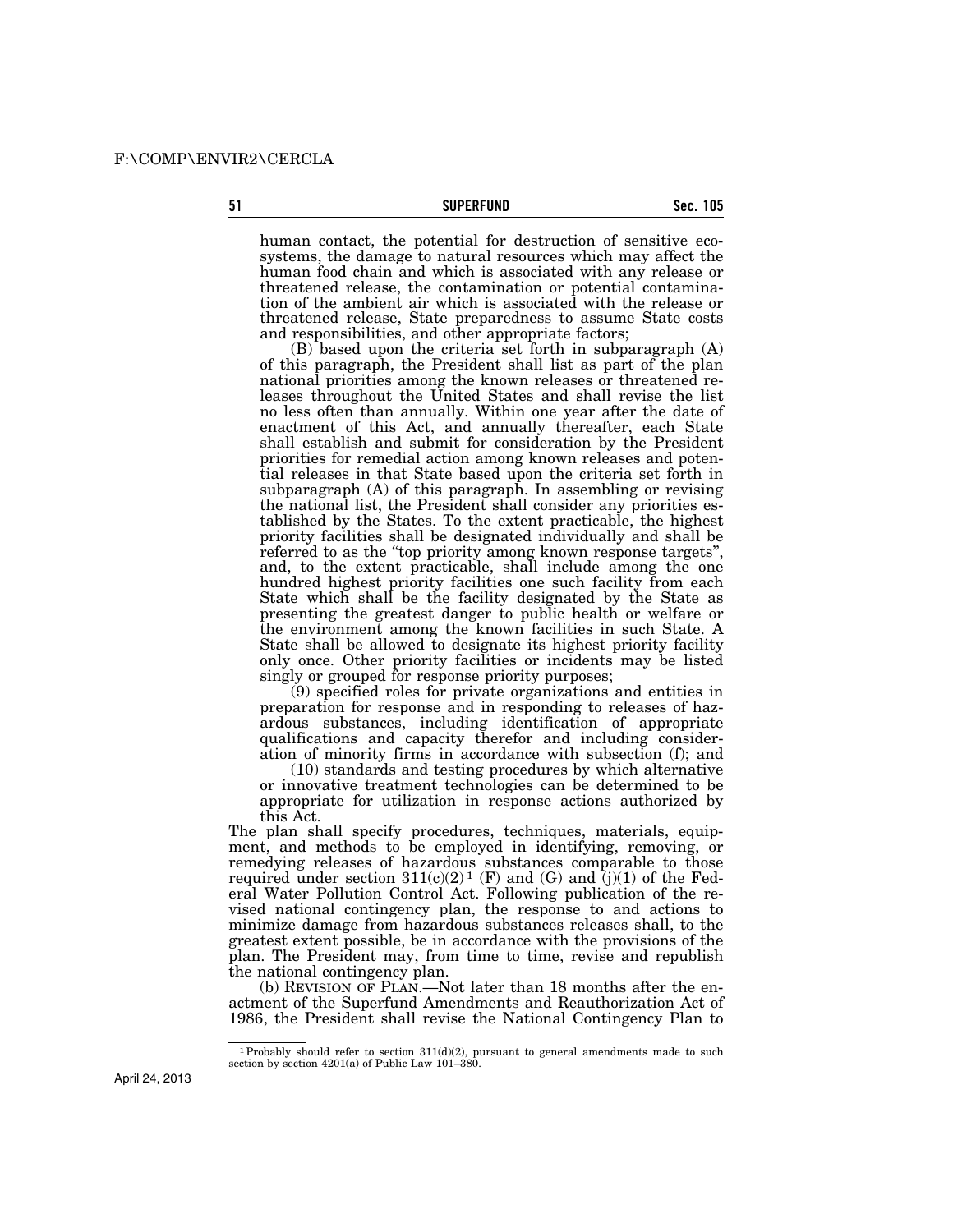reflect the requirements of such amendments. The portion of such Plan known as "the National Hazardous Substance Response Plan" shall be revised to provide procedures and standards for remedial actions undertaken pursuant to this Act which are consistent with amendments made by the Superfund Amendments and Reauthorization Act of 1986 relating to the selection of remedial action.<br>(c) HAZARD RANKING SYSTEM.—

 $(1)$  REVISION.—Not later than 18 months after the enactment of the Superfund Amendments and Reauthorization Act of 1986 and after publication of notice and opportunity for submission of comments in accordance with section 553 of title 5, United States Code, the President shall by rule promulgate amendments to the hazard ranking system in effect on September 1, 1984. Such amendments shall assure, to the maximum extent feasible, that the hazard ranking system accurately assesses the relative degree of risk to human health and the environment posed by sites and facilities subject to review. The President shall establish an effective date for the amended hazard ranking system which is not later than 24 months after enactment of the Superfund Amendments and Reauthorization Act of 1986. Such amended hazard ranking system shall be applied to any site or facility to be newly listed on the National Priorities List after the effective date established by the President. Until such effective date of the regulations, the hazard ranking system in effect on September 1, 1984, shall continue in full force and effect.

(2) HEALTH ASSESSMENT OF WATER CONTAMINATION RISKS.—In carrying out this subsection, the President shall ensure that the human health risks associated with the contamination or potential contamination (either directly or as a result of the runoff of any hazardous substance or pollutant or contaminant from sites or facilities) of surface water are appropriately assessed where such surface water is, or can be, used for recreation or potable water consumption. In making the assessment required pursuant to the preceding sentence, the President shall take into account the potential migration of any hazardous substance or pollutant or contaminant through such surface water to downstream sources of drinking water.

(3) REEVALUATION NOT REQUIRED.—The President shall not be required to reevaluate, after the date of the enactment of the Superfund Amendments and Reauthorization Act of 1986, the hazard ranking of any facility which was evaluated in accordance with the criteria under this section before the effective date of the amendments to the hazard ranking system under this subsection and which was assigned a national priority under the National Contingency Plan.

(4) NEW INFORMATION.—Nothing in paragraph (3) shall preclude the President from taking new information into account in undertaking response actions under this Act.

(d) PETITION FOR ASSESSMENT OF RELEASE.—Any person who is, or may be, affected by a release or threatened release of a hazardous substance or pollutant or contaminant, may petition the President to conduct a preliminary assessment of the hazards to public health and the environment which are associated with such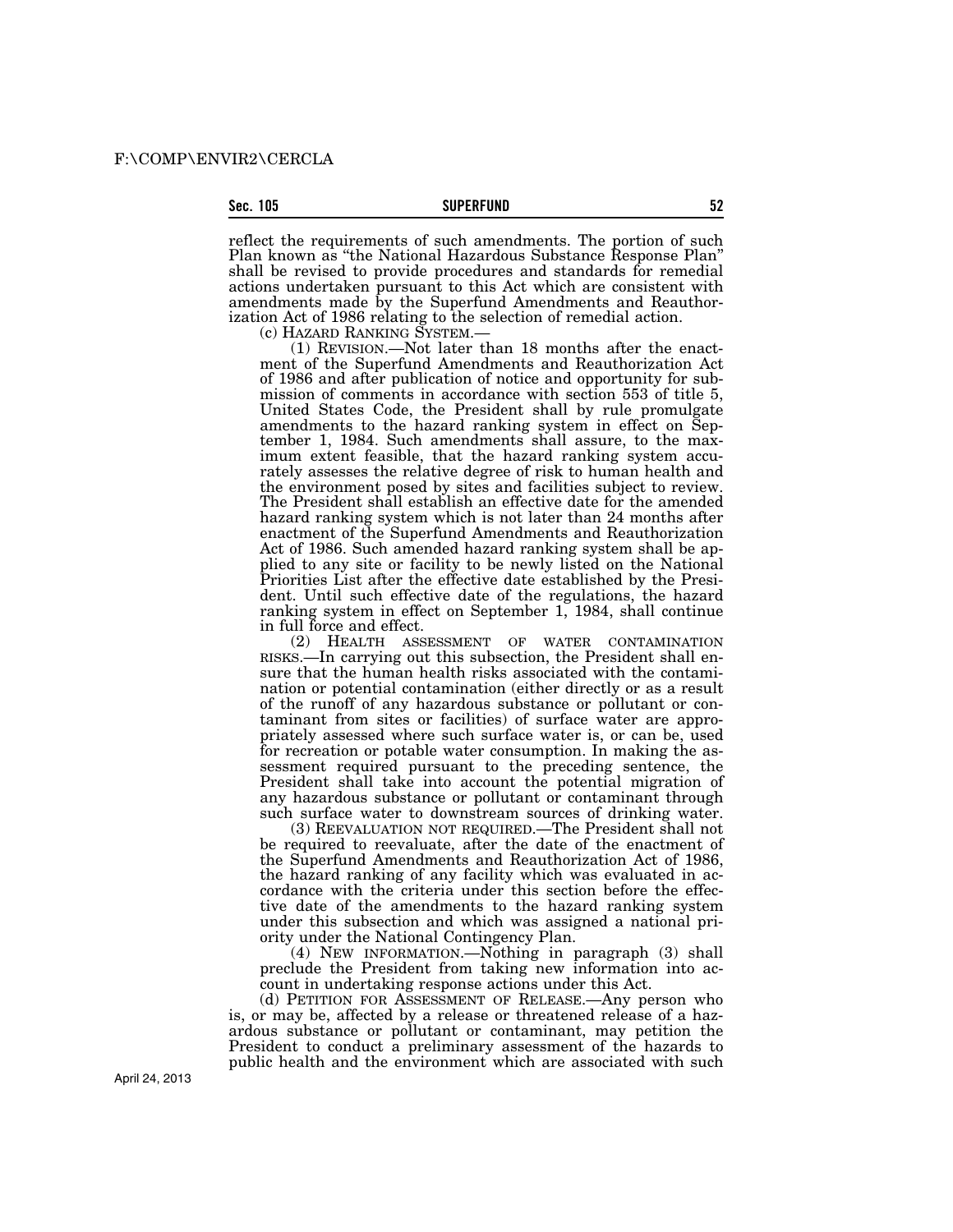# **53 Sec. 105 SUPERFUND**

release or threatened release. If the President has not previously conducted a preliminary assessment of such release, the President shall, within 12 months after the receipt of any such petition, complete such assessment or provide an explanation of why the assessment is not appropriate. If the preliminary assessment indicates that the release or threatened release concerned may pose a threat to human health or the environment, the President shall promptly evaluate such release or threatened release in accordance with the hazard ranking system referred to in paragraph (8)(A) of subsection (a) to determine the national priority of such release or threatened release.

(e) RELEASES FROM EARLIER SITES.—Whenever there has been, after January 1, 1985, a significant release of hazardous substances or pollutants or contaminants from a site which is listed by the President as a ''Site Cleaned Up To Date'' on the National Priorities List (revised edition, December 1984) the site shall be restored to the National Priorities List, without application of the hazard ranking system.

(f) MINORITY CONTRACTORS.—In awarding contracts under this Act, the President shall consider the availability of qualified minority firms. The President shall describe, as part of any annual report submitted to the Congress under this Act, the participation of minority firms in contracts carried out under this Act. Such report shall contain a brief description of the contracts which have been awarded to minority firms under this Act and of the efforts made by the President to encourage the participation of such firms in programs carried out under this Act.<br>(g) SPECIAL STUDY WASTES.—

 $(1)$  APPLICATION.—This subsection applies to facilities—

(A) which as of the date of enactment of the Superfund Amendments and Reauthorization Act of 1986 were not included on, or proposed for inclusion on, the National Priorities List; and

(B) at which special study wastes described in paragraph  $(2)$ ,  $(3)(A)(ii)$  or  $(3)(A)(iii)$  of section 3001(b) of the Solid Waste Disposal Act are present in significant quantities, including any such facility from which there has been a release of a special study waste.

(2) CONSIDERATIONS IN ADDING FACILITIES TO NPL.—Pending revision of the hazard ranking system under subsection (c), the President shall consider each of the following factors in adding facilities covered by this section to the National Priorities List:

(A) The extent to which hazard ranking system score for the facility is affected by the presence of any special study waste at, or any release from, such facility.

(B) Available information as to the quantity, toxicity, and concentration of hazardous substances that are constituents of any special study waste at, or released from such facility, the extent of or potential for release of such hazardous constituents, the exposure or potential exposure to human population and the environment, and the degree of hazard to human health or the environment posed by the release of such hazardous constituents at such facility.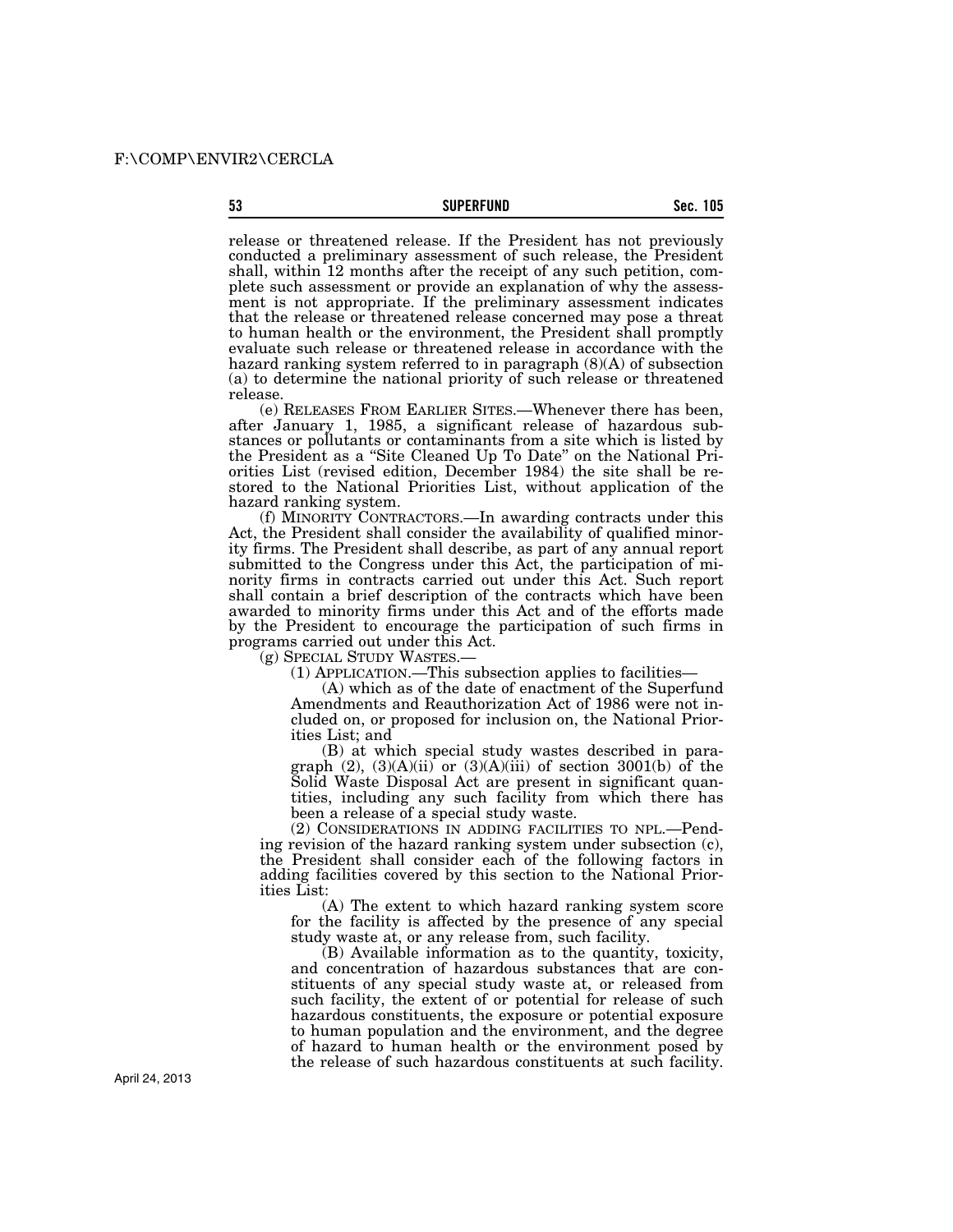## **Sec. 105** SUPERFUND 54

This subparagraph refers only to available information on actual concentrations of hazardous substances and not on the total quantity of special study waste at such facility.

(3) SAVINGS PROVISIONS.—Nothing in this subsection shall be construed to limit the authority of the President to remove any facility which as of the date of enactment of the Superfund Amendments and Reauthorization Act of 1986 is included on the National Priorities List from such List, or not to list any facility which as of such date is proposed for inclusion on such list.

(4) INFORMATION GATHERING AND ANALYSIS.—Nothing in this Act shall be construed to preclude the expenditure of monies from the Fund for gathering and analysis of information which will enable the President to consider the specific factors required by paragraph (2).<br>(h) NPL DEFERRAL.—

(1) DEFERRAL TO STATE VOLUNTARY CLEANUPS.—At the request of a State and subject to paragraphs (2) and (3), the President generally shall defer final listing of an eligible response site on the National Priorities List if the President determines that—

(A) the State, or another party under an agreement with or order from the State, is conducting a response action at the eligible response site—

(i) in compliance with a State program that specifically governs response actions for the protection of public health and the environment; and

(ii) that will provide long-term protection of human health and the environment; or

(B) the State is actively pursuing an agreement to perform a response action described in subparagraph (A) at the site with a person that the State has reason to believe is capable of conducting a response action that meets the requirements of subparagraph (A).

(2) PROGRESS TOWARD CLEANUP.—If, after the last day of the 1-year period beginning on the date on which the President proposes to list an eligible response site on the National Priorities List, the President determines that the State or other party is not making reasonable progress toward completing a response action at the eligible response site, the President may list the eligible response site on the National Priorities List.

(3) CLEANUP AGREEMENTS.—With respect to an eligible response site under paragraph  $(1)(B)$ , if, after the last day of the 1-year period beginning on the date on which the President proposes to list the eligible response site on the National Priorities List, an agreement described in paragraph (1)(B) has not been reached, the President may defer the listing of the eligible response site on the National Priorities List for an additional period of not to exceed 180 days if the President determines deferring the listing would be appropriate based on—

(A) the complexity of the site;

(B) substantial progress made in negotiations; and

(C) other appropriate factors, as determined by the President.

April 24, 2013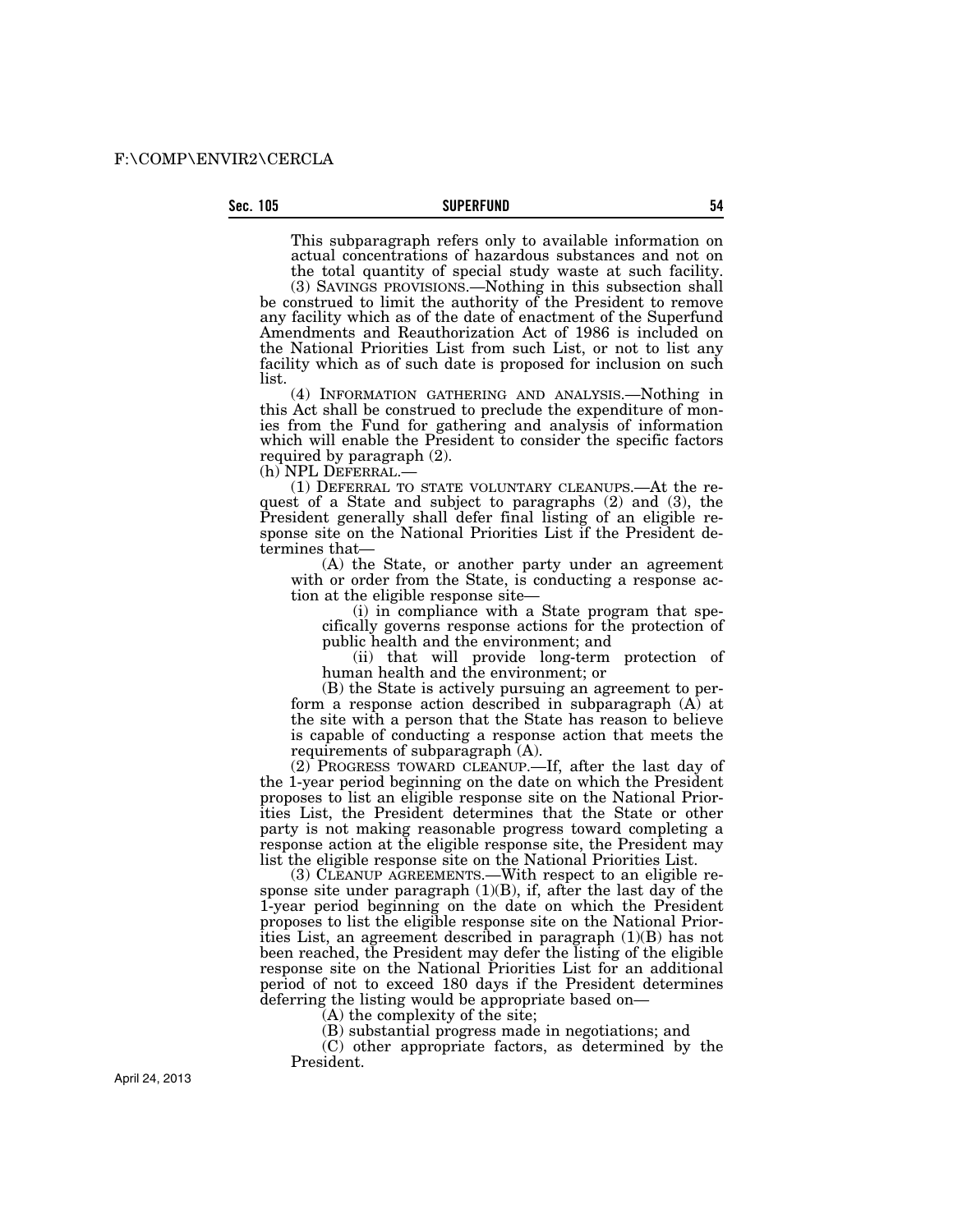(4) EXCEPTIONS.—The President may decline to defer, or elect to discontinue a deferral of, a listing of an eligible response site on the National Priorities List if the President determines that—

(A) deferral would not be appropriate because the State, as an owner or operator or a significant contributor of hazardous substances to the facility, is a potentially responsible party;

(B) the criteria under the National Contingency Plan for issuance of a health advisory have been met; or

 $(C)$  the conditions in paragraphs  $(1)$  through  $(3)$ , as applicable, are no longer being met.

[42 U.S.C. 9605]

### ABATEMENT ACTION

SEC. 106. (a) In addition to any other action taken by a State or local government, when the President determines that there may be an imminent and substantial endangerment to the public health or welfare or the environment because of an actual or threatened release of a hazardous substance from a facility, he may require the Attorney General of the United States to secure such relief as may be necessary to abate such danger or threat, and the district court of the United States in the district in which the threat occurs shall have jurisdiction to grant such relief as the public interest and the equities of the case may require. The President may also, after notice to the affected State, take other action under this section including, but not limited to, issuing such orders as may be necessary to protect public health and welfare and the environment.

 $(b)(1)$  Any person who, without sufficient cause, willfully violates, or fails or refuses to comply with, any order of the President under subsection (a) may, in an action brought in the appropriate United States district court to enforce such order, be fined not more than \$25,000 for each day in which such violation occurs or such failure to comply continues.

(2)(A) Any person who receives and complies with the terms of any order issued under subsection (a) may, within 60 days after completion of the required action, petition the President for reimbursement from the Fund for the reasonable costs of such action, plus interest. Any interest payable under this paragraph shall accrue on the amounts expended from the date of expenditure at the same rate as specified for interest on investments of the Hazardous Substance Superfund established under subchapter A of chapter 98 of the Internal Revenue Code of 1954.

(B) If the President refuses to grant all or part of a petition made under this paragraph, the petitioner may within 30 days of receipt of such refusal file an action against the President in the appropriate United States district court seeking reimbursement from the Fund.

(C) Except as provided in subparagraph (D), to obtain reimbursement, the petitioner shall establish by a preponderance of the evidence that it is not liable for response costs under section 107(a)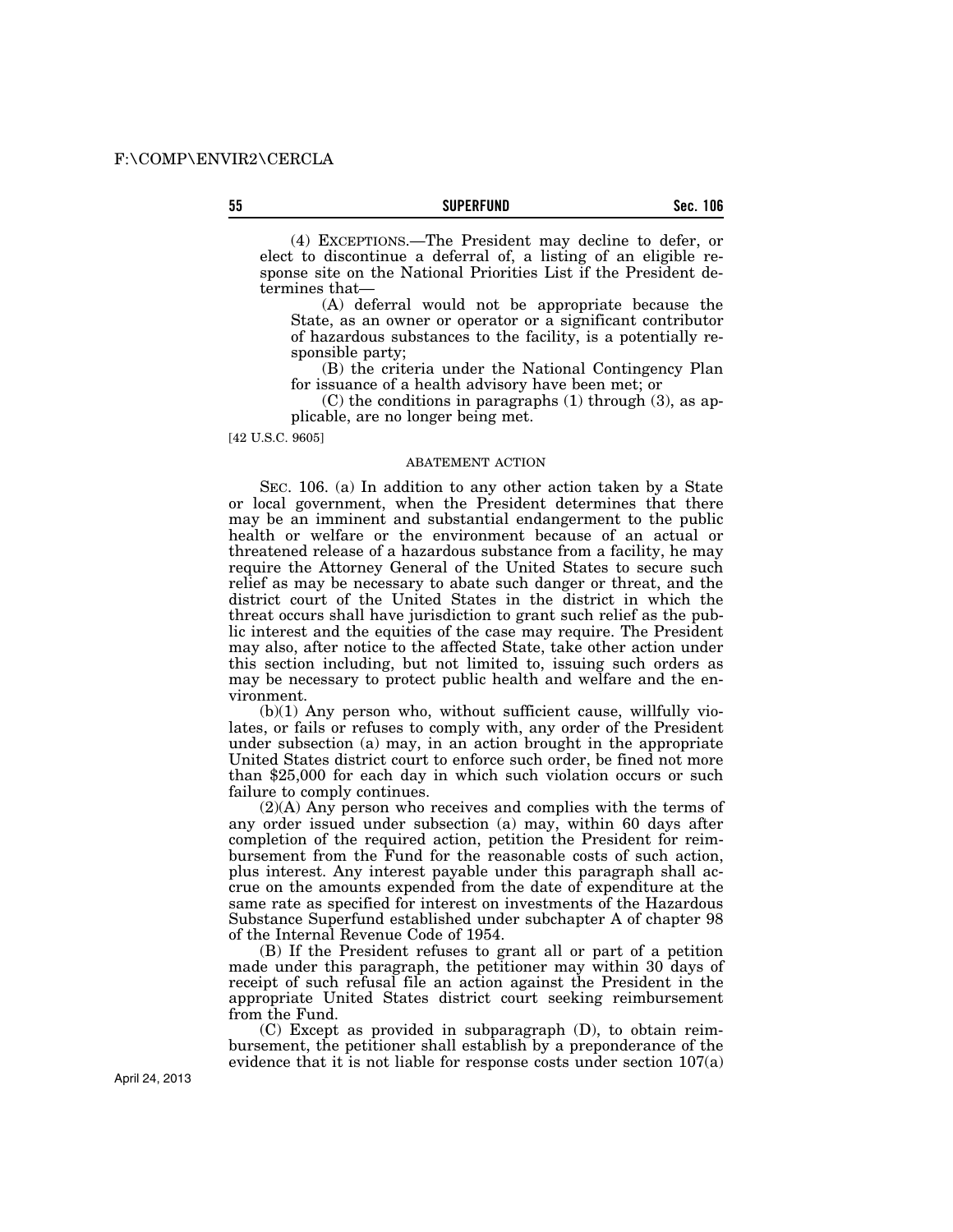and that costs for which it seeks reimbursement are reasonable in light of the action required by the relevant order.

(D) A petitioner who is liable for response costs under section 107(a) may also recover its reasonable costs of response to the extent that it can demonstrate, on the administrative record, that the President's decision in selecting the response action ordered was arbitrary and capricious or was otherwise not in accordance with law. Reimbursement awarded under this subparagraph shall include all reasonable response costs incurred by the petitioner pursuant to the portions of the order found to be arbitrary and capricious or otherwise not in accordance with law.

(E) Reimbursement awarded by a court under subparagraph (C) or (D) may include appropriate costs, fees, and other expenses in accordance with subsections (a) and (d) of section 2412 of title 28 of the United States Code.

(c) Within one hundred and eighty days after enactment of this Act, the Administrator of the Environmental Protection Agency shall, after consultation with the Attorney General, establish and publish guidelines for using the imminent hazard, enforcement, and emergency response authorities of this section and other existing statutes administered by the Administrator of the Environmental Protection Agency to effectuate the responsibilities and powers created by this Act. Such guidelines shall to the extent practicable be consistent with the national hazardous substance response plan, and shall include, at a minimum, the assignment of responsibility for coordinating response actions with the issuance of administrative orders, enforcement of standards and permits, the gathering of information, and other imminent hazard and emergency powers authorized by (1) sections  $311(c)(2)$ ,  $1308$ ,  $309$ , and 504(a) of the Federal Water Pollution Control Act, (2) sections 3007, 3008, 3013, and 7003 of the Solid Waste Disposal Act, (3) sections 1445 and 1431 of the Safe Drinking Water Act, (4) sections 113, 114, and 303 of the Clean Air Act, and (5) section 7 of the Toxic Substances Control Act.

[42 U.S.C. 9606]

## LIABILITY

SEC. 107. (a) Notwithstanding any other provision or rule of law, and subject only to the defenses set forth in subsection (b) of this section—

(1) the owner and operator of a vessel or a facility,

(2) any person who at the time of disposal of any hazardous substance owned or operated any facility at which such hazardous substances were disposed of,

(3) any person who by contract, agreement, or otherwise arranged for disposal or treatment, or arranged with a transporter for transport for disposal or treatment, of hazardous substances owned or possessed by such person, by any other party or entity, at any facility or incineration vessel owned or operated by another party or entity and containing such hazardous substances, and

April 24, 2013

<sup>1</sup>See footnote 1 under section 105(a).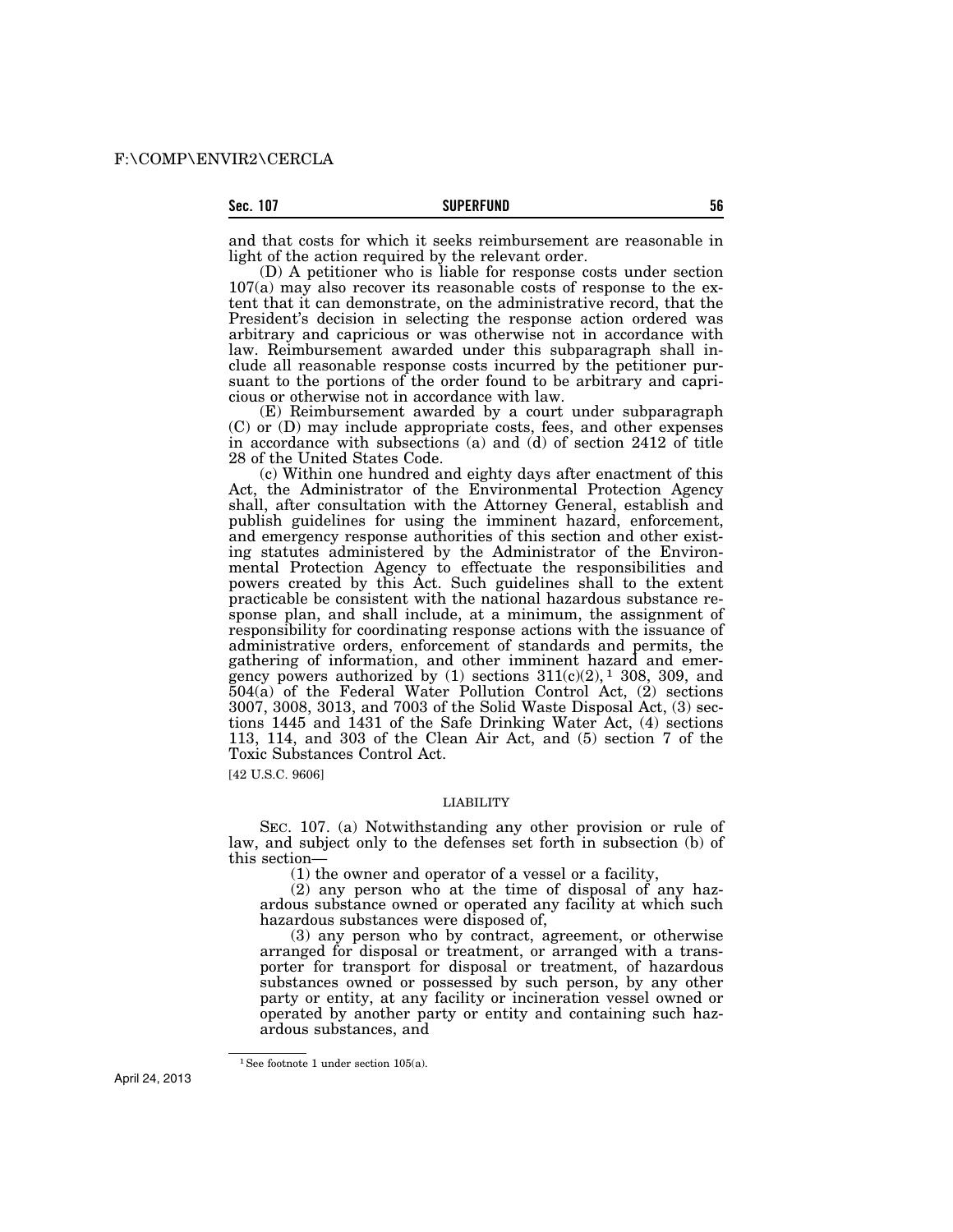(4) any person who accepts or accepted any hazardous substances for transport to disposal or treatment facilities, incineration vessels or sites selected by such person, from which there is a release, or a threatened release which causes the incurrence of response costs, of a hazardous substance,<sup>2</sup> shall be liable for—

(A) all costs of removal or remedial action incurred by the United States Government or a State or an Indian tribe not inconsistent with the national contingency plan;

(B) any other necessary costs of response incurred by any other person consistent with the national contingency plan;

(C) damages for injury to, destruction of, or loss of natural resources, including the reasonable costs of assessing such injury, destruction, or loss resulting from such a release; and

(D) the costs of any health assessment or health effects study carried out under section 104(i).

The amounts recoverable in an action under this section shall include interest on the amounts recoverable under subparagraphs (A) through  $(D)$ . Such interest shall accrue from the later of  $(i)$  the date payment of a specified amount is demanded in writing, or (ii) the date of the expenditure concerned. The rate of interest on the outstanding unpaid balance of the amounts recoverable under this section shall be the same rate as is specified for interest on investments of the Hazardous Substance Superfund established under subchapter A of chapter 98 of the Internal Revenue Code of 1954. For purposes of applying such amendments to interest under this subsection, the term "comparable maturity" shall be determined with reference to the date on which interest accruing under this subsection commences.<sup>1</sup>

(b) There shall be no liability under subsection (a) of this section for a person otherwise liable who can establish by a preponderance of the evidence that the release or threat of release of a hazardous substance and the damages resulting therefrom were caused solely by—

(1) an act of God;

(2) an act of war;

(3) an act or omission of a third party other than an employee or agent of the defendant, or than one whose act or omission occurs in connection with a contractual relationship, existing directly or indirectly, with the defendant (except where the sole contractual arrangement arises from a published tariff and acceptance for carriage by a common carrier

### **SEC. 209. [42 U.S.C. 9607 note] RECOVERY OF COSTS.**

<sup>2</sup>Matter after this point appears to modify paragraphs (1) through (4). 1Section 209 of the Water Resources Development Act of 1996 (Public Law 104–303; 110 Stat. 3681) provides:

Amounts recovered under section 107 of the Comprehensive Environmental Response, Compensation, and Liability Act of 1980 (42 U.S.C. 9607) for any response action taken by the Sectary in support of the civil works program o burse the Department of the Army for any expenditure for environmental response activities in support of the Army civil works program shall be credited to the appropriate trust fund account from which the cost of such response action has been paid or will be charged.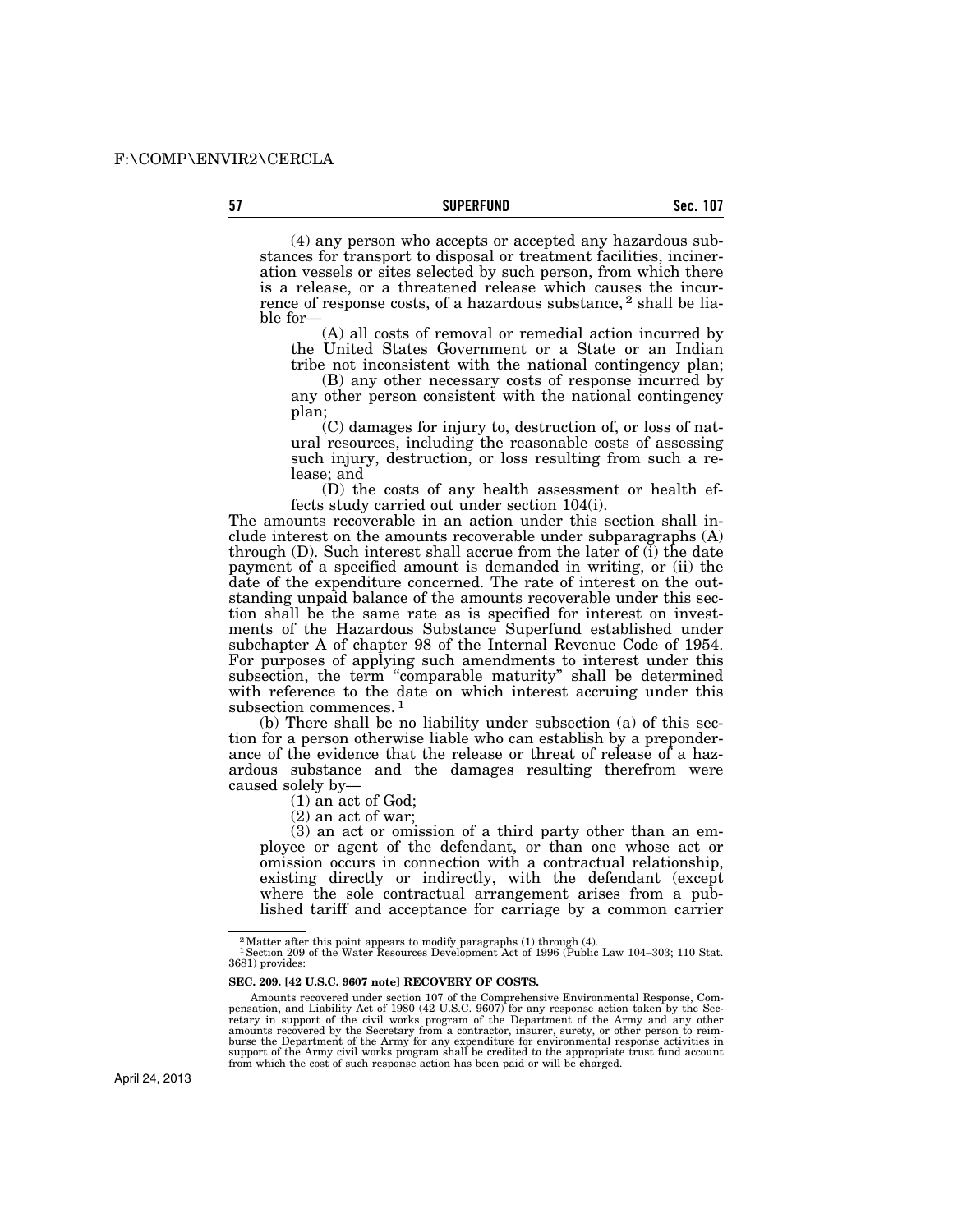by rail), if the defendant establishes by a preponderance of the evidence that  $(a)^2$  he exercised due care with respect to the hazardous substance concerned, taking into consideration the characteristics of such hazardous substance, in light of all relevant facts and circumstances, and  $(b)^3$  he took precautions against foreseeable acts or omissions of any such third party and the consequences that could foreseeably result from such acts or omissions; or

(4) any combination of the foregoing paragraphs.

 $(c)(1)$  Except as provided in paragraph  $(2)$  of this subsection, the liability under this section of an owner or operator or other responsible person for each release of a hazardous substance or incident involving release of a hazardous substance shall not exceed—

(A) for any vessel, other than an incineration vessel, which carries any hazardous substance as cargo or residue, \$300 per gross ton, or \$5,000,000, whichever is greater;

(B) for any other vessel, other than an incineration vessel, \$300 per gross ton, or \$500,000, whichever is greater;

(C) for any motor vehicle, aircraft, hazardous liquid pipeline facility (as defined in section 60101(a) of title 49, United States Code), or rolling stock, \$50,000,000 or such lesser amount as the President shall establish by regulation, but in no event less than \$5,000,000 (or, for releases of hazardous substances as defined in section 101(14)(A) of this title into the navigable waters, \$8,000,000). Such regulations shall take into account the size, type, location, storage, and handling capacity and other matters relating to the likelihood of release in each such class and to the economic impact of such limits on each such class; or

(D) for any incineration vessel or any facility other than those specified in subparagraph (C) of this paragraph, the total of all costs of response plus \$50,000,000 for any damages under this title.

(2) Notwithstanding the limitations in paragraph (1) of this subsection, the liability of an owner or operator or other responsible person under this section shall be the full and total costs of response and damages, if (A)(i) the release or threat of release of a hazardous substance was the result of willful misconduct or willful negligence within the privity or knowledge of such person, or (ii) the primary cause of the release was a violation (within the privity or knowledge of such person) of applicable safety, construction, or operating standards or regulations; or (B) such person fails or refuses to provide all reasonable cooperation and assistance requested by a responsible public official in connection with response activities under the national contingency plan with respect to regulated carriers subject to the provisions of title 49 of the United States Code or vessels subject to the provisions of title 33 or 46 of the United States Code, subparagraph (A)(ii) of this paragraph shall be deemed to refer to Federal standards or regulations.

(3) If any person who is liable for a release or threat of release of a hazardous substance fails without sufficient cause to properly

 $2$  So in law. Probably should be "(A)".

 $3$  So in law. Probably should be "(B)".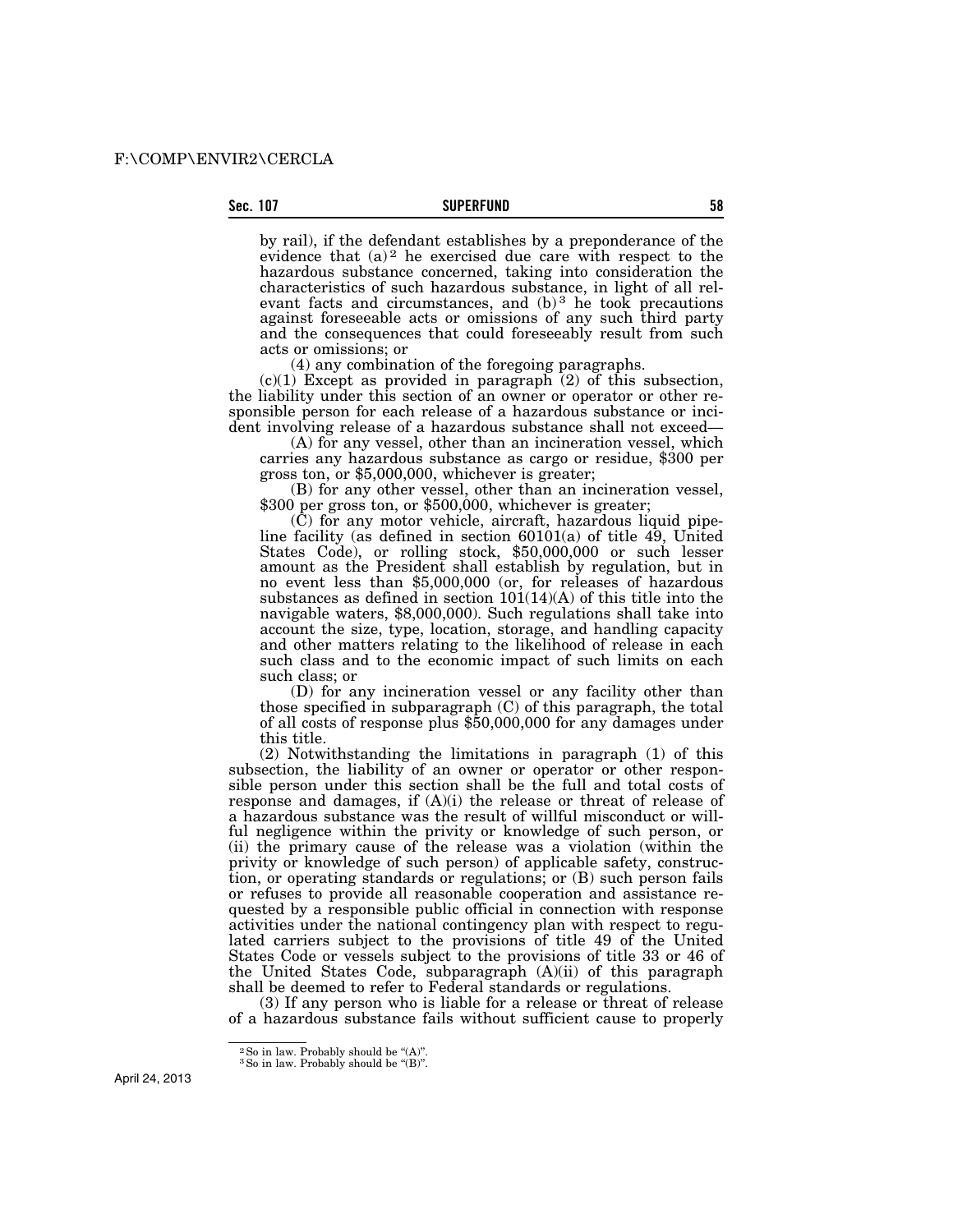## **59 Sec. 107 SUPERFUND**

provide removal or remedial action upon order of the President pursuant to section 104 or 106 of this Act, such person may be liable to the United States for punitive damages in an amount at least equal to, and not more than three times, the amount of any costs incurred by the Fund as a result of such failure to take proper action. The President is authorized to commence a civil action against any such person to recover the punitive damages, which shall be in addition to any costs recovered from such person pursuant to section  $112(c)$  of this Act. Any moneys received by the United States pursuant to this subsection shall be deposited in the Fund.<br>(d) RENDERING CARE OR ADVICE.—

(1) IN GENERAL.—Except as provided in paragraph  $(2)$ , no person shall be liable under this title for costs or damages as a result of actions taken or omitted in the course of rendering care, assistance, or advice in accordance with the National Contingency Plan ("NCP") or at the direction of an onscene coordinator appointed under such plan, with respect to an incident creating a danger to public health or welfare or the environment as a result of any releases of a hazardous substance or the threat thereof. This paragraph shall not preclude liability for costs or damages as the result of negligence on the part of such person.

(2) STATE AND LOCAL GOVERNMENTS.—No State or local government shall be liable under this title for costs or damages as a result of actions taken in response to an emergency created by the release or threatened release of a hazardous substance generated by or from a facility owned by another person. This paragraph shall not preclude liability for costs or damages as a result of gross negligence or intentional misconduct by the State or local government. For the purpose of the preceding sentence, reckless, willful, or wanton misconduct shall constitute gross negligence.

(3) SAVINGS PROVISION.—This subsection shall not alter the liability of any person covered by the provisions of paragraph  $(1)$ ,  $(2)$ ,  $(3)$ , or  $(4)$  of subsection  $(a)$  of this section with respect to the release or threatened release concerned.

 $(e)(1)$  No indemnification, hold harmless, or similar agreement or conveyance shall be effective to transfer from the owner or operator of any vessel or facility or from any person who may be liable for a release or threat of release under this section, to any other person the liability imposed under this section. Nothing in this subsection shall bar any agreement to insure, hold harmless, or indemnify a party to such agreement for any liability under this section.

(2) Nothing in this title, including the provisions of paragraph (1) of this subsection, shall bar a cause of action that an owner or operator or any other person subject to liability under this section, or a guarantor, has or would have, by reason of subrogation or otherwise against any person.

 $(f)(1)$  NATURAL RESOURCES LIABILITY.—In the case of an injury to, destruction of, or loss of natural resources under subparagraph (C) of subsection (a) liability shall be to the United States Government and to any State for natural resources within the State or belonging to, managed by, controlled by, or appertaining to such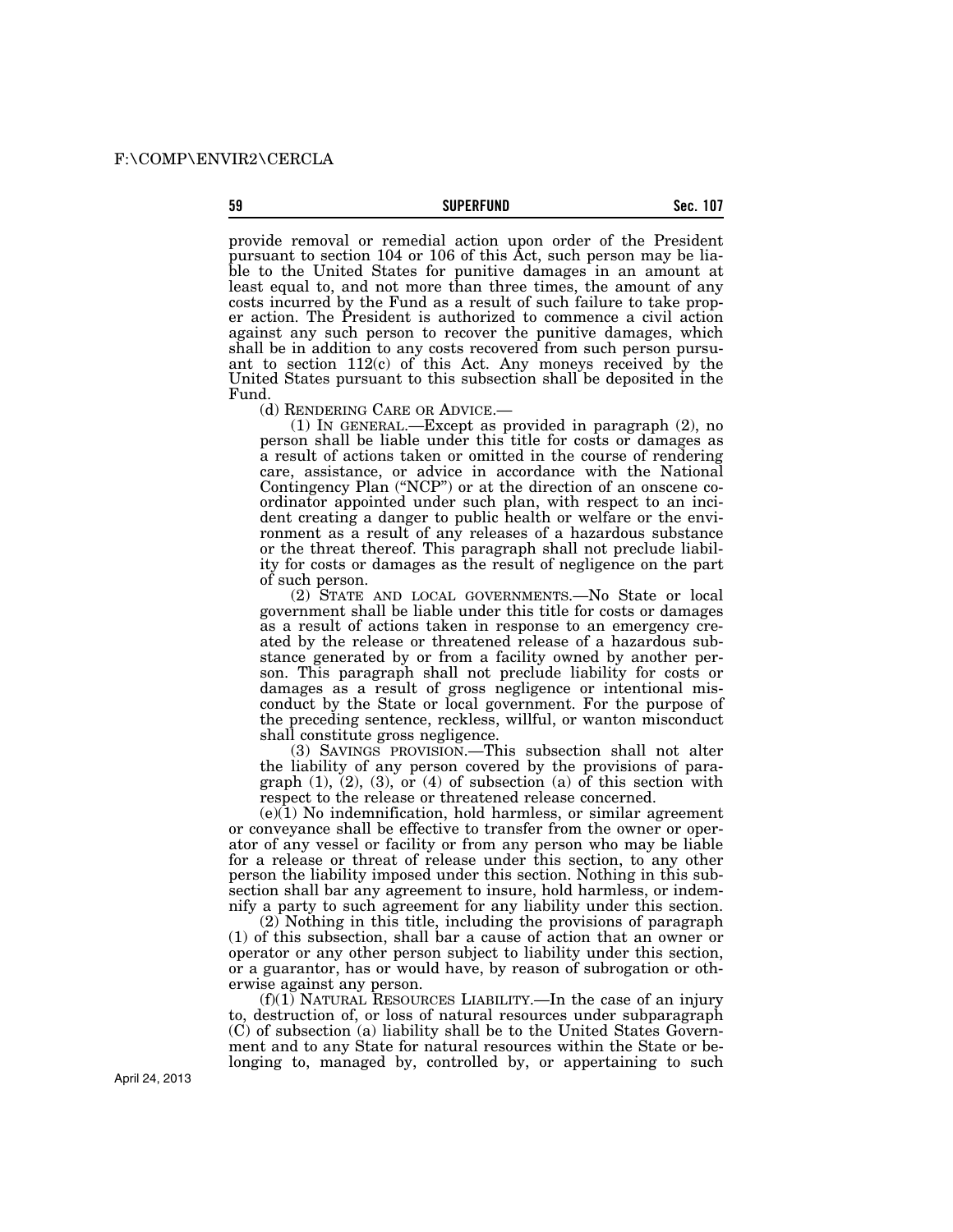# Sec. 107 **SUPERFUND** 60

State and to any Indian tribe for natural resources belonging to, managed by, controlled by, or appertaining to such tribe, or held in trust for the benefit of such tribe, or belonging to a member of such tribe if such resources are subject to a trust restriction on alienation: *Provided, however,* That no liability to the United States or State or Indian tribe shall be imposed under subparagraph (C) of subsection (a), where the party sought to be charged has demonstrated that the damages to natural resources complained of were specifically identified as an irreversible and irretrievable commitment of natural resources in an environmental impact statement, or other comparable environment analysis, and the decision to grant a permit or license authorizes such commitment of natural resources, and the facility or project was otherwise operating within the terms of its permit or license, so long as, in the case of damages to an Indian tribe occurring pursuant to a Federal permit or license, the issuance of that permit or license was not inconsistent with the fiduciary duty of the United States with respect to such Indian tribe. The President, or the authorized representative of any State, shall act on behalf of the public as trustee of such natural resources to recover for such damages. Sums recovered by the United States Government as trustee under this subsection shall be retained by the trustee, without further appropriation, for use only to restore, replace, or acquire the equivalent of such natural resources. Sums recovered by a State<sup>1</sup> as trustee under this subsection shall be available for use only to restore, replace, or acquire the equivalent of such natural resources by the State. 1 The measure of damages in any action under subparagraph (C) of subsection (a) shall not be limited by the sums which can be used to restore or replace such resources. There shall be no double recovery under this Act for natural resource damages, including the costs of damage assessment or restoration, rehabilitation, or acquisition for the same release and natural resource. There shall be no recovery under the authority of subparagraph (C) of subsection (a) where such damages and the release of a hazardous substance from which such damages resulted have occurred wholly before the enactment of this Act.

(2) DESIGNATION OF FEDERAL AND STATE OFFICIALS. $-2$ 

(A) FEDERAL.—The President shall designate in the National Contingency Plan published under section 105 of this Act the Federal officials who shall act on behalf of the public as trustees for natural resources under this Act and section 311 of the Federal Water Pollution Control Act. Such officials shall assess damages for injury to, destruction of, or loss of natural resources for purposes of this Act and such section 311 for those resources under their trusteeship and may, upon request of and reimbursement from a State and at the Federal officials' discretion, assess dam-

<sup>&</sup>lt;sup>1</sup>The words "or the Indian tribe" were inserted after the words "State Government" in the previous version of this sentence, but the same law also removed the sentence containing those words and replaced it with this new sentence which does not contain the words "State Govern-<br>ment". See sections  $107(d)(2)$  and  $207(c)(2)(D)$  of the Superfund Amendments and Reauthorizament". See sections  $107(d)(2)$  and  $207(c)(2)(D)$  of the Superfund Amendments and Reauthorization Act of 1986.

 $2$  So in law (Pub. Law. 99–499, 100 Stat. 1629). Margin is incorrect.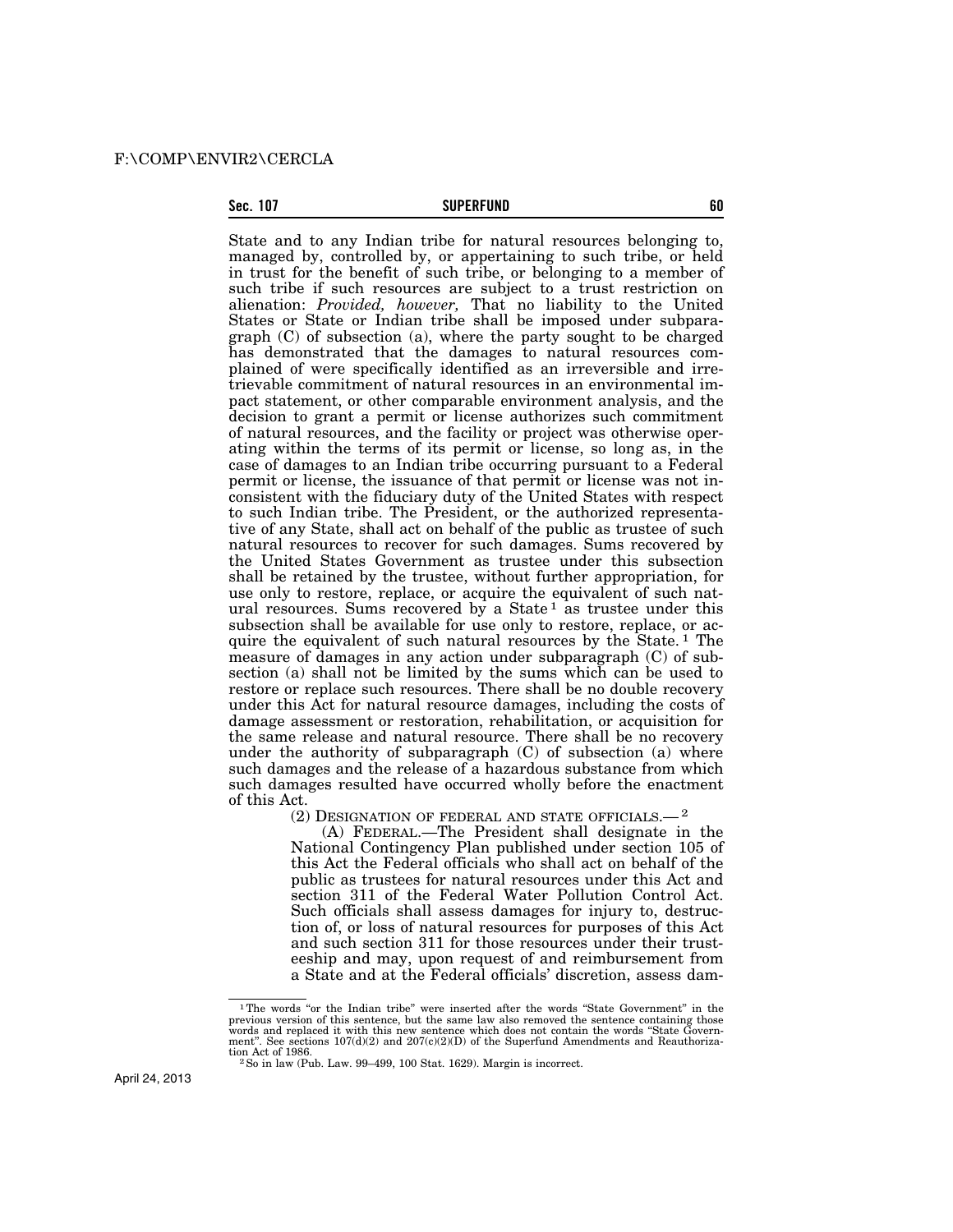ages for those natural resources under the State's trusteeship.

(B) STATE.—The Governor of each State shall designate State officials who may act on behalf of the public as trustees for natural resources under this Act and section 311 of the Federal Water Pollution Control Act and shall notify the President of such designations. Such State officials shall assess damages to natural resources for the purposes of this Act and such section 311 for those natural resources under their trusteeship.

(C) REBUTTABLE PRESUMPTION.—Any determination or assessment of damages to natural resources for the purposes of this Act and section 311 of the Federal Water Pollution Control Act made by a Federal or State trustee in accordance with the regulations promulgated under section 301(c) of this Act shall have the force and effect of a rebuttable presumption on behalf of the trustee in any administrative or judicial proceeding under this Act or section 311 of the Federal Water Pollution Control Act.

(g) FEDERAL AGENCIES.—For provisions relating to Federal agencies, see section 120 of this Act.

(h) The owner or operator of a vessel shall be liable in accordance with this section, under maritime tort law, and as provided under section 114 of this Act notwithstanding any provision of the Act of March 3, 1851 (46 U.S.C. 183ff) or the absence of any physical damage to the proprietary interest of the claimant.

(i) No person (including the United States or any State) or Indian tribe may recover under the authority of this section for any response costs or damages resulting from the application of a pesticide product registered under the Federal Insecticide, Fungicide, and Rodenticide Act. Nothing in this paragraph shall affect or modify in any way the obligations or liability of any person under any other provision of State or Federal law, including common law, for damages, injury, or loss resulting from a release of any hazardous substance or for removal or remedial action or the costs of removal or remedial action of such hazardous substance.

(j) Recovery by any person (including the United States or any State or Indian tribe) for response costs or damages resulting from a federally permitted release shall be pursuant to existing law in lieu of this section. Nothing in this paragraph shall affect or modify in any way the obligations or liability of any person under any other provision of State or Federal law, including common law, for damages, injury, or loss resulting from a release of any hazardous substance or for removal or remedial action or the costs of removal or remedial action of such hazardous substance. In addition, costs of response incurred by the Federal Government in connection with a discharge specified in section 101(10) (B) or (C) shall be recoverable in an action brought under section 309(b) of the Clean Water Act.

(k)(1) The liability established by this section or any other law for the owner or operator of a hazardous waste disposal facility which has received a permit under subtitle C of the Solid Waste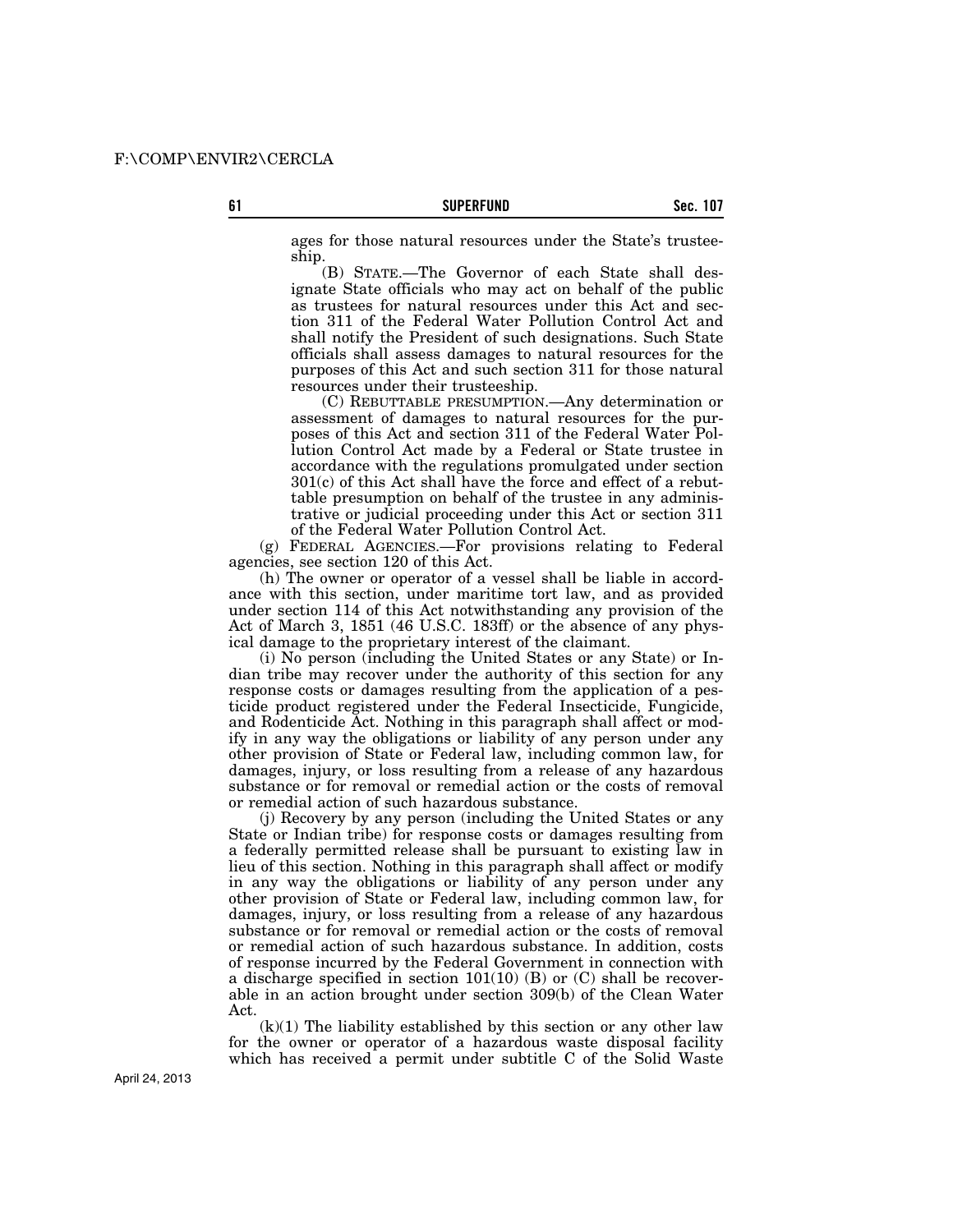Disposal Act, shall be transferred to and assumed by the Post-closure Liability Fund established by section 232<sup>1</sup> of this Act when—

(A) such facility and the owner and operator thereof has complied with the requirements of subtitle C of the Solid Waste Disposal Act and regulations issued thereunder, which may affect the performance of such facility after closure; and

(B) such facility has been closed in accordance with such regulations and the conditions of such permit, and such facility and the surrounding area have been monitored as required by such regulations and permit conditions for a period not to exceed five years after closure to demonstrate that there is no substantial likelihood that any migration offsite or release from confinement of any hazardous substance or other risk to public health or welfare will occur.

(2) Such transfer of liability shall be effective ninety days after the owner or operator of such facility notifies the Administrator of the Environmental Protection Agency (and the State where it has an authorized program under section 3006(b) of the Solid Waste Disposal Act) that the conditions imposed by this subsection have been satisfied. If within such ninety-day period the Administrator of the Environmental Protection Agency or such State determines that any such facility has not complied with all the conditions imposed by this subsection or that insufficient information has been provided to demonstrate such compliance, the Administrator or such State shall so notify the owner and operator of such facility and the administrator of the Fund established by section  $232<sup>1</sup>$  of this Act, and the owner and operator of such facility shall continue to be liable with respect to such facility under this section and other law until such time as the Administrator and such State determines that such facility has complied with all conditions imposed by this subsection. A determination by the Administrator or such State that a facility has not complied with all conditions imposed by this subsection or that insufficient information has been supplied to demonstrate compliance, shall be a final administrative action for purposes of judicial review. A request for additional information shall state in specific terms the data required.

(3) In addition to the assumption of liability of owners and operators under paragraph (1) of this subsection, the Post-closure Liability Fund established by section  $232<sup>1</sup>$  of this Act may be used to pay costs of monitoring and care and maintenance of a site incurred by other persons after the period of monitoring required by regulations under subtitle C of the Solid Waste Disposal Act for hazardous waste disposal facilities meeting the conditions of paragraph (1) of this subsection.

(4)(A) Not later than one year after the date of enactment of this Act, the Secretary of the Treasury shall conduct a study and shall submit a report thereon to the Congress on the feasibility of establishing or qualifying an optional system of private insurance for postclosure financial responsibility for hazardous waste disposal facilities to which this subsection applies. Such study shall include a specification of adequate and realistic minimum standards to as-

<sup>1</sup>Section 232 was repealed by section 514(b) of Public Law 99–499.

<sup>1</sup>See footnote 1 on previous page.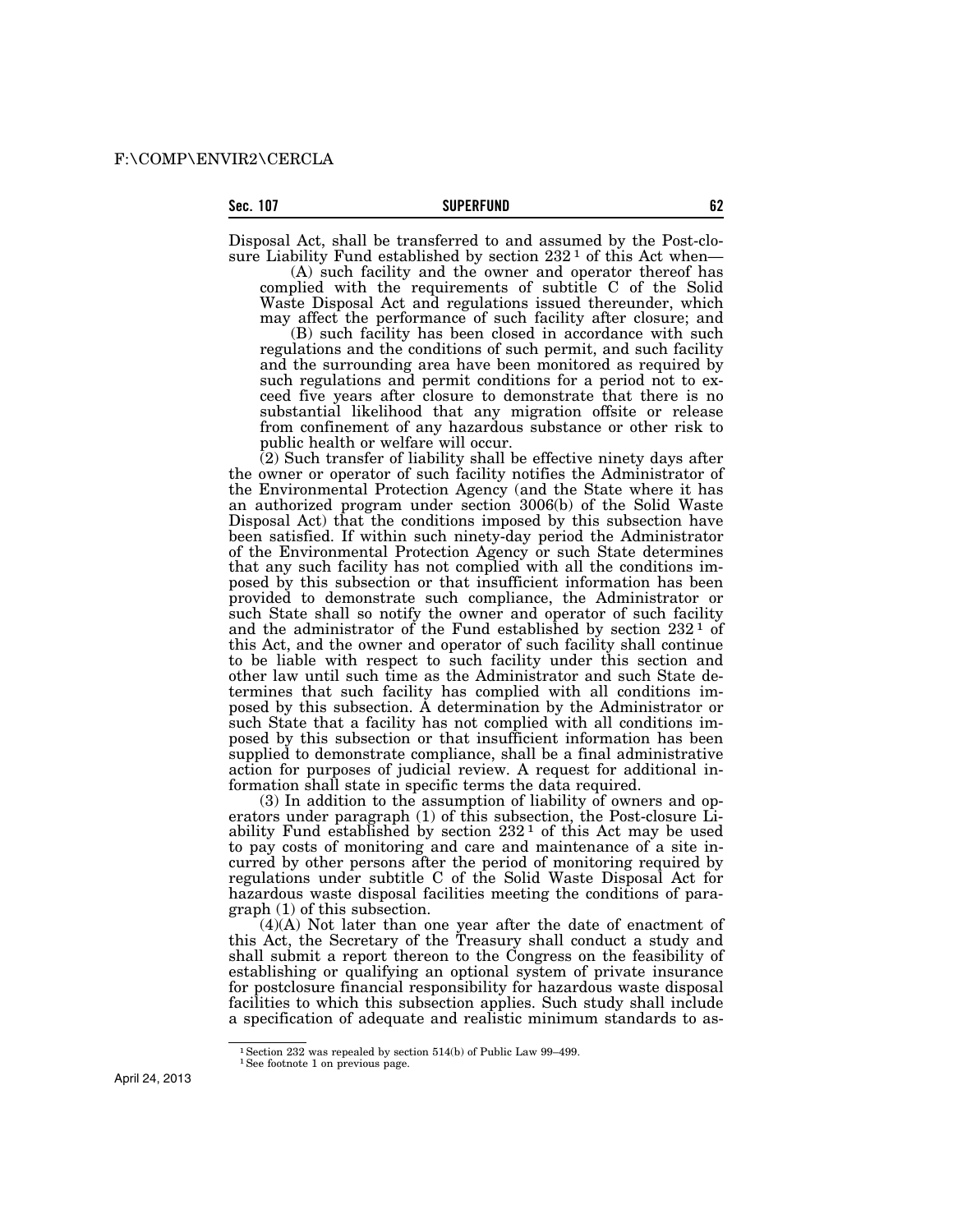sure that any such privately placed insurance will carry out the purposes of this subsection in a reliable, enforceable, and practical manner. Such a study shall include an examination of the public and private incentives, programs, and actions necessary to make privately placed insurance a practical and effective option to the financing system for the Post-closure Liability Fund provided in title II of this Act.

(B) Not later than eighteen months after the date of enactment of this Act and after a public hearing, the President shall by rule determine whether or not it is feasible to establish or qualify an optional system of private insurance for postclosure financial responsibility for hazardous waste disposal facilities to which this subsection applies. If the President determines the establishment or qualification of such a system would be infeasible, he shall promptly publish an explanation of the reasons for such a determination. If the President determines the establishment or qualification of such a system would be feasible, he shall promptly publish notice of such determination. Not later than six months after an affirmative determination under the preceding sentence and after a public hearing, the President shall by rule promulgate adequate and realistic minimum standards which must be met by any such privately placed insurance, taking into account the purposes of this Act and this subsection. Such rules shall also specify reasonably expeditious procedures by which privately placed insurance plans can qualify as meeting such minimum standards.

(C) In the event any privately placed insurance plan qualifies under subparagraph (B), any person enrolled in, and complying with the terms of, such plan shall be excluded from the provisions of paragraphs (1), (2), and (3) of this subsection and exempt from the requirements to pay any tax or fee to the Post-closure Liability Fund under title II of this Act.

(D) The President may issue such rules and take such other actions as are necessary to effectuate the purposes of this paragraph.

(5) SUSPENSION OF LIABILITY TRANSFER.—Notwithstanding paragraphs  $(1)$ ,  $(2)$ ,  $(3)$ , and  $(4)$  of this subsection and subsection  $(j)$ of section 111 of this Act, no liability shall be transferred to or assumed by the Post-Closure Liability Trust Fund<sup>1</sup> established by section  $232<sup>2</sup>$  of this Act prior to completion of the study required under paragraph (6) of this subsection, transmission of a report of such study to both Houses of Congress, and authorization of such a transfer or assumption by Act of Congress following receipt of such study and report.

(6) STUDY OF OPTIONS FOR POST-CLOSURE PROGRAM.—

(A) STUDY.—The Comptroller General shall conduct a study of options for a program for the management of the liabilities associated with hazardous waste treatment, storage, and disposal sites after their closure which complements the policies set forth in the Hazardous and Solid Waste Amendments of 1984 and assures the protection of human health and the environment.

<sup>&</sup>lt;sup>1</sup>So in law. Probably should be "Post-closure Liability Trust Fund".

<sup>2</sup>Section 232 was repealed by section 514(b) of Public Law 99–499.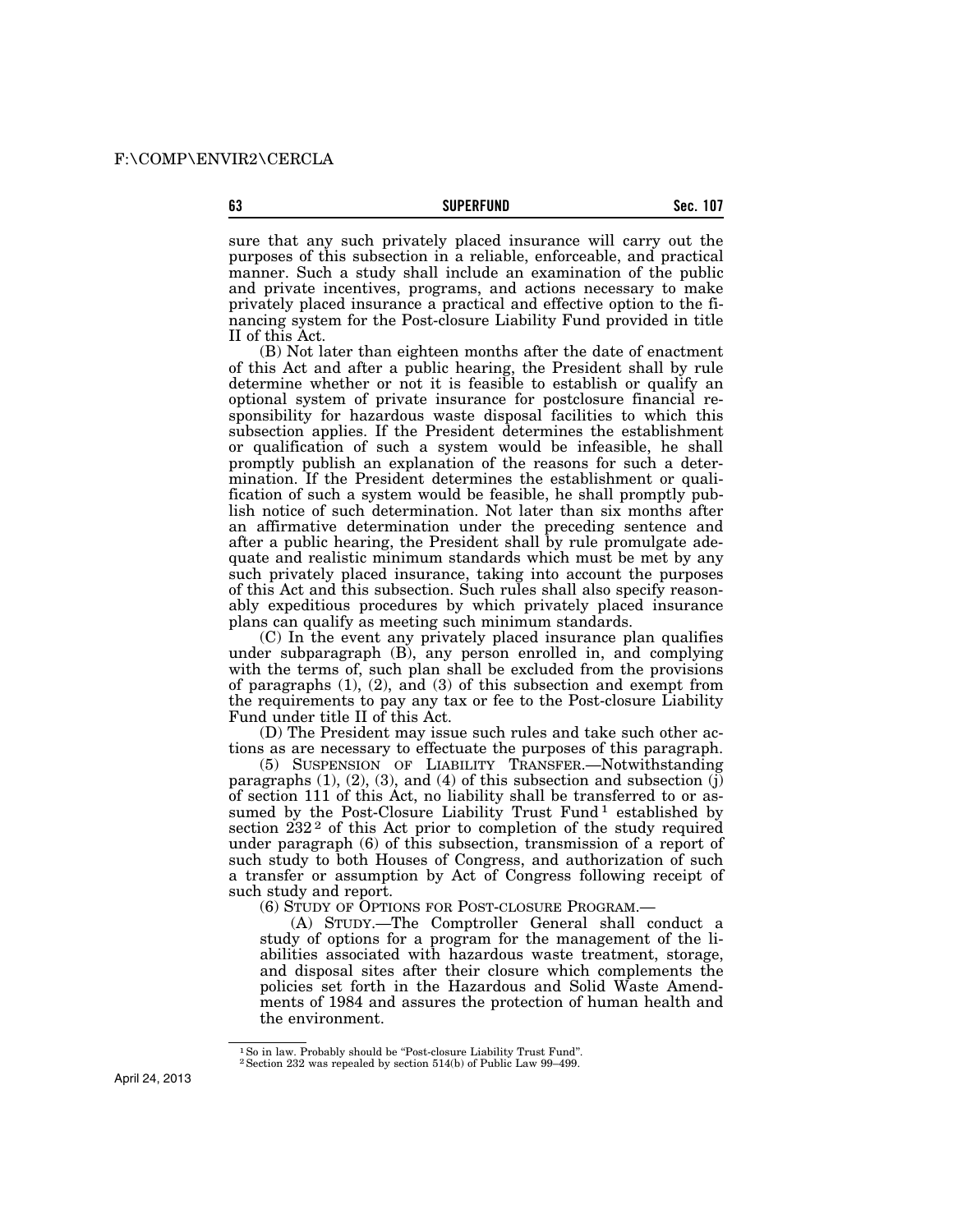(B) PROGRAM ELEMENTS.—The program referred to in subparagraph (A) shall be designed to assure each of the following: (i) Incentives are created and maintained for the safe

management and disposal of hazardous wastes so as to assure protection of human health and the environment.

(ii) Members of the public will have reasonable confidence that hazardous wastes will be managed and disposed of safely and that resources will be available to address any problems that may arise and to cover costs of long-term monitoring, care, and maintenance of such sites.

(iii) Persons who are or seek to become owners and operators of hazardous waste disposal facilities will be able to manage their potential future liabilities and to attract the investment capital necessary to build, operate, and close such facilities in a manner which assures protection of human health and the environment.

(C) ASSESSMENTS.—The study under this paragraph shall include assessments of treatment, storage, and disposal facilities which have been or are likely to be issued a permit under section 3005 of the Solid Waste Disposal Act and the likelihood of future insolvency on the part of owners and operators of such facilities. Separate assessments shall be made for different classes of facilities and for different classes of land disposal facilities and shall include but not be limited to—

(i) the current and future financial capabilities of facility owners and operators;

(ii) the current and future costs associated with facilities, including the costs of routine monitoring and maintenance, compliance monitoring, corrective action, natural resource damages, and liability for damages to third parties; and

(iii) the availability of mechanisms by which owners and operators of such facilities can assure that current and future costs, including post-closure costs, will be financed.

(D) PROCEDURES.—In carrying out the responsibilities of this paragraph, the Comptroller General shall consult with the Administrator, the Secretary of Commerce, the Secretary of the Treasury, and the heads of other appropriate Federal agencies.

(E) CONSIDERATION OF OPTIONS.—In conducting the study under this paragraph, the Comptroller General shall consider various mechanisms and combinations of mechanisms to complement the policies set forth in the Hazardous and Solid Waste Amendments of 1984 to serve the purposes set forth in subparagraph (B) and to assure that the current and future costs associated with hazardous waste facilities, including postclosure costs, will be adequately financed and, to the greatest extent possible, borne by the owners and operators of such facilities. Mechanisms to be considered include, but are not limited to—

(i) revisions to closure, post-closure, and financial responsibility requirements under subtitles C and I of the Solid Waste Disposal Act;

(ii) voluntary risk pooling by owners and operators;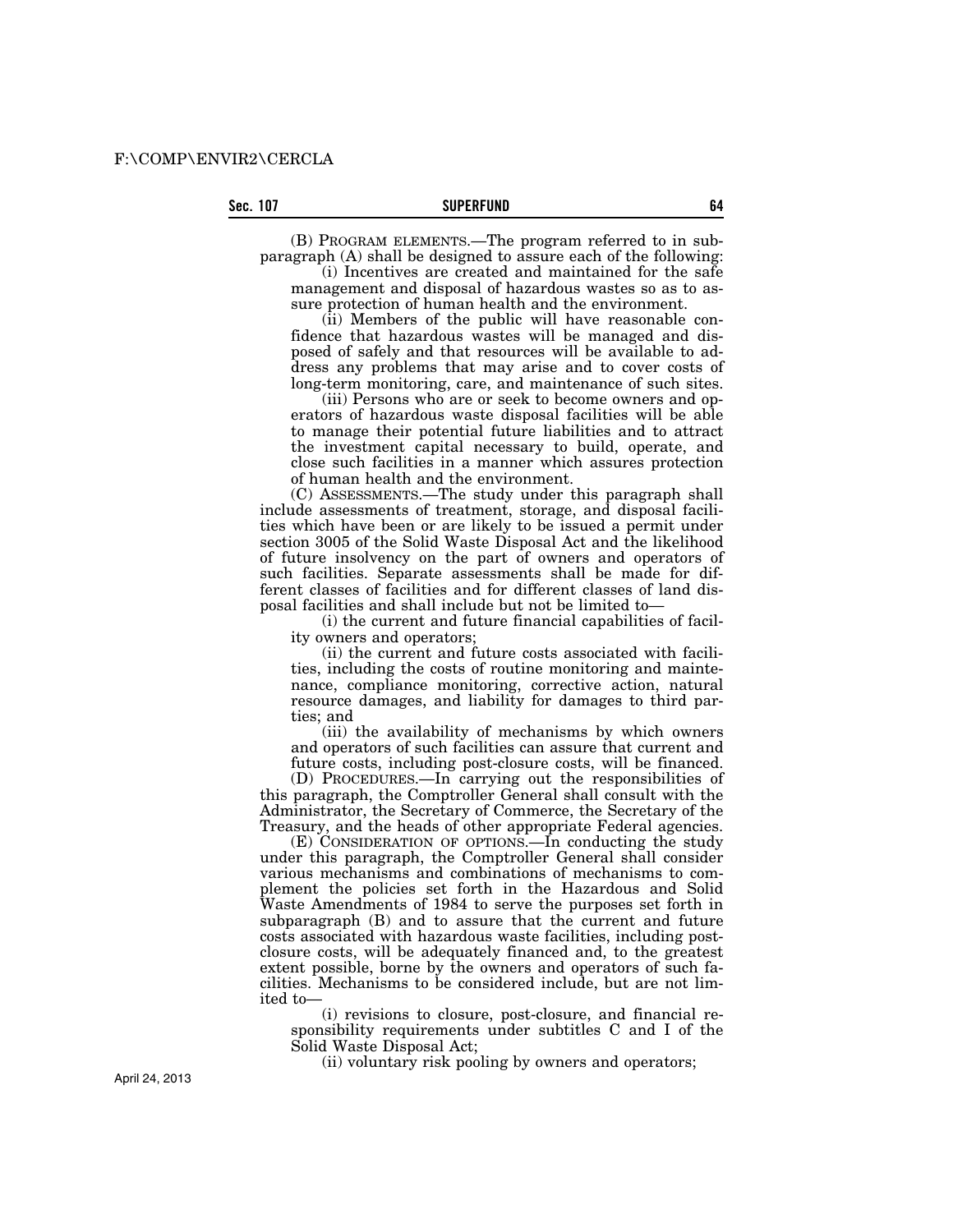(iii) legislation to require risk pooling by owners and operators;

(iv) modification of the Post-Closure Liability Trust Fund  $1$  previously established by section  $232^2$  of this Act, and the conditions for transfer of liability under this subsection, including limiting the transfer of some or all liability under this subsection only in the case of insolvency of owners and operators;

(v) private insurance;

(vi) insurance provided by the Federal Government;

(vii) coinsurance, reinsurance, or pooled-risk insurance, whether provided by the private sector or provided or assisted by the Federal Government; and

(viii) creation of a new program to be administered by a new or existing Federal agency or by a federally chartered corporation.

(F) RECOMMENDATIONS.—The Comptroller General shall consider options for funding any program under this section and shall, to the extent necessary, make recommendations to the appropriate committees of Congress for additional authority to implement such program.

(l) FEDERAL LIEN.—

(1) IN GENERAL.—All costs and damages for which a person is liable to the United States under subsection (a) of this section (other than the owner or operator of a vessel under paragraph (1) of subsection (a)) shall constitute a lien in favor of the United States upon all real property and rights to such property which—

(A) belong to such person; and

(B) are subject to or affected by a removal or remedial action.

(2) DURATION.—The lien imposed by this subsection shall arise at the later of the following:

(A) The time costs are first incurred by the United States with respect to a response action under this Act.

(B) The time that the person referred to in paragraph (1) is provided (by certified or registered mail) written notice of potential liability.

Such lien shall continue until the liability for the costs (or a judgment against the person arising out of such liability) is satisfied or becomes unenforceable through operation of the statute of limitations provided in section 113.

(3) NOTICE AND VALIDITY.—The lien imposed by this subsection shall be subject to the rights of any purchaser, holder of a security interest, or judgment lien creditor whose interest is perfected under applicable State law before notice of the lien has been filed in the appropriate office within the State (or county or other governmental subdivision), as designated by State law, in which the real property subject to the lien is located. Any such purchaser, holder of a security interest, or judgment lien creditor shall be afforded the same protections

<sup>&</sup>lt;sup>1</sup>So in law. Probably should be "Post-closure Liability Trust Fund".

<sup>2</sup>See footnote 2 on previous page.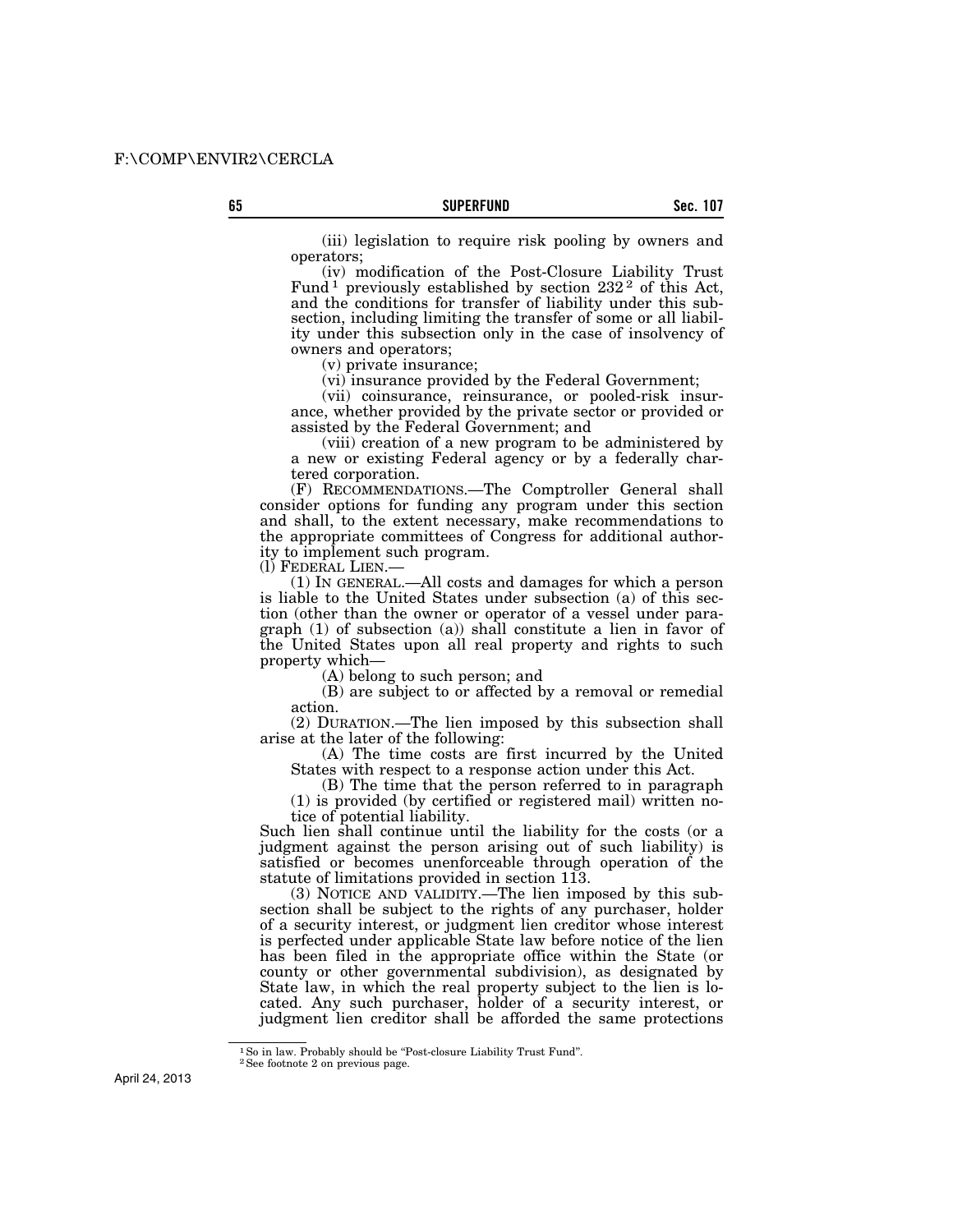against the lien imposed by this subsection as are afforded under State law against a judgment lien which arises out of an unsecured obligation and which arises as of the time of the filing of the notice of the lien imposed by this subsection. If the State has not by law designated one office for the receipt of such notices of liens, the notice shall be filed in the office of the clerk of the United States district court for the district in which the real property is located. For purposes of this subsection, the terms "purchaser" and "security interest" shall have the definitions provided under section 6323(h) of the Internal Revenue Code of 1954.

(4) ACTION IN REM.—The costs constituting the lien may be recovered in an action in rem in the United States district court for the district in which the removal or remedial action is occurring or has occurred. Nothing in this subsection shall affect the right of the United States to bring an action against any person to recover all costs and damages for which such person is liable under subsection (a) of this section.

(m) MARITIME LIEN.—All costs and damages for which the owner or operator of a vessel is liable under subsection (a)(1) with respect to a release or threatened release from such vessel shall constitute a maritime lien in favor of the United States on such vessel. Such costs may be recovered in an action in rem in the district court of the United States for the district in which the vessel may be found. Nothing in this subsection shall affect the right of the United States to bring an action against the owner or operator of such vessel in any court of competent jurisdiction to recover such costs.

 $(n)$ <sup>1</sup> LIABILITY OF FIDUCIARIES. $-$ 

(1) IN GENERAL.—The liability of a fiduciary under any provision of this Act for the release or threatened release of a

#### **SEC. 2504. LENDER LIABILITY RULE.**

(a) IN GENERAL.—Effective on the date of enactment of this Act, the portion of the final rule issued by the Administrator of the Environmental Protection Agency on April 29, 1992 (57 Fed. Reg. 18,344), prescribing section 300.1105 of title 40, Code of Federal Regulations, shall be<br>deemed to have been validly issued under authority of the Comprehensive Environmental Re-<br>sponse, Compensation, and Liability Ac tive according to the terms of the final rule. No additional judicial proceedings shall be nec-<br>essary or may be held with respect to such portion of the final rule. Any reference in that por-<br>tion of the final rule to sec

deemed to be a reference to the amendments made by this subtitle.<br>— (b) JUDICIAL REVIEW.—Notwithstanding section 113(a) of the Comprehensive Environmental<br>Response, Compensation, and Liability Act of 1980 (42 U.S.C. 9613(a diction to review the portion of the final rule issued by the Administrator of the Environmental<br>Protection Agency on April 29, 1992 (57 Fed. Reg. 18,344) that prescribed section 300.1105 of<br>title 40, Code of Federal Regul

(c) AMENDMENT.—No provision of this section shall be construed as limiting the authority of the President or a delegee of the President to amend the portion of the final rule issued by the Administrator of the Environment

#### **SEC. 2505. EFFECTIVE DATE.**

The amendments made by this subtitle shall be applicable with respect to any claim that has not been finally adjudicated as of the date of enactment of this Act.

<sup>1</sup>Subtitle E of title II of Public Law 104–208 added subsection (n) to section 107. Sections 2504 and 2505 of that subtitle provide: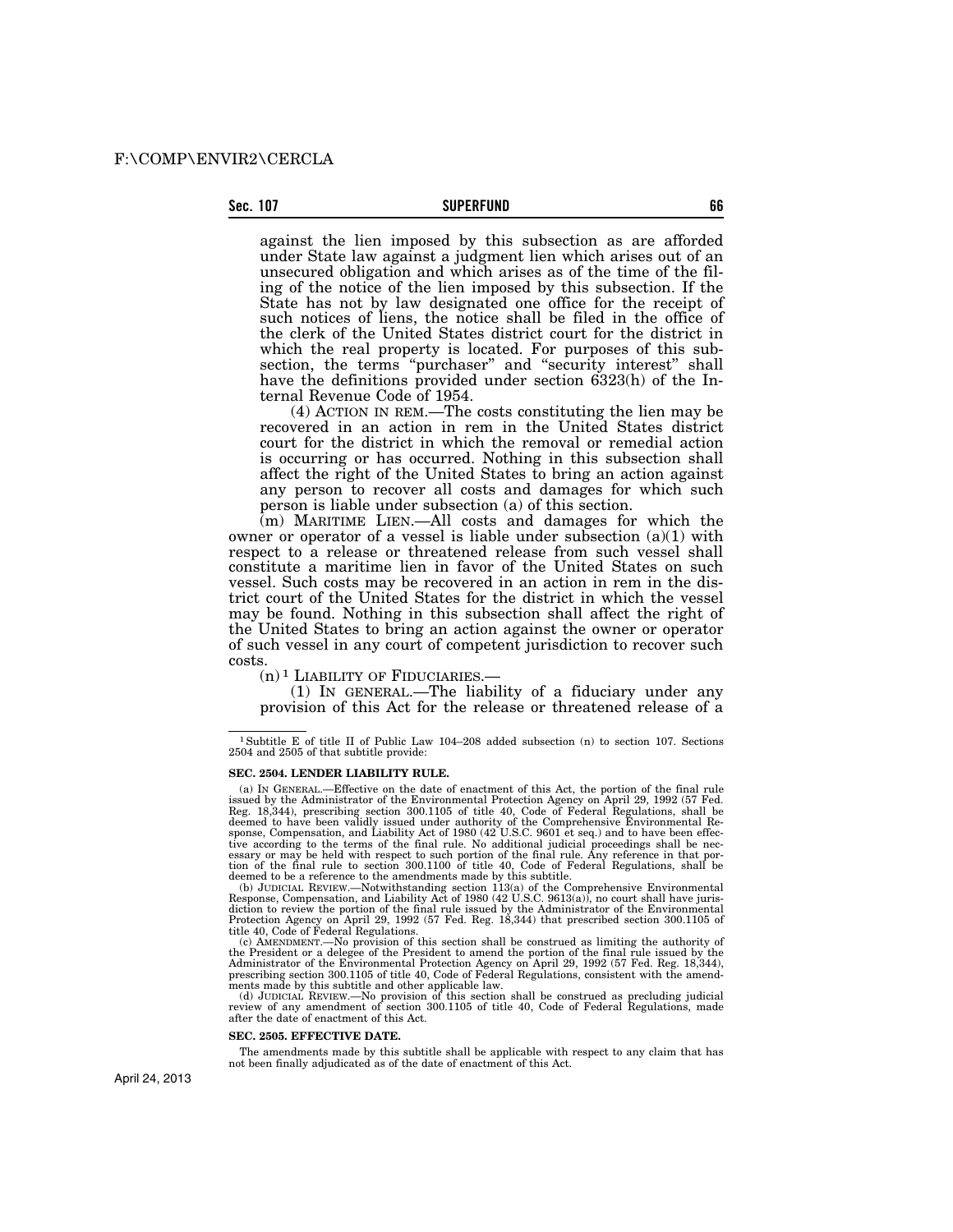hazardous substance at, from, or in connection with a vessel or facility held in a fiduciary capacity shall not exceed the assets held in the fiduciary capacity.

(2) EXCLUSION.—Paragraph (1) does not apply to the extent that a person is liable under this Act independently of the person's ownership of a vessel or facility as a fiduciary or actions taken in a fiduciary capacity.

(3) LIMITATION.—Paragraphs (1) and (4) do not limit the liability pertaining to a release or threatened release of a hazardous substance if negligence of a fiduciary causes or contributes to the release or threatened release.

(4) SAFE HARBOR.—A fiduciary shall not be liable in its personal capacity under this Act for—

(A) undertaking or directing another person to undertake a response action under subsection  $(d)(1)$  or under the direction of an on scene coordinator designated under the National Contingency Plan;

(B) undertaking or directing another person to undertake any other lawful means of addressing a hazardous substance in connection with the vessel or facility;

(C) terminating the fiduciary relationship;

(D) including in the terms of the fiduciary agreement a covenant, warranty, or other term or condition that relates to compliance with an environmental law, or monitoring, modifying or enforcing the term or condition;

(E) monitoring or undertaking 1 or more inspections of the vessel or facility;

(F) providing financial or other advice or counseling to other parties to the fiduciary relationship, including the settlor or beneficiary;

(G) restructuring, renegotiating, or otherwise altering the terms and conditions of the fiduciary relationship;

(H) administering, as a fiduciary, a vessel or facility that was contaminated before the fiduciary relationship began; or

(I) declining to take any of the actions described in subparagraphs  $(B)$  through  $(H)$ .

(5) DEFINITIONS.—As used in this Act:

(A) FIDUCIARY.—The term "fiduciary"—

(i) means a person acting for the benefit of another party as a bona fide—

(I) trustee;

(II) executor;

(III) administrator;

(IV) custodian;

(V) guardian of estates or guardian ad litem;

(VI) receiver;

(VII) conservator;

(VIII) committee of estates of incapacitated persons;

(IX) personal representative;

(X) trustee (including a successor to a trustee) under an indenture agreement, trust agreement, lease, or similar financing agreement, for debt se-

April 24, 2013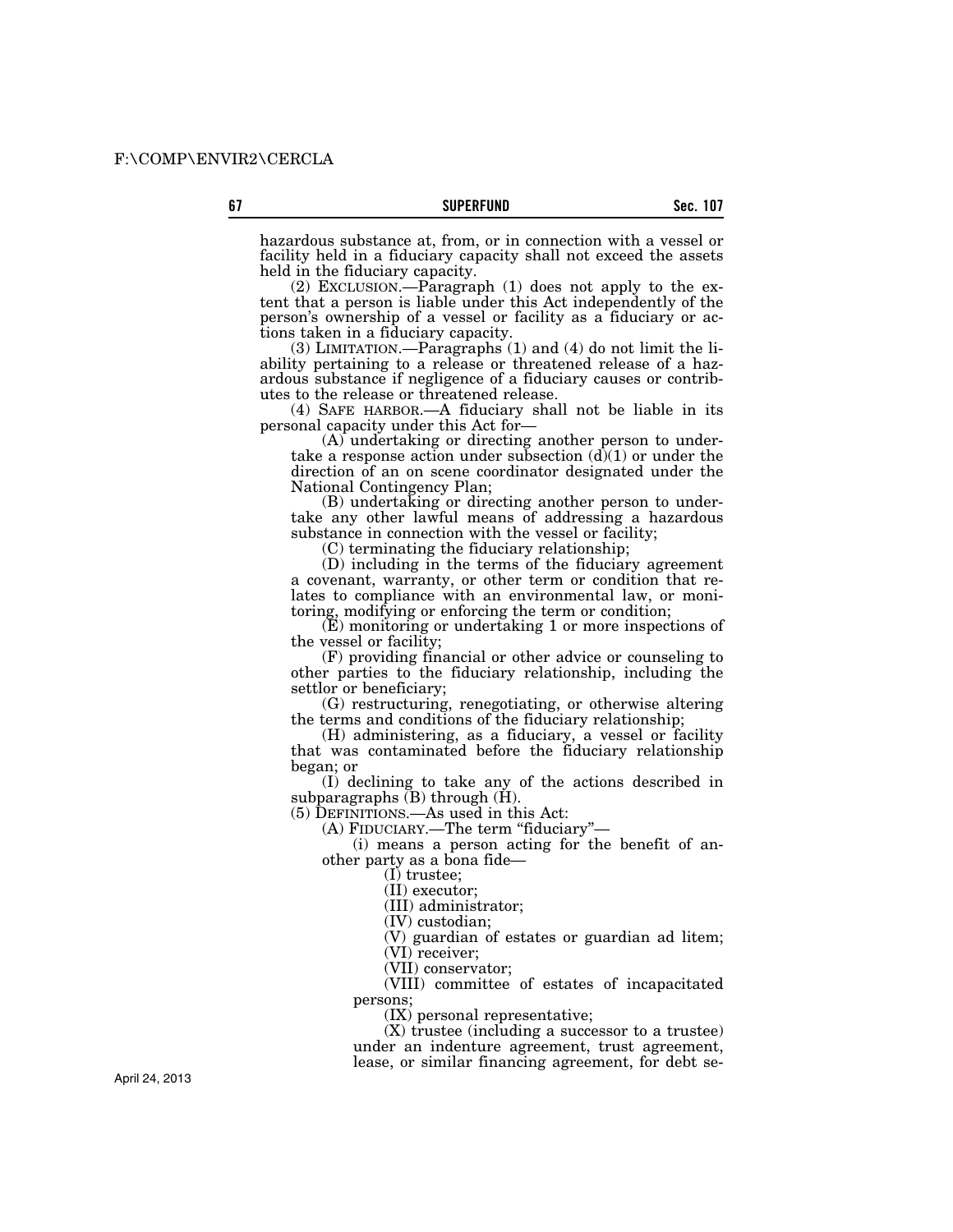curities, certificates of interest or certificates of participation in debt securities, or other forms of indebtedness as to which the trustee is not, in the capacity of trustee, the lender; or

(XI) representative in any other capacity that the Administrator, after providing public notice, determines to be similar to the capacities described in subclauses (I) through (X); and

(ii) does not include—

(I) a person that is acting as a fiduciary with respect to a trust or other fiduciary estate that was organized for the primary purpose of, or is engaged in, actively carrying on a trade or business for profit, unless the trust or other fiduciary estate was created as part of, or to facilitate, 1 or more estate plans or because of the incapacity of a natural person; or

(II) a person that acquires ownership or control of a vessel or facility with the objective purpose of avoiding liability of the person or of any other person.

(B) FIDUCIARY CAPACITY.—The term ''fiduciary capacity'' means the capacity of a person in holding title to a vessel or facility, or otherwise having control of or an interest in the vessel or facility, pursuant to the exercise of the responsibilities of the person as a fiduciary.

(6) SAVINGS CLAUSE.—Nothing in this subsection—

(A) affects the rights or immunities or other defenses that are available under this Act or other law that is applicable to a person subject to this subsection; or

(B) creates any liability for a person or a private right of action against a fiduciary or any other person.

(7) NO EFFECT ON CERTAIN PERSONS.—Nothing in this subsection applies to a person if the person—

(A)(i) acts in a capacity other than that of a fiduciary or in a beneficiary capacity; and

(ii) in that capacity, directly or indirectly benefits from a trust or fiduciary relationship; or

 $(B)(i)$  is a beneficiary and a fiduciary with respect to the same fiduciary estate; and

(ii) as a fiduciary, receives benefits that exceed customary or reasonable compensation, and incidental benefits, permitted under other applicable law.

(8) LIMITATION.—This subsection does not preclude a claim under this Act against—

(A) the assets of the estate or trust administered by the fiduciary; or

(B) a nonemployee agent or independent contractor retained by a fiduciary.

(o) DE MICROMIS EXEMPTION.—

(1) IN GENERAL.—Except as provided in paragraph (2), a person shall not be liable, with respect to response costs at a facility on the National Priorities List, under this Act if liability is based solely on paragraph (3) or (4) of subsection (a), and

April 24, 2013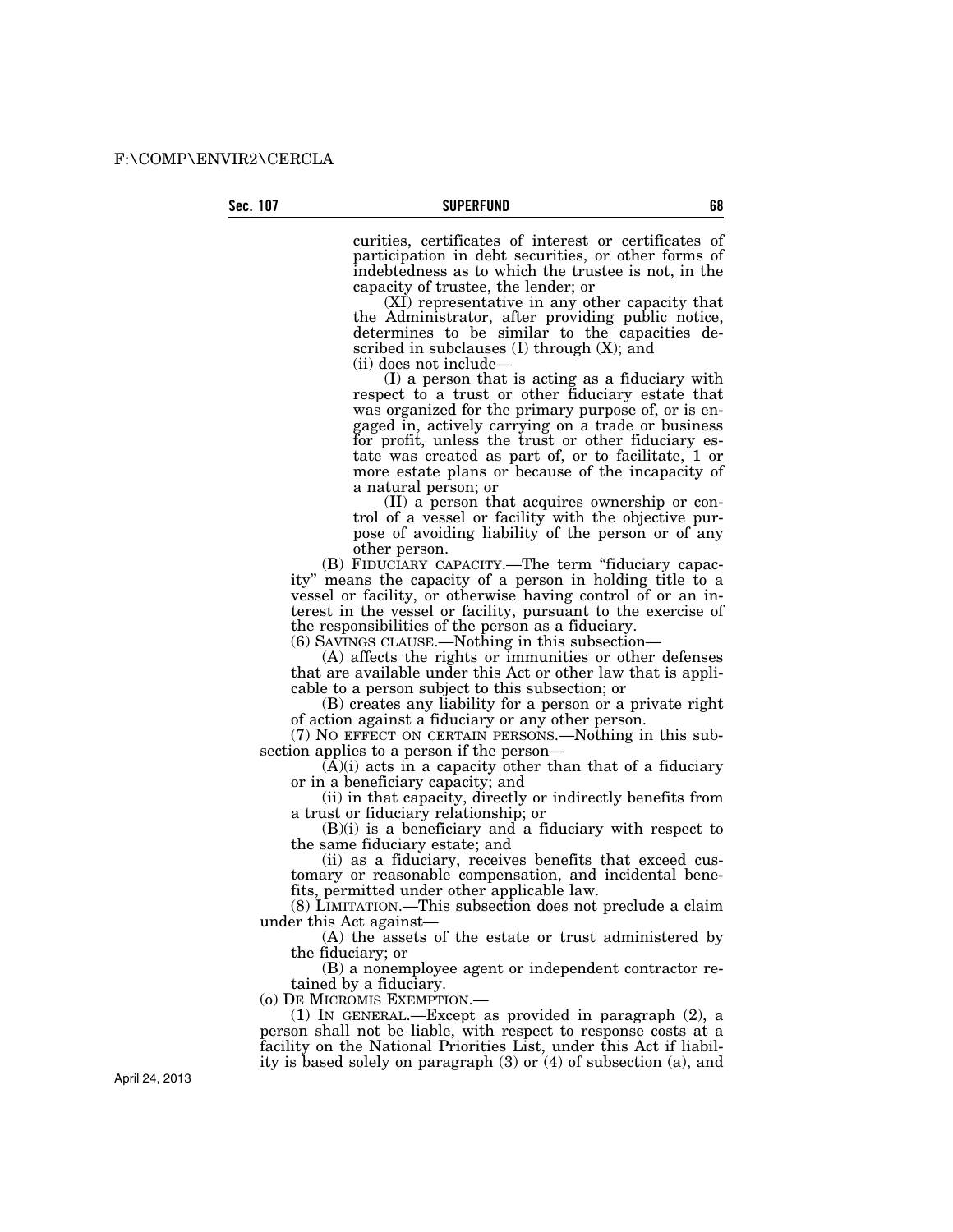the person, except as provided in paragraph (4) of this subsection, can demonstrate that—

(A) the total amount of the material containing hazardous substances that the person arranged for disposal or treatment of, arranged with a transporter for transport for disposal or treatment of, or accepted for transport for disposal or treatment, at the facility was less than 110 gallons of liquid materials or less than 200 pounds of solid materials (or such greater or lesser amounts as the Administrator may determine by regulation); and

(B) all or part of the disposal, treatment, or transport concerned occurred before April 1, 2001.

(2) EXCEPTIONS.—Paragraph (1) shall not apply in a case in which-

(A) the President determines that—

(i) the materials containing hazardous substances referred to in paragraph (1) have contributed significantly or could contribute significantly, either individually or in the aggregate, to the cost of the response action or natural resource restoration with respect to the facility; or

(ii) the person has failed to comply with an information request or administrative subpoena issued by the President under this Act or has impeded or is impeding, through action or inaction, the performance of a response action or natural resource restoration with respect to the facility; or

(B) a person has been convicted of a criminal violation for the conduct to which the exemption would apply, and that conviction has not been vitiated on appeal or otherwise.

(3) NO JUDICIAL REVIEW.—A determination by the President under paragraph (2)(A) shall not be subject to judicial review.

(4) NONGOVERNMENTAL THIRD-PARTY CONTRIBUTION AC-TIONS.—In the case of a contribution action, with respect to response costs at a facility on the National Priorities List, brought by a party, other than a Federal, State, or local government, under this Act, the burden of proof shall be on the party bringing the action to demonstrate that the conditions described in paragraph (1)(A) and (B) of this subsection are not met.

(p) MUNICIPAL SOLID WASTE EXEMPTION.—

(1) IN GENERAL.—Except as provided in paragraph (2) of this subsection, a person shall not be liable, with respect to response costs at a facility on the National Priorities List, under paragraph (3) of subsection (a) for municipal solid waste disposed of at a facility if the person, except as provided in paragraph (5) of this subsection, can demonstrate that the person is—

(A) an owner, operator, or lessee of residential property from which all of the person's municipal solid waste was generated with respect to the facility;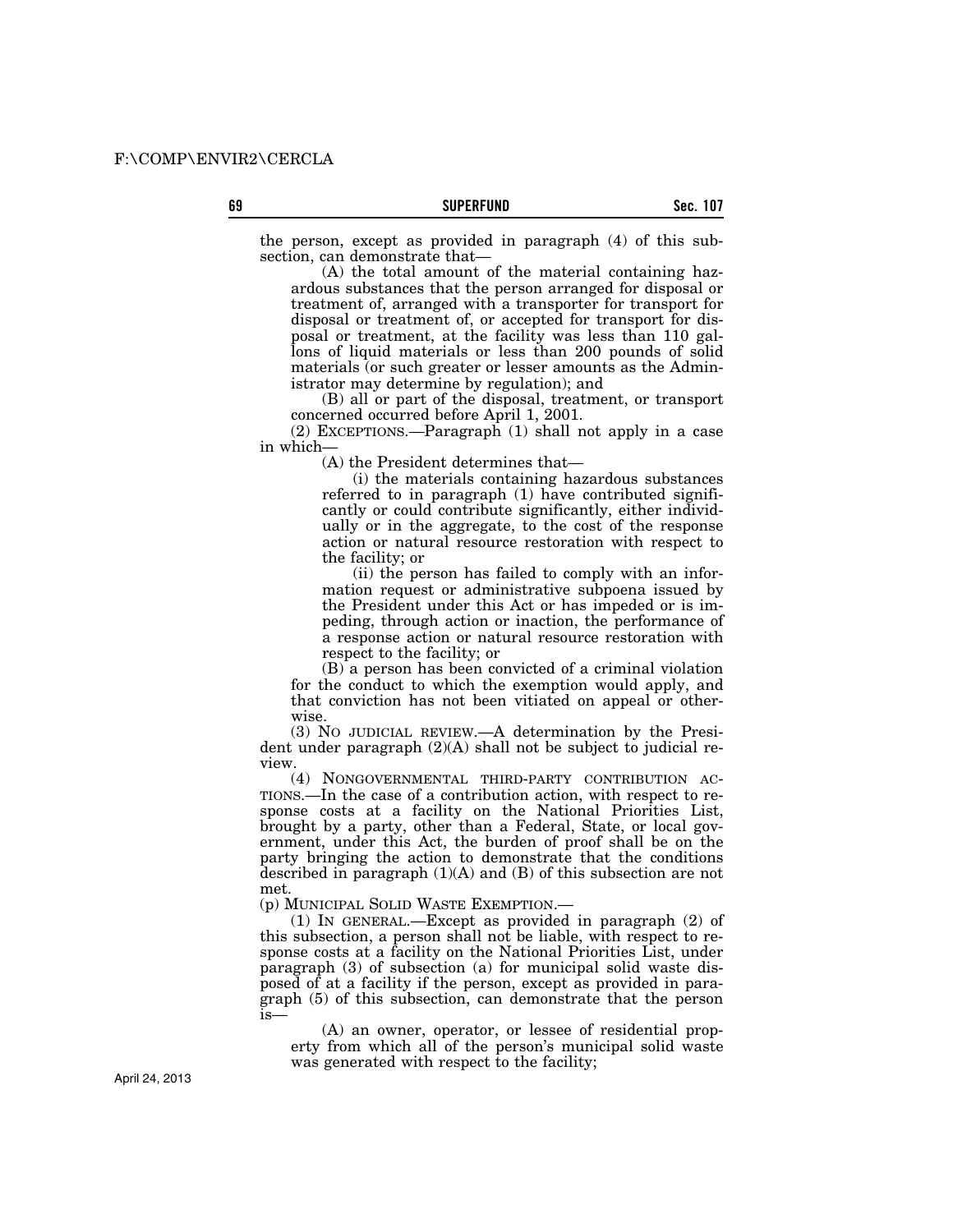# Sec. 107 **SUPERFUND** 300 **SUPERFUND**

(B) a business entity (including a parent, subsidiary, or affiliate of the entity) that, during its 3 taxable years preceding the date of transmittal of written notification from the President of its potential liability under this section, employed on average not more than 100 full-time individuals, or the equivalent thereof, and that is a small business concern (within the meaning of the Small Business Act (15 U.S.C. 631 et seq.)) from which was generated all of the municipal solid waste attributable to the entity with respect to the facility; or

(C) an organization described in section 501(c)(3) of the Internal Revenue Code of 1986 and exempt from tax under section 501(a) of such Code that, during its taxable year preceding the date of transmittal of written notification from the President of its potential liability under this section, employed not more than 100 paid individuals at the location from which was generated all of the municipal solid waste attributable to the organization with respect to the facility.

For purposes of this subsection, the term "affiliate" has the meaning of that term provided in the definition of ''small business concern'' in regulations promulgated by the Small Business Administration in accordance with the Small Business Act (15 U.S.C. 631 et seq.).

(2) EXCEPTION.—Paragraph (1) shall not apply in a case in which the President determines that—

(A) the municipal solid waste referred to in paragraph (1) has contributed significantly or could contribute significantly, either individually or in the aggregate, to the cost of the response action or natural resource restoration with respect to the facility;

(B) the person has failed to comply with an information request or administrative subpoena issued by the President under this Act; or

(C) the person has impeded or is impeding, through action or inaction, the performance of a response action or natural resource restoration with respect to the facility.

(3) NO JUDICIAL REVIEW.—A determination by the President under paragraph (2) shall not be subject to judicial review.

(4) DEFINITION OF MUNICIPAL SOLID WASTE.—

(A) IN GENERAL.—For purposes of this subsection, the term ''municipal solid waste'' means waste material—

(i) generated by a household (including a single or multifamily residence); and

(ii) generated by a commercial, industrial, or institutional entity, to the extent that the waste material—

(I) is essentially the same as waste normally generated by a household;

(II) is collected and disposed of with other municipal solid waste as part of normal municipal solid waste collection services; and

(III) contains a relative quantity of hazardous substances no greater than the relative quantity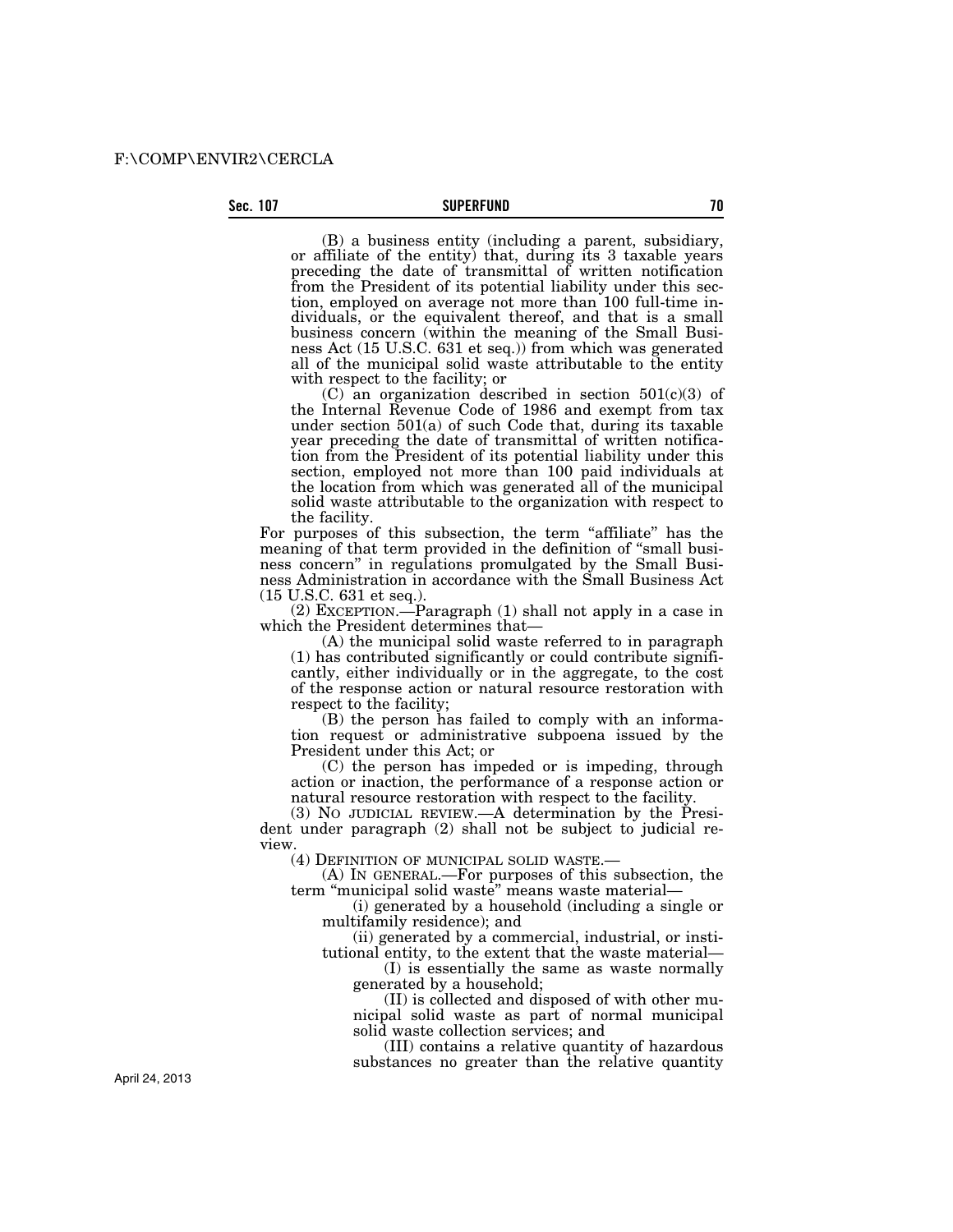of hazardous substances contained in waste material generated by a typical single-family household.

(B) EXAMPLES.—Examples of municipal solid waste under subparagraph (A) include food and yard waste, paper, clothing, appliances, consumer product packaging, disposable diapers, office supplies, cosmetics, glass and metal food containers, elementary or secondary school science laboratory waste, and household hazardous waste.

(C) EXCLUSIONS.—The term ''municipal solid waste'' does not include—

(i) combustion ash generated by resource recovery facilities or municipal incinerators; or

(ii) waste material from manufacturing or processing operations (including pollution control operations) that is not essentially the same as waste normally generated by households.

(5) BURDEN OF PROOF.—In the case of an action, with respect to response costs at a facility on the National Priorities List, brought under section 107 or 113 by—

 $(\breve{A})$  a party, other than a Federal, State, or local government, with respect to municipal solid waste disposed of on or after April 1, 2001; or

(B) any party with respect to municipal solid waste disposed of before April 1, 2001, the burden of proof shall be on the party bringing the action to demonstrate that the conditions described in paragraphs (1) and (4) for exemption for entities and organizations described in paragraph  $(1)(B)$  and  $(C)$  are not met.

(6) CERTAIN ACTIONS NOT PERMITTED.—No contribution action may be brought by a party, other than a Federal, State, or local government, under this Act with respect to circumstances described in paragraph (1)(A).

(7) COSTS AND FEES.—A nongovernmental entity that commences, after the date of the enactment of this subsection, a contribution action under this Act shall be liable to the defendant for all reasonable costs of defending the action, including all reasonable attorney's fees and expert witness fees, if the defendant is not liable for contribution based on an exemption under this subsection or subsection (o).

(q) CONTIGUOUS PROPERTIES.—

(1) NOT CONSIDERED TO BE AN OWNER OR OPERATOR.—

(A) IN GENERAL.—A person that owns real property that is contiguous to or otherwise similarly situated with respect to, and that is or may be contaminated by a release or threatened release of a hazardous substance from, real property that is not owned by that person shall not be considered to be an owner or operator of a vessel or facility under paragraph (1) or (2) of subsection (a) solely by reason of the contamination if—

(i) the person did not cause, contribute, or consent to the release or threatened release;

(ii) the person is not—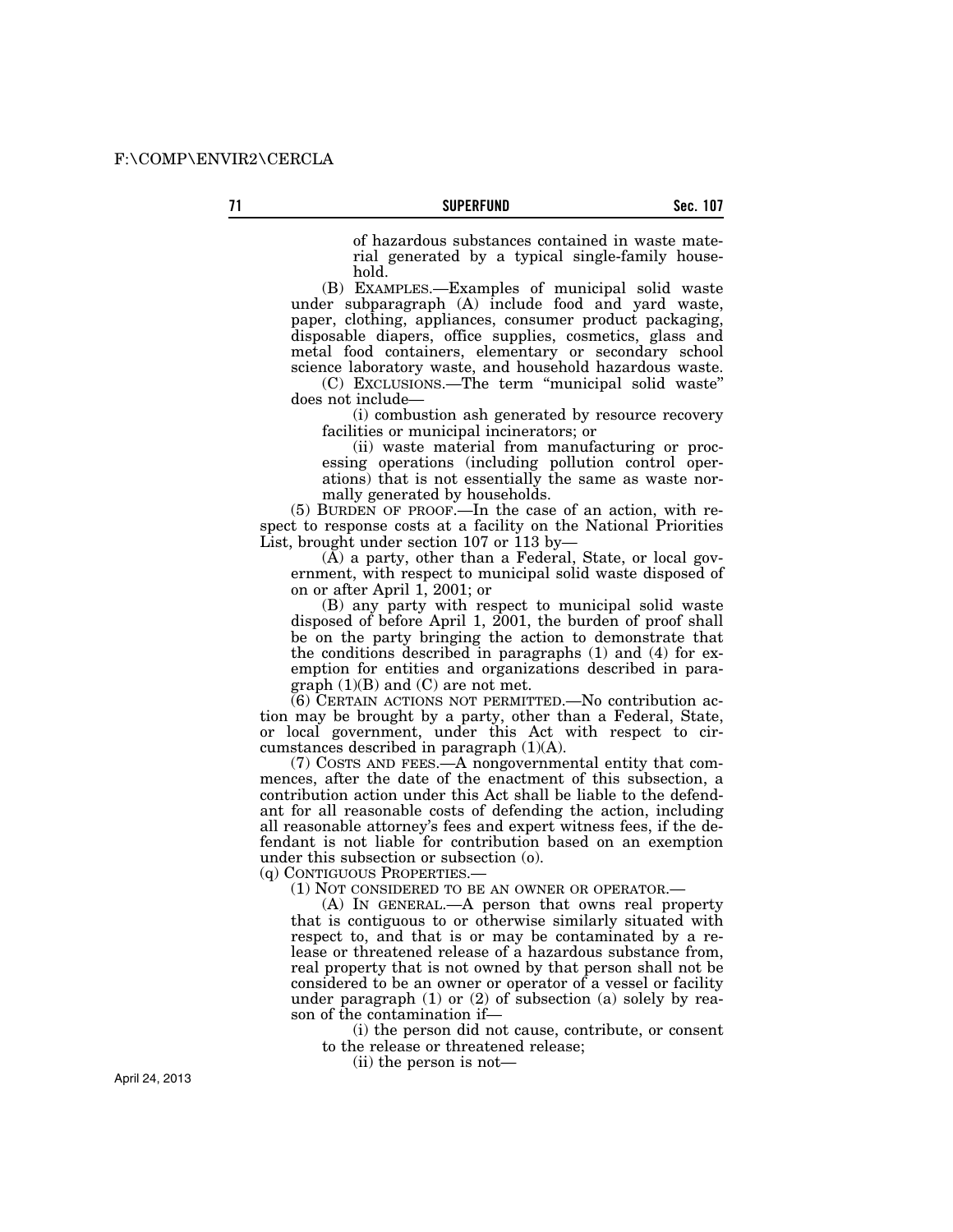# Sec. 107 **SUPERFUND** 300 SUPERFUND

(I) potentially liable, or affiliated with any other person that is potentially liable, for response costs at a facility through any direct or indirect familial relationship or any contractual, corporate, or financial relationship (other than a contractual, corporate, or financial relationship that is created by a contract for the sale of goods or services); or

(II) the result of a reorganization of a business entity that was potentially liable;

(iii) the person takes reasonable steps to—

(I) stop any continuing release;

(II) prevent any threatened future release; and

(III) prevent or limit human, environmental, or natural resource exposure to any hazardous substance released on or from property owned by that person;

(iv) the person provides full cooperation, assistance, and access to persons that are authorized to conduct response actions or natural resource restoration at the vessel or facility from which there has been a release or threatened release (including the cooperation and access necessary for the installation, integrity, operation, and maintenance of any complete or partial response action or natural resource restoration at the vessel or facility);

(v) the person—

(I) is in compliance with any land use restrictions established or relied on in connection with the response action at the facility; and

(II) does not impede the effectiveness or integrity of any institutional control employed in connection with a response action;

(vi) the person is in compliance with any request for information or administrative subpoena issued by the President under this Act;

(vii) the person provides all legally required notices with respect to the discovery or release of any hazardous substances at the facility; and

(viii) at the time at which the person acquired the property, the person—

(I) conducted all appropriate inquiry within the meaning of section  $101(35)(B)$  with respect to the property; and

(II) did not know or have reason to know that the property was or could be contaminated by a release or threatened release of one or more hazardous substances from other real property not owned or operated by the person.

(B) DEMONSTRATION.—To qualify as a person described in subparagraph (A), a person must establish by a preponderance of the evidence that the conditions in clauses (i) through (viii) of subparagraph (A) have been met.

April 24, 2013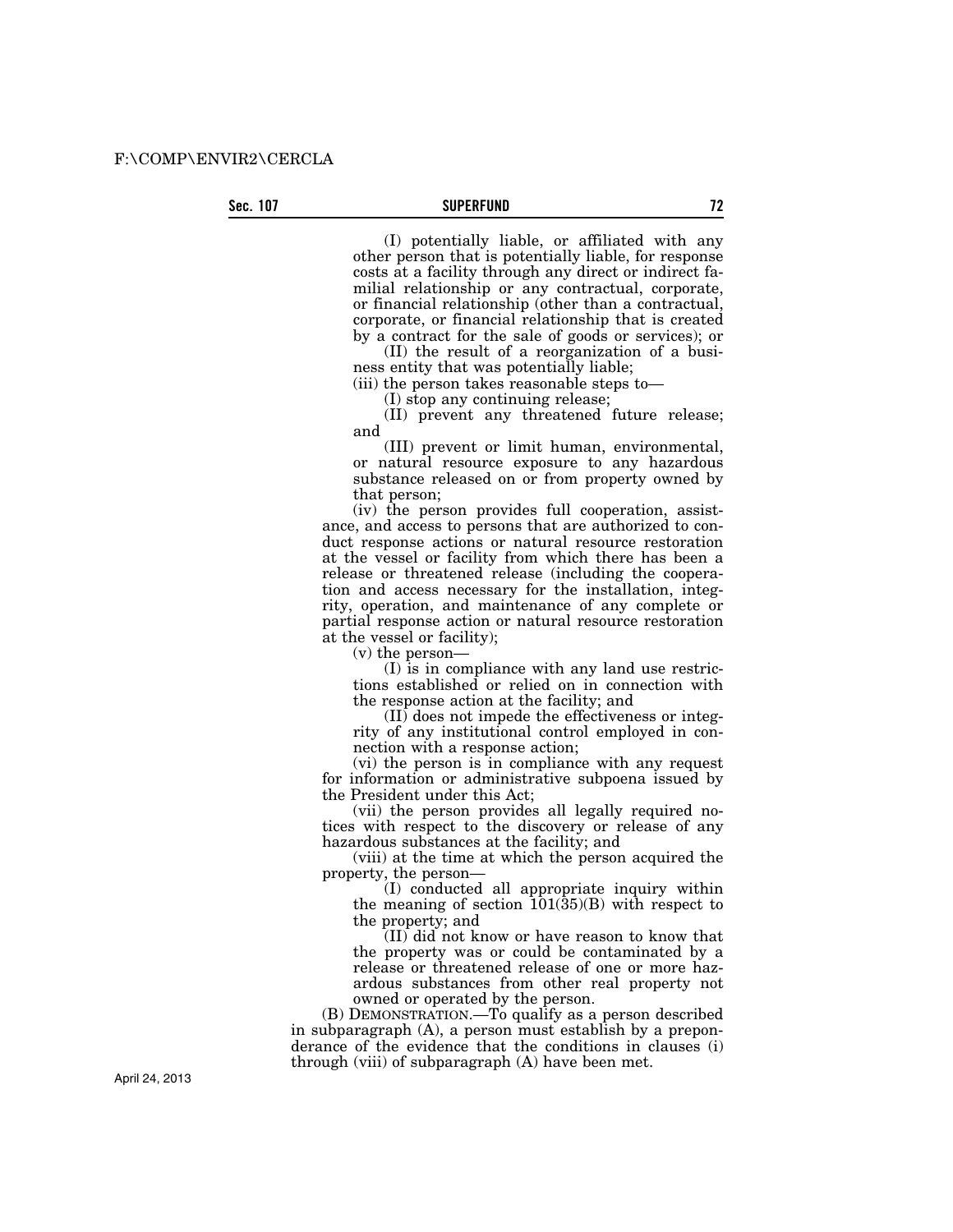(C) BONA FIDE PROSPECTIVE PURCHASER.—Any person that does not qualify as a person described in this paragraph because the person had, or had reason to have, knowledge specified in subparagraph (A)(viii) at the time of acquisition of the real property may qualify as a bona fide prospective purchaser under section  $101(40)$  if the person is otherwise described in that section.

(D) GROUND WATER.—With respect to a hazardous substance from one or more sources that are not on the property of a person that is a contiguous property owner that enters ground water beneath the property of the person solely as a result of subsurface migration in an aquifer, subparagraph (A)(iii) shall not require the person to conduct ground water investigations or to install ground water remediation systems, except in accordance with the policy of the Environmental Protection Agency concerning owners of property containing contaminated aquifers, dated May 24, 1995.

(2) EFFECT OF LAW.—With respect to a person described in this subsection, nothing in this subsection—

(A) limits any defense to liability that may be available to the person under any other provision of law; or

(B) imposes liability on the person that is not otherwise imposed by subsection (a).

(3) ASSURANCES.—The Administrator may—

(A) issue an assurance that no enforcement action under this Act will be initiated against a person described in paragraph (1); and

(B) grant a person described in paragraph (1) protection against a cost recovery or contribution action under section 113(f).

(r) PROSPECTIVE PURCHASER AND WINDFALL LIEN.—

(1) LIMITATION ON LIABILITY.—Notwithstanding subsection  $(a)(1)$ , a bona fide prospective purchaser whose potential liability for a release or threatened release is based solely on the purchaser's being considered to be an owner or operator of a facility shall not be liable as long as the bona fide prospective purchaser does not impede the performance of a response action or natural resource restoration.

(2) LIEN.—If there are unrecovered response costs incurred by the United States at a facility for which an owner of the facility is not liable by reason of paragraph (1), and if each of the conditions described in paragraph (3) is met, the United States shall have a lien on the facility, or may by agreement with the owner, obtain from the owner a lien on any other property or other assurance of payment satisfactory to the Administrator, for the unrecovered response costs.

(3) CONDITIONS.—The conditions referred to in paragraph (2) are the following:

(A) RESPONSE ACTION.—A response action for which there are unrecovered costs of the United States is carried out at the facility.

(B) FAIR MARKET VALUE.—The response action increases the fair market value of the facility above the fair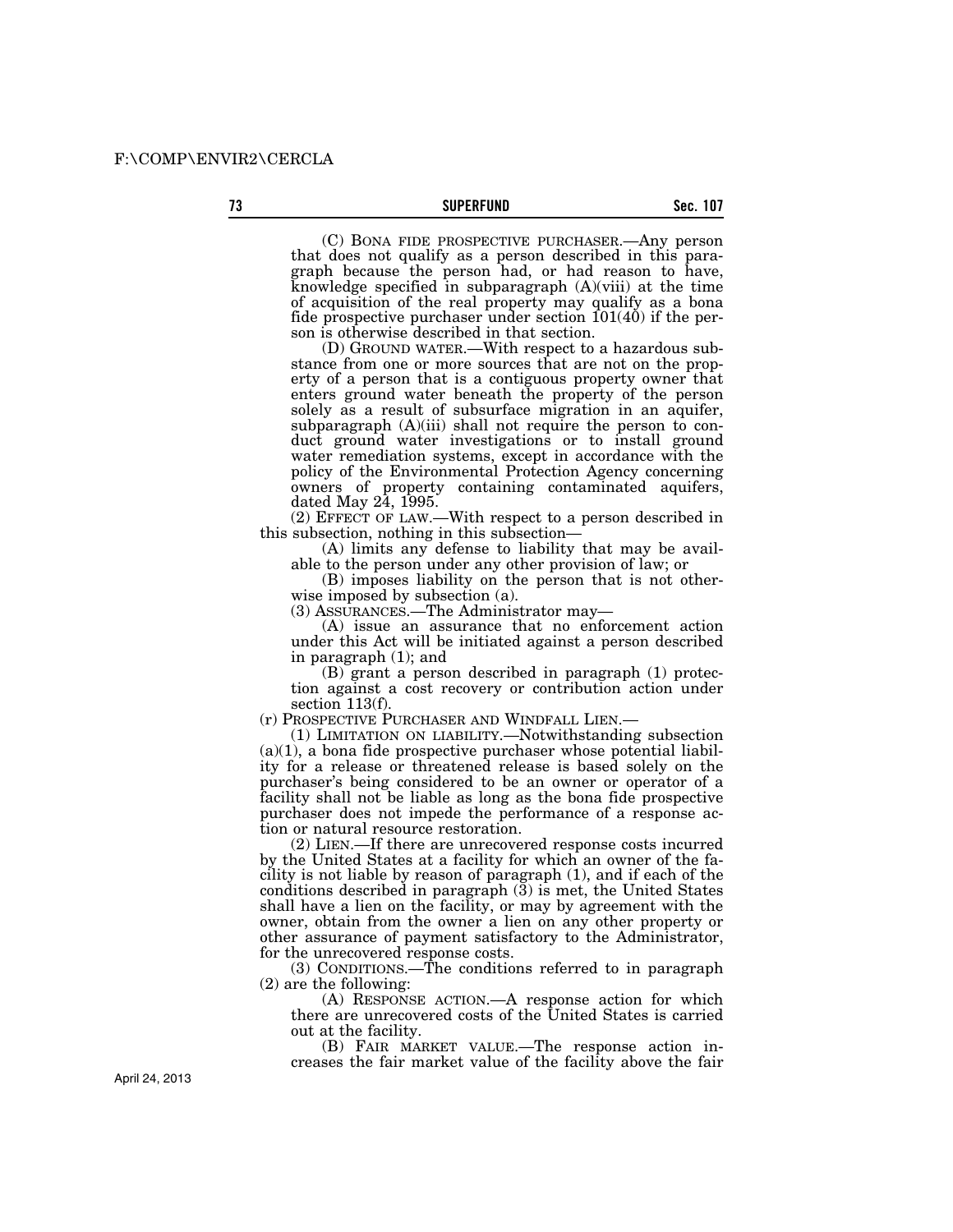market value of the facility that existed before the response action was initiated.

(4) AMOUNT; DURATION.—A lien under paragraph (2)—

(A) shall be in an amount not to exceed the increase in fair market value of the property attributable to the response action at the time of a sale or other disposition of the property;

(B) shall arise at the time at which costs are first incurred by the United States with respect to a response action at the facility;

(C) shall be subject to the requirements of subsection  $(l)(3)$ ; and

(D) shall continue until the earlier of—

(i) satisfaction of the lien by sale or other means; or

(ii) notwithstanding any statute of limitations under section 113, recovery of all response costs incurred at the facility.

[42 U.S.C. 9607]

### FINANCIAL RESPONSIBILITY

SEC. 108. (a)(1) The owner or operator of each vessel (except a non-self-propelled barge that does not carry hazardous substances as cargo) over three hundred gross tons that uses any port or place in the United States or the navigable waters or any offshore facility, shall establish and maintain, in accordance with regulations promulgated by the President, evidence of financial responsibility of \$300 per gross ton (or for a vessel carrying hazardous substances as cargo, or \$5,000,000, whichever is greater) to cover the liability prescribed under paragraph (1) of section 107(a) of this Act. Financial responsibility may be established by any one, or any combination, of the following: insurance, guarantee, surety bond, or qualification as a self-insurer. Any bond filed shall be issued by a bonding company authorized to do business in the United States. In cases where an owner or operator owns, operates, or charters more than one vessel subject to this subsection, evidence of financial responsibility need be established only to meet the maximum liability applicable to the largest of such vessels.

(2) The Secretary of the Treasury shall withhold or revoke the clearance required by section 4197 of the Revised Statutes of the United States of any vessel subject to this subsection that does not have certification furnished by the President that the financial responsibility provisions of paragraph (1) of this subsection have been complied with.

(3) The Secretary of Transportation, in accordance with regulations issued by him, shall (A) deny entry to any port or place in the United States or navigable waters to, and (B) detain at the port or place in the United States from which it is about to depart for any other port or place in the United States, any vessel subject to this subsection that, upon request, does not produce certification furnished by the President that the financial responsibility provisions of paragraph (1) of this subsection have been complied with.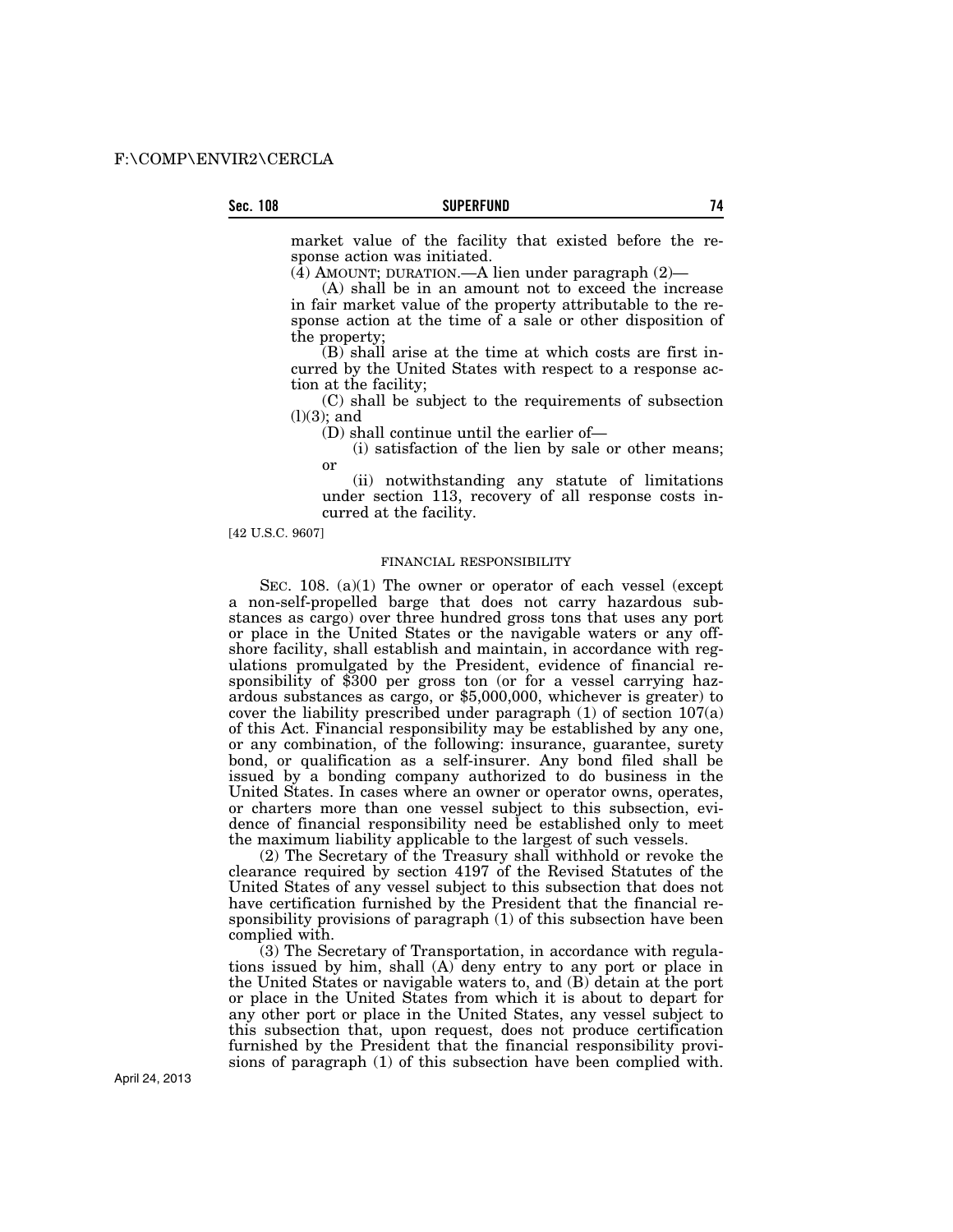**75 Sec. 108 SUPERFUND** 

(4) In addition to the financial responsibility provisions of paragraph (1) of this subsection, the President shall require additional evidence of financial responsibility for incineration vessels in such amounts, and to cover such liabilities recognized by law, as the President deems appropriate, taking into account the potential risks posed by incineration and transport for incineration, and any other factors deemed relevant.

 $(b)(1)$  Beginning not earlier than five years after the date of enactment of this Act, the President shall promulgate requirements (for facilities in addition to those under subtitle C of the Solid Waste Disposal Act and other Federal law) that classes of facilities establish and maintain evidence of financial responsibility consistent with the degree and duration of risk associated with the production, transportation, treatment, storage, or disposal of hazardous substances. Not later than three years after the date of enactment of the Act, the President shall identify those classes for which requirements will be first developed and publish notice of such identification in the Federal Register. Priority in the development of such requirements shall be accorded to those classes of facilities, owners, and operators which the President determines present the highest level of risk of injury.

(2) The level of financial responsibility shall be initially established, and, when necessary, adjusted to protect against the level of risk which the President in his discretion believes is appropriate based on the payment experience of the Fund, commercial insurers, courts settlements and judgments, and voluntary claims satisfaction. To the maximum extent practicable, the President shall cooperate with and seek the advice of the commercial insurance industry in developing financial responsibility requirements. Financial responsibility may be established by any one, or any combination, of the following: insurance, guarantee, surety bond, letter of credit, or qualification as a self-insurer. In promulgating requirements under this section, the President is authorized to specify policy or other contractual terms, conditions, or defenses which are necessary, or which are unacceptable, in establishing such evidence of financial responsibility in order to effectuate the purposes of this Act.

(3) Regulations promulgated under this subsection shall incrementally impose financial responsibility requirements as quickly as can reasonably be achieved but in no event more than 4 years after the date of promulgation. Where possible, the level of financial responsibility which the President believes appropriate as a final requirement shall be achieved through incremental, annual increases in the requirements.

(4) Where a facility is owned or operated by more than one person, evidence of financial responsibility covering the facility may be established and maintained by one of the owners or operators, or, in consolidated form, by or on behalf of two or more owners or operators. When evidence of financial responsibility is established in a consolidated form, the proportional share of each participant shall be shown. The evidence shall be accompanied by a statement authorizing the applicant to act for and in behalf of each participant in submitting and maintaining the evidence of financial responsibility.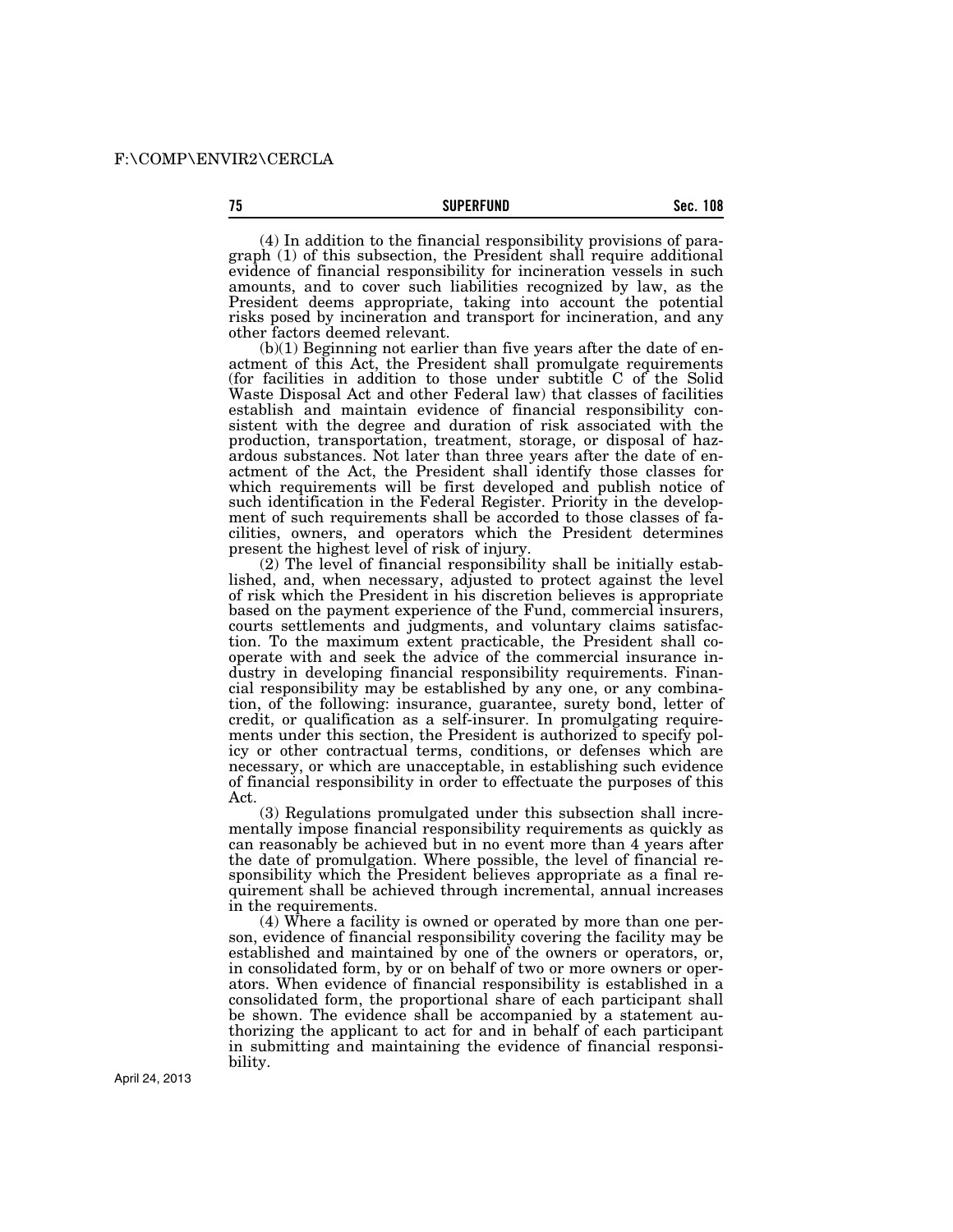(5) The requirements for evidence of financial responsibility for motor carriers covered by this Act shall be determined under section 30 of the Motor Carrier Act of 1980, Public Law 96–296.

(c) DIRECT ACTION.—

(1) RELEASES FROM VESSELS.—In the case of a release or threatened release from a vessel, any claim authorized by section 107 or 111 may be asserted directly against any guarantor providing evidence of financial responsibility for such vessel under subsection (a). In defending such a claim, the guarantor may invoke all rights and defenses which would be available to the owner or operator under this title. The guarantor may also invoke the defense that the incident was caused by the willful misconduct of the owner or operator, but the guarantor may not invoke any other defense that the guarantor might have been entitled to invoke in a proceeding brought by the owner or operator against him.

(2) RELEASES FROM FACILITIES.—In the case of a release or threatened release from a facility, any claim authorized by section 107 or 111 may be asserted directly against any guarantor providing evidence of financial responsibility for such facility under subsection (b), if the person liable under section 107 is in bankruptcy, reorganization, or arrangement pursuant to the Federal Bankruptcy Code, or if, with reasonable diligence, jurisdiction in the Federal courts cannot be obtained over a person liable under section 107 who is likely to be solvent at the time of judgment. In the case of any action pursuant to this paragraph, the guarantor shall be entitled to invoke all rights and defenses which would have been available to the person liable under section 107 if any action had been brought against such person by the claimant and all rights and defenses which would have been available to the guarantor if an action had been brought against the guarantor by such person.

(d) LIMITATION OF GUARANTOR LIABILITY.

(1) TOTAL LIABILITY.—The total liability of any guarantor in a direct action suit brought under this section shall be limited to the aggregate amount of the monetary limits of the policy of insurance, guarantee, surety bond, letter of credit, or similar instrument obtained from the guarantor by the person subject to liability under section 107 for the purpose of satisfying the requirement for evidence of financial responsibility.

(2) OTHER LIABILITY.—Nothing in this subsection shall be construed to limit any other State or Federal statutory, contractual, or common law liability of a guarantor, including, but not limited to, the liability of such guarantor for bad faith either in negotiating or in failing to negotiate the settlement of any claim. Nothing in this subsection shall be construed, interpreted, or applied to diminish the liability of any person under section 107 of this Act or other applicable law.

[42 U.S.C. 9608]

# CIVIL PENALTIES AND AWARDS

SEC. 109. (a) CLASS I ADMINISTRATIVE PENALTY.—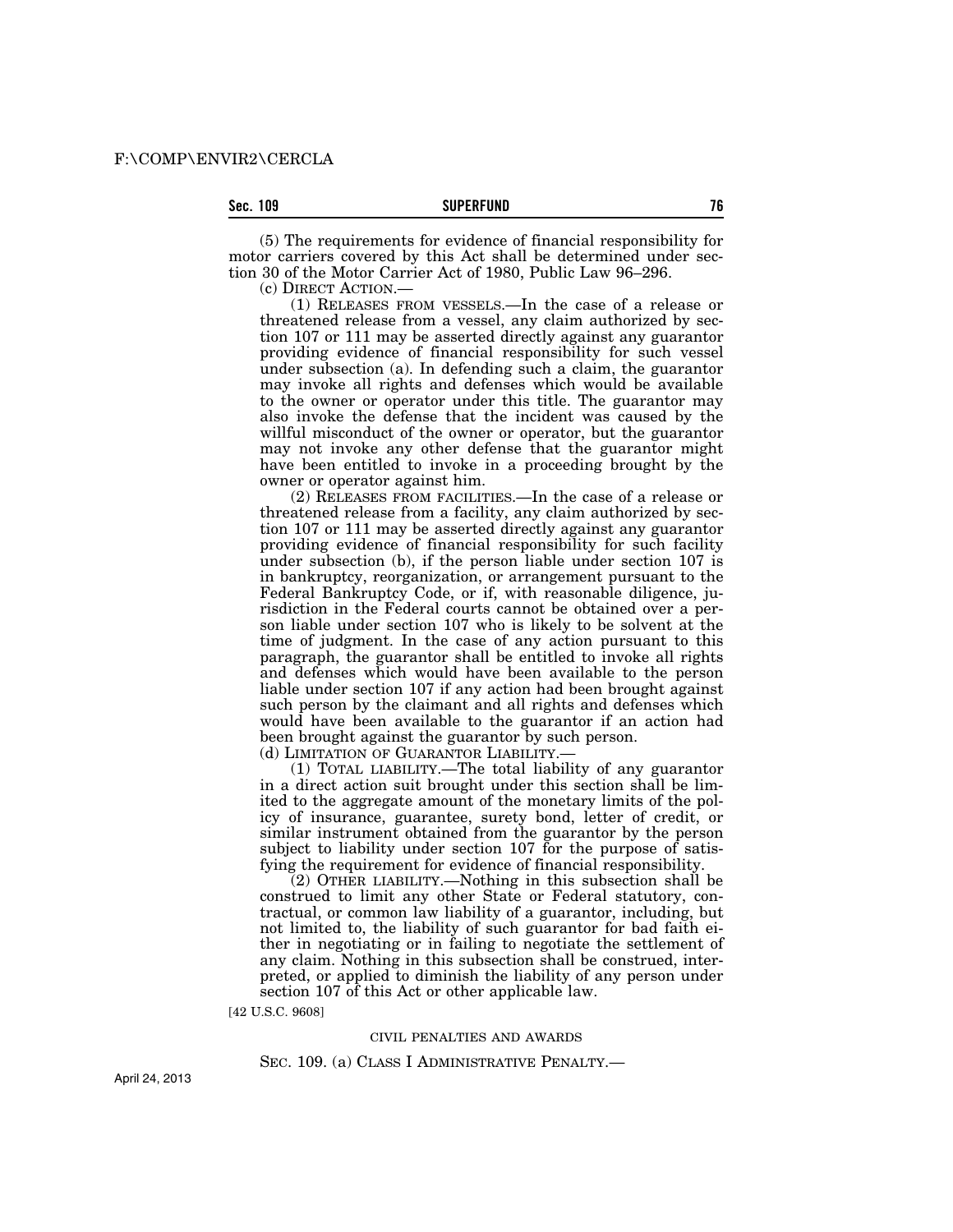(1) VIOLATIONS.—A civil penalty of not more than \$25,000 per violation may be assessed by the President in the case of any of the following—

(A) A violation of the requirements of section 103 (a) or (b) (relating to notice).

(B) A violation of the requirements of section  $103(d)(2)$ (relating to destruction of records, etc.).

(C) A violation of the requirements of section 108 (relating to financial responsibility, etc.), the regulations issued under section 108, or with any denial or detention order under section 108.

(D) A violation of an order under section  $122(d)(3)$  (relating to settlement agreements for action under section  $104(b)$ ).

(E) Any failure or refusal referred to in section 122(l) (relating to violations of administrative orders, consent decrees, or agreements under section 120).

(2) NOTICE AND HEARINGS.—No civil penalty may be assessed under this subsection unless the person accused of the violation is given notice and opportunity for a hearing with respect to the violation.

(3) DETERMINING AMOUNT.—In determining the amount of any penalty assessed pursuant to this subsection, the President shall take into account the nature, circumstances, extent and gravity of the violation or violations and, with respect to the violator, ability to pay, any prior history of such violations, the degree of culpability, economic benefit or savings (if any) resulting from the violation, and such other matters as justice may require.

(4) REVIEW.—Any person against whom a civil penalty is assessed under this subsection may obtain review thereof in the appropriate district court of the United States by filing a notice of appeal in such court within 30 days from the date of such order and by simultaneously sending a copy of such notice by certified mail to the President. The President shall promptly file in such court a certified copy of the record upon which such violation was found or such penalty imposed. If any person fails to pay an assessment of a civil penalty after it has become a final and unappealable order or after the appropriate court has entered final judgment in favor of the United States, the President may request the Attorney General of the United States to institute a civil action in an appropriate district court of the United States to collect the penalty, and such court shall have jurisdiction to hear and decide any such action. In hearing such action, the court shall have authority to review the violation and the assessment of the civil penalty on the record.

(5) SUBPOENAS.—The President may issue subpoenas for the attendance and testimony of witnesses and the production of relevant papers, books, or documents in connection with hearings under this subsection. In case of contumacy or refusal to obey a subpoena issued pursuant to this paragraph and served upon any person, the district court of the United States for any district in which such person is found, resides, or transacts business, upon application by the United States and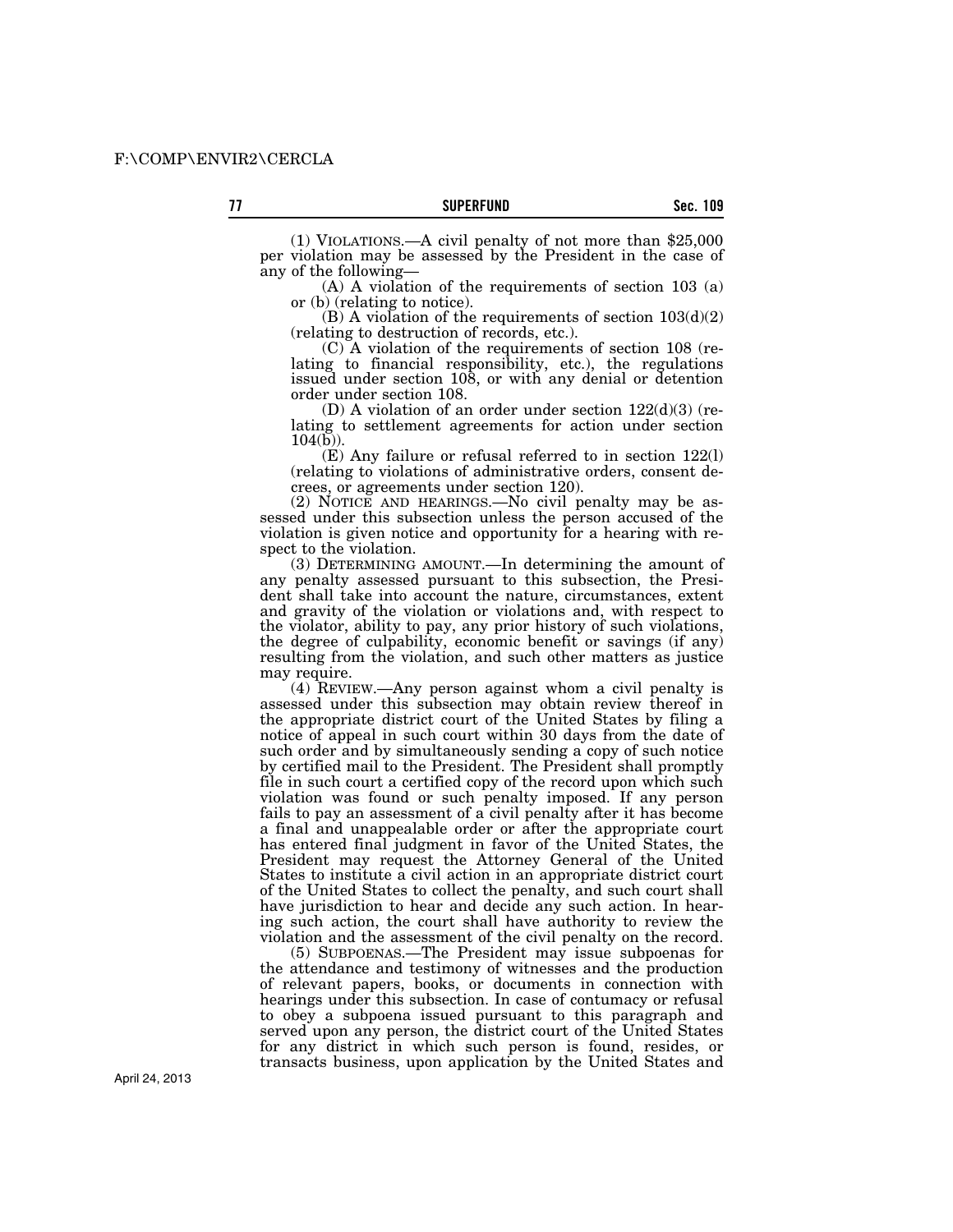after notice to such person, shall have jurisdiction to issue an order requiring such person to appear and give testimony before the administrative law judge or to appear and produce documents before the administrative law judge, or both, and any failure to obey such order of the court may be punished by such court as a contempt thereof.

(b) CLASS II ADMINISTRATIVE PENALTY.—A civil penalty of not more than \$25,000 per day for each day during which the violation continues may be assessed by the President in the case of any of the following—

(1) A violation of the notice requirements of section 103 (a)  $or$   $(b)$ .

 $(2)$  A violation of section  $103(d)(2)$  (relating to destruction of records, etc.).

(3) A violation of the requirements of section 108 (relating to financial responsibility, etc.), the regulations issued under section 108, or with any denial or detention order under section 108.

(4) A violation of an order under section  $122(d)(3)$  (relating to settlement agreements for action under section 104(b)).

(5) Any failure or refusal referred to in section 122(l) (relating to violations of administrative orders, consent decrees, or agreements under section 120).

In the case of a second or subsequent violation the amount of such penalty may be not more than \$75,000 for each day during which the violation continues. Any civil penalty under this subsection shall be assessed and collected in the same manner, and subject to the same provisions, as in the case of civil penalties assessed and collected after notice and opportunity for hearing on the record in accordance with section 554 of title 5 of the United States Code. In any proceeding for the assessment of a civil penalty under this subsection the President may issue subpoenas for the attendance and testimony of witnesses and the production of relevant papers, books, and documents and may promulgate rules for discovery procedures. Any person who requested a hearing with respect to a civil penalty under this subsection and who is aggrieved by an order assessing the civil penalty may file a petition for judicial review of such order with the United States Court of Appeals for the District of Columbia Circuit or for any other circuit in which such person resides or transacts business. Such a petition may only be filed within the 30-day period beginning on the date the order making such assessment was issued.

(c) JUDICIAL ASSESSMENT.—The President may bring an action in the United States district court for the appropriate district to assess and collect a penalty of not more than \$25,000 per day for each day during which the violation (or failure or refusal) continues in the case of any of the following—

(1) A violation of the notice requirements of section 103 (a) or (b).

 $(2)$  A violation of section  $103(d)(2)$  (relating to destruction of records, etc.).

(3) A violation of the requirements of section 108 (relating to financial responsibility, etc.), the regulations issued under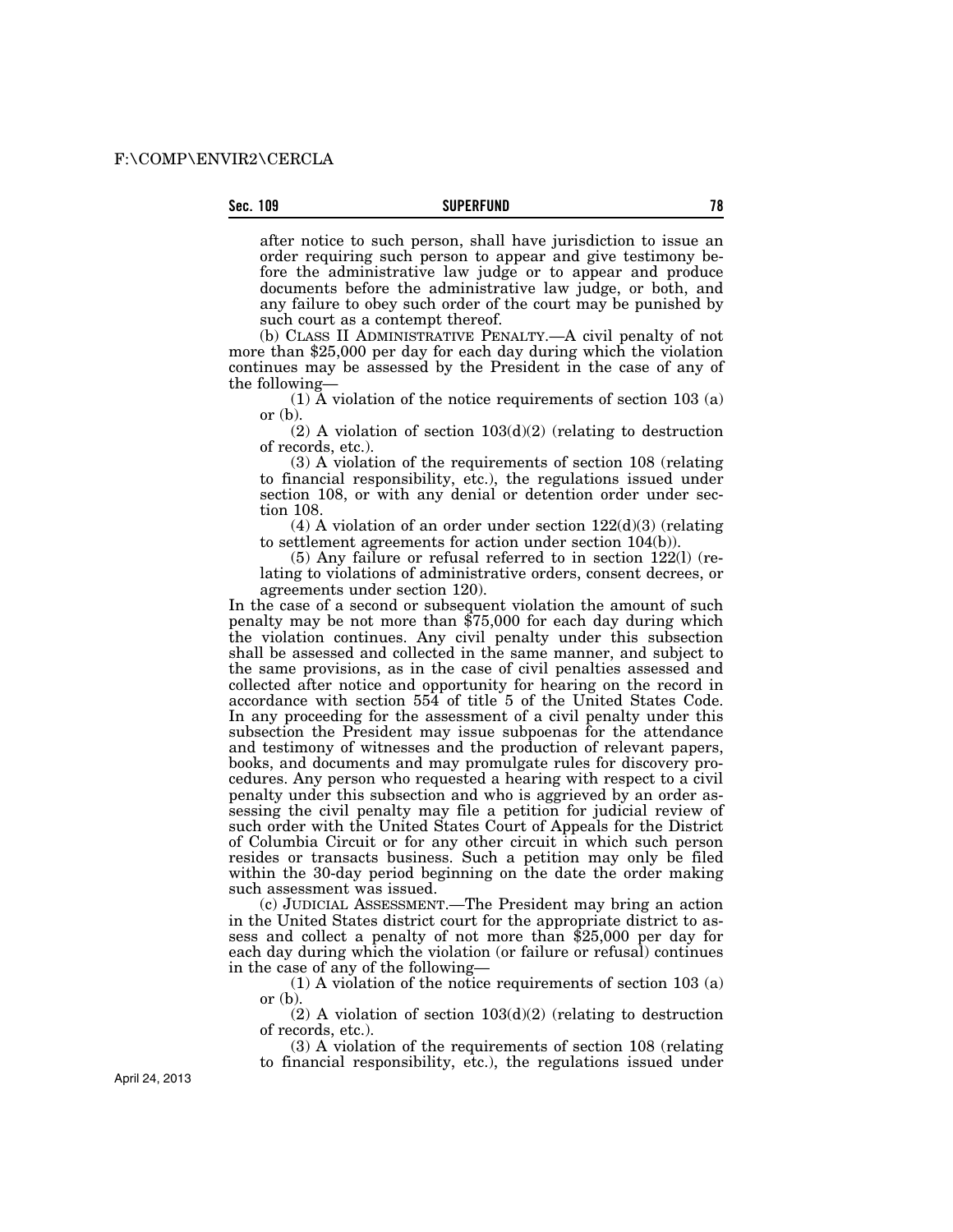section 108, or with any denial or detention order under section 108.

 $(4)$  A violation of an order under section  $122(d)(3)$  (relating to settlement agreements for action under section 104(b)).

(5) Any failure or refusal referred to in section 122(l) (relating to violations of administrative orders, consent decrees, or agreements under section 120).

In the case of a second or subsequent violation (or failure or refusal), the amount of such penalty may be not more than \$75,000 for each day during which the violation (or failure or refusal) continues. For additional provisions providing for judicial assessment of civil penalties for failure to comply with a request or order under section 104(e) (relating to information gathering and access authorities), see section 104(e).

(d) AWARDS.—The President may pay an award of up to \$10,000 to any individual who provides information leading to the arrest and conviction of any person for a violation subject to a criminal penalty under this Act, including any violation of section 103 and any other violation referred to in this section. The President shall, by regulation, prescribe criteria for such an award and may pay any award under this subsection from the Fund, as provided in section 111.

(e) PROCUREMENT PROCEDURES.—Notwithstanding any other provision of law, any executive agency may use competitive procedures or procedures other than competitive procedures to procure the services of experts for use in preparing or prosecuting a civil or criminal action under this Act, whether or not the expert is expected to testify at trial. The executive agency need not provide any written justification for the use of procedures other than competitive procedures when procuring such expert services under this Act and need not furnish for publication in the Commerce Business Daily or otherwise any notice of solicitation or synopsis with respect to such procurement.

(f) SAVINGS CLAUSE.—Action taken by the President pursuant to this section shall not affect or limit the President's authority to enforce any provisions of this Act.

[42 U.S.C. 9609]

#### EMPLOYEE PROTECTION

SEC. 110. (a) No person shall fire or in any other way discriminate against, or cause to be fired or discriminated against, any employee or any authorized representative of employees by reason of the fact that such employee or representative has provided information to a State or to the Federal Government, filed, instituted, or caused to be filed or instituted any proceeding under this Act, or has testified or is about to testify in any proceeding resulting from the administration or enforcement of the provisions of this Act.

(b) Any employee or a representative of employees who believes that he has been fired or otherwise discriminated against by any person in violation of subsection (a) of this section may, within thirty days after such alleged violation occurs, apply to the Secretary of Labor for a review of such firing or alleged discrimination. A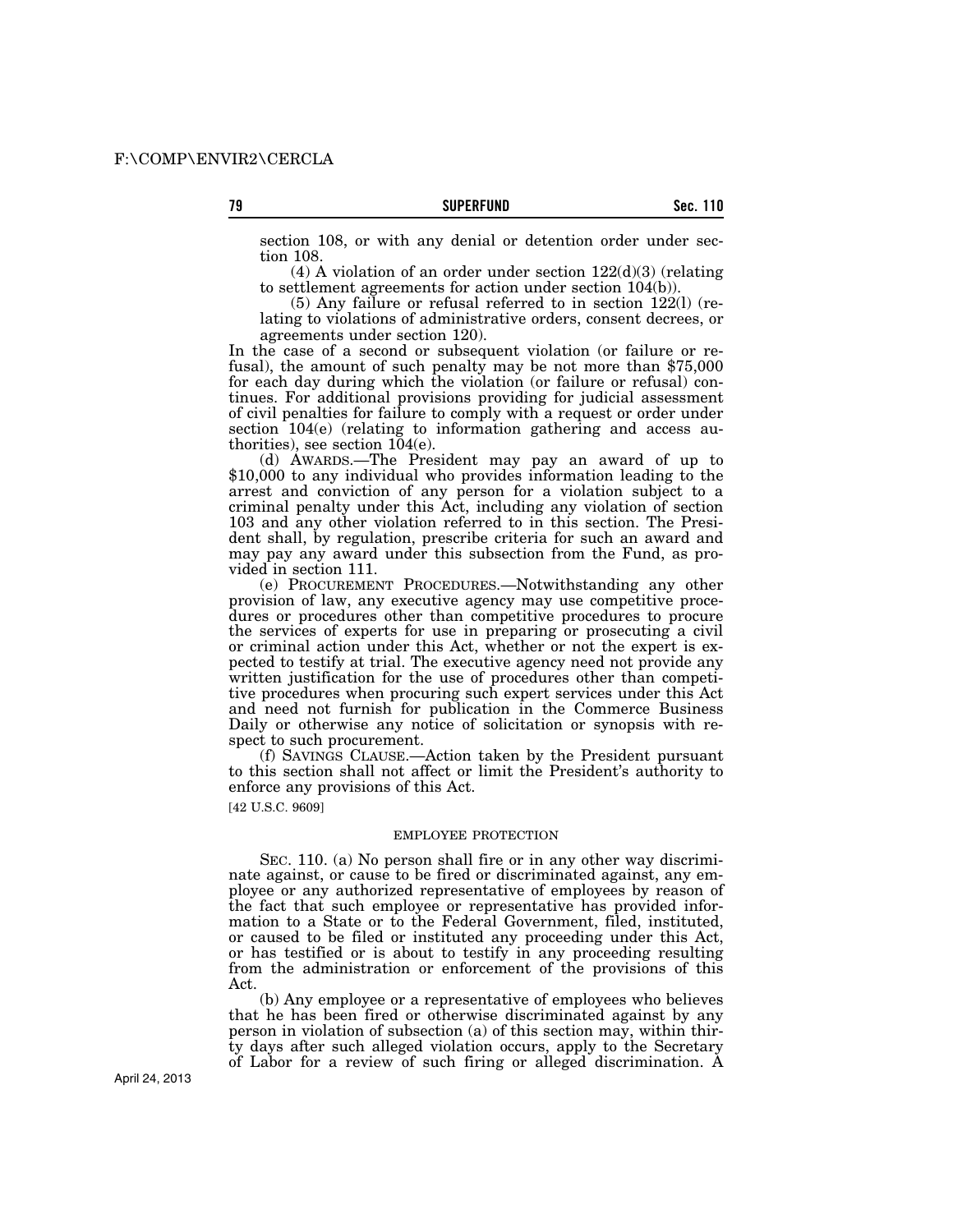# Sec. 110 **SUPERFUND** 80

copy of the application shall be sent to such person, who shall be the respondent. Upon receipt of such application, the Secretary of Labor shall cause such investigation to be made as he deems appropriate. Such investigation shall provide an opportunity for a public hearing at the request of any party to such review to enable the parties to present information relating to such alleged violation. The parties shall be given written notice of the time and place of the hearing at least five days prior to the hearing. Any such hearing shall be of record and shall be subject to section 554 of title 5, United States Code. Upon receiving the report of such investigation, the Secretary of Labor shall make findings of fact. If he finds that such violation did occur, he shall issue a decision, incorporating an order therein and his findings, requiring the party committing such violation to take such affirmative action to abate the violation as the Secretary of Labor deems appropriate, including, but not limited to, the rehiring or reinstatement of the employee or representative of employees to his former position with compensation. If he finds that there was no such violation, he shall issue an order denying the application. Such order issued by the Secretary of Labor under this subparagraph shall be subject to judicial review in the same manner as orders and decisions are subject to judicial review under this Act.

(c) Whenever an order is issued under this section to abate such violation, at the request of the applicant a sum equal to the aggregate amount of all costs and expenses (including the attorney's fees) determined by the Secretary of Labor to have been reasonably incurred by the applicant for, or in connection with, the institution and prosecution of such proceedings, shall be assessed against the person committing such violation.

(d) This section shall have no application to any employee who acting without discretion from his employer (or his agent) deliberately violates any requirement of this Act.

(e) The President shall conduct continuing evaluations of potential loss of shifts of employment which may result from the administration or enforcement of the provisions of this Act, including, where appropriate, investigating threatened plant closures or reductions in employment allegedly resulting from such administration or enforcement. Any employee who is discharged, or laid off, threatened with discharge or layoff, or otherwise discriminated against by any person because of the alleged results of such administration or enforcement, or any representative of such employee, may request the President to conduct a full investigation of the matter and, at the request of any party, shall hold public hearings, require the parties, including the employer involved, to present information relating to the actual or potential effect of such administration or enforcement on employment and any alleged discharge, layoff, or other discrimination, and the detailed reasons or justification therefore.1 Any such hearing shall be of record and shall be subject to section 554 of title 5, United States Code. Upon receiving the report of such investigation, the President shall make findings of fact as to the effect of such administration or enforcement on employment and on the alleged discharge, layoff, or discrimination

<sup>1</sup>So in law.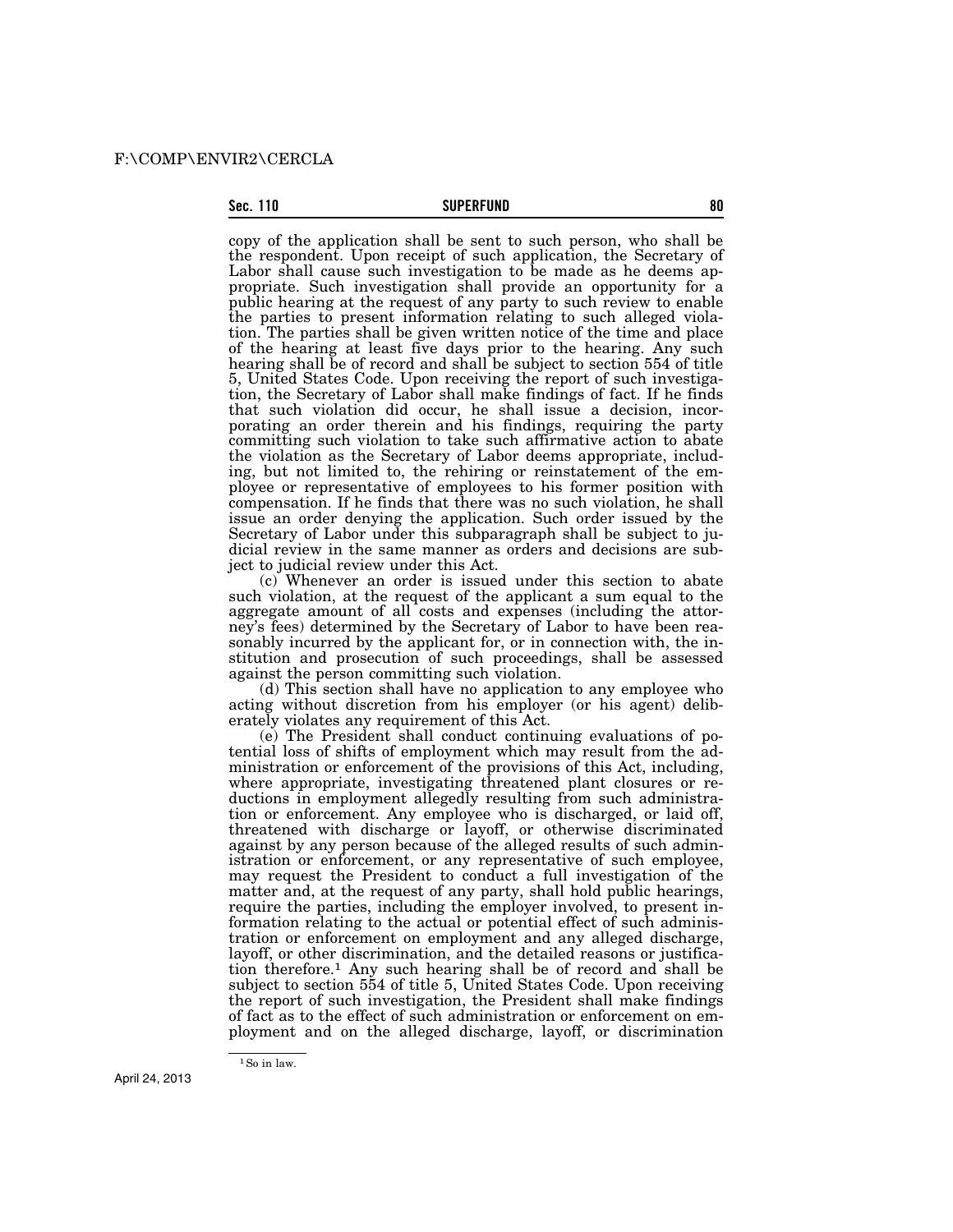and shall make such recommendations as he deems appropriate. Such report, findings, and recommendations shall be available to the public. Nothing in this subsection shall be construed to require or authorize the President or any State to modify or withdraw any action, standard, limitation, or any other requirement of this Act. [42 U.S.C. 9610]

#### USES OF FUND

SEC. 111. (a) IN GENERAL.—For the purposes specified in this section there is authorized to be appropriated from the Hazardous Substance Superfund established under subchapter A of chapter 98 of the Internal Revenue Code of 1986 not more than \$8,500,000,000 for the 5-year period beginning on the date of enactment of the Superfund Amendments and Reauthorization Act of 1986, and not more than \$5,100,000,000 for the period commencing October 1, 1991, and ending September 30, 1994, and such sums shall remain available until expended. The preceding sentence constitutes a specific authorization for the funds appropriated under title II of Public Law 99–160 (relating to payment to the Hazardous Substances Trust Fund). The President shall use the money in the Fund for the following purposes:

(1) Payment of governmental response costs incurred pursuant to section 104 of this title, including costs incurred pursuant to the Intervention on the High Seas Act.

(2) Payment of any claim for necessary response costs incurred by any other person as a result of carrying out the national contingency plan established under section  $\overline{3}11(c)^1$  of the Clean Water Act and amended by section 105 of this title: *Provided, however,* That such costs must be approved under said plan and certified by the responsible Federal official.

(3) Payment of any claim authorized by subsection (b) of this section and finally decided pursuant to section 112 of this title, including those costs set out in subsection  $112(c)(3)$  of this title.

(4) Payment of costs specified under subsection (c) of this section.

(5) GRANTS FOR TECHNICAL ASSISTANCE.—The cost of grants under section 117(e) (relating to public participation grants for technical assistance).<br>
(6) LEAD CONTAMINATED SOIL.—Payment of not to exceed

 $$15,000,000$  for the costs of a pilot program for removal, decontamination, or other action with respect to lead-contaminated soil in one to three different metropolitan areas.

The President shall not pay for any administrative costs or expenses out of the Fund unless such costs and expenses are reasonably necessary for and incidental to the implementation of this title.

(b)(1) IN GENERAL.—Claims asserted and compensable but unsatisfied under provisions of section 311 of the Clean Water Act, which are modified by section 304 of this Act may be asserted against the Fund under this title; and other claims resulting from a release or threat of release of a hazardous substance from a ves-

<sup>1</sup>Probably should refer to section 311(d). See footnote 1 under section 105(a).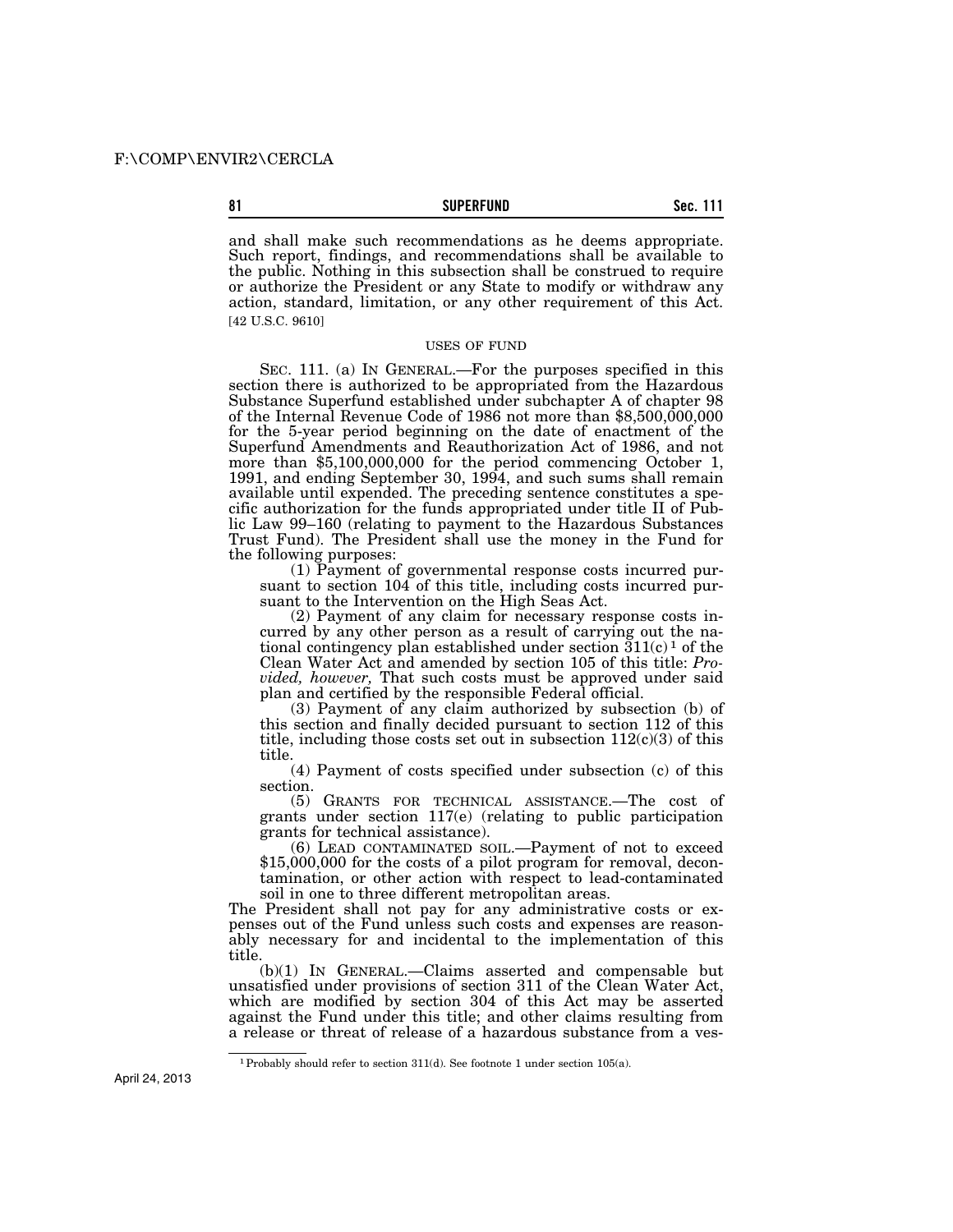# Sec. 111 **SUPERFUND** 82

sel or a facility may be asserted against the Fund under this title for injury to, or destruction or loss of, natural resources, including cost for damage assessment: *Provided, however,* That any such claim may be asserted only by the President, as trustee, for natural resources over which the United States has sovereign rights, or natural resources within the territory or the fishery conservation zone of the United States to the extent they are managed or protected by the United States, or by any State for natural resources within the boundary of that State belonging to, managed by, controlled by, or appertaining to the State, or by any Indian tribe or by the United States acting on behalf of any Indian tribe for natural resources belonging to, managed by, controlled by, or appertaining to such tribe, or held in trust for the benefit of such tribe, or belonging to a member of such tribe if such resources are subject to a trust restriction on alienation.<br>
(2) LIMITATION ON PAYMENT OF NATURAL RESOURCE CLAIMS.—

(A) GENERAL REQUIREMENTS.— No natural resource claim may be paid from the Fund unless the President determines that the claimant has exhausted all administrative and judicial remedies to recover the amount of such claim from persons who may be liable under section 107.

(B) DEFINITION.—As used in this paragraph, the term "natural resource claim" means any claim for injury to, or destruction or loss of, natural resources. The term does not include any claim for the costs of natural resource damage assessment.

(c) Uses of the Fund under subsection (a) of this section include—

(1) The costs of assessing both short-term and long-term injury to, destruction of, or loss of any natural resources resulting from a release of a hazardous substance.

(2) The costs of Federal or State or Indian tribe efforts in the restoration, rehabilitation, or replacement or acquiring the equivalent of any natural resources injured, destroyed, or lost as a result of a release of a hazardous substance.

(3) Subject to such amounts as are provided in appropriation Acts, the costs of a program to identify, investigate, and take enforcement and abatement action against releases of hazardous substances.

(4) Any costs incurred in accordance with subsection (m) of this section (relating to ATSDR) and section 104(i), including the costs of epidemiologic and laboratory studies, health assessments, preparation of toxicologic profiles, development and maintenance of a registry of persons exposed to hazardous substances to allow long-term health effect studies, and diagnostic services not otherwise available to determine whether persons in populations exposed to hazardous substances in connection with a release or a suspected release are suffering from longlatency diseases.

(5) Subject to such amounts as are provided in appropriation Acts, the costs of providing equipment and similar overhead, related to the purposes of this Act and section 311 of the Clean Water Act, and needed to supplement equipment and services available through contractors or other non-Federal en-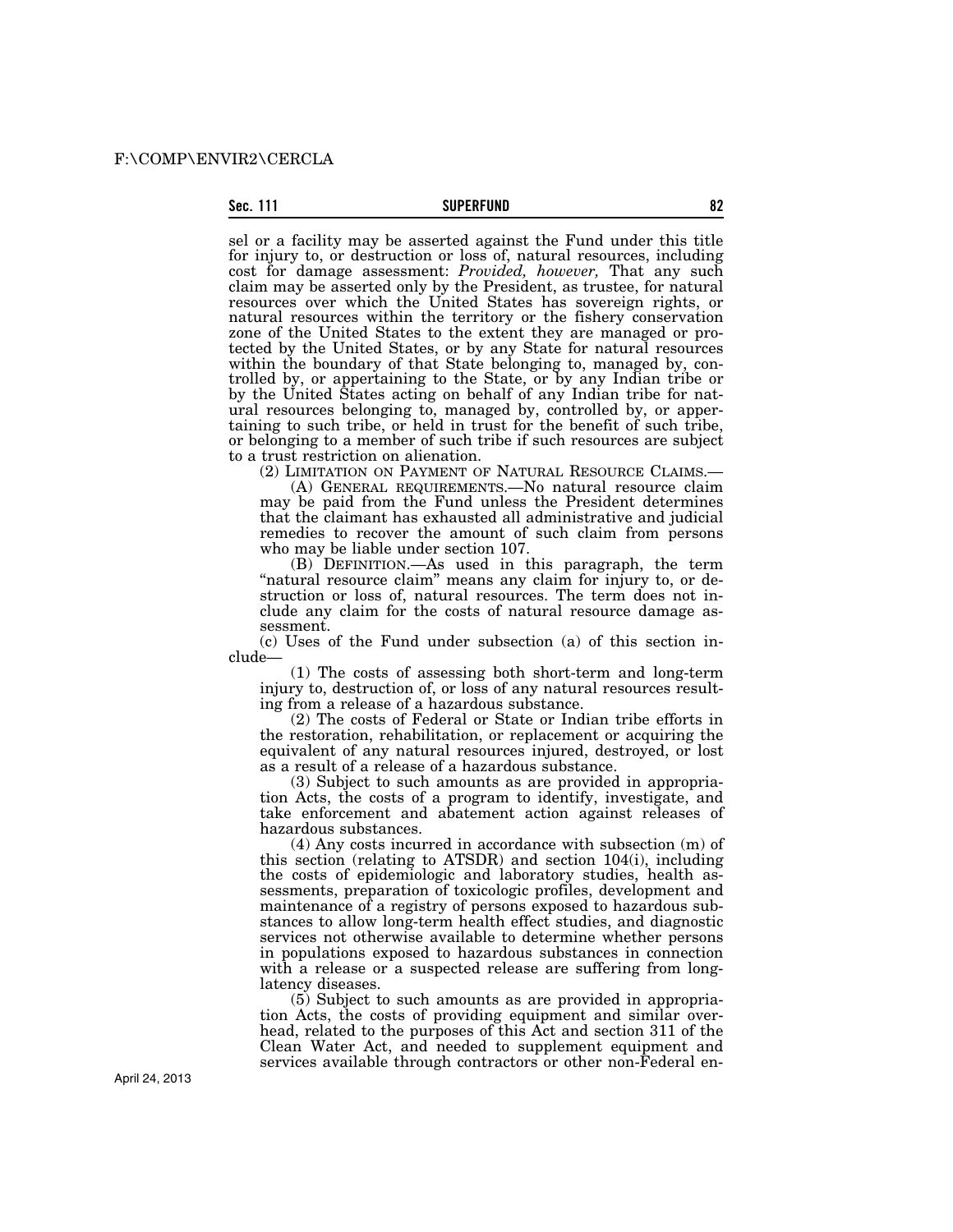tities, and of establishing and maintaining damage assessment capability, for any Federal agency involved in strike forces, emergency task forces, or other response teams under the national contingency plan.

(6) Subject to such amounts as are provided in appropriation Acts, the costs of a program to protect the health and safety of employees involved in response to hazardous substance releases. Such program shall be developed jointly by the Environmental Protection Agency, the Occupational Safety and Health Administration, and the National Institute for Occupational Safety and Health and shall include, but not be limited to, measures for identifying and assessing hazards to which persons engaged in removal, remedy, or other response to hazardous substances may be exposed, methods to protect workers from such hazards, and necessary regulatory and enforcement measures to assure adequate protection of such employees.

(7) EVALUATION COSTS UNDER PETITION PROVISIONS OF SEC-TION 105(d).—Costs incurred by the President in evaluating facilities pursuant to petitions under section 105(d) (relating to petitions for assessment of release).

(8) CONTRACT COSTS UNDER SECTION 104(a)(1).—The costs of contracts or arrangements entered into under section  $104(a)(1)$  to oversee and review the conduct of remedial investigations and feasibility studies undertaken by persons other than the President and the costs of appropriate Federal and State oversight of remedial activities at National Priorities List sites resulting from consent orders or settlement agreements.

(9) ACQUISITION COSTS UNDER SECTION 104(j).—The costs incurred by the President in acquiring real estate or interests in real estate under section  $10\overline{4}$ (j) (relating to acquisition of property).

(10) RESEARCH, DEVELOPMENT, AND DEMONSTRATION COSTS UNDER SECTION 311.—The cost of carrying out section 311 (relating to research, development, and demonstration), except that the amounts available for such purposes shall not exceed the amounts specified in subsection  $\overline{n}$  of this section.

(11) LOCAL GOVERNMENT REIMBURSEMENT.—Reimbursements to local governments under section 123, except that during the 8-fiscal year period beginning October 1, 1986, not more than 0.1 percent of the total amount appropriated from the Fund may be used for such reimbursements.

(12) WORKER TRAINING AND EDUCATION GRANTS.—The costs of grants under section 126(g) of the Superfund Amendments and Reauthorization Act of 1986 for training and education of workers to the extent that such costs do not exceed \$10,000,000 1 for each of the fiscal years 1987, 1988, 1989, 1990, 1991, 1992, 1993, and 1994.

(13) AWARDS UNDER SECTION 109.—The costs of any awards granted under section 109(d).

<sup>&</sup>lt;sup>1</sup>Public Law 101–144 (103 Stat. 857) purported to amend section  $9611(c)(12)$  of the Superfund Amendments and Reauthorization Act of 1986 (SARA) by striking "\$10,000,000" and inserting<br>"\$20,000,000". The amendment made by Public Law 101–144 probably should have been made<br>to section 111(c)(12) of the Comprehensive En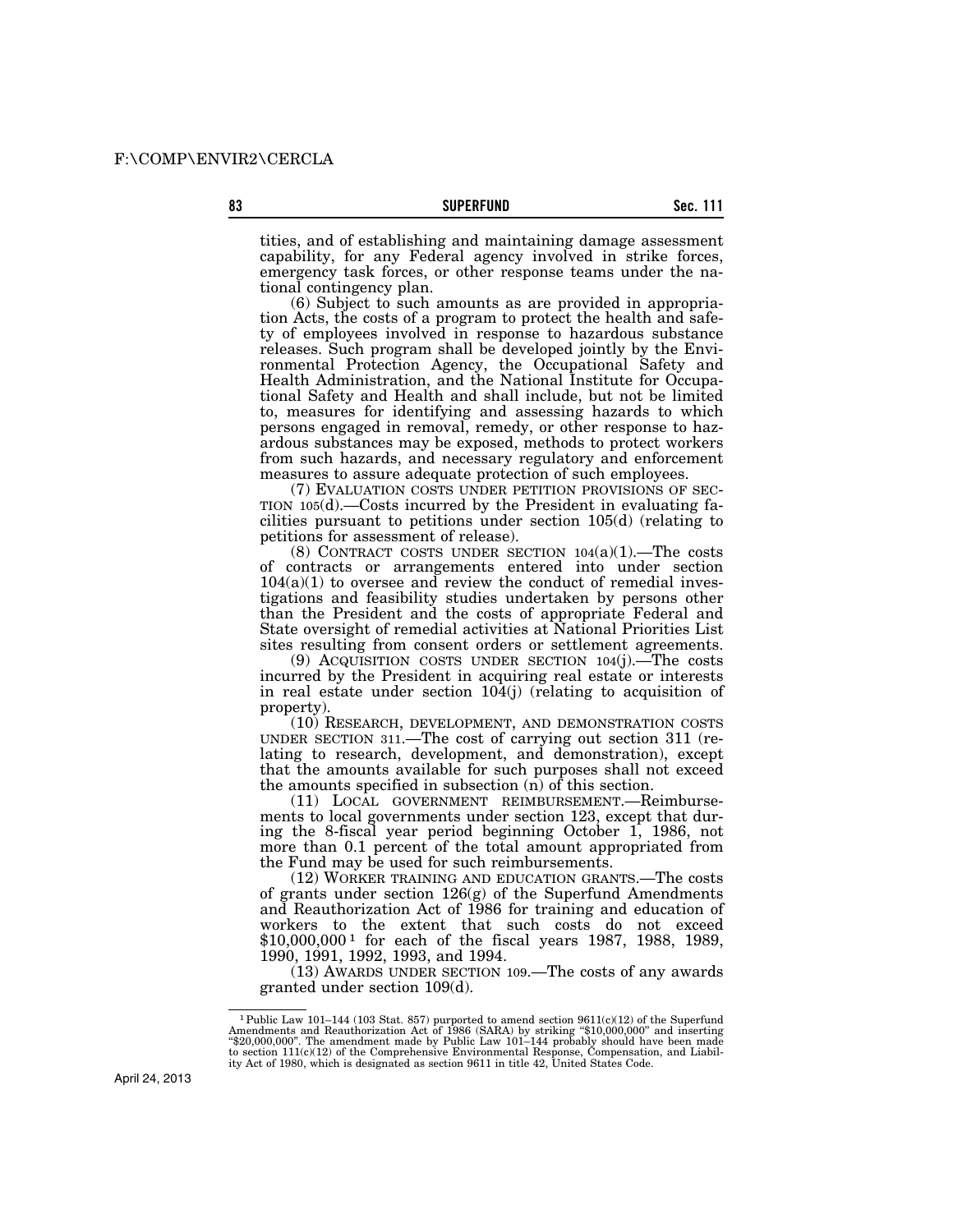(14) LEAD POISONING STUDY.—The cost of carrying out the study under subsection (f) of section 118 of the Superfund Amendments and Reauthorization Act of 1986 (relating to lead poisoning in children).

 $(d)(1)$  No money in the Fund may be used under subsection  $(c)(1)$  and  $(2)$  of this section, nor for the payment of any claim under subsection (b) of this section, where the injury, destruction, or loss of natural resources and the release of a hazardous substance from which such damages resulted have occurred wholly before the enactment of this Act.

(2) No money in the Fund may be used for the payment of any claim under subsection (b) of this section where such expenses are associated with injury or loss resulting from long-term exposure to ambient concentrations of air pollutants from multiple or diffuse sources.

(e)(1) Claims against or presented to the Fund shall not be valid or paid in excess of the total money in the Fund at any one time. Such claims become valid only when additional money is collected, appropriated, or otherwise added to the Fund. Should the total claims outstanding at any time exceed the current balance of the Fund, the President shall pay such claims, to the extent authorized under this section, in full in the order in which they were finally determined.

(2) In any fiscal year, 85 percent of the money credited to the Fund under title II of this Act shall be available only for the purposes specified in paragraphs (1), (2), and (4) of subsection (a) of this section. No money in the Fund may be used for the payment of any claim under subsection  $(a)(3)$  or subsection  $(b)$  of this section in any fiscal year for which the President determines that all of the Fund is needed for response to threats to public health from releases or threatened releases of hazardous substances.

(3) No money in the Fund shall be available for remedial action, other than actions specified in subsection (c) of this section, with respect to federally owned facilities; except that money in the Fund shall be available for the provision of alternative water supplies (including the reimbursement of costs incurred by a municipality) in any case involving groundwater contamination outside the boundaries of a federally owned facility in which the federally owned facility is not the only potentially responsible party.

(4) Paragraphs (1) and (4) of subsection (a) of this section shall in the aggregate be subject to such amounts as are provided in appropriation Acts.

(f) The President is authorized to promulgate regulations designating one or more Federal officials who may obligate money in the Fund in accordance with this section or portions thereof. The President is also authorized to delegate authority to obligate money in the Fund or to settle claims to officials of a State or Indian tribe operating under a contract or cooperative agreement with the Federal Government pursuant to section 104(d) of this title.

(g) The President shall provide for the promulgation of rules and regulations with respect to the notice to be provided to potential injured parties by an owner and operator of any vessel, or facility from which a hazardous substance has been released. Such rules and regulations shall consider the scope and form of the no-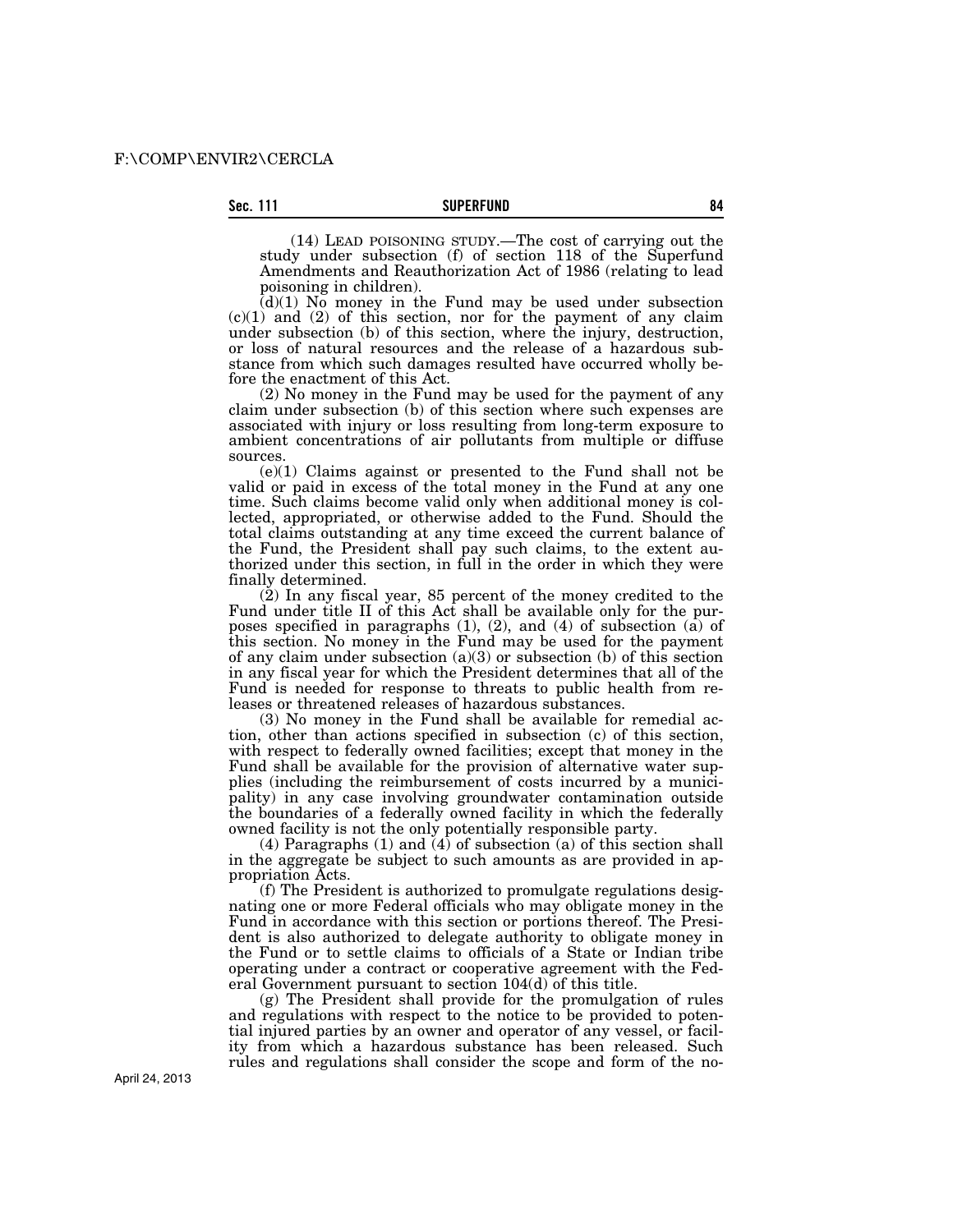### 85 SUPERFUND SEC. 111

tice which would be appropriate to carry out the purposes of this title. Upon promulgation of such rules and regulations, the owner and operator of any vessel or facility from which a hazardous substance has been released shall provide notice in accordance with such rules and regulations. With respect to releases from public vessels, the President shall provide such notification as is appropriate to potential injured parties. Until the promulgation of such rules and regulations, the owner and operator of any vessel or facility from which a hazardous substance has been released shall provide reasonable notice to potential injured parties by publication in local newspapers serving the affected area.

ø**Subsection (h) repealed.**¿

(i) Except in a situation requiring action to avoid an irreversible loss of natural resources or to prevent or reduce any continuing danger to natural resources or similar need for emergency action, funds may not be used under this Act for the restoration, rehabilitation, or replacement or acquisition of the equivalent of any natural resources until a plan for the use of such funds for such purposes has been developed and adopted by affected Federal agencies and the Governor or Governors of any State having sustained damage to natural resources within its borders, belonging to, managed by or appertaining to such State, and by the governing body of any Indian tribe having sustained damage to natural resources belonging to, managed by, controlled by, or appertaining to such tribe, or held in trust for the benefit of such tribe, or belonging to a member of such tribe if such resources are subject to a trust restriction on alienation, after adequate public notice and opportunity for hearing and consideration of all public comment.

(j) The President shall use the money in the Post-closure Liability Fund for any of the purposes specified in subsection (a) of this section with respect to a hazardous waste disposal facility for which liability has transferred to such fund under section  $107(k)$  of this Act, and, in addition, for payment of any claim or appropriate request for costs of response, damages, or other compensation for injury or loss under section 107 of this Act or any other State or Federal law, resulting from a release of a hazardous substance from such a facility.

(k) INSPECTOR GENERAL.—In each fiscal year, the Inspector General of each department, agency, or instrumentality of the United States which is carrying out any authority of this Act shall conduct an annual audit of all payments, obligations, reimbursements, or other uses of the Fund in the prior fiscal year, to assure that the Fund is being properly administered and that claims are being appropriately and expeditiously considered. The audit shall include an examination of a sample of agreements with States (in accordance with the provisions of the Single Audit Act) carrying out response actions under this title and an examination of remedial investigations and feasibility studies prepared for remedial actions. The Inspector General shall submit to the Congress an annual report regarding the audit report required under this subsection. The report shall contain such recommendations as the Inspector General deems appropriate. Each department, agency, or instrumentality of the United States shall cooperate with its inspector general in carrying out this subsection.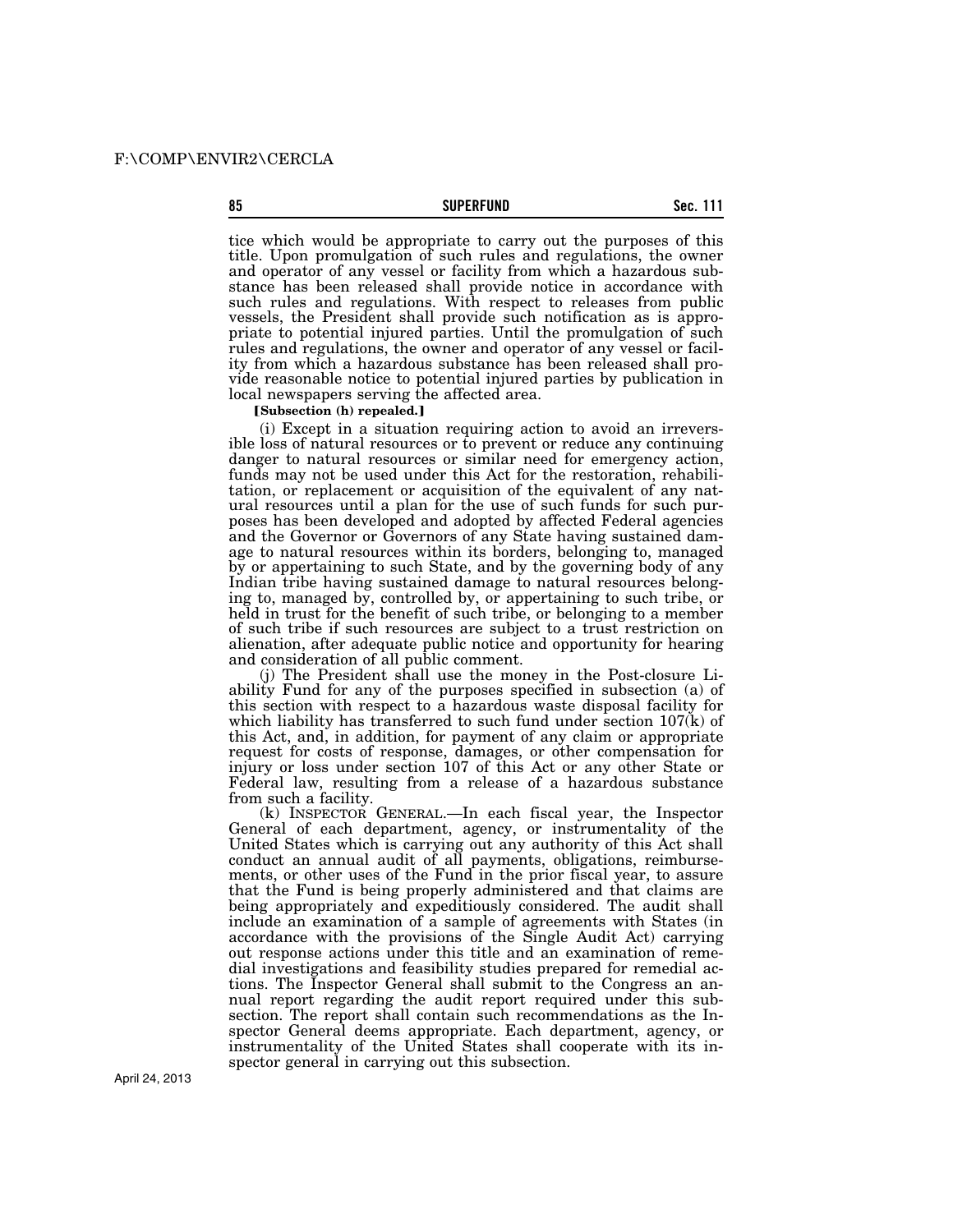(l) To the extent that the provisions of this Act permit, a foreign claimant may assert a claim to the same extent that a United States claimant may assert a claim if—

(1) the release of a hazardous substance occurred (A) in the navigable waters or (B) in or on the territorial sea or adjacent shoreline of a foreign country of which the claimant is a resident;

(2) the claimant is not otherwise compensated for his loss;

(3) the hazardous substance was released from a facility or from a vessel located adjacent to or within the navigable waters or was discharged in connection with activities conducted under the Outer Continental Shelf Lands Act, as amended (43 U.S.C. 1331 et seq.) or the Deepwater Port Act of 1974, as amended (33 U.S.C. 1501 et seq.); and

(4) recovery is authorized by a treaty or an executive agreement between the United States and foreign country involved, or if the Secretary of State, in consultation with the Attorney General and other appropriate officials, certifies that such country provides a comparable remedy for United States claimants.

(m) AGENCY FOR TOXIC SUBSTANCES AND DISEASE REGISTRY.— There shall be directly available to the Agency for Toxic Substances and Disease Registry to be used for the purpose of carrying out activities described in subsection  $(c)(4)$  and section  $104(i)$  not less than \$50,000,000 per fiscal year for each of fiscal years 1987 and 1988, not less than \$55,000,000 for fiscal year 1989, and not less than \$60,000,000 per fiscal year for each of fiscal years 1990, 1991, 1992, 1993, and 1994. Any funds so made available which are not obligated by the end of the fiscal year in which made available shall be returned to the Fund.

(n) LIMITATIONS ON RESEARCH, DEVELOPMENT, AND DEM-ONSTRATION PROGRAM.—

(1) SECTION 311(b).—For each of the fiscal years 1987, 1988, 1989, 1990, 1991, 1992, 1993, and 1994, not more than \$20,000,000 of the amounts available in the Fund may be used for the purposes of carrying out the applied research, development, and demonstration program for alternative or innovative technologies and training program authorized under section 311(b) (relating to research, development, and demonstration) other than basic research. Such amounts shall remain available until expended.

(2) SECTION 311(a).—From the amounts available in the Fund, not more than the following amounts may be used for the purposes of section 311(a) (relating to hazardous substance research, demonstration, and training activities):

(A) For the fiscal year 1987, \$3,000,000.

(B) For the fiscal year 1988, \$10,000,000.

(C) For the fiscal year 1989, \$20,000,000.

(D) For the fiscal year 1990, \$30,000,000.

(E) For each of the fiscal years 1991, 1992, 1993, and 1994, \$35,000,000.

No more than 10 percent of such amounts shall be used for training under section 311(a) in any fiscal year.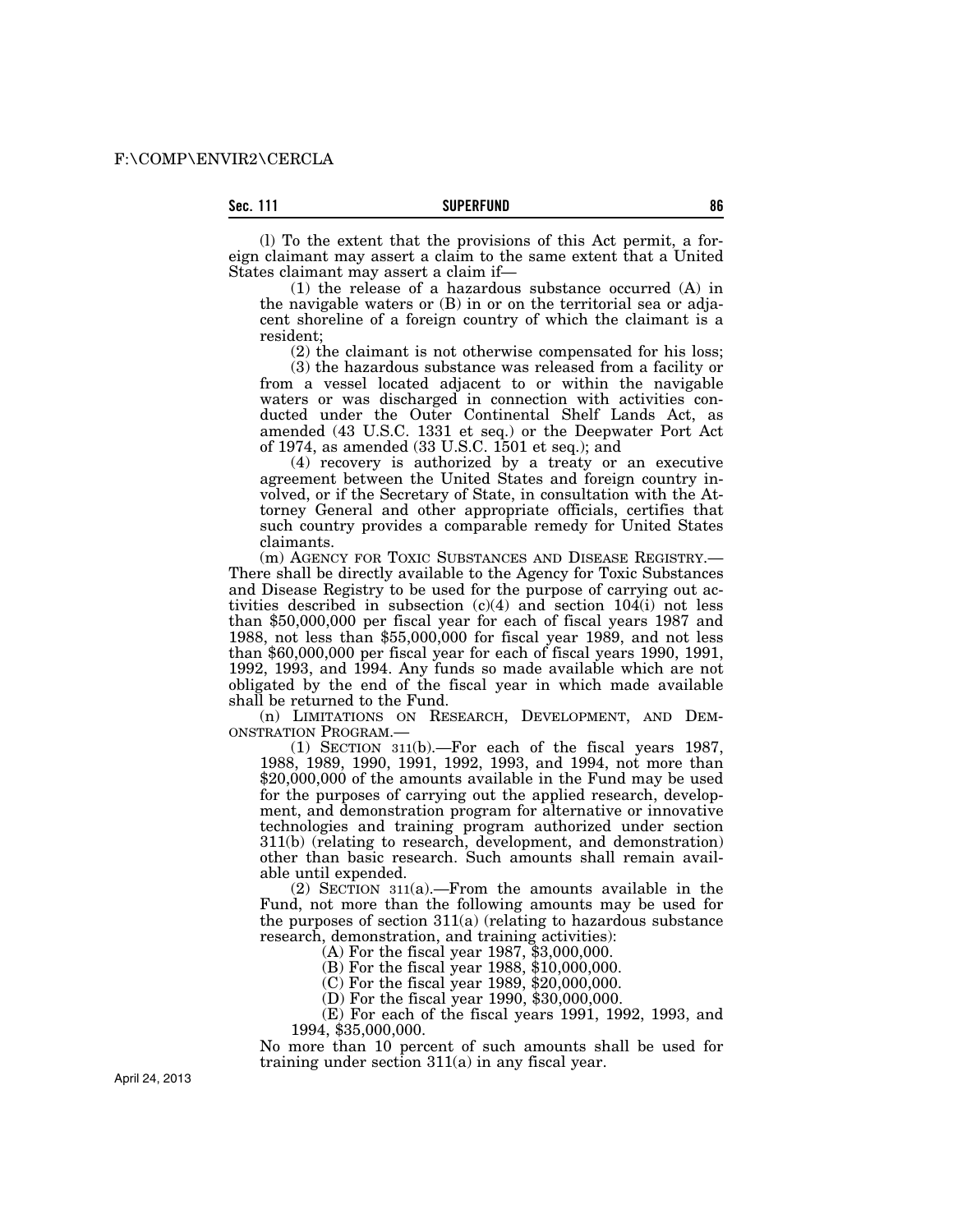# 87 SUPERFUND SEC. 112

(3) SECTION 311(d).—For each of the fiscal years 1987, 1988, 1989, 1990, 1991, 1992, 1993, and 1994, not more than \$5,000,000 of the amounts available in the Fund may be used for the purposes of section 311(d) (relating to university hazardous substance research centers).

(o) NOTIFICATION PROCEDURES FOR LIMITATIONS ON CERTAIN PAYMENTS.—Not later than 90 days after the enactment of this subsection, the President shall develop and implement procedures to adequately notify, as soon as practicable after a site is included on the National Priorities List, concerned local and State officials and other concerned persons of the limitations, set forth in subsection  $(a)(2)$  of this section, on the payment of claims for necessary response costs incurred with respect to such site.

(p) GENERAL REVENUE SHARE OF SUPERFUND.—

(1) IN GENERAL.—The following sums are authorized to be appropriated, out of any money in the Treasury not otherwise appropriated, to the Hazardous Substance Superfund:

- (A) For fiscal year 1987, \$212,500,000.
- (B) For fiscal year 1988, \$212,500,000.
- (C) For fiscal year 1989, \$212,500,000.
- (D) For fiscal year 1990, \$212,500,000.
- (E) For fiscal year 1991, \$212,500,000.
- (F) For fiscal year 1992, \$212,500,000. (G) For fiscal year 1993, \$212,500,000.

(H) For fiscal year 1994, \$212,500,000.

In addition there is authorized to be appropriated to the Hazardous Substance Superfund for each fiscal year an amount equal to so much of the aggregate amount authorized to be appropriated under this subsection (and paragraph (2) of section  $221(b)^1$  of the Hazardous Substance Response Revenue Act of 1980) as has not been appropriated before the beginning of the fiscal year involved.

(2) COMPUTATION.—The amounts authorized to be appropriated under paragraph (1) of this subsection in a given fiscal year shall be available only to the extent that such amount exceeds the amount determined by the Secretary under section 9507(b)(2) of the Internal Revenue Code of 1986 for the prior fiscal year.

[42 U.S.C. 9611]

#### CLAIMS PROCEDURE

SEC. 112. (a) CLAIMS AGAINST THE FUND FOR RESPONSE COSTS.—No claim may be asserted against the Fund pursuant to section 111(a) unless such claim is presented in the first instance to the owner, operator, or guarantor of the vessel or facility from which a hazardous substance has been released, if known to the claimant, and to any other person known to the claimant who may be liable under section 107. In any case where the claim has not been satisfied within 60 days of presentation in accordance with this subsection, the claimant may present the claim to the Fund for payment. No claim against the Fund may be approved or certified

<sup>1</sup>Section 221(b) was repealed by section 517(c)(1) of Public Law 99–499.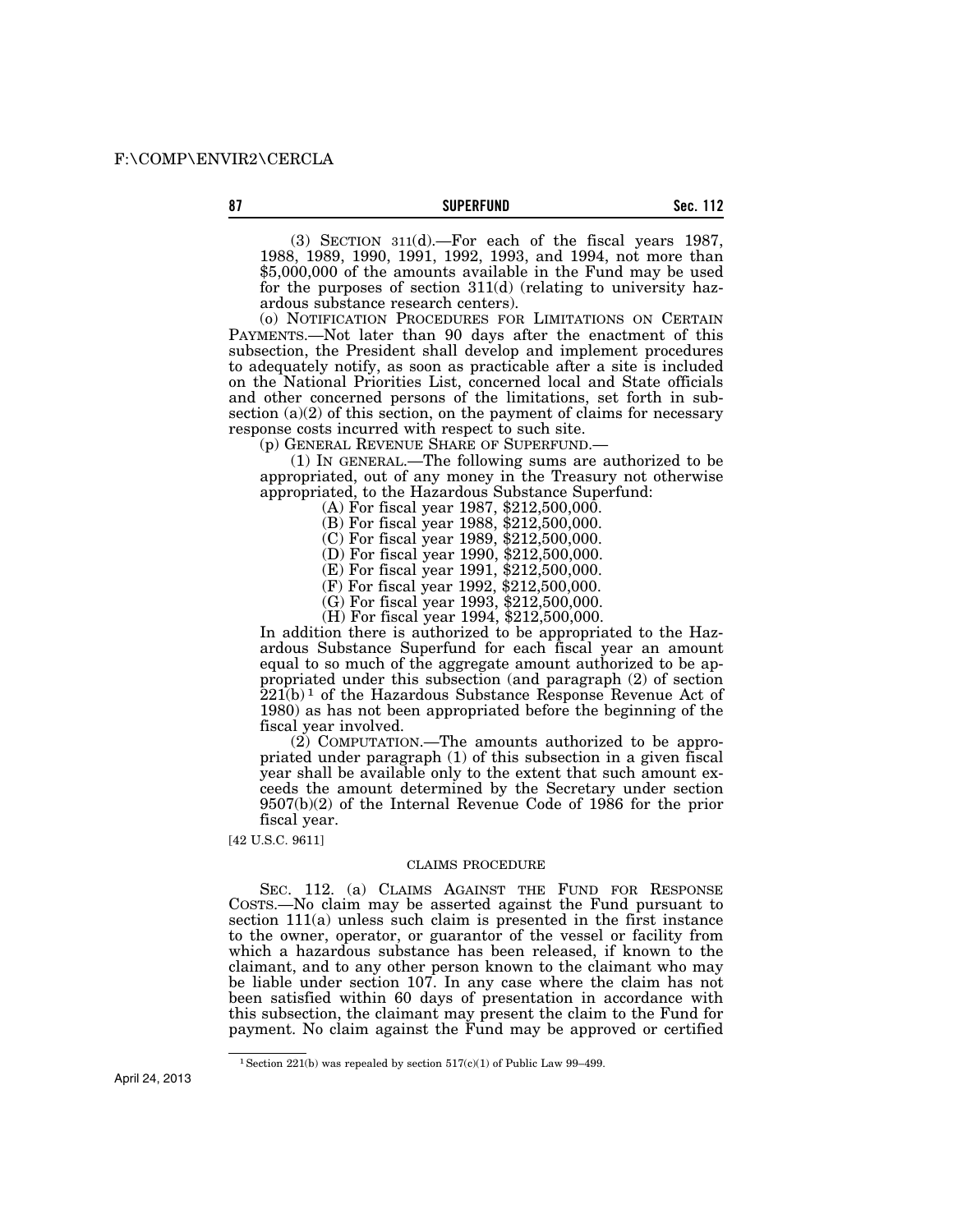during the pendency of an action by the claimant in court to recover costs which are the subject of the claim.

(b)(1) PRESCRIBING FORMS AND PROCEDURES.—The President shall prescribe appropriate forms and procedures for claims filed hereunder, which shall include a provision requiring the claimant to make a sworn verification of the claim to the best of his knowledge. Any person who knowingly gives or causes to be given any false information as a part of any such claim shall, upon conviction, be fined in accordance with the applicable provisions of title 18 of the United States Code or imprisoned for not more than 3 years (or not more than 5 years in the case of a second or subsequent conviction), or both.

(2) PAYMENT OR REQUEST FOR HEARING.—The President may, if satisfied that the information developed during the processing of the claim warrants it, make and pay an award of the claim, except that no claim may be awarded to the extent that a judicial judgment has been made on the costs that are the subject of the claim. If the President declines to pay all or part of the claim, the claimant may, within 30 days after receiving notice of the President's decision, request an administrative hearing.

(3) BURDEN OF PROOF.—In any proceeding under this subsection, the claimant shall bear the burden of proving his claim.

(4) DECISIONS.—All administrative decisions made hereunder shall be in writing, with notification to all appropriate parties, and shall be rendered within 90 days of submission of a claim to an administrative law judge, unless all the parties to the claim agree in writing to an extension or unless the President, in his discretion, extends the time limit for a period not to exceed sixty days.

(5) FINALITY AND APPEAL.—All administrative decisions hereunder shall be final, and any party to the proceeding may appeal a decision within 30 days of notification of the award or decision. Any such appeal shall be made to the Federal district court for the district where the release or threat of release took place. In any such appeal, the decision shall be considered binding and conclusive, and shall not be overturned except for arbitrary or capricious abuse of discretion.

(6) PAYMENT.—Within 20 days after the expiration of the appeal period for any administrative decision concerning an award, or within 20 days after the final judicial determination of any appeal taken pursuant to this subsection, the President shall pay any such award from the Fund. The President shall determine the method, terms, and time of payment.

 $(c)(1)$  Payment of any claim by the Fund under this section shall be subject to the United States Government acquiring by subrogation the rights of the claimant to recover those costs of removal or damages for which it has compensated the claimant from the person responsible or liable for such release.

(2) Any person, including the Fund, who pays compensation pursuant to this Act to any claimant for damages or costs resulting from a release of a hazardous substance shall be subrogated to all rights, claims, and causes of action for such damages and costs of removal that the claimant has under this Act or any other law.

(3) Upon request of the President, the Attorney General shall commence an action on behalf of the Fund to recover any com-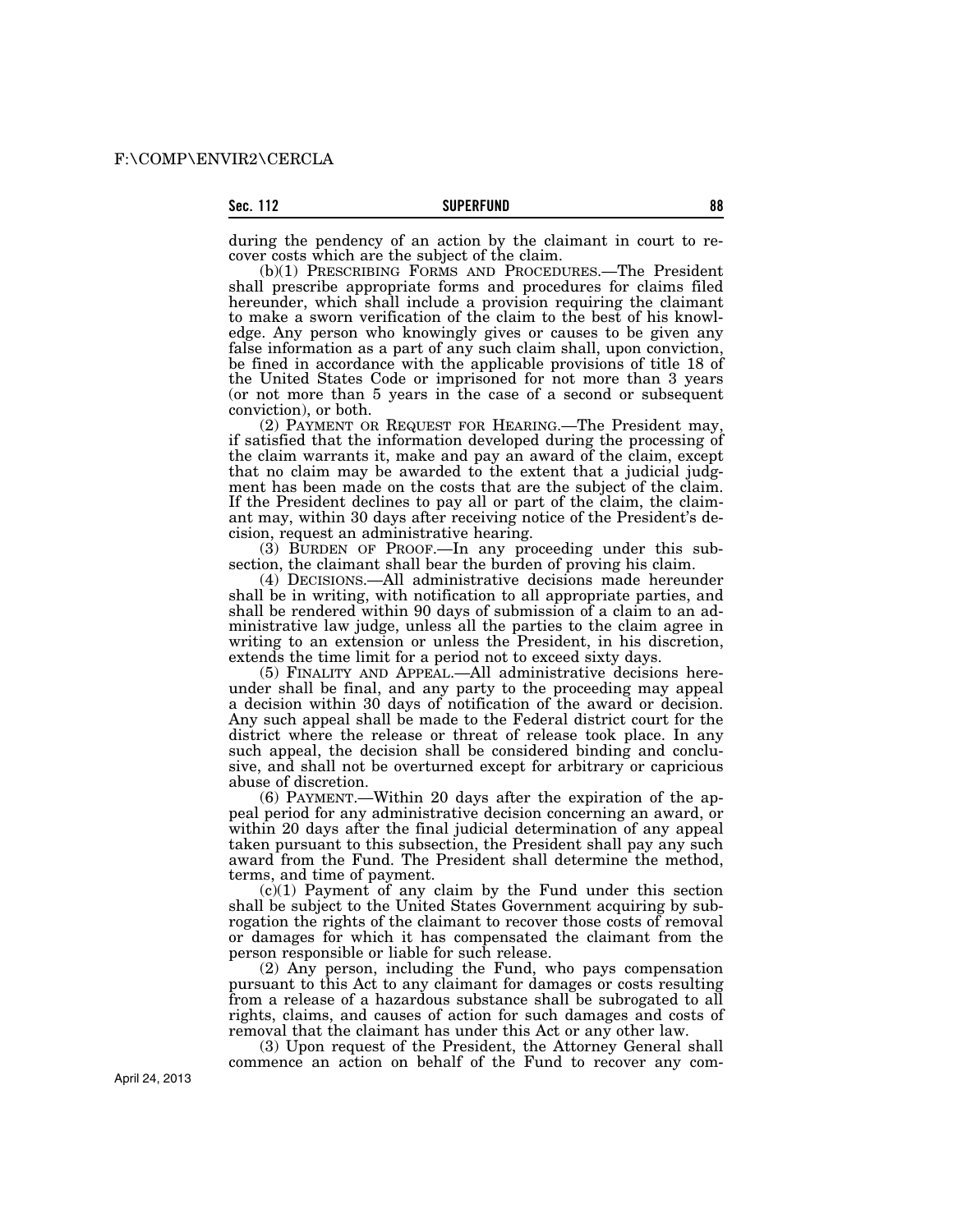pensation paid by the Fund to any claimant pursuant to this title, and, without regard to any limitation of liability, all interest, administrative and adjudicative costs, and attorney's fees incurred by the Fund by reason of the claim. Such an action may be commenced against any owner, operator, or guarantor, or against any other person who is liable, pursuant to any law, to the compensated claimant or to the Fund, for the damages or costs for which compensation was paid.

(d) STATUTE OF LIMITATIONS.—

(1) CLAIMS FOR RECOVERY OF COSTS.—No claim may be presented under this section for recovery of the costs referred to in section 107(a) after the date 6 years after the date of completion of all response action.

(2) CLAIMS FOR RECOVERY OF DAMAGES.—No claim may be presented under this section for recovery of the damages referred to in section 107(a) unless the claim is presented within 3 years after the later of the following:

(A) The date of the discovery of the loss and its connection with the release in question.

(B) The date on which final regulations are promulgated under section 301(c).

(3) MINORS AND INCOMPETENTS.—The time limitations contained herein shall not begin to run—

(A) against a minor until the earlier of the date when such minor reaches 18 years of age or the date on which a legal representative is duly appointed for the minor, or

(B) against an incompetent person until the earlier of the date on which such person's incompetency ends or the date on which a legal representative is duly appointed for such incompetent person.

(e) Regardless of any State statutory or common law to the contrary, no person who asserts a claim against the Fund pursuant to this title shall be deemed or held to have waived any other claim not covered or assertable against the Fund under this title arising from the same incident, transaction, or set of circumstances, nor to have split a cause of action. Further, no person asserting a claim against the Fund pursuant to this title shall as a result of any determination of a question of fact or law made in connection with that claim be deemed or held to be collaterally estopped from raising such question in connection with any other claim not covered or assertable against the Fund under this title arising from the same incident, transaction, or set of circumstances.

(f) DOUBLE RECOVERY PROHIBITED.—Where the President has paid out of the Fund for any response costs or any costs specified under section  $111(c)$  (1) or (2), no other claim may be paid out of the Fund for the same costs.

[42 U.S.C. 9612]

# LITIGATION, JURISDICTION AND VENUE

SEC. 113. (a) Review of any regulation promulgated under this Act may be had upon application by any interested person only in the Circuit Court of Appeals of the United States for the District of Columbia. Any such application shall be made within ninety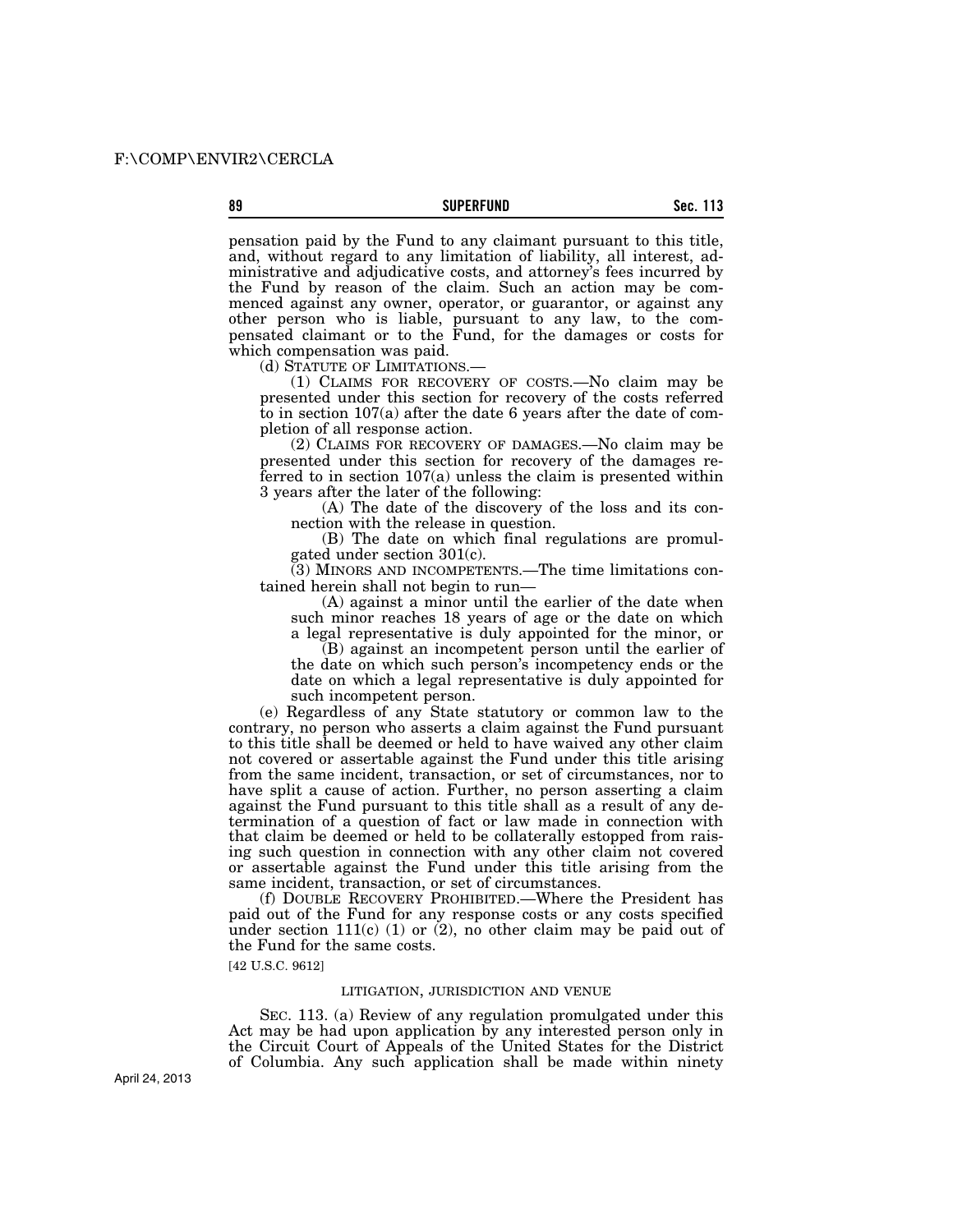days from the date of promulgation of such regulations. Any matter with respect to which review could have been obtained under this subsection shall not be subject to judicial review in any civil or criminal proceeding for enforcement or to obtain damages or recovery of response costs.

(b) Except as provided in subsections (a) and (h) of this section, the United States district courts shall have exclusive original jurisdiction over all controversies arising under this Act, without regard to the citizenship of the parties or the amount in controversy. Venue shall lie in any district in which the release or damages occurred, or in which the defendant resides, may be found, or has his principal office. For the purposes of this section, the Fund shall reside in the District of Columbia.

(c) The provisions of subsections (a) and (b) of this section shall not apply to any controversy or other matter resulting from the assessment of collection of any tax, as provided by title II of this Act, or to the review of any regulation promulgated under the Internal Revenue Code of 1954.

(d) No provision of this Act shall be deemed or held to moot any litigation concerning any release of any hazardous substance, or any damages associated therewith, commenced prior to enactment of this Act.

(e) NATIONWIDE SERVICE OF PROCESS.—In any action by the United States under this Act, process may be served in any district where the defendant is found, resides, transacts business, or has appointed an agent for the service of process.

(f) CONTRIBUTION.—

(1) CONTRIBUTION.—Any person may seek contribution from any other person who is liable or potentially liable under section 107(a), during or following any civil action under section 106 or under section 107(a). Such claims shall be brought in accordance with this section and the Federal Rules of Civil Procedure, and shall be governed by Federal law. In resolving contribution claims, the court may allocate response costs among liable parties using such equitable factors as the court determines are appropriate. Nothing in this subsection shall diminish the right of any person to bring an action for contribution in the absence of a civil action under section 106 or section 107.

(2) SETTLEMENT.—A person who has resolved its liability to the United States or a State in an administrative or judicially approved settlement shall not be liable for claims for contribution regarding matters addressed in the settlement. Such settlement does not discharge any of the other potentially liable persons unless its terms so provide, but it reduces the potential liability of the others by the amount of the settlement.

(3) PERSONS NOT PARTY TO SETTLEMENT.—(A) If the United States or a State has obtained less than complete relief from a person who has resolved its liability to the United States or the State in an administrative or judicially approved settlement, the United States or the State may bring an action against any person who has not so resolved its liability.

(B) A person who has resolved its liability to the United States or a State for some or all of a response action or for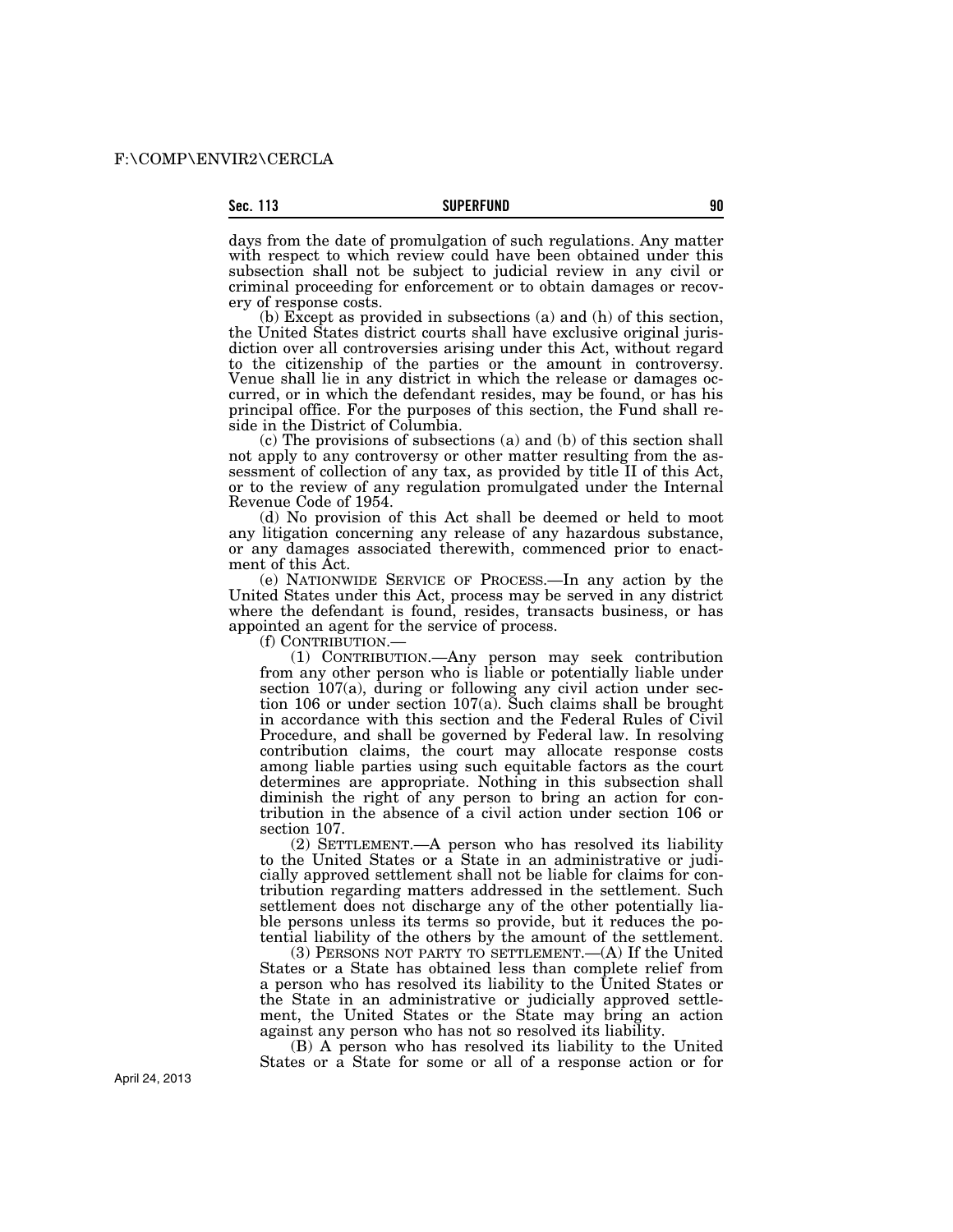some or all of the costs of such action in an administrative or judicially approved settlement may seek contribution from any person who is not party to a settlement referred to in paragraph (2).

(C) In any action under this paragraph, the rights of any person who has resolved its liability to the United States or a State shall be subordinate to the rights of the United States or the State. Any contribution action brought under this paragraph shall be governed by Federal law.

(g) PERIOD IN WHICH ACTION MAY BE BROUGHT.—

(1) ACTIONS FOR NATURAL RESOURCE DAMAGES.—Except as provided in paragraphs (3) and (4), no action may be commenced for damages (as defined in section 101(6)) under this Act, unless that action is commenced within 3 years after the later of the following:

(A) The date of the discovery of the loss and its connection with the release in question.

(B) The date on which regulations are promulgated under section 301(c).

With respect to any facility listed on the National Priorities List (NPL), any Federal facility identified under section 120 (relating to Federal facilities), or any vessel or facility at which a remedial action under this Act is otherwise scheduled, an action for damages under this Act must be commenced within 3 years after the completion of the remedial action (excluding operation and maintenance activities) in lieu of the dates referred to in subparagraph (A) or (B). In no event may an action for damages under this Act with respect to such a vessel or facility be commenced (i) prior to 60 days after the Federal or State natural resource trustee provides to the President and the potentially responsible party a notice of intent to file suit, or  $(i)$ before selection of the remedial action if the President is diligently proceeding with a remedial investigation and feasibility study under section 104(b) or section 120 (relating to Federal facilities). The limitation in the preceding sentence on commencing an action before giving notice or before selection of the remedial action does not apply to actions filed on or before the enactment of the Superfund Amendments and Reauthorization Act of 1986.

(2) ACTIONS FOR RECOVERY OF COSTS.—An initial action for recovery of the costs referred to in section 107 must be commenced—

(A) for a removal action, within 3 years after completion of the removal action, except that such cost recovery action must be brought within  $\ddot{6}$  years after a determination to grant a waiver under section  $104(c)(1)(C)$  for continued response action; and

(B) for a remedial action, within 6 years after initiation of physical on-site construction of the remedial action, except that, if the remedial action is initiated within 3 years after the completion of the removal action, costs incurred in the removal action may be recovered in the cost recovery action brought under this subparagraph.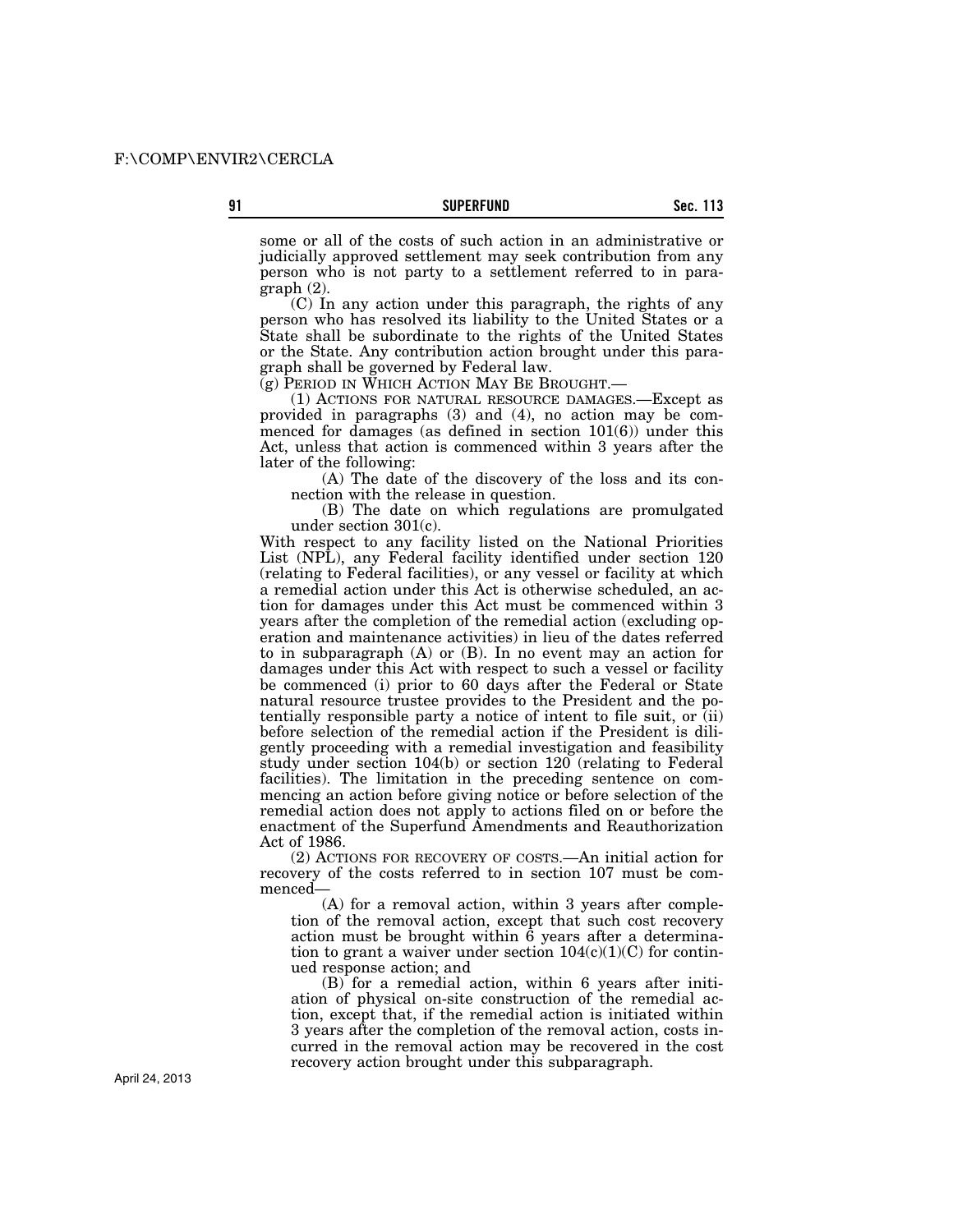In any such action described in this subsection, the court shall enter a declaratory judgment on liability for response costs or damages that will be binding on any subsequent action or actions to recover further response costs or damages. A subsequent action or actions under section 107 for further response costs at the vessel or facility may be maintained at any time during the response action, but must be commenced no later than 3 years after the date of completion of all response action. Except as otherwise provided in this paragraph, an action may be commenced under section 107 for recovery of costs at any time after such costs have been incurred.

(3) CONTRIBUTION.—No action for contribution for any response costs or damages may be commenced more than 3 years after—

(A) the date of judgment in any action under this Act for recovery of such costs or damages, or

(B) the date of an administrative order under section  $122(g)$  (relating to de minimis settlements) or  $122(h)$  (relating to cost recovery settlements) or entry of a judicially approved settlement with respect to such costs or damages.

(4) SUBROGATION.—No action based on rights subrogated pursuant to this section by reason of payment of a claim may be commenced under this title more than 3 years after the date of payment of such claim.

(5) ACTIONS TO RECOVER INDEMNIFICATION PAYMENTS.— Notwithstanding any other provision of this subsection, where a payment pursuant to an indemnification agreement with a response action contractor is made under section 119, an action under section 107 for recovery of such indemnification payment from a potentially responsible party may be brought at any time before the expiration of 3 years from the date on which such payment is made.

(6) MINORS AND INCOMPETENTS.—The time limitations contained herein shall not begin to run—

(A) against a minor until the earlier of the date when such minor reaches 18 years of age or the date on which a legal representative is duly appointed for such minor, or

(B) against an incompetent person until the earlier of the date on which such incompetent's incompetency ends or the date on which a legal representative is duly appointed for such incompetent.

(h) TIMING OF REVIEW.—No Federal court shall have jurisdiction under Federal law other than under section 1332 of title 28 of the United States Code (relating to diversity of citizenship jurisdiction) or under State law which is applicable or relevant and appropriate under section 121 (relating to cleanup standards) to review any challenges to removal or remedial action selected under section 104, or to review any order issued under section 106(a), in any action except one of the following:

(1) An action under section 107 to recover response costs or damages or for contribution.

(2) An action to enforce an order issued under section 106(a) or to recover a penalty for violation of such order.

(3) An action for reimbursement under section 106(b)(2).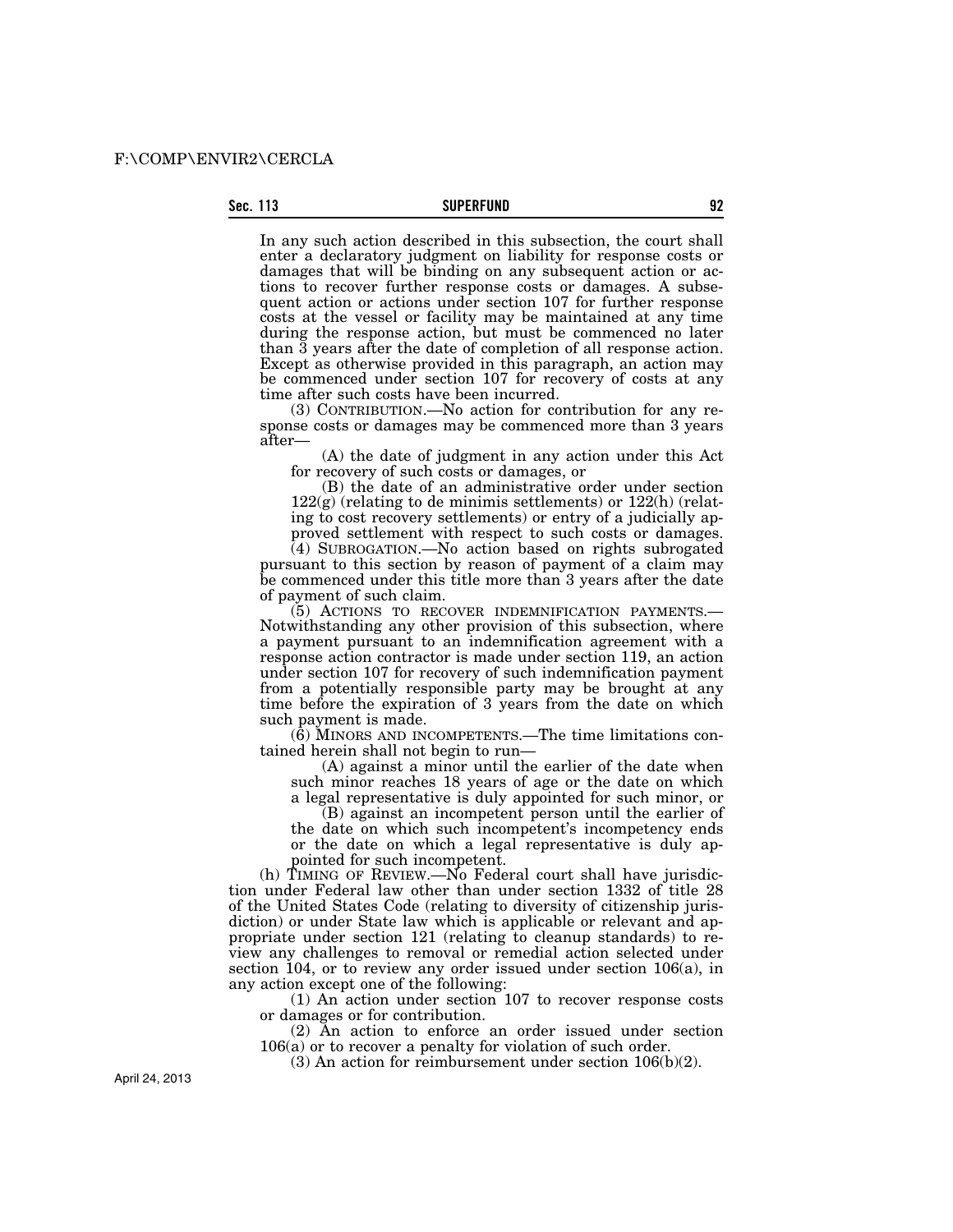(4) An action under section 310 (relating to citizens suits) alleging that the removal or remedial action taken under section 104 or secured under section 106 was in violation of any requirement of this Act. Such an action may not be brought with regard to a removal where a remedial action is to be undertaken at the site.

(5) An action under section 106 in which the United States has moved to compel a remedial action.

(i) INTERVENTION.—In any action commenced under this Act or under the Solid Waste Disposal Act in a court of the United States, any person may intervene as a matter of right when such person claims an interest relating to the subject of the action and is so situated that the disposition of the action may, as a practical matter, impair or impede the person's ability to protect that interest, unless the President or the State shows that the person's interest is adequately represented by existing parties.

(j) JUDICIAL REVIEW.—<br>(1) LIMITATION.—In any judicial action under this Act, judicial review of any issues concerning the adequacy of any response action taken or ordered by the President shall be limited to the administrative record. Otherwise applicable principles of administrative law shall govern whether any supplemental materials may be considered by the court.

(2) STANDARD.—In considering objections raised in any judicial action under this Act, the court shall uphold the President's decision in selecting the response action unless the objecting party can demonstrate, on the administrative record, that the decision was arbitrary and capricious or otherwise not in accordance with law.

(3) REMEDY.—If the court finds that the selection of the response action was arbitrary and capricious or otherwise not in accordance with law, the court shall award (A) only the response costs or damages that are not inconsistent with the national contingency plan, and (B) such other relief as is consistent with the National Contingency Plan.

(4) PROCEDURAL ERRORS.—In reviewing alleged procedural errors, the court may disallow costs or damages only if the errors were so serious and related to matters of such central relevance to the action that the action would have been significantly changed had such errors not been made.

(k) ADMINISTRATIVE RECORD AND PARTICIPATION PROCE-DURES.—

(1) ADMINISTRATIVE RECORD.—The President shall establish an administrative record upon which the President shall base the selection of a response action. The administrative record shall be available to the public at or near the facility at issue. The President also may place duplicates of the administrative record at any other location.

(2) PARTICIPATION PROCEDURES.

(A) REMOVAL ACTION.—The President shall promulgate regulations in accordance with chapter 5 of title 5 of the United States Code establishing procedures for the appropriate participation of interested persons in the development of the administrative record on which the President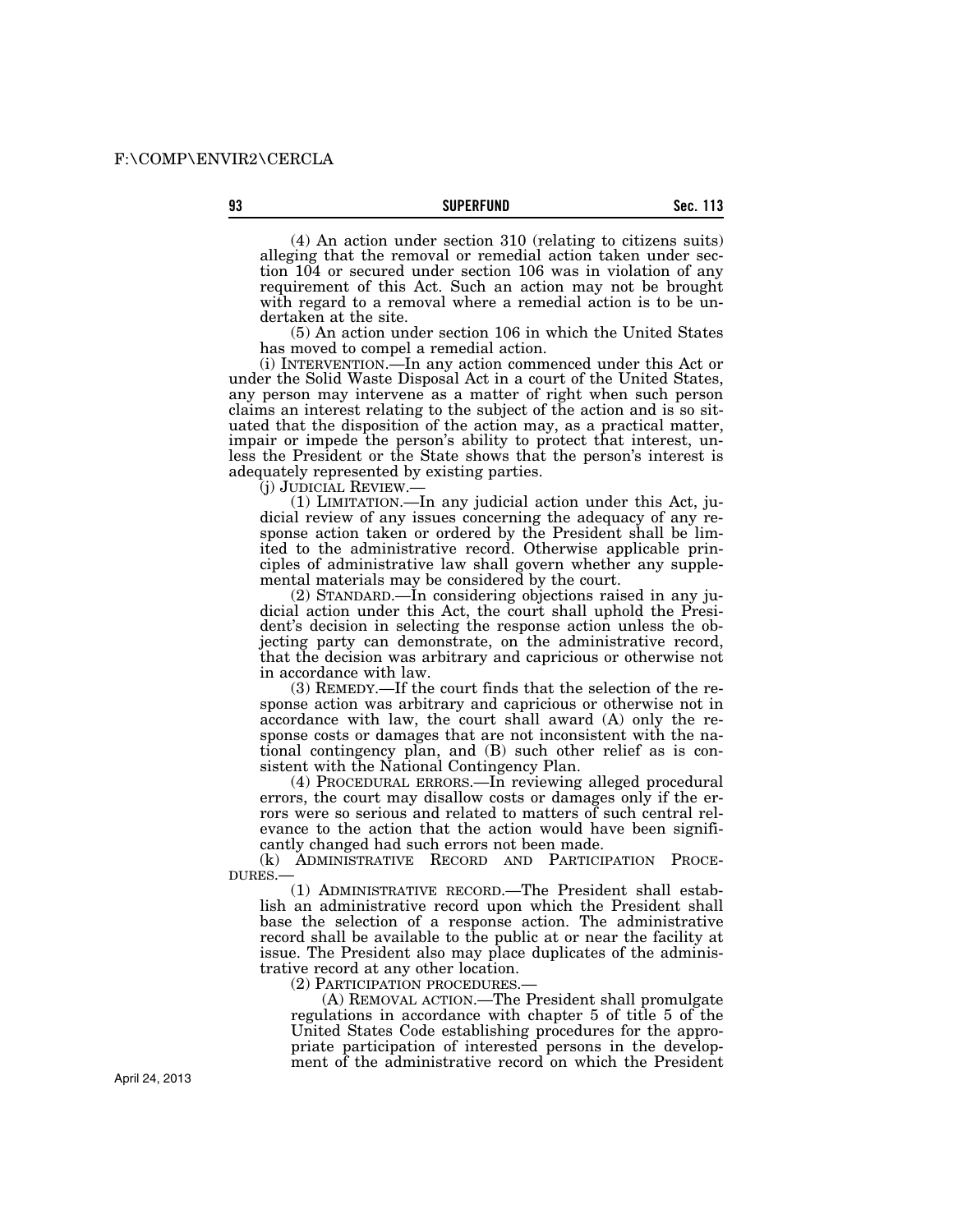will base the selection of removal actions and on which judicial review of removal actions will be based.

(B) REMEDIAL ACTION.—The President shall provide for the participation of interested persons, including potentially responsible parties, in the development of the administrative record on which the President will base the selection of remedial actions and on which judicial review of remedial actions will be based. The procedures developed under this subparagraph shall include, at a minimum, each of the following:

(i) Notice to potentially affected persons and the public, which shall be accompanied by a brief analysis of the plan and alternative plans that were considered.

(ii) A reasonable opportunity to comment and provide information regarding the plan.

(iii) An opportunity for a public meeting in the affected area, in accordance with section  $117(a)(2)$  (relating to public participation).

(iv) A response to each of the significant comments, criticisms, and new data submitted in written or oral presentations.

 $(v)$  A statement of the basis and purpose of the selected action.

For purposes of this subparagraph, the administrative record shall include all items developed and received under this subparagraph and all items described in the second sentence of section 117(d). The President shall promulgate regulations in accordance with chapter 5 of title 5 of the United States Code to carry out the requirements of this subparagraph.

(C) INTERIM RECORD.—Until such regulations under subparagraphs (A) and (B) are promulgated, the administrative record shall consist of all items developed and received pursuant to current procedures for selection of the response action, including procedures for the participation of interested parties and the public. The development of an administrative record and the selection of response action under this Act shall not include an adjudicatory hearing.

(D) POTENTIALLY RESPONSIBLE PARTIES.—The President shall make reasonable efforts to identify and notify potentially responsible parties as early as possible before selection of a response action. Nothing in this paragraph shall be construed to be a defense to liability.

(l) NOTICE OF ACTIONS.—Whenever any action is brought under this Act in a court of the United States by a plaintiff other than the United States, the plaintiff shall provide a copy of the complaint to the Attorney General of the United States and to the Administrator of the Environmental Protection Agency.

[42 U.S.C. 9613]

### RELATIONSHIP TO OTHER LAW

SEC. 114. (a) Nothing in this Act shall be construed or interpreted as preempting any State from imposing any additional li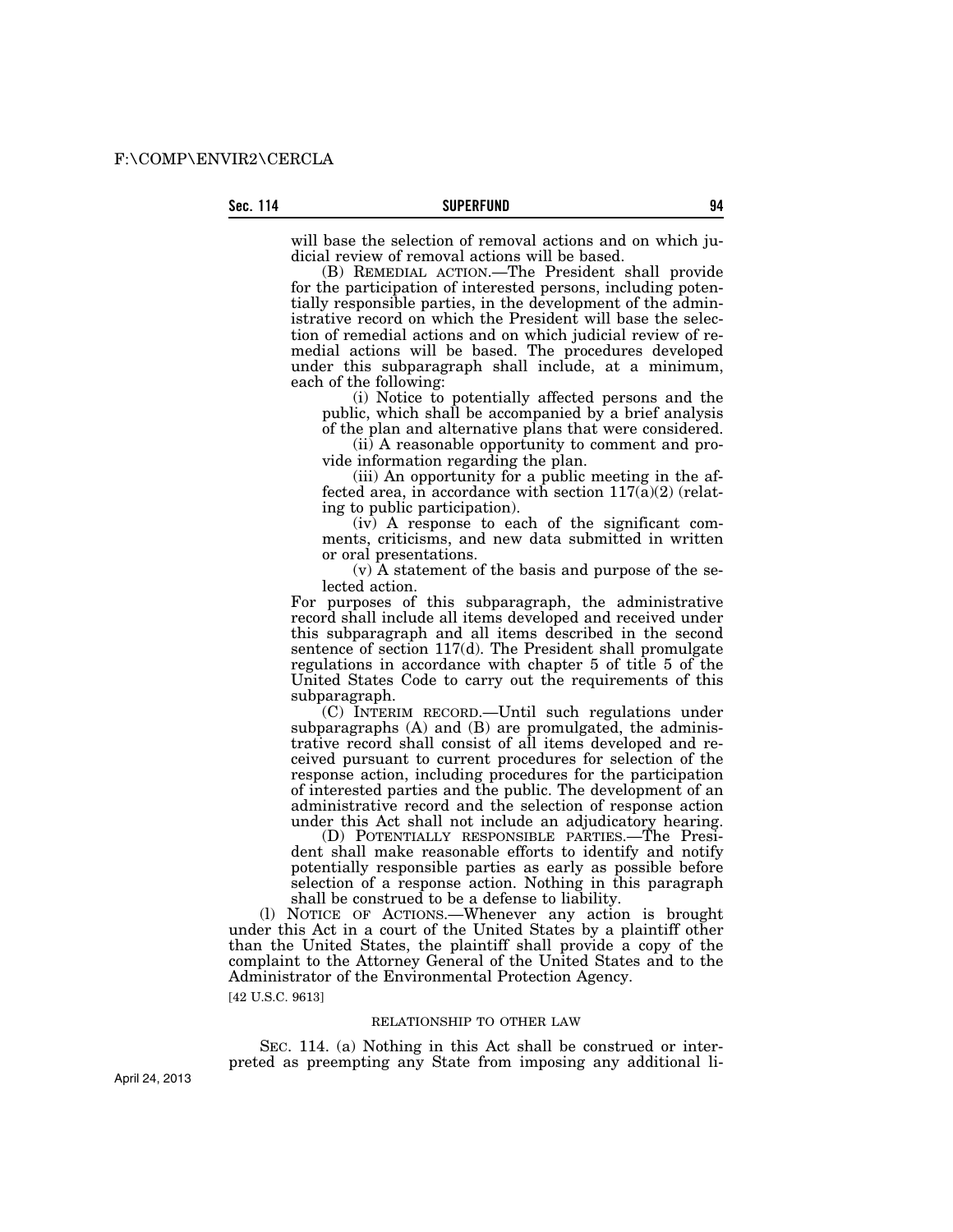ability or requirements with respect to the release of hazardous substances within such State.

(b) Any person who receives compensation for removal costs or damages or claims pursuant to this Act shall be precluded from recovering compensation for the same removal costs or damages or claims pursuant to any other State or Federal law. Any person who receives compensation for removal costs or damages or claims pursuant to any other Federal or State law shall be precluded from receiving compensation for the same removal costs or damages or claims as provided in this Act.<br>(c) RECYCLED OIL.—

(1) SERVICE STATION DEALERS, ETC.—No person (including the United States or any State) may recover, under the authority of subsection  $(a)(3)$  or  $(a)(4)$  of section 107, from a service station dealer for any response costs or damages resulting from a release or threatened release of recycled oil, or use the authority of section 106 against a service station dealer other than a person described in subsection  $(a)(1)$  or  $(a)(2)$  of section 107, if such recycled oil—

(A) is not mixed with any other hazardous substance, and

(B) is stored, treated, transported, or otherwise managed in compliance with regulations or standards promulgated pursuant to section 3014 of the Solid Waste Disposal Act and other applicable authorities.

Nothing in this paragraph shall affect or modify in any way the obligations or liability of any person under any other provision of State or Federal law, including common law, for damages, injury, or loss resulting from a release or threatened release of any hazardous substance or for removal or remedial action or the costs of removal or remedial action.

(2) PRESUMPTION.—Solely for the purposes of this subsection, a service station dealer may presume that a small quantity of used oil is not mixed with other hazardous substances if it—

(A) has been removed from the engine of a light duty motor vehicle or household appliances by the owner of such vehicle or appliances, and

(B) is presented, by such owner, to the dealer for collection, accumulation, and delivery to an oil recycling facility.

(3) DEFINITION.—For purposes of this subsection, the terms "used oil" and "recycled oil" have the same meanings as set forth in sections 1004(36) and 1004(37) of the Solid Waste Disposal Act and regulations promulgated pursuant to that Act.

(4) EFFECTIVE DATE.—The effective date of paragraphs (1) and (2) of this subsection shall be the effective date of regulations or standards promulgated under section 3014 of the Solid Waste Disposal Act that include, among other provisions, a requirement to conduct corrective action to respond to any releases of recycled oil under subtitle C or subtitle I of such Act. (d) Except as provided in this title, no owner or operator of a

vessel or facility who establishes and maintains evidence of financial responsibility in accordance with this title shall be required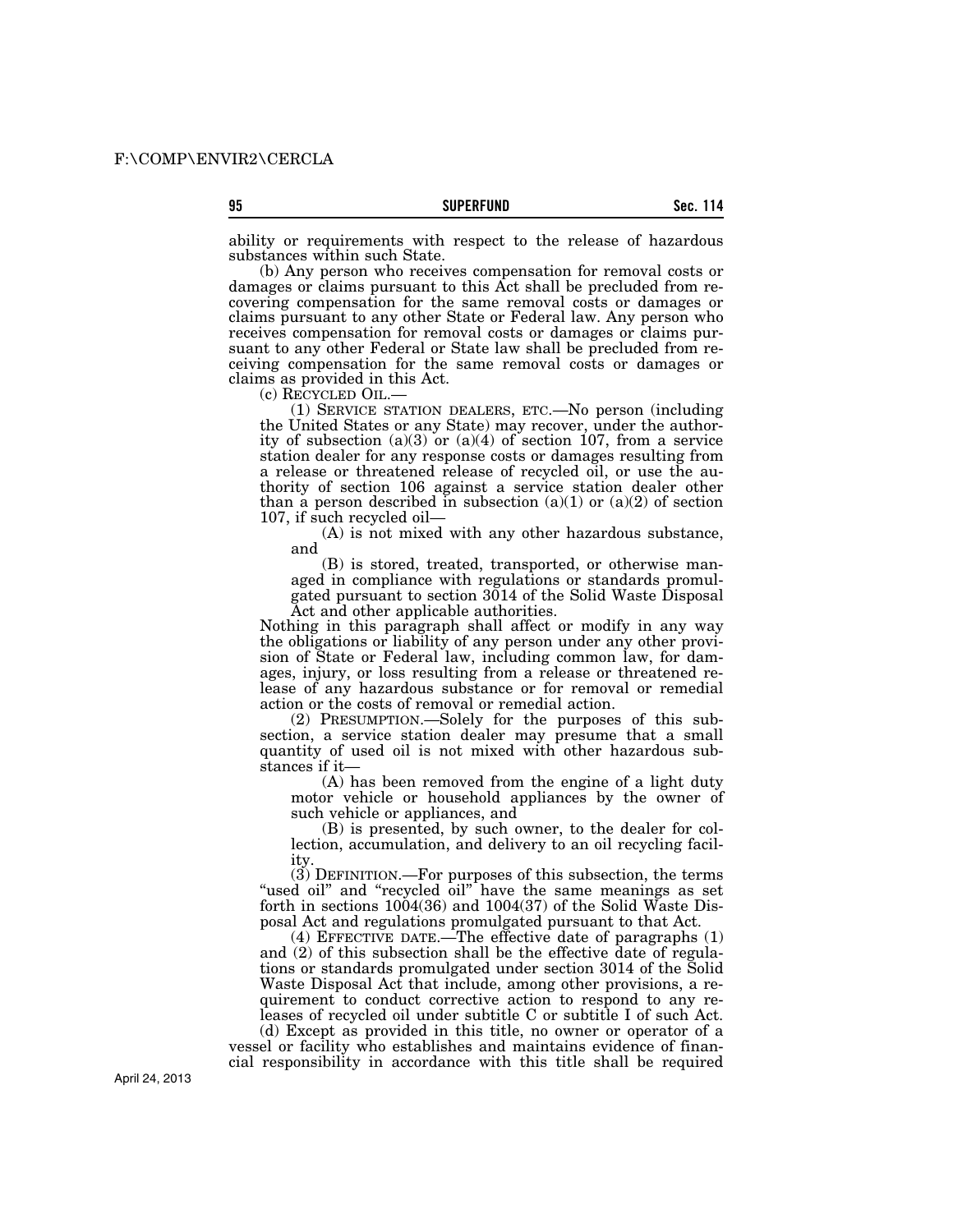under any State or local law, rule, or regulation to establish or maintain any other evidence of financial responsibility in connection with liability for the release of a hazardous substance from such vessel or facility. Evidence of compliance with the financial responsibility requirements of this title shall be accepted by a State in lieu of any other requirement of financial responsibility imposed by such State in connection with liability for the release of a hazardous substance from such vessel or facility.

[42 U.S.C. 9614]

### AUTHORITY TO DELEGATE, ISSUE REGULATIONS

SEC. 115. The President is authorized to delegate and assign any duties or powers imposed upon or assigned to him and to promulgate any regulations necessary to carry out the provisions of this title.

[42 U.S.C. 9615]

### **SEC. 116. SCHEDULES.**

(a) ASSESSMENT AND LISTING OF FACILITIES.—It shall be a goal of this Act that, to the maximum extent practicable—

(1) not later than January 1, 1988, the President shall complete preliminary assessments of all facilities that are contained (as of the date of enactment of the Superfund Amendments and Reauthorization Act of 1986) on the Comprehensive Environmental Response, Compensation, and Liability Information System (CERCLIS) including in each assessment a statement as to whether a site inspection is necessary and by whom it should be carried out; and

(2) not later than January 1, 1989, the President shall assure the completion of site inspections at all facilities for which the President has stated a site inspection is necessary pursuant to paragraph (1).

(b) EVALUATION.—Within 4 years after enactment of the Superfund Amendments and Reauthorization Act of 1986, each facility listed (as of the date of such enactment) in the CERCLIS shall be evaluated if the President determines that such evaluation is warranted on the basis of a site inspection or preliminary assessment. The evaluation shall be in accordance with the criteria established in section 105 under the National Contingency Plan for determining priorities among release for inclusion on the National Priorities List. In the case of a facility listed in the CERCLIS after the enactment of the Superfund Amendments and Reauthorization Act of 1986, the facility shall be evaluated within 4 years after the date of such listing if the President determines that such evaluation is warranted on the basis of a site inspection or preliminary assessment.

(c) EXPLANATIONS.—If any of the goals established by subsection (a) or (b) are not achieved, the President shall publish an explanation of why such action could not be completed by the specified date.

(d) COMMENCEMENT OF RI/FS.—The President shall assure that remedial investigations and feasibility studies (RI/FS) are commenced for facilities listed on the National Priorities List, in addition to those commenced prior to the date of enactment of the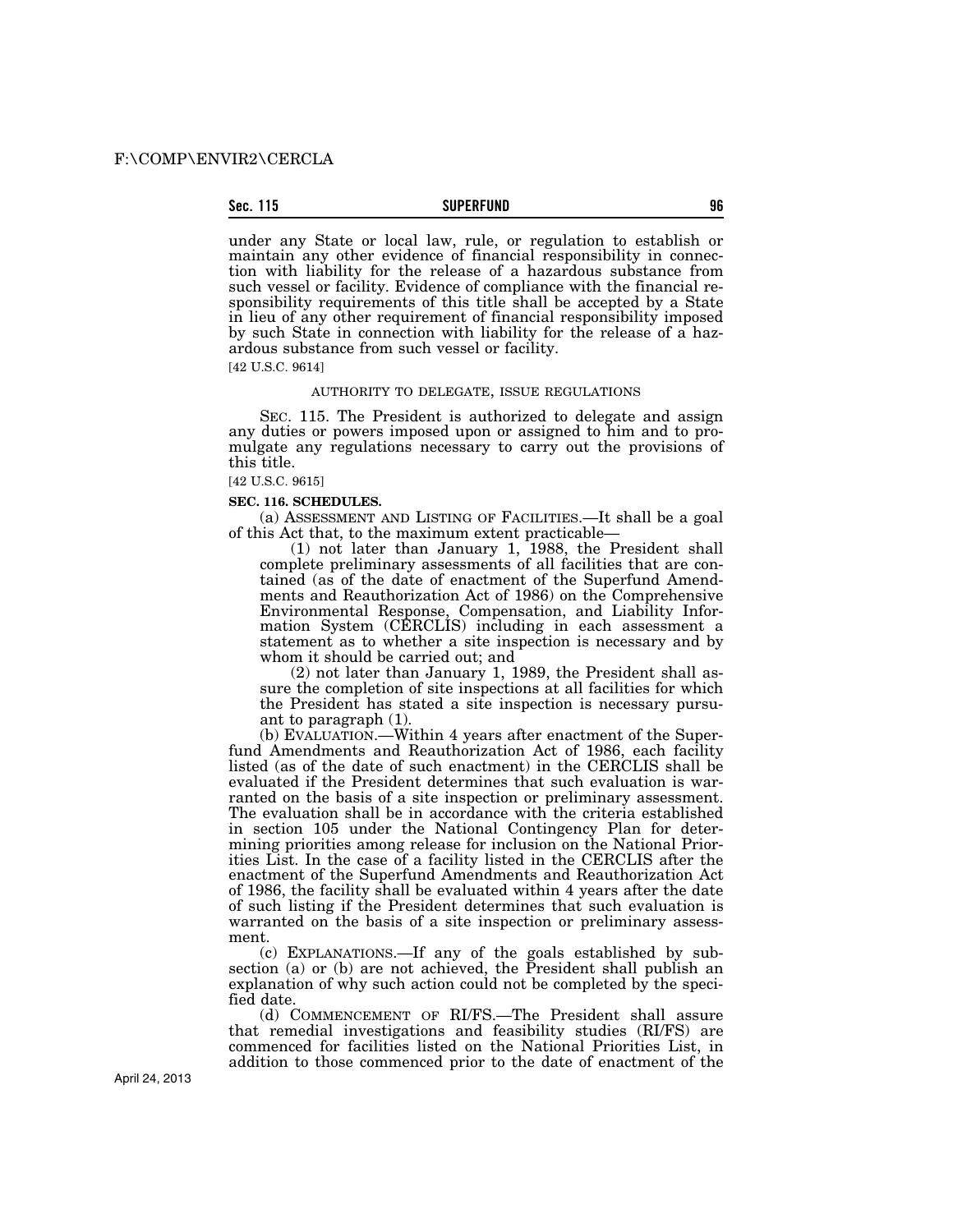Superfund Amendments and Reauthorization Act of 1986, in accordance with the following schedule:

(1) not fewer than 275 by the date 36 months after the date of enactment of the Superfund Amendments and Reauthorization Act of 1986, and

(2) if the requirement of paragraph (1) is not met, not fewer than an additional 175 by the date 4 years after such date of enactment, an additional 200 by the date 5 years after such date of enactment, and a total of 650 by the date 5 years after such date of enactment.

(e) COMMENCEMENT OF REMEDIAL ACTION.—The President shall assure that substantial and continuous physical on-site remedial action commences at facilities on the National Priorities List, in addition to those facilities on which remedial action has commenced prior to the date of enactment of the Superfund Amendments and Reauthorization Act of 1986, at a rate not fewer than:

(1) 175 facilities during the first 36-month period after enactment of this subsection; and

(2) 200 additional facilities during the following 24 months after such 36-month period.

[42 U.S.C. 9616]

or

### **SEC. 117. PUBLIC PARTICIPATION.**

(a) PROPOSED PLAN.—Before adoption of any plan for remedial action to be undertaken by the President, by a State, or by any other person, under section 104, 106, 120, or 122, the President or State, as appropriate, shall take both of the following actions:

(1) Publish a notice and brief analysis of the proposed plan and make such plan available to the public.

(2) Provide a reasonable opportunity for submission of written and oral comments and an opportunity for a public meeting at or near the facility at issue regarding the proposed plan and regarding any proposed findings under section 121(d)(4) (relating to cleanup standards). The President or the State shall keep a transcript of the meeting and make such transcript available to the public.

The notice and analysis published under paragraph (1) shall include sufficient information as may be necessary to provide a reasonable explanation of the proposed plan and alternative proposals considered.

(b) FINAL PLAN.—Notice of the final remedial action plan adopted shall be published and the plan shall be made available to the public before commencement of any remedial action. Such final plan shall be accompanied by a discussion of any significant changes (and the reasons for such changes) in the proposed plan and a response to each of the significant comments, criticisms, and new data submitted in written or oral presentations under subsection (a).

(c) EXPLANATION OF DIFFERENCES.—After adoption of a final remedial action plan—

(1) if any remedial action is taken,

(2) if any enforcement action under section 106 is taken,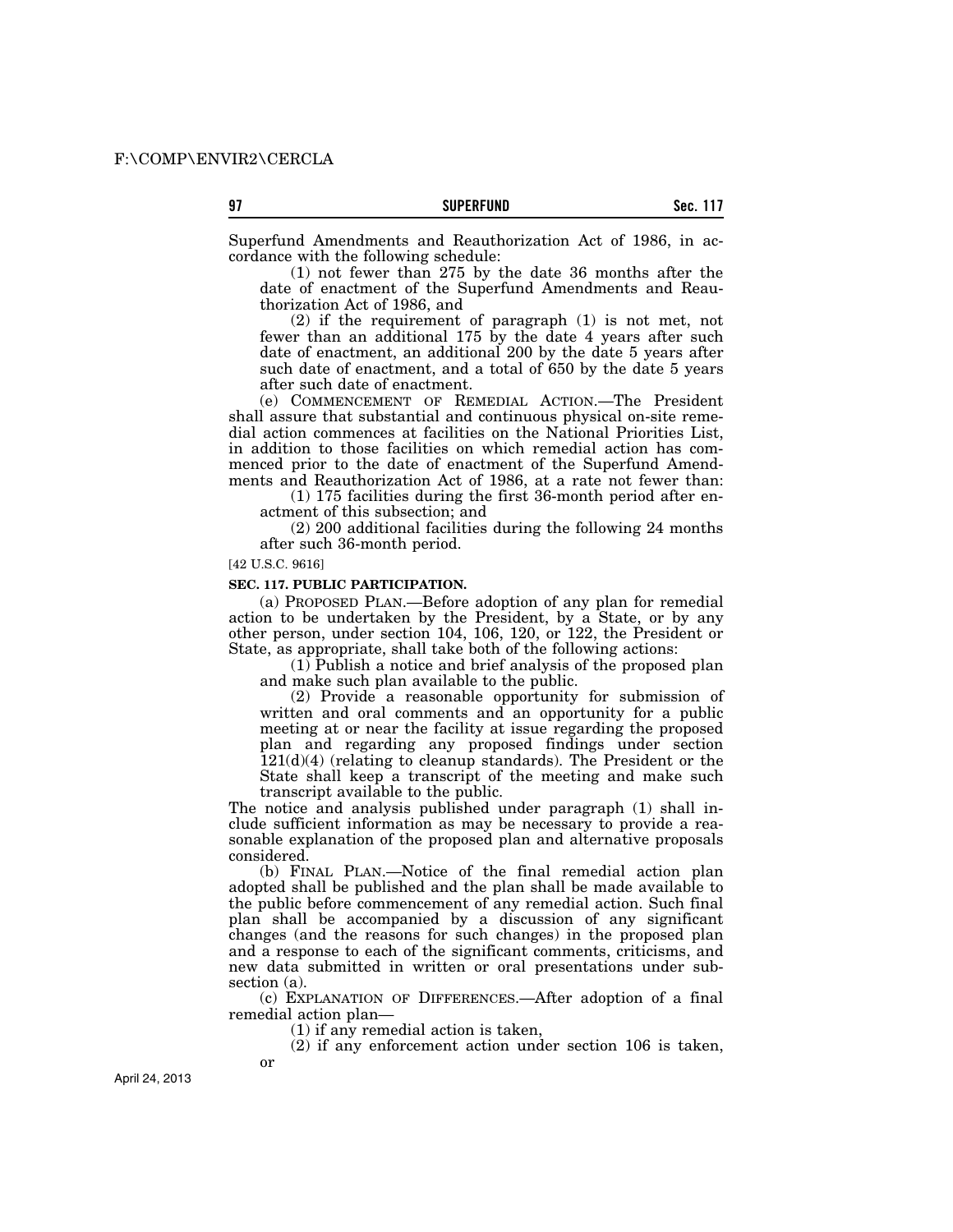(3) if any settlement or consent decree under section 106 or section 122 is entered into,

and if such action, settlement, or decree differs in any significant respects from the final plan, the President or the State shall publish an explanation of the significant differences and the reasons such changes were made.

(d) PUBLICATION.—For the purposes of this section, publication shall include, at a minimum, publication in a major local newspaper of general circulation. In addition, each item developed, received, published, or made available to the public under this section shall be available for public inspection and copying at or near the facility at issue.<br>(e) GRANTS FOR TECHNICAL ASSISTANCE.—

 $(1)$  AUTHORITY.—Subject to such amounts as are provided in appropriations Acts and in accordance with rules promulgated by the President, the President may make grants available to any group of individuals which may be affected by a release or threatened release at any facility which is listed on the National Priorities List under the National Contingency Plan. Such grants may be used to obtain technical assistance in interpreting information with regard to the nature of the hazard, remedial investigation and feasibility study, record of decision, remedial design, selection and construction of remedial action, operation and maintenance, or removal action at

such facility.<br>(2) AMOUNT.—The amount of any grant under this subsection may not exceed \$50,000 for a single grant recipient. The President may waive the \$50,000 limitation in any case where such waiver is necessary to carry out the purposes of this subsection. Each grant recipient shall be required, as a condition of the grant, to contribute at least 20 percent of the total of costs of the technical assistance for which such grant is made. The President may waive the 20 percent contribution requirement if the grant recipient demonstrates financial need and such waiver is necessary to facilitate public participation in the selection of remedial action at the facility. Not more than one grant may be made under this subsection with respect to a single facility, but the grant may be renewed to facilitate public participation at all stages of remedial action.

[42 U.S.C. 9617]

#### **SEC. 118. HIGH PRIORITY FOR DRINKING WATER SUPPLIES.**

For purposes of taking action under section 104 or 106 and listing facilities on the National Priorities List, the President shall give a high priority to facilities where the release of hazardous substances or pollutants or contaminants has resulted in the closing of drinking water wells or has contaminated a principal drinking water supply.

[42 U.S.C. 9618]

# **SEC. 119. RESPONSE ACTION CONTRACTORS.**

(a) LIABILITY OF RESPONSE ACTION CONTRACTORS.—

(1) RESPONSE ACTION CONTRACTORS.—A person who is a response action contractor with respect to any release or threatened release of a hazardous substance or pollutant or contami-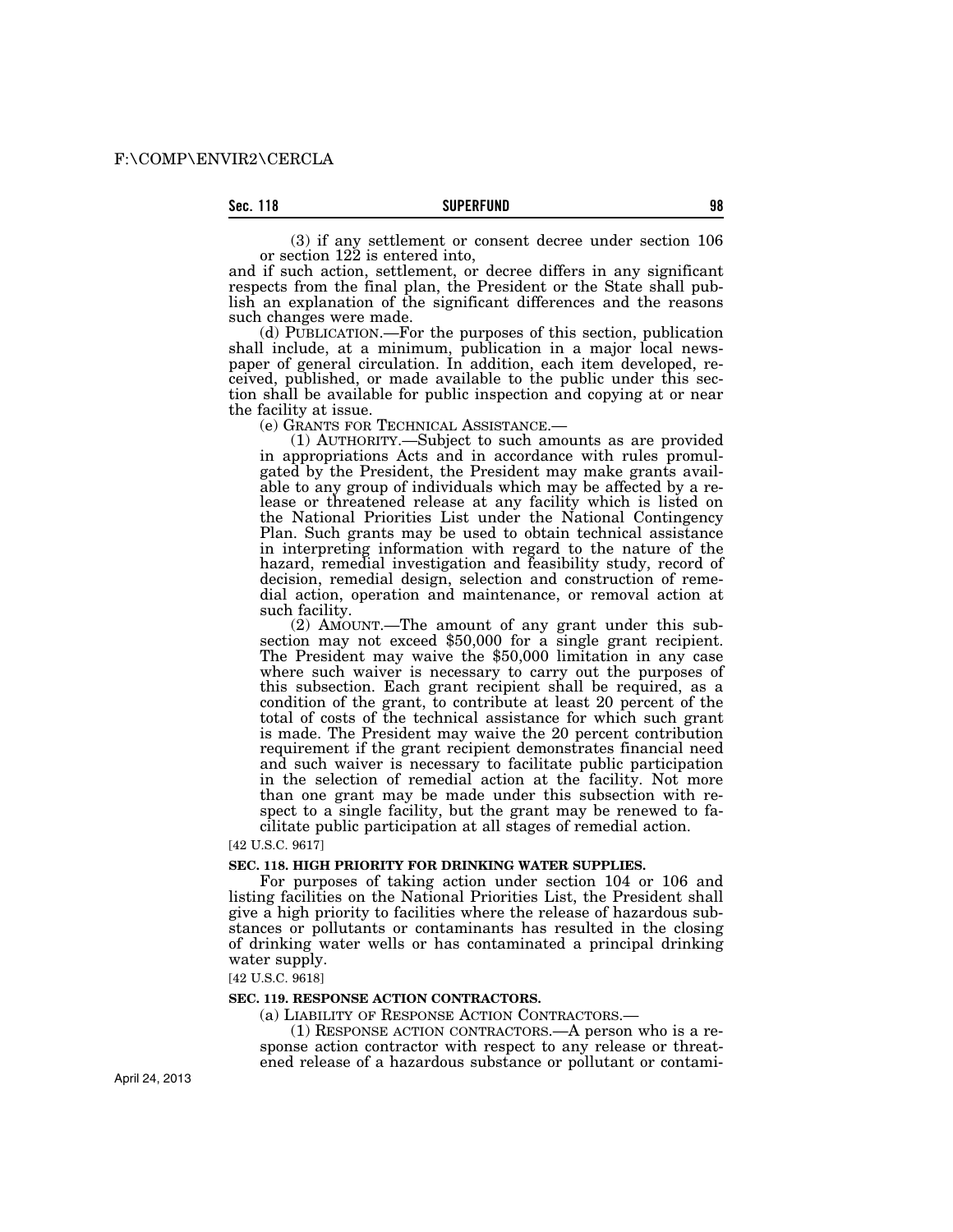nant from a vessel or facility shall not be liable under this title or under any other Federal law to any person for injuries, costs, damages, expenses, or other liability (including but not limited to claims for indemnification or contribution and claims by third parties for death, personal injury, illness or loss of or damage to property or economic loss) which results from such release or threatened release.

(2) NEGLIGENCE, ETC.—Paragraph (1) shall not apply in the case of a release that is caused by conduct of the response action contractor which is negligent, grossly negligent, or which constitutes intentional misconduct.

(3) EFFECT ON WARRANTIES; EMPLOYER LIABILITY.—Nothing in this subsection shall affect the liability of any person under any warranty under Federal, State, or common law. Nothing in this subsection shall affect the liability of an employer who is a response action contractor to any employee of such employer under any provision of law, including any provision of any law relating to worker's compensation.

(4) GOVERNMENTAL EMPLOYEES.—A state employee or an employee of a political subdivision who provides services relating to response action while acting within the scope of his authority as a governmental employee shall have the same exemption from liability (subject to the other provisions of this section) as is provided to the response action contractor under this section.

(b) SAVINGS PROVISIONS.—

(1) LIABILITY OF OTHER PERSONS.—The defense provided by section 107(b)(3) shall not be available to any potentially responsible party with respect to any costs or damages caused by any act or omission of a response action contractor. Except as provided in subsection  $(a)(4)$  and the preceding sentence, nothing in this section shall affect the liability under this Act or under any other Federal or State law of any person, other than a response action contractor.

(2) BURDEN OF PLAINTIFF.—Nothing in this section shall affect the plaintiff's burden of establishing liability under this title.

(c) INDEMNIFICATION.—

(1) IN GENERAL.—The President may agree to hold harmless and indemnify any response action contractor meeting the requirements of this subsection against any liability (including the expenses of litigation or settlement) for negligence arising out of the contractor's performance in carrying out response action activities under this title, unless such liability was caused by conduct of the contractor which was grossly negligent or which constituted intentional misconduct.

(2) APPLICABILITY.—This subsection shall apply only with respect to a response action carried out under written agreement with—

(A) the President;

(B) any Federal agency;

(C) a State or political subdivision which has entered into a contract or cooperative agreement in accordance with section 104(d)(1) of this title; or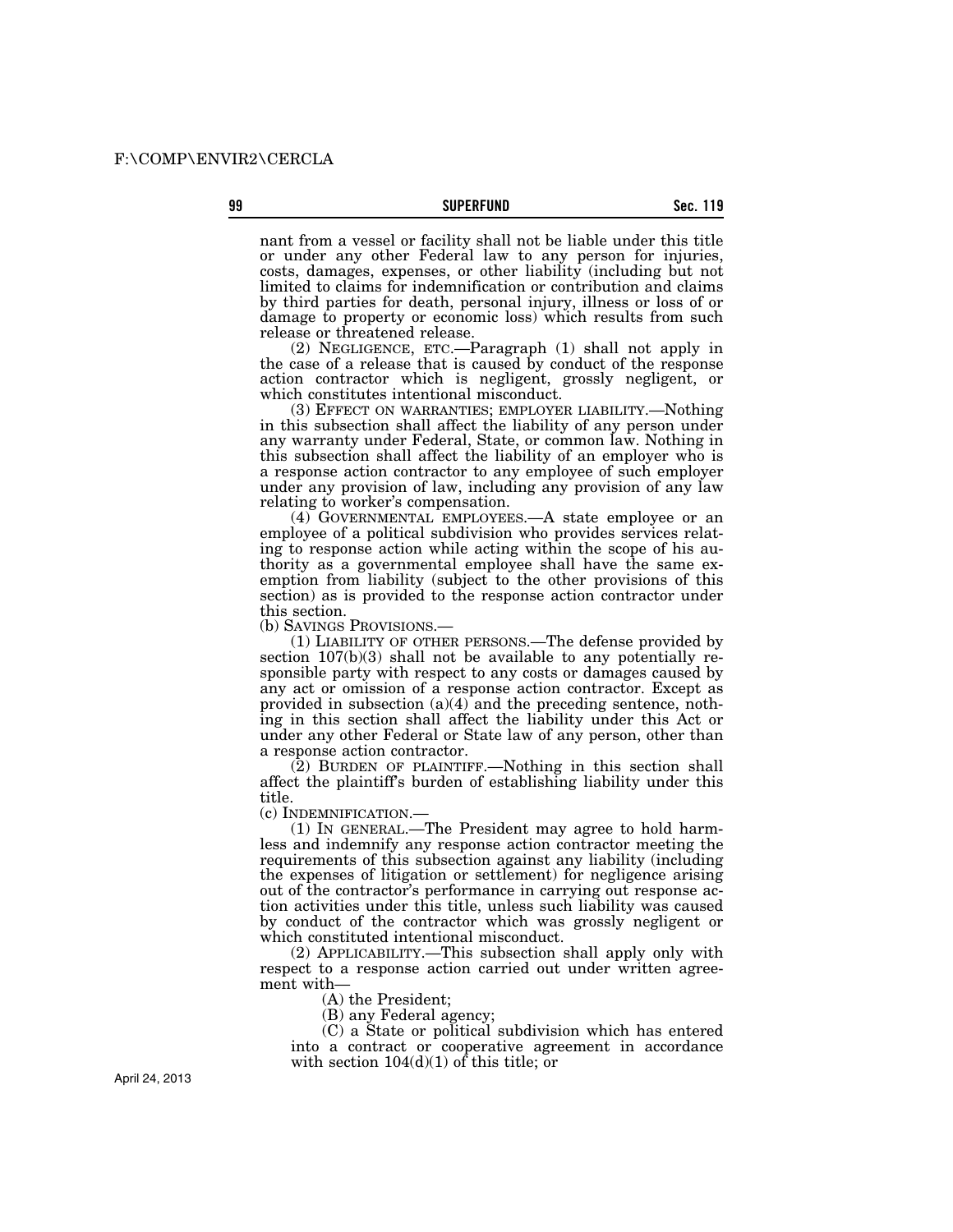(D) any potentially responsible party carrying out any agreement under section 122 (relating to settlements) or section 106 (relating to abatement).

(3) SOURCE OF FUNDING.—This subsection shall not be subject to section 1301 or 1341 of title 31 of the United States Code or section 3732 of the Revised Statutes (41 U.S.C. 11) or to section 3 of the Superfund Amendments and Reauthorization Act of 1986. For purposes of section 111, amounts expended pursuant to this subsection for indemnification of any response action contractor (except with respect to federally owned or operated facilities) shall be considered governmental response costs incurred pursuant to section 104. If sufficient funds are unavailable in the Hazardous Substance Superfund established under subchapter A of chapter 98 of the Internal Revenue Code of 1954 to make payments pursuant to such indemnification or if the Fund is repealed, there are authorized to be appropriated such amounts as may be necessary to make such payments.

 $(\overline{4})$  REQUIREMENTS.—An indemnification agreement may be provided under this subsection only if the President determines that each of the following requirements are met:

(A) The liability covered by the indemnification agreement exceeds or is not covered by insurance available, at a fair and reasonable price, to the contractor at the time the contractor enters into the contract to provide response action, and adequate insurance to cover such liability is not generally available at the time the response action contract is entered into.

(B) The response action contractor has made diligent efforts to obtain insurance coverage from non-Federal sources to cover such liability.

(C) In the case of a response action contract covering more than one facility, the response action contractor agrees to continue to make such diligent efforts each time the contractor begins work under the contract at a new facility.

(5) LIMITATIONS.—

(A) LIABILITY COVERED.—Indemnification under this subsection shall apply only to response action contractor liability which results from a release of any hazardous substance or pollutant or contaminant if such release arises out of response action activities.

(B) DEDUCTIBLES AND LIMITS.—An indemnification agreement under this subsection shall include deductibles and shall place limits on the amount of indemnification to be made available.

(C) CONTRACTS WITH POTENTIALLY RESPONSIBLE PAR-TIES.—

(i) DECISION TO INDEMNIFY.—In deciding whether to enter into an indemnification agreement with a response action contractor carrying out a written contract or agreement with any potentially responsible party, the President shall determine an amount which the potentially responsible party is able to indemnify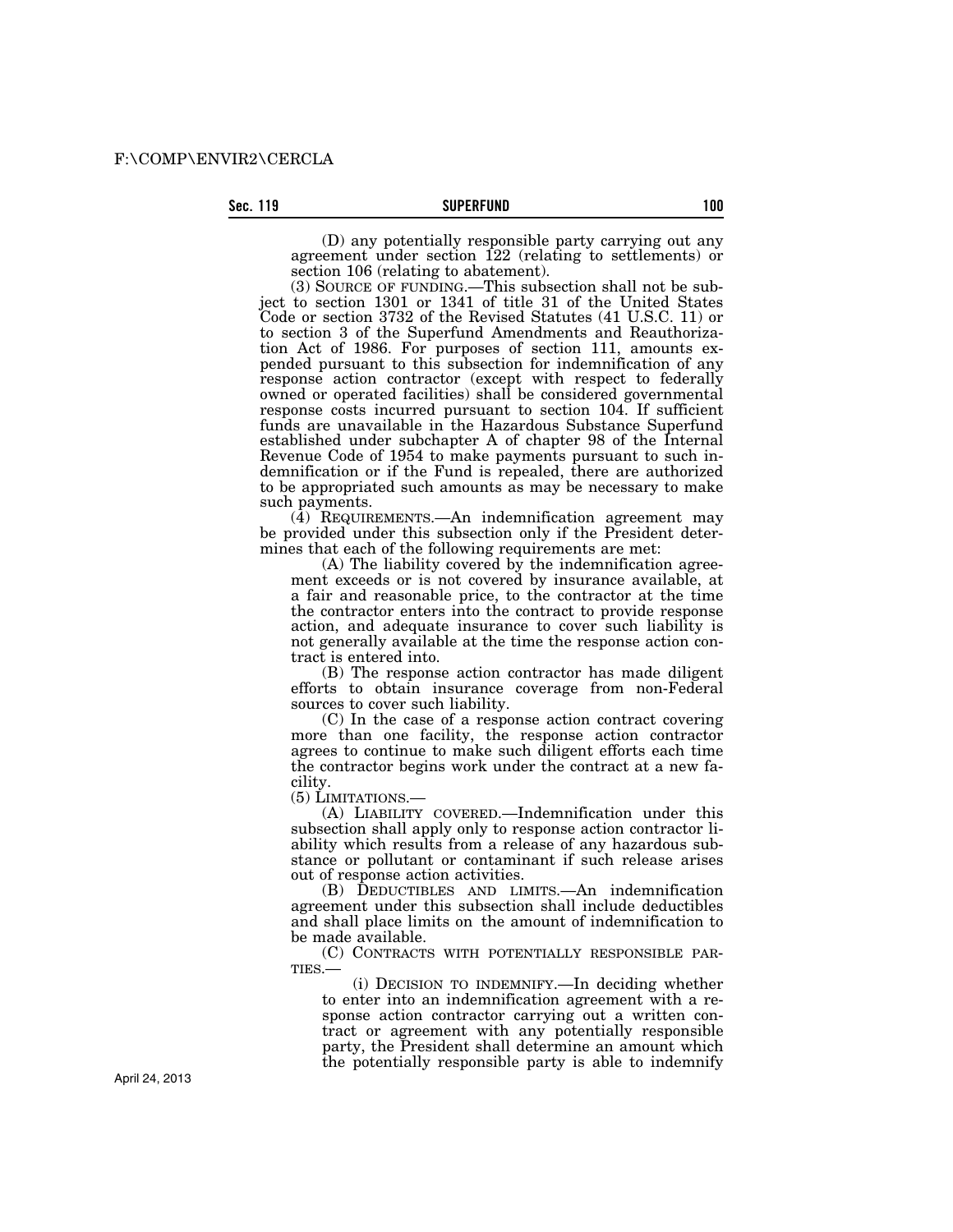### **101** SUPERFUND SEC. 119

the contractor. The President may enter into such an indemnification agreement only if the President determines that such amount of indemnification is inadequate to cover any reasonable potential liability of the contractor arising out of the contractor''s negligence in performing the contract or agreement with such party. The President shall make the determinations in the preceding sentences (with respect to the amount and the adequacy of the amount) taking into account the total net assets and resources of potentially responsible parties with respect to the facility at the time of such determinations.

(ii) CONDITIONS.—The President may pay a claim under an indemnification agreement referred to in clause (i) for the amount determined under clause (i) only if the contractor has exhausted all administrative, judicial, and common law claims for indemnification against all potentially responsible parties participating in the clean-up of the facility with respect to the liability of the contractor arising out of the contractor's negligence in performing the contract or agreement with such party. Such indemnification agreement shall require such contractor to pay any deductible established under subparagraph  $(\dot{B})$  before the contractor may recover any amount from the potentially responsible party or under the indemnification agreement.

(D) RCRA FACILITIES.—No owner or operator of a facility regulated under the Solid Waste Disposal Act may be indemnified under this subsection with respect to such facility.

(E) PERSONS RETAINED OR HIRED.—A person retained or hired by a person described in subsection  $(e)(2)(B)$  shall be eligible for indemnification under this subsection only if the President specifically approves of the retaining or hiring of such person.

(6) COST RECOVERY.—For purposes of section 107, amounts expended pursuant to this subsection for indemnification of any person who is a response action contractor with respect to any release or threatened release shall be considered a cost of response incurred by the United States Government with respect to such release.

(7) REGULATIONS.—The President shall promulgate regulations for carrying out the provisions of this subsection. Before promulgation of the regulations, the President shall develop guidelines to carry out this section. Development of such guidelines shall include reasonable opportunity for public comment.

(8) STUDY.—The Comptroller General shall conduct a study in the fiscal year ending September 30, 1989, on the application of this subsection, including whether indemnification agreements under this subsection are being used, the number of claims that have been filed under such agreements, and the need for this subsection. The Comptroller General shall report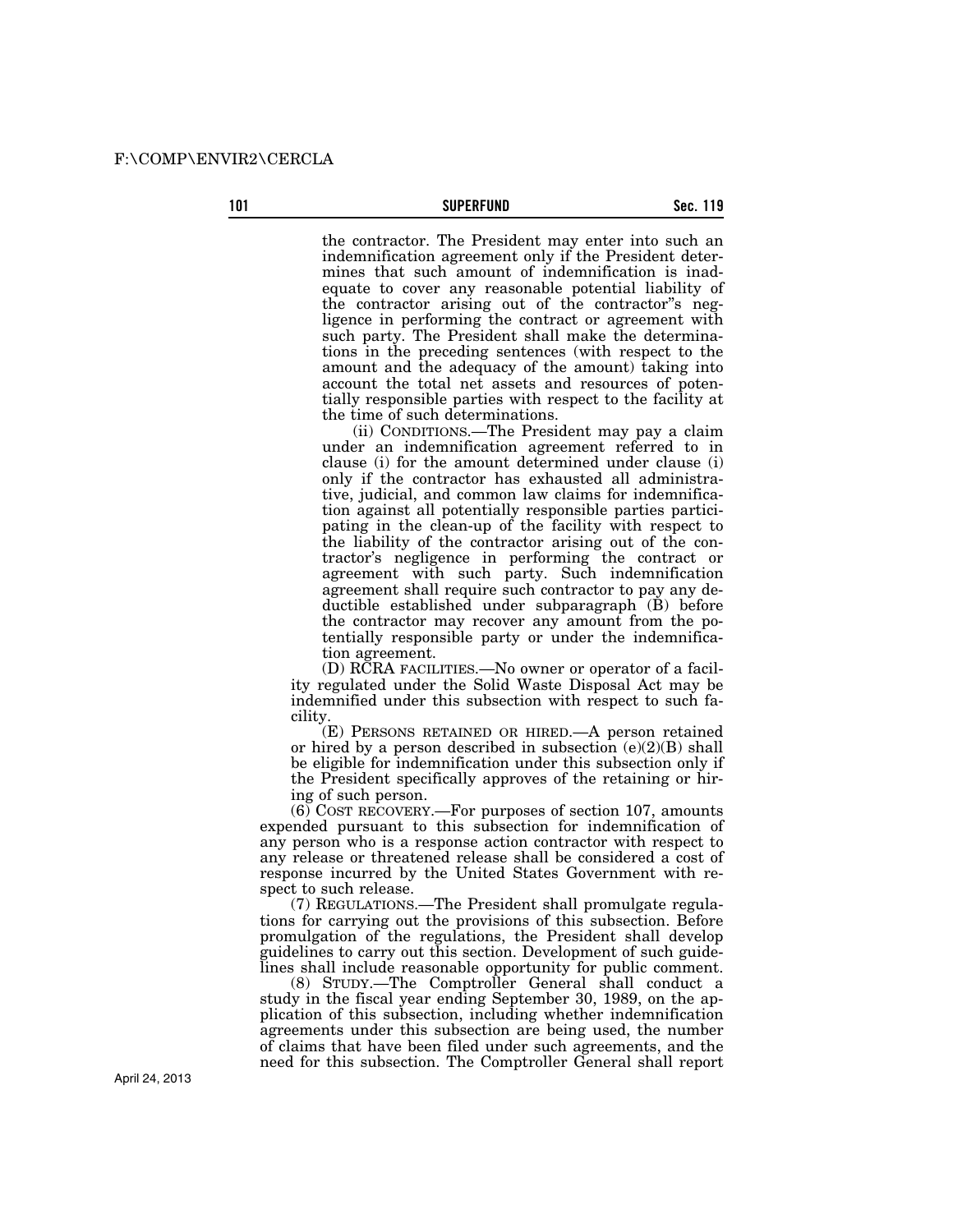the findings of the study to Congress no later than September 30, 1989.

(d) EXCEPTION.—The exemption provided under subsection (a) and the authority of the President to offer indemnification under subsection (c) shall not apply to any person covered by the provisions of paragraph  $(1)$ ,  $(2)$ ,  $(3)$ , or  $(4)$  of section  $107(a)$  with respect to the release or threatened release concerned if such person would be covered by such provisions even if such person had not carried out any actions referred to in subsection (e) of this section.

(e) DEFINITIONS.—For purposes of this section—

(1) RESPONSE ACTION CONTRACT.—The term ''response action contract'' means any written contract or agreement entered into by a response action contractor (as defined in paragraph  $(2)(A)$  of this subsection) with—

(A) the President;

(B) any Federal agency;

(C) a State or political subdivision which has entered into a contract or cooperative agreement in accordance with section  $104(d)(1)$  of this Act; or

(D) any potentially responsible party carrying out an agreement under section 106 or 122;

to provide any remedial action under this Act at a facility listed on the National Priorities List, or any removal under this Act, with respect to any release or threatened release of a hazardous substance or pollutant or contaminant from the facility or to provide any evaluation, planning, engineering, surveying and mapping, design, construction, equipment, or any ancillary services thereto for such facility.

(2) RESPONSE ACTION CONTRACTOR.—The term ''response action contractor'' means—

 $(A)$  any-

(i) person who enters into a response action contract with respect to any release or threatened release of a hazardous substance or pollutant or contaminant from a facility and is carrying out such contract; and 1

(ii) person, public or nonprofit private entity, conducting a field demonstration pursuant to section 311(b); and

(iii) Recipients 2 of grants (including sub-grantees) under section 126<sup>3</sup> for the training and education of workers who are or may be engaged in activities related to hazardous waste removal, containment, or emergency response under this Act; and 4

(B) any person who is retained or hired by a person described in subparagraph (A) to provide any services relating to a response action; and

(C) any surety who after October 16, 1990, provides a bid, performance or payment bond to a response action

 $^1$  So in law. Clause (iii) was added by section 101(f) of Public Law 100–202 without striking out the "and" at the end of clause (i).

out the "and" at the end of clause (i).<br>
<sup>2</sup> So in law. "Recipients of grants" probably should be "recipient of a grant".<br>
<sup>3</sup> So in law. Should probably be "section 126 of the Superfund Amendments and Reauthoriza-<br>
tion A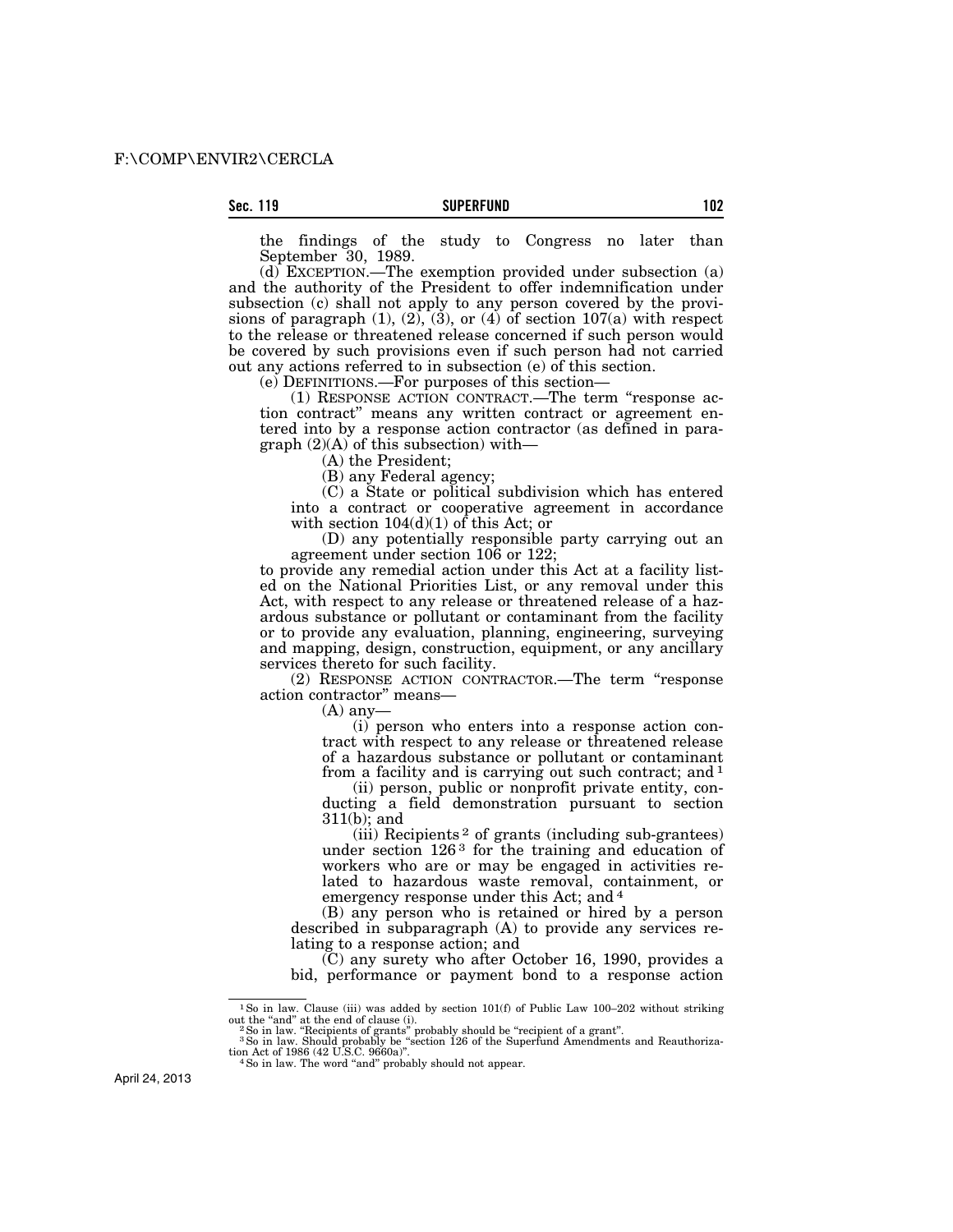contractor, and begins activities to meet its obligations under such bond, but only in connection with such activities or obligations.

(3) INSURANCE.—The term ''insurance'' means liability insurance which is fair and reasonably priced, as determined by the President, and which is made available at the time the contractor enters into the response action contract to provide response action.

(f) COMPETITION.—Response action contractors and subcontractors for program management, construction management, architectural and engineering, surveying and mapping, and related services shall be selected in accordance with title IX of the Federal Property and Administrative Services Act of 1949. The Federal selection procedures shall apply to appropriate contracts negotiated by all Federal governmental agencies involved in carrying out this Act. Such procedures shall be followed by response action contractors and subcontractors.

(g) SURETY BONDS.—

(1) If under the Act of August 24, 1935 (40 U.S.C. 270a– 270d), commonly referred to as the ''Miller Act'', surety bonds are required for any direct Federal procurement of any response action contract and are not waived pursuant to the Act of April 29, 1941 (40 U.S.C. 270e–270f), they shall be issued in accordance with such Act of August 24, 1935.

(2) If under applicable Federal law surety bonds are required for any direct Federal procurement of any response action contract, no right of action shall accrue on the performance bond issued on such response action contract to or for the use of any person other than the obligee named in the bond.

(3) If under applicable Federal law surety bonds are required for any direct Federal procurement of any response action contract, unless otherwise provided for by the procuring agency in the bond, in the event of a default, the surety's liability on a performance bond shall be only for the cost of completion of the contract work in accordance with the plans and specifications less the balance of funds remaining to be paid under the contract, up to the penal sum of the bond. The surety shall in no event be liable on bonds to indemnify or compensate the obligee for loss or liability arising from personal injury or property damage whether or not caused by a breach of the bonded contract.

(4) Nothing in this subsection shall be construed as preempting, limiting, superseding, affecting, applying to, or modifying any State laws, regulations, requirements, rules, practices or procedures. Nothing in this subsection shall be construed as affecting, applying to, modifying, limiting, superseding, or preempting any rights, authorities, liabilities, demands, actions, causes of action, losses, judgments, claims, statutes of limitation, or obligations under Federal or State law, which do not arise on or under the bond.

(5) This subsection shall not apply to bonds executed before October 17, 1990.

[42 U.S.C. 9619]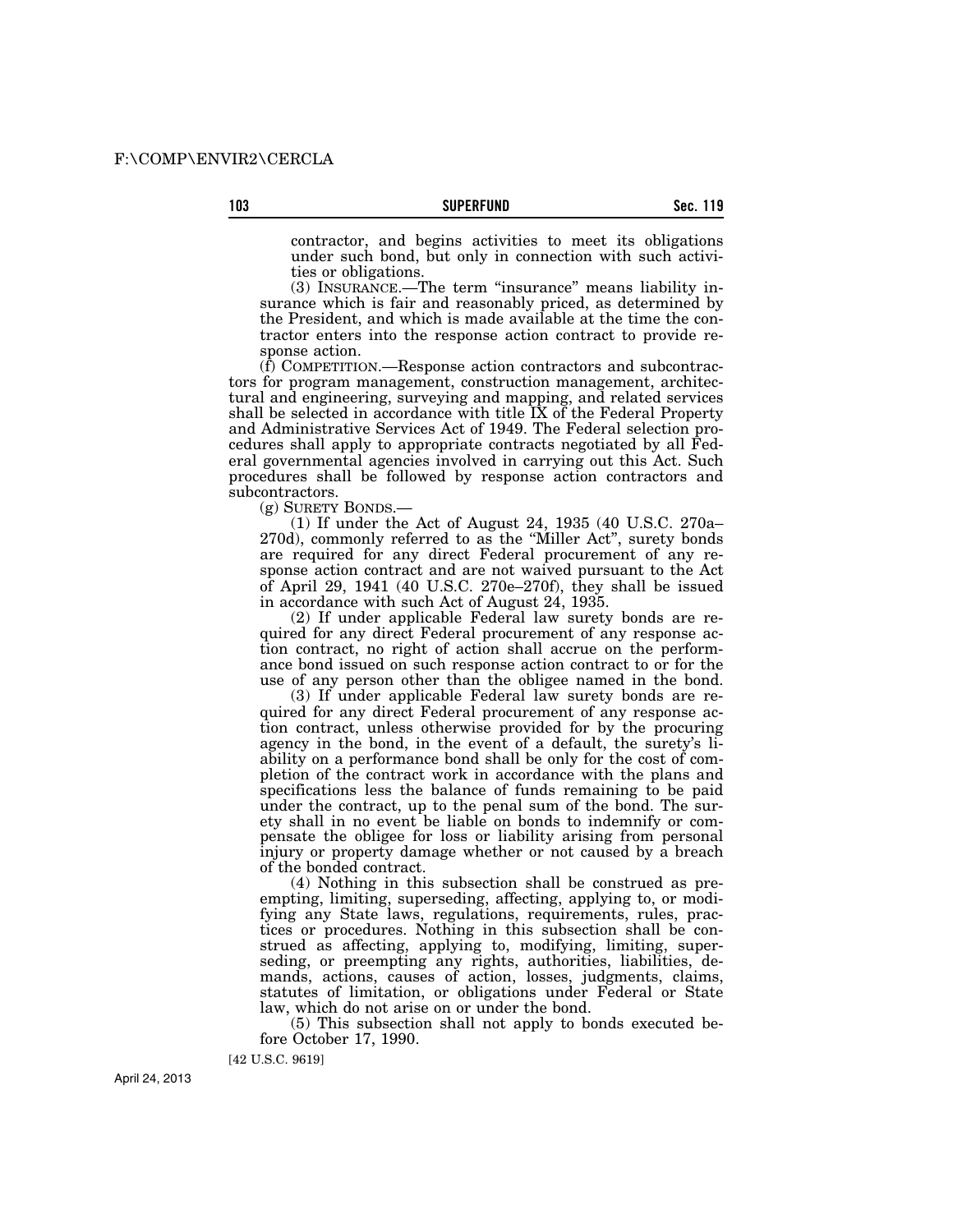### **SEC. 120. FEDERAL FACILITIES.1**

(a) APPLICATION OF ACT TO FEDERAL GOVERNMENT.—

(1) IN GENERAL.—Each department, agency, and instrumentality of the United States (including the executive, legislative, and judicial branches of government) shall be subject to, and comply with, this Act in the same manner and to the same extent, both procedurally and substantively, as any nongovernmental entity, including liability under section 107 of this Act. Nothing in this section shall be construed to affect the liability of any person or entity under sections 106 and 107.<br>(2) APPLICATION OF REQUIREMENTS TO FEDERAL FACILI-

TIES.—All guidelines, rules, regulations, and criteria which are applicable to preliminary assessments carried out under this Act for facilities at which hazardous substances are located, applicable to evaluations of such facilities under the National Contingency Plan, applicable to inclusion on the National Priorities List, or applicable to remedial actions at such facilities shall also be applicable to facilities which are owned or operated by a department, agency, or instrumentality of the United States in the same manner and to the extent as such guidelines, rules, regulations, and criteria are applicable to other facilities. No department, agency, or instrumentality of the United States may adopt or utilize any such guidelines, rules, regulations, or criteria which are inconsistent with the guidelines, rules, regulations, and criteria established by the Administrator under this Act.

(3) EXCEPTIONS.—This subsection shall not apply to the extent otherwise provided in this section with respect to applicable time periods. This subsection shall also not apply to any requirements relating to bonding, insurance, or financial responsibility. Nothing in this Act shall be construed to require a State to comply with section  $104(c)(3)$  in the case of a facility which is owned or operated by any department, agency, or instrumentality of the United States.

(4) STATE LAWS.—State laws concerning removal and remedial action, including State laws regarding enforcement, shall apply to removal and remedial action at facilities owned or operated by a department, agency, or instrumentality of the United States or facilities that are the subject of a deferral under subsection  $(h)(3)(C)$  when such facilities are not included on the National Priorities List. The preceding sentence shall not apply to the extent a State law would apply any standard or requirement to such facilities which is more stringent than the standards and requirements applicable to facilities which

<sup>1</sup>Section 120(b) of the Superfund Amendments and Reauthorization Act of 1986 (P.L. 99–499) provides:

<sup>(</sup>b) LIMITED GRANDFATHER.—Section 120 of CERCLA shall not apply to any response action<br>or remedial action for which a plan is under development by the Department of Energy on the<br>date of enactment of this Act [October 17, 1

<sup>(1)</sup> owned or operated by the United States and subject to the jurisdiction of such Department; (2) located in St. Charles and St. Louis counties, Missouri, or the city of St. Louis, Mis-

souri; and

<sup>(3)</sup> published in the National Priorities List. In preparing such plans, the Secretary of Energy shall consult with the Administrator of the Environmental Protection Agency.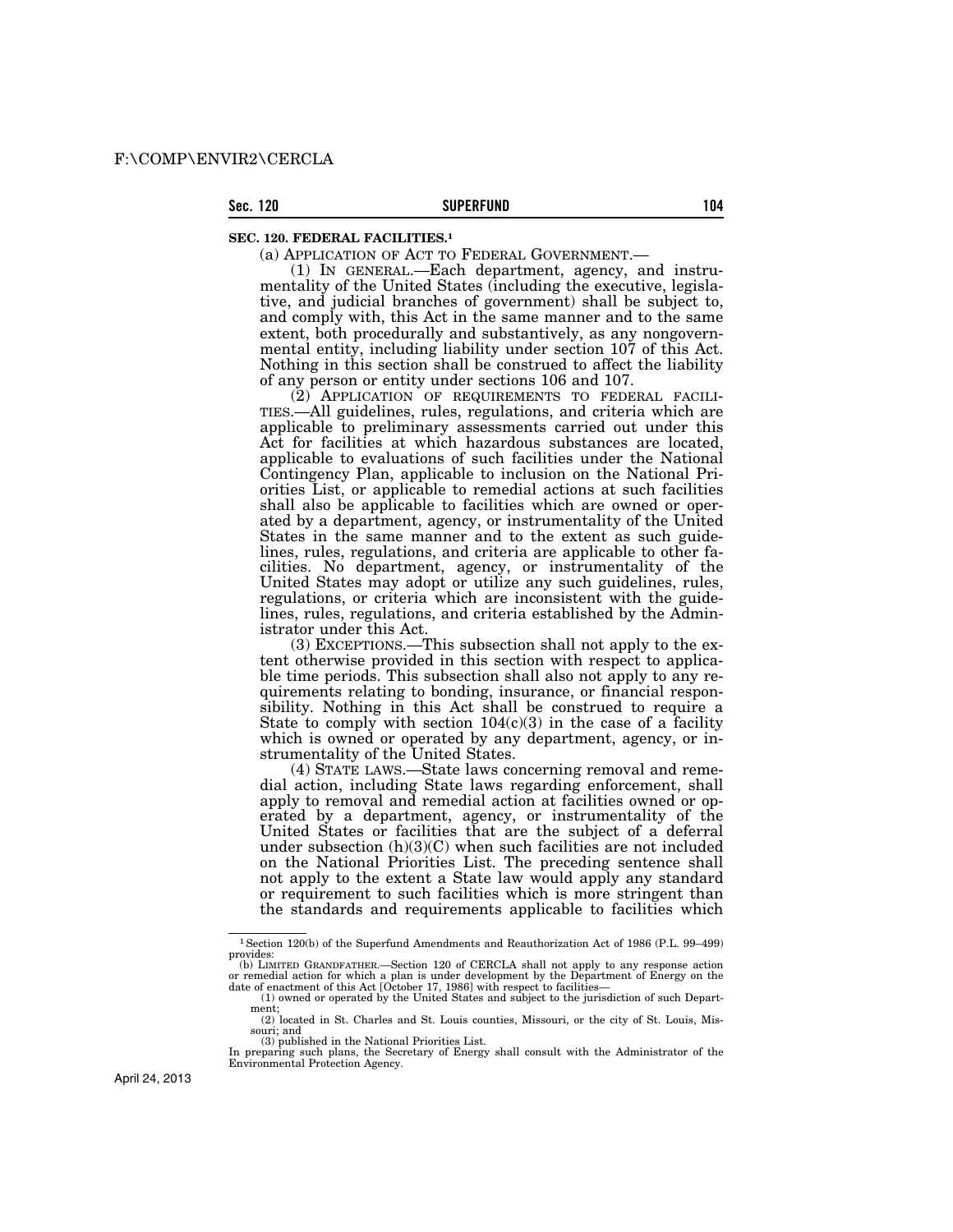are not owned or operated by any such department, agency, or instrumentality.

(b) NOTICE.—Each department, agency, and instrumentality of the United States shall add to the inventory of Federal agency hazardous waste facilities required to be submitted under section 3016 of the Solid Waste Disposal Act (in addition to the information required under section  $3016(a)(3)$  of such Act) information on contamination from each facility owned or operated by the department, agency, or instrumentality if such contamination affects contiguous or adjacent property owned by the department, agency, or instrumentality or by any other person, including a description of the monitoring data obtained.

(c) FEDERAL AGENCY HAZARDOUS WASTE COMPLIANCE DOCK-ET.—The Administrator shall establish a special Federal Agency Hazardous Waste Compliance Docket (hereinafter in this section referred to as the "docket") which shall contain each of the following:

(1) All information submitted under section 3016 of the Solid Waste Disposal Act and subsection (b) of this section regarding any Federal facility and notice of each subsequent action taken under this Act with respect to the facility.

(2) Information submitted by each department, agency, or instrumentality of the United States under section 3005 or 3010 of such Act.

(3) Information submitted by the department, agency, or instrumentality under section 103 of this Act.

The docket shall be available for public inspection at reasonable times. Six months after establishment of the docket and every 6 months thereafter, the Administrator shall publish in the Federal Register a list of the Federal facilities which have been included in the docket during the immediately preceding 6-month period. Such publication shall also indicate where in the appropriate regional office of the Environmental Protection Agency additional information may be obtained with respect to any facility on the docket. The Administrator shall establish a program to provide information to the public with respect to facilities which are included in the docket under this subsection.

(d) ASSESSMENT AND EVALUATION.—

(1) IN GENERAL.—The Administrator shall take steps to assure that a preliminary assessment is conducted for each facility on the docket. Following such preliminary assessment, the Administrator shall, where appropriate—

(A) evaluate such facilities in accordance with the criteria established in accordance with section 105 under the National Contingency Plan for determining priorities among releases; and

(B) include such facilities on the National Priorities List maintained under such plan if the facility meets such criteria.

(2) APPLICATION OF CRITERIA.—

(A) IN GENERAL.—Subject to subparagraph (B), the criteria referred to in paragraph (1) shall be applied in the same manner as the criteria are applied to facilities that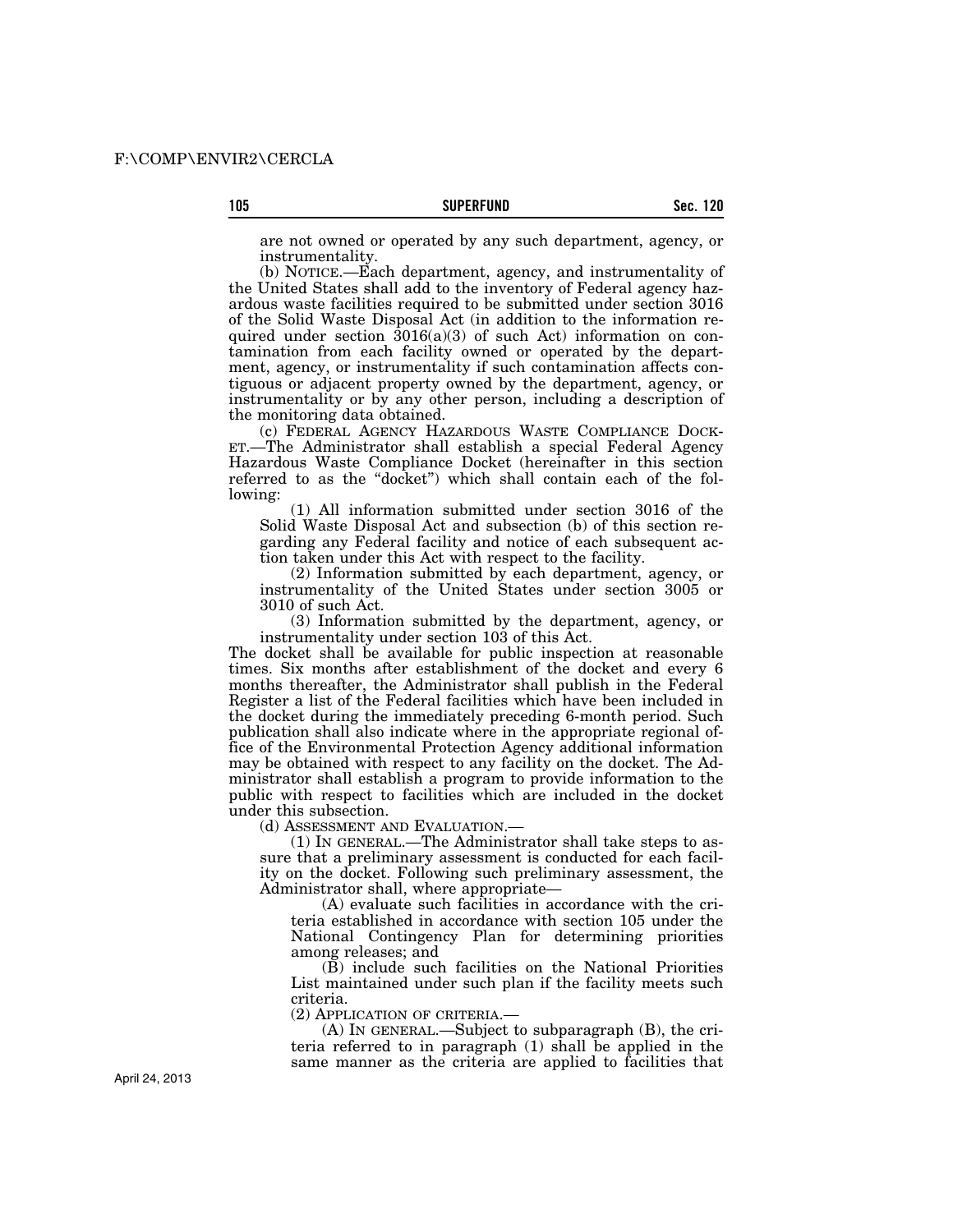are owned or operated by persons other than the United States.

(B) RESPONSE UNDER OTHER LAW.—It shall be an appropriate factor to be taken into consideration for the purposes of section 105(a)(8)(A) that the head of the department, agency, or instrumentality that owns or operates a facility has arranged with the Administrator or appropriate State authorities to respond appropriately, under authority of a law other than this Act, to a release or threatened release of a hazardous substance.

(3) COMPLETION.—Evaluation and listing under this subsection shall be completed in accordance with a reasonable schedule established by the Administrator.

(e) REQUIRED ACTION BY DEPARTMENT.—

(1) RIFS.—Not later than 6 months after the inclusion of any facility on the National Priorities List, the department, agency, or instrumentality which owns or operates such facility shall, in consultation with the Administrator and appropriate State authorities, commence a remedial investigation and feasibility study for such facility. In the case of any facility which is listed on such list before the date of the enactment of this section, the department, agency, or instrumentality which owns or operates such facility shall, in consultation with the Administrator and appropriate State authorities, commence such an investigation and study for such facility within one year after such date of enactment. The Administrator and appropriate State authorities shall publish a timetable and deadlines for expeditious completion of such investigation and study.

(2) COMMENCEMENT OF REMEDIAL ACTION; INTERAGENCY AGREEMENT.—The Administrator shall review the results of each investigation and study conducted as provided in paragraph (1). Within 180 days thereafter, the head of the department, agency, or instrumentality concerned shall enter into an interagency agreement with the Administrator for the expeditious completion by such department, agency, or instrumentality of all necessary remedial action at such facility. Substantial continuous physical onsite remedial action shall be commenced at each facility not later than 15 months after completion of the investigation and study. All such interagency agreements, including review of alternative remedial action plans and selection of remedial action, shall comply with the public participation requirements of section 117.

(3) COMPLETION OF REMEDIAL ACTIONS.—Remedial actions at facilities subject to interagency agreements under this section shall be completed as expeditiously as practicable. Each agency shall include in its annual budget submissions to the Congress a review of alternative agency funding which could be used to provide for the costs of remedial action. The budget submission shall also include a statement of the hazard posed by the facility to human health, welfare, and the environment and identify the specific consequences of failure to begin and complete remedial action.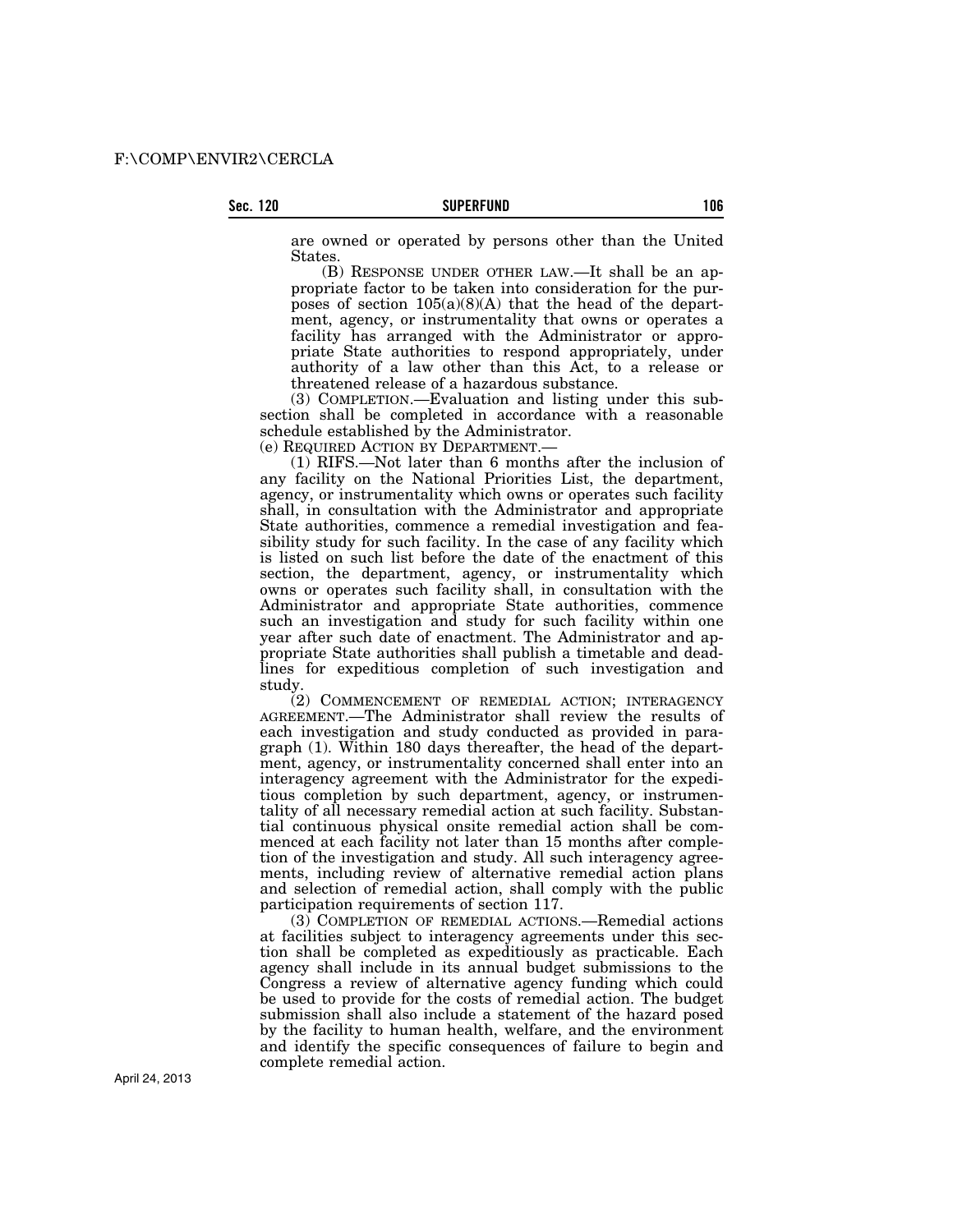(4) CONTENTS OF AGREEMENT.—Each interagency agreement under this subsection shall include, but shall not be limited to, each of the following:

(A) A review of alternative remedial actions and selection of a remedial action by the head of the relevant department, agency, or instrumentality and the Administrator or, if unable to reach agreement on selection of a remedial action, selection by the Administrator.

(B) A schedule for the completion of each such remedial action.

(C) Arrangements for long-term operation and maintenance of the facility.

(5) ANNUAL REPORT.—Each department, agency, or instrumentality responsible for compliance with this section shall furnish an annual report to the Congress concerning its progress in implementing the requirements of this section. Such reports shall include, but shall not be limited to, each of the following items:

(A) A report on the progress in reaching interagency agreements under this section.

(B) The specific cost estimates and budgetary proposals involved in each interagency agreement.

(C) A brief summary of the public comments regarding each proposed interagency agreement.

(D) A description of the instances in which no agreement was reached.

(E) A report on progress in conducting investigations and studies under paragraph (1).

(F) A report on progress in conducting remedial actions.

(G) A report on progress in conducting remedial action at facilities which are not listed on the National Priorities List.

With respect to instances in which no agreement was reached within the required time period, the department, agency, or instrumentality filing the report under this paragraph shall include in such report an explanation of the reasons why no agreement was reached. The annual report required by this paragraph shall also contain a detailed description on a Stateby-State basis of the status of each facility subject to this section, including a description of the hazard presented by each facility, plans and schedules for initiating and completing response action, enforcement status (where appropriate), and an explanation of any postponements or failure to complete response action. Such reports shall also be submitted to the affected States.

(6) SETTLEMENTS WITH OTHER PARTIES.—If the Administrator, in consultation with the head of the relevant department, agency, or instrumentality of the United States, determines that remedial investigations and feasibility studies or remedial action will be done properly at the Federal facility by another potentially responsible party within the deadlines provided in paragraphs  $(1)$ ,  $(2)$ , and  $(3)$  of this subsection, the Administrator may enter into an agreement with such party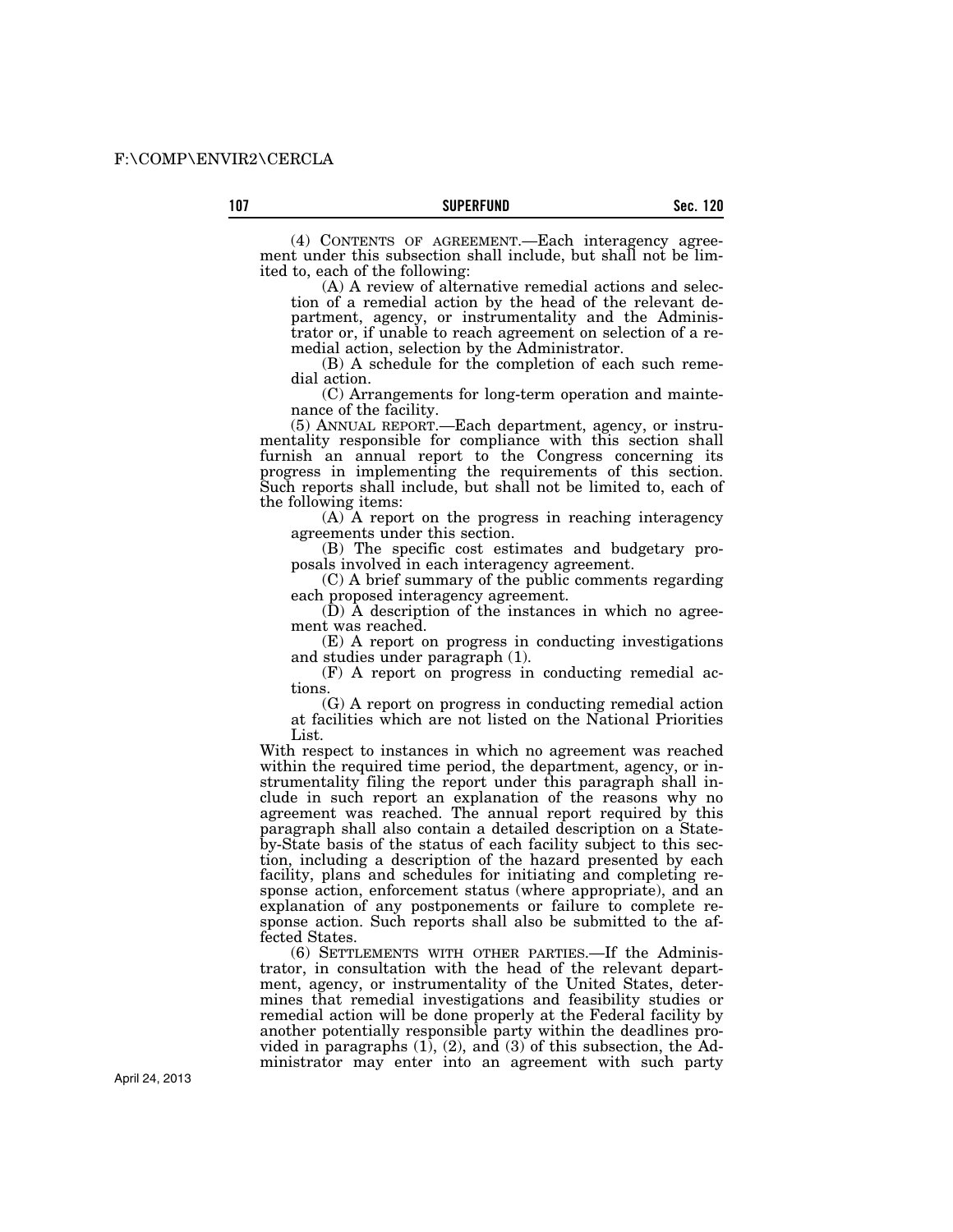under section 122 (relating to settlements). Following approval by the Attorney General of any such agreement relating to a remedial action, the agreement shall be entered in the appropriate United States district court as a consent decree under section 106 of this Act.

(f) STATE AND LOCAL PARTICIPATION.—The Administrator and each department, agency, or instrumentality responsible for compliance with this section shall afford to relevant State and local officials the opportunity to participate in the planning and selection of the remedial action, including but not limited to the review of all applicable data as it becomes available and the development of studies, reports, and action plans. In the case of State officials, the opportunity to participate shall be provided in accordance with section 121.

(g) TRANSFER OF AUTHORITIES.—Except for authorities which are delegated by the Administrator to an officer or employee of the Environmental Protection Agency, no authority vested in the Administrator under this section may be transferred, by executive order of the President or otherwise, to any other officer or employee of the United States or to any other person.<br>(h) PROPERTY TRANSFERRED BY FEDERAL AGENCIES.

(1) NOTICE.—After the last day of the 6-month period beginning on the effective date of regulations under paragraph (2) of this subsection, whenever any department, agency, or instrumentality of the United States enters into any contract for the sale or other transfer of real property which is owned by the United States and on which any hazardous substance was stored for one year or more, known to have been released, or disposed of, the head of such department, agency, or instrumentality shall include in such contract notice of the type and quantity of such hazardous substance and notice of the time at which such storage, release, or disposal took place, to the extent such information is available on the basis of a complete search of agency files.

(2) FORM OF NOTICE; REGULATIONS.—Notice under this subsection shall be provided in such form and manner as may be provided in regulations promulgated by the Administrator. As promptly as practicable after the enactment of this subsection but not later than 18 months after the date of such enactment, and after consultation with the Administrator of the General Services Administration, the Administrator shall promulgate regulations regarding the notice required to be provided under this subsection.

(3) CONTENTS OF CERTAIN DEEDS.—

(A) IN GENERAL.—After the last day of the 6-month period beginning on the effective date of regulations under paragraph (2) of this subsection, in the case of any real property owned by the United States on which any hazardous substance was stored for one year or more, known to have been released, or disposed of, each deed entered into for the transfer of such property by the United States to any other person or entity shall contain—

(i) to the extent such information is available on the basis of a complete search of agency files—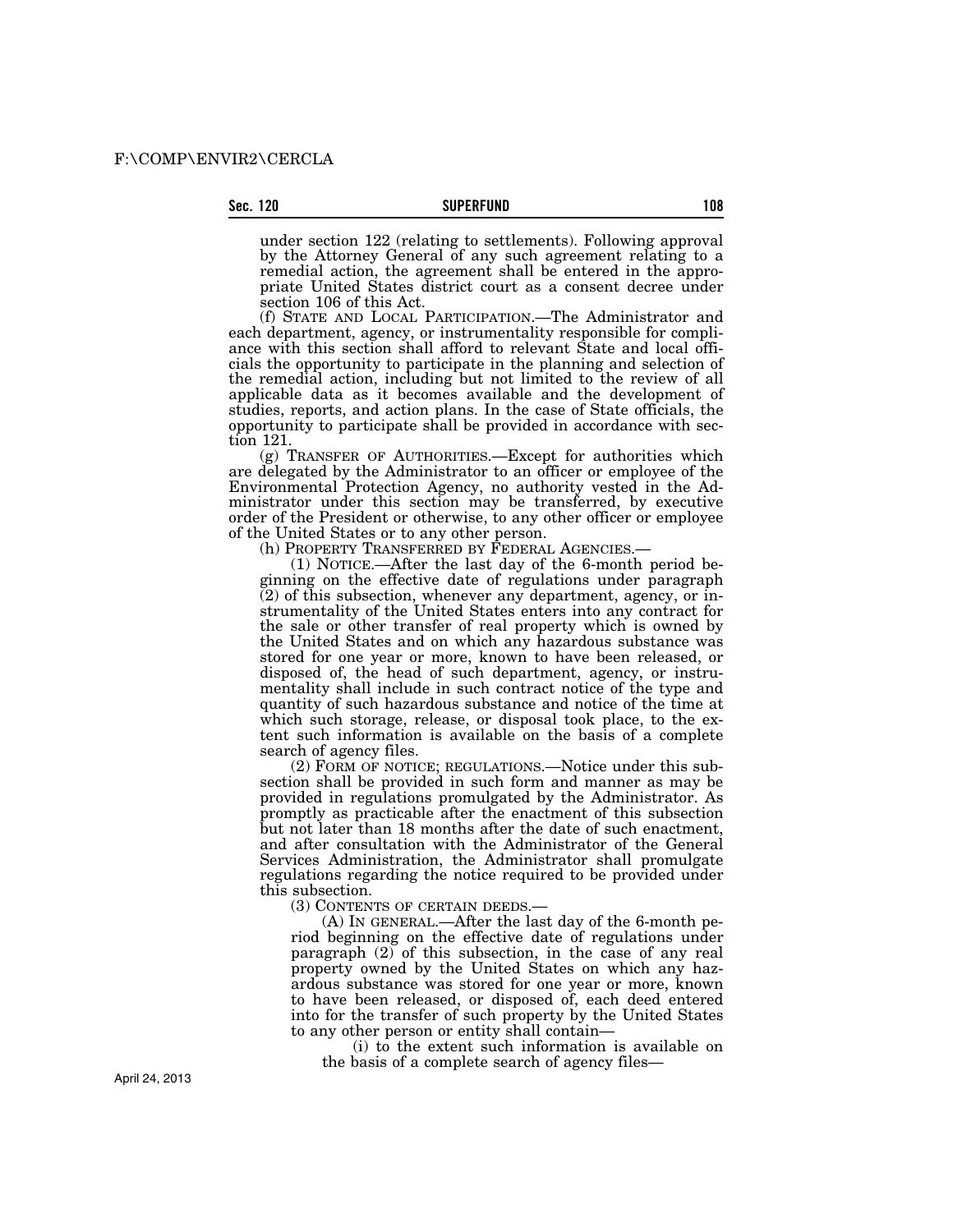(I) a notice of the type and quantity of such

hazardous substances, (II) notice of the time at which such storage, release, or disposal took place, and

(III) a description of the remedial action taken, if any;

(ii) a covenant warranting that—

(I) all remedial action necessary to protect human health and the environment with respect to any such substance remaining on the property has been taken before the date of such transfer, and

(II) any additional remedial action found to be necessary after the date of such transfer shall be conducted by the United States; and

(iii) a clause granting the United States access to the property in any case in which remedial action or corrective action is found to be necessary after the date of such transfer.

(B) COVENANT REQUIREMENTS.—For purposes of subparagraphs  $(A)(ii)(I)$  and  $(C)(iii)$ , all remedial action described in such subparagraph has been taken if the construction and installation of an approved remedial design has been completed, and the remedy has been demonstrated to the Administrator to be operating properly and successfully. The carrying out of long-term pumping and treating, or operation and maintenance, after the remedy has been demonstrated to the Administrator to be operating properly and successfully does not preclude the transfer of the property. The requirements of subparagraph (A)(ii) shall not apply in any case in which the person or entity to whom the real property is transferred is a potentially responsible party with respect to such property. The requirements of subparagraph (A)(ii) shall not apply in any case in which the transfer of the property occurs or has occurred by means of a lease, without regard to whether the lessee has agreed to purchase the property or whether the duration of the lease is longer than 55 years. In the case of a lease entered into after September 30, 1995, with respect to real property located at an installation approved for closure or realignment under a base closure law, the agency leasing the property, in consultation with the Administrator, shall determine before leasing the property that the property is suitable for lease, that the uses contemplated for the lease are consistent with protection of human health and the environment, and that there are adequate assurances that the United States will take all remedial action referred to in subparagraph (A)(ii) that has not been taken on the date of the lease.

(C) DEFERRAL.—

(i) IN GENERAL.—The Administrator, with the concurrence of the Governor of the State in which the facility is located (in the case of real property at a Federal facility that is listed on the National Priorities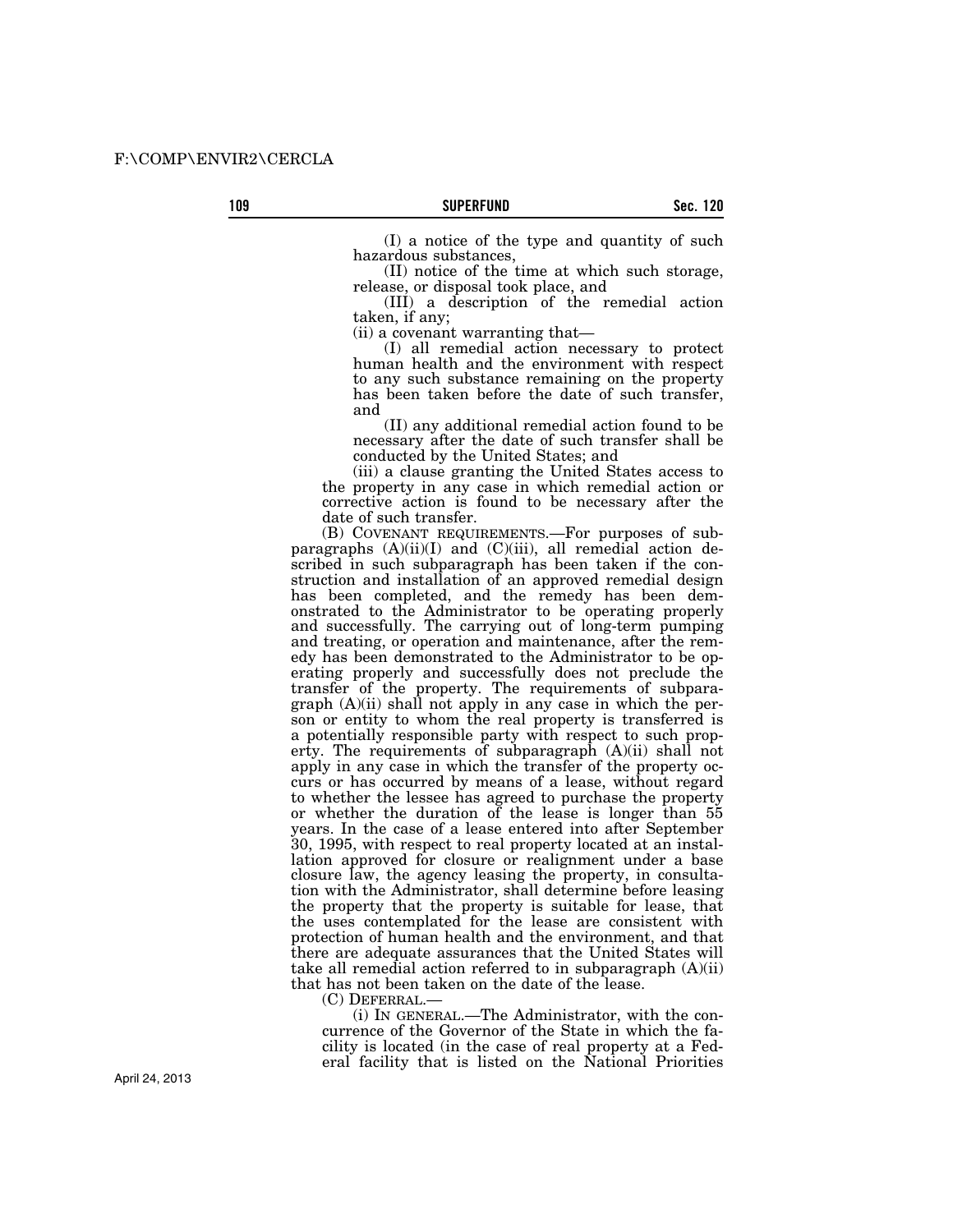List), or the Governor of the State in which the facility is located (in the case of real property at a Federal facility not listed on the National Priorities List) may defer the requirement of subparagraph  $(A)(ii)(I)$  with respect to the property if the Administrator or the Governor, as the case may be, determines that the property is suitable for transfer, based on a finding that—

(I) the property is suitable for transfer for the use intended by the transferee, and the intended use is consistent with protection of human health and the environment;

(II) the deed or other agreement proposed to govern the transfer between the United States and the transferee of the property contains the assurances set forth in clause (ii);

(III) the Federal agency requesting deferral has provided notice, by publication in a newspaper of general circulation in the vicinity of the property, of the proposed transfer and of the opportunity for the public to submit, within a period of not less than 30 days after the date of the notice, written comments on the suitability of the property for transfer; and

(IV) the deferral and the transfer of the property will not substantially delay any necessary response action at the property.

(ii) RESPONSE ACTION ASSURANCES.—With regard to a release or threatened release of a hazardous substance for which a Federal agency is potentially responsible under this section, the deed or other agreement proposed to govern the transfer shall contain assurances that—

(I) provide for any necessary restrictions on the use of the property to ensure the protection of human health and the environment;

(II) provide that there will be restrictions on use necessary to ensure that required remedial investigations, response action, and oversight activities will not be disrupted;

(III) provide that all necessary response action will be taken and identify the schedules for investigation and completion of all necessary response action as approved by the appropriate regulatory agency; and

(IV) provide that the Federal agency responsible for the property subject to transfer will submit a budget request to the Director of the Office of Management and Budget that adequately addresses schedules for investigation and completion of all necessary response action, subject to congressional authorizations and appropriations.

(iii) WARRANTY.—When all response action necessary to protect human health and the environment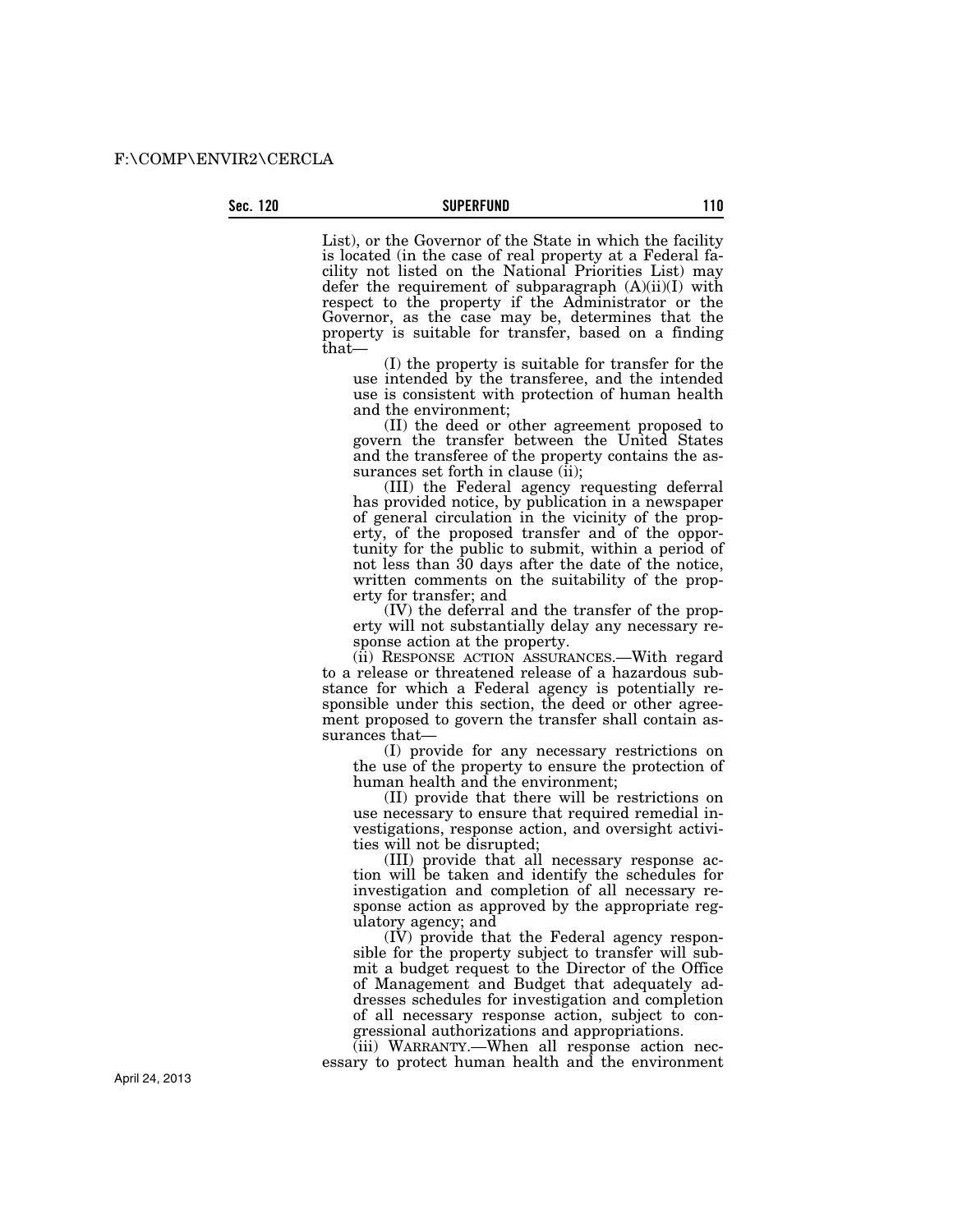with respect to any substance remaining on the property on the date of transfer has been taken, the United States shall execute and deliver to the transferee an appropriate document containing a warranty that all such response action has been taken, and the making of the warranty shall be considered to satisfy the requirement of subparagraph  $(A)(ii)(I)$ .

(iv) FEDERAL RESPONSIBILITY.—A deferral under this subparagraph shall not increase, diminish, or affect in any manner any rights or obligations of a Federal agency (including any rights or obligations under sections 106, 107, and 120 existing prior to transfer) with respect to a property transferred under this subparagraph.

(4) IDENTIFICATION OF UNCONTAMINATED PROPERTY.—(A) In the case of real property to which this paragraph applies (as set forth in subparagraph (E)), the head of the department, agency, or instrumentality of the United States with jurisdiction over the property shall identify the real property on which no hazardous substances and no petroleum products or their derivatives were known to have been released or disposed of. Such identification shall be based on an investigation of the real property to determine or discover the obviousness of the presence or likely presence of a release or threatened release of any hazardous substance or any petroleum product or its derivatives, including aviation fuel and motor oil, on the real property. The identification shall consist, at a minimum, of a review of each of the following sources of information concerning the current and previous uses of the real property:

(i) A detailed search of Federal Government records pertaining to the property.

(ii) Recorded chain of title documents regarding the real property.

(iii) Aerial photographs that may reflect prior uses of the real property and that are reasonably obtainable through State or local government agencies.

(iv) A visual inspection of the real property and any buildings, structures, equipment, pipe, pipeline, or other improvements on the real property, and a visual inspection of properties immediately adjacent to the real property.

(v) A physical inspection of property adjacent to the real property, to the extent permitted by owners or operators of such property.

(vi) Reasonably obtainable Federal, State, and local government records of each adjacent facility where there has been a release of any hazardous substance or any petroleum product or its derivatives, including aviation fuel and motor oil, and which is likely to cause or contribute to a release or threatened release of any hazardous substance or any petroleum product or its derivatives, including aviation fuel and motor oil, on the real property.

(vii) Interviews with current or former employees involved in operations on the real property.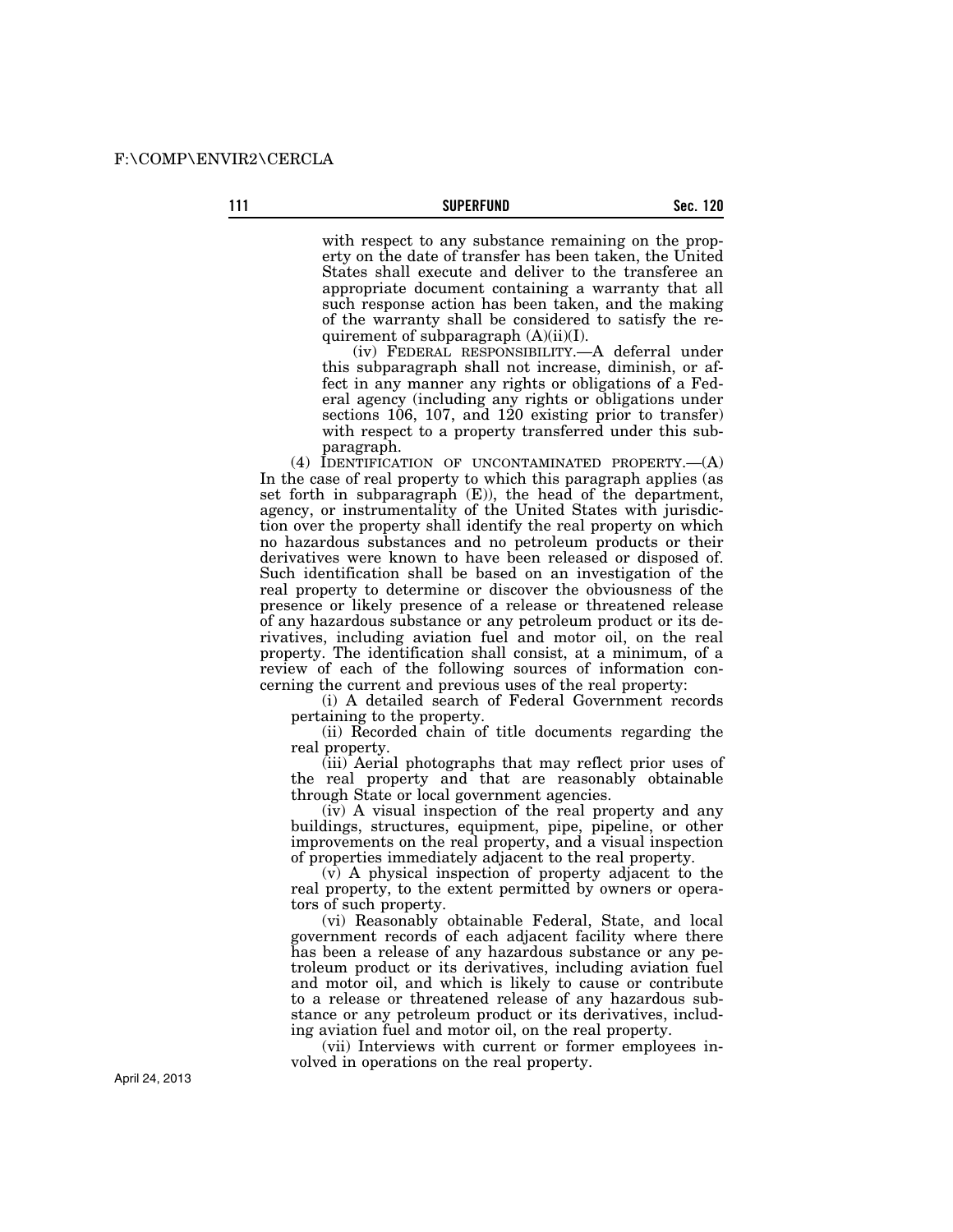Such identification shall also be based on sampling, if appropriate under the circumstances. The results of the identification shall be provided immediately to the Administrator and State and local government officials and made available to the public.

(B) The identification required under subparagraph (A) is not complete until concurrence in the results of the identification is obtained, in the case of real property that is part of a facility on the National Priorities List, from the Administrator, or, in the case of real property that is not part of a facility on the National Priorities List, from the appropriate State official. In the case of a concurrence which is required from a State official, the concurrence is deemed to be obtained if, within 90 days after receiving a request for the concurrence, the State official has not acted (by either concurring or declining to concur) on the request for concurrence.

 $(C)(i)$  Except as provided in clauses (ii), (iii), and (iv), the identification and concurrence required under subparagraphs (A) and (B), respectively, shall be made at least 6 months before the termination of operations on the real property.

(ii) In the case of real property described in subparagraph  $(E)(i)(II)$  on which operations have been closed or realigned or scheduled for closure or realignment pursuant to a base closure law described in subparagraph  $(E)(ii)(I)$  or  $(E)(ii)(II)$  by the date of the enactment of the Community Environmental Response Facilitation Act, the identification and concurrence required under subparagraphs (A) and (B), respectively, shall be made not later than 18 months after such date of enactment.

(iii) In the case of real property described in subparagraph  $(E)(i)(II)$  on which operations are closed or realigned or become scheduled for closure or realignment pursuant to the base closure law described in subparagraph  $(E)(ii)(II)$  after the date of the enactment of the Community Environmental Response Facilitation Act, the identification and concurrence required under subparagraphs (A) and (B), respectively, shall be made not later than 18 months after the date by which a joint resolution disapproving the closure or realignment of the real property under section 2904(b) of such base closure law must be enacted, and such a joint resolution has not been enacted.

(iv) In the case of real property described in subparagraphs (E)(i)(II) on which operations are closed or realigned pursuant to a base closure law described in subparagraph  $\overline{E}$ (ii)(III) or (E)(ii)(IV), the identification and concurrence required under subparagraphs (A) and (B), respectively, shall be made not later than 18 months after the date on which the real property is selected for closure or realignment pursuant to such a base closure law.

(D) In the case of the sale or other transfer of any parcel of real property identified under subparagraph (A), the deed entered into for the sale or transfer of such property by the United States to any other person or entity shall contain—

(i) a covenant warranting that any response action or corrective action found to be necessary after the date of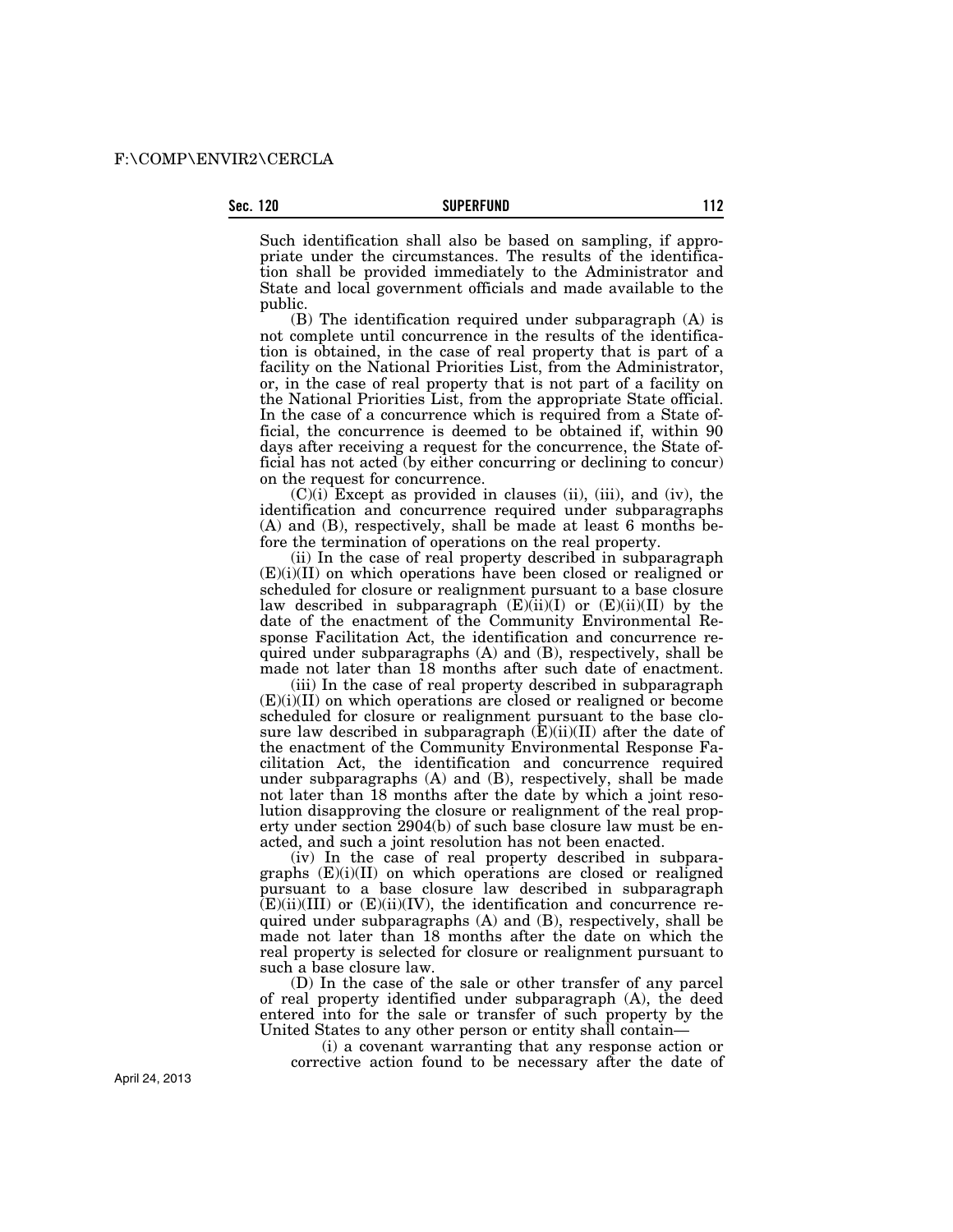such sale or transfer shall be conducted by the United States; and

(ii) a clause granting the United States access to the property in any case in which a response action or corrective action is found to be necessary after such date at such property, or such access is necessary to carry out a response action or corrective action on adjoining property.  $(E)(i)$  This paragraph applies to-

(I) real property owned by the United States and on which the United States plans to terminate Federal Government operations, other than real property described in subclause  $\overline{(II)}$ ; and

(II) real property that is or has been used as a military installation and on which the United States plans to close or realign military operations pursuant to a base closure law.

(ii) For purposes of this paragraph, the term ''base closure law'' includes the following:

(I) Title II of the Defense Authorization Amendments and Base Closure and Realignment Act (Public Law 100– 526; 10 U.S.C. 2687 note).

(II) The Defense Base Closure and Realignment Act of 1990 (part A of title XXIX of Public Law 101–510; 10 U.S.C. 2687 note).

(III) Section 2687 of title 10, United States Code.

(IV) Any provision of law authorizing the closure or realignment of a military installation enacted on or after the date of enactment of the Community Environmental Response Facilitation Act.

(F) Nothing in this paragraph shall affect, preclude, or otherwise impair the termination of Federal Government operations on real property owned by the United States.

(5) NOTIFICATION OF STATES REGARDING CERTAIN LEASES.— In the case of real property owned by the United States, on which any hazardous substance or any petroleum product or its derivatives (including aviation fuel and motor oil) was stored for one year or more, known to have been released, or disposed of, and on which the United States plans to terminate Federal Government operations, the head of the department, agency, or instrumentality of the United States with jurisdiction over the property shall notify the State in which the property is located of any lease entered into by the United States that will encumber the property beyond the date of termination of operations on the property. Such notification shall be made before entering into the lease and shall include the length of the lease, the name of person to whom the property is leased, and a description of the uses that will be allowed under the lease of the property and buildings and other structures on the property.

(i) OBLIGATIONS UNDER SOLID WASTE DISPOSAL ACT.—Nothing in this section shall affect or impair the obligation of any department, agency, or instrumentality of the United States to comply with any requirement of the Solid Waste Disposal Act (including corrective action requirements).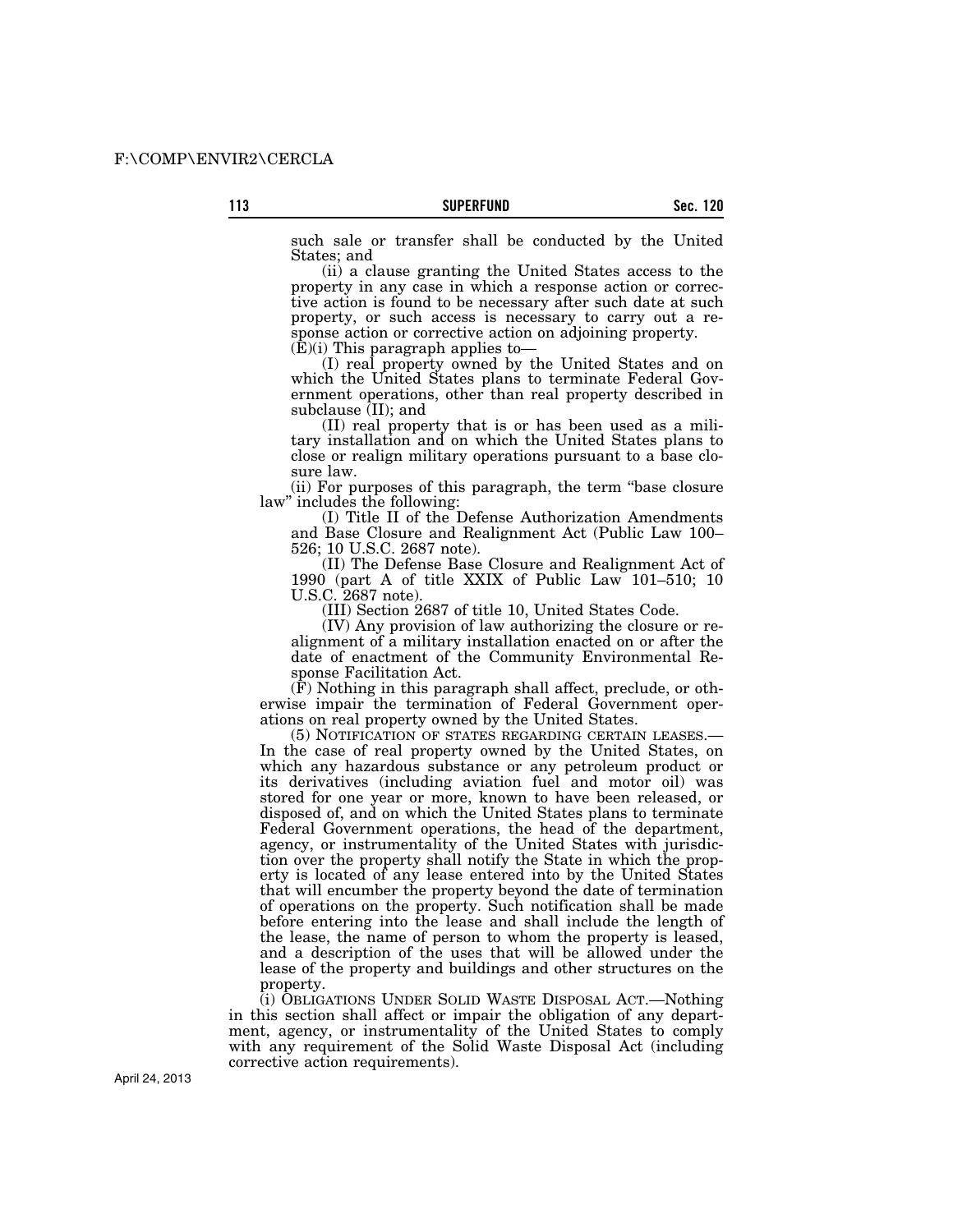(j) NATIONAL SECURITY.— (1) SITE SPECIFIC PRESIDENTIAL ORDERS.—The President may issue such orders regarding response actions at any specified site or facility of the Department of Energy or the Department of Defense as may be necessary to protect the national security interests of the United States at that site or facility. Such orders may include, where necessary to protect such interests, an exemption from any requirement contained in this title or under title III of the Superfund Amendments and Reauthorization Act of 1986 with respect to the site or facility concerned. The President shall notify the Congress within 30 days of the issuance of an order under this paragraph providing for any such exemption. Such notification shall include a statement of the reasons for the granting of the exemption. An exemption under this paragraph shall be for a specified period which may not exceed one year. Additional exemptions may be granted, each upon the President's issuance of a new order under this paragraph for the site or facility concerned. Each such additional exemption shall be for a specified period which may not exceed one year. It is the intention of the Congress that whenever an exemption is issued under this paragraph the response action shall proceed as expeditiously as practicable. The Congress shall be notified periodically of the progress of any response action with respect to which an exemption has been issued under this paragraph. No exemption shall be granted under this paragraph due to lack of appropriation unless the President shall have specifically requested such appropriation as a part of the budgetary process and the Congress shall have failed to make available such requested appropriation.

(2) CLASSIFIED INFORMATION.—Notwithstanding any other provision of law, all requirements of the Atomic Energy Act and all Executive orders concerning the handling of restricted data and national security information, including ''need to know'' requirements, shall be applicable to any grant of access to classified information under the provisions of this Act or under title III of the Superfund Amendments and Reauthorization Act of 1986.

[42 U.S.C. 9620]

#### **SEC. 121. CLEANUP STANDARDS.1**

(a) SELECTION OF REMEDIAL ACTION.—The President shall select appropriate remedial actions determined to be necessary to be carried out under section 104 or secured under section 106 which

Any ROD signed before enactment of this Act and reopened after enactment of this Act to mod-ify or supplement the selection of remedy shall be subject to the requirements of section 121 of CERCLA.

<sup>1</sup>Section 121(b) of the Superfund Amendments and Reauthorization Act of 1986 (P.L. 99–499) provid

<sup>(</sup>b) EFFECTIVE DATE.—With respect to section 121 of CERCLA, as added by this section—

<sup>(1)</sup> The requirements of section 121 of CERCLA shall not apply to any remedial action which the Record of Decision (hereinafter in this section referred to as the "ROD") was signed, or the consent decree was lodged, before

<sup>(2)</sup> If the ROD was signed, or the consent decree lodged, within the 30-day period immediately following enactment of the Act, the Administrator shall certify in writing that the portion of the remedial action covered by th imum extent practicable with section 121 of CERCLA.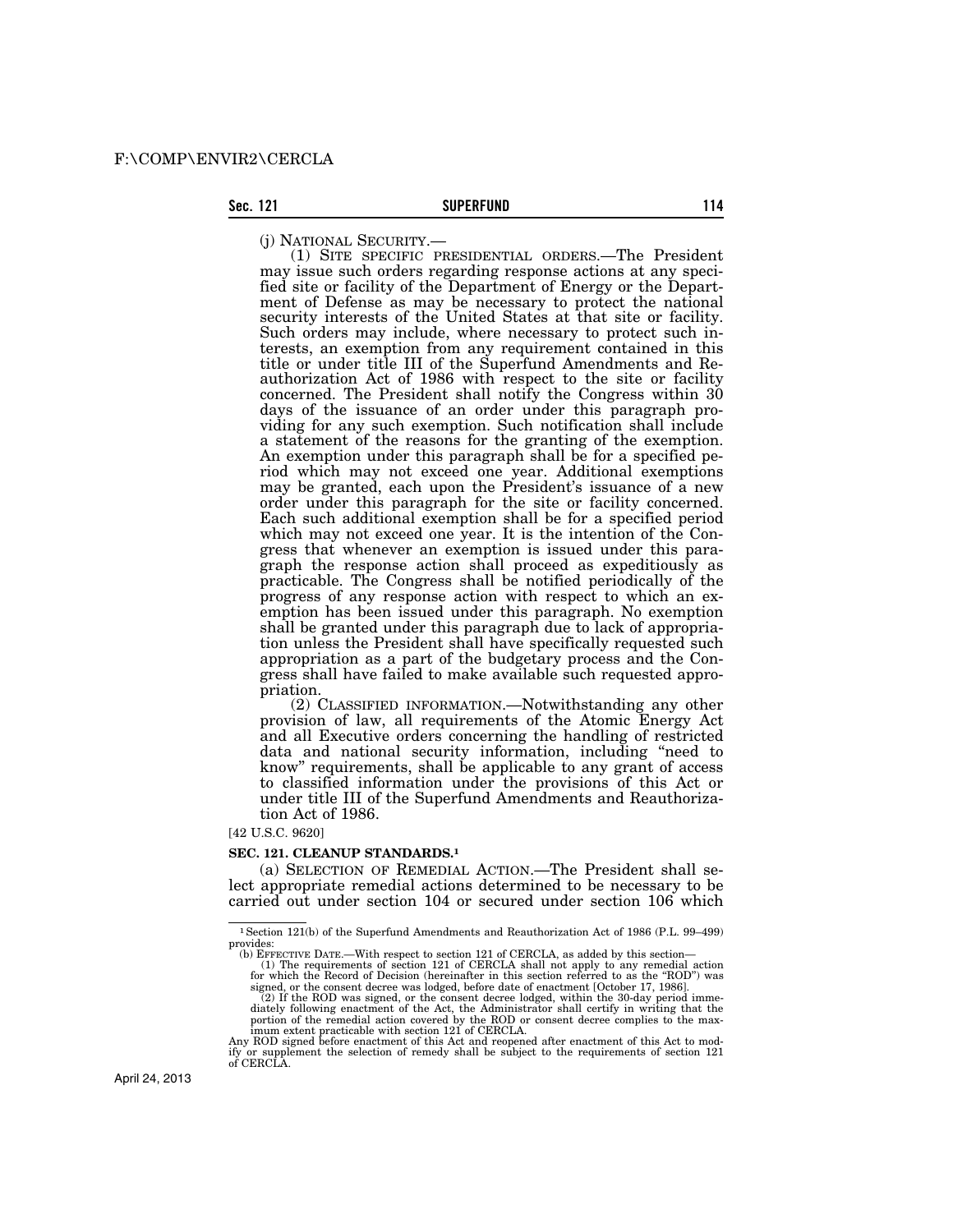are in accordance with this section and, to the extent practicable, the national contingency plan, and which provide for cost-effective response. In evaluating the cost effectiveness of proposed alternative remedial actions, the President shall take into account the total short- and long-term costs of such actions, including the costs of operation and maintenance for the entire period during which such activities will be required.

(b) GENERAL RULES.—(1) Remedial actions in which treatment which permanently and significantly reduces the volume, toxicity or mobility of the hazardous substances, pollutants, and contaminants is a principal element, are to be preferred over remedial actions not involving such treatment. The offsite transport and disposal of hazardous substances or contaminated materials without such treatment should be the least favored alternative remedial action where practicable treatment technologies are available. The President shall conduct an assessment of permanent solutions and alternative treatment technologies or resource recovery technologies that, in whole or in part, will result in a permanent and significant decrease in the toxicity, mobility, or volume of the hazardous substance, pollutant, or contaminant. In making such assessment, the President shall specifically address the long-term effectiveness of various alternatives. In assessing alternative remedial actions, the President shall, at a minimum, take into account:

(A) the long-term uncertainties associated with land disposal;

(B) the goals, objectives, and requirements of the Solid Waste Disposal Act;

(C) the persistence, toxicity, mobility, and propensity to bioaccumulate of such hazardous substances and their constituents;

(D) short- and long-term potential for adverse health effects from human exposure;

(E) long-term maintenance costs;

(F) the potential for future remedial action costs if the alternative remedial action in question were to fail; and

(G) the potential threat to human health and the environment associated with excavation, transportation, and redisposal, or containment.

The President shall select a remedial action that is protective of human health and the environment, that is cost effective, and that utilizes permanent solutions and alternative treatment technologies or resource recovery technologies to the maximum extent practicable. If the President selects a remedial action not appropriate for a preference under this subsection, the President shall publish an explanation as to why a remedial action involving such reductions was not selected.

(2) The President may select an alternative remedial action meeting the objectives of this subsection whether or not such action has been achieved in practice at any other facility or site that has similar characteristics. In making such a selection, the President may take into account the degree of support for such remedial action by parties interested in such site.

(c) REVIEW.—If the President selects a remedial action that results in any hazardous substances, pollutants, or contaminants re-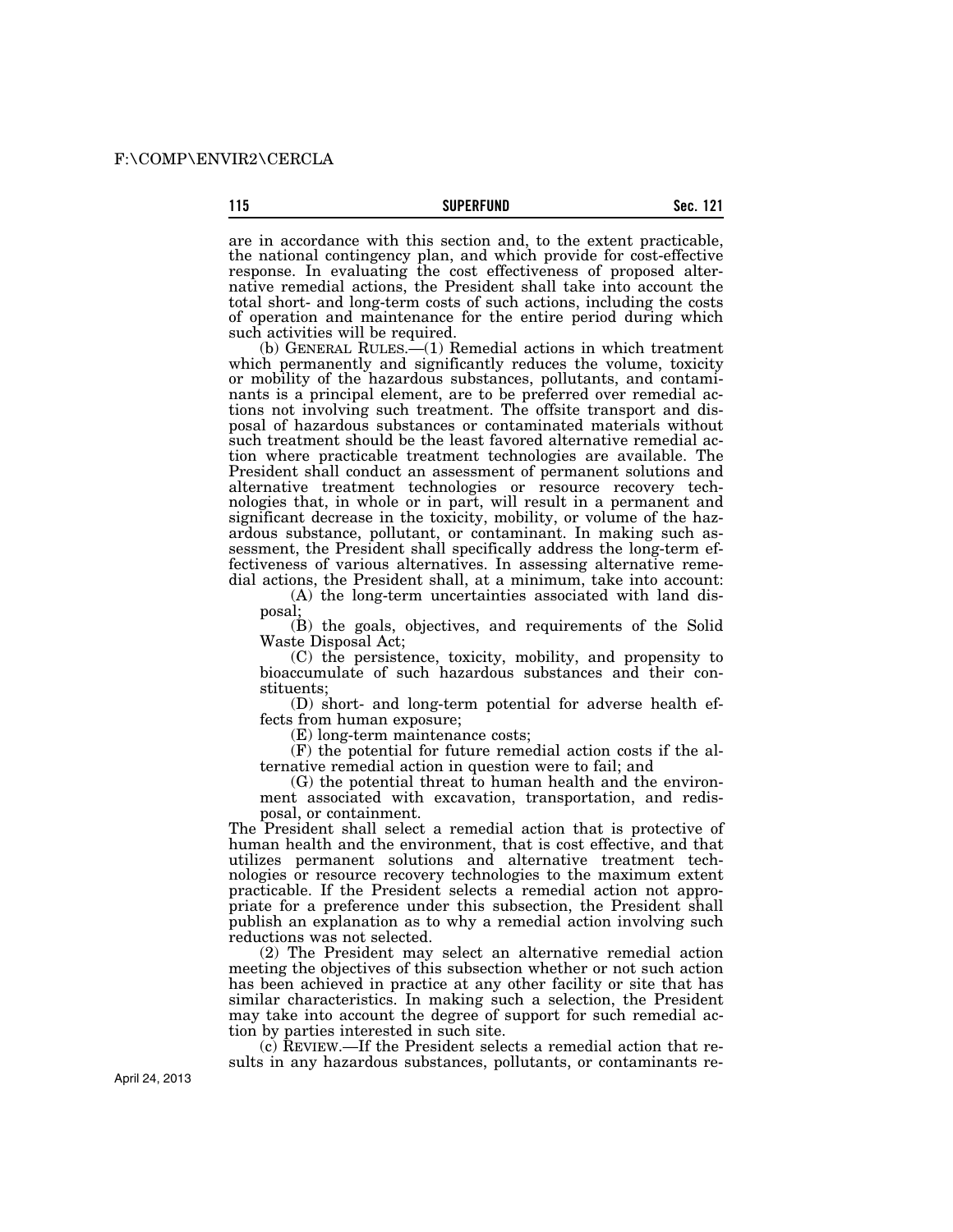maining at the site, the President shall review such remedial action no less often than each 5 years after the initiation of such remedial action to assure that human health and the environment are being protected by the remedial action being implemented. In addition, if upon such review it is the judgment of the President that action is appropriate at such site in accordance with section 104 or 106, the President shall take or require such action. The President shall report to the Congress a list of facilities for which such review is required, the results of all such reviews, and any actions taken as a result of such reviews.

(d) DEGREE OF CLEANUP.—(1) Remedial actions selected under this section or otherwise required or agreed to by the President under this Act shall attain a degree of cleanup of hazardous substances, pollutants, and contaminants released into the environment and of control of further release at a minimum which assures protection of human health and the environment. Such remedial actions shall be relevant and appropriate under the circumstances presented by the release or threatened release of such substance, pollutant, or contaminant.

(2)(A) With respect to any hazardous substance, pollutant or contaminant that will remain onsite, if—

(i) any standard, requirement, criteria, or limitation under any Federal environmental law, including, but not limited to, the Toxic Substances Control Act, the Safe Drinking Water Act, the Clean Air Act, the Clean Water Act, the Marine Protection, Research and Sanctuaries Act, or the Solid Waste Disposal Act; or

(ii) any promulgated standard, requirement, criteria, or limitation under a State environmental or facility siting law that is more stringent than any Federal standard, requirement, criteria, or limitation, including each such State standard, requirement, criteria, or limitation contained in a program approved, authorized or delegated by the Administrator under a statute cited in subparagraph (A), and that has been identified to the President by the State in a timely manner,

is legally applicable to the hazardous substance or pollutant or contaminant concerned or is relevant and appropriate under the circumstances of the release or threatened release of such hazardous substance or pollutant or contaminant, the remedial action selected under section 104 or secured under section 106 shall require, at the completion of the remedial action, a level or standard of control for such hazardous substance or pollutant or contaminant which at least attains such legally applicable or relevant and appropriate standard, requirement, criteria, or limitation. Such remedial action shall require a level or standard of control which at least attains Maximum Contaminant Level Goals established under the Safe Drinking Water Act and water quality criteria established under section 304 or 303 of the Clean Water Act, where such goals or criteria are relevant and appropriate under the circumstances of the release or threatened release.

(B)(i) In determining whether or not any water quality criteria under the Clean Water Act is relevant and appropriate under the circumstances of the release or threatened release, the President shall consider the designated or potential use of the surface or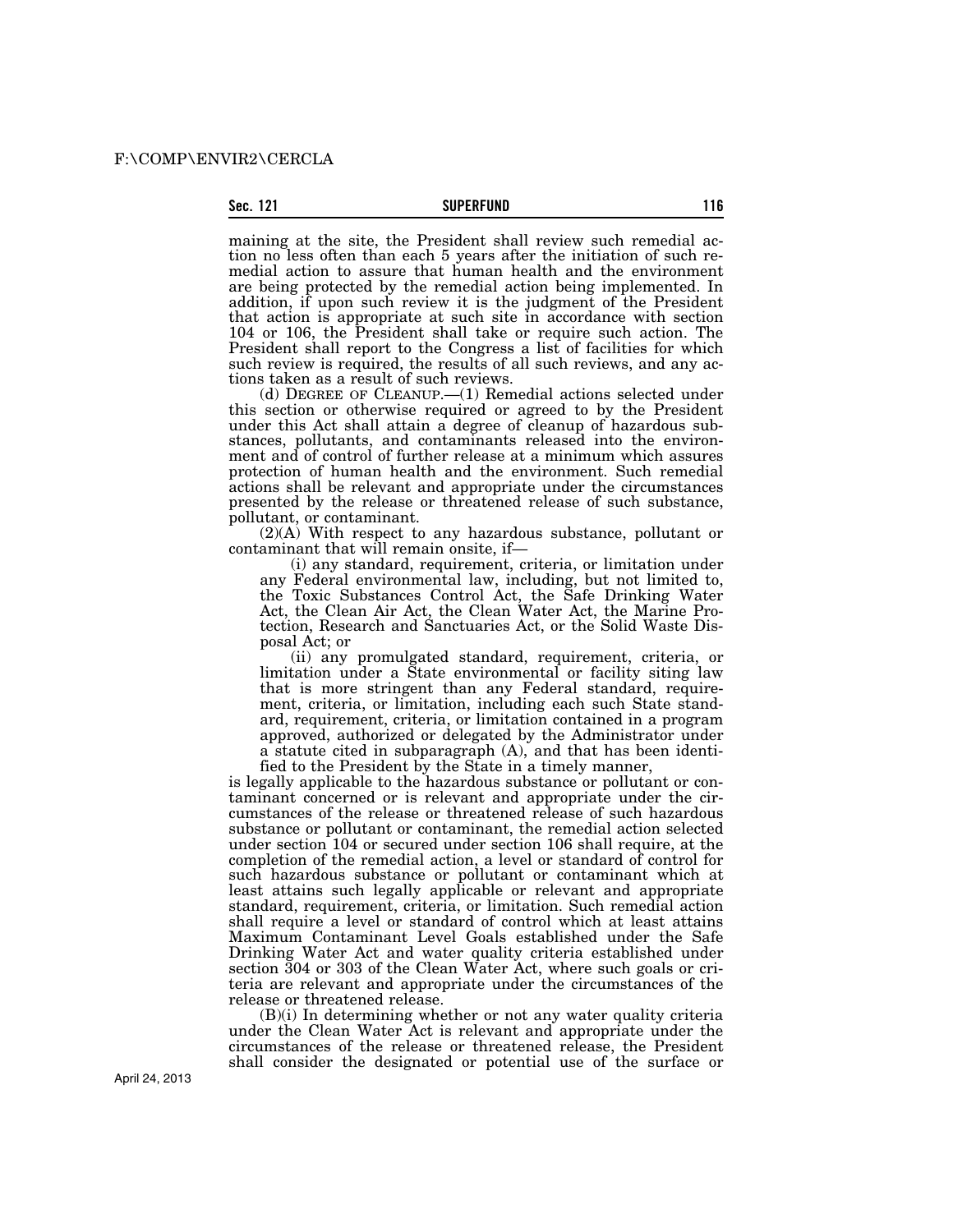groundwater, the environmental media affected, the purposes for which such criteria were developed, and the latest information available.

(ii) For the purposes of this section, a process for establishing alternate concentration limits to those otherwise applicable for hazardous constituents in groundwater under subparagraph (A) may not be used to establish applicable standards under this paragraph if the process assumes a point of human exposure beyond the boundary of the facility, as defined at the conclusion of the remedial investigation and feasibility study, except where—

(I) there are known and projected points of entry of such groundwater into surface water; and

(II) on the basis of measurements or projections, there is or will be no statistically significant increase of such constituents from such groundwater in such surface water at the point of entry or at any point where there is reason to believe accumulation of constituents may occur downstream; and

(III) the remedial action includes enforceable measures that will preclude human exposure to the contaminated groundwater at any point between the facility boundary and all known and projected points of entry of such groundwater into surface water

then the assumed point of human exposure may be at such known and projected points of entry.

(C)(i) Clause (ii) of this subparagraph shall be applicable only in cases where, due to the President's selection, in compliance with subsection (b)(1), of a proposed remedial action which does not permanently and significantly reduce the volume, toxicity, or mobility of hazardous substances, pollutants, or contaminants, the proposed disposition of waste generated by or associated with the remedial action selected by the President is land disposal in a State referred to in clause (ii).

(ii) Except as provided in clauses (iii) and (iv), a State standard, requirement, criteria, or limitation (including any State siting standard or requirement) which could effectively result in the statewide prohibition of land disposal of hazardous substances, pollutants, or contaminants shall not apply.

(iii) Any State standard, requirement, criteria, or limitation referred to in clause (ii) shall apply where each of the following conditions is met:

(I) The State standard, requirement, criteria, or limitation is of general applicability and was adopted by formal means.

(II) The State standard, requirement, criteria, or limitation was adopted on the basis of hydrologic, geologic, or other relevant considerations and was not adopted for the purpose of precluding onsite remedial actions or other land disposal for reasons unrelated to protection of human health and the environment.

(III) The State arranges for, and assures payment of the incremental costs of utilizing, a facility for disposition of the hazardous substances, pollutants, or contaminants concerned.

(iv) Where the remedial action selected by the President does not conform to a State standard and the State has initiated a law suit against the Environmental Protection Agency prior to May 1,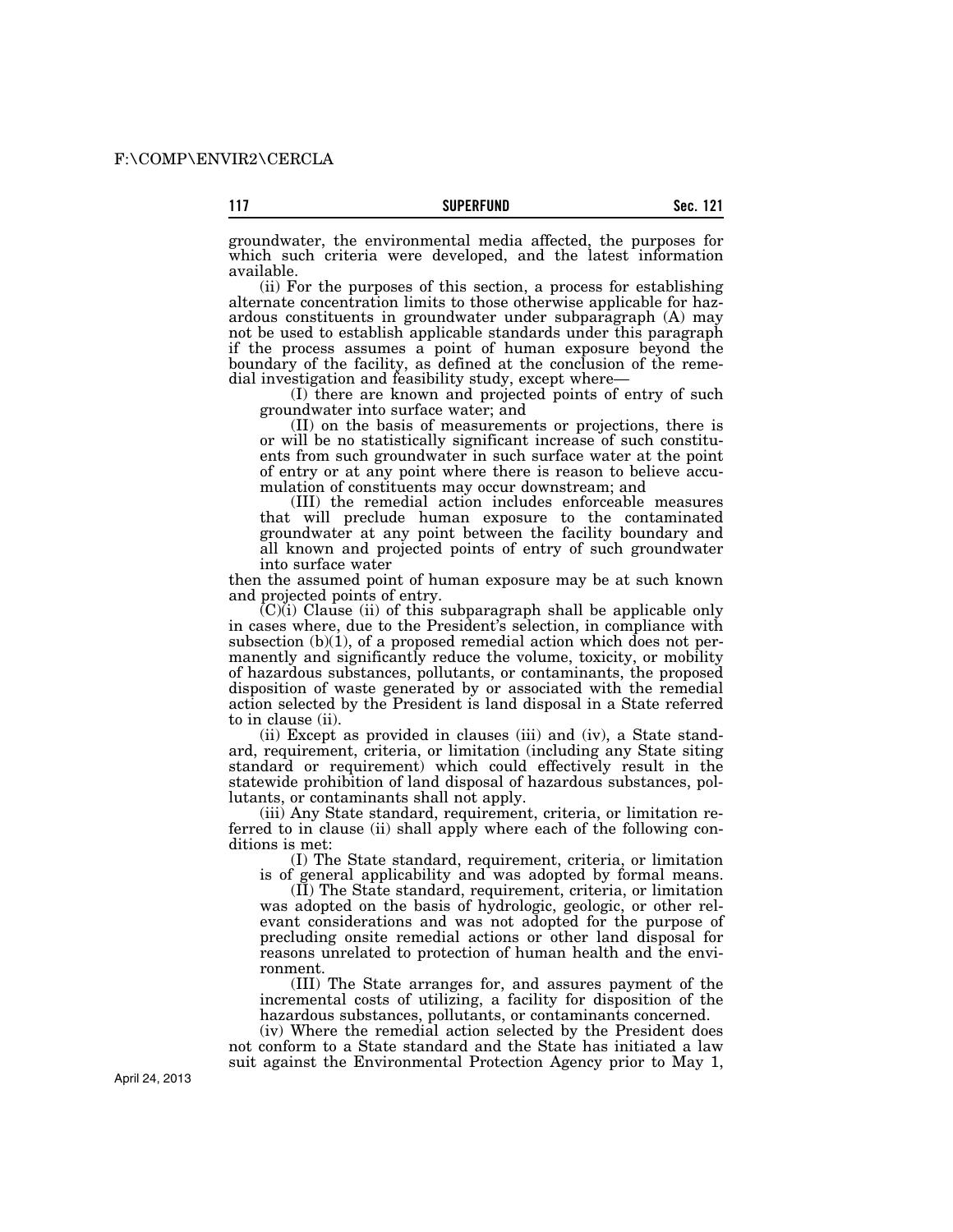1986, to seek to have the remedial action conform to such standard, the President shall conform the remedial action to the State standard. The State shall assure the availability of an offsite facility for such remedial action.

(3) In the case of any removal or remedial action involving the transfer of any hazardous substance or pollutant or contaminant offsite, such hazardous substance or pollutant or contaminant shall only be transferred to a facility which is operating in compliance with section 3004 and 3005 of the Solid Waste Disposal Act (or, where applicable, in compliance with the Toxic Substances Control Act or other applicable Federal law) and all applicable State requirements. Such substance or pollutant or contaminant may be transferred to a land disposal facility only if the President determines that both of the following requirements are met:

(A) The unit to which the hazardous substance or pollutant or contaminant is transferred is not releasing any hazardous waste, or constituent thereof, into the groundwater or surface water or soil.

(B) All such releases from other units at the facility are being controlled by a corrective action program approved by the Administrator under subtitle C of the Solid Waste Disposal Act.

The President shall notify the owner or operator of such facility of determinations under this paragraph.

(4) The President may select a remedial action meeting the requirements of paragraph (1) that does not attain a level or standard of control at least equivalent to a legally applicable or relevant and appropriate standard, requirement, criteria, or limitation as required by paragraph (2) (including subparagraph (B) thereof), if the President finds that—

(A) the remedial action selected is only part of a total remedial action that will attain such level or standard of control when completed;

(B) compliance with such requirement at that facility will result in greater risk to human health and the environment than alternative options;

(C) compliance with such requirements is technically impracticable from an engineering perspective;

(D) the remedial action selected will attain a standard of performance that is equivalent to that required under the otherwise applicable standard, requirement, criteria, or limitation, through use of another method or approach;

(E) with respect to a State standard, requirement, criteria, or limitation, the State has not consistently applied (or demonstrated the intention to consistently apply) the standard, requirement, criteria, or limitation in similar circumstances at other remedial actions within the State; or

(F) in the case of a remedial action to be undertaken solely under section 104 using the Fund, selection of a remedial action that attains such level or standard of control will not provide a balance between the need for protection of public health and welfare and the environment at the facility under consideration, and the availability of amounts from the Fund to respond to other sites which present or may present a threat to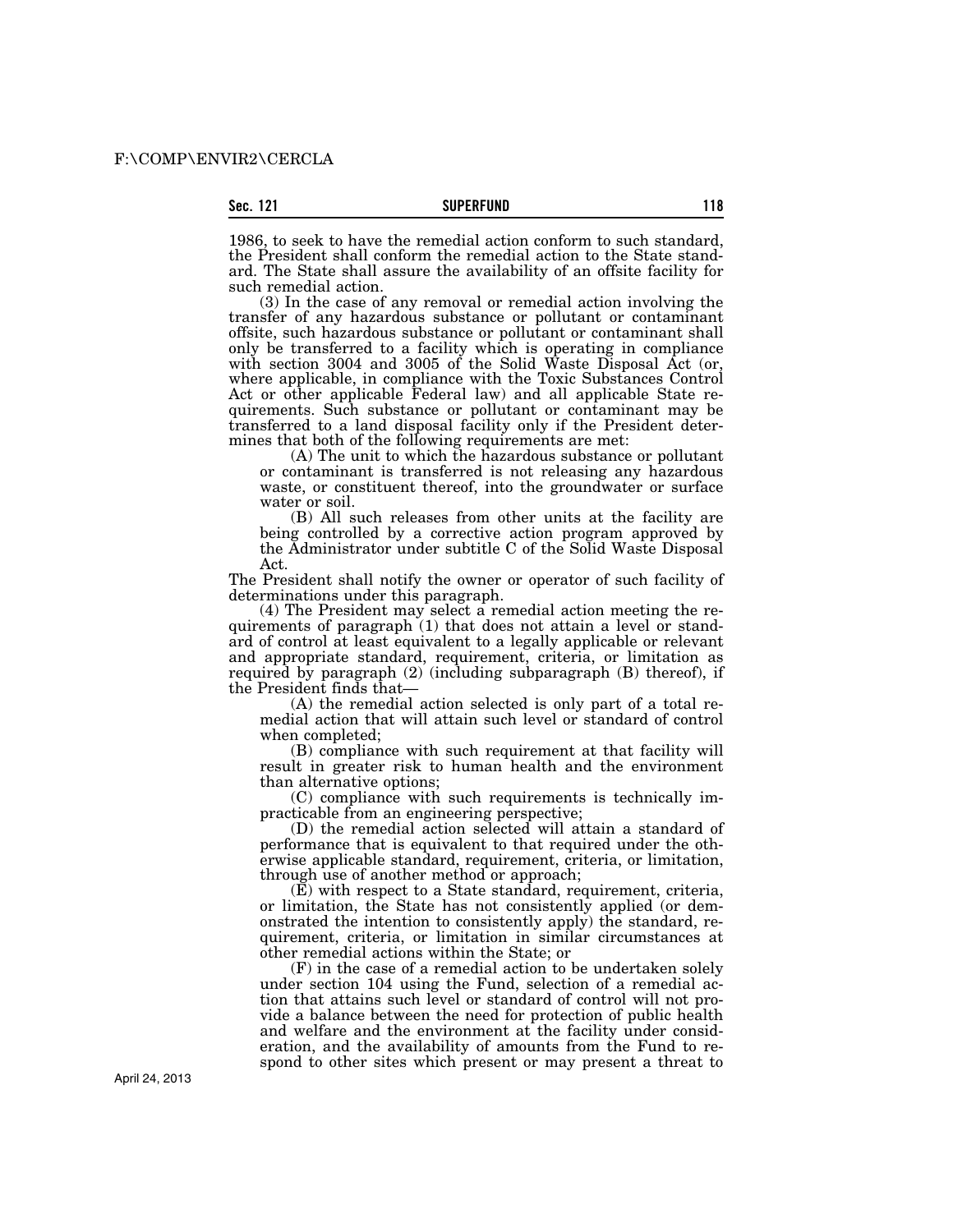public health or welfare or the environment, taking into consideration the relative immediacy of such threats.

The President shall publish such findings, together with an explanation and appropriate documentation.

(e) PERMITS AND ENFORCEMENT.—(1) No Federal, State, or local permit shall be required for the portion of any removal or remedial action conducted entirely onsite, where such remedial action is selected and carried out in compliance with this section.

(2) A State may enforce any Federal or State standard, requirement, criteria, or limitation to which the remedial action is required to conform under this Act in the United States district court for the district in which the facility is located. Any consent decree shall require the parties to attempt expeditiously to resolve disagreements concerning implementation of the remedial action informally with the appropriate Federal and State agencies. Where the parties agree, the consent decree may provide for administrative enforcement. Each consent decree shall also contain stipulated penalties for violations of the decree in an amount not to exceed \$25,000 per day, which may be enforced by either the President or the State. Such stipulated penalties shall not be construed to impair or affect the authority of the court to order compliance with the specific terms of any such decree.

(f) STATE INVOLVEMENT.—(1) The President shall promulgate regulations providing for substantial and meaningful involvement by each State in initiation, development, and selection of remedial actions to be undertaken in that State. The regulations, at a minimum, shall include each of the following:

(A) State involvement in decisions whether to perform a preliminary assessment and site inspection.

(B) Allocation of responsibility for hazard ranking system scoring.

(C) State concurrence in deleting sites from the National Priorities List.

(D) State participation in the long-term planning process for all remedial sites within the State.

(E) A reasonable opportunity for States to review and comment on each of the following:

(i) The remedial investigation and feasibility study and all data and technical documents leading to its issuance.

(ii) The planned remedial action identified in the remedial investigation and feasibility study.

(iii) The engineering design following selection of the final remedial action.

(iv) Other technical data and reports relating to implementation of the remedy.

(v) Any proposed finding or decision by the President to exercise the authority of subsection  $(d)(4)$ .

(F) Notice to the State of negotiations with potentially responsible parties regarding the scope of any response action at a facility in the State and an opportunity to participate in such negotiations and, subject to paragraph (2), be a party to any settlement.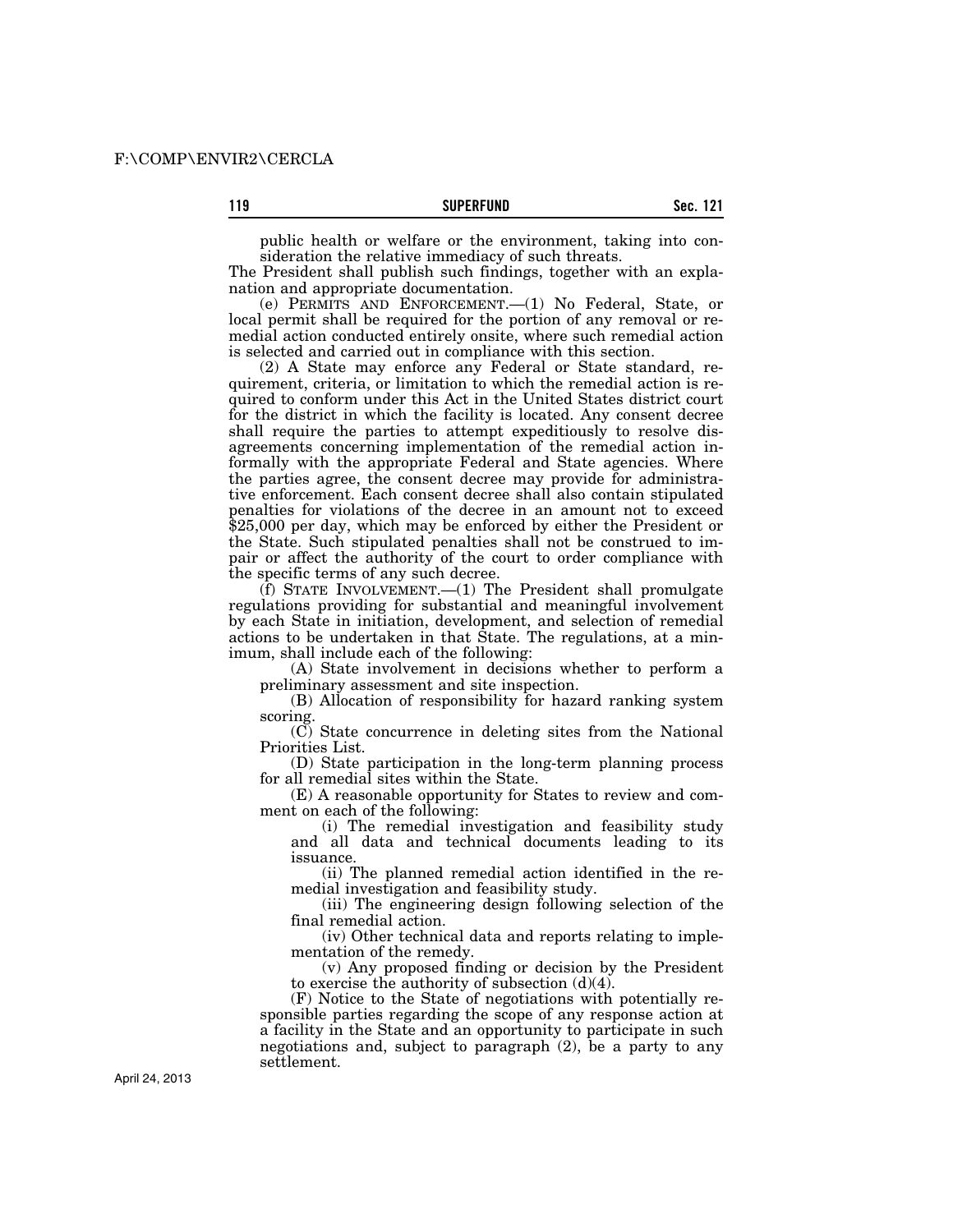## **Sec. 121 SUPERFUND 120**

(G) Notice to the State and an opportunity to comment on the President's proposed plan for remedial action as well as on alternative plans under consideration. The President's proposed decision regarding the selection of remedial action shall be accompanied by a response to the comments submitted by the State, including an explanation regarding any decision under subsection (d)(4) on compliance with promulgated State standards. A copy of such response shall also be provided to the State.

(H) Prompt notice and explanation of each proposed action to the State in which the facility is located.

Prior to the promulgation of such regulations, the President shall provide notice to the State of negotiations with potentially responsible parties regarding the scope of any response action at a facility in the State, and such State may participate in such negotiations and, subject to paragraph (2), any settlements.

(2)(A) This paragraph shall apply to remedial actions secured under section 106. At least 30 days prior to the entering of any consent decree, if the President proposes to select a remedial action that does not attain a legally applicable or relevant and appropriate standard, requirement, criteria, or limitation, under the authority of subsection  $(d)(4)$ , the President shall provide an opportunity for the State to concur or not concur in such selection. If the State concurs, the State may become a signatory to the consent decree.

(B) If the State does not concur in such selection, and the State desires to have the remedial action conform to such standard, requirement, criteria, or limitation, the State shall intervene in the action under section 106 before entry of the consent decree, to seek to have the remedial action so conform. Such intervention shall be a matter of right. The remedial action shall conform to such standard, requirement, criteria, or limitation if the State establishes, on the administrative record, that the finding of the President was not supported by substantial evidence. If the court determines that the remedial action shall conform to such standard, requirement, criteria, or limitation, the remedial action shall be so modified and the State may become a signatory to the decree. If the court determines that the remedial action need not conform to such standard, requirement, criteria, or limitation, and the State pays or assures the payment of the additional costs attributable to meeting such standard, requirement, criteria, or limitation, the remedial action shall be so modified and the State shall become a signatory to the decree.

(C) The President may conclude settlement negotiations with potentially responsible parties without State concurrence.

(3)(A) This paragraph shall apply to remedial actions at facilities owned or operated by a department, agency, or instrumentality of the United States. At least 30 days prior to the publication of the President's final remedial action plan, if the President proposes to select a remedial action that does not attain a legally applicable or relevant and appropriate standard, requirement, criteria, or limitation, under the authority of subsection  $(d)(4)$ , the President shall provide an opportunity for the State to concur or not concur in such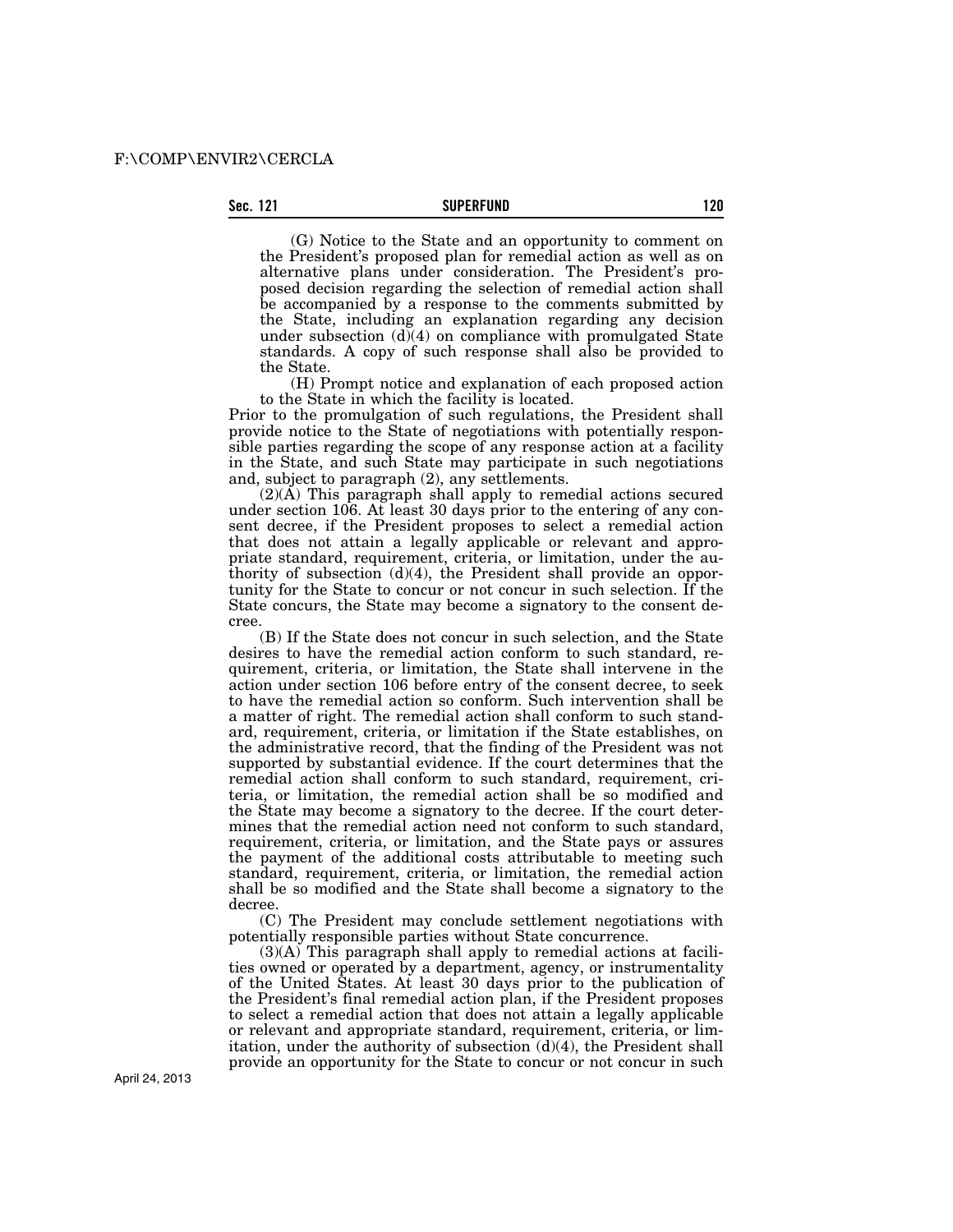selection. If the State concurs, or does not act within 30 days, the remedial action may proceed.

(B) If the State does not concur in such selection as provided in subparagraph (A), and desires to have the remedial action conform to such standard, requirement, criteria, or limitation, the State may maintain an action as follows:

(i) If the President has notified the State of selection of such a remedial action, the State may bring an action within 30 days of such notification for the sole purpose of determining whether the finding of the President is supported by substantial evidence. Such action shall be brought in the United States district court for the district in which the facility is located.

(ii) If the State establishes, on the administrative record, that the President's finding is not supported by substantial evidence, the remedial action shall be modified to conform to such standard, requirement, criteria, or limitation.

(iii) If the State fails to establish that the President's finding was not supported by substantial evidence and if the State pays, within 60 days of judgment, the additional costs attributable to meeting such standard, requirement, criteria, or limitation, the remedial action shall be selected to meet such standard, requirement, criteria, or limitation. If the State fails to pay within 60 days, the remedial action selected by the President shall proceed through completion.

(C) Nothing in this section precludes, and the court shall not enjoin, the Federal agency from taking any remedial action unrelated to or not inconsistent with such standard, requirement, criteria, or limitation.

[42 U.S.C. 9621]

#### **SEC. 122. SETTLEMENTS.**

(a) AUTHORITY TO ENTER INTO AGREEMENTS.—The President, in his discretion, may enter into an agreement with any person (including the owner or operator of the facility from which a release or substantial threat of release emanates, or any other potentially responsible person), to perform any response action (including any action described in section 104(b)) if the President determines that such action will be done properly by such person. Whenever practicable and in the public interest, as determined by the President, the President shall act to facilitate agreements under this section that are in the public interest and consistent with the National Contingency Plan in order to expedite effective remedial actions and minimize litigation. If the President decides not to use the procedures in this section, the President shall notify in writing potentially responsible parties at the facility of such decision and the reasons why use of the procedures is inappropriate. A decision of the President to use or not to use the procedures in this section is not subject to judicial review.

(b) AGREEMENTS WITH POTENTIALLY RESPONSIBLE PARTIES.—

(1) MIXED FUNDING.—An agreement under this section may provide that the President will reimburse the parties to the agreement from the Fund, with interest, for certain costs of actions under the agreement that the parties have agreed to perform but which the President has agreed to finance. In any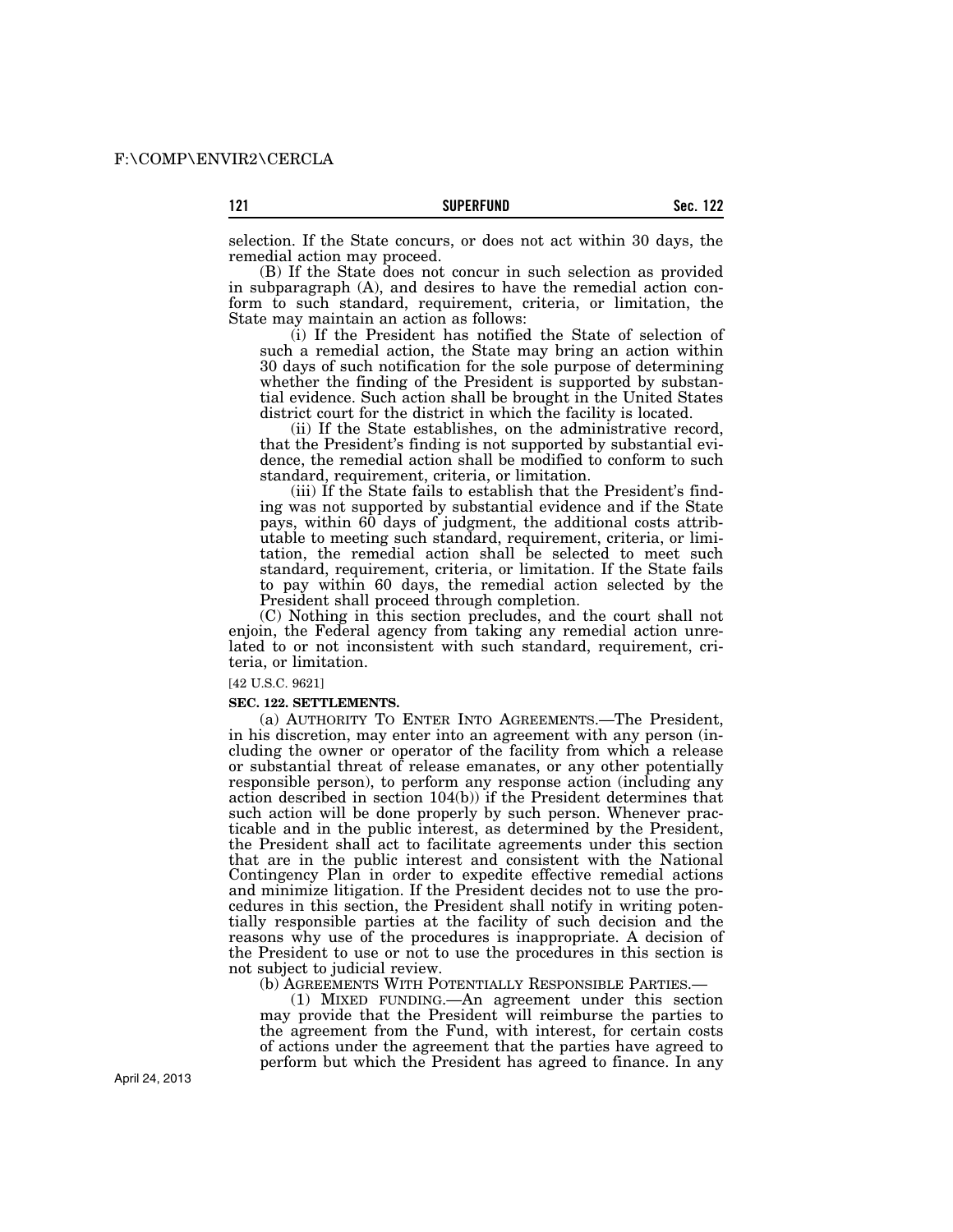case in which the President provides such reimbursement, the President shall make all reasonable efforts to recover the amount of such reimbursement under section 107 or under other relevant authorities.

(2) REVIEWABILITY.—The President's decisions regarding the availability of fund financing under this subsection shall not be subject to judicial review under subsection (d).

(3) RETENTION OF FUNDS.—If, as part of any agreement, the President will be carrying out any action and the parties will be paying amounts to the President, the President may, notwithstanding any other provision of law, retain and use such amounts for purposes of carrying out the agreement.

(4) FUTURE OBLIGATION OF FUND.—In the case of a completed remedial action pursuant to an agreement described in paragraph (1), the Fund shall be subject to an obligation for subsequent remedial actions at the same facility but only to the extent that such subsequent actions are necessary by reason of the failure of the original remedial action. Such obligation shall be in a proportion equal to, but not exceeding, the proportion contributed by the Fund for the original remedial action. The Fund's obligation for such future remedial action may be met through Fund expenditures or through payment, following settlement or enforcement action, by parties who were not signatories to the original agreement.

(c) EFFECT OF AGREEMENT.—

(1) LIABILITY.—Whenever the President has entered into an agreement under this section, the liability to the United States under this Act of each party to the agreement, including any future liability to the United States, arising from the release or threatened release that is the subject of the agreement shall be limited as provided in the agreement pursuant to a covenant not to sue in accordance with subsection (f). A covenant not to sue may provide that future liability to the United States of a settling potentially responsible party under the agreement may be limited to the same proportion as that established in the original settlement agreement. Nothing in this section shall limit or otherwise affect the authority of any court to review in the consent decree process under subsection (d) any covenant not to sue contained in an agreement under this section. In determining the extent to which the liability of parties to an agreement shall be limited pursuant to a covenant not to sue, the President shall be guided by the principle that a more complete covenant not to sue shall be provided for a more permanent remedy undertaken by such parties.

(2) ACTIONS AGAINST OTHER PERSONS.—If an agreement has been entered into under this section, the President may take any action under section 106 against any person who is not a party to the agreement, once the period for submitting a proposal under subsection (e)(2)(B) has expired. Nothing in this section shall be construed to affect either of the following:

(A) The liability of any person under section 106 or 107 with respect to any costs or damages which are not included in the agreement.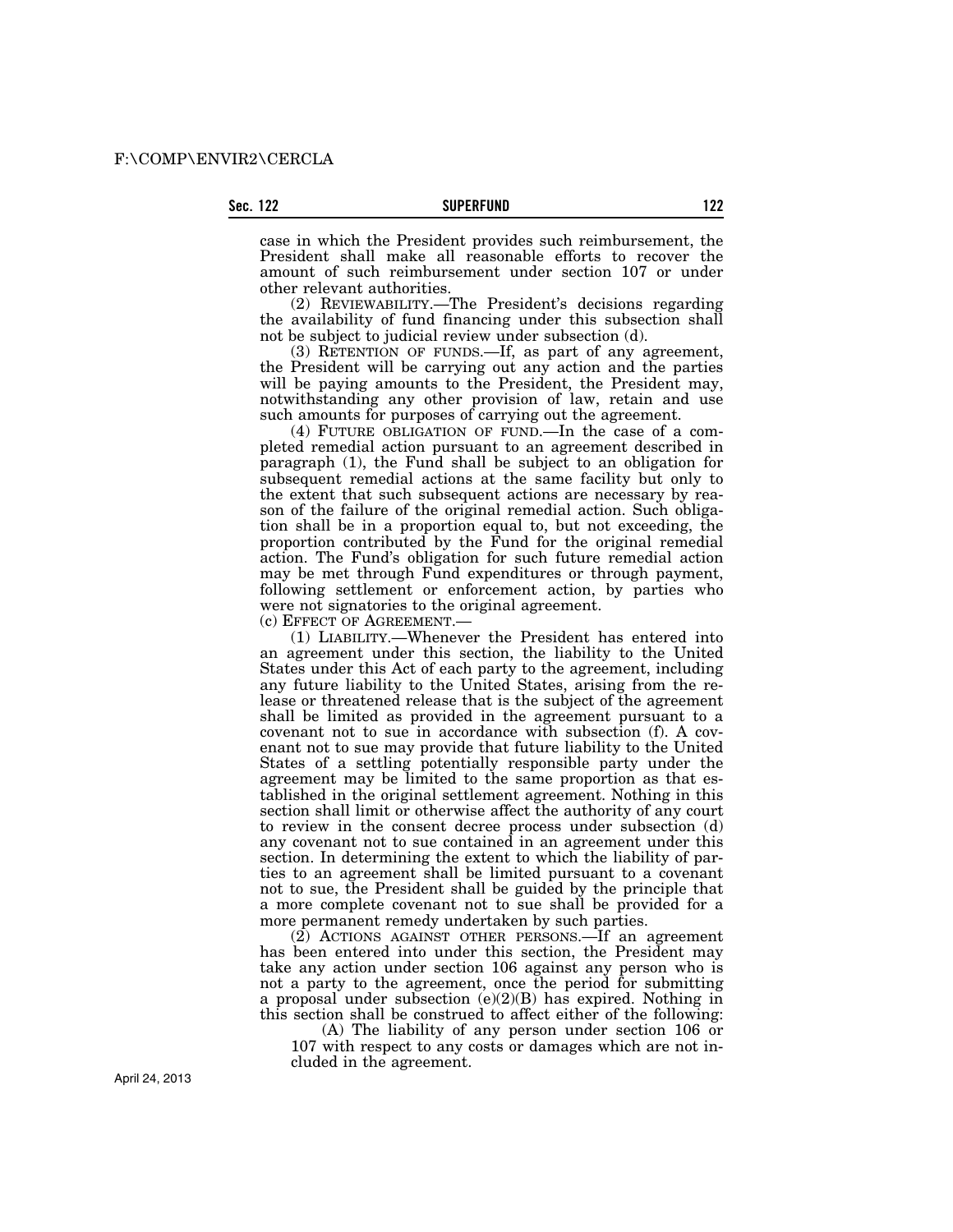(B) The authority of the President to maintain an action under this Act against any person who is not a party to the agreement.

(d) ENFORCEMENT.—<br>
(1) CLEANUP AGREEMENTS.—<br>
(A) CONSENT DECREE.—Whenever the President enters into an agreement under this section with any potentially responsible party with respect to remedial action under section 106, following approval of the agreement by the Attorney General, except as otherwise provided in the case of certain administrative settlements referred to in subsection (g), the agreement shall be entered in the appropriate United States district court as a consent decree. The President need not make any finding regarding an imminent and substantial endangerment to the public health or the environment in connection with any such agreement or consent decree.

(B) EFFECT.—The entry of any consent decree under this subsection shall not be construed to be an acknowledgment by the parties that the release or threatened release concerned constitutes an imminent and substantial endangerment to the public health or welfare or the environment. Except as otherwise provided in the Federal Rules of Evidence, the participation by any party in the process under this section shall not be considered an admission of liability for any purpose, and the fact of such participation shall not be admissible in any judicial or administrative proceeding, including a subsequent proceeding under this section.

(C) STRUCTURE.—The President may fashion a consent decree so that the entering of such decree and compliance with such decree or with any determination or agreement made pursuant to this section shall not be considered an admission of liability for any purpose.

(2) PUBLIC PARTICIPATION.—

(A) FILING OF PROPOSED JUDGMENT.—At least 30 days before a final judgment is entered under paragraph (1), the proposed judgment shall be filed with the court.

(B) OPPORTUNITY FOR COMMENT.—The Attorney General shall provide an opportunity to persons who are not named as parties to the action to comment on the proposed judgment before its entry by the court as a final judgment. The Attorney General shall consider, and file with the court, any written comments, views, or allegations relating to the proposed judgment. The Attorney General may withdraw or withhold its consent to the proposed judgment if the comments, views, and allegations concerning the judgment disclose facts or considerations which indicate that the proposed judgment is inappropriate, improper, or inadequate.

(3) 104(b) AGREEMENTS.—Whenever the President enters into an agreement under this section with any potentially responsible party with respect to action under section 104(b), the President shall issue an order or enter into a decree setting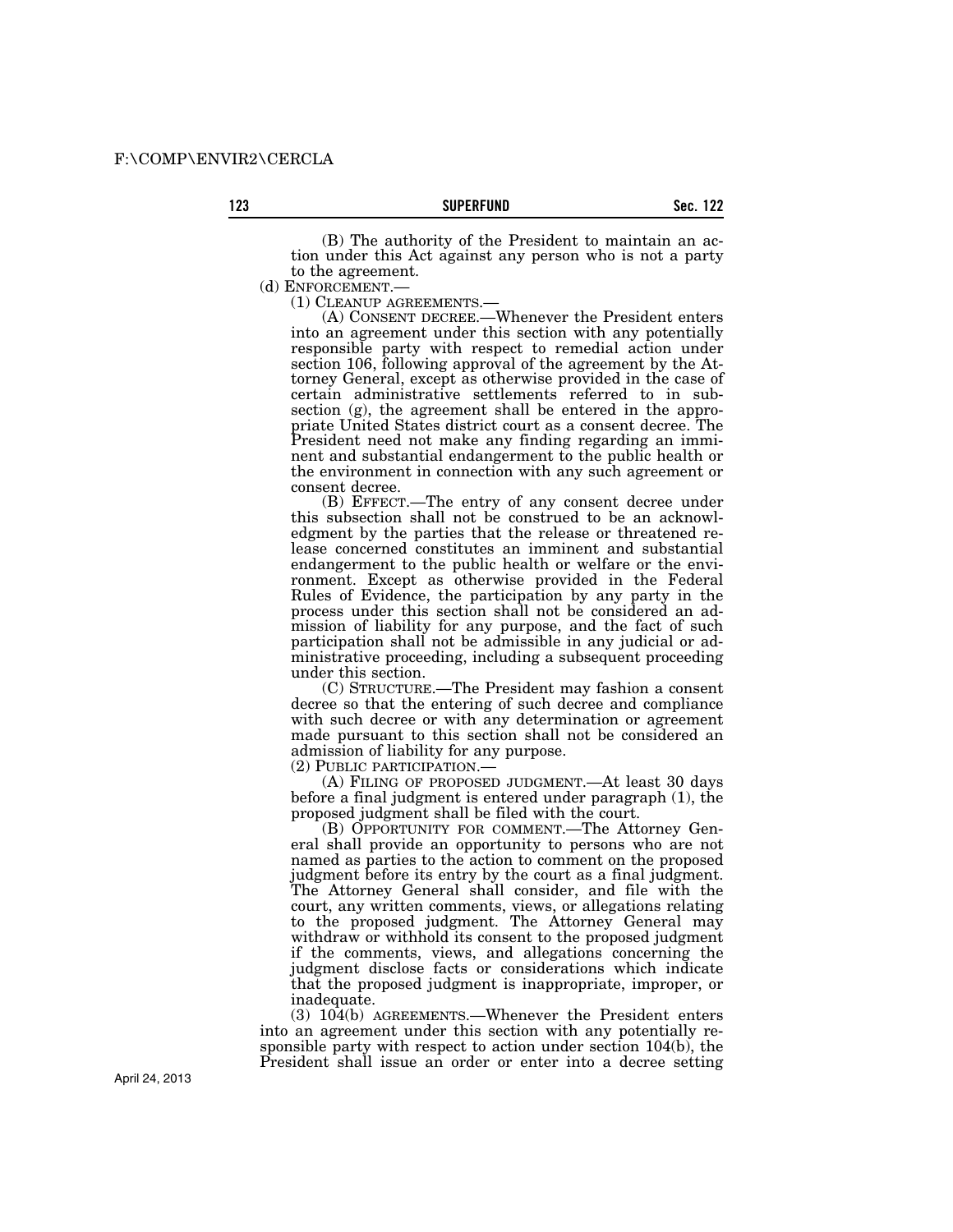forth the obligations of such party. The United States district court for the district in which the release or threatened release occurs may enforce such order or decree.

(e) SPECIAL NOTICE PROCEDURES.— (1) NOTICE.—Whenever the President determines that a period of negotiation under this subsection would facilitate an agreement with potentially responsible parties for taking response action (including any action described in section  $104(b)$ ) and would expedite remedial action, the President shall so notify all such parties and shall provide them with information concerning each of the following:

(A) The names and addresses of potentially responsible parties (including owners and operators and other persons referred to in section  $107(a)$ , to the extent such information is available.

(B) To the extent such information is available, the volume and nature of substances contributed by each potentially responsible party identified at the facility.

(C) A ranking by volume of the substances at the facility, to the extent such information is available.

The President shall make the information referred to in this paragraph available in advance of notice under this paragraph upon the request of a potentially responsible party in accordance with procedures provided by the President. The provisions of subsection (e) of section 104 regarding protection of confidential information apply to information provided under this paragraph. Disclosure of information generated by the President under this section to persons other than the Congress, or any duly authorized Committee thereof, is subject to other privileges or protections provided by law, including (but not limited to) those applicable to attorney work product. Nothing contained in this paragraph or in other provisions of this Act shall be construed, interpreted, or applied to diminish the required disclosure of information under other provisions of this or other Federal or State laws.

(2) NEGOTIATION.—

(A) MORATORIUM.—Except as provided in this subsection, the President may not commence action under section 104(a) or take any action under section 106 for 120 days after providing notice and information under this subsection with respect to such action. Except as provided in this subsection, the President may not commence a remedial investigation and feasibility study under section 104(b) for 90 days after providing notice and information under this subsection with respect to such action. The President may commence any additional studies or investigations authorized under section 104(b), including remedial design, during the negotiation period.

(B) PROPOSALS.—Persons receiving notice and information under paragraph (1) of this subsection with respect to action under section 106 shall have 60 days from the date of receipt of such notice to make a proposal to the President for undertaking or financing the action under section 106. Persons receiving notice and information under para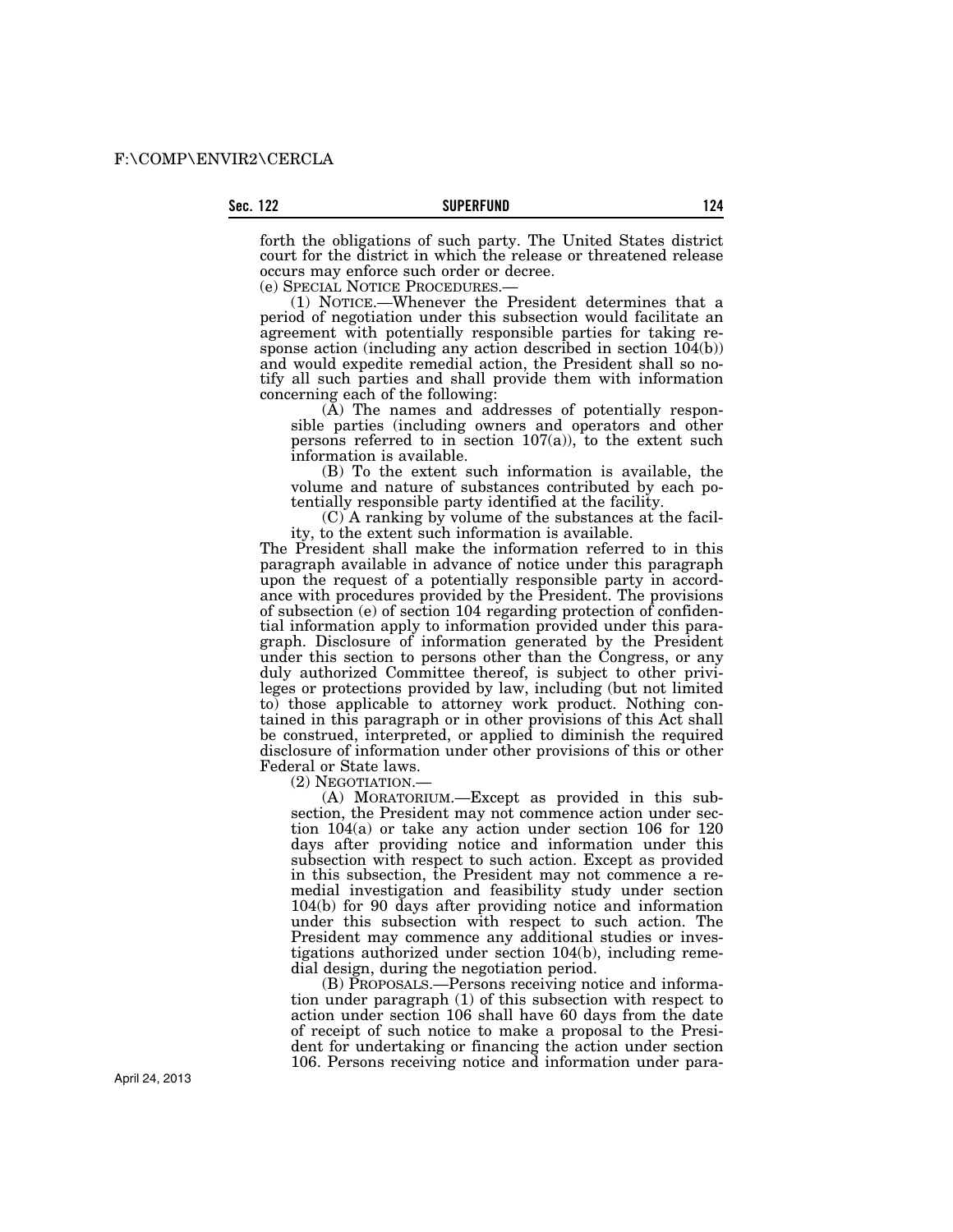graph (1) of this subsection with respect to action under section 104(b) shall have 60 days from the date of receipt of such notice to make a proposal to the President for undertaking or financing the action under section 104(b).

(C) ADDITIONAL PARTIES.—If an additional potentially responsible party is identified during the negotiation period or after an agreement has been entered into under this subsection concerning a release or threatened release, the President may bring the additional party into the negotiation or enter into a separate agreement with such party.<br>(3) PRELIMINARY ALLOCATION OF RESPONSIBILITY.—

(A) IN GENERAL.—The President shall develop guidelines for preparing nonbinding preliminary allocations of responsibility. In developing these guidelines the President may include such factors as the President considers relevant, such as: volume, toxicity, mobility, strength of evidence, ability to pay, litigative risks, public interest considerations, precedential value, and inequities and aggravating factors. When it would expedite settlements under this section and remedial action, the President may, after completion of the remedial investigation and feasibility study, provide a nonbinding preliminary allocation of responsibility which allocates percentages of the total cost of response among potentially responsible parties at the facility.

(B) COLLECTION OF INFORMATION.—To collect information necessary or appropriate for performing the allocation under subparagraph (A) or for otherwise implementing this section, the President may by subpoena require the attendance and testimony of witnesses and the production of reports, papers, documents, answers to questions, and other information that the President deems necessary. Witnesses shall be paid the same fees and mileage that are paid witnesses in the courts of the United States. In the event of contumacy or failure or refusal of any person to obey any such subpoena, any district court of the United States in which venue is proper shall have jurisdiction to order any such person to comply with such subpoena. Any failure to obey such an order of the court is punishable by the court as a contempt thereof.

(C) EFFECT.—The nonbinding preliminary allocation of responsibility shall not be admissible as evidence in any proceeding, and no court shall have jurisdiction to review the nonbinding preliminary allocation of responsibility. The nonbinding preliminary allocation of responsibility shall not constitute an apportionment or other statement on the divisibility of harm or causation.

(D) COSTS.—The costs incurred by the President in producing the nonbinding preliminary allocation of responsibility shall be reimbursed by the potentially responsible parties whose offer is accepted by the President. Where an offer under this section is not accepted, such costs shall be considered costs of response.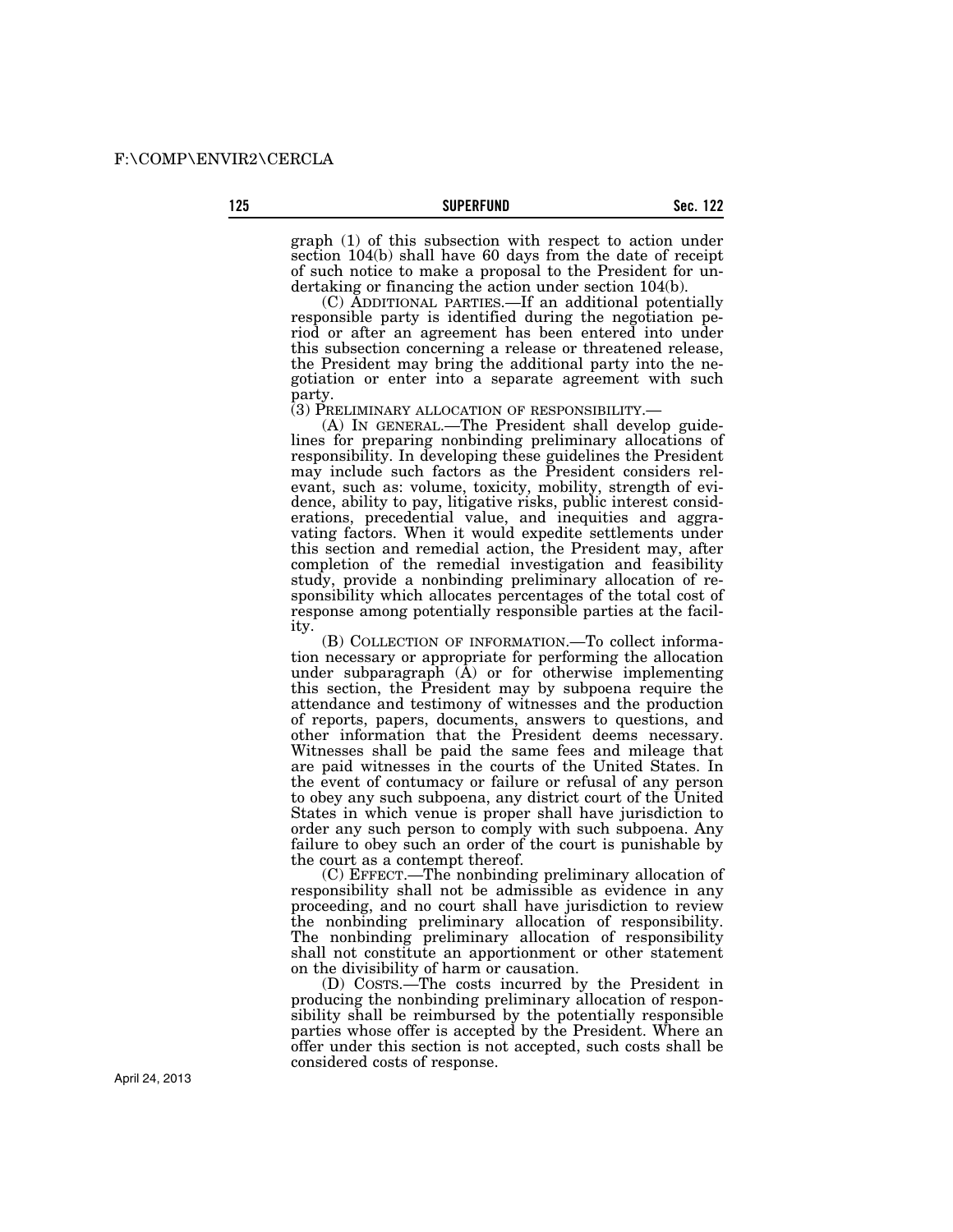## **Sec. 122 SUPERFUND 126**

(E) DECISION TO REJECT OFFER.—Where the President, in his discretion, has provided a nonbinding preliminary allocation of responsibility and the potentially responsible parties have made a substantial offer providing for response to the President which he rejects, the reasons for the rejection shall be provided in a written explanation. The President's decision to reject such an offer shall not be subject to judicial review.

(4) FAILURE TO PROPOSE.—If the President determines that a good faith proposal for undertaking or financing action under section 106 has not been submitted within 60 days of the provision of notice pursuant to this subsection, the President may thereafter commence action under section 104(a) or take an action against any person under section 106 of this Act. If the President determines that a good faith proposal for undertaking or financing action under section 104(b) has not been submitted within 60 days after the provision of notice pursuant to this subsection, the President may thereafter commence action under section 104(b).

(5) SIGNIFICANT THREATS.—Nothing in this subsection shall limit the President's authority to undertake response or enforcement action regarding a significant threat to public health or the environment within the negotiation period established by this subsection.

(6) INCONSISTENT RESPONSE ACTION.—When either the President, or a potentially responsible party pursuant to an administrative order or consent decree under this Act, has initiated a remedial investigation and feasibility study for a particular facility under this Act, no potentially responsible party may undertake any remedial action at the facility unless such remedial action has been authorized by the President.

(f) COVENANT NOT TO SUE.—

(1) DISCRETIONARY COVENANTS.—The President may, in his discretion, provide any person with a covenant not to sue concerning any liability to the United States under this Act, including future liability, resulting from a release or threatened release of a hazardous substance addressed by a remedial action, whether that action is onsite or offsite, if each of the following conditions is met:

(A) The covenant not to sue is in the public interest.

(B) The covenant not to sue would expedite response action consistent with the National Contingency Plan under section 105 of this Act.

(C) The person is in full compliance with a consent decree under section 106 (including a consent decree entered into in accordance with this section) for response to the release or threatened release concerned.

(D) The response action has been approved by the President.

(2) SPECIAL COVENANTS NOT TO SUE.—In the case of any person to whom the President is authorized under paragraph (1) of this subsection to provide a covenant not to sue, for the portion of remedial action—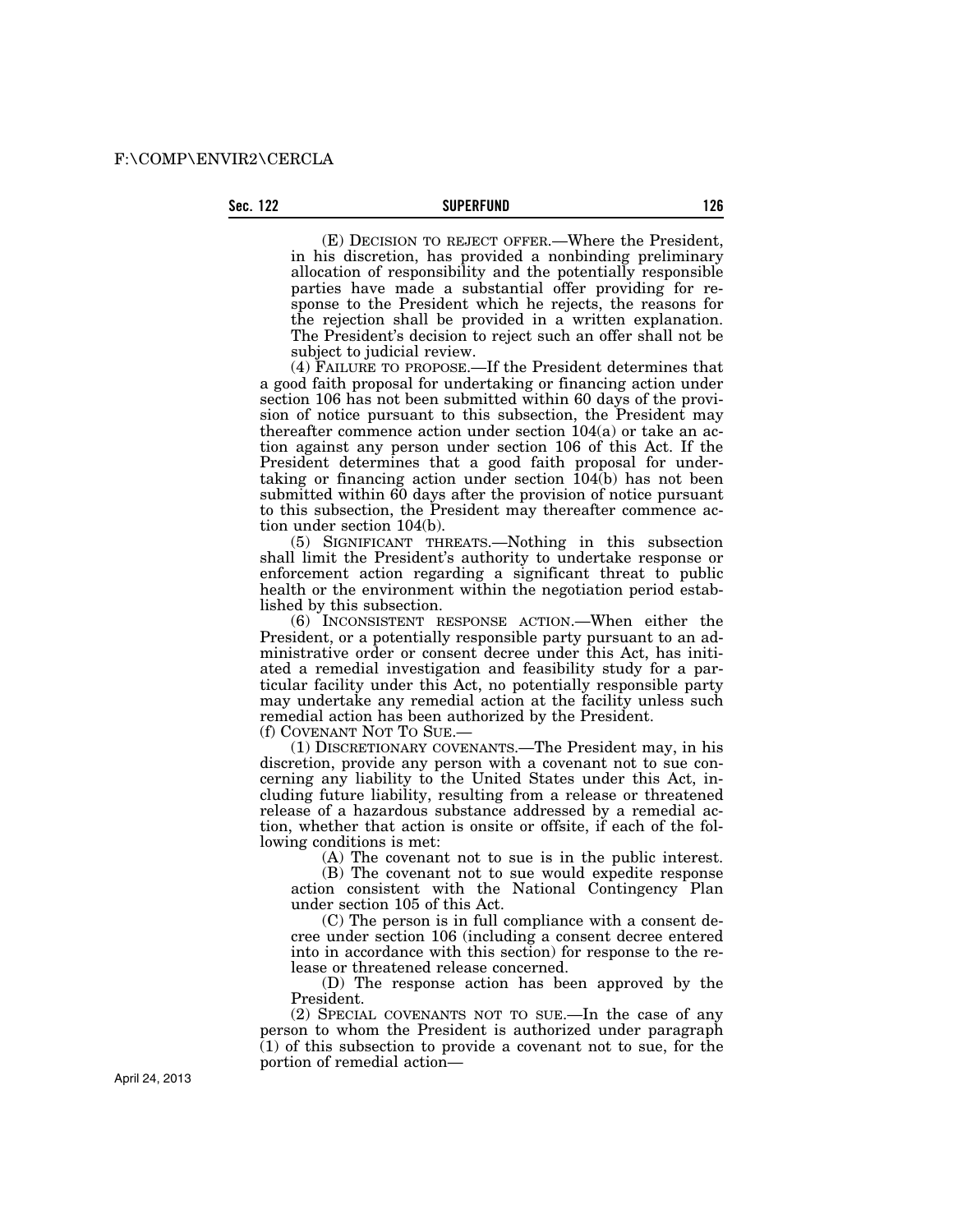(A) which involves the transport and secure disposition offsite of hazardous substances in a facility meeting the requirements of sections  $3004$  (c), (d), (e), (f), (g), (m),  $(a)$ ,  $(p)$ ,  $(u)$ , and  $(v)$  and  $3005(c)$  of the Solid Waste Disposal Act, where the President has rejected a proposed remedial action that is consistent with the National Contingency Plan that does not include such offsite disposition and has thereafter required offsite disposition; or

(B) which involves the treatment of hazardous substances so as to destroy, eliminate, or permanently immobilize the hazardous constituents of such substances, such that, in the judgment of the President, the substances no longer present any current or currently foreseeable future significant risk to public health, welfare or the environment, no byproduct of the treatment or destruction process presents any significant hazard to public health, welfare or the environment, and all byproducts are themselves treated, destroyed, or contained in a manner which assures that such byproducts do not present any current or currently foreseeable future significant risk to public health, welfare or the environment,

the President shall provide such person with a covenant not to sue with respect to future liability to the United States under this Act for a future release or threatened release of hazardous substances from such facility, and a person provided such covenant not to sue shall not be liable to the United States under section 106 or 107 with respect to such release or threatened release at a future time.

(3) REQUIREMENT THAT REMEDIAL ACTION BE COMPLETED.— A covenant not to sue concerning future liability to the United States shall not take effect until the President certifies that remedial action has been completed in accordance with the requirements of this Act at the facility that is the subject of such covenant.

(4) FACTORS.—In assessing the appropriateness of a covenant not to sue under paragraph (1) and any condition to be included in a covenant not to sue under paragraph (1) or (2), the President shall consider whether the covenant or condition is in the public interest on the basis of such factors as the following:

(A) The effectiveness and reliability of the remedy, in light of the other alternative remedies considered for the facility concerned.

(B) The nature of the risks remaining at the facility. (C) The extent to which performance standards are included in the order or decree.

(D) The extent to which the response action provides a complete remedy for the facility, including a reduction in the hazardous nature of the substances at the facility.

(E) The extent to which the technology used in the response action is demonstrated to be effective.

(F) Whether the Fund or other sources of funding would be available for any additional remedial actions that might eventually be necessary at the facility.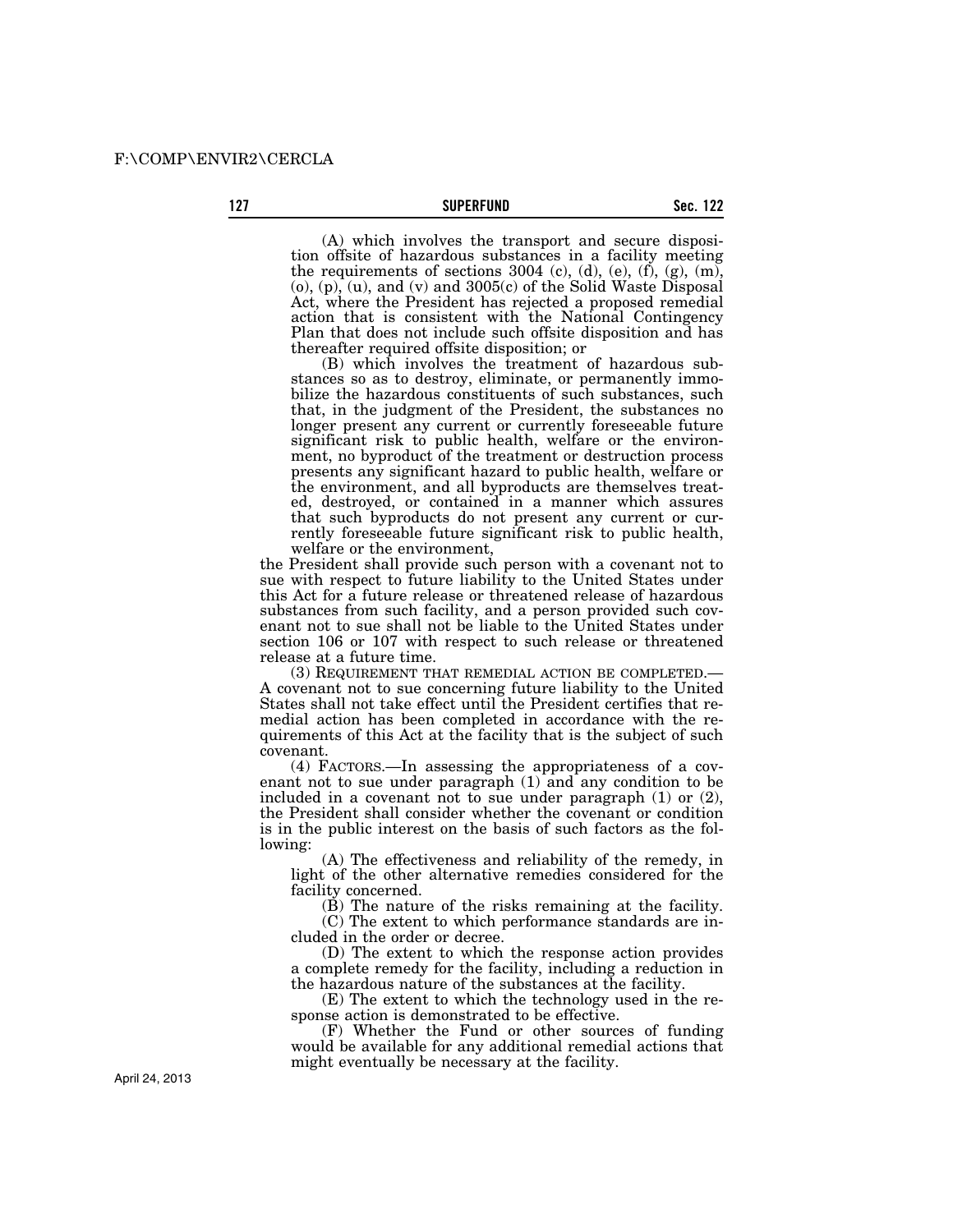(G) Whether the remedial action will be carried out, in whole or in significant part, by the responsible parties themselves.

(5) SATISFACTORY PERFORMANCE.—Any covenant not to sue under this subsection shall be subject to the satisfactory performance by such party of its obligations under the agreement concerned.

(6) ADDITIONAL CONDITION FOR FUTURE LIABILITY.— $(A)$  Except for the portion of the remedial action which is subject to a covenant not to sue under paragraph (2) or under subsection (g) (relating to de minimis settlements), a covenant not to sue a person concerning future liability to the United States shall include an exception to the covenant that allows the President to sue such person concerning future liability resulting from the release or threatened release that is the subject of the covenant where such liability arises out of conditions which are unknown at the time the President certifies under paragraph (3) that remedial action has been completed at the facility concerned.

(B) In extraordinary circumstances, the President may determine, after assessment of relevant factors such as those referred to in paragraph (4) and volume, toxicity, mobility, strength of evidence, ability to pay, litigative risks, public interest considerations, precedential value, and inequities and aggravating factors, not to include the exception referred to in subparagraph (A) if other terms, conditions, or requirements of the agreement containing the covenant not to sue are sufficient to provide all reasonable assurances that public health and the environment will be protected from any future releases at or from the facility.

(C) The President is authorized to include any provisions allowing future enforcement action under section 106 or 107 that in the discretion of the President are necessary and appropriate to assure protection of public health, welfare, and the environment.

(g) DE MINIMIS SETTLEMENTS.—

(1) EXPEDITED FINAL SETTLEMENT.—Whenever practicable and in the public interest, as determined by the President, the President shall as promptly as possible reach a final settlement with a potentially responsible party in an administrative or civil action under section 106 or 107 if such settlement involves only a minor portion of the response costs at the facility concerned and, in the judgment of the President, the conditions in either of the following subparagraph (A) or (B) are met:

(A) Both of the following are minimal in comparison to other hazardous substances at the facility:

(i) The amount of the hazardous substances contributed by that party to the facility.

(ii) The toxic or other hazardous effects of the substances contributed by that party to the facility.

(B) The potentially responsible party—

(i) is the owner of the real property on or in which the facility is located;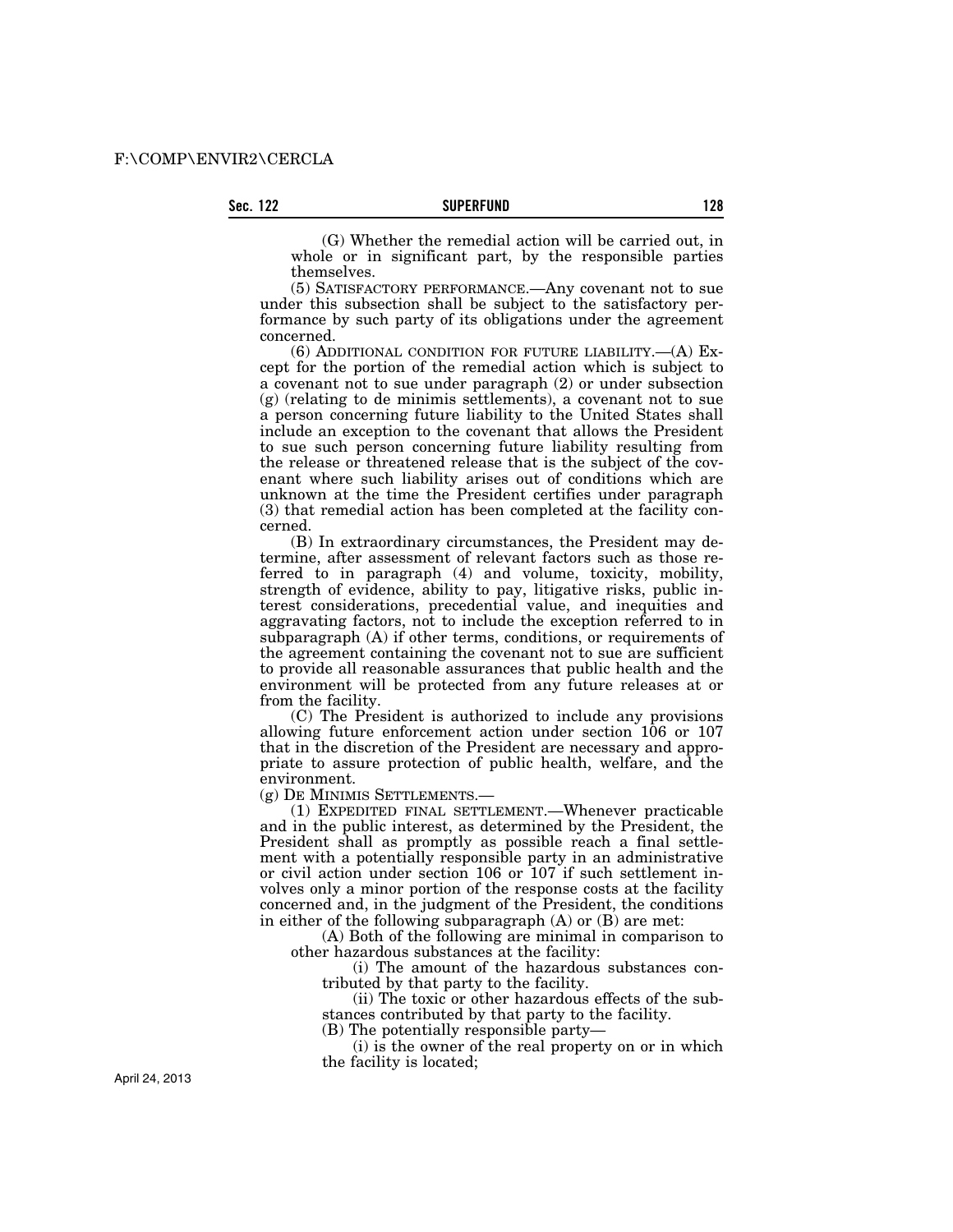(ii) did not conduct or permit the generation, transportation, storage, treatment, or disposal of any hazardous substance at the facility; and

(iii) did not contribute to the release or threat of release of a hazardous substance at the facility through any action or omission.

This subparagraph (B) does not apply if the potentially responsible party purchased the real property with actual or constructive knowledge that the property was used for the generation, transportation, storage, treatment, or disposal of any hazardous substance.

(2) COVENANT NOT TO SUE.—The President may provide a covenant not to sue with respect to the facility concerned to any party who has entered into a settlement under this subsection unless such a covenant would be inconsistent with the public interest as determined under subsection (f).

(3) EXPEDITED AGREEMENT.—The President shall reach any such settlement or grant any such covenant not to sue as soon as possible after the President has available the information necessary to reach such a settlement or grant such a covenant.

(4) CONSENT DECREE OR ADMINISTRATIVE ORDER.—A settlement under this subsection shall be entered as a consent decree or embodied in an administrative order setting forth the terms of the settlement. In the case of any facility where the total response costs exceed \$500,000 (excluding interest), if the settlement is embodied as an administrative order, the order may be issued only with the prior written approval of the Attorney General. If the Attorney General or his designee has not approved or disapproved the order within 30 days of this referral, the order shall be deemed to be approved unless the Attorney General and the Administrator have agreed to extend the time. The district court for the district in which the release or threatened release occurs may enforce any such administrative order.

(5) EFFECT OF AGREEMENT.—A party who has resolved its liability to the United States under this subsection shall not be liable for claims for contribution regarding matters addressed in the settlement. Such settlement does not discharge any of the other potentially responsible parties unless its terms so provide, but it reduces the potential liability of the others by the amount of the settlement.

(6) SETTLEMENTS WITH OTHER POTENTIALLY RESPONSIBLE PARTIES.—Nothing in this subsection shall be construed to affect the authority of the President to reach settlements with other potentially responsible parties under this Act.

(7) REDUCTION IN SETTLEMENT AMOUNT BASED ON LIMITED ABILITY TO PAY.—

(A) IN GENERAL.—The condition for settlement under this paragraph is that the potentially responsible party is a person who demonstrates to the President an inability or a limited ability to pay response costs.

(B) CONSIDERATIONS.—In determining whether or not a demonstration is made under subparagraph (A) by a person, the President shall take into consideration the ability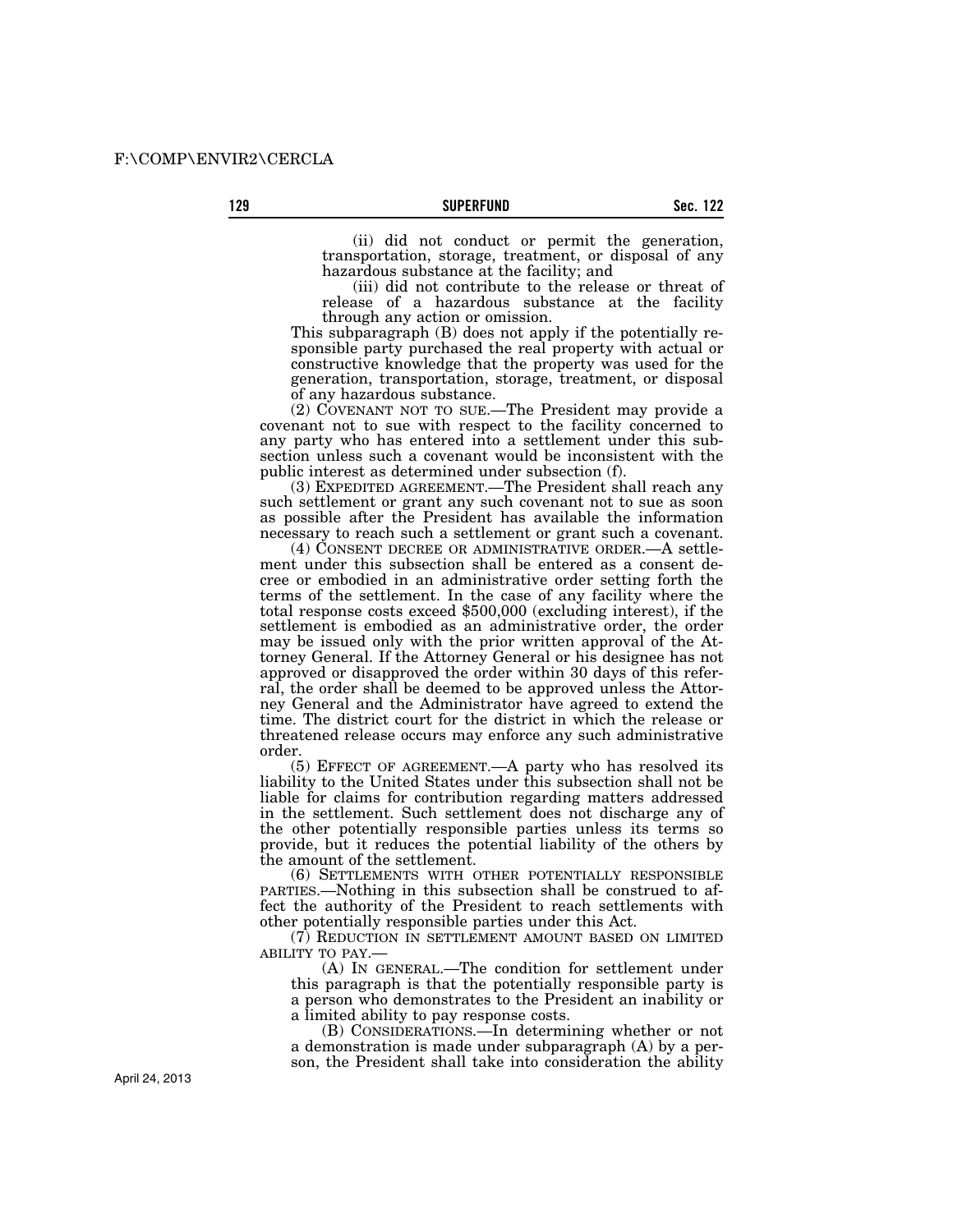of the person to pay response costs and still maintain its basic business operations, including consideration of the overall financial condition of the person and demonstrable constraints on the ability of the person to raise revenues.

(C) INFORMATION.—A person requesting settlement under this paragraph shall promptly provide the President with all relevant information needed to determine the ability of the person to pay response costs.

(D) ALTERNATIVE PAYMENT METHODS.—If the President determines that a person is unable to pay its total settlement amount at the time of settlement, the President shall consider such alternative payment methods as may be necessary or appropriate.

(8) ADDITIONAL CONDITIONS FOR EXPEDITED SETTLE- MENTS.—

(A) WAIVER OF CLAIMS.—The President shall require, as a condition for settlement under this subsection, that a potentially responsible party waive all of the claims (including a claim for contribution under this Act) that the party may have against other potentially responsible parties for response costs incurred with respect to the facility, unless the President determines that requiring a waiver would be unjust.

(B) FAILURE TO COMPLY.—The President may decline to offer a settlement to a potentially responsible party under this subsection if the President determines that the potentially responsible party has failed to comply with any request for access or information or an administrative subpoena issued by the President under this Act or has impeded or is impeding, through action or inaction, the performance of a response action with respect to the facility.

(C) RESPONSIBILITY TO PROVIDE INFORMATION AND AC-CESS.—A potentially responsible party that enters into a settlement under this subsection shall not be relieved of the responsibility to provide any information or access requested in accordance with subsection (e)(3)(B) or section  $104(e)$ .

(9) BASIS OF DETERMINATION.—If the President determines that a potentially responsible party is not eligible for settlement under this subsection, the President shall provide the reasons for the determination in writing to the potentially responsible party that requested a settlement under this subsection.

(10) NOTIFICATION.—As soon as practicable after receipt of sufficient information to make a determination, the President shall notify any person that the President determines is eligible under paragraph (1) of the person's eligibility for an expedited settlement.

(11) NO JUDICIAL REVIEW.—A determination by the President under paragraph (7), (8), (9), or (10) shall not be subject to judicial review.

(12) NOTICE OF SETTLEMENT.—After a settlement under this subsection becomes final with respect to a facility, the President shall promptly notify potentially responsible parties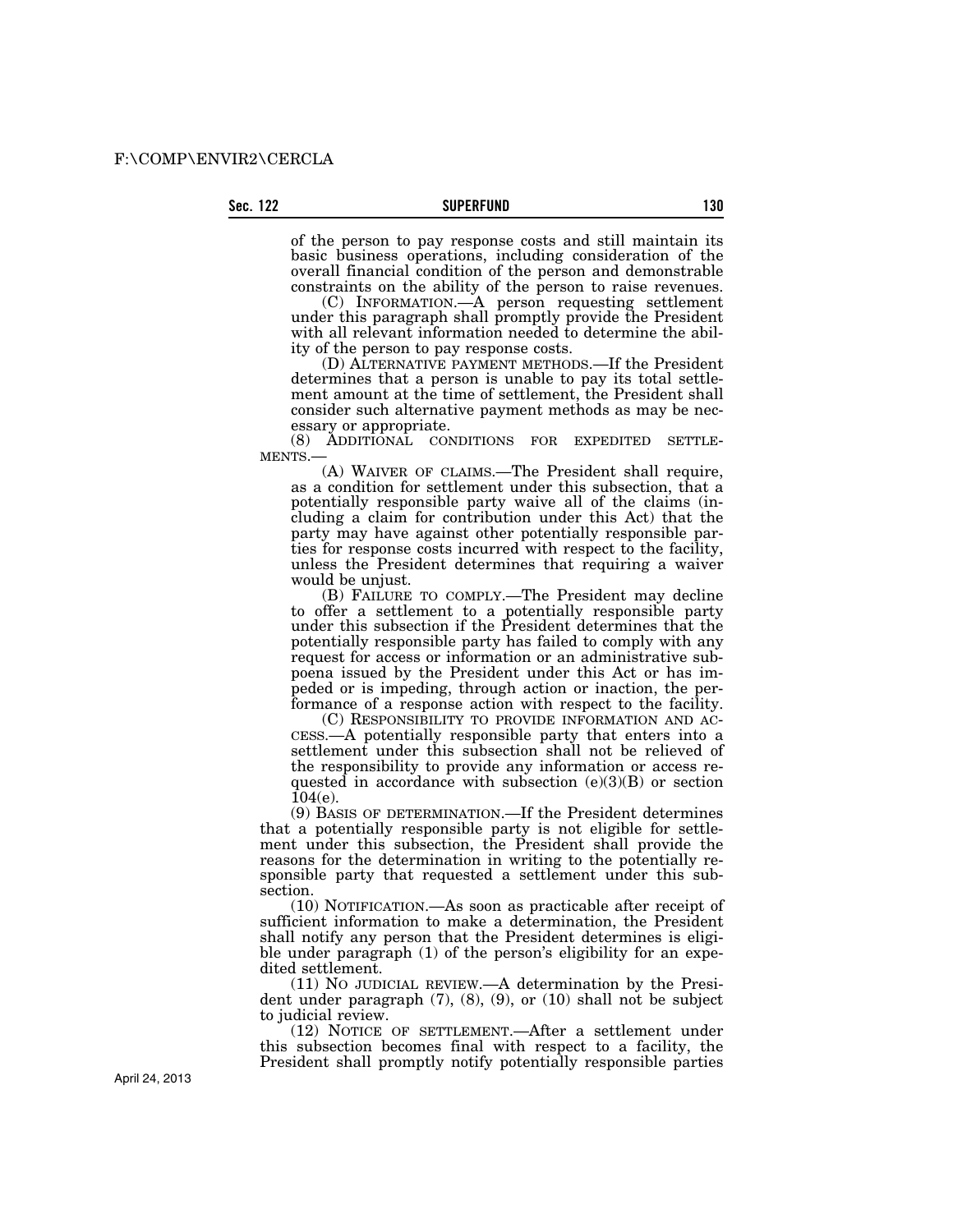at the facility that have not resolved their liability to the United States of the settlement.<br>
(h) COST RECOVERY SETTLEMENT AUTHORITY.—

 $(1)$  AUTHORITY TO SETTLE.—The head of any department or agency with authority to undertake a response action under this Act pursuant to the national contingency plan may consider, compromise, and settle a claim under section 107 for costs incurred by the United States Government if the claim has not been referred to the Department of Justice for further action. In the case of any facility where the total response costs exceed \$500,000 (excluding interest), any claim referred to in the preceding sentence may be compromised and settled only with the prior written approval of the Attorney General.

(2) USE OF ARBITRATION.—Arbitration in accordance with regulations promulgated under this subsection may be used as a method of settling claims of the United States where the total response costs for the facility concerned do not exceed \$500,000 (excluding interest). After consultation with the Attorney General, the department or agency head may establish and publish regulations for the use of arbitration or settlement under this subsection.

(3) RECOVERY OF CLAIMS.—If any person fails to pay a claim that has been settled under this subsection, the department or agency head shall request the Attorney General to bring a civil action in an appropriate district court to recover the amount of such claim, plus costs, attorneys' fees, and interest from the date of the settlement. In such an action, the terms of the settlement shall not be subject to review.

(4) CLAIMS FOR CONTRIBUTION.—A person who has resolved its liability to the United States under this subsection shall not be liable for claims for contribution regarding matters addressed in the settlement. Such settlement shall not discharge any of the other potentially liable persons unless its terms so provide, but it reduces the potential liability of the others by the amount of the settlement.

(i) SETTLEMENT PROCEDURES.—

(1) PUBLICATION IN FEDERAL REGISTER.—At least 30 days before any settlement (including any settlement arrived at through arbitration) may become final under subsection (h), or under subsection (g) in the case of a settlement embodied in an administrative order, the head of the department or agency which has jurisdiction over the proposed settlement shall publish in the Federal Register notice of the proposed settlement. The notice shall identify the facility concerned and the parties to the proposed settlement.

(2) COMMENT PERIOD.—For a 30-day period beginning on the date of publication of notice under paragraph  $(I)$  of a proposed settlement, the head of the department or agency which has jurisdiction over the proposed settlement shall provide an opportunity for persons who are not parties to the proposed settlement to file written comments relating to the proposed settlement.

(3) CONSIDERATION OF COMMENTS.—The head of the department or agency shall consider any comments filed under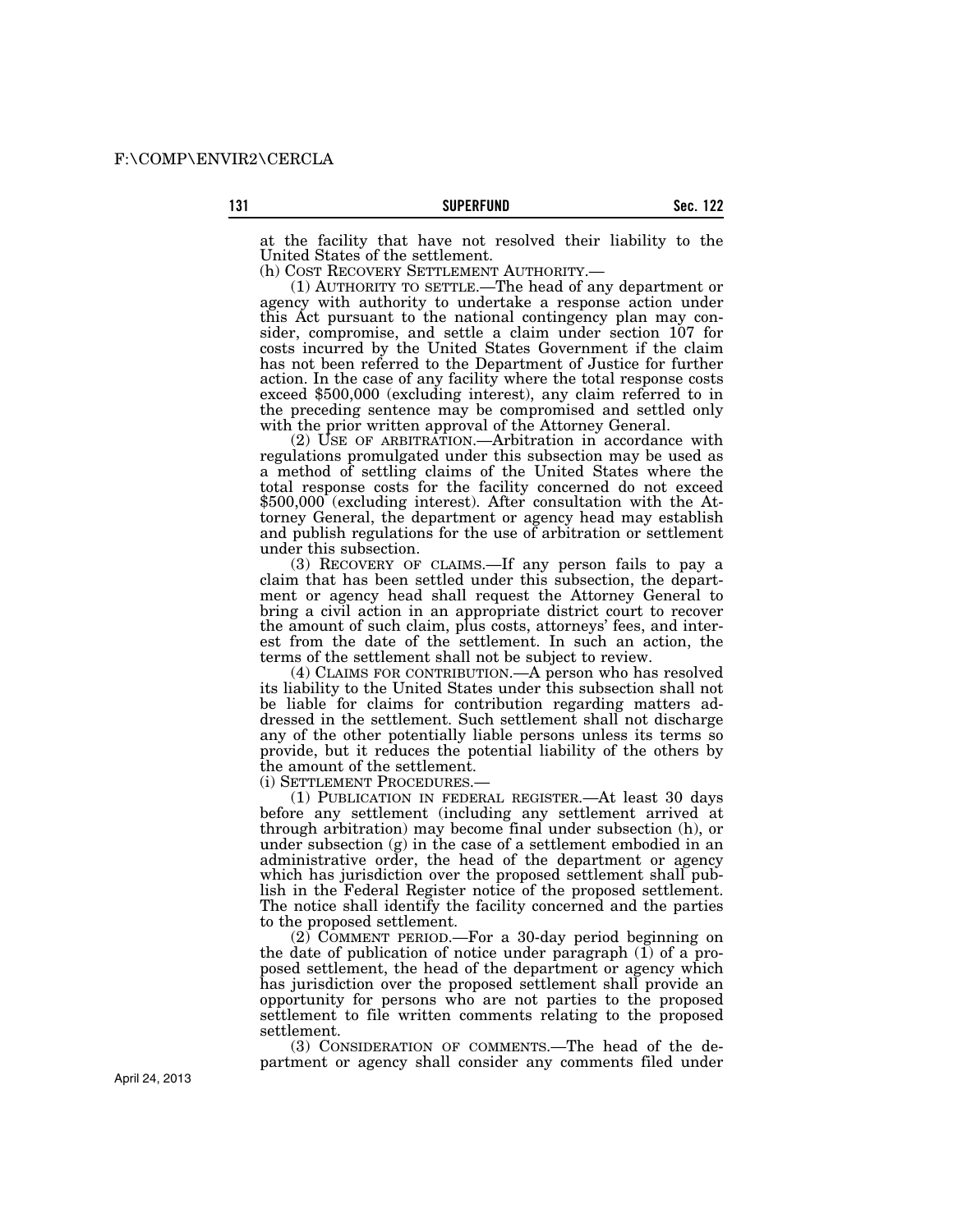paragraph (2) in determining whether or not to consent to the proposed settlement and may withdraw or withhold consent to the proposed settlement if such comments disclose facts or considerations which indicate the proposed settlement is inappropriate, improper, or inadequate.

(j) NATURAL RESOURCES.—

(1) NOTIFICATION OF TRUSTEE.—Where a release or threatened release of any hazardous substance that is the subject of negotiations under this section may have resulted in damages to natural resources under the trusteeship of the United States, the President shall notify the Federal natural resource trustee of the negotiations and shall encourage the participation of such trustee in the negotiations.

(2) COVENANT NOT TO SUE.—An agreement under this section may contain a covenant not to sue under section  $107(a)(4)$ <sup> $\check{C}$ </sup>) for damages to natural resources under the trusteeship of the United States resulting from the release or threatened release of hazardous substances that is the subject of the agreement, but only if the Federal natural resource trustee has agreed in writing to such covenant. The Federal natural resource trustee may agree to such covenant if the potentially responsible party agrees to undertake appropriate actions necessary to protect and restore the natural resources damaged by such release or threatened release of hazardous substances.

(k) SECTION NOT APPLICABLE TO VESSELS.—The provisions of this section shall not apply to releases from a vessel.

(l) CIVIL PENALTIES.—A potentially responsible party which is a party to an administrative order or consent decree entered pursuant to an agreement under this section or section 120 (relating to Federal facilities) or which is a party to an agreement under section 120 and which fails or refuses to comply with any term or condition of the order, decree or agreement shall be subject to a civil penalty in accordance with section 109.

(m) APPLICABILITY OF GENERAL PRINCIPLES OF LAW.—In the case of consent decrees and other settlements under this section (including covenants not to sue), no provision of this Act shall be construed to preclude or otherwise affect the applicability of general principles of law regarding the setting aside or modification of consent decrees or other settlements.

#### [42 U.S.C. 9622]

## **SEC. 123. REIMBURSEMENT TO LOCAL GOVERNMENTS.**

(a) APPLICATION.—Any general purpose unit of local government for a political subdivision which is affected by a release or threatened release at any facility may apply to the President for reimbursement under this section.

(b) REIMBURSEMENT.—

(1) TEMPORARY EMERGENCY MEASURES.—The President is authorized to reimburse local community authorities for expenses incurred (before or after the enactment of the Superfund Amendments and Reauthorization Act of 1986) in carrying out temporary emergency measures necessary to prevent or mitigate injury to human health or the environment associ-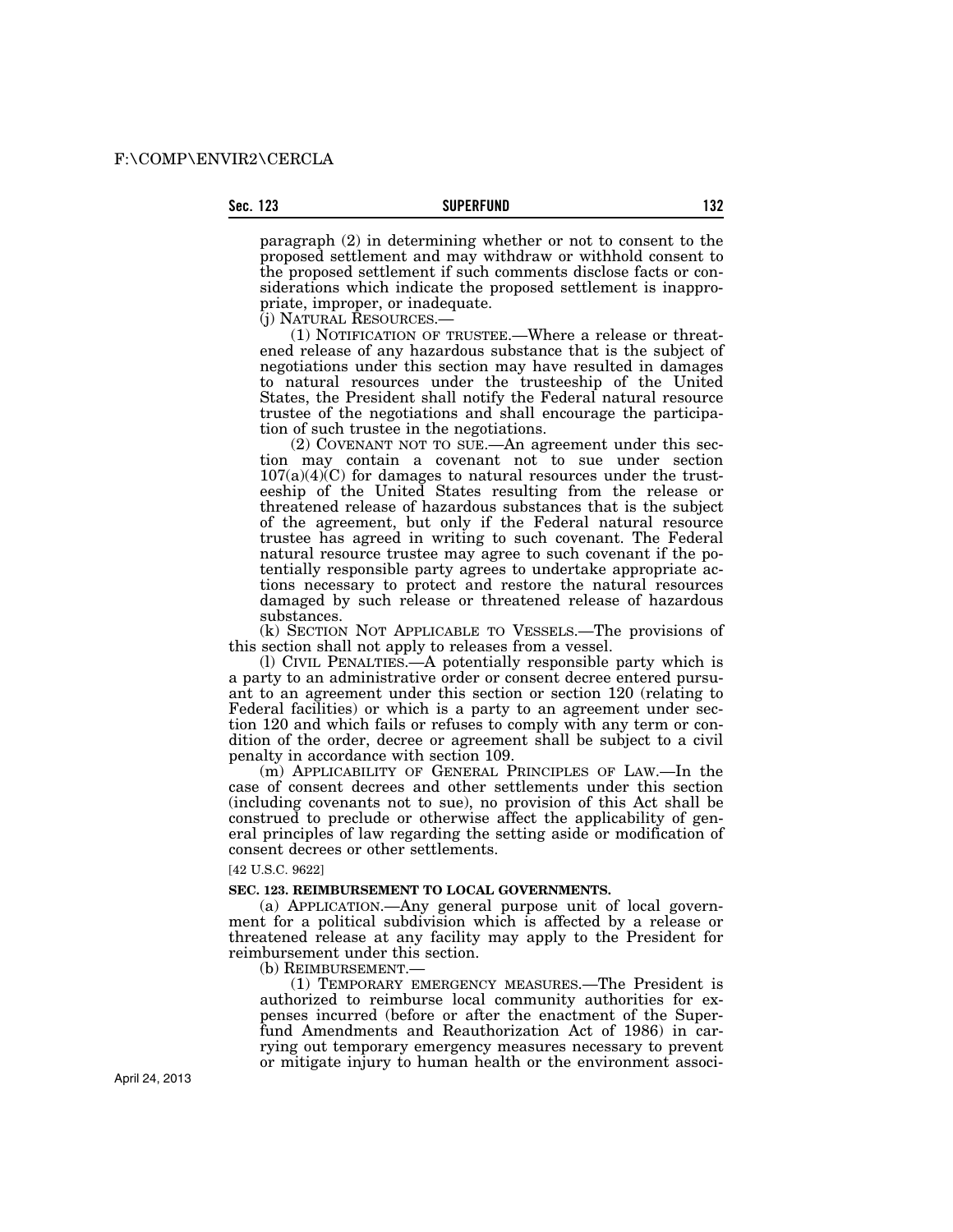ated with the release or threatened release of any hazardous substance or pollutant or contaminant. Such measures may include, where appropriate, security fencing to limit access, response to fires and explosions, and other measures which require immediate response at the local level.

(2) LOCAL FUNDS NOT SUPPLANTED.—Reimbursement under this section shall not supplant local funds normally provided for response.

(c) AMOUNT.—The amount of any reimbursement to any local authority under subsection  $(b)(1)$  may not exceed \$25,000 for a single response. The reimbursement under this section with respect to a single facility shall be limited to the units of local government having jurisdiction over the political subdivision in which the facility is located.

(d) PROCEDURE.—Reimbursements authorized pursuant to this section shall be in accordance with rules promulgated by the Administrator within one year after the enactment of the Superfund Amendments and Reauthorization Act of 1986.

#### [42 U.S.C. 9623]

#### **SEC. 124. METHANE RECOVERY.**

(a) IN GENERAL.—In the case of a facility at which equipment for the recovery or processing (including recirculation of condensate) of methane has been installed, for purposes of this Act:

(1) The owner or operator of such equipment shall not be considered an ''owner or operator'', as defined in section 101(20), with respect to such facility.

(2) The owner or operator of such equipment shall not be considered to have arranged for disposal or treatment of any hazardous substance at such facility pursuant to section 107 of this Act.

(3) The owner or operator of such equipment shall not be subject to any action under section 106 with respect to such facility.

(b) EXCEPTIONS.—Subsection (a) does not apply with respect to a release or threatened release of a hazardous substance from a facility described in subsection (a) if either of the following circumstances exist:

(1) The release or threatened release was primarily caused by activities of the owner or operator of the equipment described in subsection (a).

(2) The owner or operator of such equipment would be covered by paragraph  $(1)$ ,  $(2)$ ,  $(3)$ , or  $(4)$  of subsection  $(a)$  of section 107 with respect to such release or threatened release if he were not the owner or operator of such equipment.

In the case of any release or threatened release referred to in paragraph (1), the owner or operator of the equipment described in subsection (a) shall be liable under this Act only for costs or damages primarily caused by the activities of such owner or operator.

[42 U.S.C. 9624]

#### **SEC. 125. SECTION 3001(b)(3)(A)(i) WASTE.**

(a) REVISION OF HAZARD RANKING SYSTEM.—This section shall apply only to facilities which are not included or proposed for inclusion on the National Priorities List and which contain substantial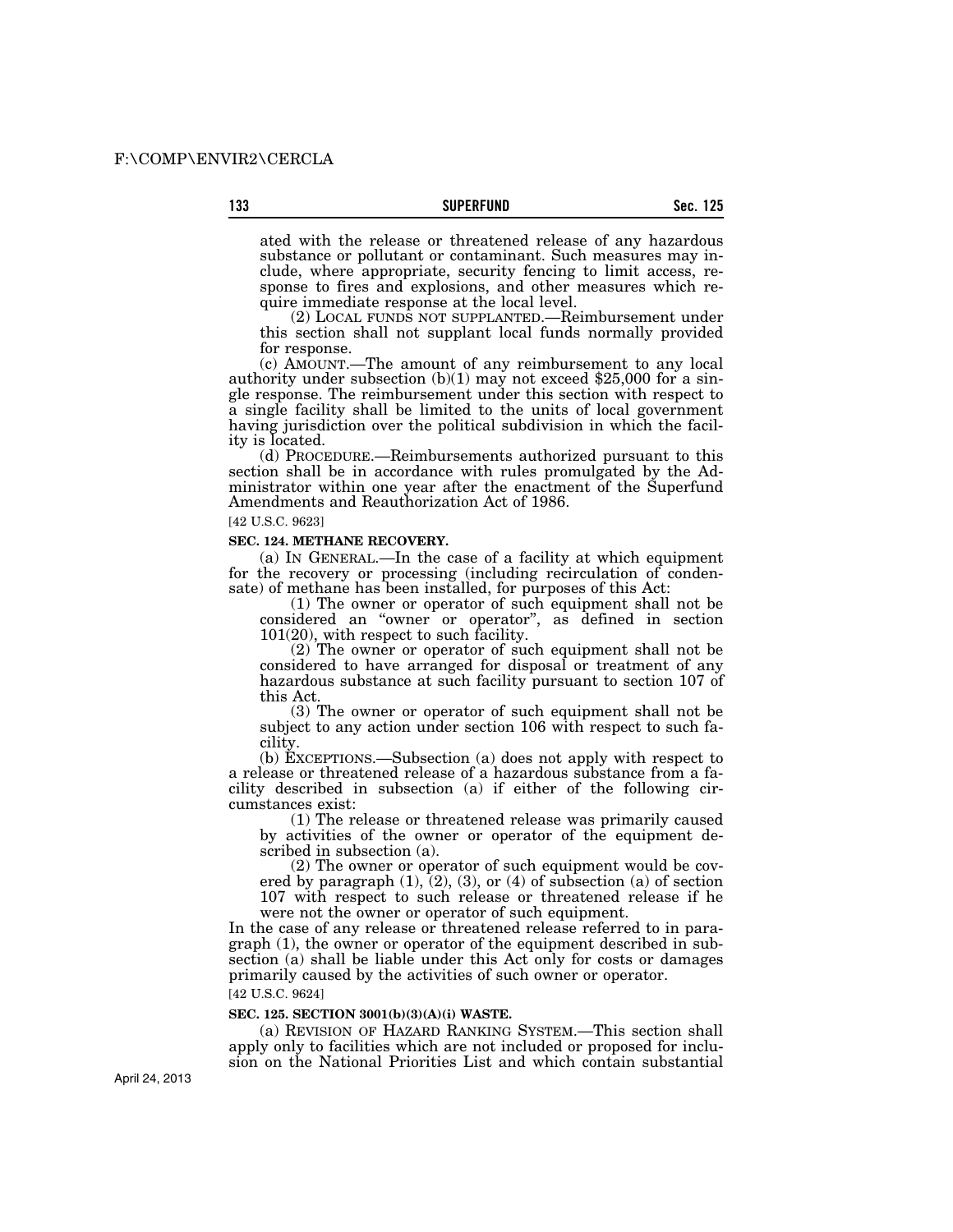volumes of waste described in section  $3001(b)(3)(A)(i)$  of the Solid Waste Disposal Act. As expeditiously as practicable, the President shall revise the hazard ranking system in effect under the National Contingency Plan with respect to such facilities in a manner which assures appropriate consideration of each of the following site-specific characteristics of such facilities:

(1) The quantity, toxicity, and concentrations of hazardous constituents which are present in such waste and a comparison thereof with other wastes.

(2) The extent of, and potential for, release of such hazardous constituents into the environment.

(3) The degree of risk to human health and the environment posed by such constituents.

(b) INCLUSION PROHIBITED.—Until the hazard ranking system is revised as required by this section, the President may not include on the National Priorities List any facility which contains substantial volumes of waste described in section  $3001(b)(3)(A)(i)$  of the Solid Waste Disposal Act on the basis of an evaluation made principally on the volume of such waste and not on the concentrations of the hazardous constituents of such waste. Nothing in this section shall be construed to affect the President's authority to include any such facility on the National Priorities List based on the presence of other substances at such facility or to exercise any other authority of this Act with respect to such other substances.

[42 U.S.C. 9625]

#### **SEC. 126. INDIAN TRIBES.**

(a) TREATMENT GENERALLY.—The governing body of an Indian tribe shall be afforded substantially the same treatment as a State with respect to the provisions of section  $103(a)$  (regarding notification of releases), section  $104(c)(2)$  (regarding consultation on remedial actions), section 104(e) (regarding access to information), section 104(i) (regarding health authorities) and section 105 (regarding roles and responsibilities under the national contingency plan and submittal of priorities for remedial action, but not including the provision regarding the inclusion of at least one facility per State on the National Priorities List).

(b) COMMUNITY RELOCATION.—Should the President determine that proper remedial action is the permanent relocation of tribal members away from a contaminated site because it is cost effective and necessary to protect their health and welfare, such finding must be concurred in by the affected tribal government before relocation shall occur. The President, in cooperation with the Secretary of the Interior, shall also assure that all benefits of the relocation program are provided to the affected tribe and that alternative land of equivalent value is available and satisfactory to the tribe. Any lands acquired for relocation of tribal members shall be held in trust by the United States for the benefit of the tribe.

(c) STUDY.—The President shall conduct a survey, in consultation with the Indian tribes, to determine the extent of hazardous waste sites on Indian lands. Such survey shall be included within a report which shall make recommendations on the program needs of tribes under this Act, with particular emphasis on how tribal participation in the administration of such programs can be maxi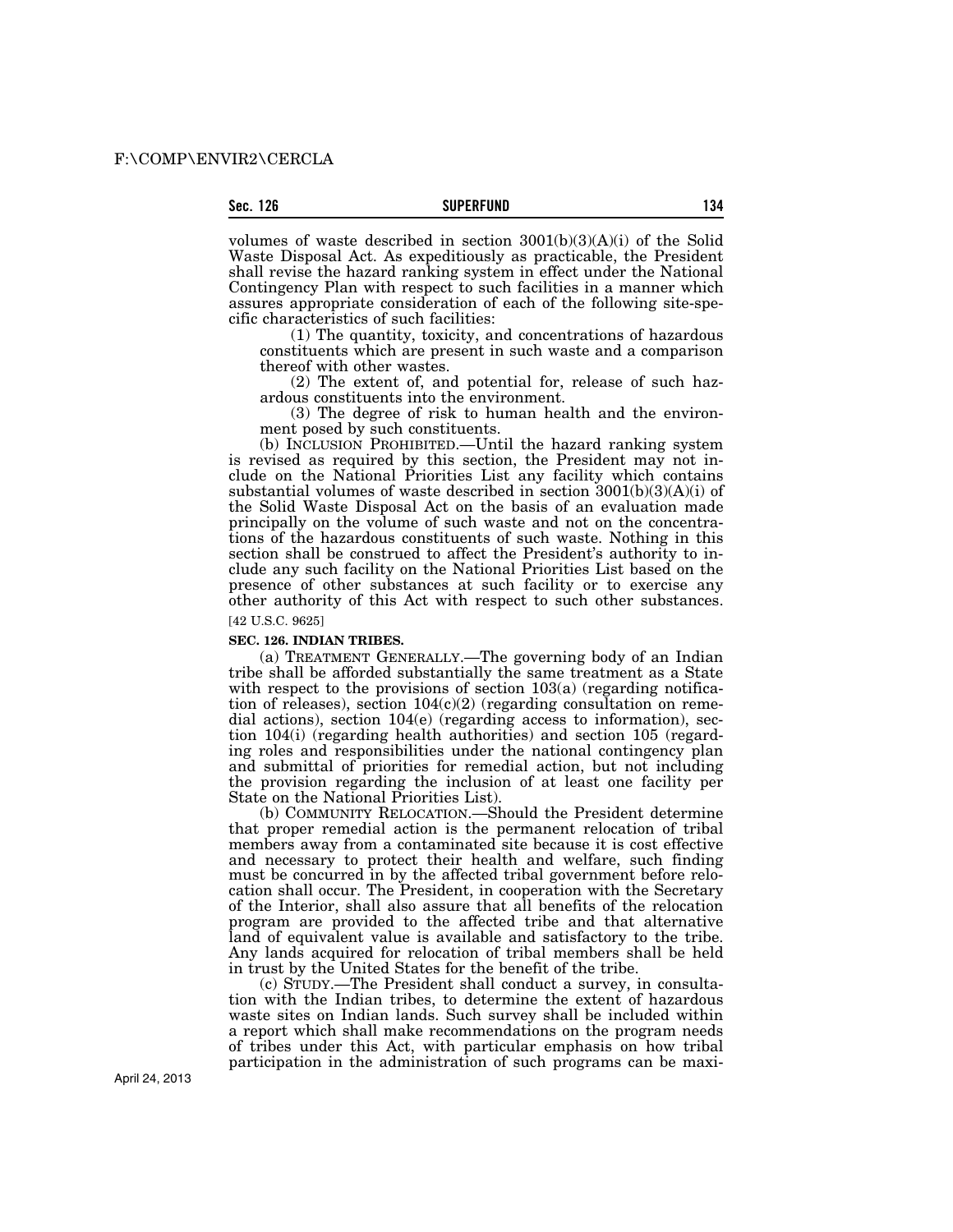mized. Such report shall be submitted to Congress along with the President's budget request for fiscal year 1988.

(d) LIMITATION.—Notwithstanding any other provision of this Act, no action under this Act by an Indian tribe shall be barred until the later of the following:

(1) The applicable period of limitations has expired.

(2) 2 years after the United States, in its capacity as trustee for the tribe, gives written notice to the governing body of the tribe that it will not present a claim or commence an action on behalf of the tribe or fails to present a claim or commence an action within the time limitations specified in this Act.

[42 U.S.C. 9626]

## **SEC. 127. RECYCLING TRANSACTIONS.**

(a) LIABILITY CLARIFICATION.—

(1) As provided in subsections (b), (c), (d), and (e), a person who arranged for recycling of recyclable material shall not be liable under sections  $107(a)(3)$  and  $107(a)(4)$  with respect to such material.

(2) A determination whether or not any person shall be liable under section  $107(a)(3)$  or section  $107(a)(4)$  for any material that is not a recyclable material as that term is used in subsections (b) and (c), (d), or (e) of this section shall be made, without regard to subsections  $(b)$ ,  $(c)$ ,  $(d)$ , or  $(e)$  of this section.

(b) RECYCLABLE MATERIAL DEFINED.—For purposes of this section, the term "recyclable material" means scrap paper, scrap plastic, scrap glass, scrap textiles, scrap rubber (other than whole tires), scrap metal, or spent lead-acid, spent nickel-cadmium, and other spent batteries, as well as minor amounts of material incident to or adhering to the scrap material as a result of its normal and customary use prior to becoming scrap; except that such term shall not include—

(1) shipping containers of a capacity from 30 liters to 3,000 liters, whether intact or not, having any hazardous substance (but not metal bits and pieces or hazardous substance that form an integral part of the container) contained in or adhering thereto; or

(2) any item of material that contained polychlorinated biphenyls at a concentration in excess of 50 parts per million or any new standard promulgated pursuant to applicable Federal laws.

(c) TRANSACTIONS INVOLVING SCRAP PAPER, PLASTIC, GLASS, TEXTILES, OR RUBBER.—Transactions involving scrap paper, scrap plastic, scrap glass, scrap textiles, or scrap rubber (other than whole tires) shall be deemed to be arranging for recycling if the person who arranged for the transaction (by selling recyclable material or otherwise arranging for the recycling of recyclable material) can demonstrate by a preponderance of the evidence that all of the following criteria were met at the time of the transaction:

(1) The recyclable material met a commercial specification grade.

(2) A market existed for the recyclable material.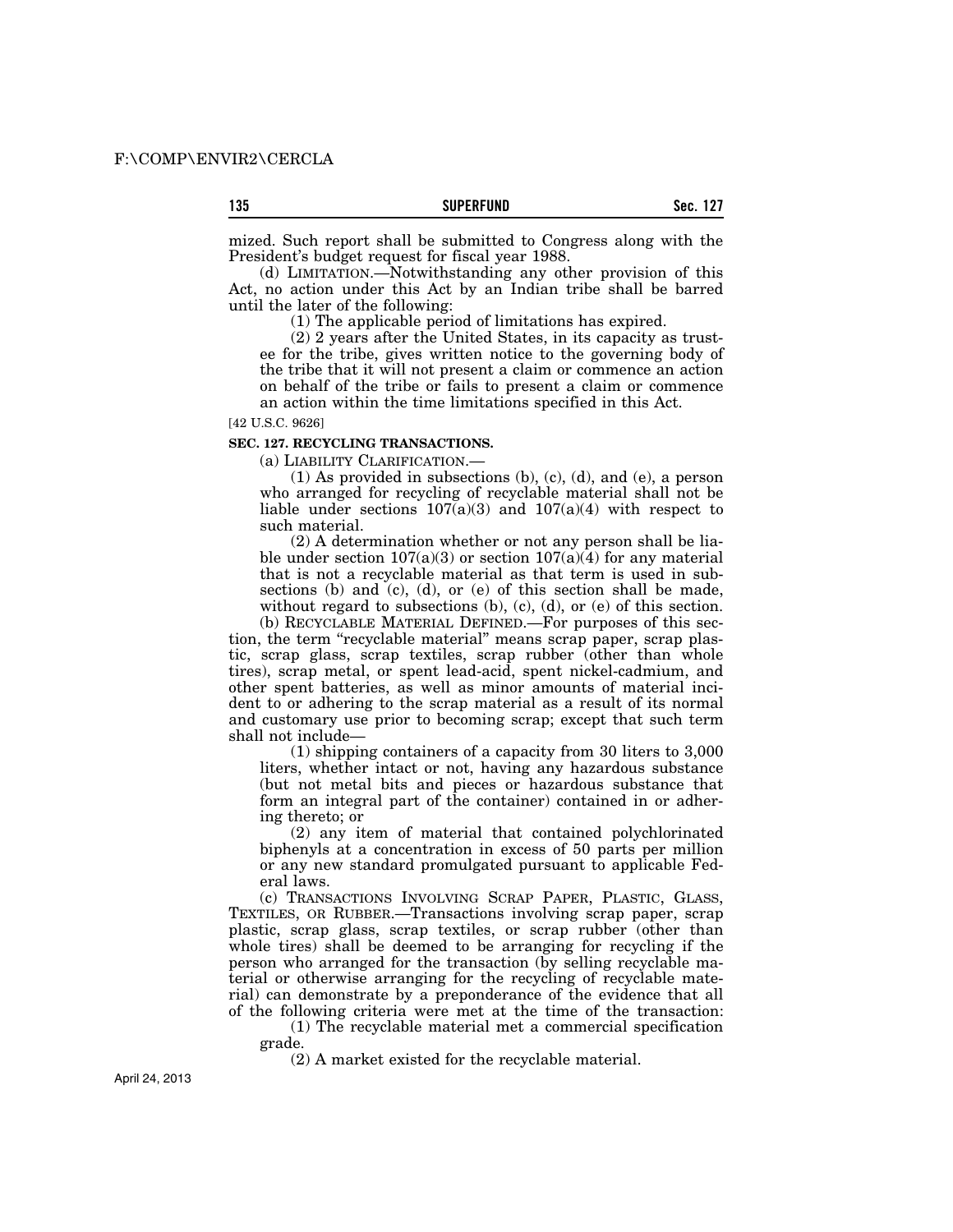(3) A substantial portion of the recyclable material was made available for use as feedstock for the manufacture of a new saleable product.

(4) The recyclable material could have been a replacement or substitute for a virgin raw material, or the product to be made from the recyclable material could have been a replacement or substitute for a product made, in whole or in part, from a virgin raw material.

(5) For transactions occurring 90 days or more after the date of enactment of this section, the person exercised reasonable care to determine that the facility where the recyclable material was handled, processed, reclaimed, or otherwise managed by another person (hereinafter in this section referred to as a ''consuming facility'') was in compliance with substantive (not procedural or administrative) provisions of any Federal, State, or local environmental law or regulation, or compliance order or decree issued pursuant thereto, applicable to the handling, processing, reclamation, storage, or other management activities associated with recyclable material.

(6) For purposes of this subsection, ''reasonable care'' shall be determined using criteria that include (but are not limited to)—

(A) the price paid in the recycling transaction;

(B) the ability of the person to detect the nature of the consuming facility's operations concerning its handling, processing, reclamation, or other management activities associated with recyclable material; and

(C) the result of inquiries made to the appropriate Federal, State, or local environmental agency (or agencies) regarding the consuming facility's past and current compliance with substantive (not procedural or administrative) provisions of any Federal, State, or local environmental law or regulation, or compliance order or decree issued pursuant thereto, applicable to the handling, processing, reclamation, storage, or other management activities associated with the recyclable material. For the purposes of this paragraph, a requirement to obtain a permit applicable to the handling, processing, reclamation, or other management activity associated with the recyclable materials shall be deemed to be a substantive provision.

(d) TRANSACTIONS INVOLVING SCRAP METAL.—

(1) Transactions involving scrap metal shall be deemed to be arranging for recycling if the person who arranged for the transaction (by selling recyclable material or otherwise arranging for the recycling of recyclable material) can demonstrate by a preponderance of the evidence that at the time of the transaction—

(A) the person met the criteria set forth in subsection (c) with respect to the scrap metal;

(B) the person was in compliance with any applicable regulations or standards regarding the storage, transport, management, or other activities associated with the recycling of scrap metal that the Administrator promulgates under the Solid Waste Disposal Act subsequent to the en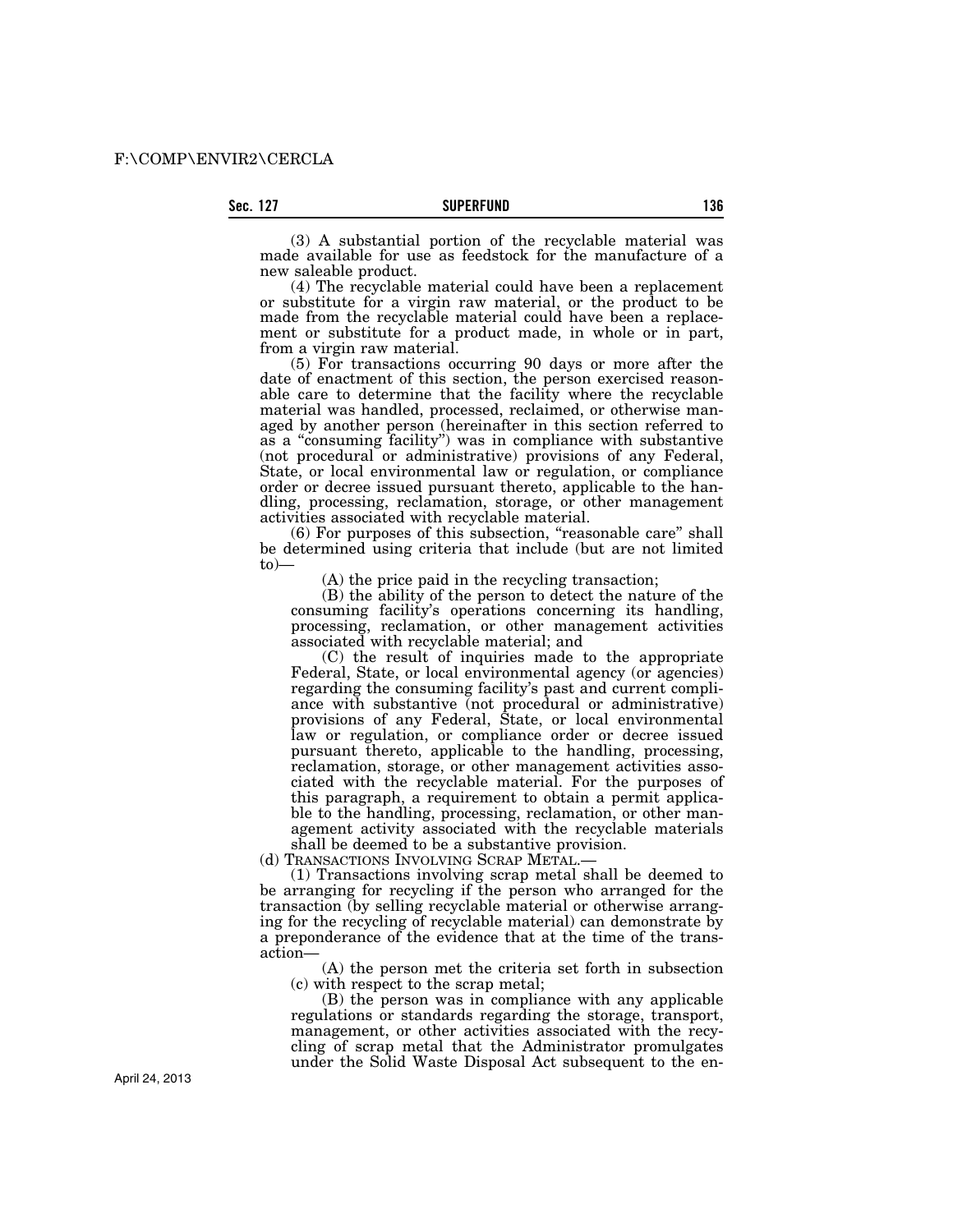actment of this section and with regard to transactions occurring after the effective date of such regulations or standards; and

(C) the person did not melt the scrap metal prior to the transaction.

(2) For purposes of paragraph  $(1)(C)$ , melting of scrap metal does not include the thermal separation of 2 or more materials due to differences in their melting points (referred to as "sweating").

(3) For purposes of this subsection, the term ''scrap metal'' means bits and pieces of metal parts (e.g., bars, turnings, rods, sheets, wire) or metal pieces that may be combined together with bolts or soldering (e.g., radiators, scrap automobiles, railroad box cars), which when worn or superfluous can be recycled, except for scrap metals that the Administrator excludes from this definition by regulation.

(e) TRANSACTIONS INVOLVING BATTERIES.—Transactions involving spent lead-acid batteries, spent nickel-cadmium batteries, or other spent batteries shall be deemed to be arranging for recycling if the person who arranged for the transaction (by selling recyclable material or otherwise arranging for the recycling of recyclable material) can demonstrate by a preponderance of the evidence that at the time of the transaction—

(1) the person met the criteria set forth in subsection (c) with respect to the spent lead-acid batteries, spent nickel-cadmium batteries, or other spent batteries, but the person did not recover the valuable components of such batteries; and

(2)(A) with respect to transactions involving lead-acid batteries, the person was in compliance with applicable Federal environmental regulations or standards, and any amendments thereto, regarding the storage, transport, management, or other activities associated with the recycling of spent lead-acid batteries;

(B) with respect to transactions involving nickel-cadmium batteries, Federal environmental regulations or standards are in effect regarding the storage, transport, management, or other activities associated with the recycling of spent nickelcadmium batteries, and the person was in compliance with applicable regulations or standards or any amendments thereto; or

(C) with respect to transactions involving other spent batteries, Federal environmental regulations or standards are in effect regarding the storage, transport, management, or other activities associated with the recycling of such batteries, and the person was in compliance with applicable regulations or standards or any amendments thereto.

(f) EXCLUSIONS.—

(1) The exemptions set forth in subsections (c), (d), and (e) shall not apply if—

 $(A)$  the person had an objectively reasonable basis to believe at the time of the recycling transaction—

(i) that the recyclable material would not be recycled;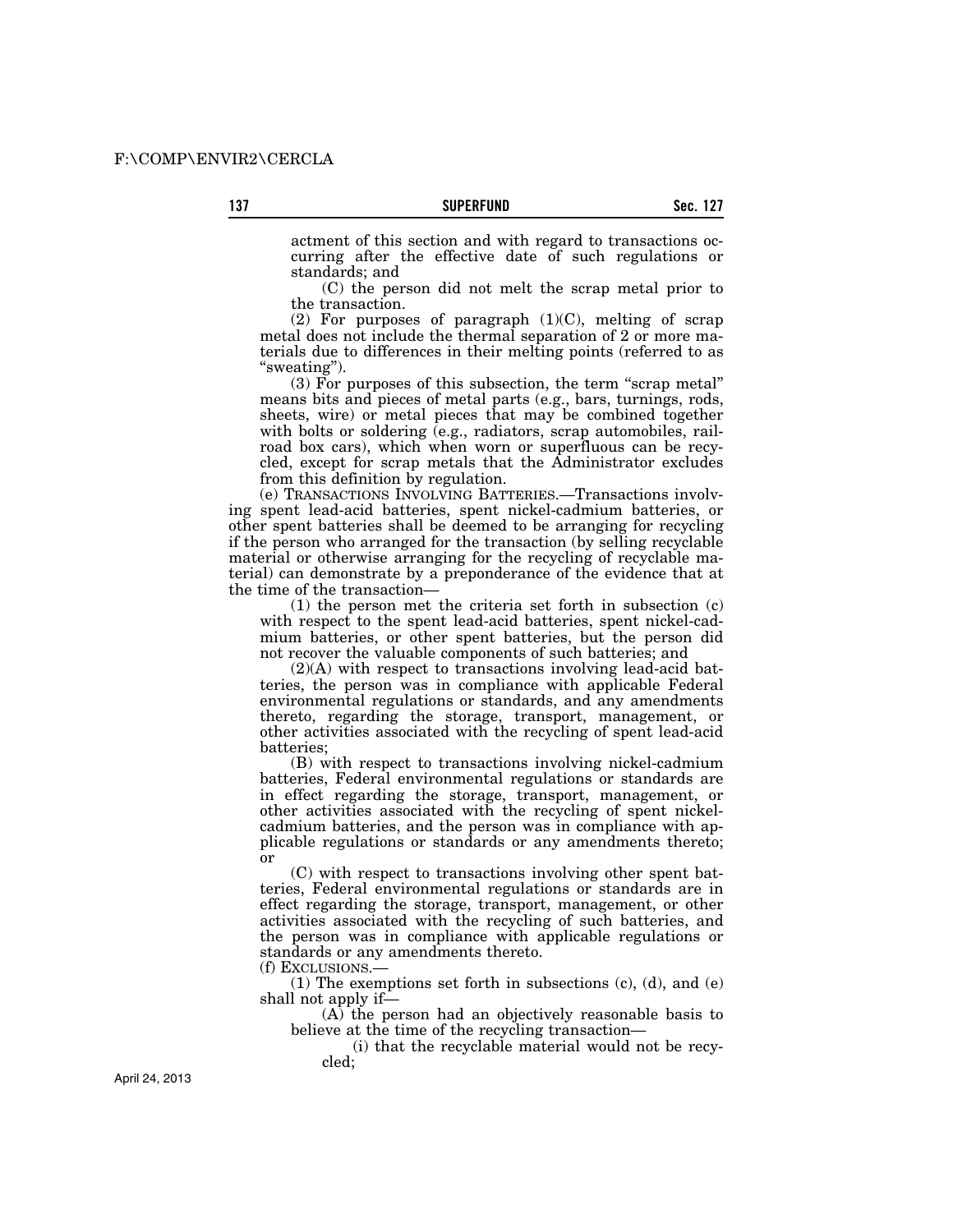(ii) that the recyclable material would be burned as fuel, or for energy recovery or incineration; or

(iii) for transactions occurring before 90 days after the date of the enactment of this section, that the consuming facility was not in compliance with a substantive (not procedural or administrative) provision of any Federal, State, or local environmental law or regulation, or compliance order or decree issued pursuant thereto, applicable to the handling, processing, reclamation, or other management activities associated with the recyclable material;

(B) the person had reason to believe that hazardous substances had been added to the recyclable material for purposes other than processing for recycling; or

(C) the person failed to exercise reasonable care with respect to the management and handling of the recyclable material (including adhering to customary industry practices current at the time of the recycling transaction designed to minimize, through source control, contamination of the recyclable material by hazardous substances).

(2) For purposes of this subsection, an objectively reasonable basis for belief shall be determined using criteria that include (but are not limited to) the size of the person's business, customary industry practices (including customary industry practices current at the time of the recycling transaction designed to minimize, through source control, contamination of the recyclable material by hazardous substances), the price paid in the recycling transaction, and the ability of the person to detect the nature of the consuming facility's operations concerning its handling, processing, reclamation, or other management activities associated with the recyclable material.

(3) For purposes of this subsection, a requirement to obtain a permit applicable to the handling, processing, reclamation, or other management activities associated with recyclable material shall be deemed to be a substantive provision.

(g) EFFECT ON OTHER LIABILITY.—Nothing in this section shall be deemed to affect the liability of a person under paragraph (1) or  $(2)$  of section 107 $(a)$ .

(h) REGULATIONS.—The Administrator has the authority, under section 115, to promulgate additional regulations concerning this section.

(i) EFFECT ON PENDING OR CONCLUDED ACTIONS.—The exemptions provided in this section shall not affect any concluded judicial or administrative action or any pending judicial action initiated by the United States prior to enactment of this section.

(j) LIABILITY FOR ATTORNEY'S FEES FOR CERTAIN ACTIONS.— Any person who commences an action in contribution against a person who is not liable by operation of this section shall be liable to that person for all reasonable costs of defending that action, including all reasonable attorney's and expert witness fees.

(k) RELATIONSHIP TO LIABILITY UNDER OTHER LAWS.—Nothing in this section shall affect—

(1) liability under any other Federal, State, or local statute or regulation promulgated pursuant to any such statute, in-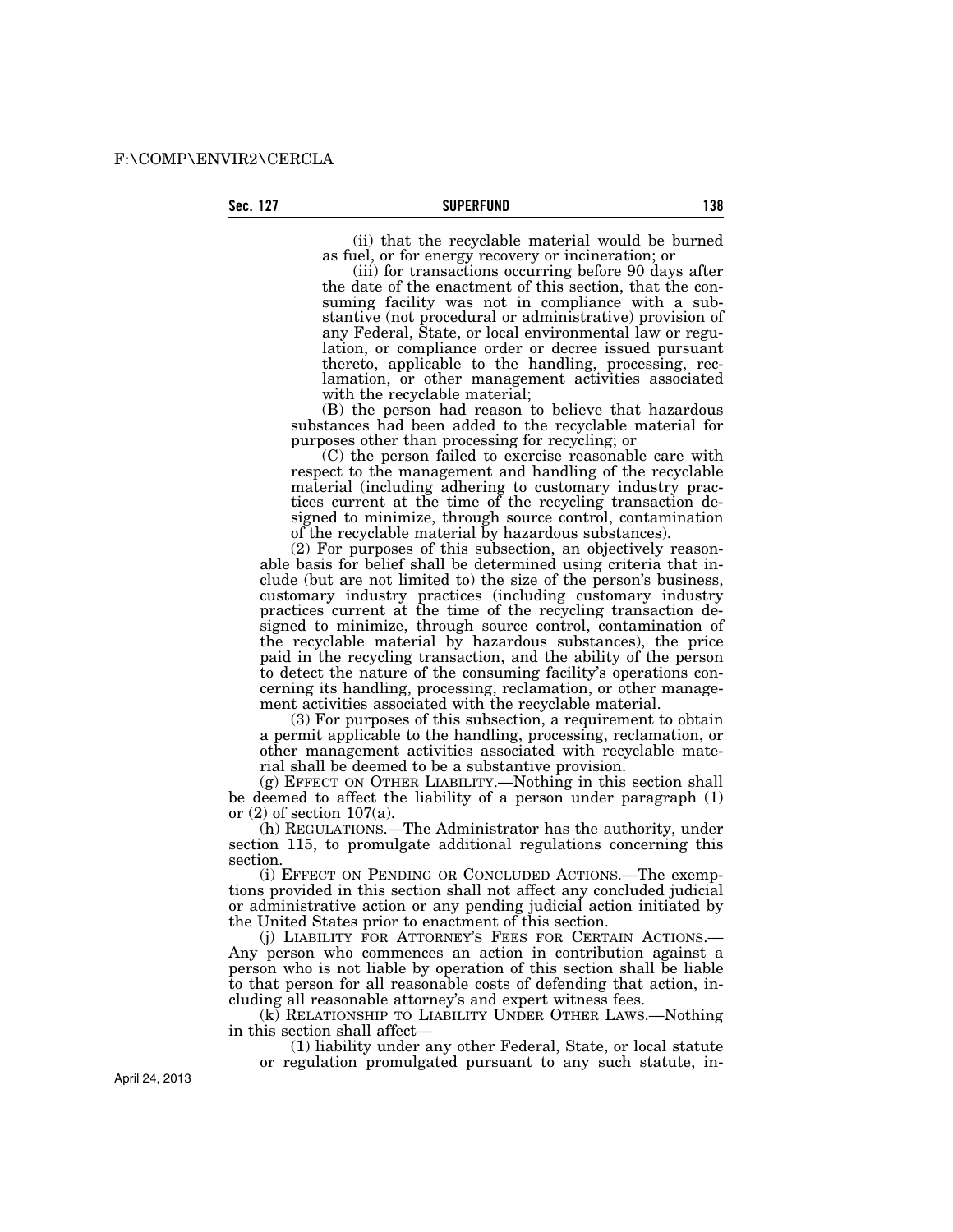cluding any requirements promulgated by the Administrator under the Solid Waste Disposal Act; or

(2) the ability of the Administrator to promulgate regulations under any other statute, including the Solid Waste Disposal Act.

(l) LIMITATION ON STATUTORY CONSTRUCTION.—Nothing in this section shall be construed to—

(1) affect any defenses or liabilities of any person to whom subsection  $(a)(1)$  does not apply; or

(2) create any presumption of liability against any person to whom subsection  $(a)(1)$  does not apply.

[42 U.S.C. 9627]

### **SEC. 128. STATE RESPONSE PROGRAMS.**

(a) ASSISTANCE TO STATES.—

(1) IN GENERAL.—

(A) STATES.—The Administrator may award a grant to a State or Indian tribe that—

(i) has a response program that includes each of the elements, or is taking reasonable steps to include each of the elements, listed in paragraph (2); or

(ii) is a party to a memorandum of agreement with the Administrator for voluntary response programs.

(B) USE OF GRANTS BY STATES.—

(i) IN GENERAL.—A State or Indian tribe may use a grant under this subsection to establish or enhance the response program of the State or Indian tribe.

(ii) ADDITIONAL USES.—In addition to the uses under clause (i), a State or Indian tribe may use a grant under this subsection to—

(I) capitalize a revolving loan fund for brownfield remediation under section 104(k)(3); or

(II) purchase insurance or develop a risk sharing pool, an indemnity pool, or insurance mechanism to provide financing for response actions

under a State response program.

(2) ELEMENTS.—The elements of a State or Indian tribe response program referred to in paragraph  $(1)(A)(i)$  are the following:

(A) Timely survey and inventory of brownfield sites in the State.

(B) Oversight and enforcement authorities or other mechanisms, and resources, that are adequate to ensure that—

(i) a response action will—

(I) protect human health and the environment; and

(II) be conducted in accordance with applicable Federal and State law; and

(ii) if the person conducting the response action fails to complete the necessary response activities, including operation and maintenance or long-term moni-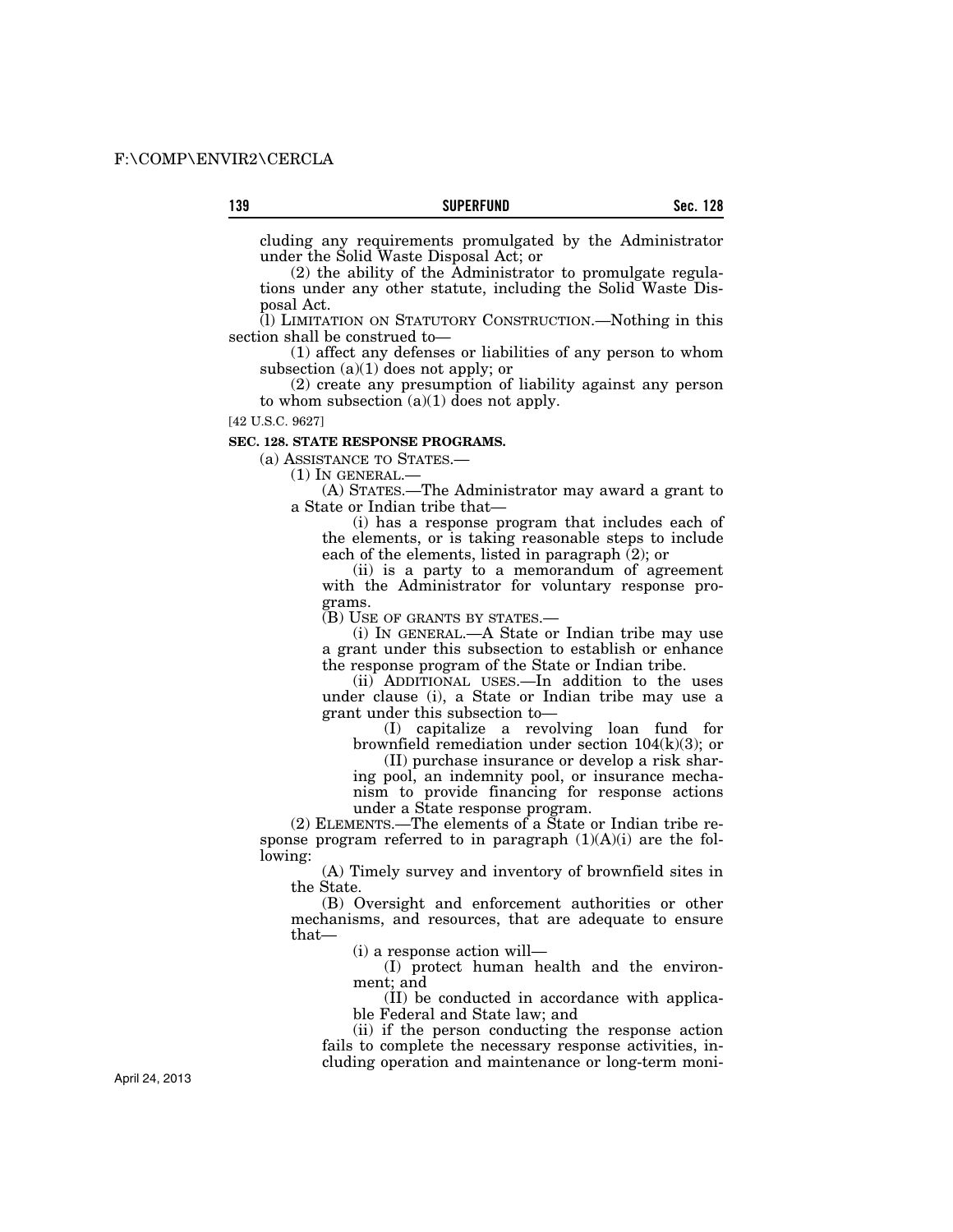toring activities, the necessary response activities are completed.

(C) Mechanisms and resources to provide meaningful opportunities for public participation, including—

(i) public access to documents that the State, Indian tribe, or party conducting the cleanup is relying on or developing in making cleanup decisions or conducting site activities;

(ii) prior notice and opportunity for comment on proposed cleanup plans and site activities; and

(iii) a mechanism by which—

(I) a person that is or may be affected by a release or threatened release of a hazardous substance, pollutant, or contaminant at a brownfield site located in the community in which the person works or resides may request the conduct of a site assessment; and

(II) an appropriate State official shall consider and appropriately respond to a request under subclause (I).

(D) Mechanisms for approval of a cleanup plan, and a requirement for verification by and certification or similar documentation from the State, an Indian tribe, or a licensed site professional to the person conducting a response action indicating that the response is complete.

(3) FUNDING.—There is authorized to be appropriated to carry out this subsection \$50,000,000 for each of fiscal years 2002 through 2006.

(b) ENFORCEMENT IN CASES OF A RELEASE SUBJECT TO STATE PROGRAM.—<br>(1) ENFORCEMENT.—

 $(A)$  In GENERAL.— Except as provided in subparagraph (B) and subject to subparagraph (C), in the case of an eligible response site at which—

(i) there is a release or threatened release of a hazardous substance, pollutant, or contaminant; and

(ii) a person is conducting or has completed a response action regarding the specific release that is addressed by the response action that is in compliance with the State program that specifically governs response actions for the protection of public health and the environment,

the President may not use authority under this Act to take an administrative or judicial enforcement action under section 106(a) or to take a judicial enforcement action to recover response costs under section 107(a) against the person regarding the specific release that is addressed by the response action.

(B) EXCEPTIONS.—The President may bring an administrative or judicial enforcement action under this Act during or after completion of a response action described in subparagraph  $(A)$  with respect to a release or threatened release at an eligible response site described in that subparagraph if—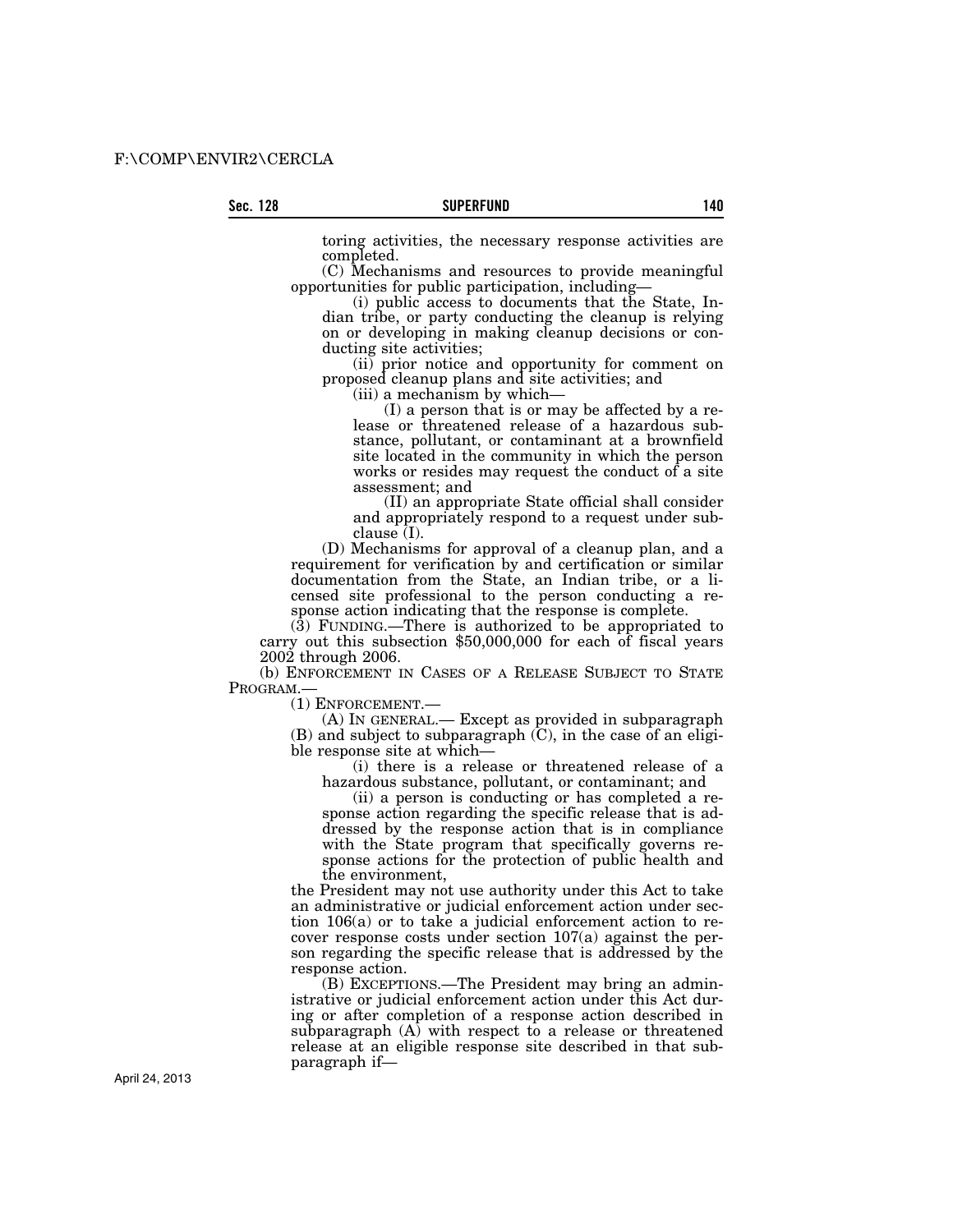(i) the State requests that the President provide assistance in the performance of a response action;

(ii) the Administrator determines that contamination has migrated or will migrate across a State line, resulting in the need for further response action to protect human health or the environment, or the President determines that contamination has migrated or is likely to migrate onto property subject to the jurisdiction, custody, or control of a department, agency, or instrumentality of the United States and may impact the authorized purposes of the Federal property;

(iii) after taking into consideration the response activities already taken, the Administrator determines that—

(I) a release or threatened release may present an imminent and substantial endangerment to public health or welfare or the environment; and

(II) additional response actions are likely to be necessary to address, prevent, limit, or mitigate the release or threatened release; or

(iv) the Administrator, after consultation with the State, determines that information, that on the earlier of the date on which cleanup was approved or completed, was not known by the State, as recorded in documents prepared or relied on in selecting or conducting the cleanup, has been discovered regarding the contamination or conditions at a facility such that the contamination or conditions at the facility present a threat requiring further remediation to protect public health or welfare or the environment. Consultation with the State shall not limit the ability of the Administrator to make this determination.

(C) PUBLIC RECORD.—The limitations on the authority of the President under subparagraph (A) apply only at sites in States that maintain, update not less than annually, and make available to the public a record of sites, by name and location, at which response actions have been completed in the previous year and are planned to be addressed under the State program that specifically governs response actions for the protection of public health and the environment in the upcoming year. The public record shall identify whether or not the site, on completion of the response action, will be suitable for unrestricted use and, if not, shall identify the institutional controls relied on in the remedy. Each State and tribe receiving financial assistance under subsection (a) shall maintain and make available to the public a record of sites as provided in this paragraph.

(D) EPA NOTIFICATION.—

(i) IN GENERAL.—In the case of an eligible response site at which there is a release or threatened release of a hazardous substance, pollutant, or contaminant and for which the Administrator intends to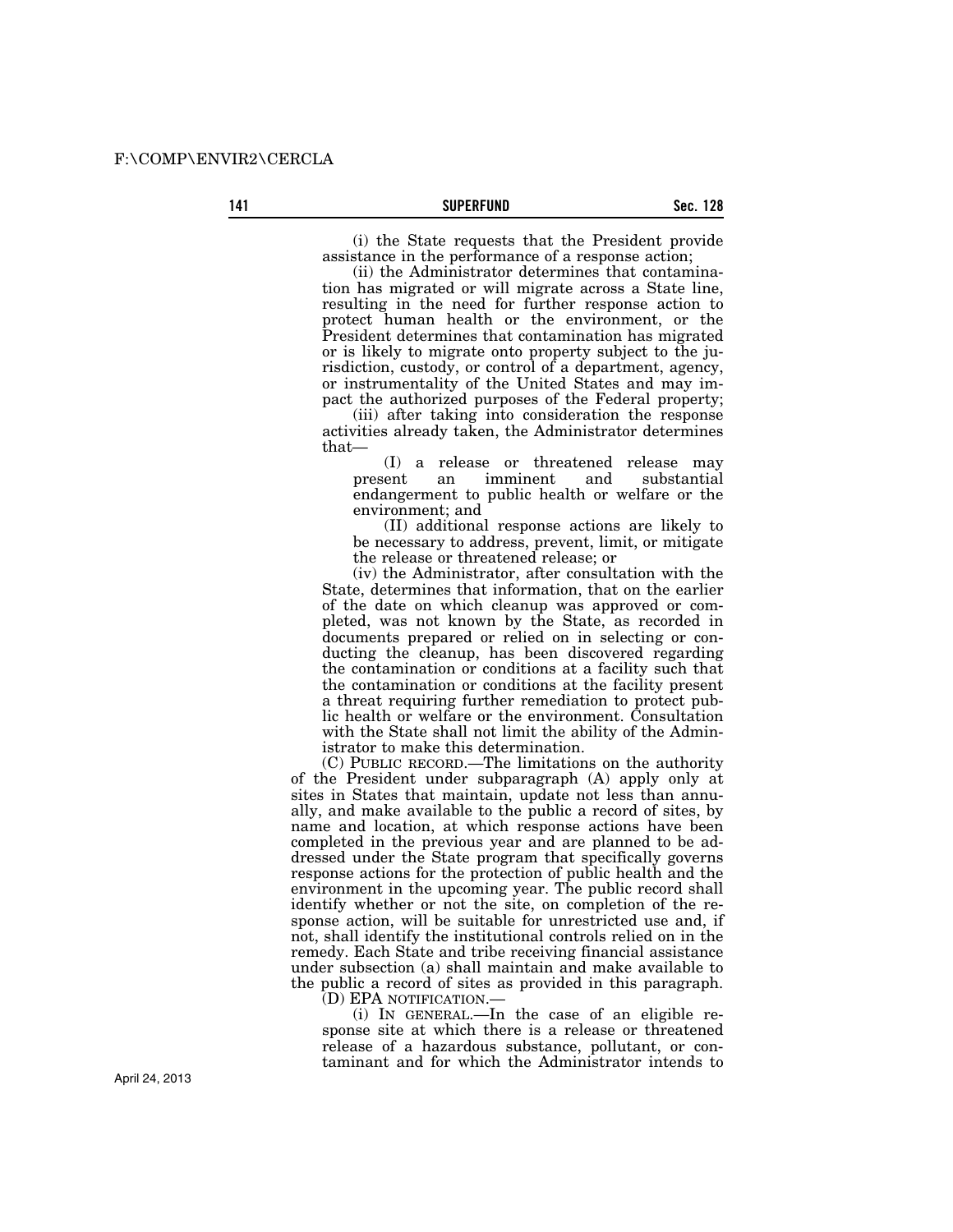carry out an action that may be barred under subparagraph (A), the Administrator shall—

(I) notify the State of the action the Administrator intends to take; and

(II)(aa) wait 48 hours for a reply from the State under clause (ii); or

(bb) if the State fails to reply to the notification or if the Administrator makes a determination under clause (iii), take immediate action under that clause.

(ii) STATE REPLY.—Not later than 48 hours after a State receives notice from the Administrator under clause (i), the State shall notify the Administrator if—

(I) the release at the eligible response site is or has been subject to a cleanup conducted under a State program; and

(II) the State is planning to abate the release or threatened release, any actions that are planned.

(iii) IMMEDIATE FEDERAL ACTION.—The Administrator may take action immediately after giving notification under clause (i) without waiting for a State reply under clause (ii) if the Administrator determines that one or more exceptions under subparagraph (B) are met.

(E) REPORT TO CONGRESS.—Not later than 90 days after the date of initiation of any enforcement action by the President under clause (ii), (iii), or (iv) of subparagraph (B), the President shall submit to Congress a report describing the basis for the enforcement action, including specific references to the facts demonstrating that enforcement action is permitted under subparagraph (B).

(2) SAVINGS PROVISION.—

(A) COSTS INCURRED PRIOR TO LIMITATIONS.—Nothing in paragraph (1) precludes the President from seeking to recover costs incurred prior to the date of the enactment of this section or during a period in which the limitations of paragraph  $(1)(A)$  were not applicable.

(B) EFFECT ON AGREEMENTS BETWEEN STATES AND EPA.—Nothing in paragraph (1)—

(i) modifies or otherwise affects a memorandum of agreement, memorandum of understanding, or any similar agreement relating to this Act between a State agency or an Indian tribe and the Administrator that is in effect on or before the date of the enactment of this section (which agreement shall remain in effect, subject to the terms of the agreement); or

(ii) limits the discretionary authority of the President to enter into or modify an agreement with a State, an Indian tribe, or any other person relating to the implementation by the President of statutory authorities.

(3) EFFECTIVE DATE.—This subsection applies only to response actions conducted after February 15, 2001.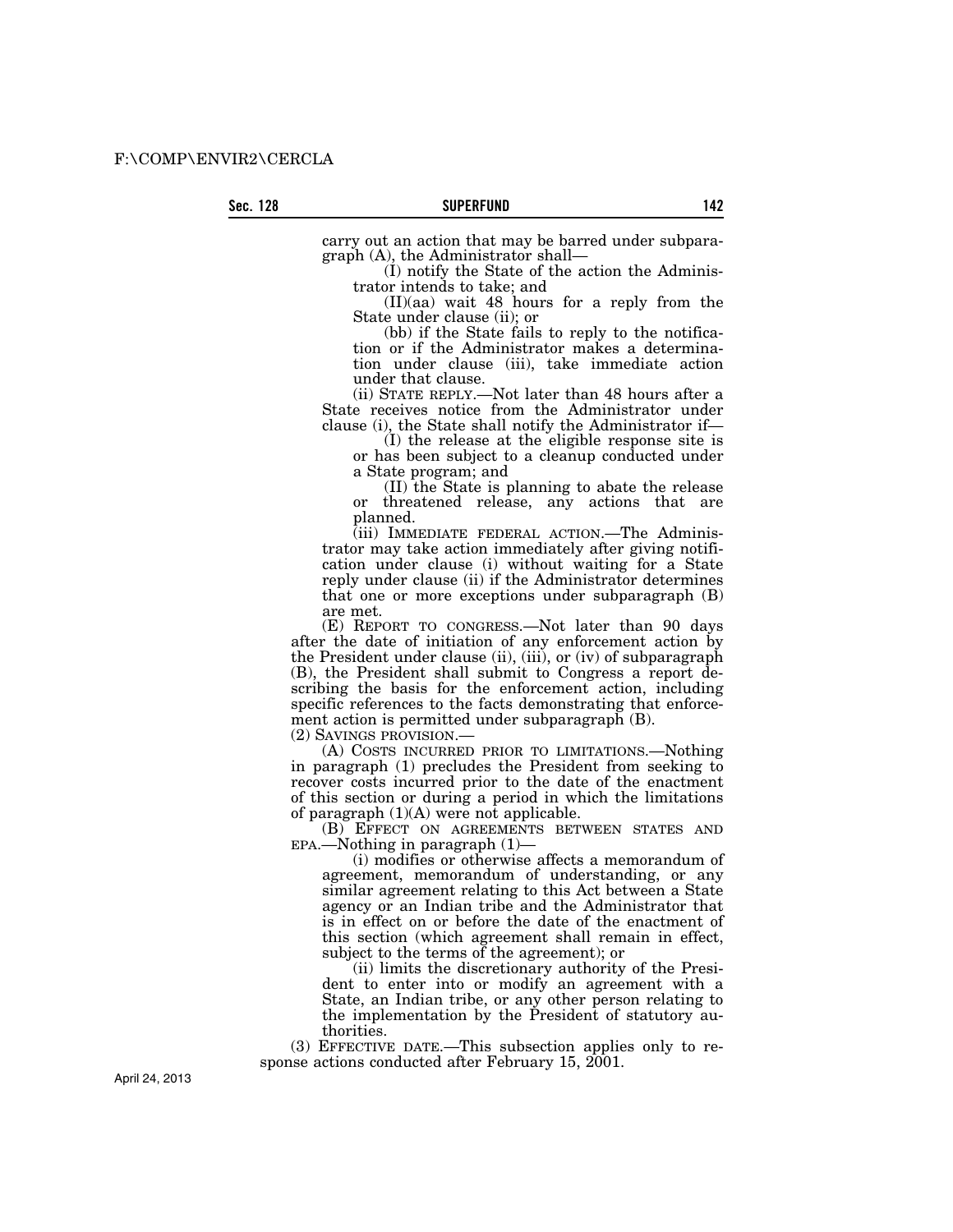### **143 Sec. 301 SUPERFUND**

(c) EFFECT ON FEDERAL LAWS.—Nothing in this section affects any liability or response authority under any Federal law, including—

(1) this Act, except as provided in subsection (b);

 $(2)$  the Solid Waste Disposal Act  $(42 \text{ U.S.C. } 6901 \text{ et seq.})$ ; (3) the Federal Water Pollution Control Act (33 U.S.C. 1251 et seq.);

(4) the Toxic Substances Control Act (15 U.S.C. 2601 et seq.); and

(5) the Safe Drinking Water Act (42 U.S.C. 300f et seq.). [42 U.S.C. 9628]

# **TITLE II—HAZARDOUS SUBSTANCE RESPONSE REVENUE ACT OF 1980**

## **SEC. 201. SHORT TITLE; AMENDMENT OF 1954 CODE.**

(a) SHORT TITLE.—This title may be cited as the ''Hazardous Substance Response Revenue Act of 1980''.

(b) AMENDMENT OF 1954 CODE.—Except as otherwise expressly provided, whenever in this title an amendment or repeal is expressed in terms of an amendment to, or repeal of, a section or other provision, the reference shall be considered to be made to a section or other provision of the Internal Revenue Code of 1954.

# **Subtitle A—Imposition of Taxes on Petroleum and Certain Chemicals 1**

\* \* \* \* \* \* \*

## **Subtitle B—Establishment of Hazardous Substance Response Trust Fund**

**Repealed by section 517(c)(1) of SARA of 1986 (P.L. 99–499)** 

## **Subtitle C—Post-Closure Tax and Trust Fund**

**[Section 231 provided a new subchapter C of chapter 38 of the** Internal Revenue Code of 1954.]

[Section 232 repealed by section 514(b) of SARA of 1986 (P.L.  $99 - 499$ 

## TITLE III—MISCELLANEOUS PROVISIONS

## REPORTS AND STUDIES

SEC. 301. (a)(1) The President shall submit to the Congress, within four years after enactment of this Act, a comprehensive re-

<sup>1</sup>Subtitle A inserted a new chapter 38 (relating to environmental taxes) in the Internal Revenue Code, consisting of a subchapter A (tax on petroleum) and subchapter B (tax on certain<br>chemicals). However, since the enactment of CERLCA, chapter 38 has been amended exten-<br>sively, most notably by title V of the Supe 509). See the Internal Revenue Code of 1986 for the current text of chapter 38.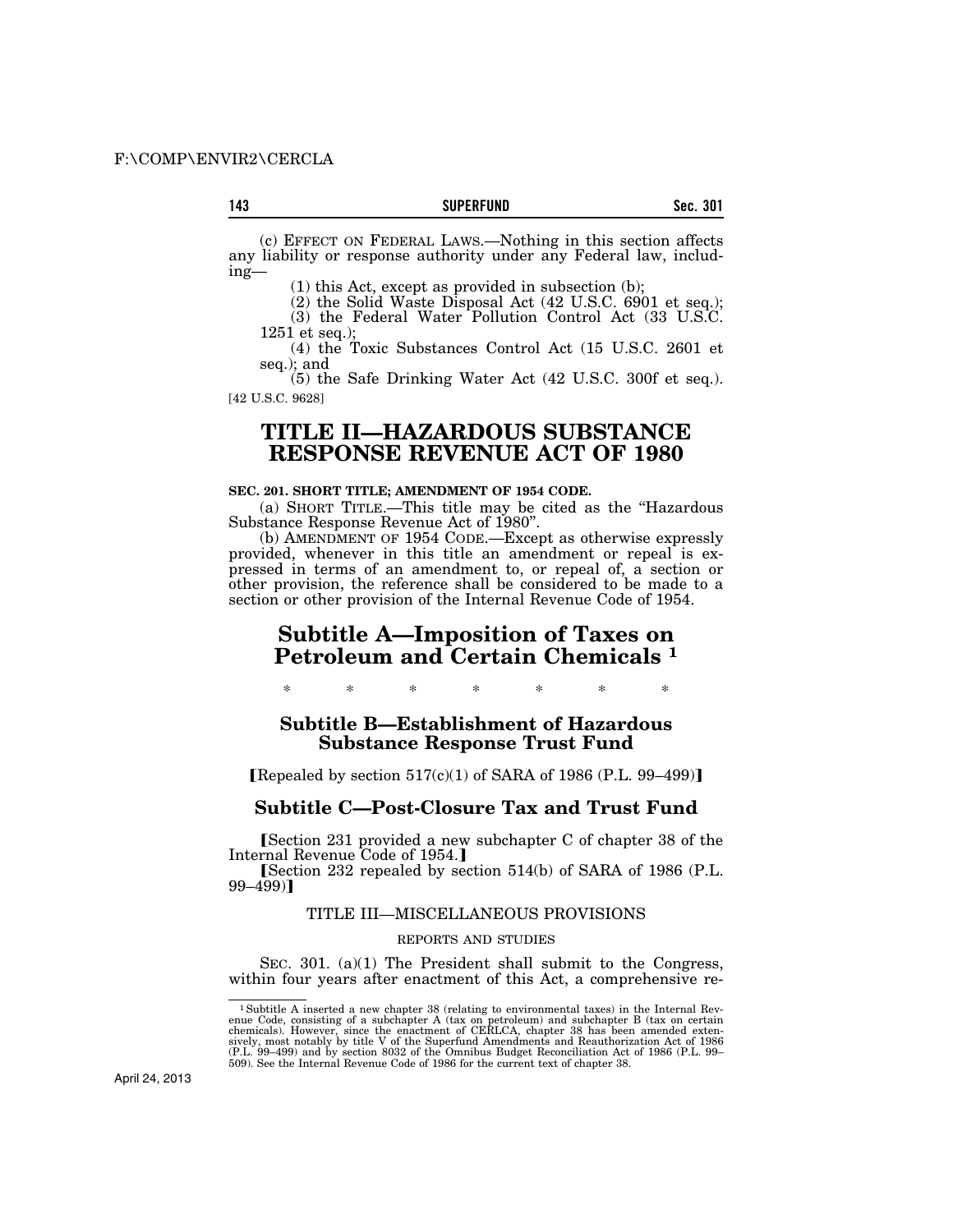port on experience with the implementation of this Act, including, but not limited to—

(A) the extent to which the Act and Fund are effective in enabling Government to respond to and mitigate the effects of releases of hazardous substances;

(B) a summary of past receipts and disbursements from the Fund;

(C) a projection of any future funding needs remaining after the expiration of authority to collect taxes, and of the threat to public health, welfare, and the environment posed by the projected releases which create any such needs;

(D) the record and experience of the Fund in recovering Fund disbursements from liable parties;

(E) the record of State participation in the system of response, liability, and compensation established by this Act;

(F) the impact of the taxes imposed by title II of this Act on the Nation's balance of trade with other countries;

(G) an assessment of the feasibility and desirability of a schedule of taxes which would take into account one or more of the following: the likelihood of a release of a hazardous substance, the degree of hazard and risk of harm to public health, welfare, and the environment resulting from any such release, incentives to proper handling, recycling, incineration, and neutralization of hazardous wastes, and disincentives to improper or illegal handling or disposal of hazardous materials, administrative and reporting burdens on Government and industry, and the extent to which the tax burden falls on the substances and parties which create the problems addressed by this Act. In preparing the report, the President shall consult with appropriate Federal, State, and local agencies, affected industries and claimants, and such other interested parties as he may find useful. Based upon the analyses and consultation required by this subsection, the President shall also include in the report any recommendations for legislative changes he may deem necessary for the better effectuation of the purposes of this Act, including but not limited to recommendations concerning authorization levels, taxes, State participation, liability and liability limits, and financial responsibility provisions for the Response Trust Fund and the Post-closure Liability Trust Fund;

(H) an exemption from or an increase in the substances or the amount of taxes imposed by section 4661 of the Internal Revenue Code of 1954 for copper, lead, and zinc oxide, and for feedstocks when used in the manufacture and production of fertilizers, based upon the expenditure experience of the Response Trust Fund; 1

(I) the economic impact of taxing coal-derived substances and recycled metals.

(2) The Administrator of the Environmental Protection Agency (in consultation with the Secretary of the Treasury) shall submit to the Congress (i) within four years after enactment of this Act, a report identifying additional wastes designated by rule as hazardous after the effective date of this Act and pursuant to section

<sup>&</sup>lt;sup>1</sup>So in law. Should probably have the word "and" after the semicolon.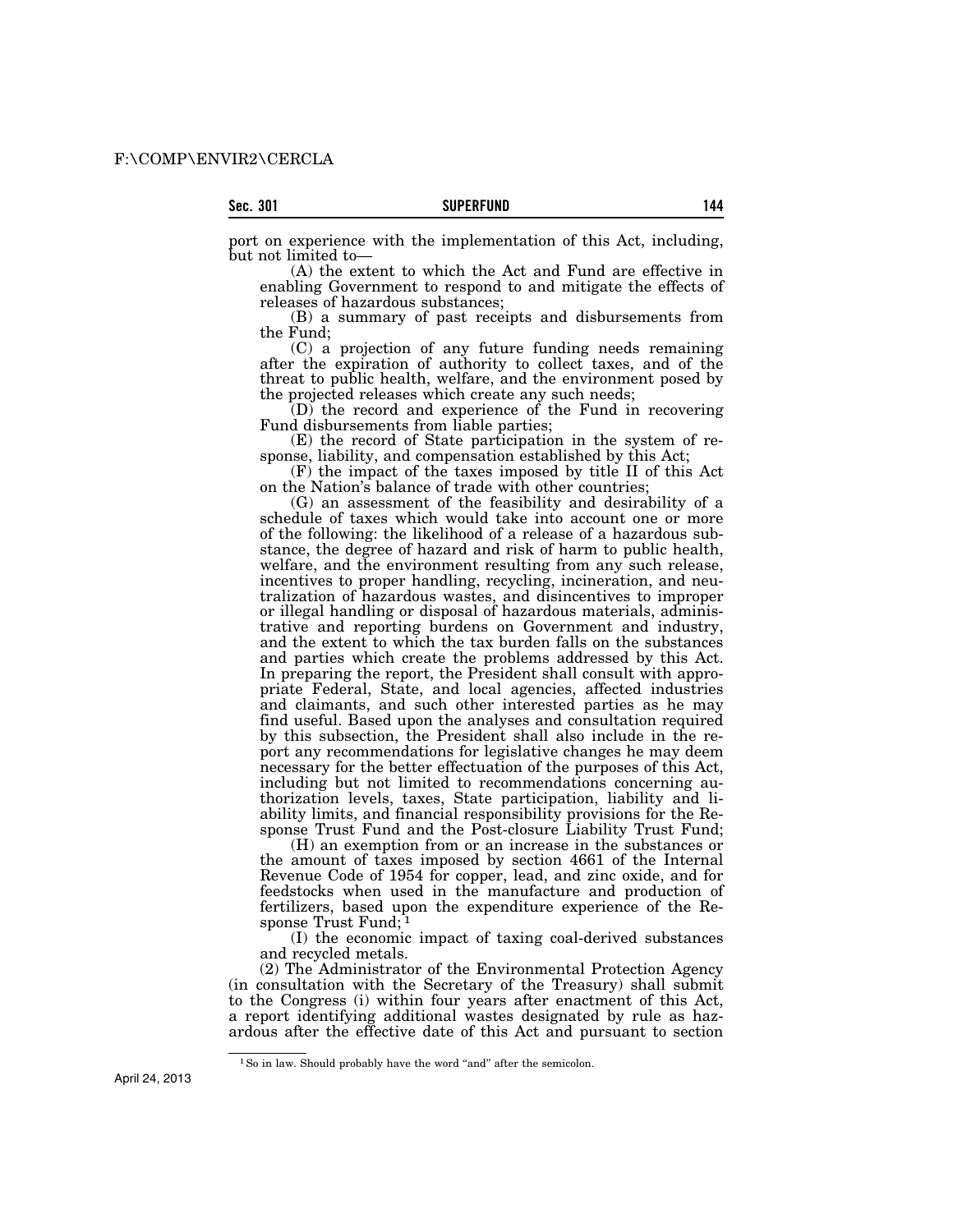3001 of the Solid Waste Disposal Act and recommendations on appropriate tax rates for such wastes for the Post-closure Liability Trust Fund. The report shall, in addition, recommend a tax rate, considering the quantity and potential danger to human health and the environment posed by the disposal of any wastes which the Administrator, pursuant to subsection  $3001(b)(2)(B)$  and subsection  $3001(b)(3)(A)$  of the Solid Waste Disposal Act of 1980, has determined should be subject to regulation under subtitle C of such Act, (ii) within three years after enactment of this Act, a report on the necessity for and the adequacy of the revenue raised, in relation to estimated future requirements, of the Post-closure Liability Trust Fund.

(b) The President shall conduct a study to determine (1) whether adequate private insurance protection is available on reasonable terms and conditions to the owners and operators of vessels and facilities subject to liability under section 107 of this Act, and (2) whether the market for such insurance is sufficiently competitive to assure purchasers of features such as a reasonable range of deductibles, coinsurance provisions, and exclusions. The President shall submit the results of his study, together with his recommendations, within two years of the date of enactment of this Act, and shall submit an interim report on his study within one year of the date of enactment of this Act.

(c)(1) The President, acting through Federal officials designated by the National Contingency Plan published under section 105 of this Act, shall study and, not later than two years after the enactment of this Act, shall promulgate regulations for the assessment of damages for injury to, destruction of, or loss of natural resources resulting from a release of oil or a hazardous substance for the purposes of this Act and section  $311(f)$  (4) and (5) of the Federal Water Pollution Control Act. Notwithstanding the failure of the President to promulgate the regulations required under this subsection on the required date, the President shall promulgate such regulations not later than 6 months after the enactment of the Superfund Amendments and Reauthorization Act of 1986.

(2) Such regulations shall specify (A) standard procedures for simplified assessments requiring minimal field observation, including establishing measures of damages based on units of discharge or release or units of affected area, and (B) alternative protocols for conducting assessments in individual cases to determine the type and extent of short- and long-term injury, destruction, or loss. Such regulations shall identify the best available procedures to determine such damages, including both direct and indirect injury, destruction, or loss and shall take into consideration factors including, but not limited to, replacement value, use value, and ability of the ecosystem or resource to recover.

(3) Such regulations shall be reviewed and revised as appropriate every two years.

(d) The Administrator of the Environmental Protection Agency shall, in consultation with other Federal agencies and appropriate representatives of State and local governments and nongovernmental agencies, conduct a study and report to the Congress within two years of the date of enactment of this Act on the issues, alternatives, and policy considerations involved in the selection of loca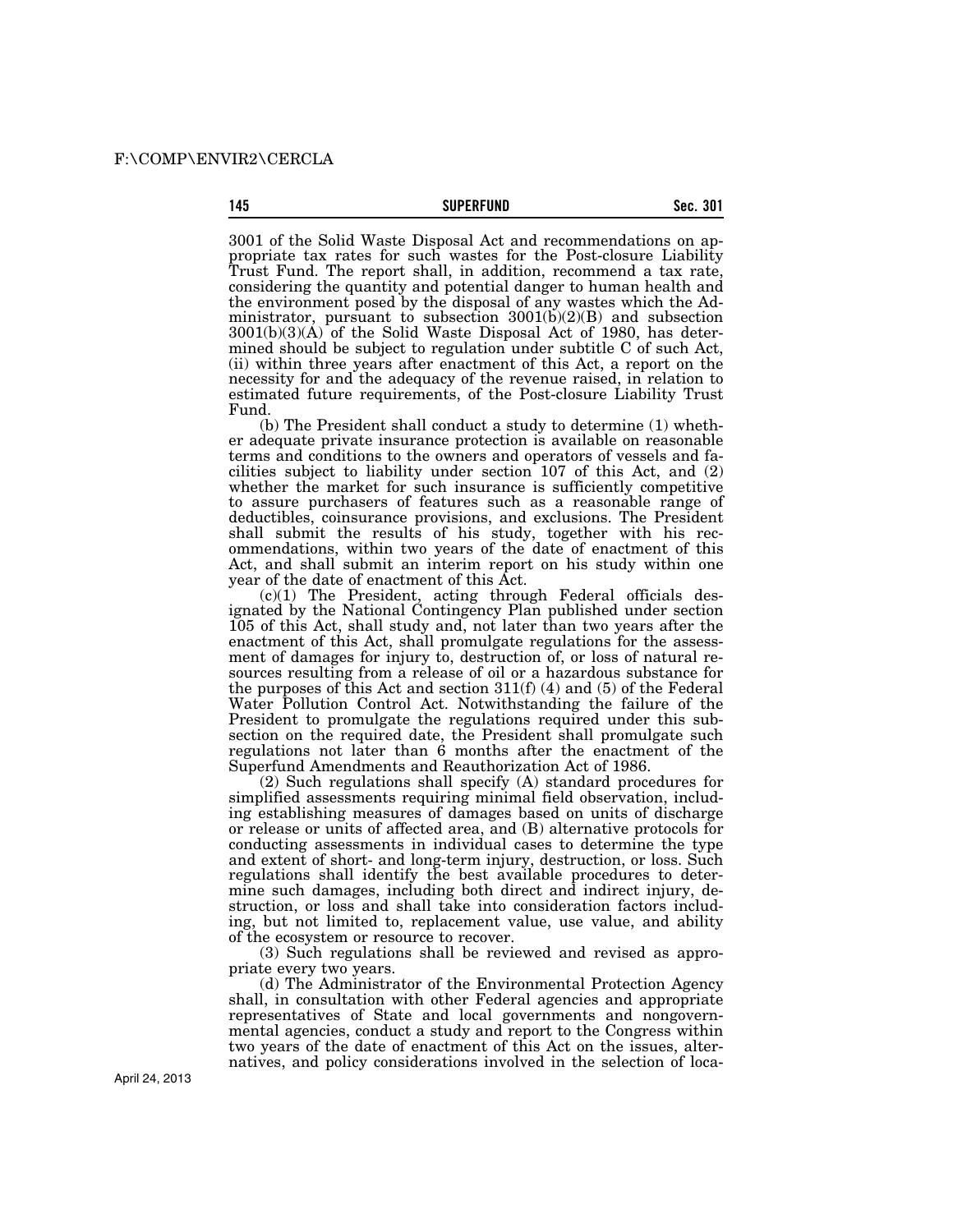tions for hazardous waste treatment, storage, and disposal facilities. This study shall include—

(A) an assessment of current and projected treatment, storage, and disposal capacity needs and shortfalls for hazardous waste by management category on a State-by-State basis;

(B) an evaluation of the appropriateness of a regional approach to siting and designing hazardous waste management facilities and the identification of hazardous waste management regions, interstate or intrastate, or both, with similar hazardous waste management needs;

(C) solicitation and analysis of proposals for the construction and operation of hazardous waste management facilities by nongovernmental entities, except that no proposal solicited under terms of this subsection shall be analyzed if it involves cost to the United States Government or fails to comply with the requirements of subtitle C of the Solid Waste Disposal Act and other applicable provisions of law;

(D) recommendations on the appropriate balance between public and private sector involvement in the siting, design, and operation of new hazardous waste management facilities;

(E) documentation of the major reasons for public opposition to new hazardous waste management facilities; and

(F) an evaluation of the various options for overcoming obstacles to siting new facilities, including needed legislation for implementing the most suitable option or options.

 $(e)$  $(1)$  In order to determine the adequacy of existing common law and statutory remedies in providing legal redress for harm to man and the environment caused by the release of hazardous substances into the environment, there shall be submitted to the Congress a study within twelve months of enactment of this Act.

(2) This study shall be conducted with the assistance of the American Bar Association, the American Law Institute, the Association of American Trial Lawyers, and the National Association of State Attorneys General with the President of each entity selecting three members from each organization to conduct the study. The study chairman and one reporter shall be elected from among the twelve members of the study group.

(3) As part of their review of the adequacy of existing common law and statutory remedies, the study group shall evaluate the following:

(A) the nature, adequacy, and availability of existing remedies under present law in compensating for harm to man from the release of hazardous substances;

(B) the nature of barriers to recovery (particularly with respect to burdens of going forward and of proof and relevancy) and the role such barriers play in the legal system;

(C) the scope of the evidentiary burdens placed on the plaintiff in proving harm from the release of hazardous substances, particularly in light of the scientific uncertainty over causation with respect to—

(i) carcinogens, mutagens, and teratogens, and

(ii) the human health effects of exposure to low doses of hazardous substances over long periods of time;

April 24, 2013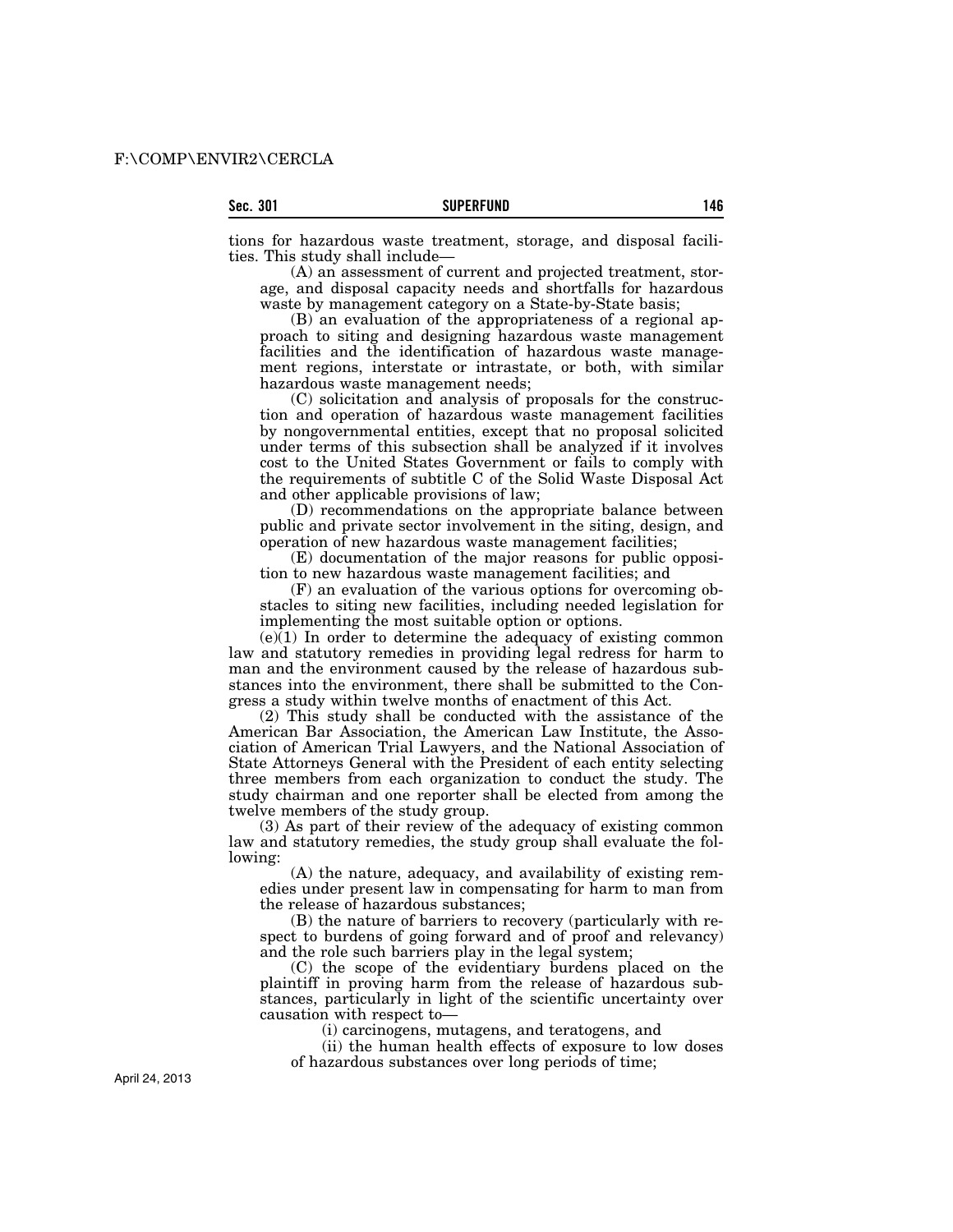(D) the nature and adequacy of existing remedies under present law in providing compensation for damages to natural resources from the release of hazardous substances;

(E) the scope of liability under existing law and the consequences, particularly with respect to obtaining insurance, of any changes in such liability;

(F) barriers to recovery posed by existing statutes of limitations.

(4) The report shall be submitted to the Congress with appropriate recommendations. Such recommendations shall explicitly address—

(A) the need for revisions in existing statutory or common law, and

(B) whether such revisions should take the form of Federal statutes or the development of a model code which is recommended for adoption by the States.

(5) The Fund shall pay administrative expenses incurred for the study. No expenses shall be available to pay compensation, except expenses on a per diem basis for the one reporter, but in no case shall the total expenses of the study exceed \$300,000.

(f) The President, acting through the Administrator of the Environmental Protection Agency, the Secretary of Transportation, the Administrator of the Occupational Safety and Health Administration, and the Director of the National Institute for Occupational Safety and Health shall study and, not later than two years after the enactment of this Act, shall modify the national contingency plan to provide for the protection of the health and safety of employees involved in response actions.

(g) INSURABILITY STUDY.—

(1) STUDY BY COMPTROLLER GENERAL.—The Comptroller General of the United States, in consultation with the persons described in paragraph (2), shall undertake a study to determine the insurability, and effects on the standard of care, of the liability of each of the following:

(A) Persons who generate hazardous substances: liability for costs and damages under this Act.

(B) Persons who own or operate facilities: liability for costs and damages under this Act.

(C) Persons liable for injury to persons or property caused by the release of hazardous substances into the environment.

(2) CONSULTATION.—In conducting the study under this subsection, the Comptroller General shall consult with the following:

(A) Representatives of the Administrator.

(B) Representatives of persons described in subparagraphs (A) through (C) of the preceding paragraph.

(C) Representatives (i) of groups or organizations comprised generally of persons adversely affected by releases or threatened releases of hazardous substances and (ii) of groups organized for protecting the interests of consumers.

(D) Representatives of property and casualty insurers.

(E) Representatives of reinsurers.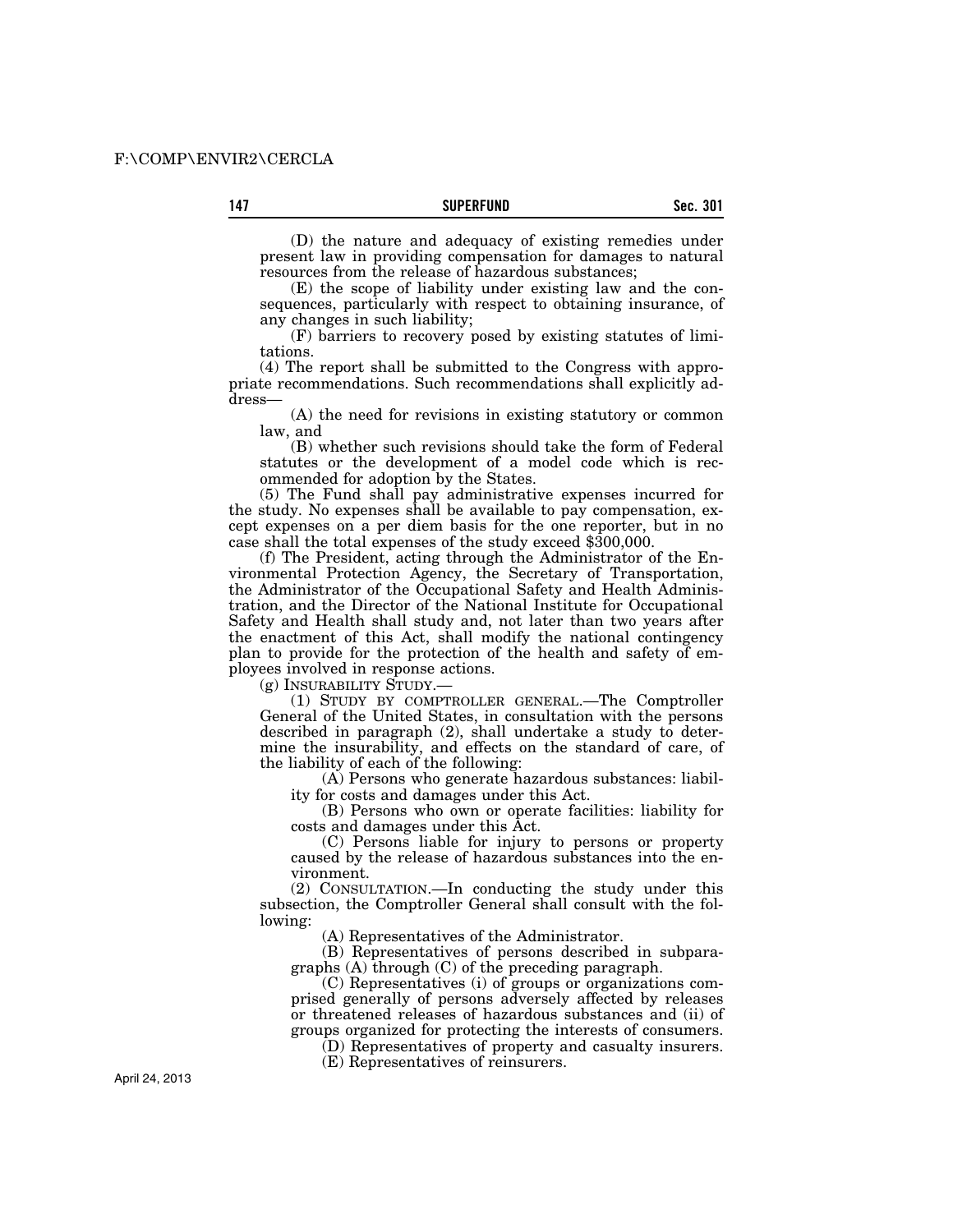(F) Persons responsible for the regulation of insurance at the State level.

(3) ITEMS EVALUATED.—The study under this section shall include, among other matters, an evaluation of the following:

(A) Current economic conditions in, and the future outlook for, the commercial market for insurance and reinsurance.

(B) Current trends in statutory and common law remedies.

(C) The impact of possible changes in traditional standards of liability, proof, evidence, and damages on existing statutory and common law remedies.

(D) The effect of the standard of liability and extent of the persons upon whom it is imposed under this Act on the protection of human health and the environment and on the availability, underwriting, and pricing of insurance coverage.

(E) Current trends, if any, in the judicial interpretation and construction of applicable insurance contracts, together with the degree to which amendments in the language of such contracts and the description of the risks assumed, could affect such trends.

(F) The frequency and severity of a representative sample of claims closed during the calendar year immediately preceding the enactment of this subsection.

(G) Impediments to the acquisition of insurance or other means of obtaining liability coverage other than those referred to in the preceding subparagraphs.

(H) The effects of the standards of liability and financial responsibility requirements imposed pursuant to this Act on the cost of, and incentives for, developing and demonstrating alternative and innovative treatment technologies, as well as waste generation minimization.

(4) SUBMISSION.—The Comptroller General shall submit a report on the results of the study to Congress with appropriate recommendations within 12 months after the enactment of this subsection.

(h) REPORT AND OVERSIGHT REQUIREMENTS.—

(1) ANNUAL REPORT BY EPA.—On January 1 of each year the Administrator of the Environmental Protection Agency shall submit an annual report to Congress of such Agency on the progress achieved in implementing this Act during the preceding fiscal year. In addition such report shall specifically include each of the following:

(A) A detailed description of each feasibility study carried out at a facility under title I of this Act.

(B) The status and estimated date of completion of each such study.

(C) Notice of each such study which will not meet a previously published schedule for completion and the new estimated date for completion.

(D) An evaluation of newly developed feasible and achievable permanent treatment technologies.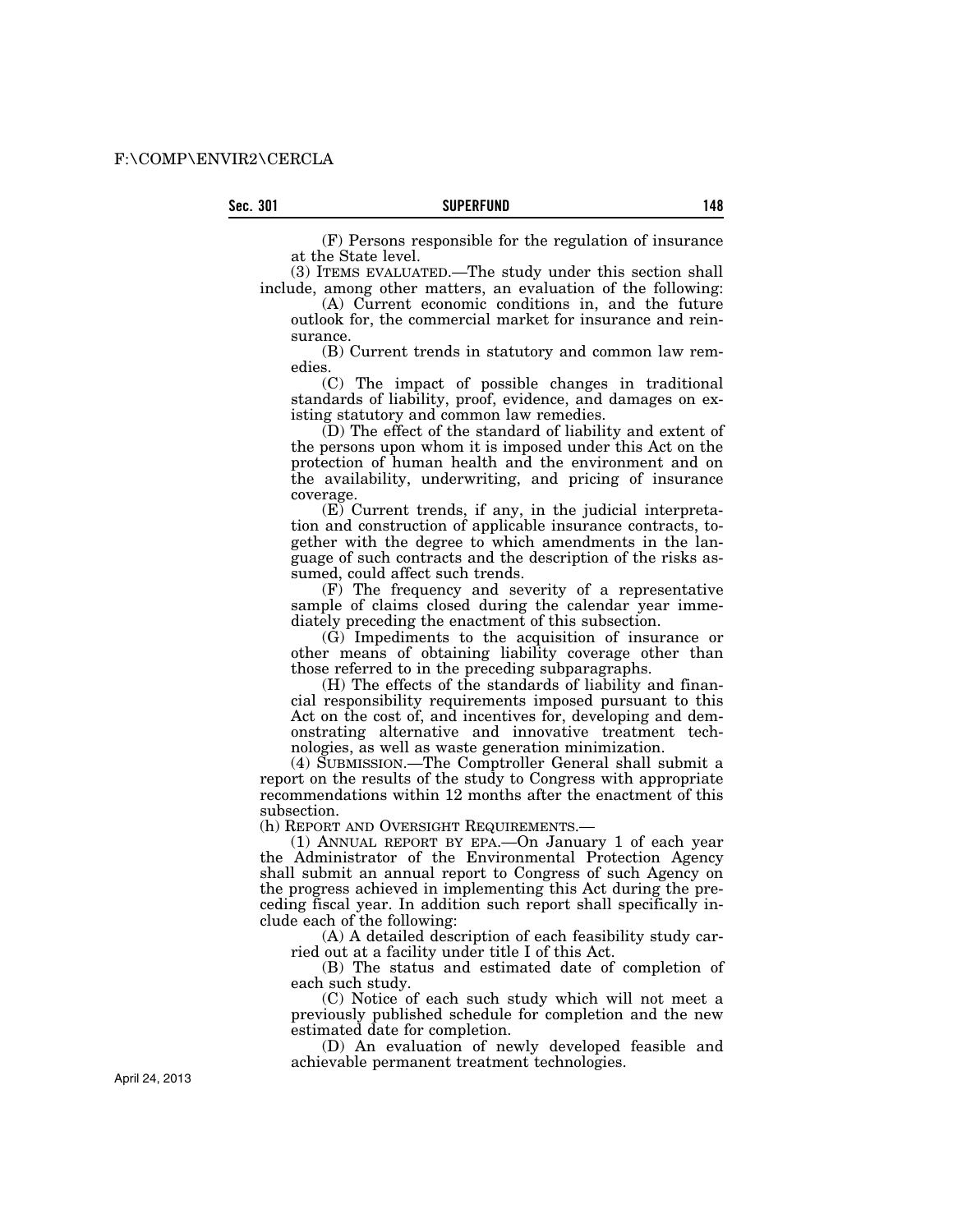(E) Progress made in reducing the number of facilities subject to review under section  $12\tilde{1}(c)$ .

(F) A report on the status of all remedial and enforcement actions undertaken during the prior fiscal year, including a comparison to remedial and enforcement actions undertaken in prior fiscal years.

(G) An estimate of the amount of resources, including the number of work years or personnel, which would be necessary for each department, agency, or instrumentality which is carrying out any activities of this Act to complete the implementation of all duties vested in the department, agency, or instrumentality under this Act.

(2) REVIEW BY INSPECTOR GENERAL.—Consistent with the authorities of the Inspector General Act of 1978 the Inspector General of the Environmental Protection Agency shall review any report submitted under paragraph (1) related to EPA's activities for reasonableness and accuracy and submit to Congress, as a part of such report a report on the results of such review.

(3) CONGRESSIONAL OVERSIGHT.—After receiving the reports under paragraphs (1) and (2) of this subsection in any calendar year, the appropriate authorizing committees of Congress shall conduct oversight hearings to ensure that this Act is being implemented according to the purposes of this Act and congressional intent in enacting this Act.

[42 U.S.C. 9651]

## EFFECTIVE DATES, SAVINGS PROVISION

SEC. 302. (a) Unless otherwise provided, all provisions of this Act shall be effective on the date of enactment of this Act.

(b) Any regulation issued pursuant to any provisions of section  $311$  of the Clean Water Act<sup>1</sup> which is repealed or superseded by this Act and which is in effect on the date immediately preceding the effective date of this Act shall be deemed to be a regulation issued pursuant to the authority of this Act and shall remain in full force and effect unless or until superseded by new regulations issued thereunder.

(c) Any regulation—

(1) respecting financial responsibility,

(2) issued pursuant to any provision of law repealed or superseded by this Act, and

(3) in effect on the date immediately preceding the effective date of this Act shall be deemed to be a regulation issued pursuant to the authority of this Act and shall remain in full force and effect unless or until superseded by new regulations issued thereunder.

(d) Nothing in this Act shall affect or modify in any way the obligations or liabilities of any person under other Federal or State law, including common law, with respect to releases of hazardous substances or other pollutants or contaminants. The provisions of this Act shall not be considered, interpreted, or construed in any way as reflecting a determination, in part or whole, of policy re-

<sup>1</sup>So in law. Probably should refer to the Federal Water Pollution Control Act.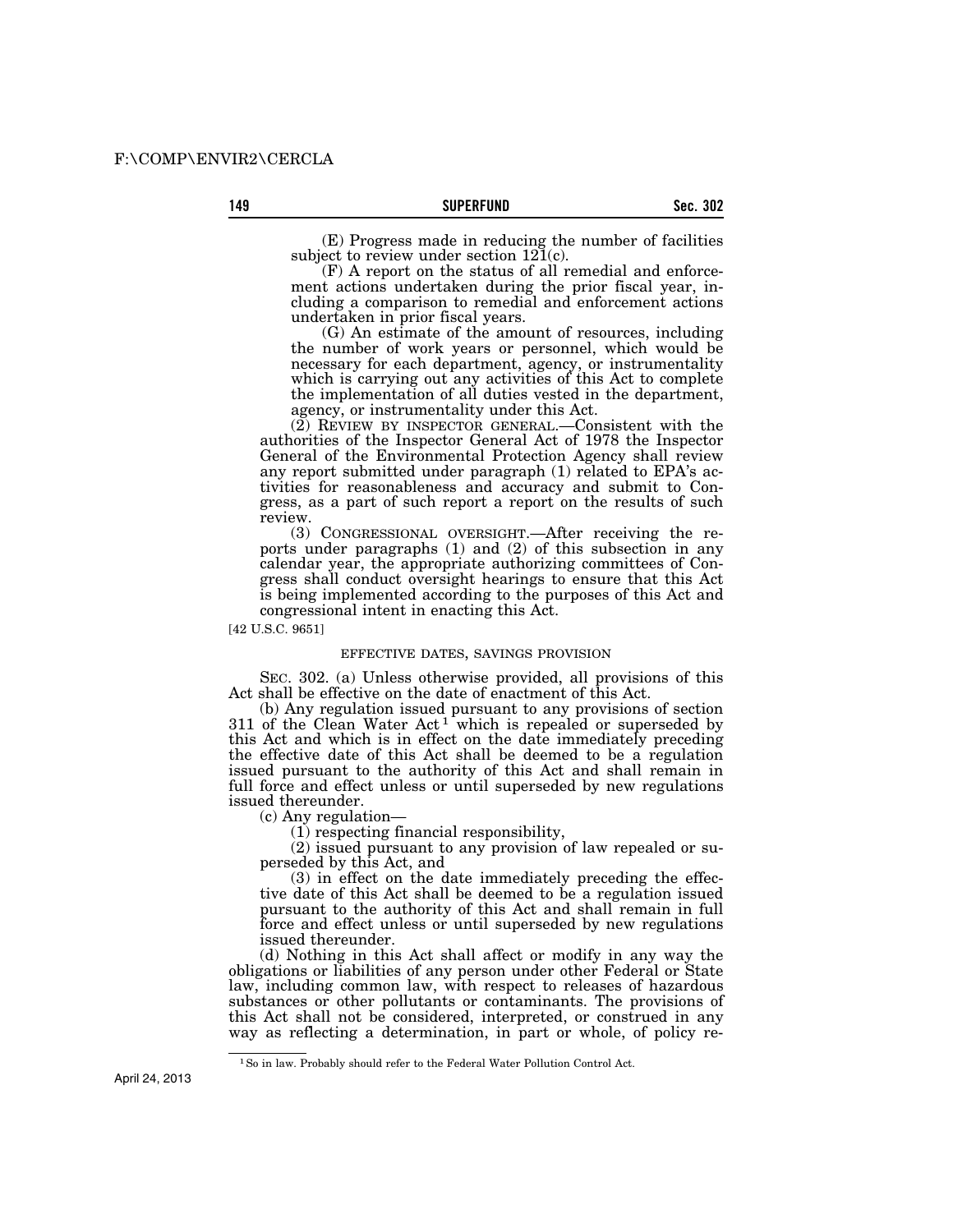**Sec. 303 SUPERFUND 150** 

garding the inapplicability of strict liability, or strict liability doctrines, to activities relating to hazardous substances, pollutants, or contaminants or other such activities.

[42 U.S.C. 9652]

## EXPIRATION, SUNSET PROVISION

SEC. 303. [Repealed by P.L. 99–499.] [42 U.S.C. 9653]

## CONFORMING AMENDMENTS

SEC. 304. (a) [Repealed subsection (b) of section 504 of the Federal Water Pollution Control Act].

(b) One-half of the unobligated balance remaining before the date of the enactment of this Act under subsection  $(k)$ <sup>1</sup> of section 311 of the Federal Water Pollution Control Act and all sums appropriated under section  $504(b)^2$  of the Federal Water Pollution Control Act shall be transferred to the Fund established under title II of this Act.

(c) In any case in which any provision of section 311 of the Federal Water Pollution Control Act is determined to be in conflict with any provisions of this Act, the provisions of this Act shall apply.

[42 U.S.C. 9654]

#### LEGISLATIVE VETO

SEC. 305. (a) Notwithstanding any other provision of law, simultaneously with promulgation or repromulgation of any rule or regulation under authority of title I of this Act, the head of the department, agency, or instrumentality promulgating such rule or regulation shall transmit a copy thereof to the Secretary of the Senate and the Clerk of the House of Representatives. Except as provided in subsection (b) of this section, the rule or regulation shall not become effective, if—

(1) within ninety calendar days of continuous session of Congress after the date of promulgation, both Houses of Congress adopt a concurrent resolution, the matter after the resolving clause of which is as follows: ''That Congress disapproves the rule or regulation promulgated by the dealing with the matter of , which rule or reguladealing with the matter of  $\overline{\phantom{a}}$ , which rule or regulation was transmitted to Congress on  $\overline{\phantom{a}}$ , the blank tion was transmitted to Congress on spaces therein being appropriately filled; or

(2) within sixty calendar days of continuous session of Congress after the date of promulgation, one House of Congress adopts such a concurrent resolution and transmits such resolution to the other House, and such resolution is not disapproved by such other House within thirty calendar days of continuous session of Congress after such transmittal.

(b) If, at the end of sixty calendar days of continuous session of Congress after the date of promulgation of a rule or regulation, no committee of either House of Congress has reported or been dis-

April 24, 2013

<sup>1</sup>Subsection (k) was repealed by section 2002(b)(2) of Public Law 101–380.

<sup>2</sup>Section 504(b) was repealed by section 304(a) of Public Law 96–510.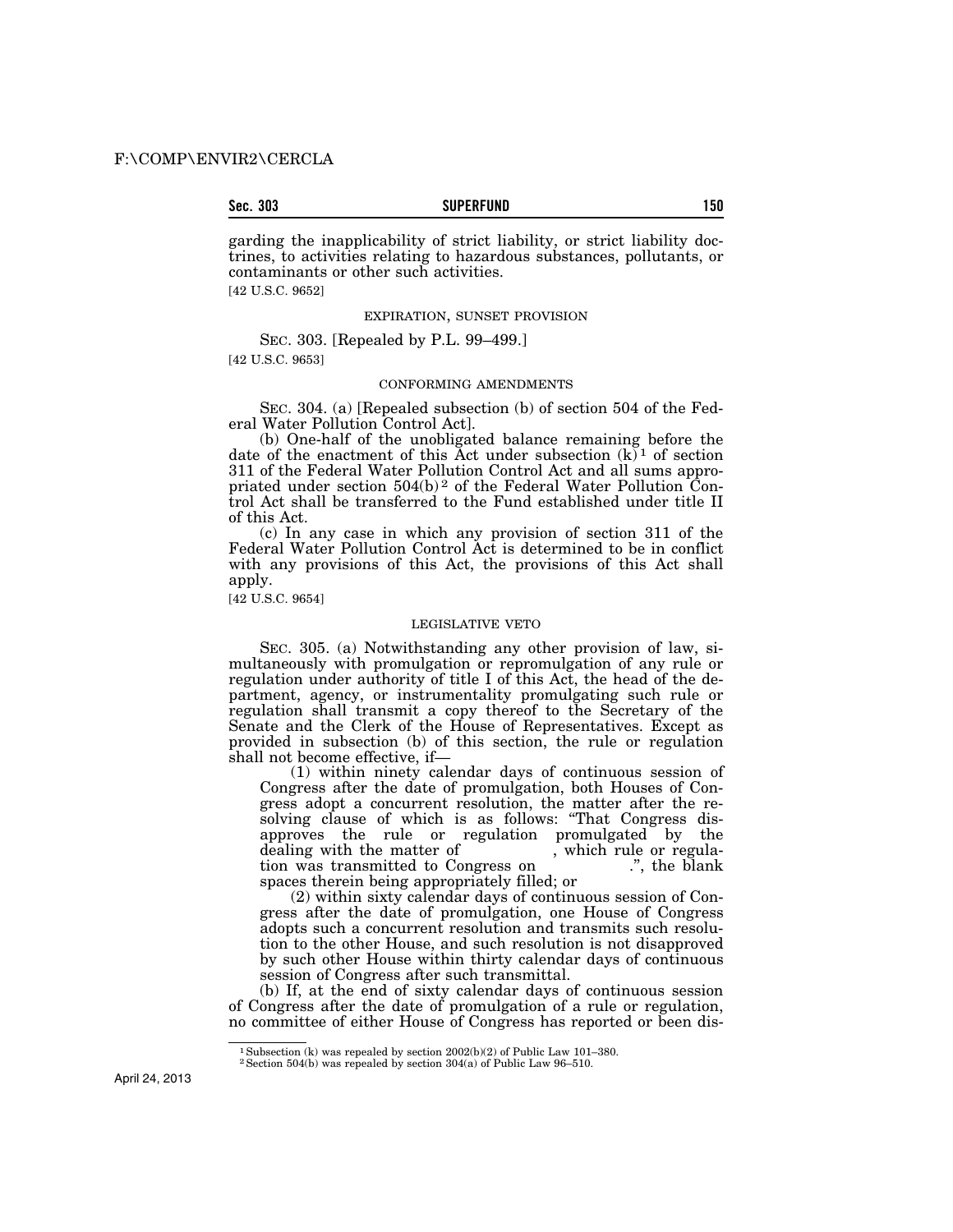# **151** SUPERFUND SEC. 307

charged from further consideration of a concurrent resolution disapproving the rule or regulation and neither House has adopted such a resolution, the rule or regulation may go into effect immediately. If, within such sixty calendar days, such a committee has reported or been discharged from further consideration of such a resolution, or either House has adopted such a resolution, the rule or regulation may go into effect not sooner than ninety calendar days of continuous session of Congress after such rule is prescribed unless disapproved as provided in subsection (a) of this section.

(c) For purposes of subsections (a) and (b) of this section—

(1) continuity of session is broken only by an adjournment of Congress sine die; and

(2) the days on which either House is not in session because of an adjournment of more than three days to a day certain are excluded in the computation of thirty, sixty, and ninety calendar days of continuous session of Congress.

(d) Congressional inaction on, or rejection of, a resolution of disapproval shall not be deemed an expression of approval of such rule or regulation.

[42 U.S.C. 9655]

## TRANSPORTATION

SEC. 306. (a) Each hazardous substance which is listed or designated as provided in section 101(14) of this Act shall, within 30 days after the enactment of the Superfund Amendments and Reauthorization Act of 1986 or at the time of such listing or designation, whichever is later, be listed and regulated as a hazardous material under the Hazardous Materials Transportation Act. 1

(b) A common or contract carrier shall be liable under other law in lieu of section 107 of this Act for damages or remedial action resulting from the release of a hazardous substance during the course of transportation which commenced prior to the effective date of the listing and regulation of such substance as a hazardous material under the Hazardous Materials Transportation Act, 1 or for substances listed pursuant to subsection (a) of this section, prior to the effective date of such listing: *Provided, however,* That this subsection shall not apply where such a carrier can demonstrate that he did not have actual knowledge of the identity or nature of the substance released.

(c) [Amended section 11901 of title 49, United States Code.] [42 U.S.C. 9656]

## ASSISTANT ADMINISTRATOR FOR SOLID WASTE

SEC. 307. (a) [Amended section 2001 of the Solid Waste Disposal Act by striking out ''a Deputy Assistant'' and inserting in lieu thereof "an Assistant".

(b) The Assistant Administrator of the Environmental Protection Agency appointed to head the Office of Solid Waste shall be in addition to the five Assistant Administrators of the Environmental Protection Agency provided for in section 1(d) of Reorga-

<sup>1</sup>Should refer to chapter 51 of title 49, United States Code, pursuant to section 6(b) of Public Law 103–272 (which codified certain transportation laws into title 49, U.S.C.).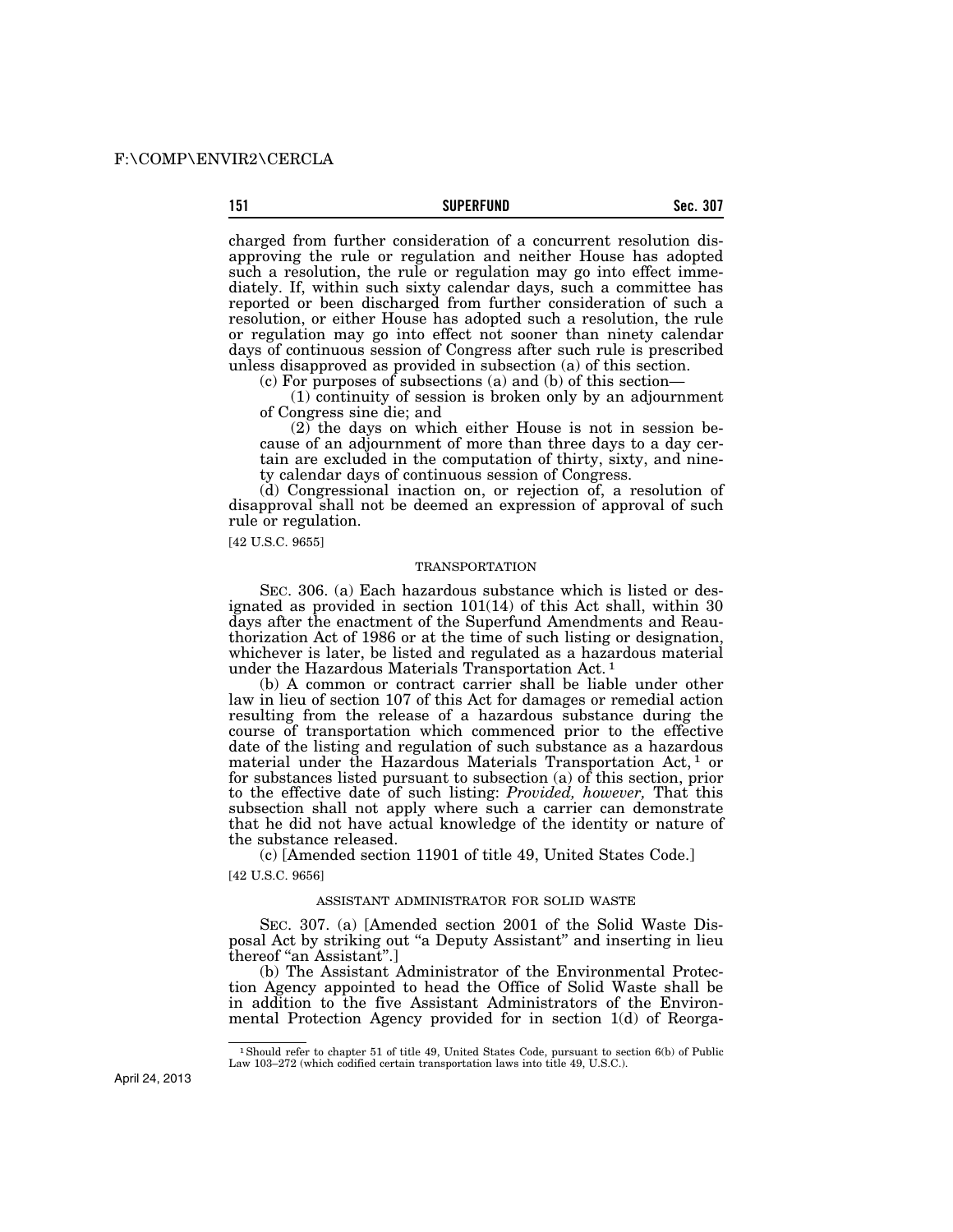nization Plan Numbered 3 of 1970 and the additional Assistant Administrator provided by the Toxic Substances Control Act, shall be appointed by the President by and with the advice and consent of the Senate, and shall be compensated at the rate provided for Level IV of the Executive Schedule pay rates under section 5315 of title 5, United States Code.

(c) The amendment made by subsection (a) shall become effective ninety days after the date of the enactment of this Act.

[42 U.S.C. 6911a]

#### **SEPARABILITY**

SEC. 308. If any provision of this Act, or the application of any provision of this Act to any person or circumstance, is held invalid, the application of such provision to other persons or circumstances and the remainder of this Act shall not be affected thereby. If an administrative settlement under section 122 has the effect of limiting any person's right to obtain contribution from any party to such settlement, and if the effect of such limitation would constitute a taking without just compensation in violation of the fifth amendment of the Constitution of the United States, such person shall not be entitled, under other laws of the United States, to recover compensation from the United States for such taking, but in any such case, such limitation on the right to obtain contribution shall be treated as having no force and effect.

[42 U.S.C. 9657]

#### **SEC. 309. ACTIONS UNDER STATE LAW FOR DAMAGES FROM EXPO-SURE TO HAZARDOUS SUBSTANCES.**

(a) STATE STATUTES OF LIMITATIONS FOR HAZARDOUS SUB-

STANCE CASES.— (1) EXCEPTION TO STATE STATUTES.—In the case of any action brought under State law for personal injury, or property damages, which are caused or contributed to by exposure to any hazardous substance, or pollutant or contaminant, released into the environment from a facility, if the applicable limitations period for such action (as specified in the State statute of limitations or under common law) provides a commencement date which is earlier than the federally required commencement date, such period shall commence at the federally required commencement date in lieu of the date specified in such State statute.

(2) STATE LAW GENERALLY APPLICABLE.—Except as provided in paragraph (1), the statute of limitations established under State law shall apply in all actions brought under State law for personal injury, or property damages, which are caused or contributed to by exposure to any hazardous substance, or pollutant or contaminant, released into the environment from a facility.

(3) ACTIONS UNDER SECTION 107.—Nothing in this section shall apply with respect to any cause of action brought under section 107 of this Act.

(b) DEFINITIONS.—As used in this section—

(1) TITLE I TERMS.—The terms used in this section shall have the same meaning as when used in title I of this Act.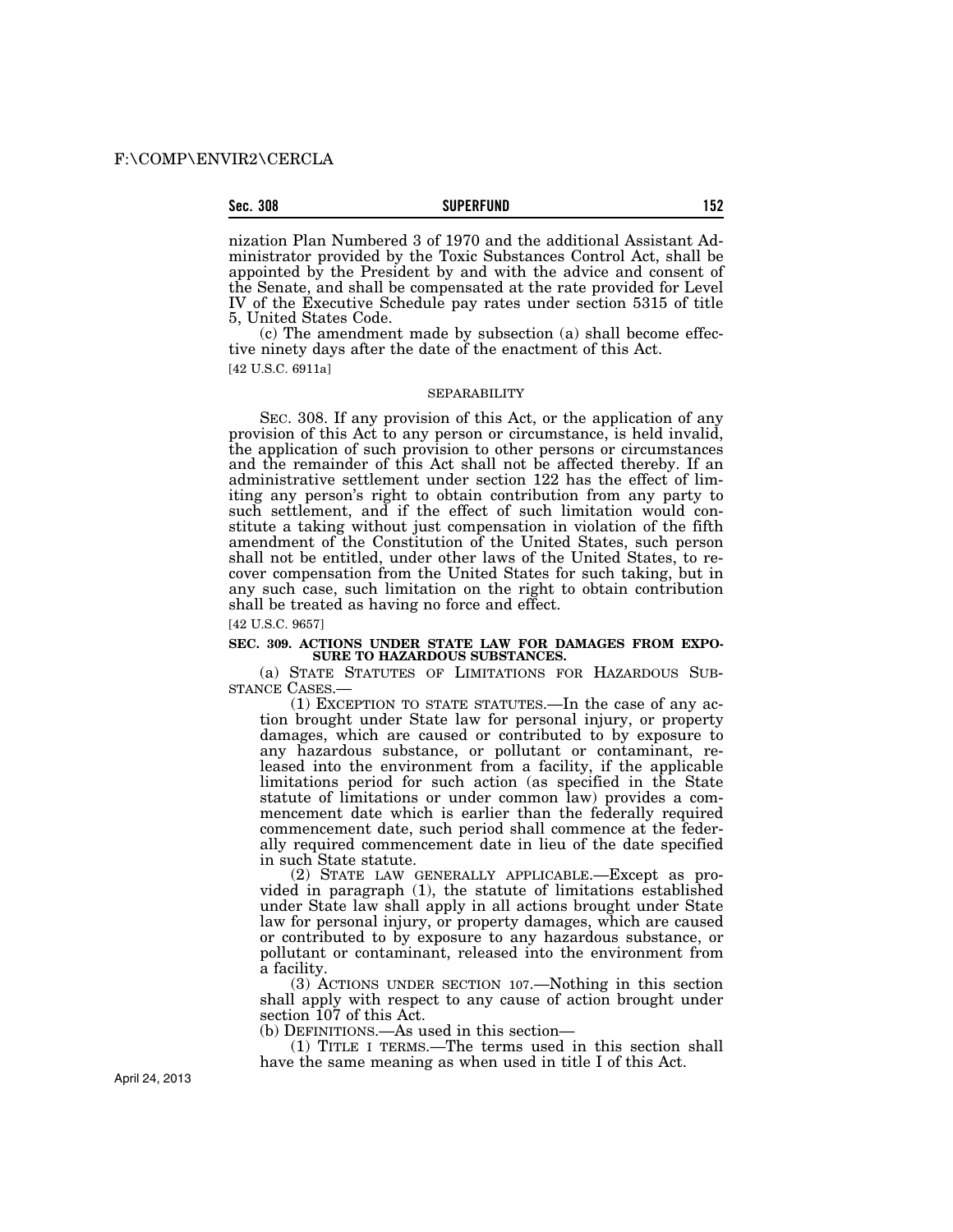(2) APPLICABLE LIMITATIONS PERIOD.—The term ''applicable limitations period'' means the period specified in a statute of limitations during which a civil action referred to in subsection  $(a)(1)$  may be brought.

(3) COMMENCEMENT DATE.—The term ''commencement date'' means the date specified in a statute of limitations as the beginning of the applicable limitations period.

(4) FEDERALLY REQUIRED COMMENCEMENT DATE.—

(A) IN GENERAL.—Except as provided in subparagraph (B), the term ''federally required commencement date'' means the date the plaintiff knew (or reasonably should have known) that the personal injury or property damages referred to in subsection (a)(1) were caused or contributed to by the hazardous substance or pollutant or contaminant concerned.

(B) SPECIAL RULES.—In the case of a minor or incompetent plaintiff, the term ''federally required commencement date'' means the later of the date referred to in subparagraph (A) or the following:

(i) In the case of a minor, the date on which the minor reaches the age of majority, as determined by State law, or has a legal representative appointed.

(ii) In the case of an incompetent individual, the date on which such individual becomes competent or has had a legal representative appointed.

[42 U.S.C. 9658]

## **SEC. 310. CITIZENS SUITS.**

(a) AUTHORITY TO BRING CIVIL ACTIONS.—Except as provided in subsections (d) and (e) of this section and in section 113(h) (relating to timing of judicial review), any person may commence a civil action on his own behalf—

(1) against any person (including the United States and any other governmental instrumentality or agency, to the extent permitted by the eleventh amendment to the Constitution) who is alleged to be in violation of any standard, regulation, condition, requirement, or order which has become effective pursuant to this Act (including any provision of an agreement under section 120, relating to Federal facilities); or

(2) against the President or any other officer of the United States (including the Administrator of the Environmental Protection Agency and the Administrator of the ATSDR) where there is alleged a failure of the President or of such other officer to perform any act or duty under this Act, including an act or duty under section 120 (relating to Federal facilities), which is not discretionary with the President or such other officer.

Paragraph (2) shall not apply to any act or duty under the provisions of section 311 (relating to research, development, and demonstration).

(b) VENUE.—

(1) ACTIONS UNDER SUBSECTION (A)(1).—Any action under subsection  $(a)(1)$  shall be brought in the district court for the district in which the alleged violation occurred.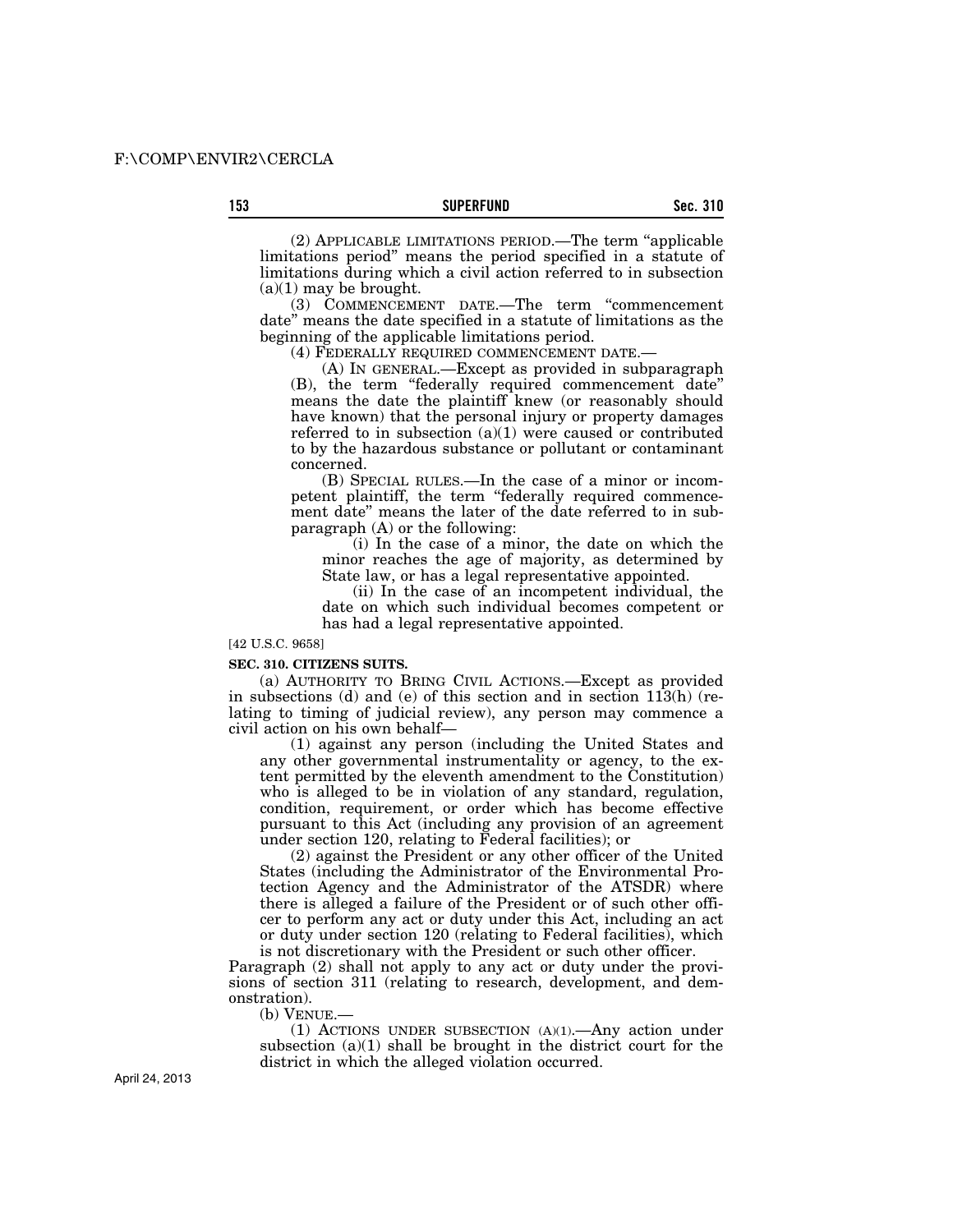(2) ACTIONS UNDER SUBSECTION (A)(2).—Any action brought under subsection (a)(2) may be brought in the United States District Court for the District of Columbia.

(c) RELIEF.—The district court shall have jurisdiction in actions brought under subsection  $(a)(1)$  to enforce the standard, regulation, condition, requirement, or order concerned (including any provision of an agreement under section 120), to order such action as may be necessary to correct the violation, and to impose any civil penalty provided for the violation. The district court shall have jurisdiction in actions brought under subsection (a)(2) to order the President or other officer to perform the act or duty concerned.

(d) RULES APPLICABLE TO SUBSECTION (a)(1) ACTIONS.—

(1) NOTICE.—No action may be commenced under subsection  $(a)(1)$  of this section before 60 days after the plaintiff has given notice of the violation to each of the following:

(A) The President.

(B) The State in which the alleged violation occurs.

(C) Any alleged violator of the standard, regulation, condition, requirement, or order concerned (including any provision of an agreement under section 120).

Notice under this paragraph shall be given in such manner as the President shall prescribe by regulation.

(2) DILIGENT PROSECUTION.—No action may be commenced under paragraph (1) of subsection (a) if the President has commenced and is diligently prosecuting an action under this Act, or under the Solid Waste Disposal Act to require compliance with the standard, regulation, condition, requirement, or order concerned (including any provision of an agreement under section 120).

(e) RULES APPLICABLE TO SUBSECTION (a)(2) ACTIONS.—No action may be commenced under paragraph (2) of subsection (a) before the 60th day following the date on which the plaintiff gives notice to the Administrator or other department, agency, or instrumentality that the plaintiff will commence such action. Notice under this subsection shall be given in such manner as the President shall prescribe by regulation.

(f) COSTS.—The court, in issuing any final order in any action brought pursuant to this section, may award costs of litigation (including reasonable attorney and expert witness fees) to the prevailing or the substantially prevailing party whenever the court determines such an award is appropriate. The court may, if a temporary restraining order or preliminary injunction is sought, require the filing of a bond or equivalent security in accordance with the Federal Rules of Civil Procedure.

(g) INTERVENTION.—In any action under this section, the United States or the State, or both, if not a party may intervene as a matter of right. For other provisions regarding intervention, see section 113.

(h) OTHER RIGHTS.—This Act does not affect or otherwise impair the rights of any person under Federal, State, or common law, except with respect to the timing of review as provided in section 113(h) or as otherwise provided in section 309 (relating to actions under State law).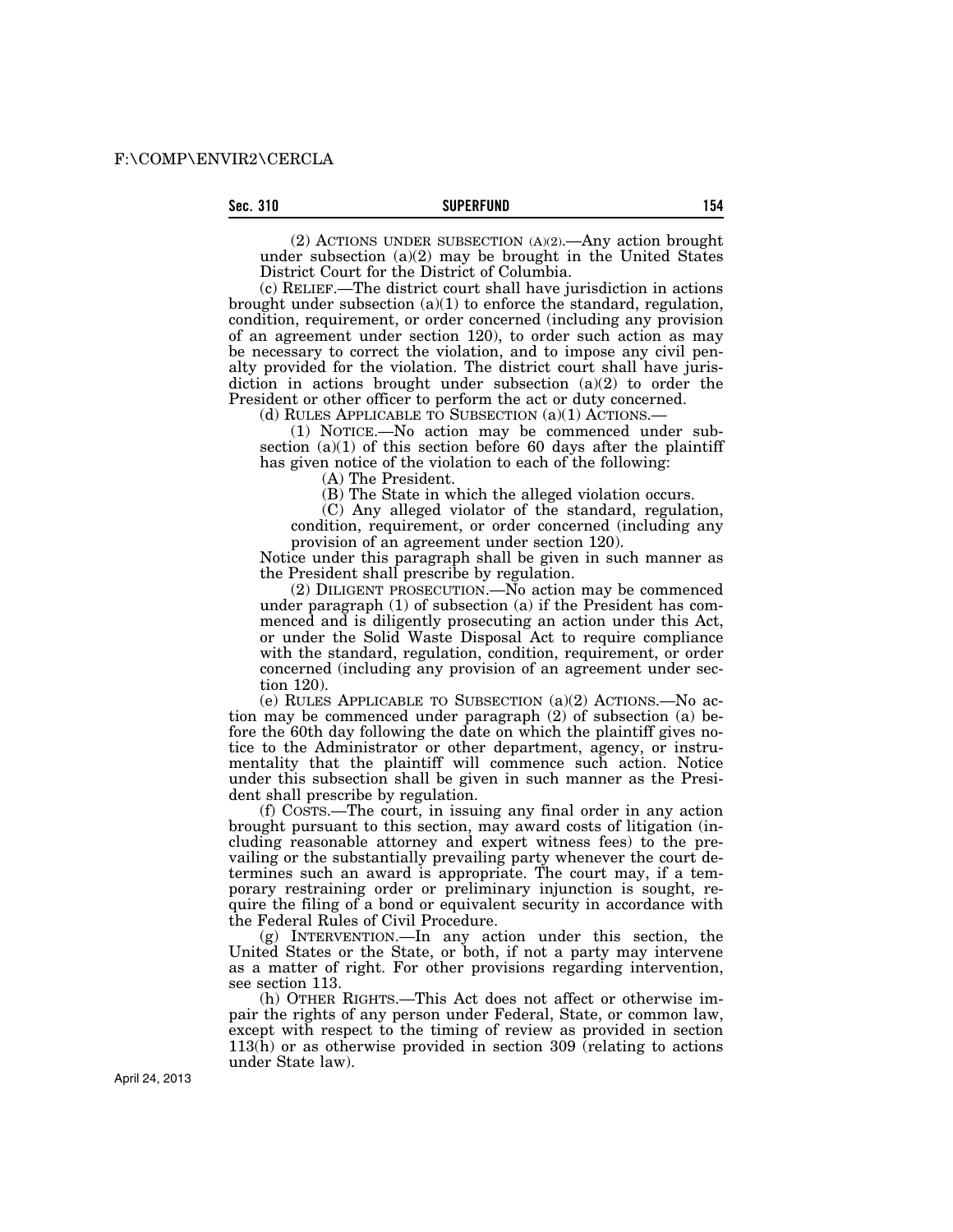(i) DEFINITIONS.—The terms used in this section shall have the same meanings as when used in title I.

[42 U.S.C. 9659]

## **SEC. 311. RESEARCH, DEVELOPMENT, AND DEMONSTRATION.**

(a) HAZARDOUS SUBSTANCE RESEARCH AND TRAINING.—

(1) AUTHORITIES OF SECRETARY.—The Secretary of Health and Human Services (hereinafter in this subsection referred to as the Secretary), in consultation with the Administrator, shall establish and support a basic research and training program (through grants, cooperative agreements, and contracts) consisting of the following:

(A) Basic research (including epidemiologic and ecologic studies) which may include each of the following:

(i) Advanced techniques for the detection, assessment, and evaluation of the effects on human health of hazardous substances.

(ii) Methods to assess the risks to human health presented by hazardous substances.

(iii) Methods and technologies to detect hazardous substances in the environment and basic biological, chemical, and physical methods to reduce the amount and toxicity of hazardous substances.

(B) Training, which may include each of the following: (i) Short courses and continuing education for

State and local health and environment agency personnel and other personnel engaged in the handling of hazardous substances, in the management of facilities at which hazardous substances are located, and in the evaluation of the hazards to human health presented by such facilities.

(ii) Graduate or advanced training in environmental and occupational health and safety and in the public health and engineering aspects of hazardous waste control.

(iii) Graduate training in the geosciences, including hydrogeology, geological engineering, geophysics, geochemistry, and related fields necessary to meet professional personnel needs in the public and private sectors and to effectuate the purposes of this Act.

(2) DIRECTOR OF NIEHS.—The Director of the National Institute for Environmental Health Sciences shall cooperate fully with the relevant Federal agencies referred to in subparagraph (A) of paragraph (5) in carrying out the purposes of this section.

(3) RECIPIENTS OF GRANTS, ETC.—A grant, cooperative agreement, or contract may be made or entered into under paragraph (1) with an accredited institution of higher education. The institution may carry out the research or training under the grant, cooperative agreement, or contract through contracts, including contracts with any of the following:

(A) Generators of hazardous wastes.

(B) Persons involved in the detection, assessment, evaluation, and treatment of hazardous substances.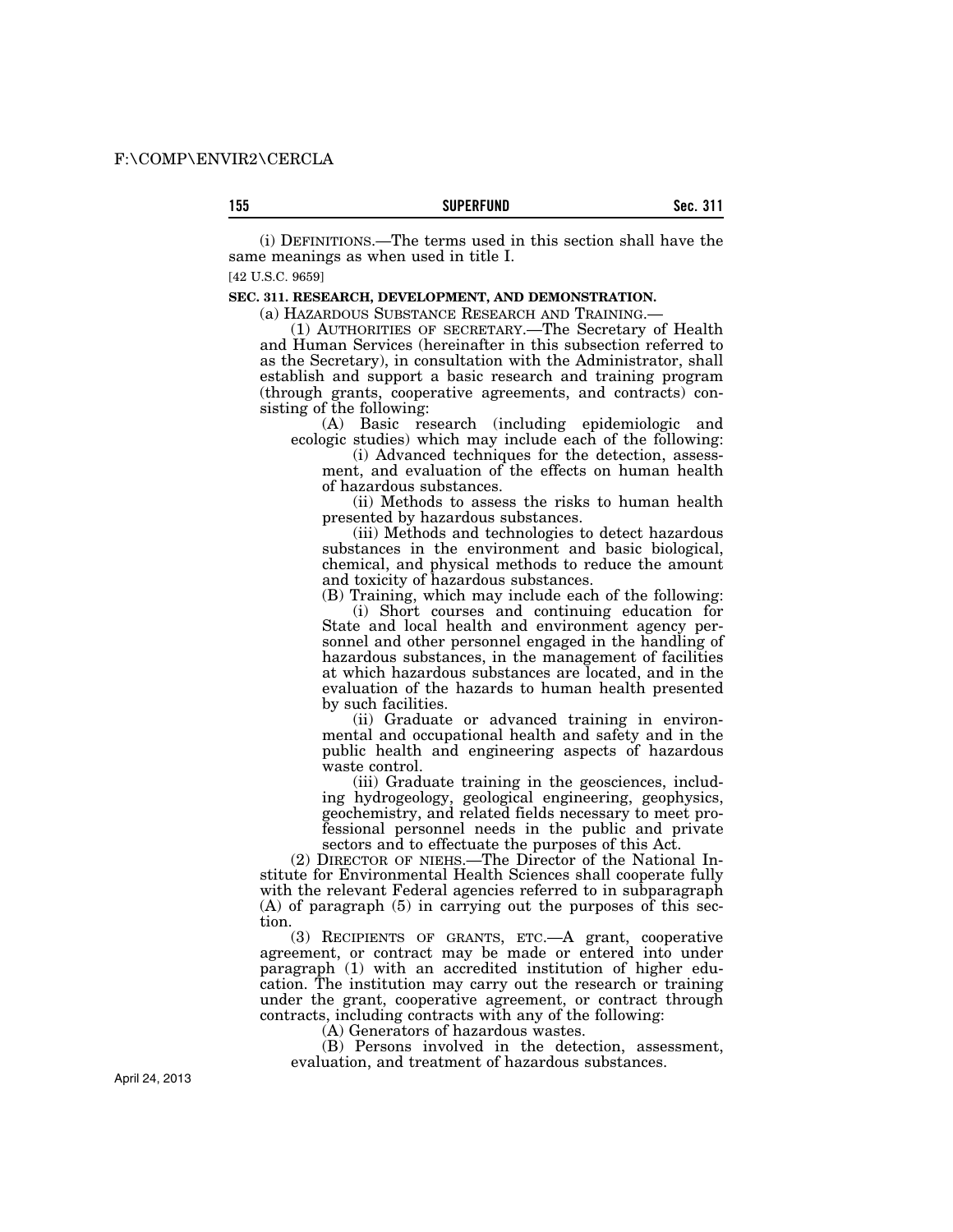(C) Owners and operators of facilities at which hazardous substances are located.

(D) State and local governments.

(4) PROCEDURES.—In making grants and entering into cooperative agreements and contracts under this subsection, the Secretary shall act through the Director of the National Institute for Environmental Health Sciences. In considering the allocation of funds for training purposes, the Director shall ensure that at least one grant, cooperative agreement, or contract shall be awarded for training described in each of clauses (i), (ii), and (iii) of paragraph  $(1)(\overline{B})$ . Where applicable, the Director may choose to operate training activities in cooperation with the Director of the National Institute for Occupational Safety and Health. The procedures applicable to grants and contracts under title IV of the Public Health Service Act shall be followed under this subsection.

(5) ADVISORY COUNCIL.—To assist in the implementation of this subsection and to aid in the coordination of research and demonstration and training activities funded from the Fund under this section, the Secretary shall appoint an advisory council (hereinafter in this subsection referred to as the ''Advisory Council'') which shall consist of representatives of the following:

(A) The relevant Federal agencies.

(B) The chemical industry.

(C) The toxic waste management industry.

(D) Institutions of higher education.

(E) State and local health and environmental agencies.

(F) The general public.

(6) PLANNING.—Within nine months after the date of the enactment of this subsection, the Secretary, acting through the Director of the National Institute for Environmental Health Sciences, shall issue a plan for the implementation of paragraph (1). The plan shall include priorities for actions under paragraph (1) and include research and training relevant to scientific and technological issues resulting from site specific hazardous substance response experience. The Secretary shall, to the maximum extent practicable, take appropriate steps to coordinate program activities under this plan with the activities of other Federal agencies in order to avoid duplication of effort. The plan shall be consistent with the need for the development of new technologies for meeting the goals of response actions in accordance with the provisions of this Act. The Advisory Council shall be provided an opportunity to review and comment on the plan and priorities and assist appropriate coordination among the relevant Federal agencies referred to in subparagraph  $(A)$  of paragraph  $(5)$ .

(b) ALTERNATIVE OR INNOVATIVE TREATMENT TECHNOLOGY RE-SEARCH AND DEMONSTRATION PROGRAM.

(1) ESTABLISHMENT.—The Administrator is authorized and directed to carry out a program of research, evaluation, testing, development, and demonstration of alternative or innovative treatment technologies (hereinafter in this subsection referred to as the ''program'') which may be utilized in response actions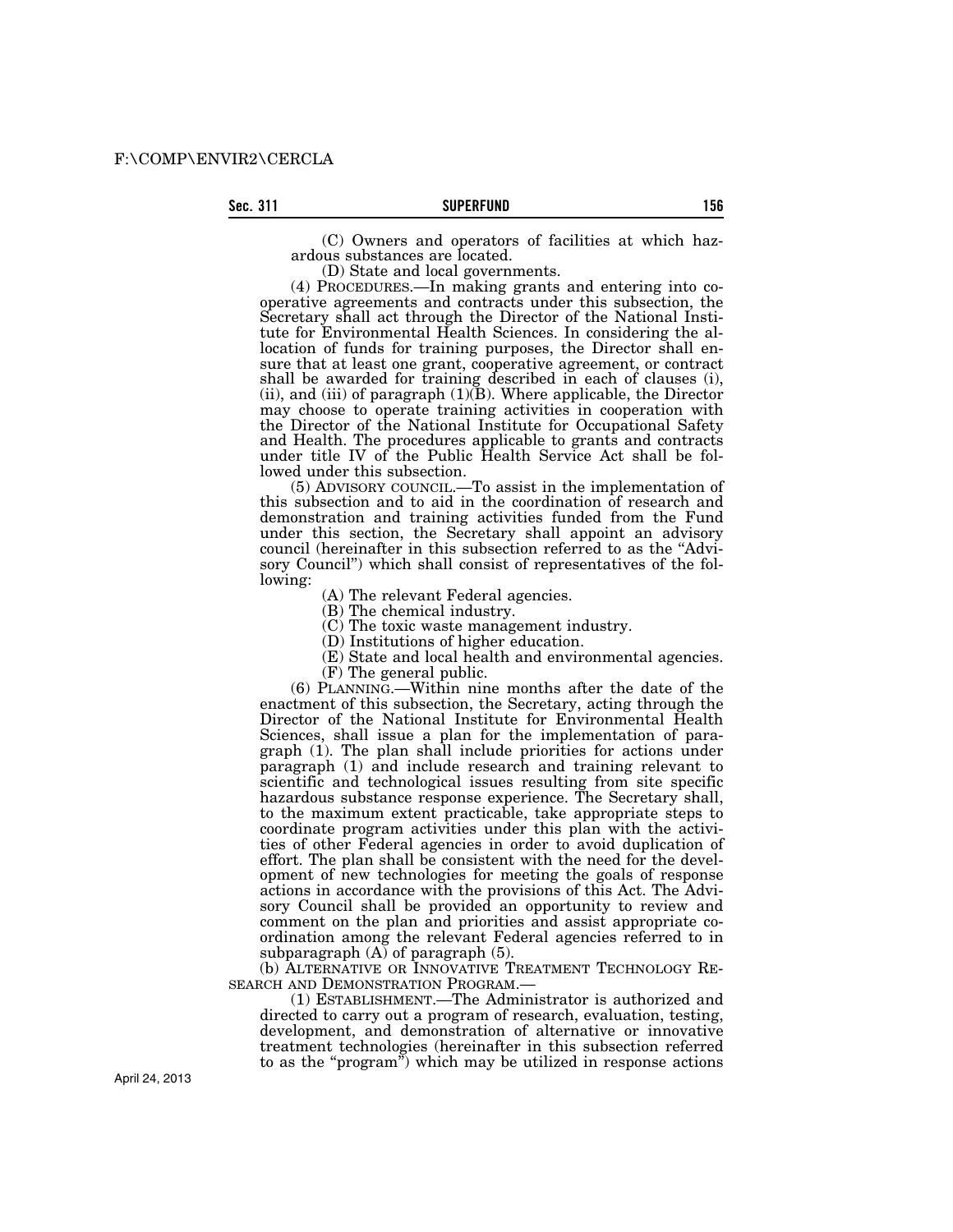to achieve more permanent protection of human health and welfare and the environment.

(2) ADMINISTRATION.—The program shall be administered by the Administrator, acting through an office of technology demonstration and shall be coordinated with programs carried out by the Office of Solid Waste and Emergency Response and the Office of Research and Development.

(3) CONTRACTS AND GRANTS.—In carrying out the program, the Administrator is authorized to enter into contracts and cooperative agreements with, and make grants to, persons, public entities, and nonprofit private entities which are exempt from tax under section 501(c)(3) of the Internal Revenue Code of 1954. The Administrator shall, to the maximum extent possible, enter into appropriate cost sharing arrangements under this subsection.

(4) USE OF SITES.—In carrying out the program, the Administrator may arrange for the use of sites at which a response may be undertaken under section 104 for the purposes of carrying out research, testing, evaluation, development, and demonstration projects. Each such project shall be carried out under such terms and conditions as the Administrator shall require to assure the protection of human health and the environment and to assure adequate control by the Administrator of the research, testing, evaluation, development, and demonstration activities at the site.

(5) DEMONSTRATION ASSISTANCE.—

(A) PROGRAM COMPONENTS.—The demonstration assistance program shall include the following:

 $(i)$  The publication of a solicitation and the evaluation of applications for demonstration projects utilizing alternative or innovative technologies.

(ii) The selection of sites which are suitable for the testing and evaluation of innovative technologies.

(iii) The development of detailed plans for innovative technology demonstration projects.

(iv) The supervision of such demonstration projects and the providing of quality assurance for data obtained.

(v) The evaluation of the results of alternative innovative technology demonstration projects and the determination of whether or not the technologies used are effective and feasible.

(B) SOLICITATION.—Within 90 days after the date of the enactment of this section, and no less often than once every 12 months thereafter, the Administrator shall publish a solicitation for innovative or alternative technologies at a stage of development suitable for full-scale demonstrations at sites at which a response action may be undertaken under section 104. The purpose of any such project shall be to demonstrate the use of an alternative or innovative treatment technology with respect to hazardous substances or pollutants or contaminants which are located at the site or which are to be removed from the site. The solicitation notice shall prescribe information to be in-

April 24, 2013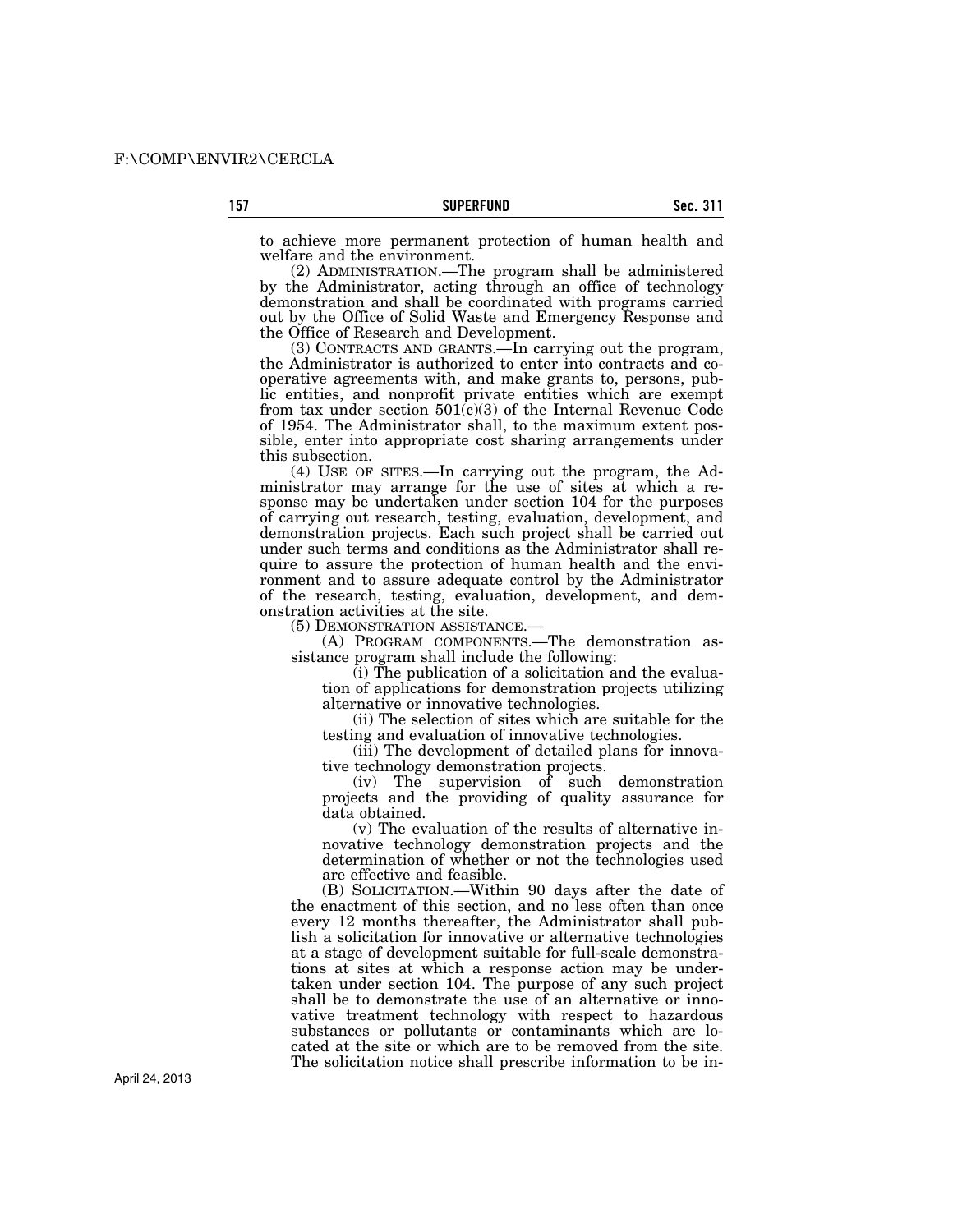cluded in the application, including technical and economic data derived from the applicant's own research and development efforts, and other information sufficient to permit the Administrator to assess the technology's potential and the types of remedial action to which it may be applicable.

(C) APPLICATIONS.—Any person and any public or private nonprofit entity may submit an application to the Administrator in response to the solicitation. The application shall contain a proposed demonstration plan setting forth how and when the project is to be carried out and such other information as the Administrator may require.

(D) PROJECT SELECTION.—In selecting technologies to be demonstrated, the Administrator shall fully review the applications submitted and shall consider at least the criteria specified in paragraph (7). The Administrator shall select or refuse to select a project for demonstration under this subsection within 90 days of receiving the completed application for such project. In the case of a refusal to select the project, the Administrator shall notify the applicant within such 90-day period of the reasons for his refusal.

(E) SITE SELECTION.—The Administrator shall propose 10 sites at which a response may be undertaken under section 104 to be the location of any demonstration project under this subsection within 60 days after the close of the public comment period. After an opportunity for notice and public comment, the Administrator shall select such sites and projects. In selecting any such site, the Administrator shall take into account the applicant's technical data and preferences either for onsite operation or for utilizing the site as a source of hazardous substances or pollutants or contaminants to be treated offsite.

(F) DEMONSTRATION PLAN.—Within 60 days after the selection of the site under this paragraph to be the location of a demonstration project, the Administrator shall establish a final demonstration plan for the project, based upon the demonstration plan contained in the application for the project. Such plan shall clearly set forth how and when the demonstration project will be carried out.

(G) SUPERVISION AND TESTING.—Each demonstration project under this subsection shall be performed by the applicant, or by a person satisfactory to the applicant, under the supervision of the Administrator. The Administrator shall enter into a written agreement with each applicant granting the Administrator the responsibility and authority for testing procedures, quality control, monitoring, and other measurements necessary to determine and evaluate the results of the demonstration project. The Administrator may pay the costs of testing, monitoring, quality control, and other measurements required by the Administrator to determine and evaluate the results of the demonstration project, and the limitations established by subparagraph (J) shall not apply to such costs.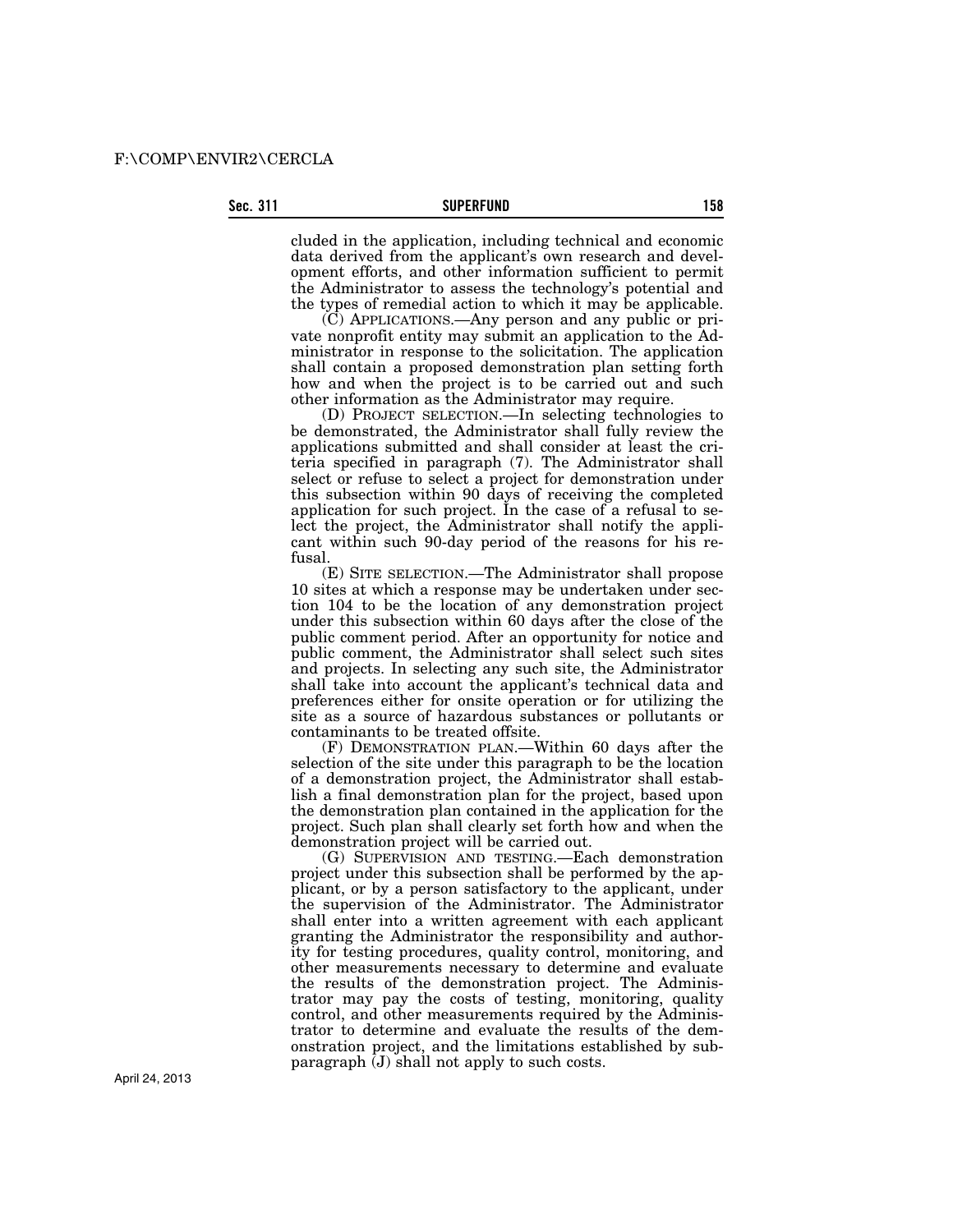(H) PROJECT COMPLETION.—Each demonstration project under this subsection shall be completed within such time as is established in the demonstration plan.

(I) EXTENSIONS.—The Administrator may extend any deadline established under this paragraph by mutual agreement with the applicant concerned.

(J) FUNDING RESTRICTIONS.—The Administrator shall not provide any Federal assistance for any part of a fullscale field demonstration project under this subsection to any applicant unless such applicant can demonstrate that it cannot obtain appropriate private financing on reasonable terms and conditions sufficient to carry out such demonstration project without such Federal assistance. The total Federal funds for any full-scale field demonstration project under this subsection shall not exceed 50 percent of the total cost of such project estimated at the time of the award of such assistance. The Administrator shall not expend more than \$10,000,000 for assistance under the program in any fiscal year and shall not expend more than \$3,000,000 for any single project.

(6) FIELD DEMONSTRATIONS.—In carrying out the program, the Administrator shall initiate or cause to be initiated at least 10 field demonstration projects of alternative or innovative treatment technologies at sites at which a response may be undertaken under section 104, in fiscal year 1987 and each of the succeeding three fiscal years. If the Administrator determines that 10 field demonstration projects under this subsection cannot be initiated consistent with the criteria set forth in paragraph (7) in any of such fiscal years, the Administrator shall transmit to the appropriate committees of Congress a report explaining the reasons for his inability to conduct such demonstration projects.

(7) CRITERIA.—In selecting technologies to be demonstrated under this subsection, the Administrator shall, consistent with the protection of human health and the environment, consider each of the following criteria:

(A) The potential for contributing to solutions to those waste problems which pose the greatest threat to human health, which cannot be adequately controlled under present technologies, or which otherwise pose significant management difficulties.

(B) The availability of technologies which have been sufficiently developed for field demonstration and which are likely to be cost effective and reliable.

(C) The availability and suitability of sites for demonstrating such technologies, taking into account the physical, biological, chemical, and geological characteristics of the sites, the extent and type of contamination found at the site, and the capability to conduct demonstration projects in such a manner as to assure the protection of human health and the environment.

(D) The likelihood that the data to be generated from the demonstration project at the site will be applicable to other sites.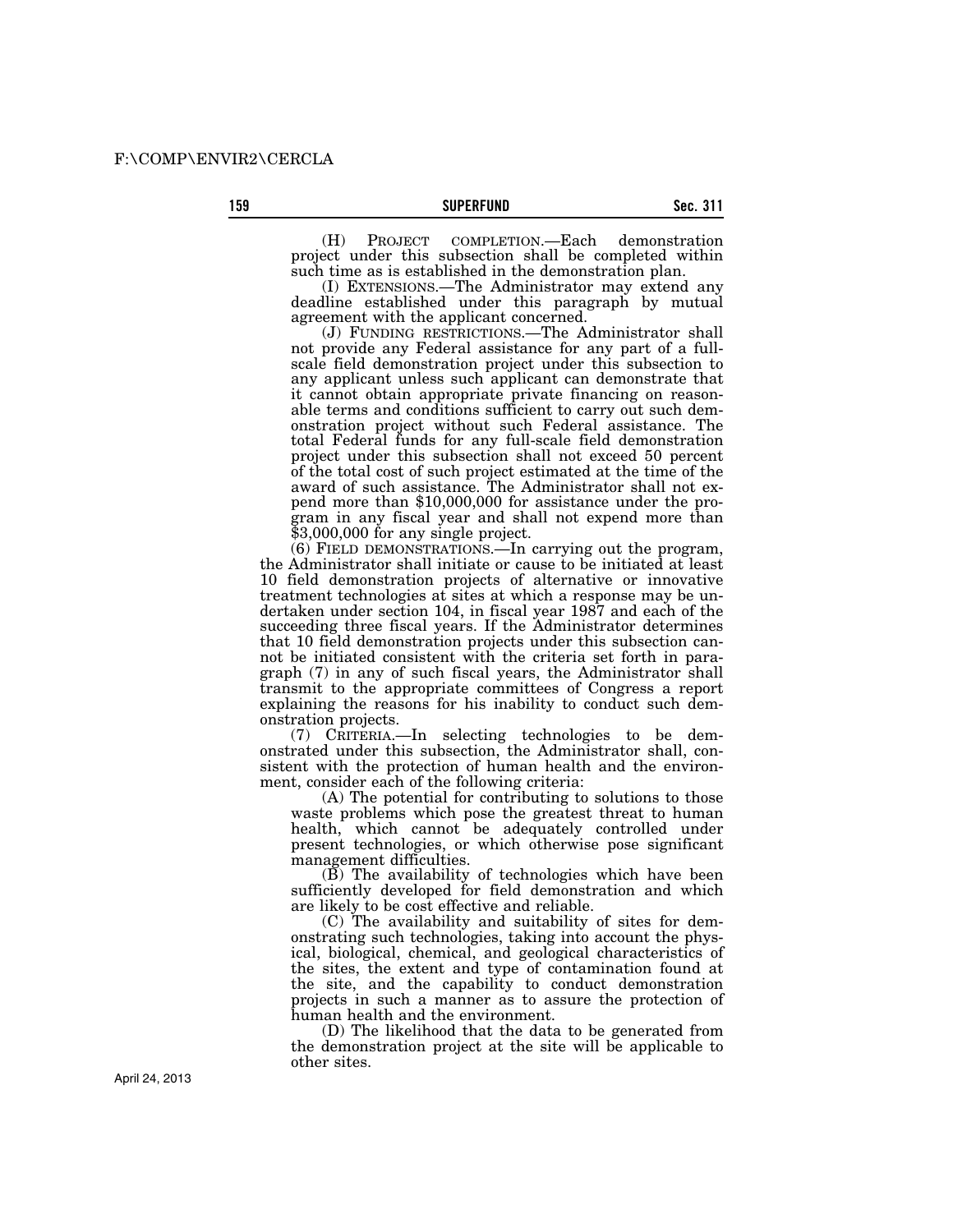## **Sec. 311 SUPERFUND 160**

(8) TECHNOLOGY TRANSFER.—In carrying out the program, the Administrator shall conduct a technology transfer program including the development, collection, evaluation, coordination, and dissemination of information relating to the utilization of alternative or innovative treatment technologies for response actions. The Administrator shall establish and maintain a central reference library for such information. The information maintained by the Administrator shall be made available to the public, subject to the provisions of section 552 of title 5 of the United States Code and section 1905 of title 18 of the United States Code, and to other Government agencies in a manner that will facilitate its dissemination; except, that upon a showing satisfactory to the Administrator by any person that any information or portion thereof obtained under this subsection by the Administrator directly or indirectly from such person, would, if made public, divulge—

(A) trade secrets; or

(B) other proprietary information of such person,

the Administrator shall not disclose such information and disclosure thereof shall be punishable under section 1905 of title 18 of the United States Code. This subsection is not authority to withhold information from Congress or any committee of Congress upon the request of the chairman of such committee.

(9) TRAINING.—The Administrator is authorized and directed to carry out, through the Office of Technology Demonstration, a program of training and an evaluation of training needs for each of the following:

(A) Training in the procedures for the handling and removal of hazardous substances for employees who handle hazardous substances.

(B) Training in the management of facilities at which hazardous substances are located and in the evaluation of the hazards to human health presented by such facilities for State and local health and environment agency personnel.

(10) DEFINITION.—For purposes of this subsection, the term ''alternative or innovative treatment technologies'' means those technologies, including proprietary or patented methods, which permanently alter the composition of hazardous waste through chemical, biological, or physical means so as to significantly reduce the toxicity, mobility, or volume (or any combination thereof) of the hazardous waste or contaminated materials being treated. The term also includes technologies that characterize or assess the extent of contamination, the chemical and physical character of the contaminants, and the stresses imposed by the contaminants on complex ecosystems at sites.

(c) HAZARDOUS SUBSTANCE RESEARCH.—The Administrator may conduct and support, through grants, cooperative agreements, and contracts, research with respect to the detection, assessment, and evaluation of the effects on and risks to human health of hazardous substances and detection of hazardous substances in the environment. The Administrator shall coordinate such research with the Secretary of Health and Human Services, acting through the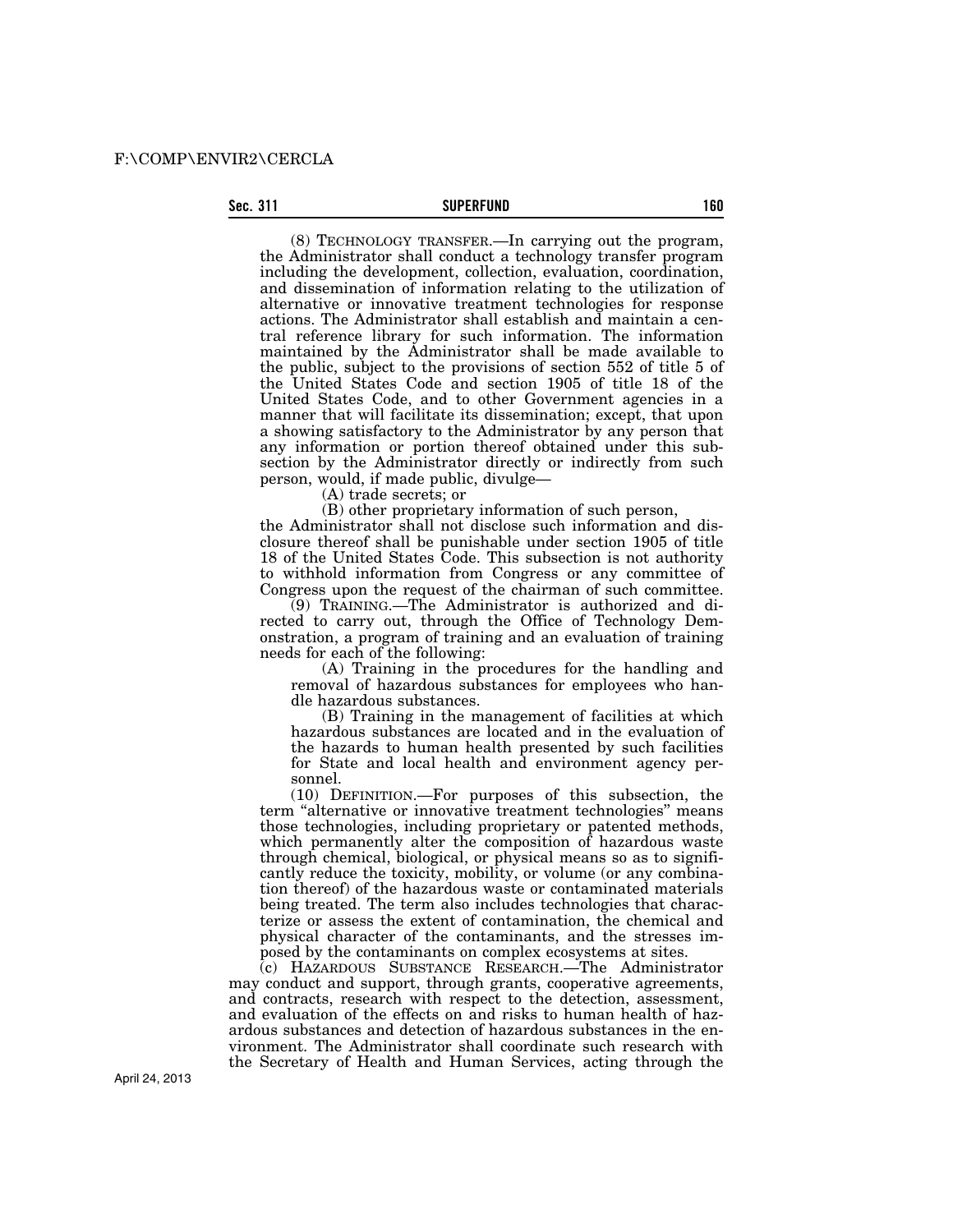advisory council established under this section, in order to avoid duplication of effort.

(d) UNIVERSITY HAZARDOUS SUBSTANCE RESEARCH CENTERS.— (1) GRANT PROGRAM.—The Administrator shall make

grants to institutions of higher learning to establish and operate not fewer than 5 hazardous substance research centers in the United States. In carrying out the program under this subsection, the Administrator should seek to have established and operated 10 hazardous substance research centers in the United States.

(2) RESPONSIBILITIES OF CENTERS.—The responsibilities of each hazardous substance research center established under this subsection shall include, but not be limited to, the conduct of research and training relating to the manufacture, use, transportation, disposal, and management of hazardous substances and publication and dissemination of the results of such research.

(3) APPLICATIONS.—Any institution of higher learning interested in receiving a grant under this subsection shall submit to the Administrator an application in such form and containing such information as the Administrator may require by regulation.

(4) SELECTION CRITERIA.—The Administrator shall select recipients of grants under this subsection on the basis of the following criteria:

(A) The hazardous substance research center shall be located in a State which is representative of the needs of the region in which such State is located for improved hazardous waste management.

(B) The grant recipient shall be located in an area which has experienced problems with hazardous substance management.

(C) There is available to the grant recipient for carrying out this subsection demonstrated research resources.

(D) The capability of the grant recipient to provide leadership in making national and regional contributions to the solution of both long-range and immediate hazardous substance management problems.

(E) The grant recipient shall make a commitment to support ongoing hazardous substance research programs with budgeted institutional funds of at least \$100,000 per year.

(F) The grant recipient shall have an interdisciplinary staff with demonstrated expertise in hazardous substance management and research.

(G) The grant recipient shall have a demonstrated ability to disseminate results of hazardous substance research and educational programs through an interdisciplinary continuing education program.

(H) The projects which the grant recipient proposes to carry out under the grant are necessary and appropriate.

(5) MAINTENANCE OF EFFORT.—No grant may be made under this subsection in any fiscal year unless the recipient of such grant enters into such agreements with the Administrator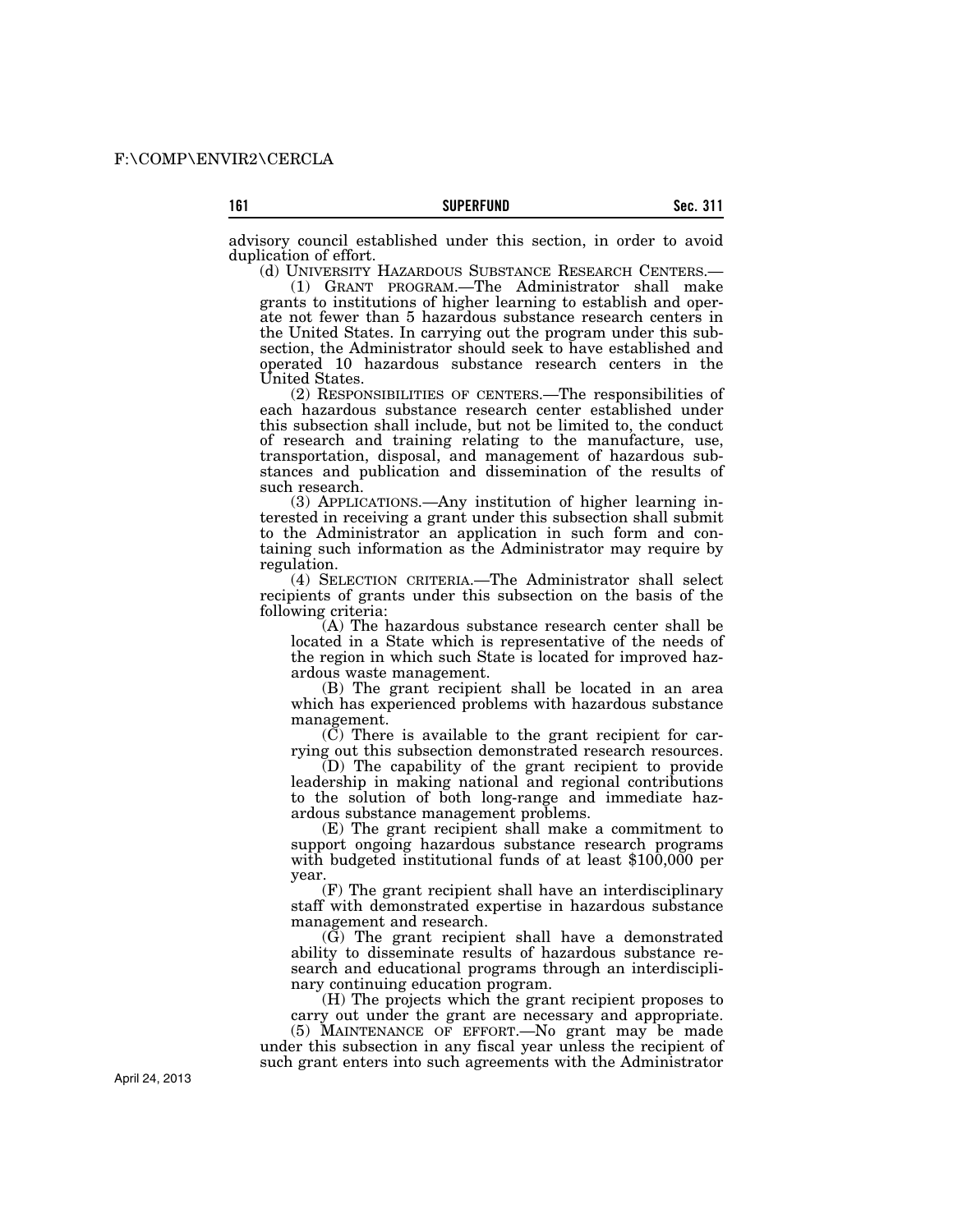as the Administrator may require to ensure that such recipient will maintain its aggregate expenditures from all other sources for establishing and operating a regional hazardous substance research center and related research activities at or above the average level of such expenditures in its 2 fiscal years preceding the date of the enactment of this subsection.

 $(6)$  FEDERAL SHARE.—The Federal share of a grant under this subsection shall not exceed 80 percent of the costs of establishing and operating the regional hazardous substance research center and related research activities carried out by the grant recipient.

(7) LIMITATION ON USE OF FUNDS.—No funds made available to carry out this subsection shall be used for acquisition of real property (including buildings) or construction of any building.<br>(8) ADMINISTRATION THROUGH THE OFFICE OF THE ADMINIS-

TRATOR.—Administrative responsibility for carrying out this subsection shall be in the Office of the Administrator.

(9) EQUITABLE DISTRIBUTION OF FUNDS.—The Administrator shall allocate funds made available to carry out this subsection equitably among the regions of the United States.

(10) TECHNOLOGY TRANSFER ACTIVITIES.—Not less than five percent of the funds made available to carry out this subsection for any fiscal year shall be available to carry out technology transfer activities.

(e) REPORT TO CONGRESS.—At the time of the submission of the annual budget request to Congress, the Administrator shall submit to the appropriate committees of the House of Representatives and the Senate and to the advisory council established under subsection (a), a report on the progress of the research, development, and demonstration program authorized by subsection (b), including an evaluation of each demonstration project completed in the preceding fiscal year, findings with respect to the efficacy of such demonstrated technologies in achieving permanent and significant reductions in risk from hazardous wastes, the costs of such demonstration projects, and the potential applicability of, and projected costs for, such technologies at other hazardous substance sites.

(f) SAVING PROVISION.—Nothing in this section shall be construed to affect the provisions of the Solid Waste Disposal Act.

(g) SMALL BUSINESS PARTICIPATION.—The Administrator shall ensure, to the maximum extent practicable, an adequate opportunity for small business participation in the program established by subsection (b).

[42 U.S.C. 9660]

## **SEC. 312. LOVE CANAL PROPERTY ACQUISITION. 1**

(a) ACQUISITION OF PROPERTY IN EMERGENCY DECLARATION AREA.—The Administrator of the Environmental Protection Agency (hereinafter referred to as the ''Administrator'') may make grants not to exceed \$2,500,000 to the State of New York (or to any duly constituted public agency or authority thereof) for purposes of ac-

<sup>1</sup>For additional provisions relating to this section, see section 213 of SARA of 1986 in this print.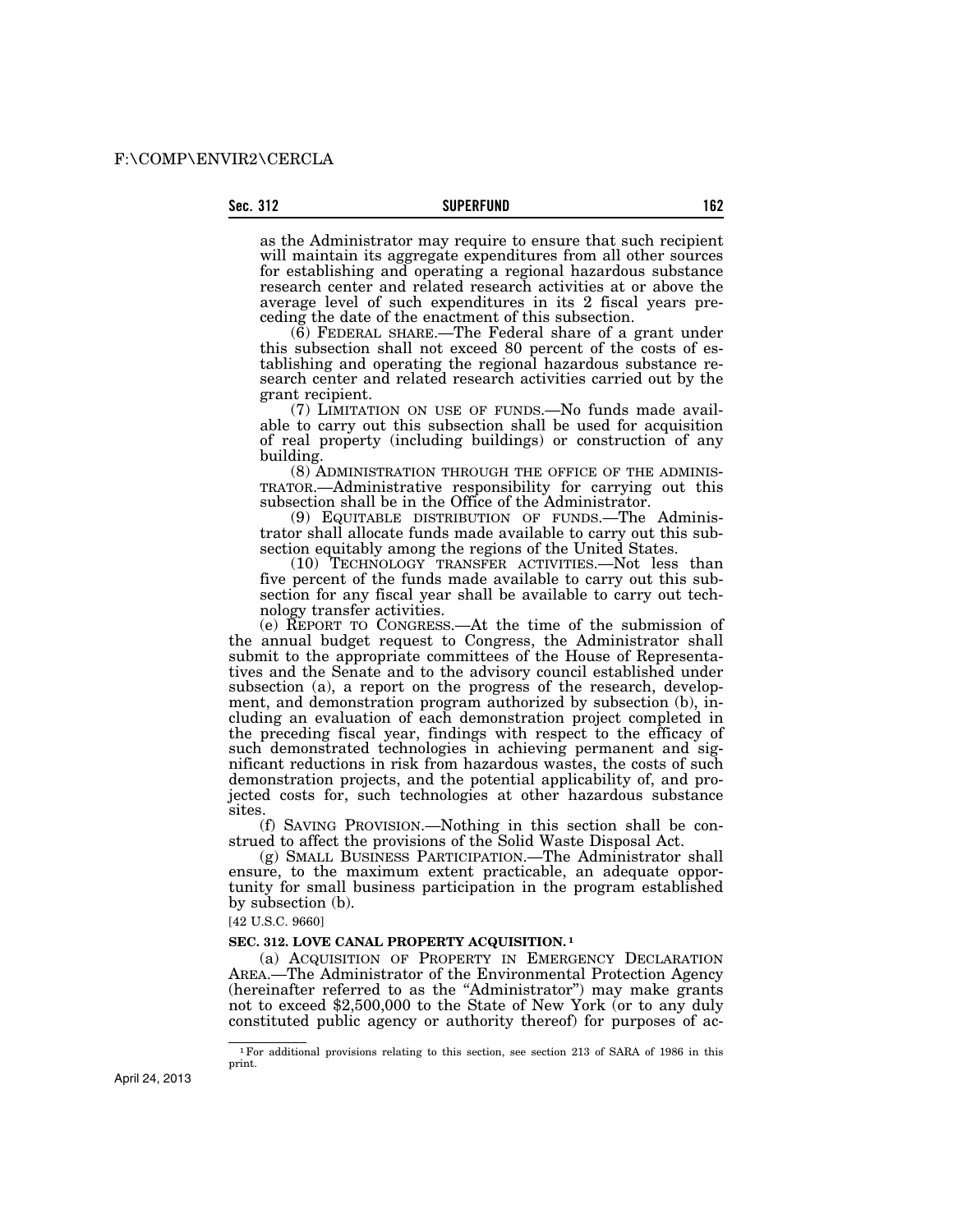quisition of private property in the Love Canal Emergency Declaration Area. Such acquisition shall include (but shall not be limited to) all private property within the Emergency Declaration Area, including non-owner occupied residential properties, commercial, industrial, public, religious, non-profit, and vacant properties.

(b) PROCEDURES FOR ACQUISITION.—No property shall be acquired pursuant to this section unless the property owner voluntarily agrees to such acquisition. Compensation for any property acquired pursuant to this section shall be based upon the fair market value of the property as it existed prior to the emergency declaration. Valuation procedures for property acquired with funds provided under this section shall be in accordance with those set forth in the agreement entered into between the New York State Disaster Preparedness Commission and the Love Canal Revitalization Agency on October 9, 1980.

(c) STATE OWNERSHIP.—The Administrator shall not provide any funds under this section for the acquisition of any properties pursuant to this section unless a public agency or authority of the State of New York first enters into a cooperative agreement with the Administrator providing assurances deemed adequate by the Administrator that the State or an agency created under the laws of the State shall take title to the properties to be so acquired.

(d) MAINTENANCE OF PROPERTY.—The Administrator shall enter into a cooperative agreement with an appropriate public agency or authority of the State of New York under which the Administrator shall maintain or arrange for the maintenance of all properties within the Emergency Declaration Area that have been acquired by any public agency or authority of the State. Ninety (90) percent of the costs of such maintenance shall be paid by the Administrator. The remaining portion of such costs shall be paid by the State (unless a credit is available under section 104(c)). The Administrator is authorized, in his discretion, to provide technical assistance to any public agency or authority of the State of New York in order to implement the recommendations of the habitability and land-use study in order to put the land within the Emergency Declaration Area to its best use.

(e) HABITABILITY AND LAND USE STUDY.—The Administrator shall conduct or cause to be conducted a habitability and land-use study. The study shall—

(1) assess the risks associated with inhabiting of the Love Canal Emergency Declaration Area;

(2) compare the level of hazardous waste contamination in that Area to that present in other comparable communities; and

(3) assess the potential uses of the land within the Emergency Declaration Area, including but not limited to residential, industrial, commercial and recreational, and the risks associated with such potential uses.

The Administrator shall publish the findings of such study and shall work with the State of New York to develop recommendations based upon the results of such study.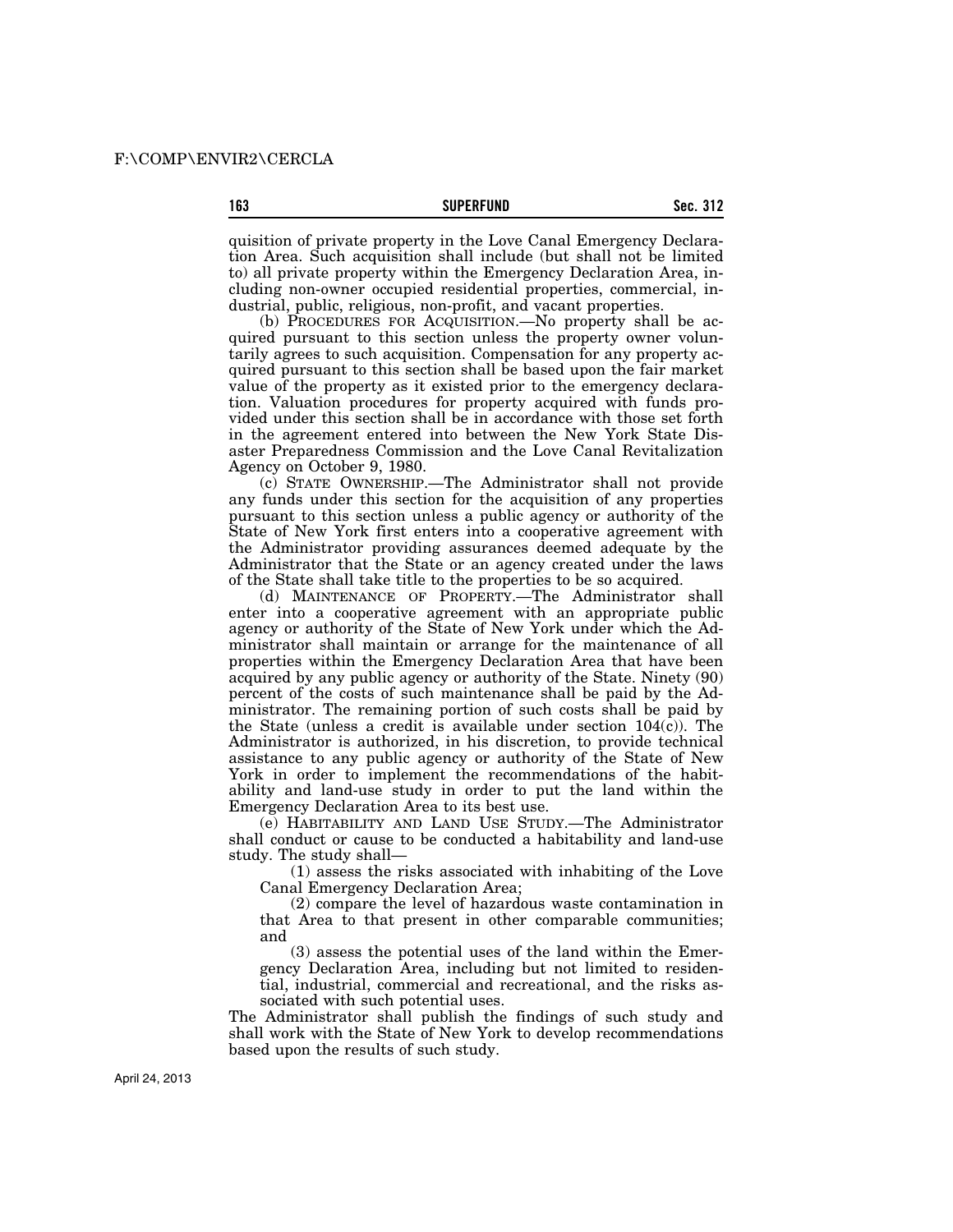(f) FUNDING.—For purposes of section 111 and  $221(c)$  of this Act,  $\frac{1}{1}$  the expenditures authorized by this section shall be treated as a cost specified in section 111(c).

(g) RESPONSE.—The provisions of this section shall not affect the implementation of other response actions within the Emergency Declaration Area that the Administrator has determined (before enactment of this section) to be necessary to protect the public health or welfare or the environment.

(h) DEFINITIONS.—For purposes of this section:

(1) EMERGENCY DECLARATION AREA.—The terms ''Emergency Declaration Area'' and ''Love Canal Emergency Declaration Area'' mean the Emergency Declaration Area as defined in section 950, paragraph (2) of the General Municipal Law of the State of New York, Chapter 259, Laws of 1980, as in effect on the date of the enactment of this section.

(2) PRIVATE PROPERTY.—As used in subsection (a), the term ''private property'' means all property which is not owned by a department, agency, or instrumentality of—

(A) the United States, or

(B) the State of New York (or any public agency or authority thereof).

[42 U.S.C. 9661]

# TITLE IV—POLLUTION INSURANCE

#### **SEC. 401. DEFINITIONS.**

As used in this title—

(1) INSURANCE.—The term ''insurance'' means primary insurance, excess insurance, reinsurance, surplus lines insurance, and any other arrangement for shifting and distributing risk which is determined to be insurance under applicable State or Federal law.

(2) POLLUTION LIABILITY.—The term ''pollution liability'' means liability for injuries arising from the release of hazardous substances or pollutants or contaminants.

(3) RISK RETENTION GROUP.—The term ''risk retention group'' means any corporation or other limited liability association taxable as a corporation, or as an insurance company, formed under the laws of any State—

(A) whose primary activity consists of assuming and spreading all, or any portion, of the pollution liability of its group members;

 $(B)$  which is organized for the primary purpose of conducting the activity described under subparagraph (A);

(C) which is chartered or licensed as an insurance company and authorized to engage in the business of insurance under the laws of any State; and

(D) which does not exclude any person from membership in the group solely to provide for members of such a group a competitive advantage over such a person.

<sup>1</sup>So in law. Section 221 of CERCLA was repealed by section 517(c) of title V of SARA of 1986 (Public Law 99–499).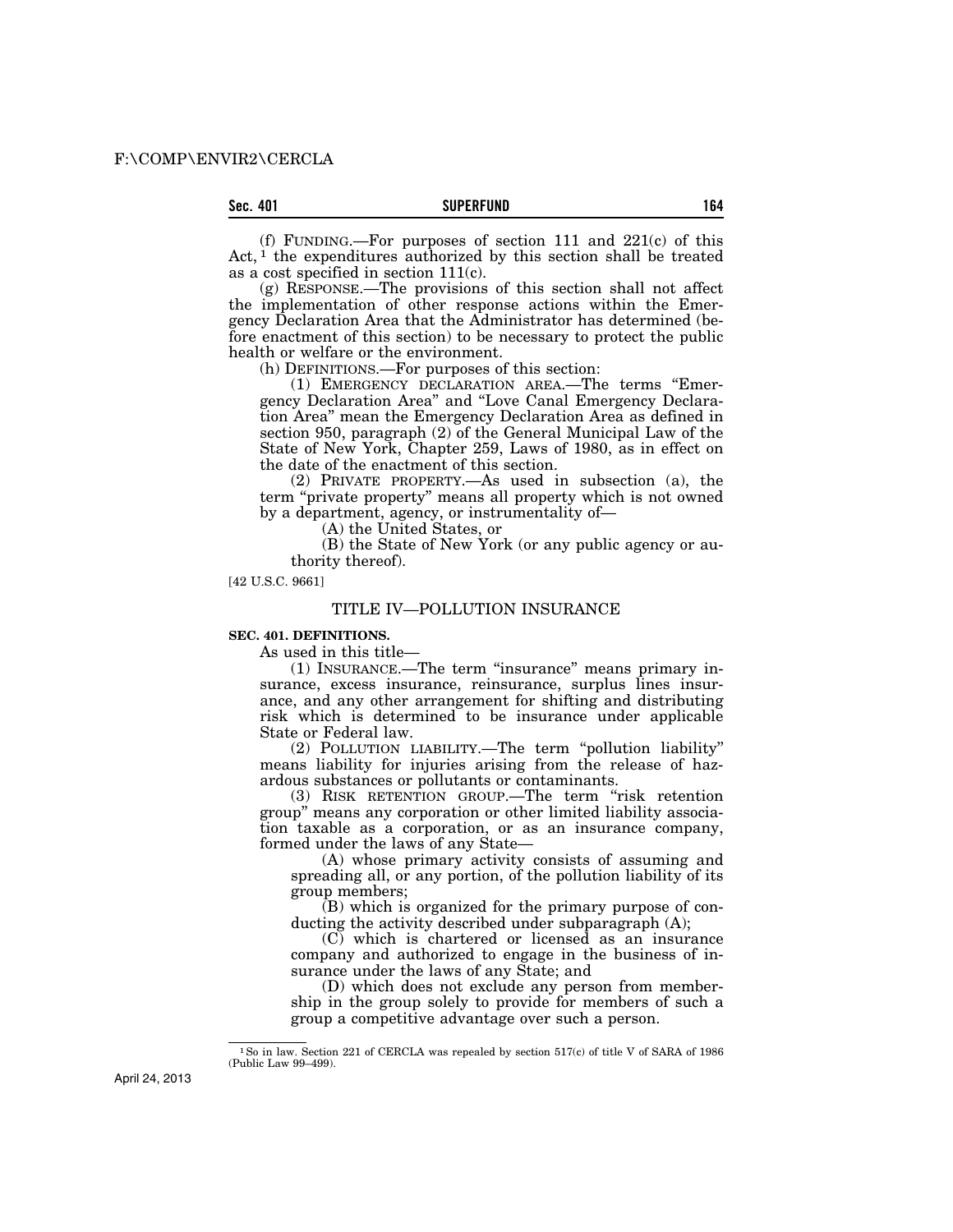(4) PURCHASING GROUP.—The term ''purchasing group'' means any group of persons which has as one of its purposes the purchase of pollution liability insurance on a group basis.

(5) STATE.—The term ''State'' means any State of the United States, the District of Columbia, the Commonwealth of Puerto Rico, Guam, American Samoa, the Virgin Islands, the Commonwealth of the Northern Marianas, and any other territory or possession over which the United States has jurisdiction.

[42 U.S.C. 9671]

#### **SEC. 402. STATE LAWS; SCOPE OF TITLE.**

(a) STATE LAWS.—Nothing in this title shall be construed to affect either the tort law or the law governing the interpretation of insurance contracts of any State. The definitions of pollution liability and pollution liability insurance under any State law shall not be applied for the purposes of this title, including recognition or qualification of risk retention groups or purchasing groups.

(b) SCOPE OF TITLE.—The authority to offer or to provide insurance under this title shall be limited to coverage of pollution liability risks and this title does not authorize a risk retention group or purchasing group to provide coverage of any other line of insurance.

[42 U.S.C. 9672]

# **SEC. 403. RISK RETENTION GROUPS.**

(a) EXEMPTION.—Except as provided in this section, a risk retention group shall be exempt from the following:

(1) A State law, rule, or order which makes unlawful, or regulates, directly or indirectly, the operation of a risk retention group.

(2) A State law, rule, or order which requires or permits a risk retention group to participate in any insurance insolvency guaranty association to which an insurer licensed in the State is required to belong.

(3) A State law, rule, or order which requires any insurance policy issued to a risk retention group or any member of the group to be countersigned by an insurance agent or broker residing in the State.

(4) A State law, rule, or order which otherwise discriminates against a risk retention group or any of its members. (b) EXCEPTIONS.—

(1) STATE LAWS GENERALLY APPLICABLE.—Nothing in subsection (a) shall be construed to affect the applicability of State laws generally applicable to persons or corporations. The State in which a risk retention group is chartered may regulate the formation and operation of the group.

(2) STATE REGULATIONS NOT SUBJECT TO EXEMPTION.—Subsection (a) shall not apply to any State law which requires a risk retention group to do any of the following:

(A) Comply with the unfair claim settlement practices law of the State.

(B) Pay, on a nondiscriminatory basis, applicable premium and other taxes which are levied on admitted insur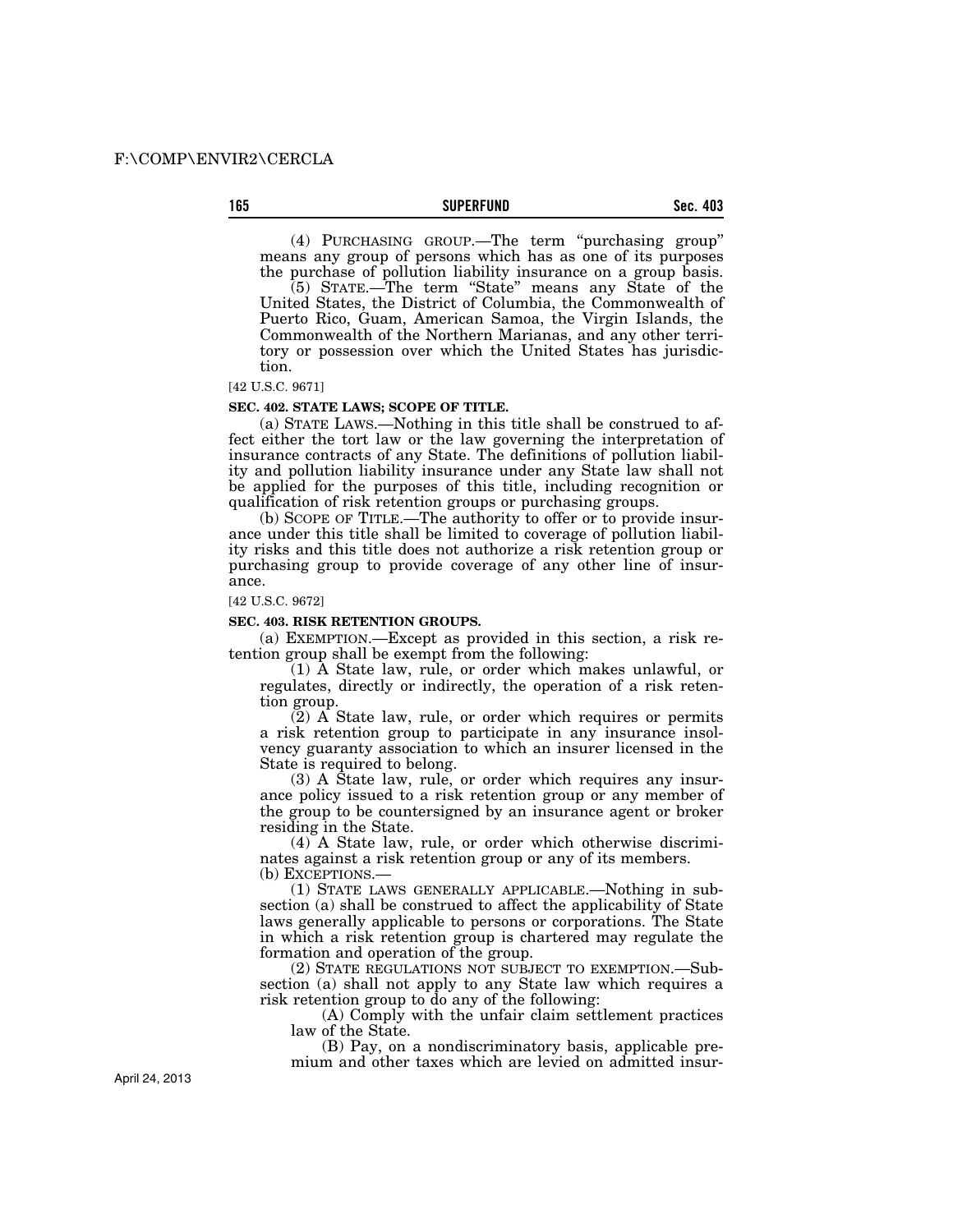ers and surplus line insurers, brokers, or policyholders under the laws of the State.

(C) Participate, on a nondiscriminatory basis, in any mechanism established or authorized under the law of the State for the equitable apportionment among insurers of pollution liability insurance losses and expenses incurred on policies written through such mechanism.

(D) Submit to the appropriate authority reports and other information required of licensed insurers under the laws of a State relating solely to pollution liability insurance losses and expenses.

(E) Register with and designate the State insurance commissioner as its agent solely for the purpose of receiving service of legal documents or process.

(F) Furnish, upon request, such commissioner a copy of any financial report submitted by the risk retention group to the commissioner of the chartering or licensing jurisdiction.

(G) Submit to an examination by the State insurance commissioner in any State in which the group is doing business to determine the group's financial condition, if—

(i) the commissioner has reason to believe the risk retention group is in a financially impaired condition; and

(ii) the commissioner of the jurisdiction in which the group is chartered has not begun or has refused to initiate an examination of the group.

(H) Comply with a lawful order issued in a delinquency proceeding commenced by the State insurance commissioner if the commissioner of the jurisdiction in which the group is chartered has failed to initiate such a proceeding after notice of a finding of financial impairment under subparagraph (G).

(c) APPLICATION OF EXEMPTIONS.—The exemptions specified in subsection (a) apply to—

(1) pollution liability insurance coverage provided by a risk retention group for—

(A) such group; or

(B) any person who is a member of such group;

(2) the sale of pollution liability insurance coverage for a risk retention group; and

(3) the provision of insurance related services or management services for a risk retention group or any member of such a group.

(d) AGENTS OR BROKERS.—A State may require that a person acting, or offering to act, as an agent or broker for a risk retention group obtain a license from that State, except that a State may not impose any qualification or requirement which discriminates against a nonresident agent or broker.

[42 U.S.C. 9673]

#### **SEC. 404. PURCHASING GROUPS.**

(a) EXEMPTION.—Except as provided in this section, a purchasing group is exempt from the following: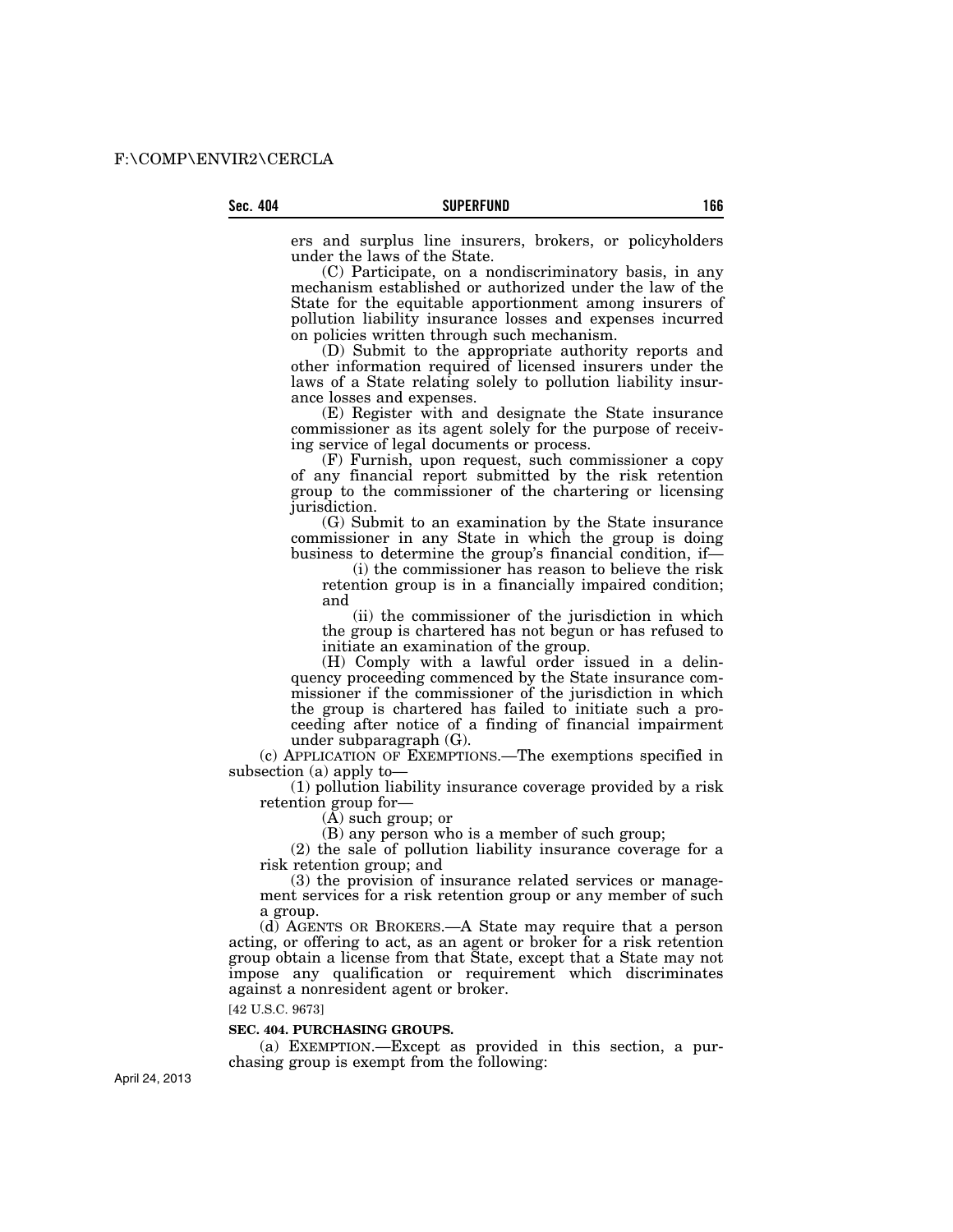(1) A State law, rule, or order which prohibits the establishment of a purchasing group.

(2) A State law, rule, or order which makes it unlawful for an insurer to provide or offer to provide insurance on a basis providing, to a purchasing group or its member, advantages, based on their loss and expense experience, not afforded to other persons with respect to rates, policy forms, coverages, or other matters.

(3) A State law, rule, or order which prohibits a purchasing group or its members from purchasing insurance on the group basis described in paragraph (2) of this subsection.

(4) A State law, rule, or order which prohibits a purchasing group from obtaining insurance on a group basis because the group has not been in existence for a minimum period of time or because any member has not belonged to the group for a minimum period of time.

(5) A State law, rule, or order which requires that a purchasing group must have a minimum number of members, common ownership or affiliation, or a certain legal form.

(6) A State law, rule, or order which requires that a certain percentage of a purchasing group must obtain insurance on a group basis.

 $(7)$  A State law, rule, or order which requires that any insurance policy issued to a purchasing group or any members of the group be countersigned by an insurance agent or broker residing in that State.

(8) A State law, rule, or order which otherwise discriminate 1 against a purchasing group or any of its members.

(b) APPLICATION OF EXEMPTIONS.—The exemptions specified in subsection (a) apply to the following:

(1) Pollution liability insurance, and comprehensive general liability insurance which includes this coverage, provided to—

(A) a purchasing group; or

(B) any person who is a member of a purchasing group.

 $(2)$  The sale of any one of the following to a purchasing group or a member of the group:

(A) Pollution liability insurance and comprehensive general liability coverage.

(B) Insurance related services.

(C) Management services.

(c) AGENTS OR BROKERS.—A State may require that a person acting, or offering to act, as an agent or broker for a purchasing group obtain a license from that State, except that a State may not impose any qualification or requirement which discriminates against a nonresident agent or broker.

[42 U.S.C. 9674]

## **SEC. 405. APPLICABILITY OF SECURITIES LAWS.**

(a) OWNERSHIP INTERESTS.—The ownership interests of members of a risk retention group shall be considered to be—

<sup>&</sup>lt;sup>1</sup>So in law. Probably should be "discriminates".